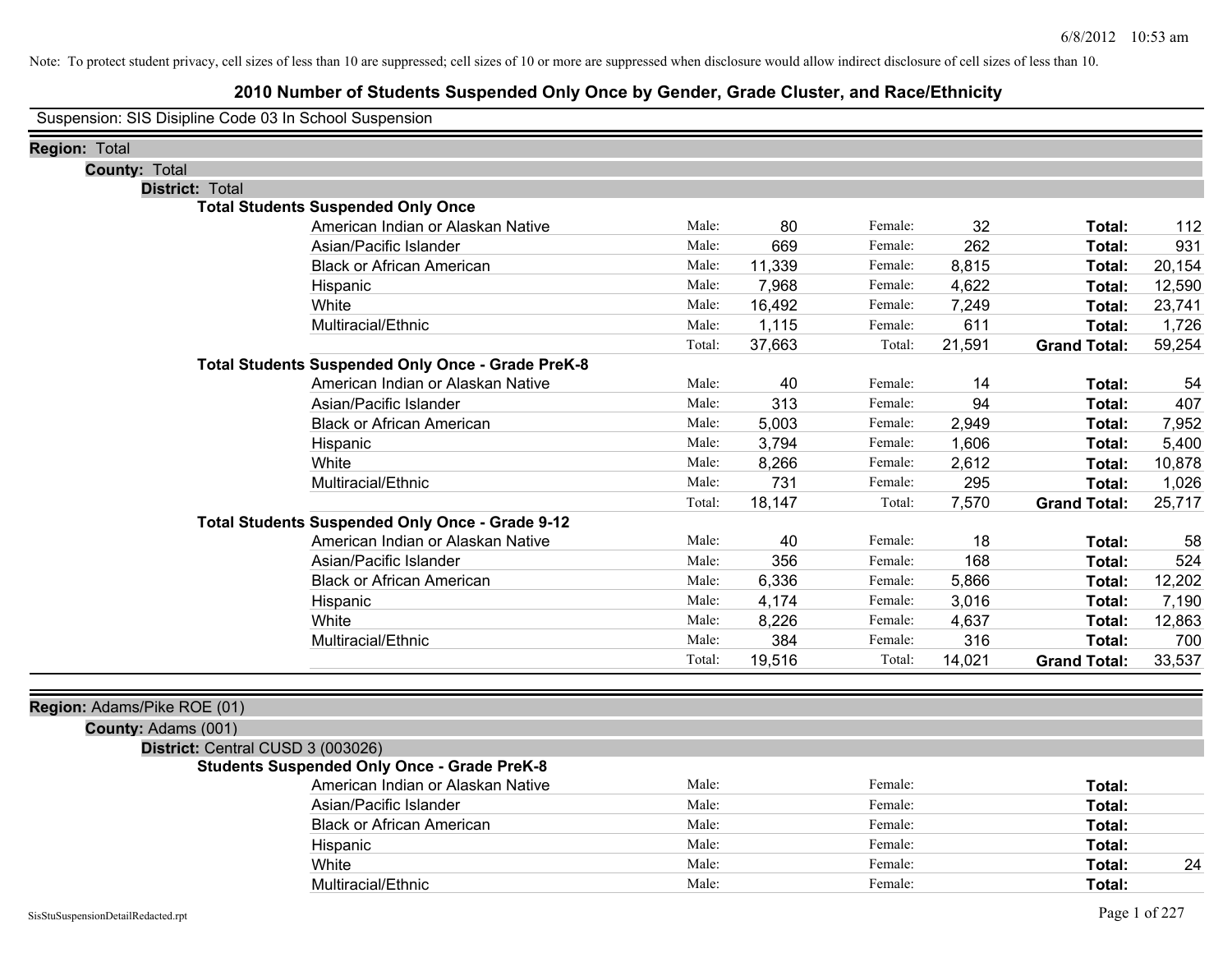## **2010 Number of Students Suspended Only Once by Gender, Grade Cluster, and Race/Ethnicity**

| Suspension: SIS Disipline Code 03 In School Suspension |        |         |                     |
|--------------------------------------------------------|--------|---------|---------------------|
|                                                        | Total: | Total:  | <b>Grand Total:</b> |
| <b>Students Suspended Only Once - Grade 9-12</b>       |        |         |                     |
| American Indian or Alaskan Native                      | Male:  | Female: | Total:              |
| Asian/Pacific Islander                                 | Male:  | Female: | Total:              |
| <b>Black or African American</b>                       | Male:  | Female: | Total:              |
| Hispanic                                               | Male:  | Female: | Total:              |
| White                                                  | Male:  | Female: | Total:              |
| Multiracial/Ethnic                                     | Male:  | Female: | Total:              |
|                                                        | Total: | Total:  | <b>Grand Total:</b> |
| District: CUSD 4 (004026)                              |        |         |                     |
| <b>Students Suspended Only Once - Grade 9-12</b>       |        |         |                     |
| American Indian or Alaskan Native                      | Male:  | Female: | Total:              |
| Asian/Pacific Islander                                 | Male:  | Female: | Total:              |
| <b>Black or African American</b>                       | Male:  | Female: | Total:              |
| Hispanic                                               | Male:  | Female: | Total:              |
| White                                                  | Male:  | Female: | Total:              |
| Multiracial/Ethnic                                     | Male:  | Female: | Total:              |
|                                                        | Total: | Total:  | <b>Grand Total:</b> |
| District: Liberty CUSD 2 (002026)                      |        |         |                     |
| <b>Students Suspended Only Once - Grade PreK-8</b>     |        |         |                     |
| American Indian or Alaskan Native                      | Male:  | Female: | Total:              |
| Asian/Pacific Islander                                 | Male:  | Female: | Total:              |
| <b>Black or African American</b>                       | Male:  | Female: | Total:              |
| Hispanic                                               | Male:  | Female: | Total:              |
| White                                                  | Male:  | Female: | Total:<br>11        |
| Multiracial/Ethnic                                     | Male:  | Female: | Total:              |
|                                                        | Total: | Total:  | <b>Grand Total:</b> |
| <b>Students Suspended Only Once - Grade 9-12</b>       |        |         |                     |
| American Indian or Alaskan Native                      | Male:  | Female: | Total:              |
| Asian/Pacific Islander                                 | Male:  | Female: | Total:              |
| <b>Black or African American</b>                       | Male:  | Female: | Total:              |
| Hispanic                                               | Male:  | Female: | Total:              |
| White                                                  | Male:  | Female: | Total:              |
| Multiracial/Ethnic                                     | Male:  | Female: | Total:              |
|                                                        | Total: | Total:  | <b>Grand Total:</b> |
| District: Payson CUSD 1 (001026)                       |        |         |                     |
| <b>Students Suspended Only Once - Grade PreK-8</b>     |        |         |                     |
| American Indian or Alaskan Native                      | Male:  | Female: | Total:              |

 $\overline{\phantom{0}}$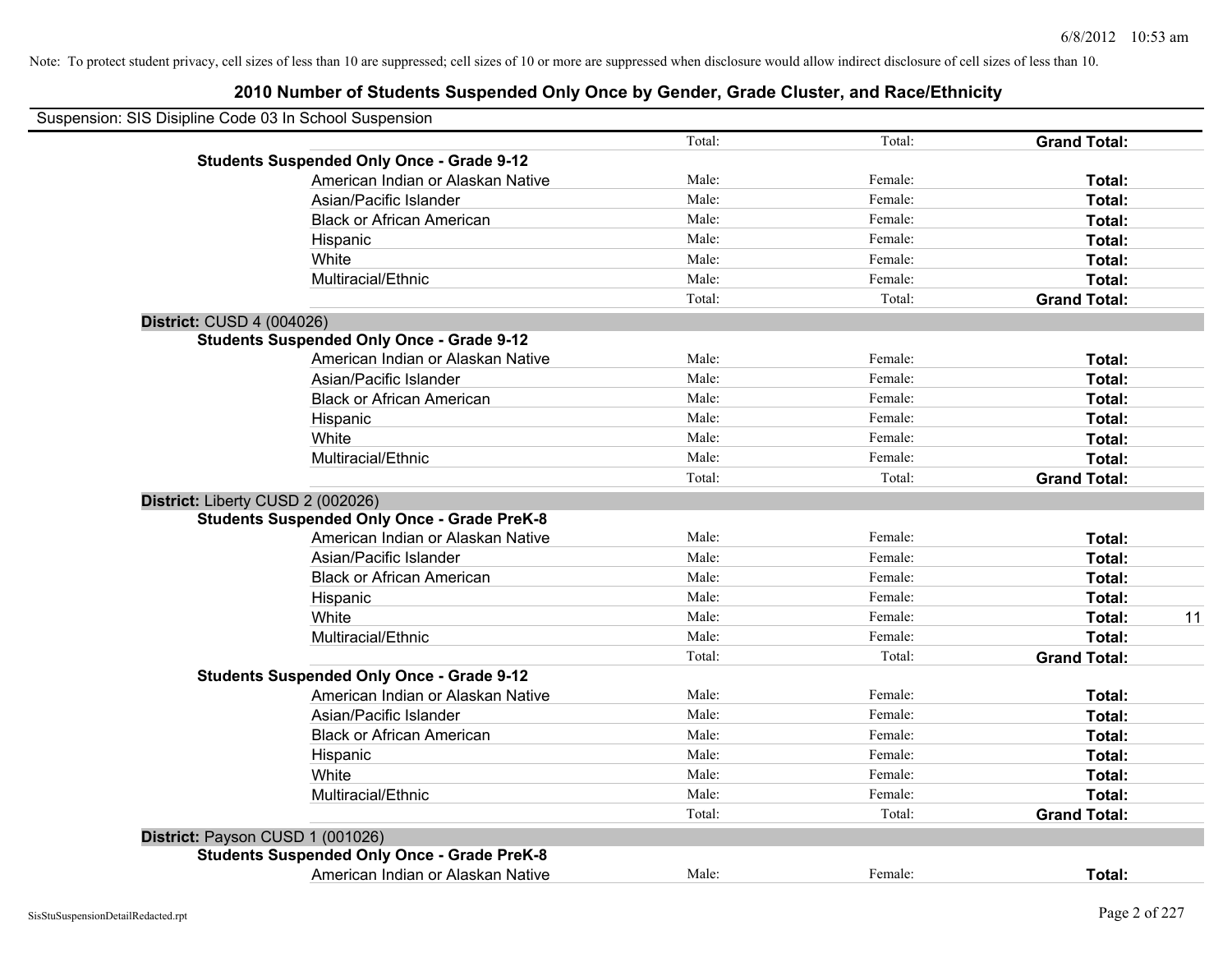| Suspension: SIS Disipline Code 03 In School Suspension |                                                    |        |    |         |    |                     |                   |
|--------------------------------------------------------|----------------------------------------------------|--------|----|---------|----|---------------------|-------------------|
|                                                        | Asian/Pacific Islander                             | Male:  |    | Female: |    | Total:              |                   |
|                                                        | <b>Black or African American</b>                   | Male:  |    | Female: |    | Total:              |                   |
|                                                        | Hispanic                                           | Male:  |    | Female: |    | Total:              |                   |
|                                                        | White                                              | Male:  |    | Female: |    | Total:              | 10                |
|                                                        | Multiracial/Ethnic                                 | Male:  |    | Female: |    | Total:              |                   |
|                                                        |                                                    | Total: |    | Total:  |    | <b>Grand Total:</b> |                   |
|                                                        | <b>District: Quincy SD 172 (172022)</b>            |        |    |         |    |                     |                   |
|                                                        | <b>Students Suspended Only Once - Grade PreK-8</b> |        |    |         |    |                     |                   |
|                                                        | American Indian or Alaskan Native                  | Male:  |    | Female: |    | Total:              |                   |
|                                                        | Asian/Pacific Islander                             | Male:  |    | Female: |    | Total:              |                   |
|                                                        | <b>Black or African American</b>                   | Male:  | 14 | Female: | 15 | Total:              | 29                |
|                                                        | Hispanic                                           | Male:  |    | Female: |    | Total:              |                   |
|                                                        | White                                              | Male:  | 94 | Female: | 47 | Total:              | 141               |
|                                                        | Multiracial/Ethnic                                 | Male:  |    | Female: |    | Total:              | $12 \overline{ }$ |
|                                                        |                                                    | Total: |    | Total:  |    | <b>Grand Total:</b> |                   |
|                                                        | <b>Students Suspended Only Once - Grade 9-12</b>   |        |    |         |    |                     |                   |
|                                                        | American Indian or Alaskan Native                  | Male:  |    | Female: |    | Total:              |                   |
|                                                        | Asian/Pacific Islander                             | Male:  |    | Female: |    | Total:              |                   |
|                                                        | <b>Black or African American</b>                   | Male:  |    | Female: |    | Total:              | 15                |
|                                                        | Hispanic                                           | Male:  |    | Female: |    | Total:              |                   |
|                                                        | White                                              | Male:  | 71 | Female: | 49 | Total:              | 120               |
|                                                        | Multiracial/Ethnic                                 | Male:  |    | Female: |    | Total:              |                   |
|                                                        |                                                    | Total: |    | Total:  |    | <b>Grand Total:</b> |                   |
| County: Non-Public School (000)                        |                                                    |        |    |         |    |                     |                   |
|                                                        | District: Adams/Pike ROE (000000)                  |        |    |         |    |                     |                   |
|                                                        | <b>Students Suspended Only Once - Grade PreK-8</b> |        |    |         |    |                     |                   |
|                                                        | American Indian or Alaskan Native                  | Male:  |    | Female: |    | Total:              |                   |
|                                                        | Asian/Pacific Islander                             | Male:  |    | Female: |    | Total:              |                   |
|                                                        | <b>Black or African American</b>                   | Male:  |    | Female: |    | Total:              |                   |
|                                                        | Hispanic                                           | Male:  |    | Female: |    | Total:              |                   |
|                                                        | White                                              | Male:  |    | Female: |    | Total:              |                   |
|                                                        | Multiracial/Ethnic                                 | Male:  |    | Female: |    | Total:              |                   |
|                                                        |                                                    | Total: |    | Total:  |    | <b>Grand Total:</b> |                   |
|                                                        | <b>Students Suspended Only Once - Grade 9-12</b>   |        |    |         |    |                     |                   |
|                                                        | American Indian or Alaskan Native                  | Male:  |    | Female: |    | Total:              |                   |
|                                                        | Asian/Pacific Islander                             | Male:  |    | Female: |    | Total:              |                   |
|                                                        | <b>Black or African American</b>                   | Male:  |    | Female: |    | Total:              |                   |
|                                                        | Hispanic                                           | Male:  |    | Female: |    | Total:              |                   |
|                                                        | White                                              | Male:  |    | Female: |    | Total:              |                   |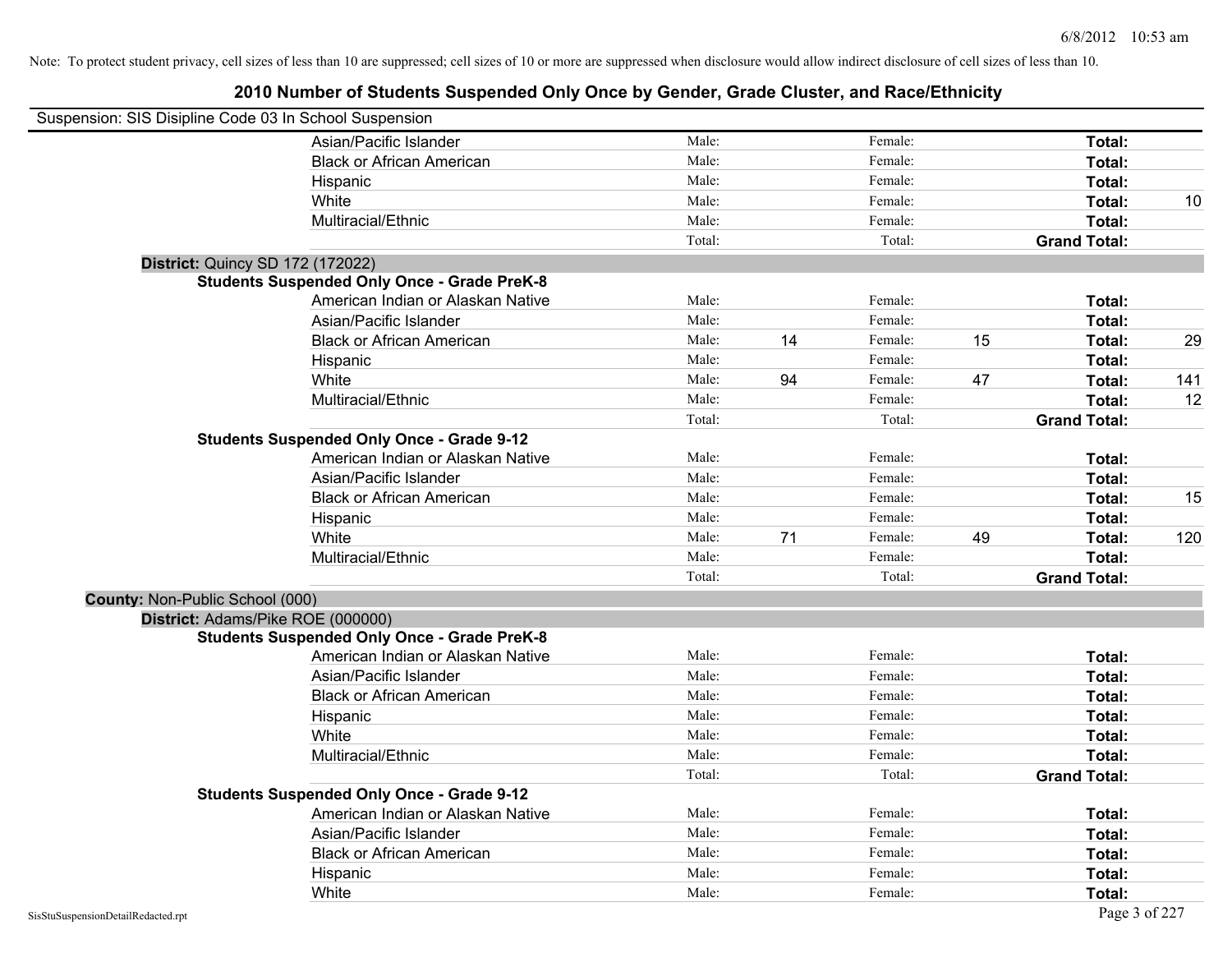| Suspension: SIS Disipline Code 03 In School Suspension |                                                    |        |         |                     |    |
|--------------------------------------------------------|----------------------------------------------------|--------|---------|---------------------|----|
|                                                        | Multiracial/Ethnic                                 | Male:  | Female: | Total:              |    |
|                                                        |                                                    | Total: | Total:  | <b>Grand Total:</b> |    |
| County: Pike (075)                                     |                                                    |        |         |                     |    |
| District: Pikeland CUSD 10 (010026)                    |                                                    |        |         |                     |    |
|                                                        | <b>Students Suspended Only Once - Grade PreK-8</b> |        |         |                     |    |
|                                                        | American Indian or Alaskan Native                  | Male:  | Female: | Total:              |    |
|                                                        | Asian/Pacific Islander                             | Male:  | Female: | Total:              |    |
|                                                        | <b>Black or African American</b>                   | Male:  | Female: | Total:              |    |
|                                                        | Hispanic                                           | Male:  | Female: | Total:              |    |
|                                                        | White                                              | Male:  | Female: | Total:              |    |
|                                                        | Multiracial/Ethnic                                 | Male:  | Female: | Total:              |    |
|                                                        |                                                    | Total: | Total:  | <b>Grand Total:</b> |    |
|                                                        | District: Pleasant Hill CUSD 3 (003026)            |        |         |                     |    |
|                                                        | <b>Students Suspended Only Once - Grade PreK-8</b> |        |         |                     |    |
|                                                        | American Indian or Alaskan Native                  | Male:  | Female: | Total:              |    |
|                                                        | Asian/Pacific Islander                             | Male:  | Female: | Total:              |    |
|                                                        | <b>Black or African American</b>                   | Male:  | Female: | Total:              |    |
|                                                        | Hispanic                                           | Male:  | Female: | Total:              |    |
|                                                        | White                                              | Male:  | Female: | Total:              |    |
|                                                        | Multiracial/Ethnic                                 | Male:  | Female: | Total:              |    |
|                                                        |                                                    | Total: | Total:  | <b>Grand Total:</b> |    |
|                                                        | <b>Students Suspended Only Once - Grade 9-12</b>   |        |         |                     |    |
|                                                        | American Indian or Alaskan Native                  | Male:  | Female: | Total:              |    |
|                                                        | Asian/Pacific Islander                             | Male:  | Female: | Total:              |    |
|                                                        | <b>Black or African American</b>                   | Male:  | Female: | Total:              |    |
|                                                        | Hispanic                                           | Male:  | Female: | Total:              |    |
|                                                        | White                                              | Male:  | Female: | Total:              | 13 |
|                                                        | Multiracial/Ethnic                                 | Male:  | Female: | Total:              |    |
|                                                        |                                                    | Total: | Total:  | <b>Grand Total:</b> |    |
| District: Western CUSD 12 (012026)                     |                                                    |        |         |                     |    |
|                                                        | <b>Students Suspended Only Once - Grade PreK-8</b> |        |         |                     |    |
|                                                        | American Indian or Alaskan Native                  | Male:  | Female: | Total:              |    |
|                                                        | Asian/Pacific Islander                             | Male:  | Female: | Total:              |    |
|                                                        | <b>Black or African American</b>                   | Male:  | Female: | Total:              |    |
|                                                        | Hispanic                                           | Male:  | Female: | Total:              |    |
|                                                        | White                                              | Male:  | Female: | Total:              |    |
|                                                        | Multiracial/Ethnic                                 | Male:  | Female: | Total:              |    |
|                                                        |                                                    | Total: | Total:  | <b>Grand Total:</b> |    |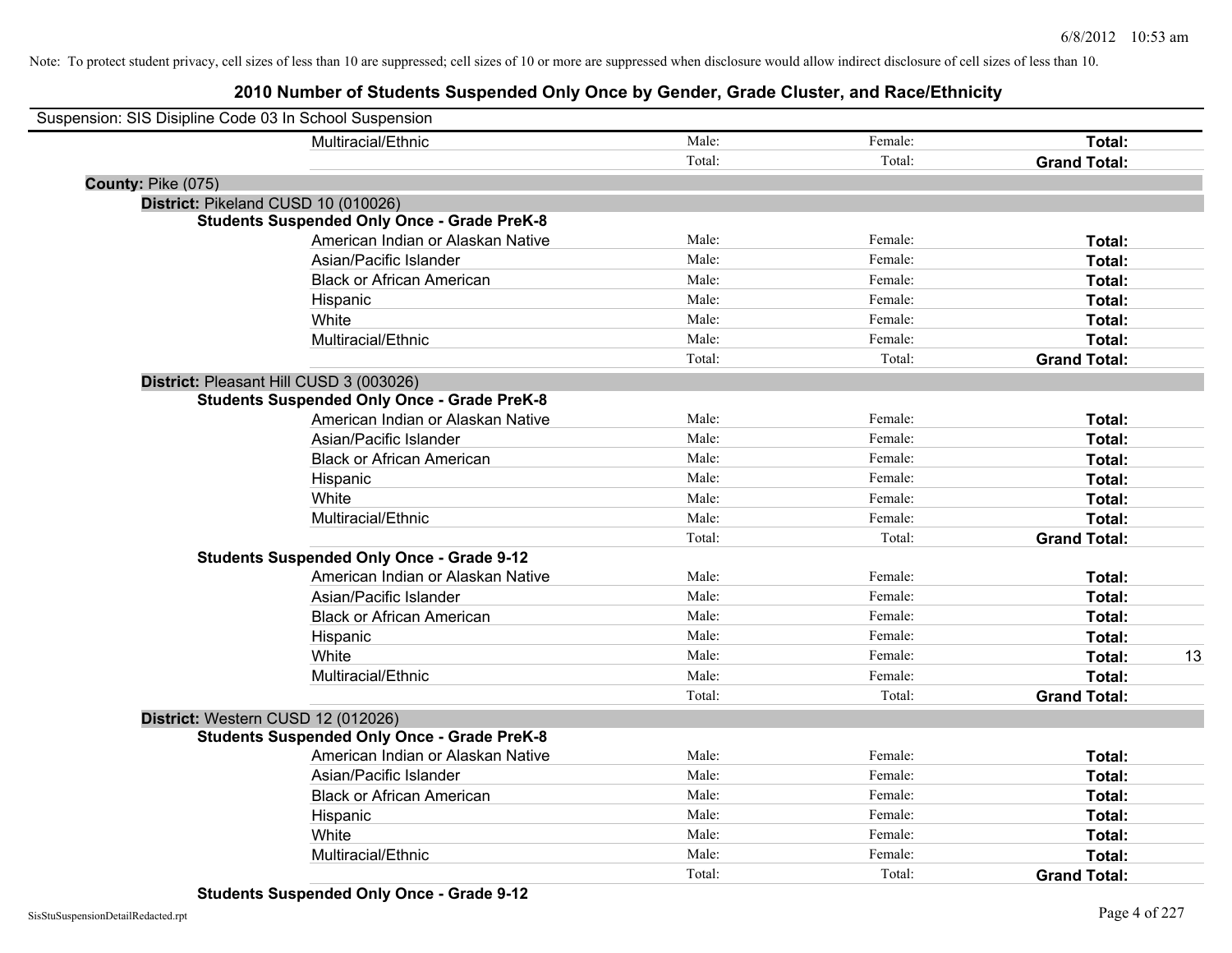## **2010 Number of Students Suspended Only Once by Gender, Grade Cluster, and Race/Ethnicity**

| Suspension: SIS Disipline Code 03 In School Suspension |                                                    |        |         |                           |
|--------------------------------------------------------|----------------------------------------------------|--------|---------|---------------------------|
|                                                        | American Indian or Alaskan Native                  | Male:  | Female: | Total:                    |
|                                                        | Asian/Pacific Islander                             | Male:  | Female: | Total:                    |
|                                                        | <b>Black or African American</b>                   | Male:  | Female: | Total:                    |
|                                                        | Hispanic                                           | Male:  | Female: | Total:                    |
|                                                        | White                                              | Male:  | Female: | <b>Total:</b>             |
|                                                        | Multiracial/Ethnic                                 | Male:  | Female: | Total:                    |
|                                                        |                                                    | Total: | Total:  | <b>Grand Total:</b>       |
|                                                        |                                                    |        |         |                           |
| Region: Alxndr/John/Masc/Pulski/Unon ROE (02)          |                                                    |        |         |                           |
| County: Alexander (002)                                |                                                    |        |         |                           |
|                                                        | District: Egyptian CUSD 5 (005026)                 |        |         |                           |
|                                                        | <b>Students Suspended Only Once - Grade PreK-8</b> |        |         |                           |
|                                                        | American Indian or Alaskan Native                  | Male:  | Female: | Total:                    |
|                                                        | Asian/Pacific Islander                             | Male:  | Female: | <b>Total:</b>             |
|                                                        | <b>Black or African American</b>                   | Male:  | Female: | Total:                    |
|                                                        | Hispanic                                           | Male:  | Female: | <b>Total:</b>             |
|                                                        | White                                              | Male:  | Female: | <b>Total:</b>             |
|                                                        | Multiracial/Ethnic                                 | Male:  | Female: | Total:                    |
|                                                        |                                                    | Total: | Total:  | <b>Grand Total:</b><br>12 |
|                                                        | <b>Students Suspended Only Once - Grade 9-12</b>   |        |         |                           |
|                                                        | American Indian or Alaskan Native                  | Male:  | Female: | Total:                    |
|                                                        | Asian/Pacific Islander                             | Male:  | Female: | Total:                    |
|                                                        | <b>Black or African American</b>                   | Male:  | Female: | Total:                    |
|                                                        | Hispanic                                           | Male:  | Female: | Total:                    |
|                                                        | White                                              | Male:  | Female: | Total:                    |
|                                                        | Multiracial/Ethnic                                 | Male:  | Female: | Total:                    |
|                                                        |                                                    | Total: | Total:  | <b>Grand Total:</b>       |
| County: Johnson (044)                                  |                                                    |        |         |                           |
|                                                        | District: Buncombe Cons SD 43 (043003)             |        |         |                           |
|                                                        | <b>Students Suspended Only Once - Grade PreK-8</b> |        |         |                           |
|                                                        | American Indian or Alaskan Native                  | Male:  | Female: | Total:                    |
|                                                        | Asian/Pacific Islander                             | Male:  | Female: | Total:                    |
|                                                        | <b>Black or African American</b>                   | Male:  | Female: | Total:                    |
|                                                        | Hispanic                                           | Male:  | Female: | Total:                    |
|                                                        | White                                              | Male:  | Female: | Total:                    |
|                                                        | Multiracial/Ethnic                                 | Male:  | Female: | Total:                    |
|                                                        |                                                    | Total: | Total:  | <b>Grand Total:</b>       |

#### **District:** Vienna SD 55 (055002)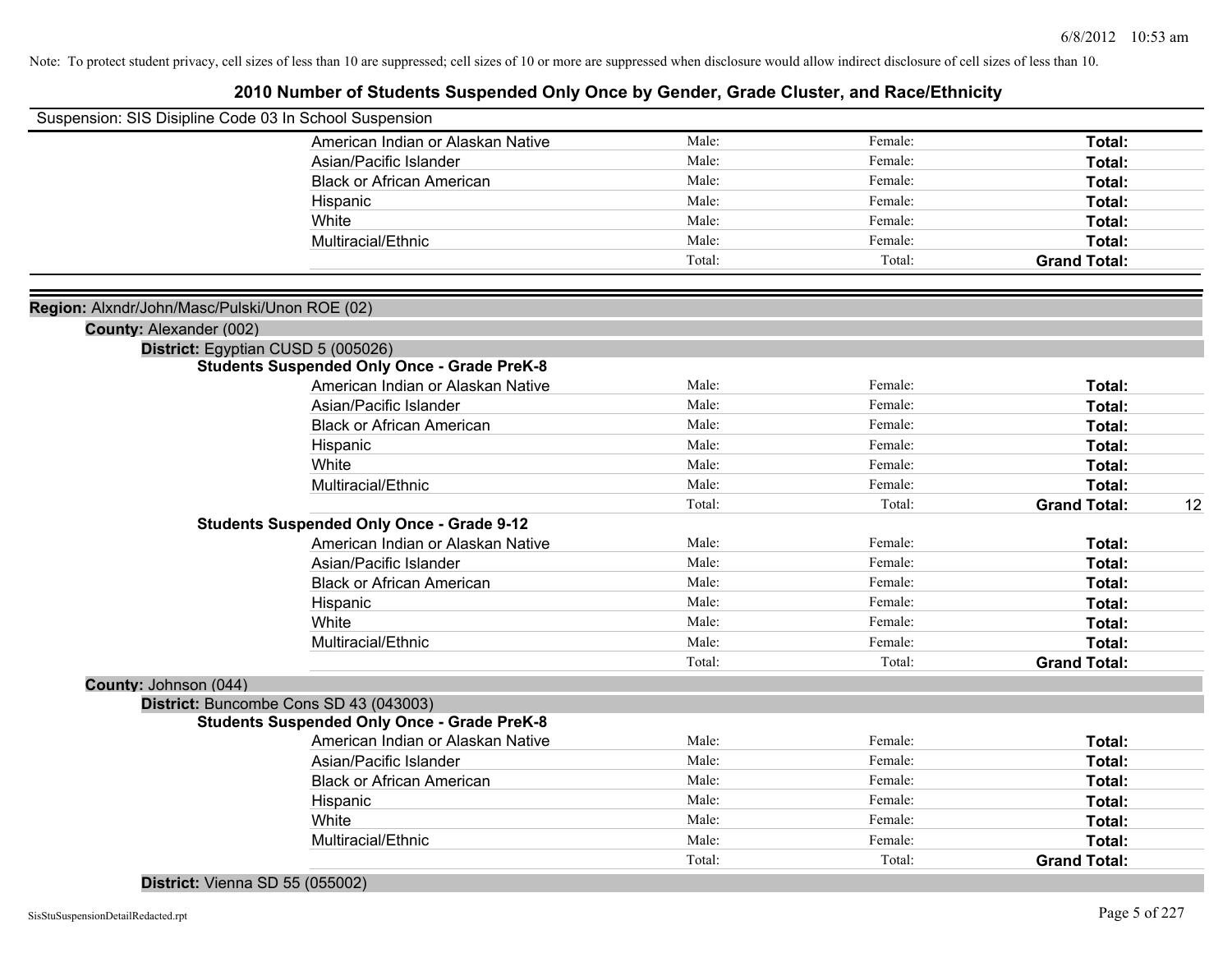|                      | Suspension: SIS Disipline Code 03 In School Suspension |        |         |                     |    |
|----------------------|--------------------------------------------------------|--------|---------|---------------------|----|
|                      | <b>Students Suspended Only Once - Grade PreK-8</b>     |        |         |                     |    |
|                      | American Indian or Alaskan Native                      | Male:  | Female: | Total:              |    |
|                      | Asian/Pacific Islander                                 | Male:  | Female: | Total:              |    |
|                      | <b>Black or African American</b>                       | Male:  | Female: | Total:              |    |
|                      | Hispanic                                               | Male:  | Female: | Total:              |    |
|                      | White                                                  | Male:  | Female: | Total:              | 14 |
|                      | Multiracial/Ethnic                                     | Male:  | Female: | Total:              |    |
|                      |                                                        | Total: | Total:  | <b>Grand Total:</b> |    |
| County: Massac (061) |                                                        |        |         |                     |    |
|                      | District: Joppa-Maple Grove UD 38 (038026)             |        |         |                     |    |
|                      | <b>Students Suspended Only Once - Grade PreK-8</b>     |        |         |                     |    |
|                      | American Indian or Alaskan Native                      | Male:  | Female: | Total:              |    |
|                      | Asian/Pacific Islander                                 | Male:  | Female: | Total:              |    |
|                      | <b>Black or African American</b>                       | Male:  | Female: | Total:              |    |
|                      | Hispanic                                               | Male:  | Female: | Total:              |    |
|                      | White                                                  | Male:  | Female: | Total:              |    |
|                      | Multiracial/Ethnic                                     | Male:  | Female: | Total:              |    |
|                      |                                                        | Total: | Total:  | <b>Grand Total:</b> |    |
|                      | <b>Students Suspended Only Once - Grade 9-12</b>       |        |         |                     |    |
|                      | American Indian or Alaskan Native                      | Male:  | Female: | Total:              |    |
|                      | Asian/Pacific Islander                                 | Male:  | Female: | Total:              |    |
|                      | <b>Black or African American</b>                       | Male:  | Female: | Total:              |    |
|                      | Hispanic                                               | Male:  | Female: | Total:              |    |
|                      | White                                                  | Male:  | Female: | Total:              | 15 |
|                      | Multiracial/Ethnic                                     | Male:  | Female: | Total:              |    |
|                      |                                                        | Total: | Total:  | <b>Grand Total:</b> |    |
|                      | District: Massac UD 1 (001026)                         |        |         |                     |    |
|                      | <b>Students Suspended Only Once - Grade PreK-8</b>     |        |         |                     |    |
|                      | American Indian or Alaskan Native                      | Male:  | Female: | Total:              |    |
|                      | Asian/Pacific Islander                                 | Male:  | Female: | Total:              |    |
|                      | <b>Black or African American</b>                       | Male:  | Female: | Total:              |    |
|                      | Hispanic                                               | Male:  | Female: | Total:              |    |
|                      | White                                                  | Male:  | Female: | Total:              | 29 |
|                      | Multiracial/Ethnic                                     | Male:  | Female: | Total:              |    |
|                      |                                                        | Total: | Total:  | <b>Grand Total:</b> |    |
|                      | <b>Students Suspended Only Once - Grade 9-12</b>       |        |         |                     |    |
|                      | American Indian or Alaskan Native                      | Male:  | Female: | Total:              |    |
|                      | Asian/Pacific Islander                                 | Male:  | Female: | Total:              |    |
|                      | <b>Black or African American</b>                       | Male:  | Female: | Total:              |    |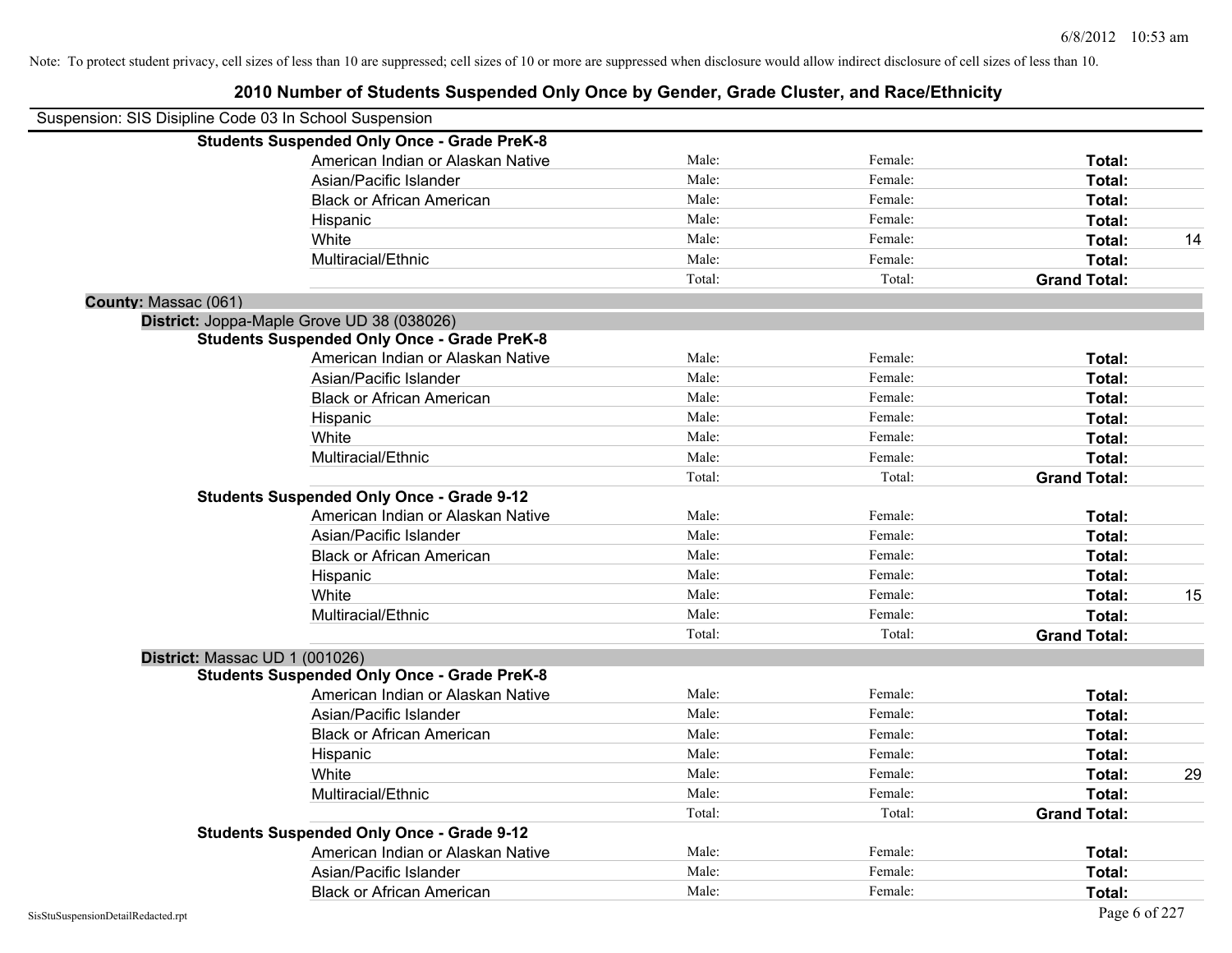| Suspension: SIS Disipline Code 03 In School Suspension |                                                    |        |    |         |    |                     |    |
|--------------------------------------------------------|----------------------------------------------------|--------|----|---------|----|---------------------|----|
|                                                        | Hispanic                                           | Male:  |    | Female: |    | Total:              |    |
|                                                        | White                                              | Male:  | 20 | Female: | 19 | Total:              | 39 |
|                                                        | Multiracial/Ethnic                                 | Male:  |    | Female: |    | Total:              |    |
|                                                        |                                                    | Total: |    | Total:  |    | <b>Grand Total:</b> |    |
| County: Pulaski (077)                                  |                                                    |        |    |         |    |                     |    |
| District: Century CUSD 100 (100026)                    |                                                    |        |    |         |    |                     |    |
|                                                        | <b>Students Suspended Only Once - Grade PreK-8</b> |        |    |         |    |                     |    |
|                                                        | American Indian or Alaskan Native                  | Male:  |    | Female: |    | Total:              |    |
|                                                        | Asian/Pacific Islander                             | Male:  |    | Female: |    | Total:              |    |
|                                                        | <b>Black or African American</b>                   | Male:  |    | Female: |    | Total:              |    |
|                                                        | Hispanic                                           | Male:  |    | Female: |    | Total:              |    |
|                                                        | White                                              | Male:  |    | Female: |    | Total:              |    |
|                                                        | Multiracial/Ethnic                                 | Male:  |    | Female: |    | Total:              |    |
|                                                        |                                                    | Total: |    | Total:  |    | <b>Grand Total:</b> |    |
|                                                        | <b>Students Suspended Only Once - Grade 9-12</b>   |        |    |         |    |                     |    |
|                                                        | American Indian or Alaskan Native                  | Male:  |    | Female: |    | Total:              |    |
|                                                        | Asian/Pacific Islander                             | Male:  |    | Female: |    | Total:              |    |
|                                                        | <b>Black or African American</b>                   | Male:  |    | Female: |    | Total:              |    |
|                                                        | Hispanic                                           | Male:  |    | Female: |    | Total:              |    |
|                                                        | White                                              | Male:  |    | Female: |    | Total:              |    |
|                                                        | Multiracial/Ethnic                                 | Male:  |    | Female: |    | Total:              |    |
|                                                        |                                                    | Total: |    | Total:  |    | <b>Grand Total:</b> | 13 |
| District: Meridian CUSD 101 (101026)                   |                                                    |        |    |         |    |                     |    |
|                                                        | <b>Students Suspended Only Once - Grade PreK-8</b> |        |    |         |    |                     |    |
|                                                        | American Indian or Alaskan Native                  | Male:  |    | Female: |    | Total:              |    |
|                                                        | Asian/Pacific Islander                             | Male:  |    | Female: |    | Total:              |    |
|                                                        | <b>Black or African American</b>                   | Male:  | 13 | Female: | 23 | Total:              | 36 |
|                                                        | Hispanic                                           | Male:  |    | Female: |    | Total:              |    |
|                                                        | White                                              | Male:  |    | Female: |    | Total:              | 17 |
|                                                        | Multiracial/Ethnic                                 | Male:  |    | Female: |    | Total:              |    |
|                                                        |                                                    | Total: |    | Total:  |    | <b>Grand Total:</b> |    |
|                                                        | <b>Students Suspended Only Once - Grade 9-12</b>   |        |    |         |    |                     |    |
|                                                        | American Indian or Alaskan Native                  | Male:  |    | Female: |    | Total:              |    |
|                                                        | Asian/Pacific Islander                             | Male:  |    | Female: |    | Total:              |    |
|                                                        | <b>Black or African American</b>                   | Male:  |    | Female: |    | Total:              | 20 |
|                                                        | Hispanic                                           | Male:  |    | Female: |    | Total:              |    |
|                                                        | White                                              | Male:  |    | Female: |    | Total:              | 12 |
|                                                        | Multiracial/Ethnic                                 | Male:  |    | Female: |    | Total:              |    |
|                                                        |                                                    | Total: |    | Total:  |    | <b>Grand Total:</b> |    |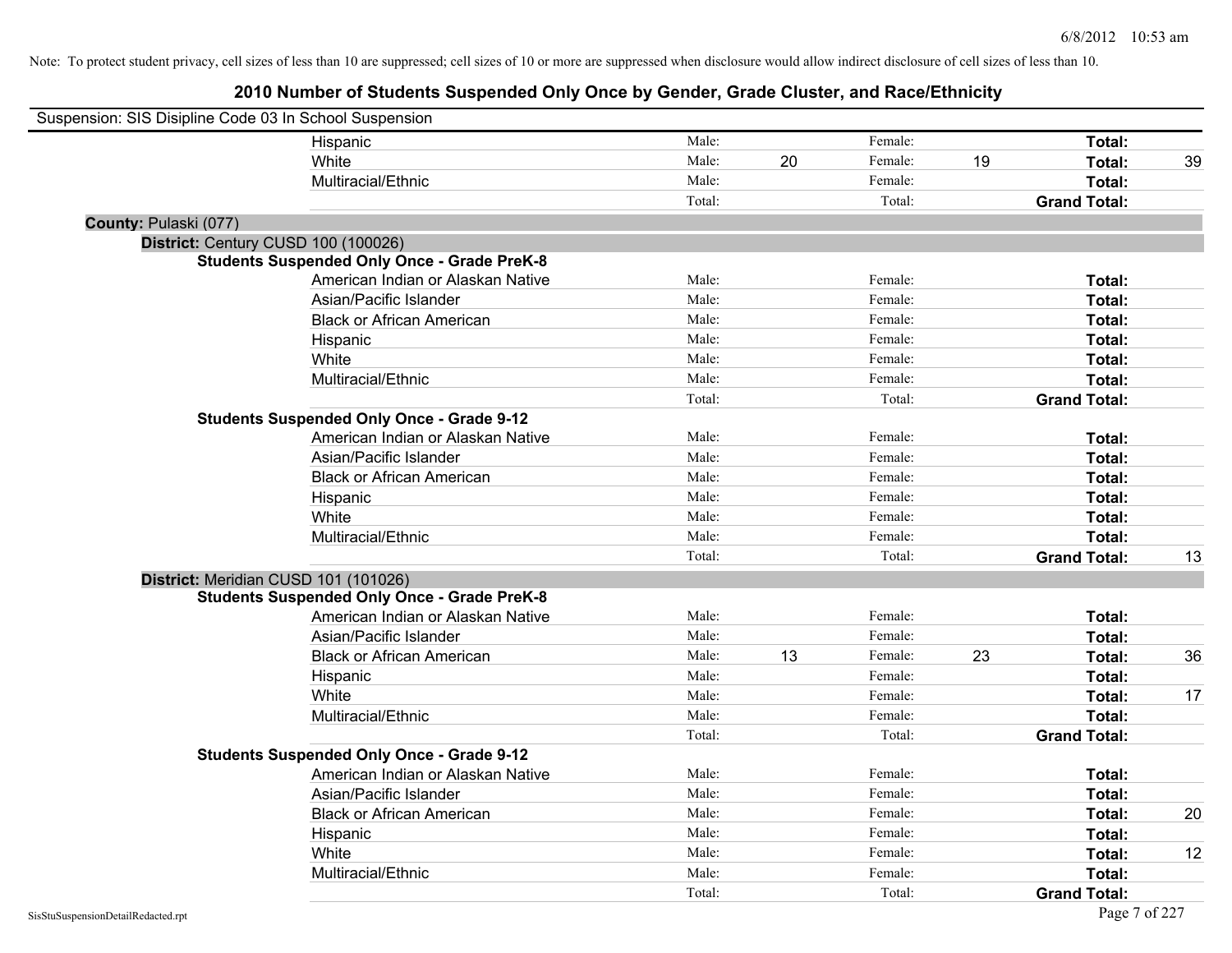## **2010 Number of Students Suspended Only Once by Gender, Grade Cluster, and Race/Ethnicity**

| Suspension: SIS Disipline Code 03 In School Suspension |                                                    |        |         |                     |
|--------------------------------------------------------|----------------------------------------------------|--------|---------|---------------------|
| County: Union (091)                                    |                                                    |        |         |                     |
| District: Anna CCSD 37 (037004)                        |                                                    |        |         |                     |
|                                                        | <b>Students Suspended Only Once - Grade PreK-8</b> |        |         |                     |
|                                                        | American Indian or Alaskan Native                  | Male:  | Female: | Total:              |
|                                                        | Asian/Pacific Islander                             | Male:  | Female: | Total:              |
|                                                        | <b>Black or African American</b>                   | Male:  | Female: | Total:              |
|                                                        | Hispanic                                           | Male:  | Female: | Total:              |
|                                                        | White                                              | Male:  | Female: | Total:<br>14        |
|                                                        | Multiracial/Ethnic                                 | Male:  | Female: | Total:              |
|                                                        |                                                    | Total: | Total:  | <b>Grand Total:</b> |
|                                                        | District: Anna Jonesboro CHSD 81 (081016)          |        |         |                     |
|                                                        | <b>Students Suspended Only Once - Grade 9-12</b>   |        |         |                     |
|                                                        | American Indian or Alaskan Native                  | Male:  | Female: | Total:              |
|                                                        | Asian/Pacific Islander                             | Male:  | Female: | Total:              |
|                                                        | <b>Black or African American</b>                   | Male:  | Female: | Total:              |
|                                                        | Hispanic                                           | Male:  | Female: | Total:              |
|                                                        | White                                              | Male:  | Female: | Total:              |
|                                                        | Multiracial/Ethnic                                 | Male:  | Female: | Total:              |
|                                                        |                                                    | Total: | Total:  | <b>Grand Total:</b> |
| District: Dongola USD 66 (066022)                      |                                                    |        |         |                     |
|                                                        | <b>Students Suspended Only Once - Grade 9-12</b>   |        |         |                     |
|                                                        | American Indian or Alaskan Native                  | Male:  | Female: | Total:              |
|                                                        | Asian/Pacific Islander                             | Male:  | Female: | Total:              |
|                                                        | <b>Black or African American</b>                   | Male:  | Female: | Total:              |
|                                                        | Hispanic                                           | Male:  | Female: | Total:              |
|                                                        | White                                              | Male:  | Female: | Total:              |
|                                                        | Multiracial/Ethnic                                 | Male:  | Female: | Total:              |
|                                                        |                                                    | Total: | Total:  | <b>Grand Total:</b> |
|                                                        | District: Lick Creek CCSD 16 (016004)              |        |         |                     |
|                                                        | <b>Students Suspended Only Once - Grade PreK-8</b> |        |         |                     |
|                                                        | American Indian or Alaskan Native                  | Male:  | Female: | Total:              |
|                                                        | Asian/Pacific Islander                             | Male:  | Female: | Total:              |
|                                                        | <b>Black or African American</b>                   | Male:  | Female: | Total:              |
|                                                        | Hispanic                                           | Male:  | Female: | Total:              |
|                                                        | White                                              | Male:  | Female: | Total:              |
|                                                        | Multiracial/Ethnic                                 | Male:  | Female: | Total:              |
|                                                        |                                                    | Total: | Total:  | <b>Grand Total:</b> |

#### **District:** Shawnee CUSD 84 (084026)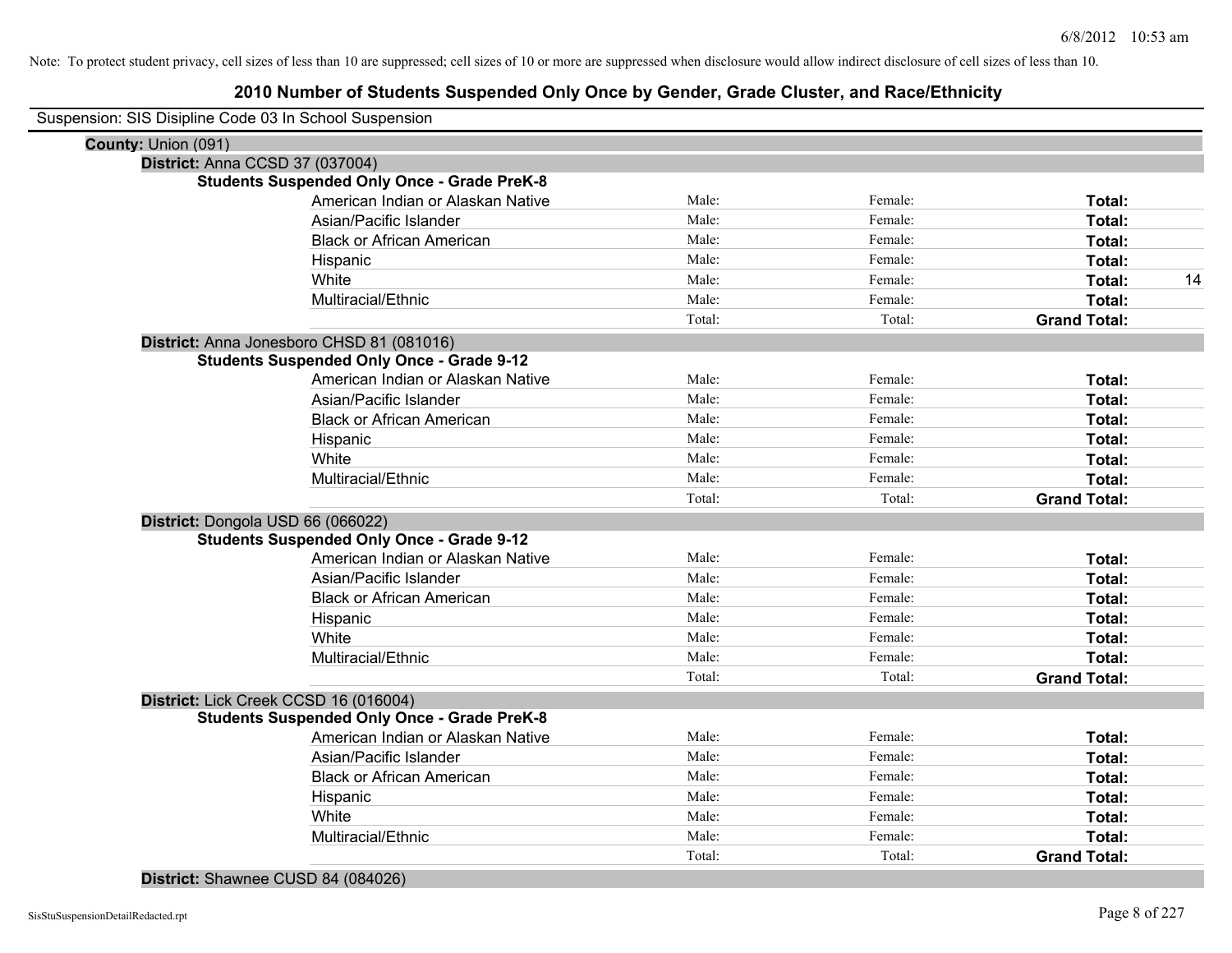| Suspension: SIS Disipline Code 03 In School Suspension      |        |         |                     |    |
|-------------------------------------------------------------|--------|---------|---------------------|----|
| <b>Students Suspended Only Once - Grade PreK-8</b>          |        |         |                     |    |
| American Indian or Alaskan Native                           | Male:  | Female: | Total:              |    |
| Asian/Pacific Islander                                      | Male:  | Female: | Total:              |    |
| <b>Black or African American</b>                            | Male:  | Female: | Total:              |    |
| Hispanic                                                    | Male:  | Female: | Total:              |    |
| White                                                       | Male:  | Female: | Total:              | 10 |
| Multiracial/Ethnic                                          | Male:  | Female: | Total:              |    |
|                                                             | Total: | Total:  | <b>Grand Total:</b> |    |
| <b>Students Suspended Only Once - Grade 9-12</b>            |        |         |                     |    |
| American Indian or Alaskan Native                           | Male:  | Female: | Total:              |    |
| Asian/Pacific Islander                                      | Male:  | Female: | Total:              |    |
| <b>Black or African American</b>                            | Male:  | Female: | Total:              |    |
| Hispanic                                                    | Male:  | Female: | Total:              |    |
| White                                                       | Male:  | Female: | Total:              |    |
| Multiracial/Ethnic                                          | Male:  | Female: | Total:              |    |
|                                                             | Total: | Total:  | <b>Grand Total:</b> |    |
| County: Bond (003)<br>District: Bond County CUSD 2 (002026) |        |         |                     |    |
| <b>Students Suspended Only Once - Grade PreK-8</b>          |        |         |                     |    |
| American Indian or Alaskan Native                           | Male:  | Female: | Total:              |    |
| Asian/Pacific Islander                                      | Male:  | Female: | Total:              |    |
| <b>Black or African American</b>                            | Male:  | Female: | Total:              |    |
| Hispanic                                                    | Male:  | Female: | Total:              |    |
| White                                                       | Male:  | Female: | Total:              | 29 |
| Multiracial/Ethnic                                          | Male:  | Female: | Total:              |    |
|                                                             | Total: | Total:  | <b>Grand Total:</b> |    |
| <b>Students Suspended Only Once - Grade 9-12</b>            |        |         |                     |    |
| American Indian or Alaskan Native                           | Male:  | Female: | Total:              |    |
| Asian/Pacific Islander                                      | Male:  | Female: | Total:              |    |
| <b>Black or African American</b>                            | Male:  | Female: | Total:              |    |
| Hispanic                                                    | Male:  | Female: | Total:              |    |
| White                                                       | Male:  | Female: | Total:              | 10 |
| Multiracial/Ethnic                                          | Male:  | Female: | Total:              |    |
|                                                             | Total: | Total:  | <b>Grand Total:</b> |    |
| $Dio$ triet: Mulberni Crove CLISD 1 (001026)                |        |         |                     |    |

## **2010 Number of Students Suspended Only Once by Gender, Grade Cluster, and Race/Ethnicity**

**District:** Mulberry Grove CUSD 1 (001026) **Students Suspended Only Once - Grade PreK-8**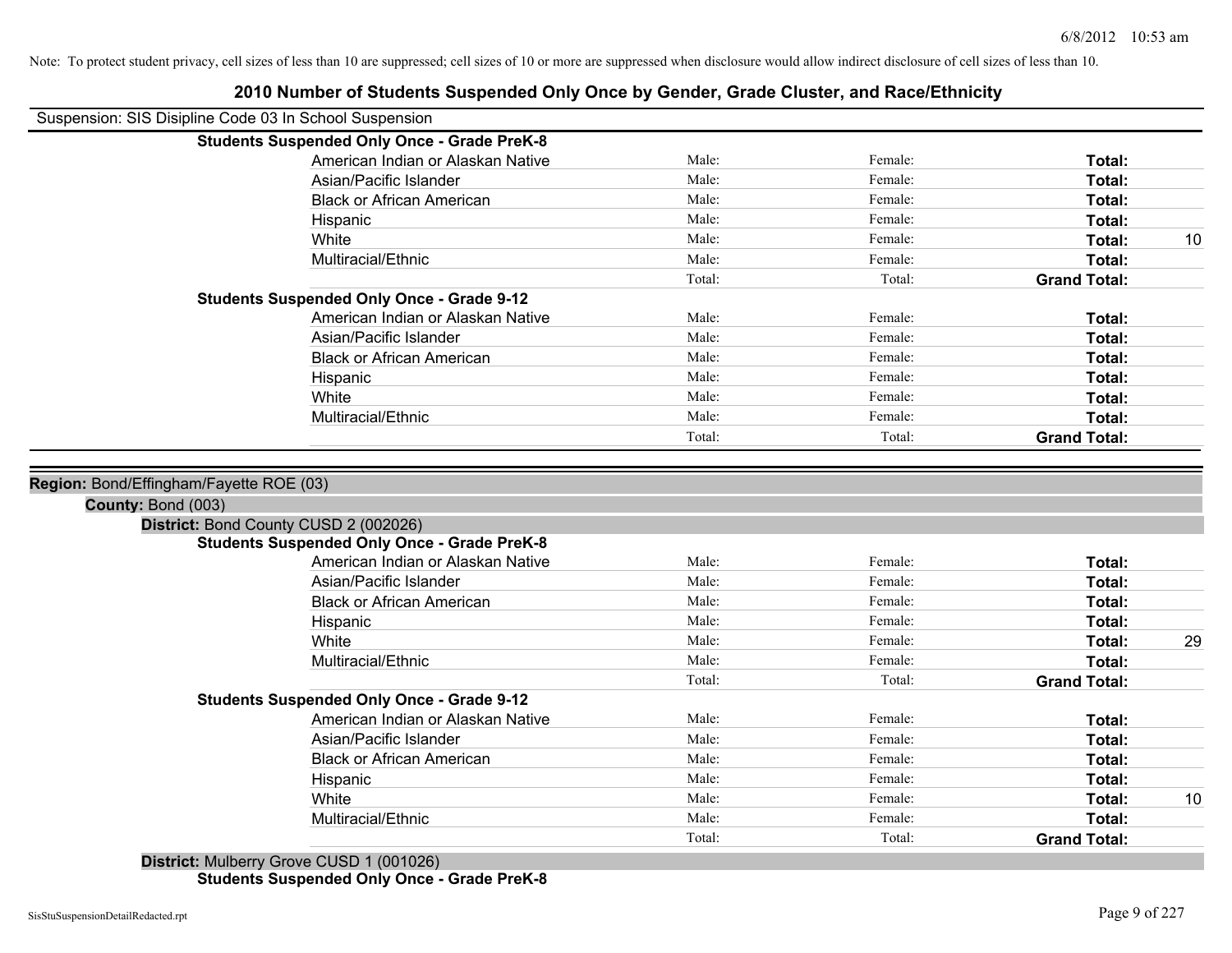| Suspension: SIS Disipline Code 03 In School Suspension |                                                    |        |         |                     |    |
|--------------------------------------------------------|----------------------------------------------------|--------|---------|---------------------|----|
|                                                        | American Indian or Alaskan Native                  | Male:  | Female: | Total:              |    |
|                                                        | Asian/Pacific Islander                             | Male:  | Female: | Total:              |    |
|                                                        | <b>Black or African American</b>                   | Male:  | Female: | Total:              |    |
|                                                        | Hispanic                                           | Male:  | Female: | Total:              |    |
|                                                        | White                                              | Male:  | Female: | Total:              | 10 |
|                                                        | Multiracial/Ethnic                                 | Male:  | Female: | Total:              |    |
|                                                        |                                                    | Total: | Total:  | <b>Grand Total:</b> |    |
|                                                        | <b>Students Suspended Only Once - Grade 9-12</b>   |        |         |                     |    |
|                                                        | American Indian or Alaskan Native                  | Male:  | Female: | Total:              |    |
|                                                        | Asian/Pacific Islander                             | Male:  | Female: | Total:              |    |
|                                                        | <b>Black or African American</b>                   | Male:  | Female: | Total:              |    |
|                                                        | Hispanic                                           | Male:  | Female: | Total:              |    |
|                                                        | White                                              | Male:  | Female: | Total:              |    |
|                                                        | Multiracial/Ethnic                                 | Male:  | Female: | Total:              |    |
|                                                        |                                                    | Total: | Total:  | <b>Grand Total:</b> | 10 |
| County: Effingham (025)                                |                                                    |        |         |                     |    |
|                                                        | District: Altamont CUSD 10 (010026)                |        |         |                     |    |
|                                                        | <b>Students Suspended Only Once - Grade PreK-8</b> |        |         |                     |    |
|                                                        | American Indian or Alaskan Native                  | Male:  | Female: | Total:              |    |
|                                                        | Asian/Pacific Islander                             | Male:  | Female: | Total:              |    |
|                                                        | <b>Black or African American</b>                   | Male:  | Female: | Total:              |    |
|                                                        | Hispanic                                           | Male:  | Female: | Total:              |    |
|                                                        | White                                              | Male:  | Female: | Total:              |    |
|                                                        | Multiracial/Ethnic                                 | Male:  | Female: | Total:              |    |
|                                                        |                                                    | Total: | Total:  | <b>Grand Total:</b> |    |
|                                                        | District: Beecher City CUSD 20 (020026)            |        |         |                     |    |
|                                                        | <b>Students Suspended Only Once - Grade PreK-8</b> |        |         |                     |    |
|                                                        | American Indian or Alaskan Native                  | Male:  | Female: | Total:              |    |
|                                                        | Asian/Pacific Islander                             | Male:  | Female: | Total:              |    |
|                                                        | <b>Black or African American</b>                   | Male:  | Female: | Total:              |    |
|                                                        | Hispanic                                           | Male:  | Female: | Total:              |    |
|                                                        | White                                              | Male:  | Female: | Total:              |    |
|                                                        | Multiracial/Ethnic                                 | Male:  | Female: | Total:              |    |
|                                                        |                                                    | Total: | Total:  | <b>Grand Total:</b> |    |
|                                                        | <b>Students Suspended Only Once - Grade 9-12</b>   |        |         |                     |    |
|                                                        | American Indian or Alaskan Native                  | Male:  | Female: | Total:              |    |
|                                                        | Asian/Pacific Islander                             | Male:  | Female: | Total:              |    |
|                                                        | <b>Black or African American</b>                   | Male:  | Female: | Total:              |    |
|                                                        | Hispanic                                           | Male:  | Female: | Total:              |    |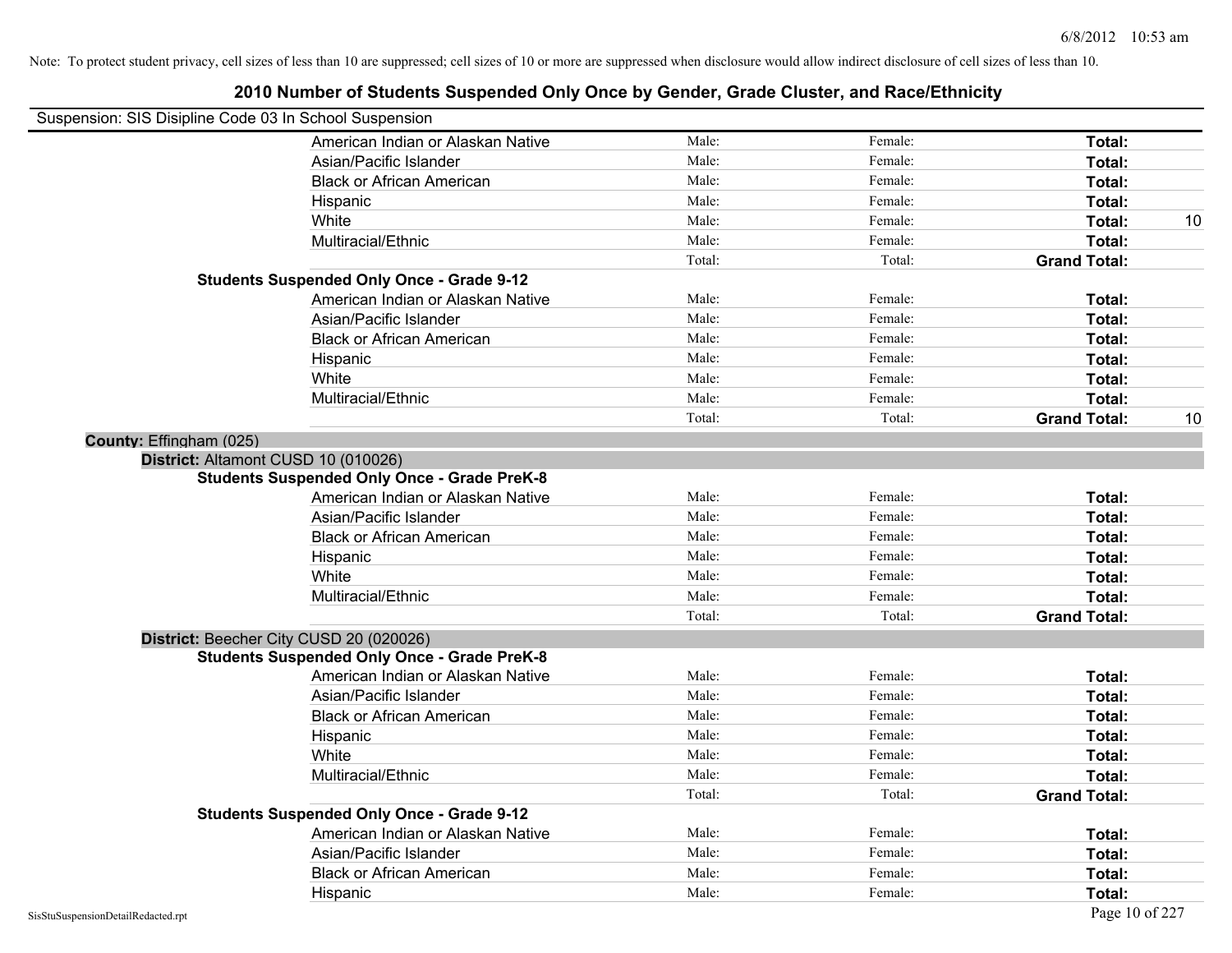| Suspension: SIS Disipline Code 03 In School Suspension |                                                    |        |         |                     |    |
|--------------------------------------------------------|----------------------------------------------------|--------|---------|---------------------|----|
|                                                        | White                                              | Male:  | Female: | Total:              |    |
|                                                        | Multiracial/Ethnic                                 | Male:  | Female: | Total:              |    |
|                                                        |                                                    | Total: | Total:  | <b>Grand Total:</b> |    |
| District: Dieterich CUSD 30 (030026)                   |                                                    |        |         |                     |    |
|                                                        | <b>Students Suspended Only Once - Grade PreK-8</b> |        |         |                     |    |
|                                                        | American Indian or Alaskan Native                  | Male:  | Female: | Total:              |    |
|                                                        | Asian/Pacific Islander                             | Male:  | Female: | Total:              |    |
|                                                        | <b>Black or African American</b>                   | Male:  | Female: | Total:              |    |
|                                                        | Hispanic                                           | Male:  | Female: | Total:              |    |
|                                                        | White                                              | Male:  | Female: | Total:              |    |
|                                                        | Multiracial/Ethnic                                 | Male:  | Female: | Total:              |    |
|                                                        |                                                    | Total: | Total:  | <b>Grand Total:</b> |    |
| District: Effingham CUSD 40 (040026)                   |                                                    |        |         |                     |    |
|                                                        | <b>Students Suspended Only Once - Grade PreK-8</b> |        |         |                     |    |
|                                                        | American Indian or Alaskan Native                  | Male:  | Female: | Total:              |    |
|                                                        | Asian/Pacific Islander                             | Male:  | Female: | Total:              |    |
|                                                        | <b>Black or African American</b>                   | Male:  | Female: | Total:              |    |
|                                                        | Hispanic                                           | Male:  | Female: | Total:              |    |
|                                                        | White                                              | Male:  | Female: | Total:              | 48 |
|                                                        | Multiracial/Ethnic                                 | Male:  | Female: | Total:              |    |
|                                                        |                                                    | Total: | Total:  | <b>Grand Total:</b> |    |
|                                                        | <b>Students Suspended Only Once - Grade 9-12</b>   |        |         |                     |    |
|                                                        | American Indian or Alaskan Native                  | Male:  | Female: | Total:              |    |
|                                                        | Asian/Pacific Islander                             | Male:  | Female: | Total:              |    |
|                                                        | <b>Black or African American</b>                   | Male:  | Female: | Total:              |    |
|                                                        | Hispanic                                           | Male:  | Female: | Total:              |    |
|                                                        | White                                              | Male:  | Female: | Total:              | 22 |
|                                                        | Multiracial/Ethnic                                 | Male:  | Female: | Total:              |    |
|                                                        |                                                    | Total: | Total:  | <b>Grand Total:</b> |    |
| District: Teutopolis CUSD 50 (050026)                  |                                                    |        |         |                     |    |
|                                                        | <b>Students Suspended Only Once - Grade 9-12</b>   |        |         |                     |    |
|                                                        | American Indian or Alaskan Native                  | Male:  | Female: | Total:              |    |
|                                                        | Asian/Pacific Islander                             | Male:  | Female: | Total:              |    |
|                                                        | <b>Black or African American</b>                   | Male:  | Female: | Total:              |    |
|                                                        | Hispanic                                           | Male:  | Female: | Total:              |    |
|                                                        | White                                              | Male:  | Female: | Total:              |    |
|                                                        | Multiracial/Ethnic                                 | Male:  | Female: | Total:              |    |
|                                                        |                                                    | Total: | Total:  | <b>Grand Total:</b> |    |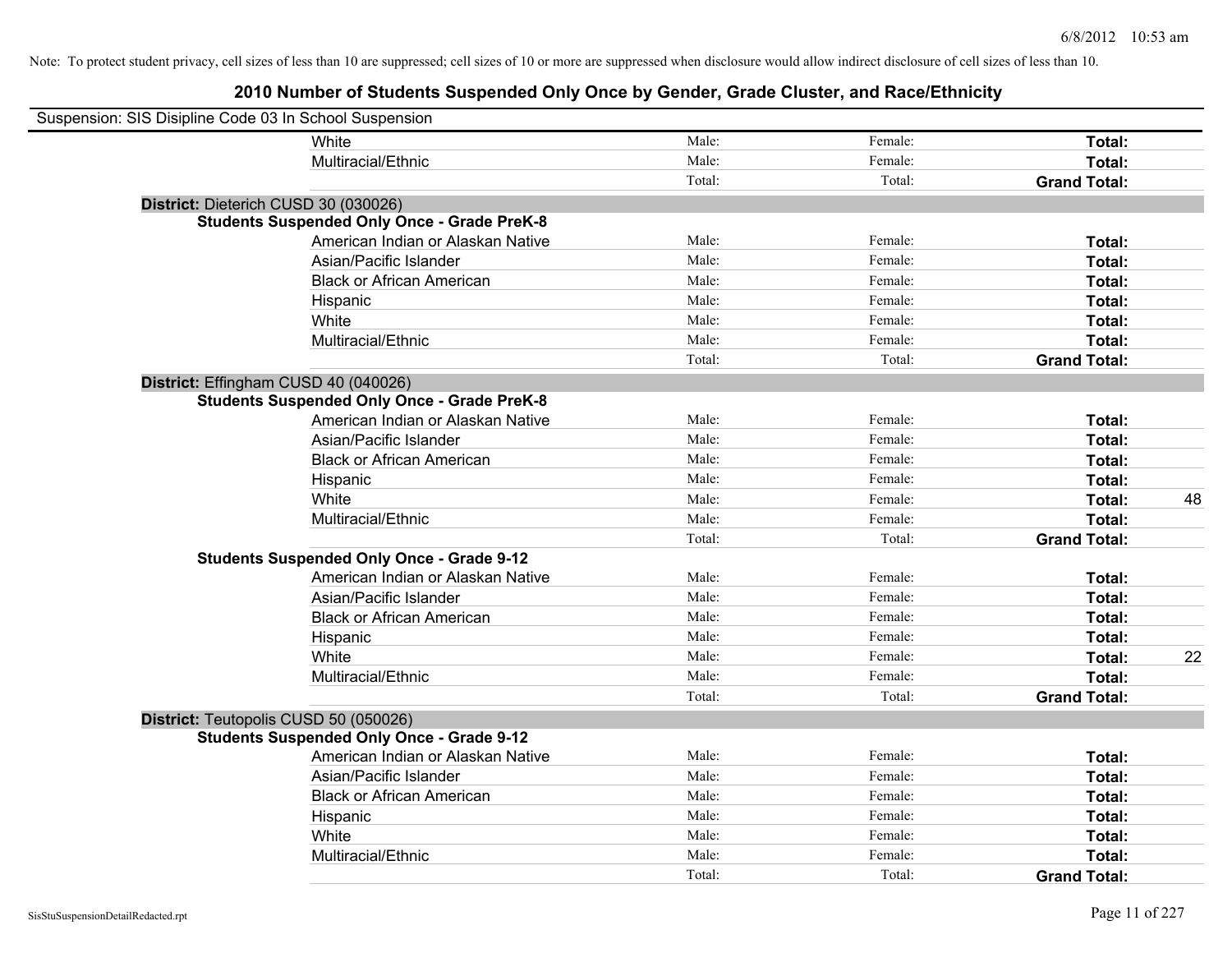## **2010 Number of Students Suspended Only Once by Gender, Grade Cluster, and Race/Ethnicity**

Suspension: SIS Disipline Code 03 In School Suspension

| <b>County: Fayette (026)</b>       |                                                    |        |         |                     |    |
|------------------------------------|----------------------------------------------------|--------|---------|---------------------|----|
|                                    | District: Brownstown CUSD 201 (201026)             |        |         |                     |    |
|                                    | <b>Students Suspended Only Once - Grade PreK-8</b> |        |         |                     |    |
|                                    | American Indian or Alaskan Native                  | Male:  | Female: | Total:              |    |
|                                    | Asian/Pacific Islander                             | Male:  | Female: | Total:              |    |
|                                    | <b>Black or African American</b>                   | Male:  | Female: | Total:              |    |
|                                    | Hispanic                                           | Male:  | Female: | Total:              |    |
|                                    | White                                              | Male:  | Female: | Total:              |    |
|                                    | Multiracial/Ethnic                                 | Male:  | Female: | Total:              |    |
|                                    |                                                    | Total: | Total:  | <b>Grand Total:</b> |    |
|                                    | <b>Students Suspended Only Once - Grade 9-12</b>   |        |         |                     |    |
|                                    | American Indian or Alaskan Native                  | Male:  | Female: | Total:              |    |
|                                    | Asian/Pacific Islander                             | Male:  | Female: | Total:              |    |
|                                    | <b>Black or African American</b>                   | Male:  | Female: | Total:              |    |
|                                    | Hispanic                                           | Male:  | Female: | Total:              |    |
|                                    | White                                              | Male:  | Female: | Total:              |    |
|                                    | Multiracial/Ethnic                                 | Male:  | Female: | Total:              |    |
|                                    |                                                    | Total: | Total:  | <b>Grand Total:</b> |    |
| District: Non-Public School (2030) |                                                    |        |         |                     |    |
|                                    | <b>Students Suspended Only Once - Grade 9-12</b>   |        |         |                     |    |
|                                    | American Indian or Alaskan Native                  | Male:  | Female: | Total:              |    |
|                                    | Asian/Pacific Islander                             | Male:  | Female: | Total:              |    |
|                                    | <b>Black or African American</b>                   | Male:  | Female: | Total:              |    |
|                                    | Hispanic                                           | Male:  | Female: | Total:              |    |
|                                    | White                                              | Male:  | Female: | Total:              |    |
|                                    | Multiracial/Ethnic                                 | Male:  | Female: | Total:              |    |
|                                    |                                                    | Total: | Total:  | <b>Grand Total:</b> |    |
|                                    | District: Ramsey CUSD 204 (204026)                 |        |         |                     |    |
|                                    | <b>Students Suspended Only Once - Grade PreK-8</b> |        |         |                     |    |
|                                    | American Indian or Alaskan Native                  | Male:  | Female: | Total:              |    |
|                                    | Asian/Pacific Islander                             | Male:  | Female: | Total:              |    |
|                                    | <b>Black or African American</b>                   | Male:  | Female: | Total:              |    |
|                                    | Hispanic                                           | Male:  | Female: | Total:              |    |
|                                    | White                                              | Male:  | Female: | Total:              |    |
|                                    | Multiracial/Ethnic                                 | Male:  | Female: | Total:              |    |
|                                    |                                                    | Total: | Total:  | <b>Grand Total:</b> | 10 |
|                                    |                                                    |        |         |                     |    |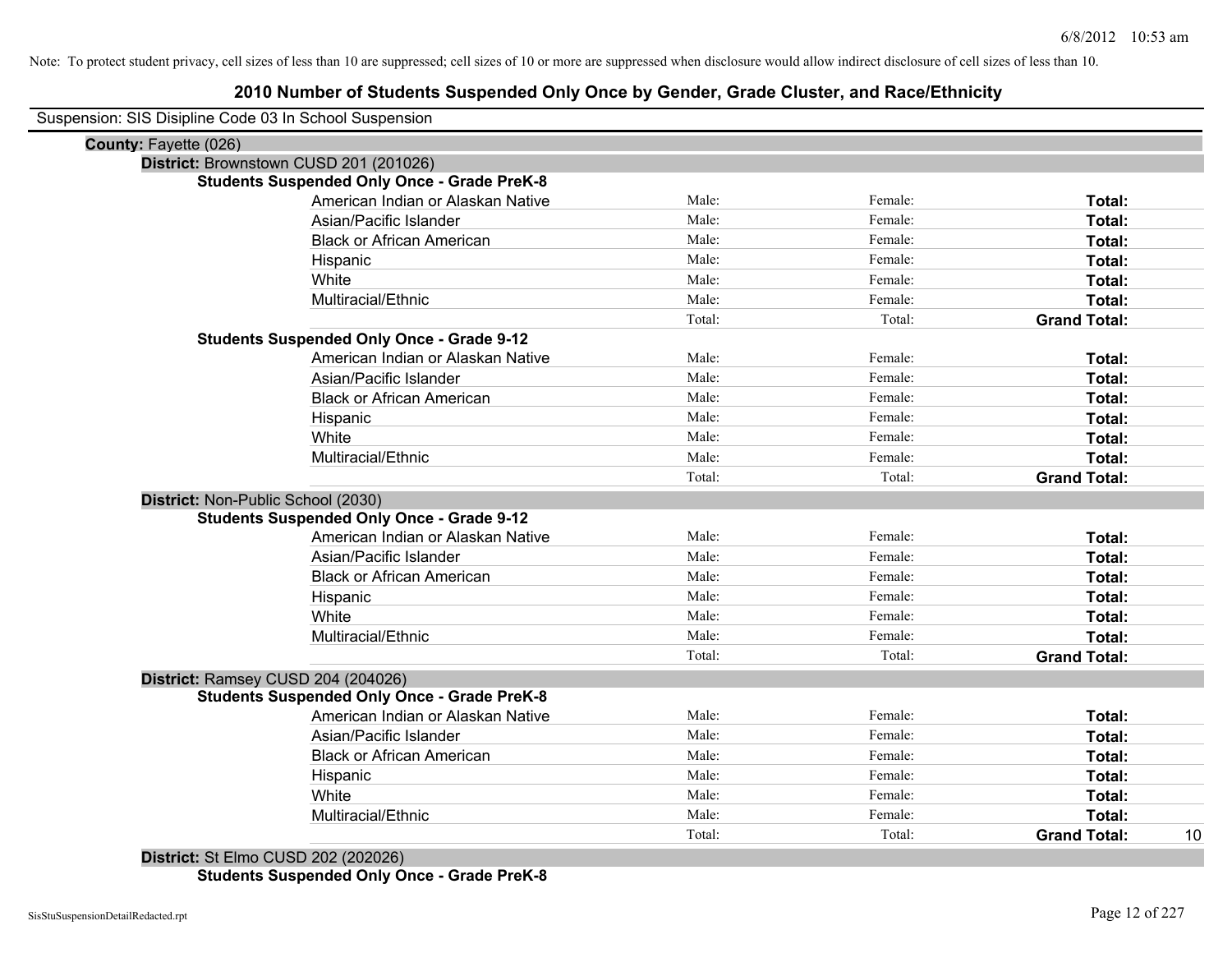## **2010 Number of Students Suspended Only Once by Gender, Grade Cluster, and Race/Ethnicity** Suspension: SIS Disipline Code 03 In School Suspension American Indian or Alaskan Native **Male:** Male: Female: Female: **Total:** Total: Asian/Pacific Islander **Figure 1.1 Contained Asian** Male: Female: **Female: Total: Total: Total: Total: Total: Total: Total: Total: Total: Total: Total: Total: Total: Total: Total: Total: T** Black or African American **American** Male: Male: Female: **Female: Total: Total: Total: Female: Total: Total: Total: Total: Total: Total: Total: Total: Total: Total: Total: Total: Total:** Hispanic **Total:** Male: Female: **Total:** Female: **Total:** Total: White **Male:** Male: **Total: 17** Male: **Total: 17** Male: **Total: 17** Male: 17 Multiracial/Ethnic **Total:** Male: Female: **Total:** Female: **Total:** Female: **Total:** Female: **Total:** Female: **Total:** Female: **Total:** Female: **Total:** Female: **Total:** Female: **Total:** Female: **Total:** Female: **Total:** F Total: Total: Total: **Grand Total: Students Suspended Only Once - Grade 9-12** American Indian or Alaskan Native **Male:** Male: Female: Female: **Total:** Total: Asian/Pacific Islander **Figure 1.1 Contact Contact Contact Contact Contact Contact Contact Contact Total: Total:** Black or African American **Figure 1.1 and Total:** Male: Female: Female: **Total: Total:** Total: Hispanic **Total:** Male: Female: **Total:** Female: **Total:** Total: White **Male:** Male: **Total: 19** Male: **Total: 19** Male: **Total: 19** Male: **Total:** 19 Multiracial/Ethnic **Total:** Male: **Male:** Female: **Total: Total:** Female: **Total:** Female: **Total:** Female: **Total:** Total: Total: Total: **Grand Total: District:** Vandalia CUSD 203 (203026) **Students Suspended Only Once - Grade PreK-8** American Indian or Alaskan Native **Male:** Male: Female: Female: **Total:** Total: Asian/Pacific Islander **Figure 1.1 Contact Contact Contact Contact Contact Contact Contact Contact Contact Conta** Black or African American **American** Male: Male: Female: **Female: Total: Total: Total: Female: Total: Total: Total: Total: Total: Total: Total: Total: Total: Total: Total: Total: Total:** Hispanic **Total:** Male: Female: **Total:** Female: **Total:** Total: White **Male:** 30 Female: 10 Total: 40 Male: 30 Female: 10 Total: 40 Multiracial/Ethnic **Total:** Male: **Male:** Female: **Total: Total:** Female: **Total:** Total: Total: **Grand Total: Students Suspended Only Once - Grade 9-12** American Indian or Alaskan Native **Male:** Male: Female: Female: **Total:** Total: Asian/Pacific Islander **Figure 1.1 Contained Asian/Pacific Islander Female:** Female: **Total: Total:** Total: Black or African American **Figure 1.1 and Total:** Male: Female: Female: **Total: Total:** Total: Hispanic **Total:** Male: Female: **Total:** Female: **Total:** Total: White **Male:** 17 **Total:** 47 Male: 30 **Female: 17** Total: 47 Multiracial/Ethnic **Total:** Male: Female: **Total:** Female: **Total:** Female: **Total:** Total: Total: Total: **Grand Total: County:** Non-Public School (000) **District:** Bond/Effingham/Fayette ROE (000000) **Students Suspended Only Once - Grade 9-12** American Indian or Alaskan Native **Male:** Male: Female: Female: **Total:** Total: Asian/Pacific Islander **Figure 1.1 Contained Asian/Pacific Islander Female:** Female: **Total:** Total: Black or African American **American** Male: Male: **Female:** Female: **Total:** Total: Hispanic **Total:** Male: Female: **Total:** Female: **Total:** Total: Female: **Total:** Total: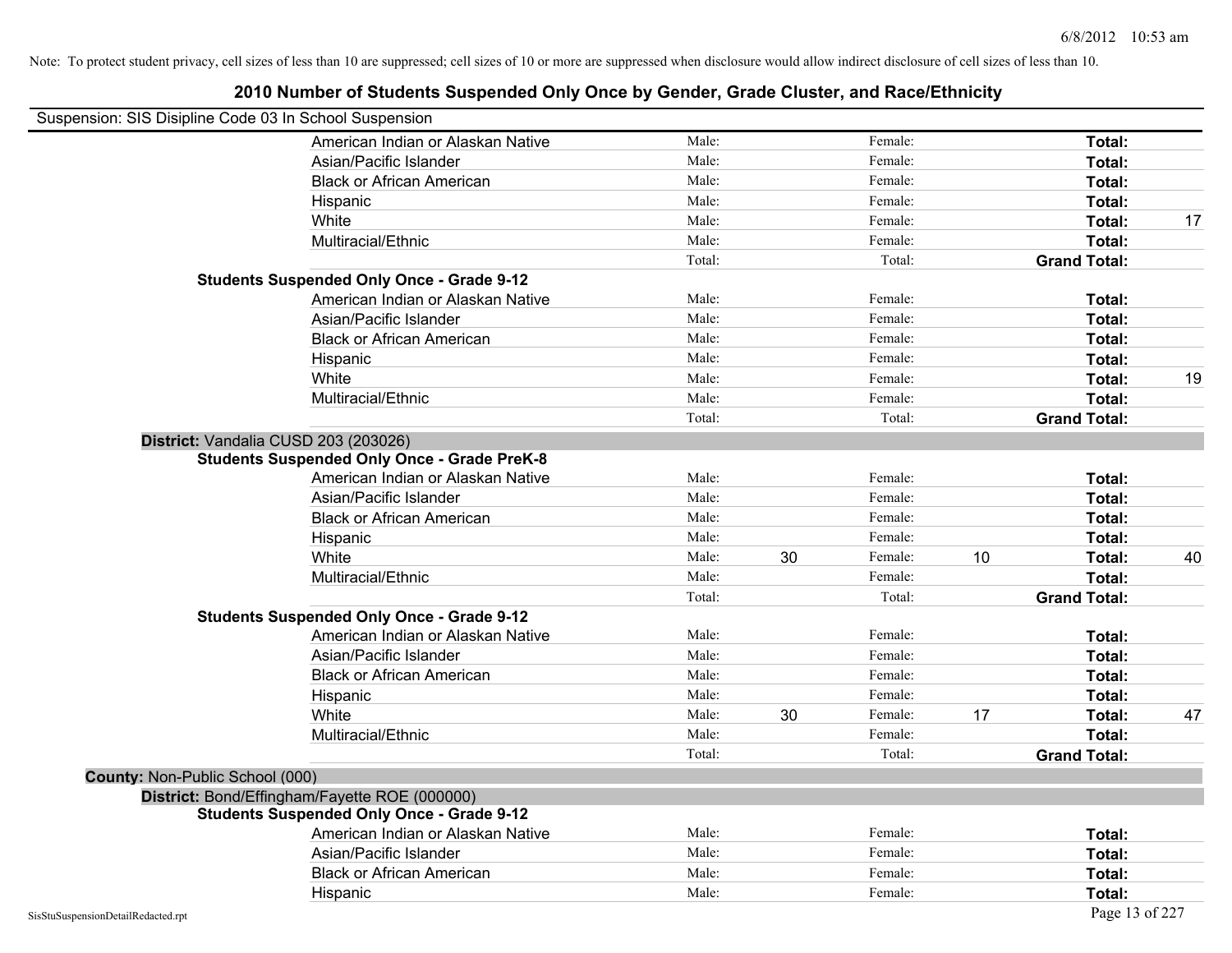|                                  | Suspension: SIS Disipline Code 03 In School Suspension |        |    |         |    |                     |     |
|----------------------------------|--------------------------------------------------------|--------|----|---------|----|---------------------|-----|
|                                  | White                                                  | Male:  |    | Female: |    | Total:              |     |
|                                  | Multiracial/Ethnic                                     | Male:  |    | Female: |    | Total:              |     |
|                                  |                                                        | Total: |    | Total:  |    | <b>Grand Total:</b> |     |
| Region: Boone/Winnebago ROE (04) |                                                        |        |    |         |    |                     |     |
| County: Boone (004)              |                                                        |        |    |         |    |                     |     |
|                                  | District: Belvidere CUSD 100 (100026)                  |        |    |         |    |                     |     |
|                                  | <b>Students Suspended Only Once - Grade PreK-8</b>     |        |    |         |    |                     |     |
|                                  | American Indian or Alaskan Native                      | Male:  |    | Female: |    | Total:              |     |
|                                  | Asian/Pacific Islander                                 | Male:  |    | Female: |    | Total:              |     |
|                                  | <b>Black or African American</b>                       | Male:  |    | Female: |    | Total:              |     |
|                                  | Hispanic                                               | Male:  | 35 | Female: | 16 | Total:              | 51  |
|                                  | White                                                  | Male:  | 50 | Female: | 32 | Total:              | 82  |
|                                  | Multiracial/Ethnic                                     | Male:  |    | Female: |    | Total:              |     |
|                                  |                                                        | Total: |    | Total:  |    | <b>Grand Total:</b> | 147 |
|                                  | <b>Students Suspended Only Once - Grade 9-12</b>       |        |    |         |    |                     |     |
|                                  | American Indian or Alaskan Native                      | Male:  |    | Female: |    | Total:              |     |
|                                  | Asian/Pacific Islander                                 | Male:  |    | Female: |    | Total:              |     |
|                                  | <b>Black or African American</b>                       | Male:  |    | Female: |    | Total:              |     |
|                                  | Hispanic                                               | Male:  | 23 | Female: | 22 | Total:              | 45  |
|                                  | White                                                  | Male:  | 25 | Female: | 28 | Total:              | 53  |
|                                  | Multiracial/Ethnic                                     | Male:  |    | Female: |    | Total:              |     |
|                                  |                                                        | Total: |    | Total:  |    | <b>Grand Total:</b> | 109 |
| County: Winnebago (101)          |                                                        |        |    |         |    |                     |     |
|                                  | District: County of Winnebago SD 320 (320026)          |        |    |         |    |                     |     |
|                                  | <b>Students Suspended Only Once - Grade PreK-8</b>     |        |    |         |    |                     |     |
|                                  | American Indian or Alaskan Native                      | Male:  |    | Female: |    | Total:              |     |
|                                  | Asian/Pacific Islander                                 | Male:  |    | Female: |    | Total:              |     |
|                                  | <b>Black or African American</b>                       | Male:  |    | Female: |    | Total:              |     |
|                                  | Hispanic                                               | Male:  |    | Female: |    | Total:              |     |
|                                  | White                                                  | Male:  |    | Female: |    | Total:              | 21  |
|                                  | Multiracial/Ethnic                                     | Male:  |    | Female: |    | Total:              |     |
|                                  |                                                        | Total: |    | Total:  |    | <b>Grand Total:</b> |     |
|                                  | <b>Students Suspended Only Once - Grade 9-12</b>       |        |    |         |    |                     |     |
|                                  | American Indian or Alaskan Native                      | Male:  |    | Female: |    | Total:              |     |
|                                  | Asian/Pacific Islander                                 | Male:  |    | Female: |    | Total:              |     |
|                                  | <b>Black or African American</b>                       | Male:  |    | Female: |    | Total:              |     |
|                                  | Hispanic                                               | Male:  |    | Female: |    | Total:              |     |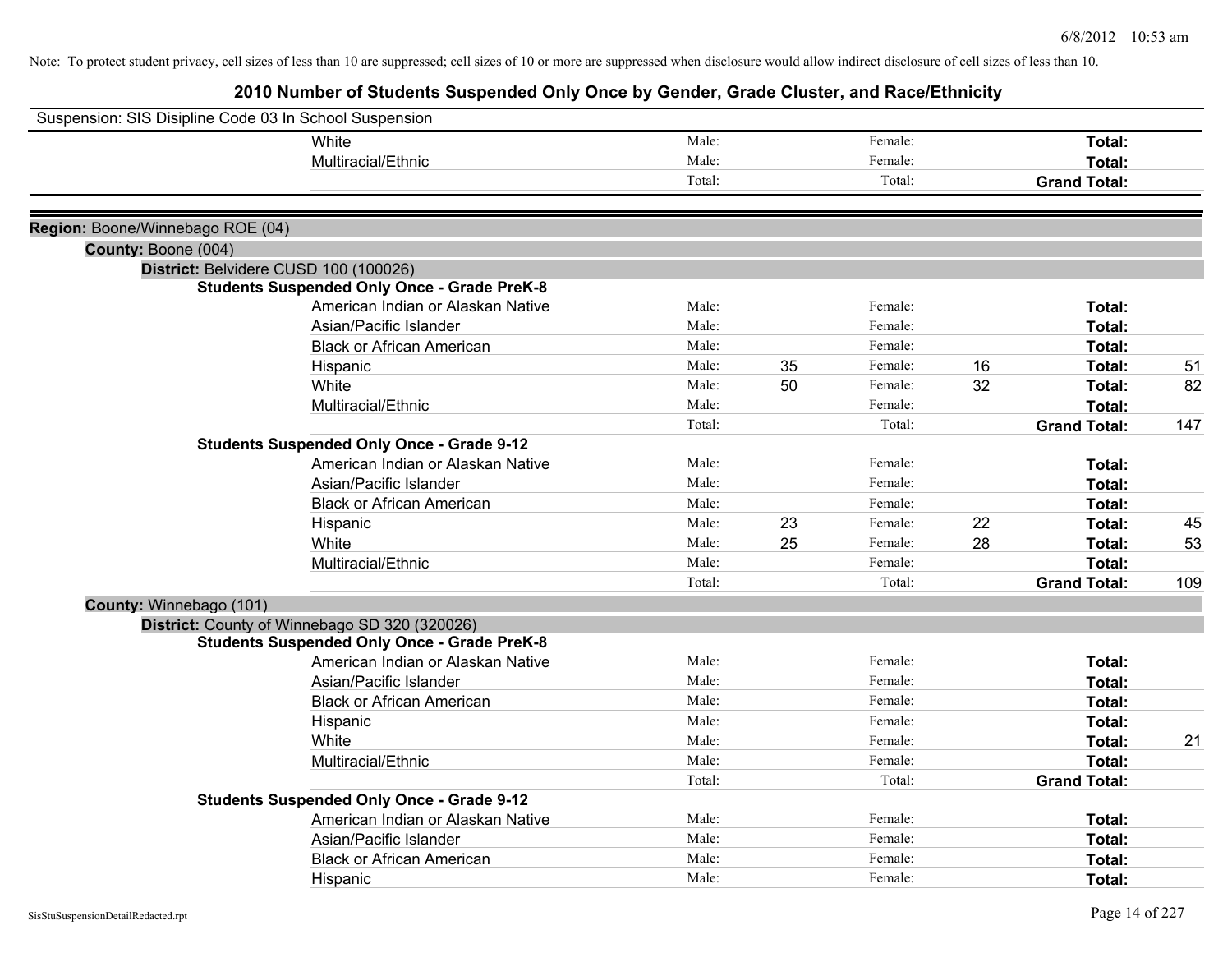## **2010 Number of Students Suspended Only Once by Gender, Grade Cluster, and Race/Ethnicity**

| Suspension: SIS Disipline Code 03 In School Suspension |                                                    |        |     |         |    |                     |     |
|--------------------------------------------------------|----------------------------------------------------|--------|-----|---------|----|---------------------|-----|
|                                                        | White                                              | Male:  |     | Female: |    | Total:              |     |
|                                                        | Multiracial/Ethnic                                 | Male:  |     | Female: |    | Total:              |     |
|                                                        |                                                    | Total: |     | Total:  |    | <b>Grand Total:</b> |     |
|                                                        | District: Durand CUSD 322 (322026)                 |        |     |         |    |                     |     |
|                                                        | <b>Students Suspended Only Once - Grade PreK-8</b> |        |     |         |    |                     |     |
|                                                        | American Indian or Alaskan Native                  | Male:  |     | Female: |    | Total:              |     |
|                                                        | Asian/Pacific Islander                             | Male:  |     | Female: |    | Total:              |     |
|                                                        | <b>Black or African American</b>                   | Male:  |     | Female: |    | Total:              |     |
|                                                        | Hispanic                                           | Male:  |     | Female: |    | Total:              |     |
|                                                        | White                                              | Male:  |     | Female: |    | Total:              | 14  |
|                                                        | Multiracial/Ethnic                                 | Male:  |     | Female: |    | Total:              |     |
|                                                        |                                                    | Total: |     | Total:  |    | <b>Grand Total:</b> |     |
|                                                        | <b>Students Suspended Only Once - Grade 9-12</b>   |        |     |         |    |                     |     |
|                                                        | American Indian or Alaskan Native                  | Male:  |     | Female: |    | Total:              |     |
|                                                        | Asian/Pacific Islander                             | Male:  |     | Female: |    | Total:              |     |
|                                                        | <b>Black or African American</b>                   | Male:  |     | Female: |    | Total:              |     |
|                                                        | Hispanic                                           | Male:  |     | Female: |    | Total:              |     |
|                                                        | White                                              | Male:  |     | Female: |    | Total:              | 15  |
|                                                        | Multiracial/Ethnic                                 | Male:  |     | Female: |    | Total:              |     |
|                                                        |                                                    | Total: |     | Total:  |    | <b>Grand Total:</b> |     |
| <b>District: Harlem UD 122 (122022)</b>                |                                                    |        |     |         |    |                     |     |
|                                                        | <b>Students Suspended Only Once - Grade PreK-8</b> |        |     |         |    |                     |     |
|                                                        | American Indian or Alaskan Native                  | Male:  |     | Female: |    | Total:              |     |
|                                                        | Asian/Pacific Islander                             | Male:  |     | Female: |    | Total:              |     |
|                                                        | <b>Black or African American</b>                   | Male:  |     | Female: |    | Total:              | 13  |
|                                                        | Hispanic                                           | Male:  |     | Female: |    | Total:              | 13  |
|                                                        | White                                              | Male:  | 113 | Female: | 34 | Total:              | 147 |
|                                                        | Multiracial/Ethnic                                 | Male:  |     | Female: |    | Total:              |     |
|                                                        |                                                    | Total: | 138 | Total:  | 47 | <b>Grand Total:</b> | 185 |
|                                                        | <b>Students Suspended Only Once - Grade 9-12</b>   |        |     |         |    |                     |     |
|                                                        | American Indian or Alaskan Native                  | Male:  |     | Female: |    | Total:              |     |
|                                                        | Asian/Pacific Islander                             | Male:  |     | Female: |    | Total:              |     |
|                                                        | <b>Black or African American</b>                   | Male:  |     | Female: |    | Total:              | 17  |
|                                                        | Hispanic                                           | Male:  |     | Female: |    | Total:              | 19  |
|                                                        | White                                              | Male:  | 119 | Female: | 68 | Total:              | 187 |
|                                                        | Multiracial/Ethnic                                 | Male:  |     | Female: |    | Total:              |     |
|                                                        |                                                    | Total: |     | Total:  |    | <b>Grand Total:</b> |     |
|                                                        |                                                    |        |     |         |    |                     |     |

#### **District:** Hononegah CHD 207 (207016)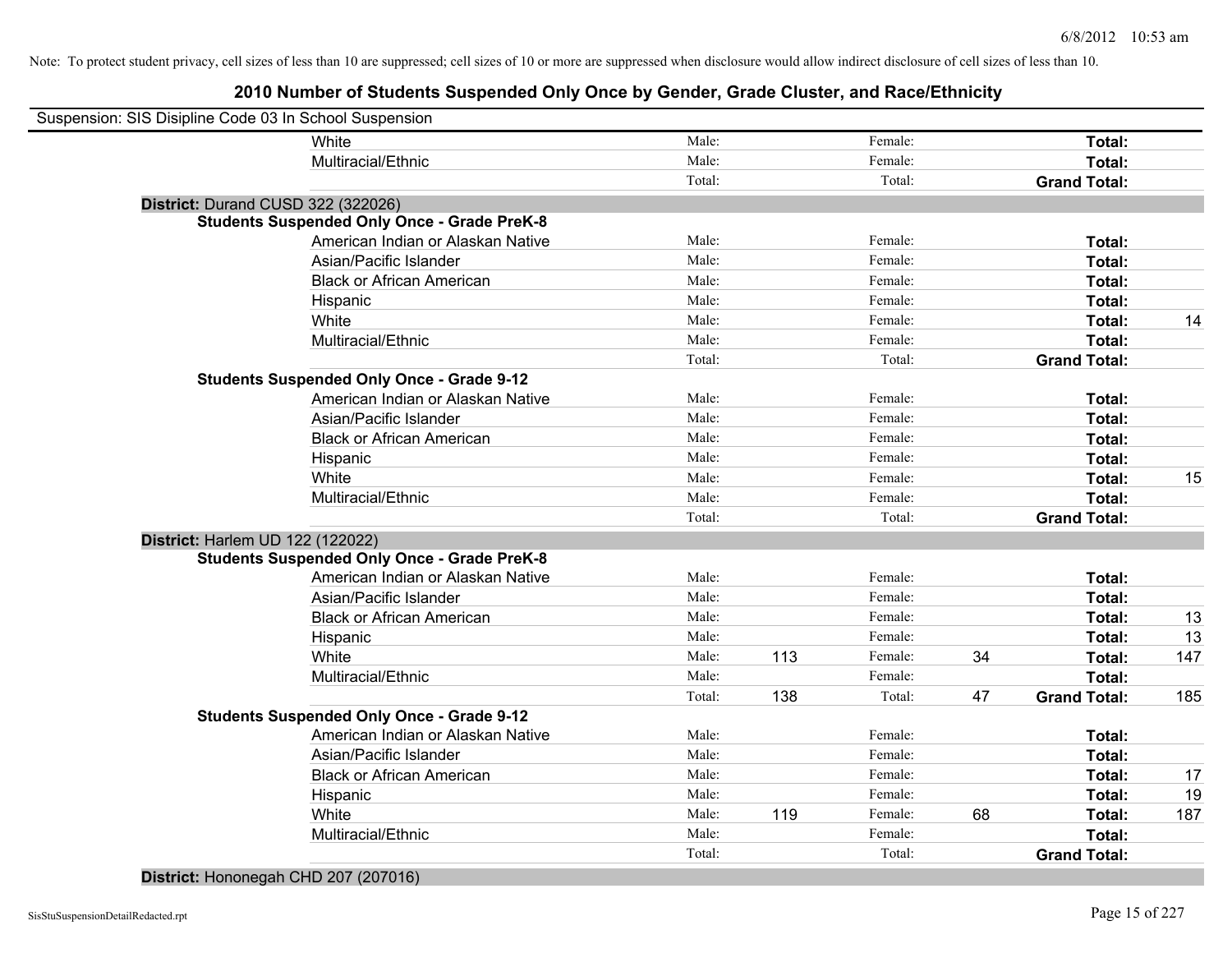| Suspension: SIS Disipline Code 03 In School Suspension |                                                    |        |     |         |     |                     |     |
|--------------------------------------------------------|----------------------------------------------------|--------|-----|---------|-----|---------------------|-----|
|                                                        | <b>Students Suspended Only Once - Grade 9-12</b>   |        |     |         |     |                     |     |
|                                                        | American Indian or Alaskan Native                  | Male:  |     | Female: |     | Total:              |     |
|                                                        | Asian/Pacific Islander                             | Male:  |     | Female: |     | <b>Total:</b>       |     |
|                                                        | <b>Black or African American</b>                   | Male:  |     | Female: |     | <b>Total:</b>       |     |
|                                                        | Hispanic                                           | Male:  |     | Female: |     | <b>Total:</b>       |     |
|                                                        | White                                              | Male:  | 54  | Female: | 43  | <b>Total:</b>       | 97  |
|                                                        | Multiracial/Ethnic                                 | Male:  |     | Female: |     | <b>Total:</b>       |     |
|                                                        |                                                    | Total: |     | Total:  |     | <b>Grand Total:</b> | 111 |
|                                                        | District: Kinnikinnick CCSD 131 (131004)           |        |     |         |     |                     |     |
|                                                        | <b>Students Suspended Only Once - Grade PreK-8</b> |        |     |         |     |                     |     |
|                                                        | American Indian or Alaskan Native                  | Male:  |     | Female: |     | Total:              |     |
|                                                        | Asian/Pacific Islander                             | Male:  |     | Female: |     | <b>Total:</b>       |     |
|                                                        | <b>Black or African American</b>                   | Male:  |     | Female: |     | Total:              |     |
|                                                        | Hispanic                                           | Male:  |     | Female: |     | Total:              |     |
|                                                        | White                                              | Male:  | 36  | Female: | 14  | <b>Total:</b>       | 50  |
|                                                        | Multiracial/Ethnic                                 | Male:  |     | Female: |     | <b>Total:</b>       |     |
|                                                        |                                                    | Total: |     | Total:  |     | <b>Grand Total:</b> | 63  |
|                                                        | District: Pecatonica CUSD 321 (321026)             |        |     |         |     |                     |     |
|                                                        | <b>Students Suspended Only Once - Grade PreK-8</b> |        |     |         |     |                     |     |
|                                                        | American Indian or Alaskan Native                  | Male:  |     | Female: |     | Total:              |     |
|                                                        | Asian/Pacific Islander                             | Male:  |     | Female: |     | <b>Total:</b>       |     |
|                                                        | <b>Black or African American</b>                   | Male:  |     | Female: |     | <b>Total:</b>       |     |
|                                                        | Hispanic                                           | Male:  |     | Female: |     | <b>Total:</b>       |     |
|                                                        | White                                              | Male:  |     | Female: |     | <b>Total:</b>       | 12  |
|                                                        | Multiracial/Ethnic                                 | Male:  |     | Female: |     | <b>Total:</b>       |     |
|                                                        |                                                    | Total: |     | Total:  |     | <b>Grand Total:</b> |     |
| District: Rockford SD 205 (205025)                     |                                                    |        |     |         |     |                     |     |
|                                                        | <b>Students Suspended Only Once - Grade PreK-8</b> |        |     |         |     |                     |     |
|                                                        | American Indian or Alaskan Native                  | Male:  |     | Female: |     | <b>Total:</b>       |     |
|                                                        | Asian/Pacific Islander                             | Male:  |     | Female: |     | <b>Total:</b>       | 10  |
|                                                        | <b>Black or African American</b>                   | Male:  | 267 | Female: | 190 | <b>Total:</b>       | 457 |
|                                                        | Hispanic                                           | Male:  | 82  | Female: | 47  | <b>Total:</b>       | 129 |
|                                                        | White                                              | Male:  | 126 | Female: | 73  | <b>Total:</b>       | 199 |
|                                                        | Multiracial/Ethnic                                 | Male:  | 42  | Female: | 16  | <b>Total:</b>       | 58  |
|                                                        |                                                    | Total: |     | Total:  |     | <b>Grand Total:</b> |     |
|                                                        | <b>Students Suspended Only Once - Grade 9-12</b>   |        |     |         |     |                     |     |
|                                                        | American Indian or Alaskan Native                  | Male:  |     | Female: |     | <b>Total:</b>       |     |
|                                                        | Asian/Pacific Islander                             | Male:  |     | Female: |     | Total:              | 14  |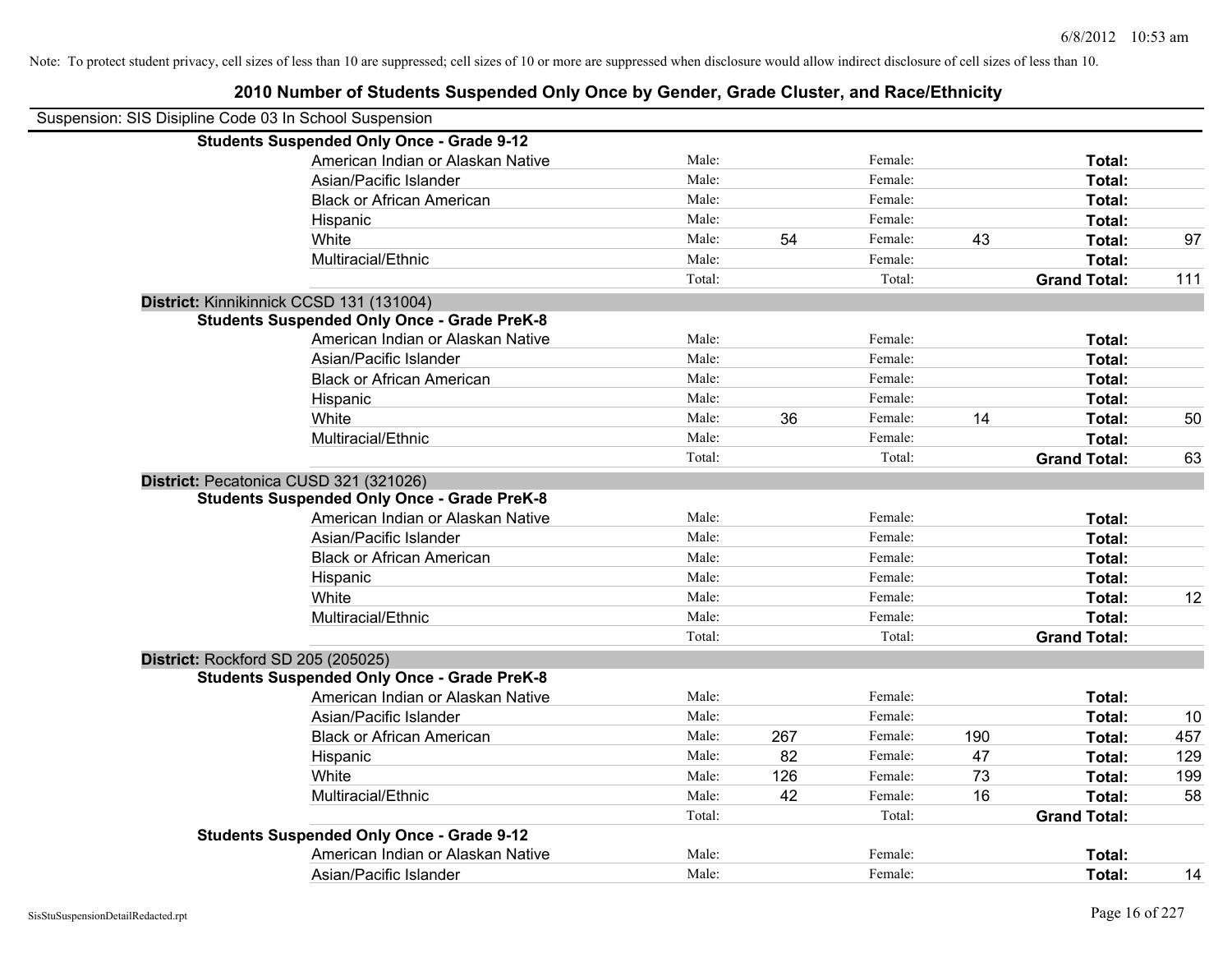| Suspension: SIS Disipline Code 03 In School Suspension |                                                    |        |     |         |     |                     |     |
|--------------------------------------------------------|----------------------------------------------------|--------|-----|---------|-----|---------------------|-----|
|                                                        | <b>Black or African American</b>                   | Male:  | 126 | Female: | 123 | Total:              | 249 |
|                                                        | Hispanic                                           | Male:  | 55  | Female: | 51  | Total:              | 106 |
|                                                        | White                                              | Male:  | 106 | Female: | 68  | Total:              | 174 |
|                                                        | Multiracial/Ethnic                                 | Male:  |     | Female: |     | Total:              | 17  |
|                                                        |                                                    | Total: |     | Total:  |     | <b>Grand Total:</b> |     |
| <b>District: Rockton SD 140 (140004)</b>               |                                                    |        |     |         |     |                     |     |
|                                                        | <b>Students Suspended Only Once - Grade PreK-8</b> |        |     |         |     |                     |     |
|                                                        | American Indian or Alaskan Native                  | Male:  |     | Female: |     | Total:              |     |
|                                                        | Asian/Pacific Islander                             | Male:  |     | Female: |     | Total:              |     |
|                                                        | <b>Black or African American</b>                   | Male:  |     | Female: |     | Total:              |     |
|                                                        | Hispanic                                           | Male:  |     | Female: |     | Total:              |     |
|                                                        | White                                              | Male:  |     | Female: |     | Total:              | 18  |
|                                                        | Multiracial/Ethnic                                 | Male:  |     | Female: |     | Total:              |     |
|                                                        |                                                    | Total: |     | Total:  |     | <b>Grand Total:</b> |     |
| District: Shirland CCSD 134 (134004)                   |                                                    |        |     |         |     |                     |     |
|                                                        | <b>Students Suspended Only Once - Grade PreK-8</b> |        |     |         |     |                     |     |
|                                                        | American Indian or Alaskan Native                  | Male:  |     | Female: |     | Total:              |     |
|                                                        | Asian/Pacific Islander                             | Male:  |     | Female: |     | Total:              |     |
|                                                        | <b>Black or African American</b>                   | Male:  |     | Female: |     | Total:              |     |
|                                                        | Hispanic                                           | Male:  |     | Female: |     | Total:              |     |
|                                                        | White                                              | Male:  |     | Female: |     | Total:              |     |
|                                                        | Multiracial/Ethnic                                 | Male:  |     | Female: |     | Total:              |     |
|                                                        |                                                    | Total: |     | Total:  |     | <b>Grand Total:</b> |     |
|                                                        | District: Winnebago CUSD 323 (323026)              |        |     |         |     |                     |     |
|                                                        | <b>Students Suspended Only Once - Grade PreK-8</b> |        |     |         |     |                     |     |
|                                                        | American Indian or Alaskan Native                  | Male:  |     | Female: |     | Total:              |     |
|                                                        | Asian/Pacific Islander                             | Male:  |     | Female: |     | Total:              |     |
|                                                        | <b>Black or African American</b>                   | Male:  |     | Female: |     | Total:              |     |
|                                                        | Hispanic                                           | Male:  |     | Female: |     | Total:              |     |
|                                                        | White                                              | Male:  |     | Female: |     | Total:              |     |
|                                                        | Multiracial/Ethnic                                 | Male:  |     | Female: |     | Total:              |     |
|                                                        |                                                    | Total: |     | Total:  |     | <b>Grand Total:</b> |     |
|                                                        | <b>Students Suspended Only Once - Grade 9-12</b>   |        |     |         |     |                     |     |
|                                                        | American Indian or Alaskan Native                  | Male:  |     | Female: |     | Total:              |     |
|                                                        | Asian/Pacific Islander                             | Male:  |     | Female: |     | Total:              |     |
|                                                        | <b>Black or African American</b>                   | Male:  |     | Female: |     | Total:              |     |
|                                                        | Hispanic                                           | Male:  |     | Female: |     | Total:              |     |
|                                                        | White                                              | Male:  |     | Female: |     | Total:              | 19  |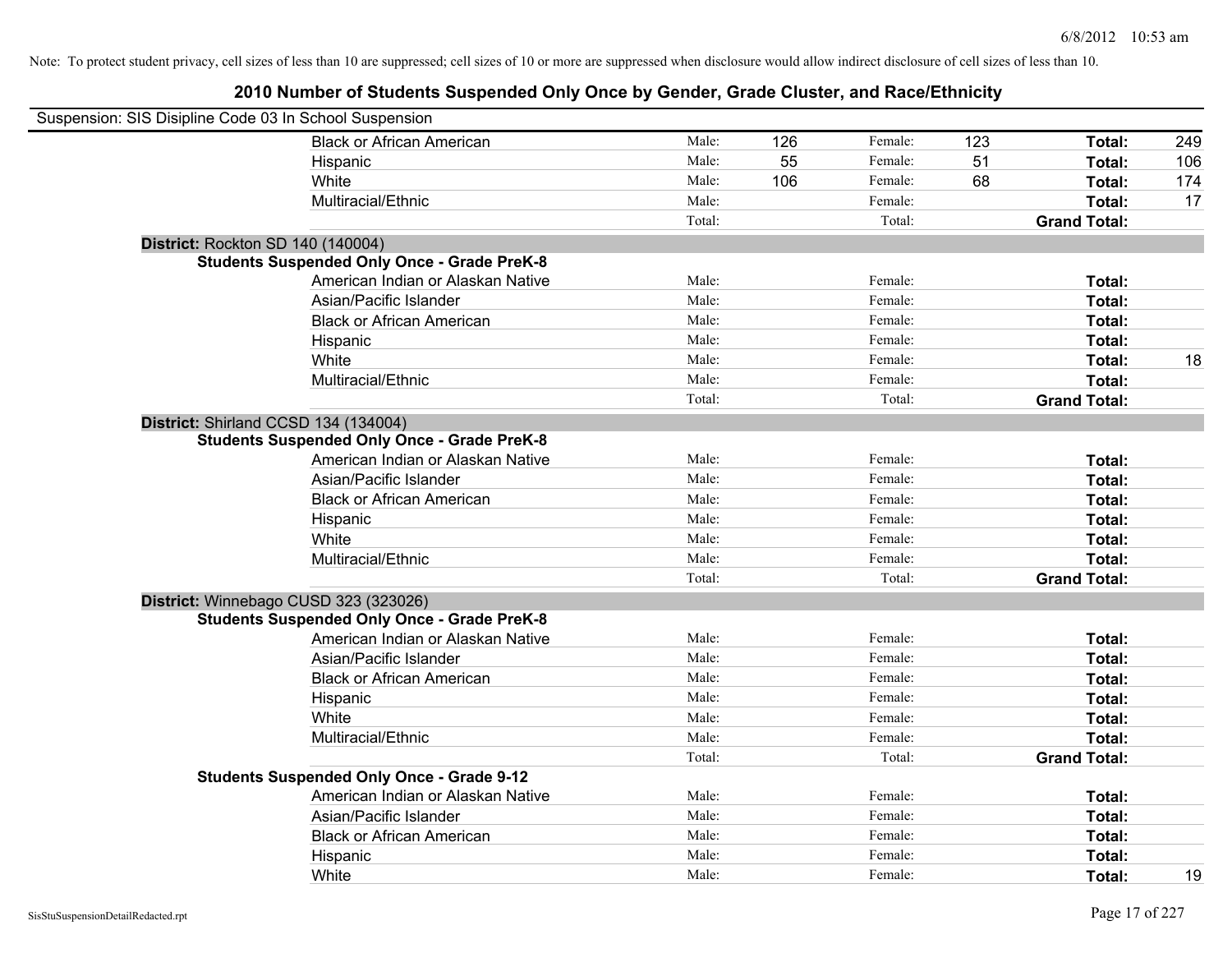| Suspension: SIS Disipline Code 03 In School Suspension        |                                                             |        |         |                     |    |
|---------------------------------------------------------------|-------------------------------------------------------------|--------|---------|---------------------|----|
|                                                               | Multiracial/Ethnic                                          | Male:  | Female: | Total:              |    |
|                                                               |                                                             | Total: | Total:  | <b>Grand Total:</b> |    |
|                                                               |                                                             |        |         |                     |    |
| Region: Brown/Cass/Morgan/Scott ROE (46)                      |                                                             |        |         |                     |    |
| County: Brown (005)                                           |                                                             |        |         |                     |    |
| District: Brown County CUSD 1 (001026)                        |                                                             |        |         |                     |    |
|                                                               | <b>Students Suspended Only Once - Grade PreK-8</b>          | Male:  | Female: |                     |    |
|                                                               | American Indian or Alaskan Native<br>Asian/Pacific Islander | Male:  | Female: | Total:<br>Total:    |    |
|                                                               | <b>Black or African American</b>                            | Male:  | Female: | Total:              |    |
|                                                               |                                                             | Male:  | Female: | Total:              |    |
| Hispanic                                                      |                                                             | Male:  | Female: |                     |    |
| White                                                         | Multiracial/Ethnic                                          | Male:  | Female: | Total:<br>Total:    | 10 |
|                                                               |                                                             | Total: | Total:  | <b>Grand Total:</b> |    |
|                                                               | <b>Students Suspended Only Once - Grade 9-12</b>            |        |         |                     |    |
|                                                               | American Indian or Alaskan Native                           | Male:  | Female: | Total:              |    |
|                                                               | Asian/Pacific Islander                                      | Male:  | Female: | Total:              |    |
|                                                               | <b>Black or African American</b>                            | Male:  | Female: | Total:              |    |
| Hispanic                                                      |                                                             | Male:  | Female: | Total:              |    |
| White                                                         |                                                             | Male:  | Female: | Total:              |    |
|                                                               | Multiracial/Ethnic                                          | Male:  | Female: | Total:              |    |
|                                                               |                                                             | Total: | Total:  | <b>Grand Total:</b> |    |
|                                                               |                                                             |        |         |                     |    |
| County: Cass (009)<br>District: A-C Central CUSD 262 (262026) |                                                             |        |         |                     |    |
|                                                               | <b>Students Suspended Only Once - Grade PreK-8</b>          |        |         |                     |    |
|                                                               | American Indian or Alaskan Native                           | Male:  | Female: | Total:              |    |
|                                                               | Asian/Pacific Islander                                      | Male:  | Female: | Total:              |    |
|                                                               | <b>Black or African American</b>                            | Male:  | Female: | Total:              |    |
| Hispanic                                                      |                                                             | Male:  | Female: | Total:              |    |
| White                                                         |                                                             | Male:  | Female: | Total:              |    |
|                                                               | Multiracial/Ethnic                                          | Male:  | Female: | Total:              |    |
|                                                               |                                                             | Total: | Total:  | <b>Grand Total:</b> |    |
|                                                               | <b>Students Suspended Only Once - Grade 9-12</b>            |        |         |                     |    |
|                                                               | American Indian or Alaskan Native                           | Male:  | Female: | Total:              |    |
|                                                               | Asian/Pacific Islander                                      | Male:  | Female: | Total:              |    |
|                                                               | <b>Black or African American</b>                            | Male:  | Female: | Total:              |    |
| Hispanic                                                      |                                                             | Male:  | Female: | Total:              |    |
| White                                                         |                                                             | Male:  | Female: | Total:              | 10 |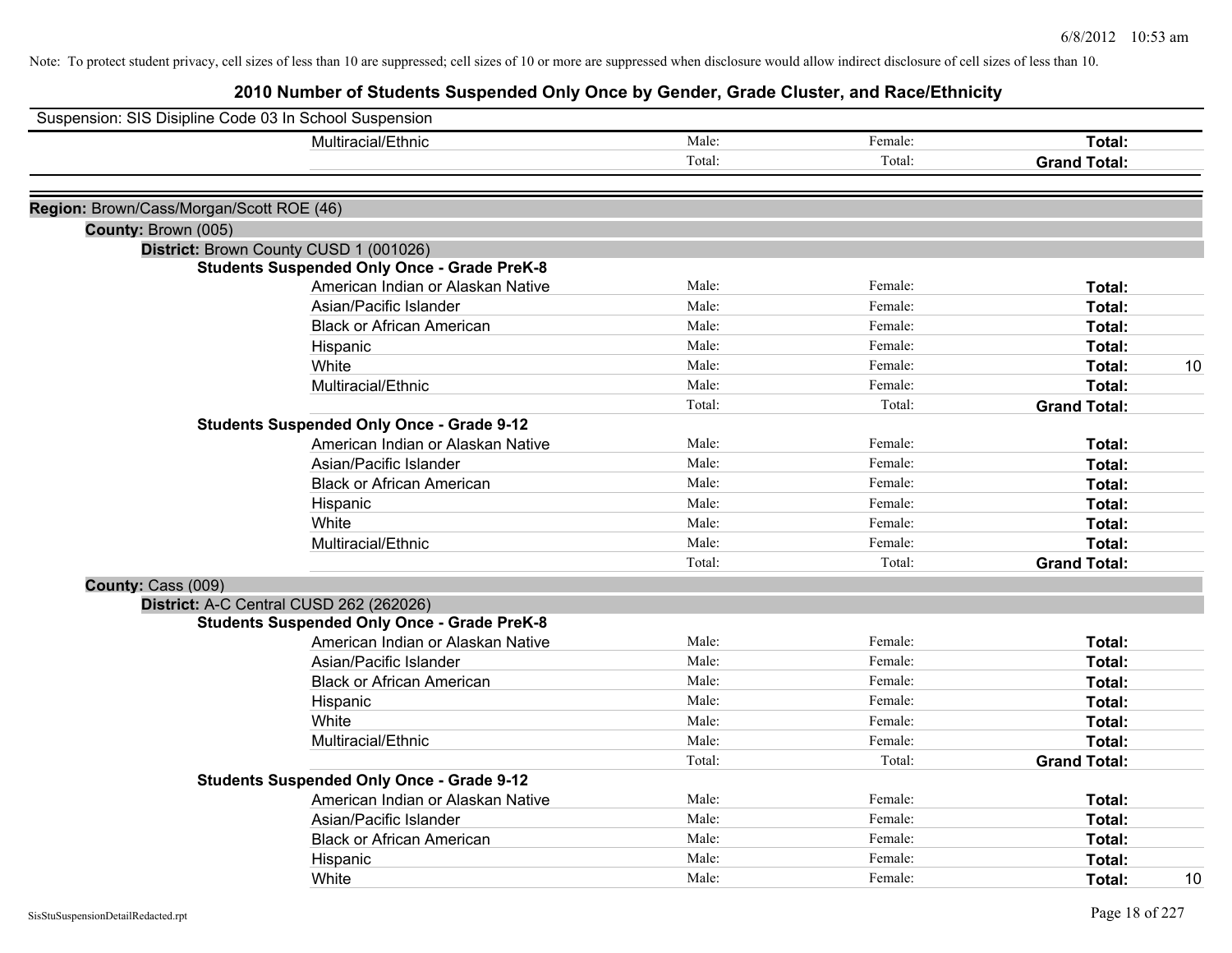## **2010 Number of Students Suspended Only Once by Gender, Grade Cluster, and Race/Ethnicity**

| Suspension: SIS Disipline Code 03 In School Suspension |                                                    |        |    |         |    |                     |    |
|--------------------------------------------------------|----------------------------------------------------|--------|----|---------|----|---------------------|----|
|                                                        | Multiracial/Ethnic                                 | Male:  |    | Female: |    | Total:              |    |
|                                                        |                                                    | Total: |    | Total:  |    | <b>Grand Total:</b> |    |
|                                                        | District: Beardstown CUSD 15 (015026)              |        |    |         |    |                     |    |
|                                                        | <b>Students Suspended Only Once - Grade PreK-8</b> |        |    |         |    |                     |    |
|                                                        | American Indian or Alaskan Native                  | Male:  |    | Female: |    | Total:              |    |
|                                                        | Asian/Pacific Islander                             | Male:  |    | Female: |    | Total:              |    |
|                                                        | <b>Black or African American</b>                   | Male:  |    | Female: |    | Total:              |    |
|                                                        | Hispanic                                           | Male:  |    | Female: |    | Total:              | 15 |
|                                                        | White                                              | Male:  |    | Female: |    | Total:              | 14 |
|                                                        | Multiracial/Ethnic                                 | Male:  |    | Female: |    | Total:              |    |
|                                                        |                                                    | Total: |    | Total:  |    | <b>Grand Total:</b> |    |
|                                                        | <b>Students Suspended Only Once - Grade 9-12</b>   |        |    |         |    |                     |    |
|                                                        | American Indian or Alaskan Native                  | Male:  |    | Female: |    | Total:              |    |
|                                                        | Asian/Pacific Islander                             | Male:  |    | Female: |    | Total:              |    |
|                                                        | <b>Black or African American</b>                   | Male:  |    | Female: |    | Total:              |    |
|                                                        | Hispanic                                           | Male:  |    | Female: |    | Total:              | 23 |
|                                                        | White                                              | Male:  | 21 | Female: | 21 | Total:              | 42 |
|                                                        | Multiracial/Ethnic                                 | Male:  |    | Female: |    | Total:              |    |
|                                                        |                                                    | Total: |    | Total:  |    | <b>Grand Total:</b> |    |
| District: Virginia CUSD 64 (064026)                    |                                                    |        |    |         |    |                     |    |
|                                                        | <b>Students Suspended Only Once - Grade PreK-8</b> |        |    |         |    |                     |    |
|                                                        | American Indian or Alaskan Native                  | Male:  |    | Female: |    | Total:              |    |
|                                                        | Asian/Pacific Islander                             | Male:  |    | Female: |    | Total:              |    |
|                                                        | <b>Black or African American</b>                   | Male:  |    | Female: |    | Total:              |    |
|                                                        | Hispanic                                           | Male:  |    | Female: |    | Total:              |    |
|                                                        | White                                              | Male:  |    | Female: |    | Total:              |    |
|                                                        | Multiracial/Ethnic                                 | Male:  |    | Female: |    | Total:              |    |
|                                                        |                                                    | Total: |    | Total:  |    | <b>Grand Total:</b> |    |
|                                                        | <b>Students Suspended Only Once - Grade 9-12</b>   |        |    |         |    |                     |    |
|                                                        | American Indian or Alaskan Native                  | Male:  |    | Female: |    | Total:              |    |
|                                                        | Asian/Pacific Islander                             | Male:  |    | Female: |    | Total:              |    |
|                                                        | <b>Black or African American</b>                   | Male:  |    | Female: |    | Total:              |    |
|                                                        | Hispanic                                           | Male:  |    | Female: |    | Total:              |    |
|                                                        | White                                              | Male:  |    | Female: |    | Total:              |    |
|                                                        | Multiracial/Ethnic                                 | Male:  |    | Female: |    | <b>Total:</b>       |    |
|                                                        |                                                    | Total: |    | Total:  |    | <b>Grand Total:</b> |    |
|                                                        |                                                    |        |    |         |    |                     |    |

**County:** Morgan (069)

**District:** Franklin CUSD 1 (001026) **Students Suspended Only Once - Grade PreK-8**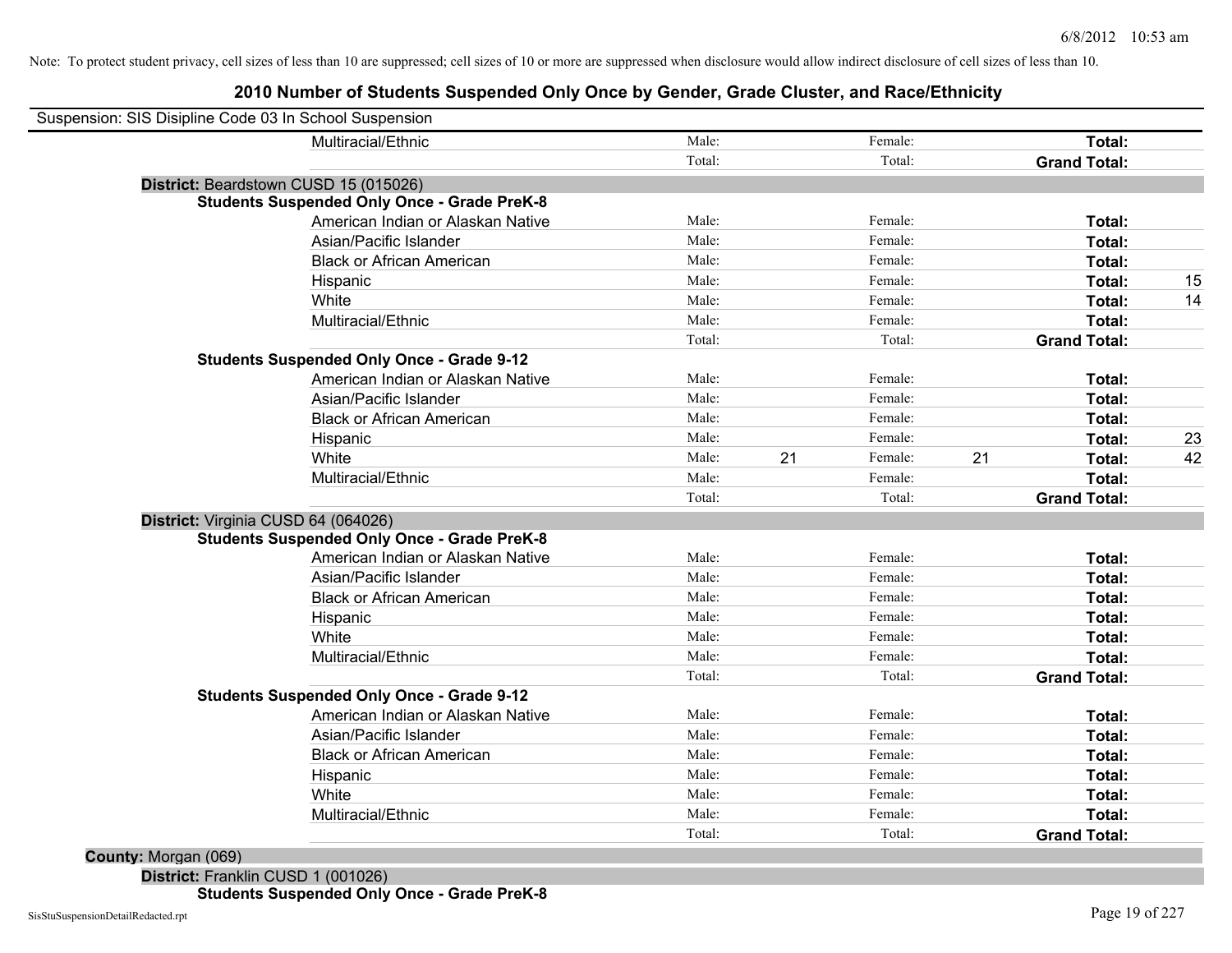## Suspension: SIS Disipline Code 03 In School Suspension American Indian or Alaskan Native **Male:** Male: Female: Female: **Total:** Total: Asian/Pacific Islander **Figure 1.1 Contained Asian** Male: Female: **Female: Total: Total: Total: Total: Total: Total: Total: Total: Total: Total: Total: Total: Total: Total: Total: Total: T** Black or African American **American** Male: Male: Female: **Female: Total: Total: Total: Female: Total: Total: Total: Total: Total: Total: Total: Total: Total: Total: Total: Total: Total:** Hispanic **Total:** Male: Female: **Total:** Female: **Total:** Total: **Total:** Female: **Total:** Total: **Total:** Total: **Total:** Total: **Total:** Total: **Total:** Total: **Total:** Total: **Total:** Total: **Total:** Total: **Total:** Tot White **Total:** Male: Female: **Total:** Female: **Total:** Total: Multiracial/Ethnic **Total:** Male: Female: **Total:** Female: **Total:** Female: **Total:** Female: **Total:** Female: **Total:** Female: **Total:** Female: **Total:** Female: **Total:** Female: **Total:** Female: **Total:** Female: **Total:** F Total: Total: Total: **Grand Total: Students Suspended Only Once - Grade 9-12** American Indian or Alaskan Native **Male:** Male: Female: Female: **Total:** Total: Asian/Pacific Islander **Figure 1.1 Contact Contact Contact Contact Contact Contact Contact Contact Total: Total:** Black or African American **Figure 1.1 and Total:** Male: Female: Female: **Total: Total:** Total: Hispanic **Total:** Male: Female: **Total:** Female: **Total:** Total: **Total:** Female: **Total:** Total: **Total:** Total: **Total:** Total: **Total:** Total: **Total:** Total: **Total:** Total: **Total:** Total: **Total:** Total: **Total:** Tot White **Total:** Male: Female: **Total:** Female: **Total:** Total: Multiracial/Ethnic **Total:** Male: **Male:** Female: **Total: Total:** Female: **Total:** Female: **Total:** Female: **Total:** Total: Total: Total: **Grand Total:** 10 **District:** Jacksonville SD 117 (117022) **Students Suspended Only Once - Grade PreK-8** American Indian or Alaskan Native **Male:** Male: Female: Female: **Total:** Total: Asian/Pacific Islander **Figure 1.1 Contact Contact Contact Contact Contact Contact Contact Contact Contact Conta** Black or African American **American** Male: Male: Female: **Female: Total: Total: Total: Female: Total: Total: Total: Total: Total: Total: Total: Total: Total: Total: Total: Total: Total:** Hispanic **Total:** Male: Female: **Total:** Female: **Total:** Total: White **Male:** 27 Female: 10 Total: 37 Server 37 Multiracial/Ethnic **Male:** Male: Female: **Total: 14** and the Male: **Total:** 14 Total: 41 Total: 20 **Grand Total:** 61 **District:** Meredosia-Chambersburg CUSD 11 (011026) **Students Suspended Only Once - Grade PreK-8** American Indian or Alaskan Native **Male:** Male: Female: Female: **Total:** Total: Asian/Pacific Islander **Figure 1.1 Contact Contact Contact Contact Contact Contact Contact Contact Contact Contact Contact Contact Contact Contact Contact Contact Contact Contact Contact Contact Contact Contact Contact Con** Black or African American **Male:** Male: Female: Female: **Total:** Total: **Total:** Female: **Female:** Total: Total: **Female:** Total: Total: Total: Total: Total: Total: Total: Total: Total: Total: Total: Total: Total: Total: T Hispanic **Total:** Male: Female: **Total:** Female: **Total:** Total: **Total:** Female: **Total:** Total: **Total:** Total: **Total:** Total: **Total:** Total: **Total:** Total: **Total:** Total: **Total:** Total: **Total:** Total: **Total:** Tot White **Male:** Male: **Total: 11** Male: **Total: 11** Male: **Total: 11** Male: 11 Multiracial/Ethnic **Total:** Male: Male: Female: **Total:** Total: Total: Total: **Grand Total: Students Suspended Only Once - Grade 9-12** American Indian or Alaskan Native **Male:** Male: Female: Female: **Total:** Total: Asian/Pacific Islander **Figure 1.1 Contained Asian** Male: Female: **Female: Total: Total: Total: Total: Total: Total: Total: Total: Total: Total: Total: Total: Total: Total: Total: Total: T** Black or African American **Figure 1.1 and Total:** Male: Female: Female: **Total:** Total: Hispanic **Total:** Male: Female: **Total:** Female: **Total:** Total: **Total:** Female: **Total:** Total: **Total:** Total: **Total:** Total: **Total:** Total: **Total:** Total: **Total:** Total: **Total:** Total: **Total:** Total: **Total:** Tot White **Total:** Male: Female: **Total:** Female: **Total:** Total: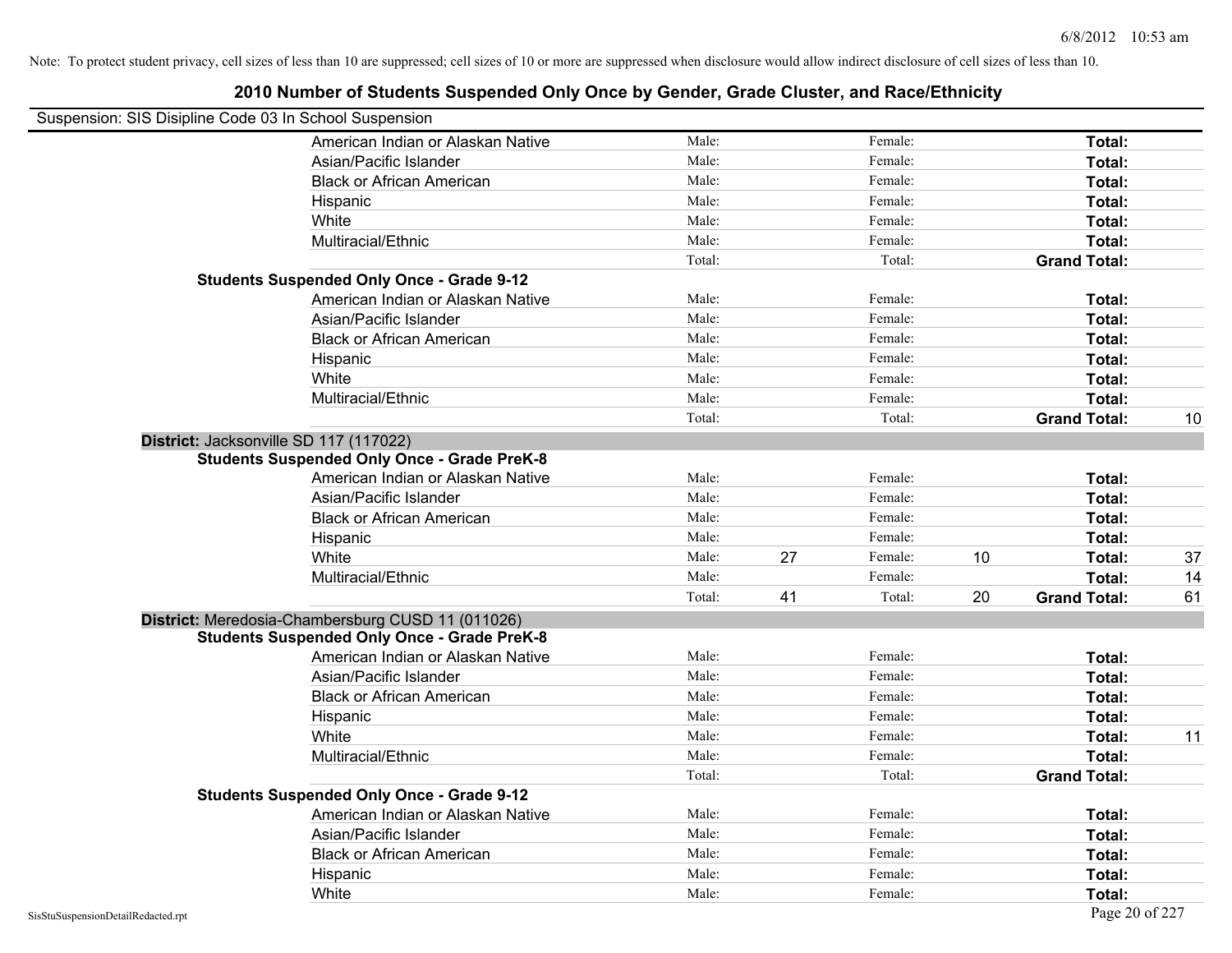| Suspension: SIS Disipline Code 03 In School Suspension |        |         |                     |
|--------------------------------------------------------|--------|---------|---------------------|
| Multiracial/Ethnic                                     | Male:  | Female: | Total:              |
|                                                        | Total: | Total:  | <b>Grand Total:</b> |
| District: Triopia CUSD 27 (027026)                     |        |         |                     |
| <b>Students Suspended Only Once - Grade PreK-8</b>     |        |         |                     |
| American Indian or Alaskan Native                      | Male:  | Female: | Total:              |
| Asian/Pacific Islander                                 | Male:  | Female: | Total:              |
| <b>Black or African American</b>                       | Male:  | Female: | Total:              |
| Hispanic                                               | Male:  | Female: | Total:              |
| White                                                  | Male:  | Female: | Total:              |
| Multiracial/Ethnic                                     | Male:  | Female: | Total:              |
|                                                        | Total: | Total:  | <b>Grand Total:</b> |
| <b>Students Suspended Only Once - Grade 9-12</b>       |        |         |                     |
| American Indian or Alaskan Native                      | Male:  | Female: | Total:              |
| Asian/Pacific Islander                                 | Male:  | Female: | Total:              |
| <b>Black or African American</b>                       | Male:  | Female: | Total:              |
| Hispanic                                               | Male:  | Female: | Total:              |
| White                                                  | Male:  | Female: | Total:              |
| Multiracial/Ethnic                                     | Male:  | Female: | Total:              |
|                                                        | Total: | Total:  | <b>Grand Total:</b> |
| District: Waverly CUSD 6 (006026)                      |        |         |                     |
| <b>Students Suspended Only Once - Grade PreK-8</b>     |        |         |                     |
| American Indian or Alaskan Native                      | Male:  | Female: | Total:              |
| Asian/Pacific Islander                                 | Male:  | Female: | Total:              |
| <b>Black or African American</b>                       | Male:  | Female: | Total:              |
| Hispanic                                               | Male:  | Female: | Total:              |
| White                                                  | Male:  | Female: | Total:              |
| Multiracial/Ethnic                                     | Male:  | Female: | Total:              |
|                                                        | Total: | Total:  | <b>Grand Total:</b> |
| County: Scott (086)                                    |        |         |                     |
| District: Winchester CUSD 1 (001026)                   |        |         |                     |
| <b>Students Suspended Only Once - Grade PreK-8</b>     |        |         |                     |
| American Indian or Alaskan Native                      | Male:  | Female: | Total:              |
| Asian/Pacific Islander                                 | Male:  | Female: | Total:              |
| <b>Black or African American</b>                       | Male:  | Female: | Total:              |
| Hispanic                                               | Male:  | Female: | Total:              |
| White                                                  | Male:  | Female: | 17<br>Total:        |
| Multiracial/Ethnic                                     | Male:  | Female: | Total:              |
|                                                        | Total: | Total:  | <b>Grand Total:</b> |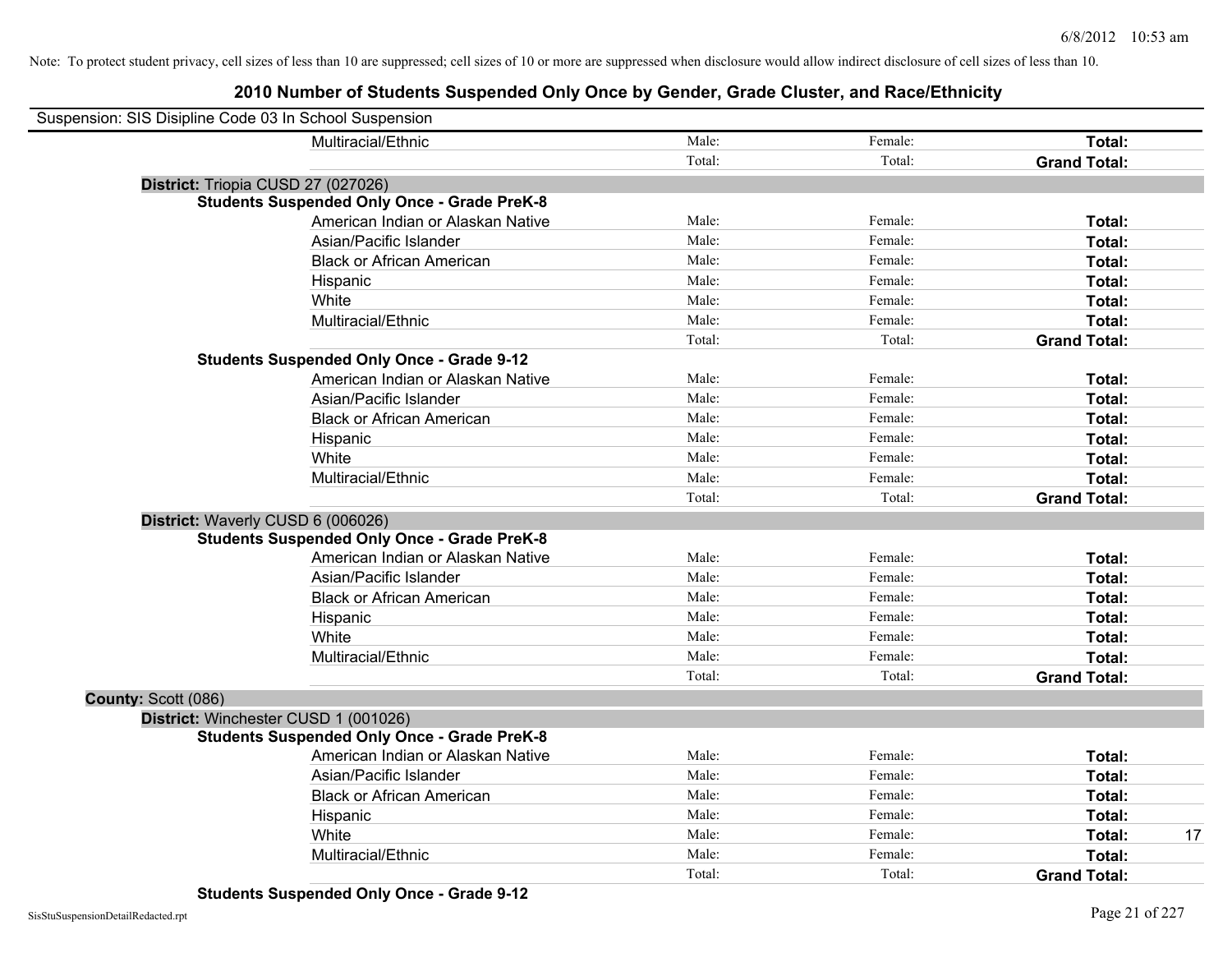| Suspension: SIS Disipline Code 03 In School Suspension |                                                    |        |         |                     |    |
|--------------------------------------------------------|----------------------------------------------------|--------|---------|---------------------|----|
|                                                        | American Indian or Alaskan Native                  | Male:  | Female: | Total:              |    |
|                                                        | Asian/Pacific Islander                             | Male:  | Female: | Total:              |    |
|                                                        | <b>Black or African American</b>                   | Male:  | Female: | Total:              |    |
|                                                        | Hispanic                                           | Male:  | Female: | Total:              |    |
|                                                        | White                                              | Male:  | Female: | Total:              | 17 |
|                                                        | Multiracial/Ethnic                                 | Male:  | Female: | Total:              |    |
|                                                        |                                                    | Total: | Total:  | <b>Grand Total:</b> |    |
|                                                        |                                                    |        |         |                     |    |
| Region: Bureau/Henry/Stark ROE (28)                    |                                                    |        |         |                     |    |
| County: Bureau (006)                                   |                                                    |        |         |                     |    |
|                                                        | District: Bureau Valley CUSD 340 (340026)          |        |         |                     |    |
|                                                        | <b>Students Suspended Only Once - Grade PreK-8</b> |        |         |                     |    |
|                                                        | American Indian or Alaskan Native                  | Male:  | Female: | Total:              |    |
|                                                        | Asian/Pacific Islander                             | Male:  | Female: | Total:              |    |
|                                                        | <b>Black or African American</b>                   | Male:  | Female: | Total:              |    |
|                                                        | Hispanic                                           | Male:  | Female: | Total:              |    |
|                                                        | White                                              | Male:  | Female: | Total:              |    |
|                                                        | Multiracial/Ethnic                                 | Male:  | Female: | Total:              |    |
|                                                        |                                                    | Total: | Total:  | <b>Grand Total:</b> |    |
| District: Dalzell SD 98 (098002)                       |                                                    |        |         |                     |    |
|                                                        | <b>Students Suspended Only Once - Grade PreK-8</b> |        |         |                     |    |
|                                                        | American Indian or Alaskan Native                  | Male:  | Female: | Total:              |    |
|                                                        | Asian/Pacific Islander                             | Male:  | Female: | Total:              |    |
|                                                        | <b>Black or African American</b>                   | Male:  | Female: | Total:              |    |
|                                                        | Hispanic                                           | Male:  | Female: | Total:              |    |
|                                                        | White                                              | Male:  | Female: | Total:              |    |
|                                                        | Multiracial/Ethnic                                 | Male:  | Female: | Total:              |    |
|                                                        |                                                    | Total: | Total:  | <b>Grand Total:</b> |    |
|                                                        | District: DePue USD 103 (103022)                   |        |         |                     |    |
|                                                        | <b>Students Suspended Only Once - Grade PreK-8</b> |        |         |                     |    |
|                                                        | American Indian or Alaskan Native                  | Male:  | Female: | Total:              |    |
|                                                        | Asian/Pacific Islander                             | Male:  | Female: | Total:              |    |
|                                                        | <b>Black or African American</b>                   | Male:  | Female: | Total:              |    |
|                                                        | Hispanic                                           | Male:  | Female: | Total:              |    |
|                                                        | White                                              | Male:  | Female: | Total:              |    |
|                                                        | Multiracial/Ethnic                                 | Male:  | Female: | Total:              |    |
|                                                        |                                                    | Total: | Total:  | <b>Grand Total:</b> | 11 |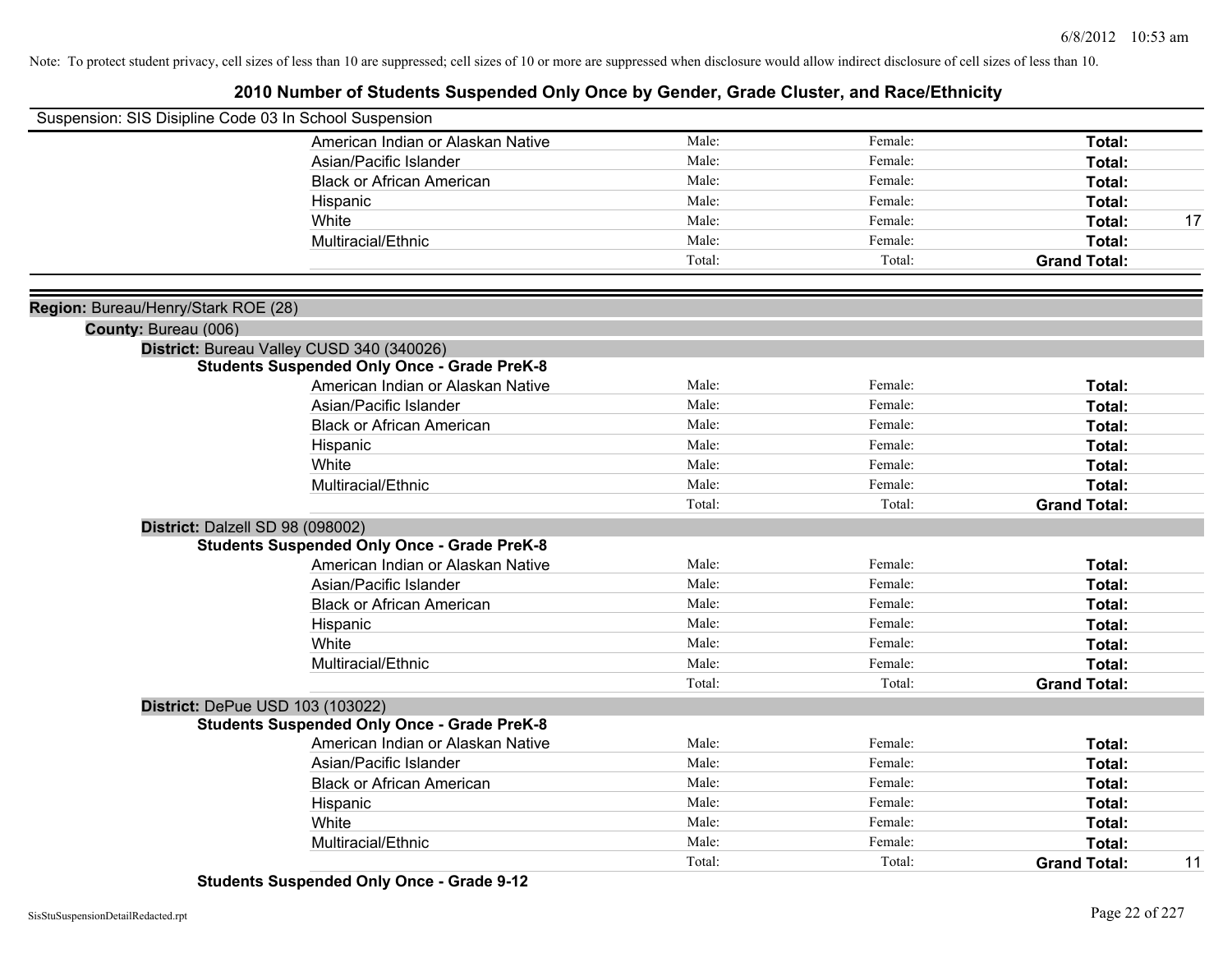| Suspension: SIS Disipline Code 03 In School Suspension |        |         |                     |    |
|--------------------------------------------------------|--------|---------|---------------------|----|
| American Indian or Alaskan Native                      | Male:  | Female: | Total:              |    |
| Asian/Pacific Islander                                 | Male:  | Female: | Total:              |    |
| <b>Black or African American</b>                       | Male:  | Female: | Total:              |    |
| Hispanic                                               | Male:  | Female: | Total:              |    |
| White                                                  | Male:  | Female: | Total:              |    |
| Multiracial/Ethnic                                     | Male:  | Female: | Total:              |    |
|                                                        | Total: | Total:  | <b>Grand Total:</b> |    |
| District: La Moille CUSD 303 (303026)                  |        |         |                     |    |
| <b>Students Suspended Only Once - Grade PreK-8</b>     |        |         |                     |    |
| American Indian or Alaskan Native                      | Male:  | Female: | Total:              |    |
| Asian/Pacific Islander                                 | Male:  | Female: | Total:              |    |
| <b>Black or African American</b>                       | Male:  | Female: | Total:              |    |
| Hispanic                                               | Male:  | Female: | Total:              |    |
| White                                                  | Male:  | Female: | Total:              |    |
| Multiracial/Ethnic                                     | Male:  | Female: | Total:              |    |
|                                                        | Total: | Total:  | <b>Grand Total:</b> |    |
| <b>Students Suspended Only Once - Grade 9-12</b>       |        |         |                     |    |
| American Indian or Alaskan Native                      | Male:  | Female: | Total:              |    |
| Asian/Pacific Islander                                 | Male:  | Female: | Total:              |    |
| <b>Black or African American</b>                       | Male:  | Female: | Total:              |    |
| Hispanic                                               | Male:  | Female: | Total:              |    |
| White                                                  | Male:  | Female: | Total:              |    |
| Multiracial/Ethnic                                     | Male:  | Female: | Total:              |    |
|                                                        | Total: | Total:  | <b>Grand Total:</b> |    |
| District: Princeton ESD 115 (115002)                   |        |         |                     |    |
| <b>Students Suspended Only Once - Grade PreK-8</b>     |        |         |                     |    |
| American Indian or Alaskan Native                      | Male:  | Female: | Total:              |    |
| Asian/Pacific Islander                                 | Male:  | Female: | Total:              |    |
| <b>Black or African American</b>                       | Male:  | Female: | Total:              |    |
| Hispanic                                               | Male:  | Female: | Total:              |    |
| White                                                  | Male:  | Female: | Total:              | 12 |
| Multiracial/Ethnic                                     | Male:  | Female: | Total:              |    |
|                                                        | Total: | Total:  | <b>Grand Total:</b> |    |
| District: Spring Valley CCSD 99 (099004)               |        |         |                     |    |
| <b>Students Suspended Only Once - Grade PreK-8</b>     |        |         |                     |    |
| American Indian or Alaskan Native                      | Male:  | Female: | Total:              |    |
| Asian/Pacific Islander                                 | Male:  | Female: | Total:              |    |
| <b>Black or African American</b>                       | Male:  | Female: | Total:              |    |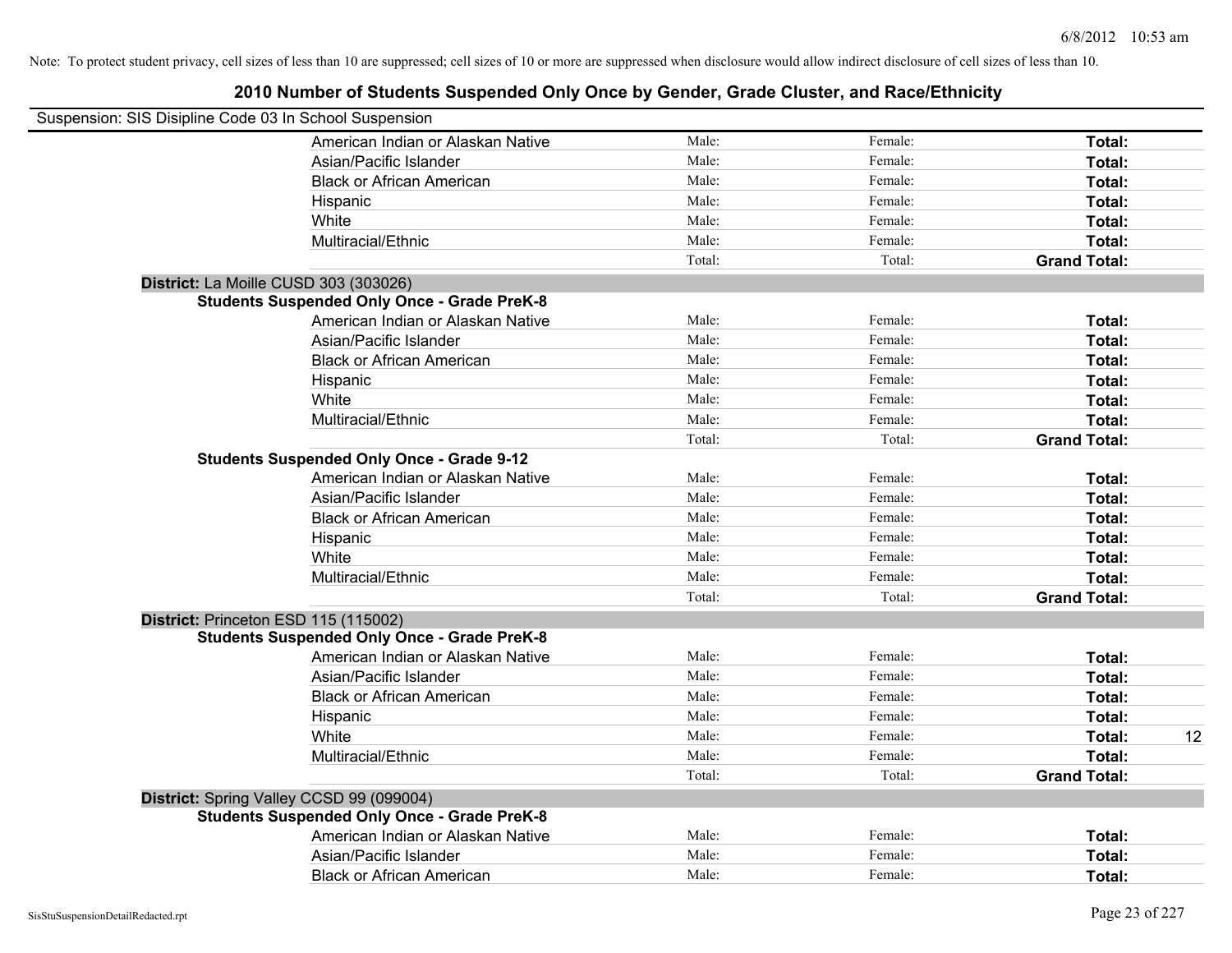| Suspension: SIS Disipline Code 03 In School Suspension |                                                    |        |         |                     |    |
|--------------------------------------------------------|----------------------------------------------------|--------|---------|---------------------|----|
|                                                        | Hispanic                                           | Male:  | Female: | Total:              |    |
|                                                        | White                                              | Male:  | Female: | Total:              | 10 |
|                                                        | Multiracial/Ethnic                                 | Male:  | Female: | Total:              |    |
|                                                        |                                                    | Total: | Total:  | <b>Grand Total:</b> |    |
| County: Henry (037)                                    |                                                    |        |         |                     |    |
| District: AlWood CUSD 225 (225026)                     |                                                    |        |         |                     |    |
|                                                        | <b>Students Suspended Only Once - Grade PreK-8</b> |        |         |                     |    |
|                                                        | American Indian or Alaskan Native                  | Male:  | Female: | Total:              |    |
|                                                        | Asian/Pacific Islander                             | Male:  | Female: | Total:              |    |
|                                                        | <b>Black or African American</b>                   | Male:  | Female: | Total:              |    |
|                                                        | Hispanic                                           | Male:  | Female: | Total:              |    |
|                                                        | White                                              | Male:  | Female: | Total:              |    |
|                                                        | Multiracial/Ethnic                                 | Male:  | Female: | Total:              |    |
|                                                        |                                                    | Total: | Total:  | <b>Grand Total:</b> |    |
|                                                        | District: Annawan CUSD 226 (226026)                |        |         |                     |    |
|                                                        | <b>Students Suspended Only Once - Grade 9-12</b>   |        |         |                     |    |
|                                                        | American Indian or Alaskan Native                  | Male:  | Female: | Total:              |    |
|                                                        | Asian/Pacific Islander                             | Male:  | Female: | Total:              |    |
|                                                        | <b>Black or African American</b>                   | Male:  | Female: | Total:              |    |
|                                                        | Hispanic                                           | Male:  | Female: | Total:              |    |
|                                                        | White                                              | Male:  | Female: | Total:              | 10 |
|                                                        | Multiracial/Ethnic                                 | Male:  | Female: | Total:              |    |
|                                                        |                                                    | Total: | Total:  | <b>Grand Total:</b> |    |
|                                                        | District: Cambridge CUSD 227 (227026)              |        |         |                     |    |
|                                                        | <b>Students Suspended Only Once - Grade PreK-8</b> |        |         |                     |    |
|                                                        | American Indian or Alaskan Native                  | Male:  | Female: | Total:              |    |
|                                                        | Asian/Pacific Islander                             | Male:  | Female: | Total:              |    |
|                                                        | <b>Black or African American</b>                   | Male:  | Female: | Total:              |    |
|                                                        | Hispanic                                           | Male:  | Female: | Total:              |    |
|                                                        | White                                              | Male:  | Female: | Total:              |    |
|                                                        | Multiracial/Ethnic                                 | Male:  | Female: | Total:              |    |
|                                                        |                                                    | Total: | Total:  | <b>Grand Total:</b> |    |
|                                                        | <b>Students Suspended Only Once - Grade 9-12</b>   |        |         |                     |    |
|                                                        | American Indian or Alaskan Native                  | Male:  | Female: | Total:              |    |
|                                                        | Asian/Pacific Islander                             | Male:  | Female: | Total:              |    |
|                                                        | <b>Black or African American</b>                   | Male:  | Female: | Total:              |    |
|                                                        | Hispanic                                           | Male:  | Female: | Total:              |    |
|                                                        | White                                              | Male:  | Female: | Total:              |    |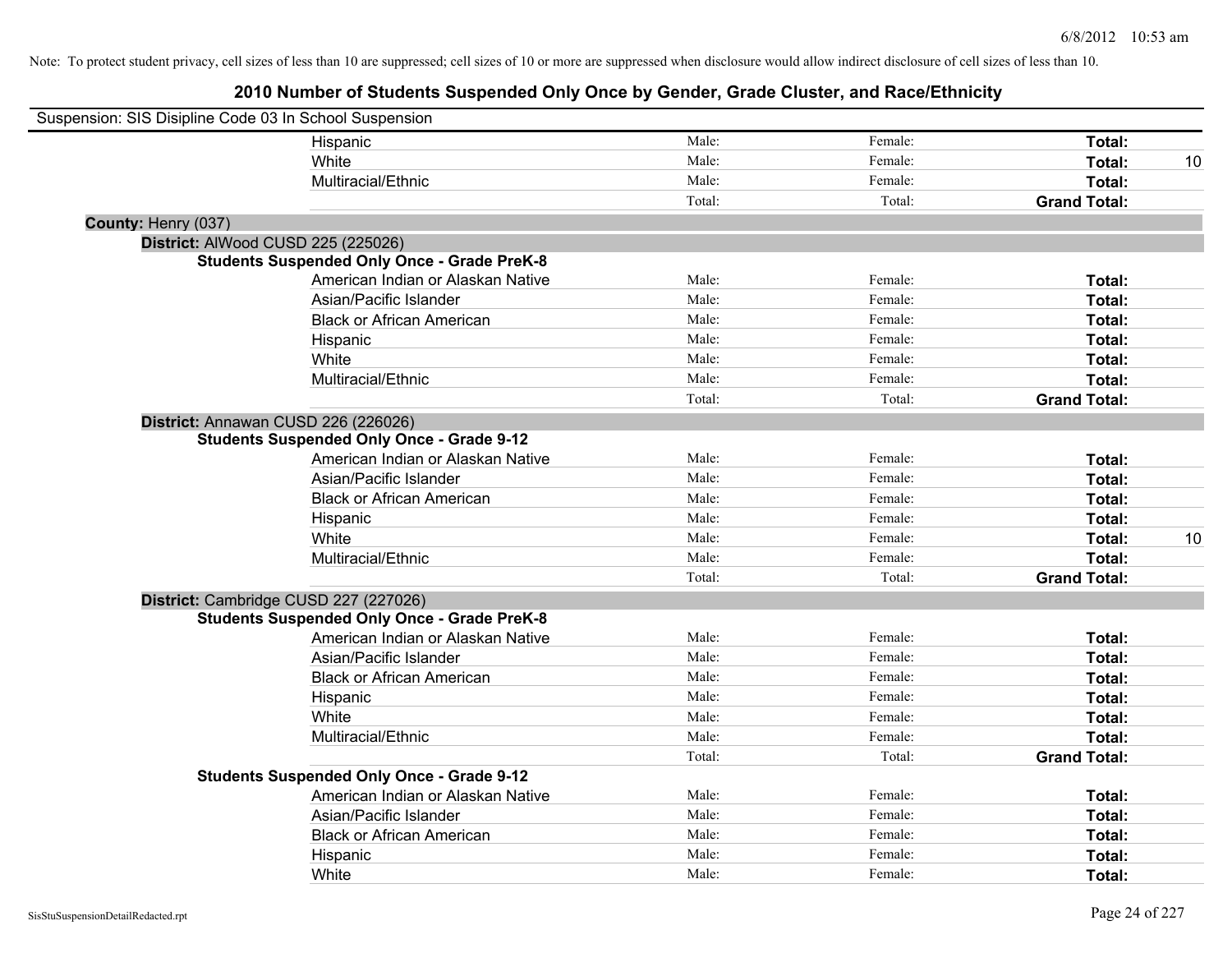## **2010 Number of Students Suspended Only Once by Gender, Grade Cluster, and Race/Ethnicity**

| Suspension: SIS Disipline Code 03 In School Suspension |                                                    |        |               |                     |    |
|--------------------------------------------------------|----------------------------------------------------|--------|---------------|---------------------|----|
|                                                        | Multiracial/Ethnic                                 | Male:  | Female:       | Total:              |    |
|                                                        |                                                    | Total: | Total:        | <b>Grand Total:</b> |    |
|                                                        | District: Colona SD 190 (190002)                   |        |               |                     |    |
|                                                        | <b>Students Suspended Only Once - Grade PreK-8</b> |        |               |                     |    |
|                                                        | American Indian or Alaskan Native                  | Male:  | Female:       | Total:              |    |
|                                                        | Asian/Pacific Islander                             | Male:  | Female:       | Total:              |    |
|                                                        | <b>Black or African American</b>                   | Male:  | Female:       | Total:              |    |
|                                                        | Hispanic                                           | Male:  | Female:       | Total:              |    |
|                                                        | White                                              | Male:  | Female:       | Total:              | 14 |
|                                                        | Multiracial/Ethnic                                 | Male:  | Female:       | Total:              |    |
|                                                        |                                                    | Total: | Total:        | <b>Grand Total:</b> |    |
|                                                        | District: Galva CUSD 224 (224026)                  |        |               |                     |    |
|                                                        | <b>Students Suspended Only Once - Grade PreK-8</b> |        |               |                     |    |
|                                                        | American Indian or Alaskan Native                  | Male:  | Female:       | Total:              |    |
|                                                        | Asian/Pacific Islander                             | Male:  | Female:       | Total:              |    |
|                                                        | <b>Black or African American</b>                   | Male:  | Female:       | Total:              |    |
|                                                        | Hispanic                                           | Male:  | Female:       | Total:              |    |
|                                                        | White                                              | Male:  | Female:       | Total:              |    |
|                                                        | Multiracial/Ethnic                                 | Male:  | Female:       | Total:              |    |
|                                                        |                                                    | Total: | Total:        | <b>Grand Total:</b> |    |
|                                                        | <b>Students Suspended Only Once - Grade 9-12</b>   |        |               |                     |    |
|                                                        | American Indian or Alaskan Native                  | Male:  | Female:       | Total:              |    |
|                                                        | Asian/Pacific Islander                             | Male:  | Female:       | Total:              |    |
|                                                        | <b>Black or African American</b>                   | Male:  | Female:       | Total:              |    |
|                                                        | Hispanic                                           | Male:  | Female:       | Total:              |    |
|                                                        | White                                              | Male:  | Female:       | Total:              |    |
|                                                        | Multiracial/Ethnic                                 | Male:  | Female:       | Total:              |    |
|                                                        |                                                    | Total: | Total:        | <b>Grand Total:</b> |    |
|                                                        | District: Geneseo CUSD 228 (228026)                |        |               |                     |    |
|                                                        | <b>Students Suspended Only Once - Grade PreK-8</b> |        |               |                     |    |
|                                                        | American Indian or Alaskan Native                  | Male:  | Female:       | Total:              |    |
|                                                        | Asian/Pacific Islander                             | Male:  | Female:       | Total:              |    |
|                                                        | <b>Black or African American</b>                   | Male:  | Female:       | Total:              |    |
|                                                        | Hispanic                                           | Male:  | Female:       | Total:              |    |
|                                                        | White                                              | Male:  | 19<br>Female: | 11<br>Total:        | 30 |
|                                                        | Multiracial/Ethnic                                 | Male:  | Female:       | Total:              |    |
|                                                        |                                                    | Total: | Total:        | <b>Grand Total:</b> |    |
|                                                        |                                                    |        |               |                     |    |

**District:** Kewanee CUSD 229 (229026)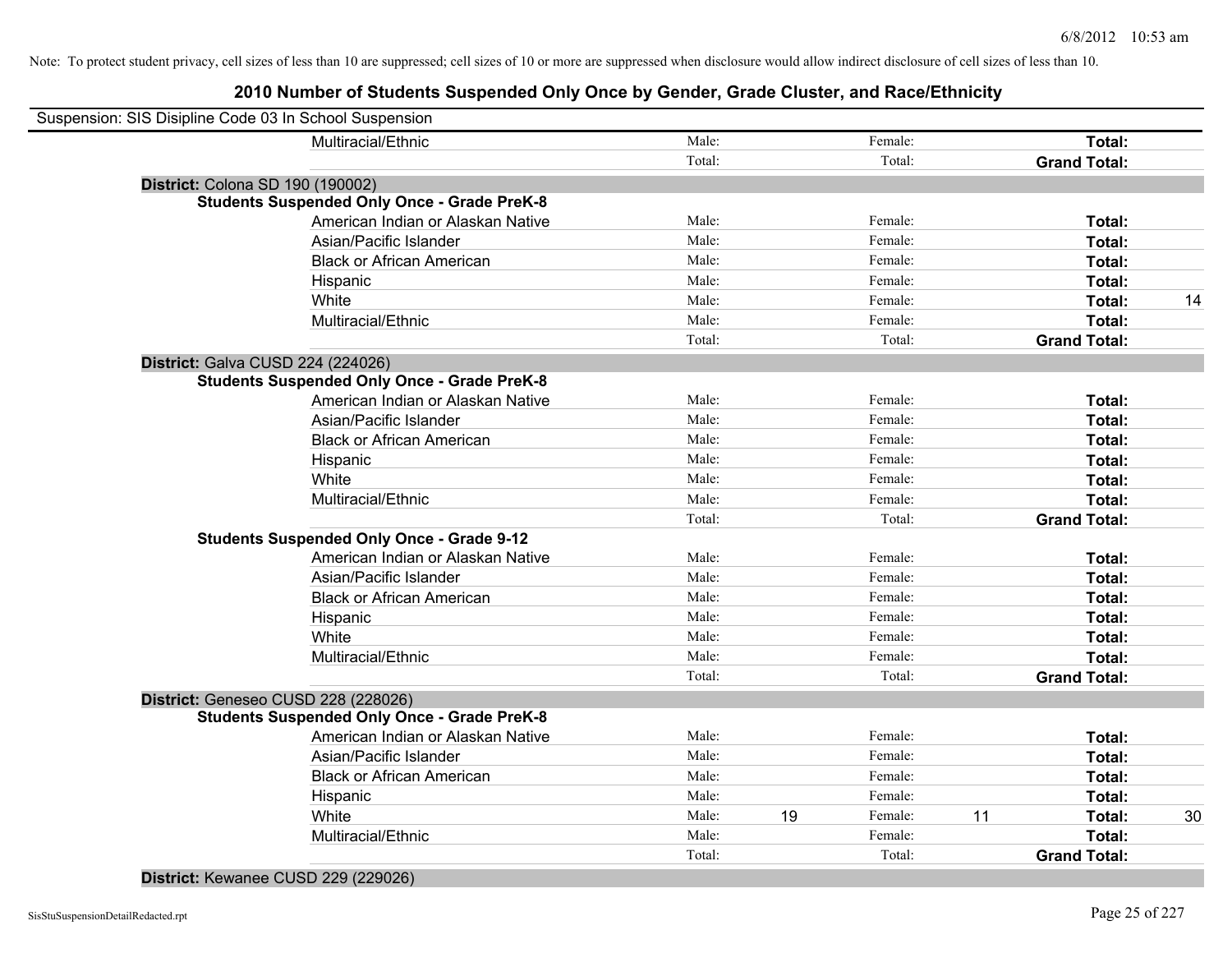| Suspension: SIS Disipline Code 03 In School Suspension |                                                    |        |    |         |    |                     |    |
|--------------------------------------------------------|----------------------------------------------------|--------|----|---------|----|---------------------|----|
|                                                        | <b>Students Suspended Only Once - Grade PreK-8</b> |        |    |         |    |                     |    |
|                                                        | American Indian or Alaskan Native                  | Male:  |    | Female: |    | Total:              |    |
|                                                        | Asian/Pacific Islander                             | Male:  |    | Female: |    | Total:              |    |
|                                                        | <b>Black or African American</b>                   | Male:  |    | Female: |    | Total:              | 10 |
|                                                        | Hispanic                                           | Male:  |    | Female: |    | Total:              |    |
|                                                        | White                                              | Male:  | 26 | Female: | 10 | Total:              | 36 |
|                                                        | Multiracial/Ethnic                                 | Male:  |    | Female: |    | Total:              |    |
|                                                        |                                                    | Total: |    | Total:  |    | <b>Grand Total:</b> | 61 |
|                                                        | <b>Students Suspended Only Once - Grade 9-12</b>   |        |    |         |    |                     |    |
|                                                        | American Indian or Alaskan Native                  | Male:  |    | Female: |    | Total:              |    |
|                                                        | Asian/Pacific Islander                             | Male:  |    | Female: |    | Total:              |    |
|                                                        | <b>Black or African American</b>                   | Male:  |    | Female: |    | Total:              |    |
|                                                        | Hispanic                                           | Male:  |    | Female: |    | Total:              |    |
|                                                        | White                                              | Male:  |    | Female: |    | Total:              |    |
|                                                        | Multiracial/Ethnic                                 | Male:  |    | Female: |    | Total:              |    |
|                                                        |                                                    | Total: |    | Total:  |    | <b>Grand Total:</b> |    |
| District: Orion CUSD 223 (223026)                      |                                                    |        |    |         |    |                     |    |
|                                                        | <b>Students Suspended Only Once - Grade PreK-8</b> |        |    |         |    |                     |    |
|                                                        | American Indian or Alaskan Native                  | Male:  |    | Female: |    | Total:              |    |
|                                                        | Asian/Pacific Islander                             | Male:  |    | Female: |    | Total:              |    |
|                                                        | <b>Black or African American</b>                   | Male:  |    | Female: |    | Total:              |    |
|                                                        | Hispanic                                           | Male:  |    | Female: |    | Total:              |    |
|                                                        | White                                              | Male:  |    | Female: |    | Total:              |    |
|                                                        | Multiracial/Ethnic                                 | Male:  |    | Female: |    | Total:              |    |
|                                                        |                                                    | Total: |    | Total:  |    | <b>Grand Total:</b> |    |
|                                                        | District: Wethersfield CUSD 230 (230026)           |        |    |         |    |                     |    |
|                                                        | <b>Students Suspended Only Once - Grade PreK-8</b> |        |    |         |    |                     |    |
|                                                        | American Indian or Alaskan Native                  | Male:  |    | Female: |    | Total:              |    |
|                                                        | Asian/Pacific Islander                             | Male:  |    | Female: |    | Total:              |    |
|                                                        | <b>Black or African American</b>                   | Male:  |    | Female: |    | Total:              |    |
|                                                        | Hispanic                                           | Male:  |    | Female: |    | Total:              |    |
|                                                        | White                                              | Male:  |    | Female: |    | Total:              |    |
|                                                        | Multiracial/Ethnic                                 | Male:  |    | Female: |    | Total:              |    |
|                                                        |                                                    | Total: |    | Total:  |    | <b>Grand Total:</b> |    |
|                                                        | <b>Students Suspended Only Once - Grade 9-12</b>   |        |    |         |    |                     |    |
|                                                        | American Indian or Alaskan Native                  | Male:  |    | Female: |    | Total:              |    |
|                                                        | Asian/Pacific Islander                             | Male:  |    | Female: |    | Total:              |    |
|                                                        | <b>Black or African American</b>                   | Male:  |    | Female: |    | Total:              |    |
|                                                        | Hispanic                                           | Male:  |    | Female: |    | Total:              |    |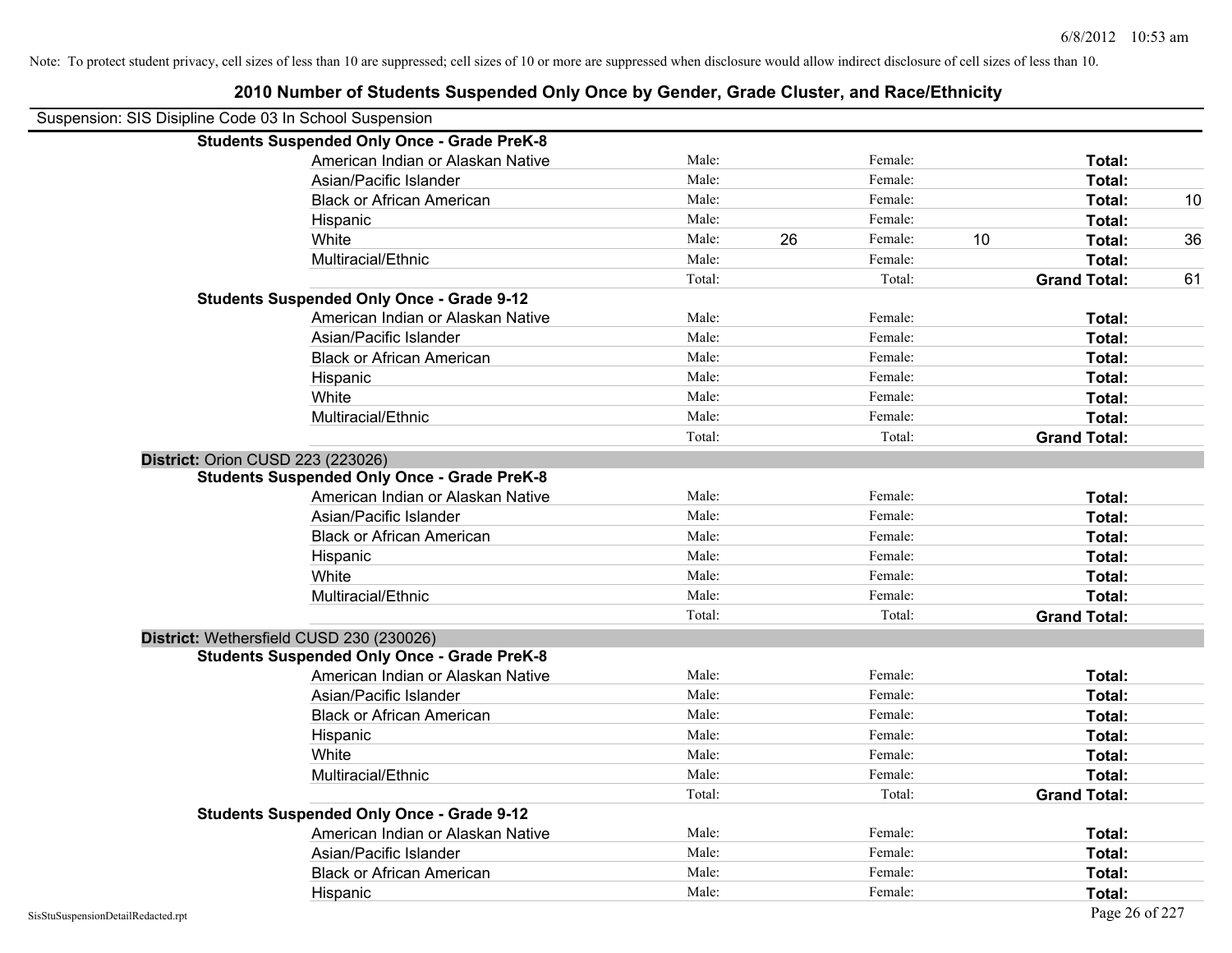| Suspension: SIS Disipline Code 03 In School Suspension |                                                    |        |    |         |    |                     |    |
|--------------------------------------------------------|----------------------------------------------------|--------|----|---------|----|---------------------|----|
|                                                        | White                                              | Male:  |    | Female: |    | Total:              |    |
|                                                        | Multiracial/Ethnic                                 | Male:  |    | Female: |    | Total:              |    |
|                                                        |                                                    | Total: |    | Total:  |    | <b>Grand Total:</b> | 10 |
| County: Stark (088)                                    |                                                    |        |    |         |    |                     |    |
|                                                        | District: Stark County CUSD 100 (100026)           |        |    |         |    |                     |    |
|                                                        | <b>Students Suspended Only Once - Grade PreK-8</b> |        |    |         |    |                     |    |
|                                                        | American Indian or Alaskan Native                  | Male:  |    | Female: |    | Total:              |    |
|                                                        | Asian/Pacific Islander                             | Male:  |    | Female: |    | Total:              |    |
|                                                        | <b>Black or African American</b>                   | Male:  |    | Female: |    | Total:              |    |
|                                                        | Hispanic                                           | Male:  |    | Female: |    | Total:              |    |
|                                                        | White                                              | Male:  | 18 | Female: | 10 | Total:              | 28 |
|                                                        | Multiracial/Ethnic                                 | Male:  |    | Female: |    | Total:              |    |
|                                                        |                                                    | Total: |    | Total:  |    | <b>Grand Total:</b> |    |
|                                                        | <b>Students Suspended Only Once - Grade 9-12</b>   |        |    |         |    |                     |    |
|                                                        | American Indian or Alaskan Native                  | Male:  |    | Female: |    | Total:              |    |
|                                                        | Asian/Pacific Islander                             | Male:  |    | Female: |    | Total:              |    |
|                                                        | <b>Black or African American</b>                   | Male:  |    | Female: |    | Total:              |    |
|                                                        | Hispanic                                           | Male:  |    | Female: |    | Total:              |    |
|                                                        | White                                              | Male:  | 27 | Female: | 15 | Total:              | 42 |
|                                                        | Multiracial/Ethnic                                 | Male:  |    | Female: |    | Total:              |    |
|                                                        |                                                    | Total: |    | Total:  |    | <b>Grand Total:</b> |    |
|                                                        |                                                    |        |    |         |    |                     |    |
| Region: Calhoun/Greene/Jersy/Macoupin ROE (40)         |                                                    |        |    |         |    |                     |    |
| County: Calhoun (007)                                  |                                                    |        |    |         |    |                     |    |
|                                                        | District: Brussels CUSD 42 (042026)                |        |    |         |    |                     |    |
|                                                        | <b>Students Suspended Only Once - Grade PreK-8</b> |        |    |         |    |                     |    |
|                                                        | American Indian or Alaskan Native                  | Male:  |    | Female: |    | Total:              |    |
|                                                        | Asian/Pacific Islander                             | Male:  |    | Female: |    | Total:              |    |
|                                                        | <b>Black or African American</b>                   | Male:  |    | Female: |    | Total:              |    |
|                                                        | Hispanic                                           | Male:  |    | Female: |    | Total:              |    |
|                                                        | White                                              | Male:  |    | Female: |    | Total:              |    |
|                                                        | Multiracial/Ethnic                                 | Male:  |    | Female: |    | Total:              |    |
|                                                        |                                                    | Total: |    | Total:  |    | <b>Grand Total:</b> |    |
|                                                        | <b>Students Suspended Only Once - Grade 9-12</b>   |        |    |         |    |                     |    |
|                                                        | American Indian or Alaskan Native                  | Male:  |    | Female: |    | Total:              |    |
|                                                        | Asian/Pacific Islander                             | Male:  |    | Female: |    | Total:              |    |
|                                                        | <b>Black or African American</b>                   | Male:  |    | Female: |    | <b>Total:</b>       |    |
|                                                        | Hispanic                                           | Male:  |    | Female: |    | Total:              |    |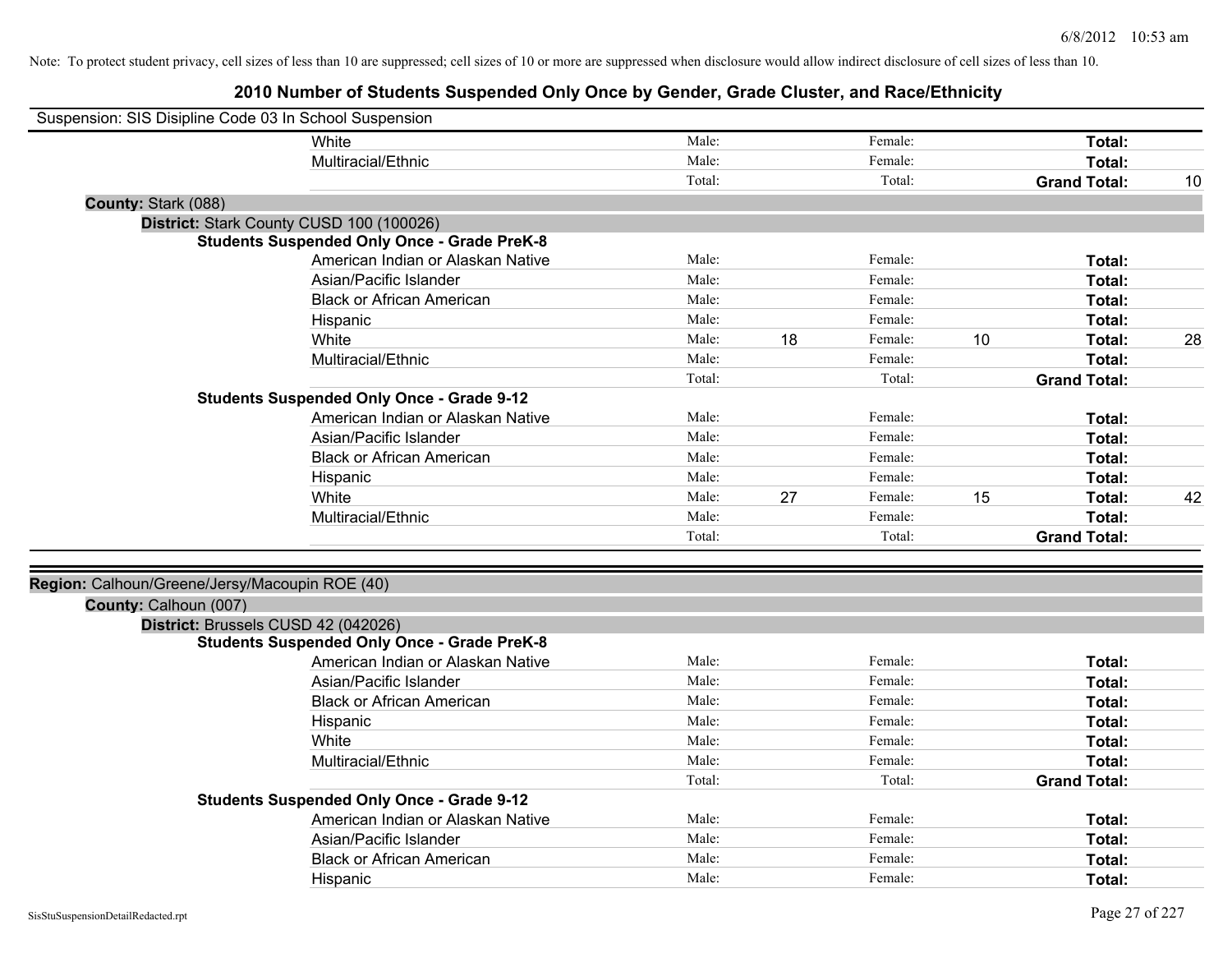| Suspension: SIS Disipline Code 03 In School Suspension |                                                    |        |    |         |    |                     |    |
|--------------------------------------------------------|----------------------------------------------------|--------|----|---------|----|---------------------|----|
|                                                        | White                                              | Male:  |    | Female: |    | Total:              |    |
|                                                        | Multiracial/Ethnic                                 | Male:  |    | Female: |    | Total:              |    |
|                                                        |                                                    | Total: |    | Total:  |    | <b>Grand Total:</b> |    |
| County: Greene (031)                                   |                                                    |        |    |         |    |                     |    |
| District: Carrollton CUSD 1 (001026)                   |                                                    |        |    |         |    |                     |    |
|                                                        | <b>Students Suspended Only Once - Grade 9-12</b>   |        |    |         |    |                     |    |
|                                                        | American Indian or Alaskan Native                  | Male:  |    | Female: |    | Total:              |    |
|                                                        | Asian/Pacific Islander                             | Male:  |    | Female: |    | Total:              |    |
|                                                        | <b>Black or African American</b>                   | Male:  |    | Female: |    | Total:              |    |
|                                                        | Hispanic                                           | Male:  |    | Female: |    | Total:              |    |
|                                                        | White                                              | Male:  |    | Female: |    | Total:              | 13 |
|                                                        | Multiracial/Ethnic                                 | Male:  |    | Female: |    | Total:              |    |
|                                                        |                                                    | Total: |    | Total:  |    | <b>Grand Total:</b> |    |
| District: Greenfield CUSD 10 (010026)                  |                                                    |        |    |         |    |                     |    |
|                                                        | <b>Students Suspended Only Once - Grade PreK-8</b> |        |    |         |    |                     |    |
|                                                        | American Indian or Alaskan Native                  | Male:  |    | Female: |    | Total:              |    |
|                                                        | Asian/Pacific Islander                             | Male:  |    | Female: |    | Total:              |    |
|                                                        | <b>Black or African American</b>                   | Male:  |    | Female: |    | Total:              |    |
|                                                        | Hispanic                                           | Male:  |    | Female: |    | Total:              |    |
|                                                        | White                                              | Male:  |    | Female: |    | Total:              |    |
|                                                        | Multiracial/Ethnic                                 | Male:  |    | Female: |    | <b>Total:</b>       |    |
|                                                        |                                                    | Total: |    | Total:  |    | <b>Grand Total:</b> |    |
|                                                        | District: North Greene CUSD 3 (003026)             |        |    |         |    |                     |    |
|                                                        | <b>Students Suspended Only Once - Grade PreK-8</b> |        |    |         |    |                     |    |
|                                                        | American Indian or Alaskan Native                  | Male:  |    | Female: |    | Total:              |    |
|                                                        | Asian/Pacific Islander                             | Male:  |    | Female: |    | Total:              |    |
|                                                        | <b>Black or African American</b>                   | Male:  |    | Female: |    | Total:              |    |
|                                                        | Hispanic                                           | Male:  |    | Female: |    | Total:              |    |
|                                                        | White                                              | Male:  | 17 | Female: | 11 | Total:              | 28 |
|                                                        | Multiracial/Ethnic                                 | Male:  |    | Female: |    | <b>Total:</b>       |    |
|                                                        |                                                    | Total: |    | Total:  |    | <b>Grand Total:</b> |    |
|                                                        | <b>Students Suspended Only Once - Grade 9-12</b>   |        |    |         |    |                     |    |
|                                                        | American Indian or Alaskan Native                  | Male:  |    | Female: |    | Total:              |    |
|                                                        | Asian/Pacific Islander                             | Male:  |    | Female: |    | Total:              |    |
|                                                        | <b>Black or African American</b>                   | Male:  |    | Female: |    | Total:              |    |
|                                                        | Hispanic                                           | Male:  |    | Female: |    | Total:              |    |
|                                                        | White                                              | Male:  |    | Female: |    | Total:              |    |
|                                                        | Multiracial/Ethnic                                 | Male:  |    | Female: |    | Total:              |    |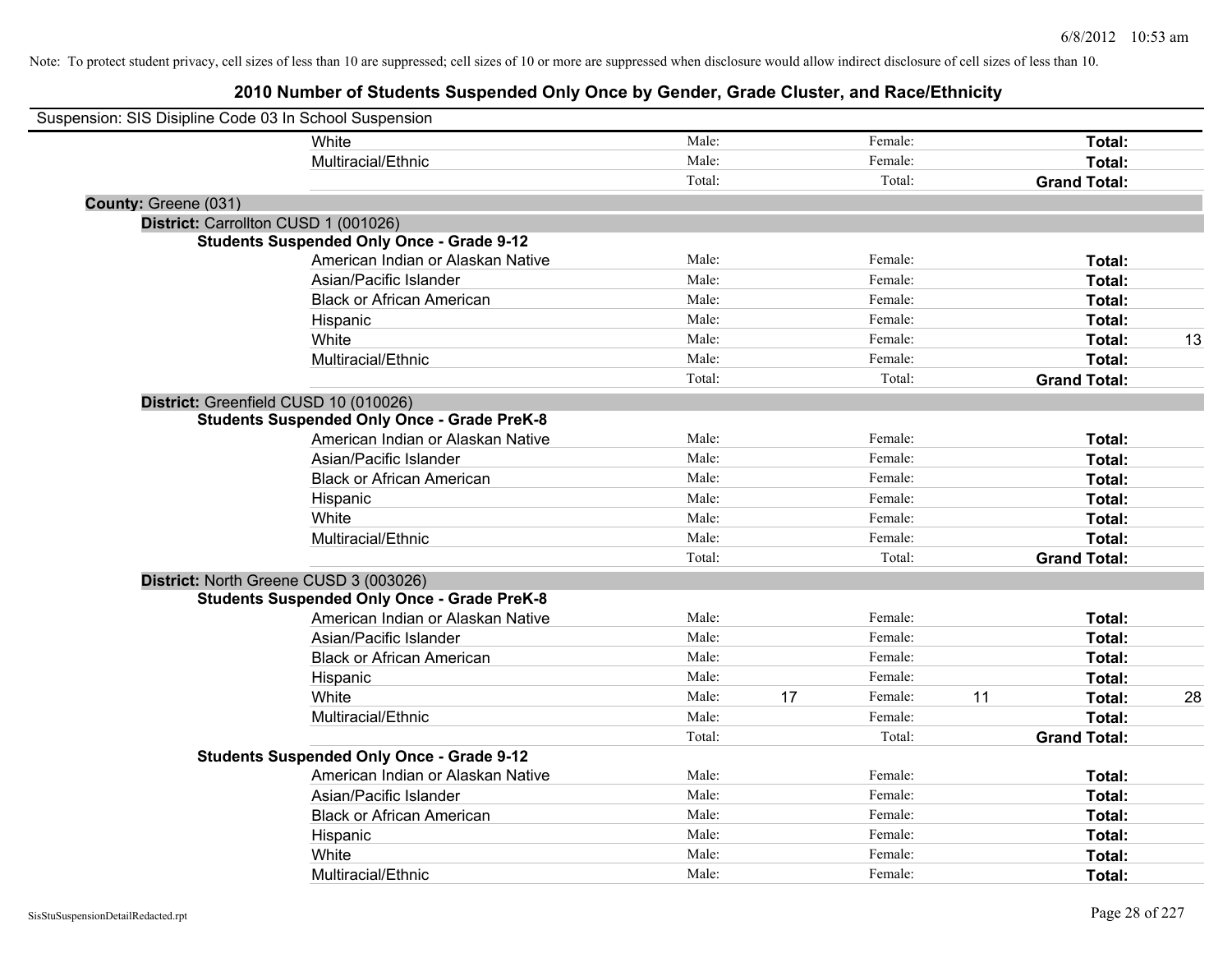## **2010 Number of Students Suspended Only Once by Gender, Grade Cluster, and Race/Ethnicity**

| Suspension: SIS Disipline Code 03 In School Suspension |                                                    |        |    |         |    |                     |    |
|--------------------------------------------------------|----------------------------------------------------|--------|----|---------|----|---------------------|----|
|                                                        |                                                    | Total: |    | Total:  |    | <b>Grand Total:</b> |    |
| County: Jersey (042)                                   |                                                    |        |    |         |    |                     |    |
|                                                        | District: Jersey CUSD 100 (100026)                 |        |    |         |    |                     |    |
|                                                        | <b>Students Suspended Only Once - Grade PreK-8</b> |        |    |         |    |                     |    |
|                                                        | American Indian or Alaskan Native                  | Male:  |    | Female: |    | Total:              |    |
|                                                        | Asian/Pacific Islander                             | Male:  |    | Female: |    | Total:              |    |
|                                                        | <b>Black or African American</b>                   | Male:  |    | Female: |    | Total:              |    |
|                                                        | Hispanic                                           | Male:  |    | Female: |    | Total:              |    |
|                                                        | White                                              | Male:  | 14 | Female: | 10 | Total:              | 24 |
|                                                        | Multiracial/Ethnic                                 | Male:  |    | Female: |    | Total:              |    |
|                                                        |                                                    | Total: |    | Total:  |    | <b>Grand Total:</b> |    |
| County: Macoupin (056)                                 |                                                    |        |    |         |    |                     |    |
|                                                        | District: Bunker Hill CUSD 8 (008026)              |        |    |         |    |                     |    |
|                                                        | <b>Students Suspended Only Once - Grade PreK-8</b> |        |    |         |    |                     |    |
|                                                        | American Indian or Alaskan Native                  | Male:  |    | Female: |    | Total:              |    |
|                                                        | Asian/Pacific Islander                             | Male:  |    | Female: |    | Total:              |    |
|                                                        | <b>Black or African American</b>                   | Male:  |    | Female: |    | Total:              |    |
|                                                        | Hispanic                                           | Male:  |    | Female: |    | Total:              |    |
|                                                        | White                                              | Male:  |    | Female: |    | Total:              |    |
|                                                        | Multiracial/Ethnic                                 | Male:  |    | Female: |    | Total:              |    |
|                                                        |                                                    | Total: |    | Total:  |    | <b>Grand Total:</b> |    |
|                                                        | <b>Students Suspended Only Once - Grade 9-12</b>   |        |    |         |    |                     |    |
|                                                        | American Indian or Alaskan Native                  | Male:  |    | Female: |    | Total:              |    |
|                                                        | Asian/Pacific Islander                             | Male:  |    | Female: |    | Total:              |    |
|                                                        | <b>Black or African American</b>                   | Male:  |    | Female: |    | Total:              |    |
|                                                        | Hispanic                                           | Male:  |    | Female: |    | Total:              |    |
|                                                        | White                                              | Male:  |    | Female: |    | Total:              | 15 |
|                                                        | Multiracial/Ethnic                                 | Male:  |    | Female: |    | Total:              |    |
|                                                        |                                                    | Total: |    | Total:  |    | <b>Grand Total:</b> |    |
|                                                        | District: Carlinville CUSD 1 (001026)              |        |    |         |    |                     |    |
|                                                        | <b>Students Suspended Only Once - Grade PreK-8</b> |        |    |         |    |                     |    |
|                                                        | American Indian or Alaskan Native                  | Male:  |    | Female: |    | Total:              |    |
|                                                        | Asian/Pacific Islander                             | Male:  |    | Female: |    | Total:              |    |
|                                                        | <b>Black or African American</b>                   | Male:  |    | Female: |    | Total:              |    |
|                                                        | Hispanic                                           | Male:  |    | Female: |    | Total:              |    |
|                                                        | White                                              | Male:  |    | Female: |    | Total:              | 15 |
|                                                        | Multiracial/Ethnic                                 | Male:  |    | Female: |    | Total:              |    |
|                                                        |                                                    | Total: |    | Total:  |    | <b>Grand Total:</b> |    |

**Students Suspended Only Once - Grade 9-12**

 $\overline{\phantom{0}}$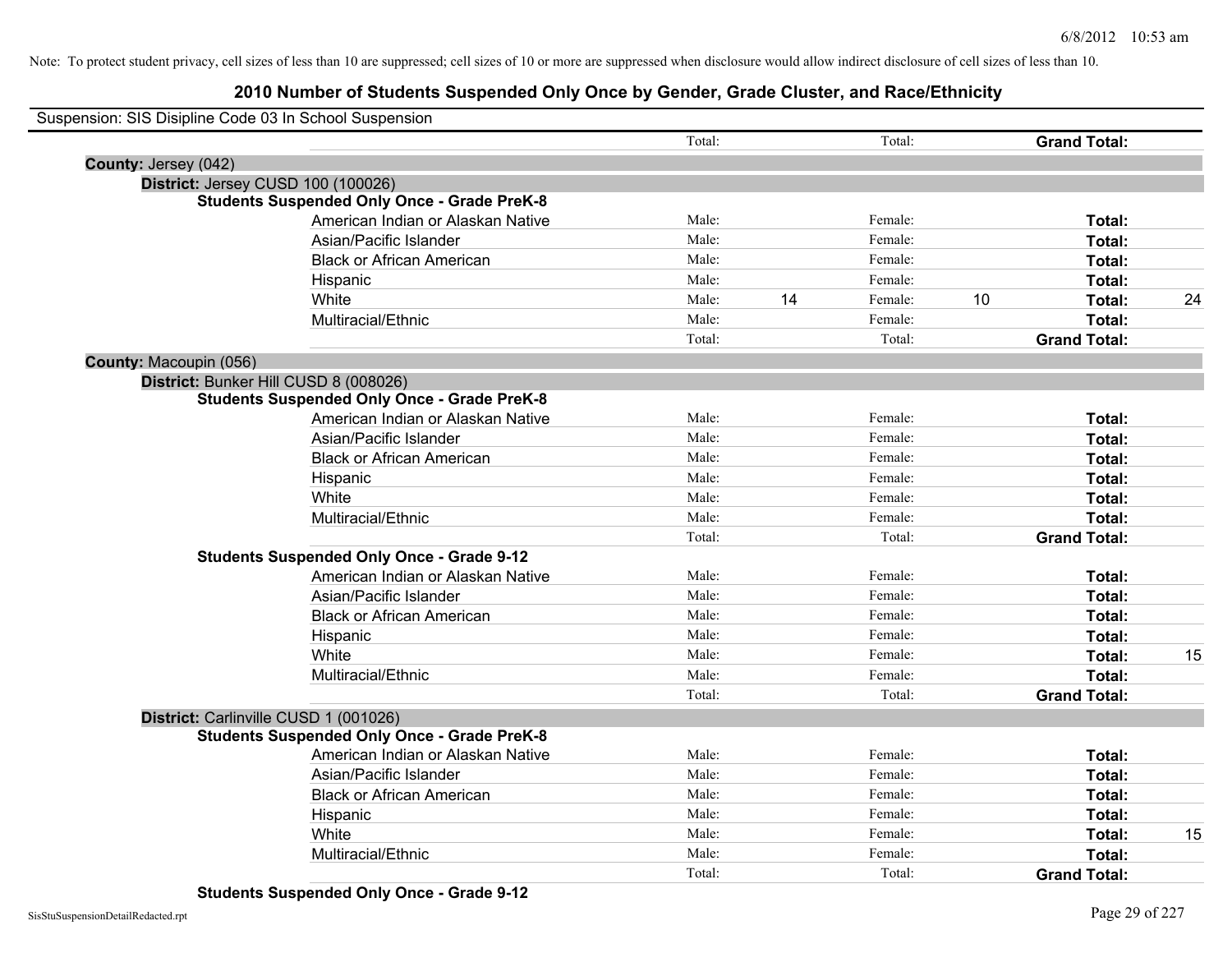| Suspension: SIS Disipline Code 03 In School Suspension |                                                    |                |                    |                     |
|--------------------------------------------------------|----------------------------------------------------|----------------|--------------------|---------------------|
|                                                        | American Indian or Alaskan Native                  | Male:          | Female:            | Total:              |
|                                                        | Asian/Pacific Islander                             | Male:          | Female:            | Total:              |
|                                                        | <b>Black or African American</b>                   | Male:          | Female:            | Total:              |
|                                                        | Hispanic                                           | Male:          | Female:            | Total:              |
|                                                        | White                                              | Male:          | Female:            | Total:<br>27        |
|                                                        | Multiracial/Ethnic                                 | Male:          | Female:            | Total:              |
|                                                        |                                                    | Total:         | Total:             | <b>Grand Total:</b> |
| District: Gillespie CUSD 7 (007026)                    |                                                    |                |                    |                     |
|                                                        | <b>Students Suspended Only Once - Grade 9-12</b>   |                |                    |                     |
|                                                        | American Indian or Alaskan Native                  | Male:          | Female:            | Total:              |
|                                                        | Asian/Pacific Islander                             | Male:          | Female:            | Total:              |
|                                                        | <b>Black or African American</b>                   | Male:          | Female:            | Total:              |
|                                                        | Hispanic                                           | Male:          | Female:            | Total:              |
|                                                        | White                                              | Male:          | Female:            | Total:              |
|                                                        | Multiracial/Ethnic                                 | Male:          | Female:            | Total:              |
|                                                        |                                                    | Total:         | Total:             | <b>Grand Total:</b> |
| District: Girard CUSD 3 (003026)                       | <b>Students Suspended Only Once - Grade PreK-8</b> |                |                    |                     |
|                                                        | American Indian or Alaskan Native                  | Male:<br>Male: | Female:<br>Female: | Total:              |
|                                                        | Asian/Pacific Islander                             | Male:          | Female:            | Total:              |
|                                                        | <b>Black or African American</b>                   | Male:          | Female:            | Total:<br>Total:    |
|                                                        | Hispanic                                           | Male:          | Female:            |                     |
|                                                        | White<br>Multiracial/Ethnic                        | Male:          | Female:            | Total:<br>Total:    |
|                                                        |                                                    | Total:         | Total:             |                     |
|                                                        |                                                    |                |                    | <b>Grand Total:</b> |
| District: Mount Olive CUSD 5 (005026)                  | <b>Students Suspended Only Once - Grade 9-12</b>   |                |                    |                     |
|                                                        | American Indian or Alaskan Native                  | Male:          | Female:            | Total:              |
|                                                        | Asian/Pacific Islander                             | Male:          | Female:            | Total:              |
|                                                        | <b>Black or African American</b>                   | Male:          | Female:            | Total:              |
|                                                        | Hispanic                                           | Male:          | Female:            | Total:              |
|                                                        | White                                              | Male:          | Female:            | Total:              |
|                                                        | Multiracial/Ethnic                                 | Male:          | Female:            | Total:              |
|                                                        |                                                    | Total:         | Total:             | <b>Grand Total:</b> |
| District: Northwestern CUSD 2 (002026)                 |                                                    |                |                    |                     |
|                                                        | <b>Students Suspended Only Once - Grade PreK-8</b> |                |                    |                     |
|                                                        | American Indian or Alaskan Native                  | Male:          | Female:            | Total:              |
|                                                        | Asian/Pacific Islander                             | Male:          | Female:            | Total:              |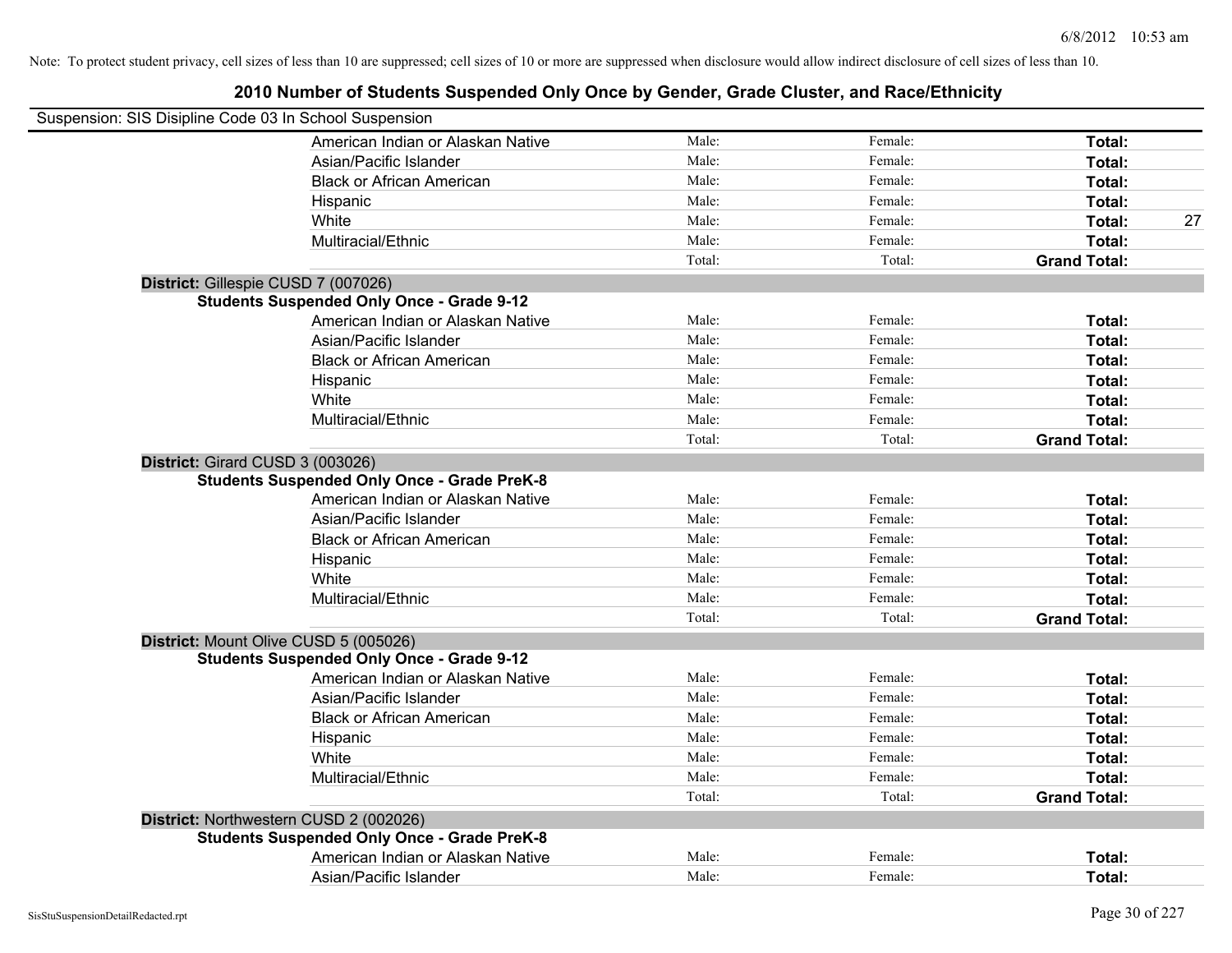| Suspension: SIS Disipline Code 03 In School Suspension |                                                    |        |         |                     |    |
|--------------------------------------------------------|----------------------------------------------------|--------|---------|---------------------|----|
|                                                        | <b>Black or African American</b>                   | Male:  | Female: | Total:              |    |
|                                                        | Hispanic                                           | Male:  | Female: | Total:              |    |
|                                                        | White                                              | Male:  | Female: | Total:              | 11 |
|                                                        | Multiracial/Ethnic                                 | Male:  | Female: | Total:              |    |
|                                                        |                                                    | Total: | Total:  | <b>Grand Total:</b> |    |
|                                                        | <b>Students Suspended Only Once - Grade 9-12</b>   |        |         |                     |    |
|                                                        | American Indian or Alaskan Native                  | Male:  | Female: | Total:              |    |
|                                                        | Asian/Pacific Islander                             | Male:  | Female: | Total:              |    |
|                                                        | <b>Black or African American</b>                   | Male:  | Female: | Total:              |    |
|                                                        | Hispanic                                           | Male:  | Female: | Total:              |    |
|                                                        | White                                              | Male:  | Female: | Total:              |    |
|                                                        | Multiracial/Ethnic                                 | Male:  | Female: | Total:              |    |
|                                                        |                                                    | Total: | Total:  | <b>Grand Total:</b> |    |
| District: Southwestern CUSD 9 (009026)                 |                                                    |        |         |                     |    |
|                                                        | <b>Students Suspended Only Once - Grade PreK-8</b> |        |         |                     |    |
|                                                        | American Indian or Alaskan Native                  | Male:  | Female: | Total:              |    |
|                                                        | Asian/Pacific Islander                             | Male:  | Female: | Total:              |    |
|                                                        | <b>Black or African American</b>                   | Male:  | Female: | Total:              |    |
|                                                        | Hispanic                                           | Male:  | Female: | Total:              |    |
|                                                        | White                                              | Male:  | Female: | Total:              | 21 |
|                                                        | Multiracial/Ethnic                                 | Male:  | Female: | Total:              |    |
|                                                        |                                                    | Total: | Total:  | <b>Grand Total:</b> |    |
|                                                        | <b>Students Suspended Only Once - Grade 9-12</b>   |        |         |                     |    |
|                                                        | American Indian or Alaskan Native                  | Male:  | Female: | Total:              |    |
|                                                        | Asian/Pacific Islander                             | Male:  | Female: | Total:              |    |
|                                                        | <b>Black or African American</b>                   | Male:  | Female: | Total:              |    |
|                                                        | Hispanic                                           | Male:  | Female: | Total:              |    |
|                                                        | White                                              | Male:  | Female: | Total:              | 35 |
|                                                        | Multiracial/Ethnic                                 | Male:  | Female: | Total:              |    |
|                                                        |                                                    | Total: | Total:  | <b>Grand Total:</b> |    |
| District: Virden CUSD 4 (004026)                       |                                                    |        |         |                     |    |
|                                                        | <b>Students Suspended Only Once - Grade PreK-8</b> |        |         |                     |    |
|                                                        | American Indian or Alaskan Native                  | Male:  | Female: | Total:              |    |
|                                                        | Asian/Pacific Islander                             | Male:  | Female: | Total:              |    |
|                                                        | <b>Black or African American</b>                   | Male:  | Female: | Total:              |    |
|                                                        | Hispanic                                           | Male:  | Female: | Total:              |    |
|                                                        | White                                              | Male:  | Female: | Total:              | 16 |
|                                                        | Multiracial/Ethnic                                 | Male:  | Female: | Total:              |    |
|                                                        |                                                    | Total: | Total:  | <b>Grand Total:</b> |    |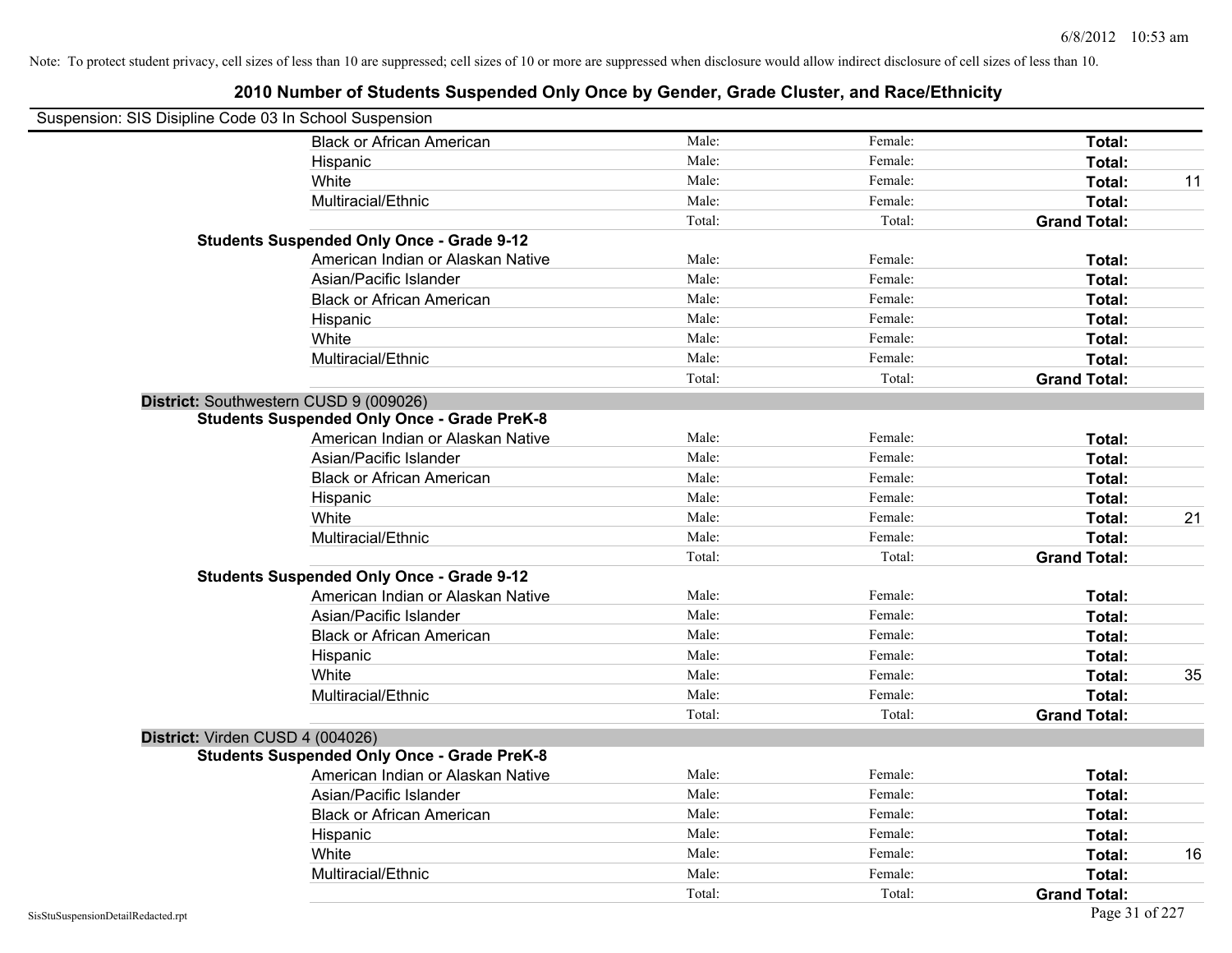| Suspension: SIS Disipline Code 03 In School Suspension |                                                    |        |         |                     |    |
|--------------------------------------------------------|----------------------------------------------------|--------|---------|---------------------|----|
|                                                        | <b>Students Suspended Only Once - Grade 9-12</b>   |        |         |                     |    |
|                                                        | American Indian or Alaskan Native                  | Male:  | Female: | Total:              |    |
|                                                        | Asian/Pacific Islander                             | Male:  | Female: | <b>Total:</b>       |    |
|                                                        | <b>Black or African American</b>                   | Male:  | Female: | Total:              |    |
|                                                        | Hispanic                                           | Male:  | Female: | Total:              |    |
|                                                        | White                                              | Male:  | Female: | Total:              | 18 |
|                                                        | Multiracial/Ethnic                                 | Male:  | Female: | Total:              |    |
|                                                        |                                                    | Total: | Total:  | <b>Grand Total:</b> |    |
| Region: Carroll/Jo Daviess/Stephenson ROE (08)         |                                                    |        |         |                     |    |
| County: Carroll (008)                                  |                                                    |        |         |                     |    |
|                                                        | District: Chadwick-Milledgeville CUSD 399 (399026) |        |         |                     |    |
|                                                        | <b>Students Suspended Only Once - Grade PreK-8</b> |        |         |                     |    |
|                                                        | American Indian or Alaskan Native                  | Male:  | Female: | Total:              |    |
|                                                        | Asian/Pacific Islander                             | Male:  | Female: | Total:              |    |
|                                                        | <b>Black or African American</b>                   | Male:  | Female: | Total:              |    |
|                                                        | Hispanic                                           | Male:  | Female: | Total:              |    |
|                                                        | White                                              | Male:  | Female: | Total:              |    |
|                                                        | Multiracial/Ethnic                                 | Male:  | Female: | Total:              |    |
|                                                        |                                                    | Total: | Total:  | <b>Grand Total:</b> |    |
|                                                        | District: Eastland CUSD 308 (308026)               |        |         |                     |    |
|                                                        | <b>Students Suspended Only Once - Grade PreK-8</b> |        |         |                     |    |
|                                                        | American Indian or Alaskan Native                  | Male:  | Female: | Total:              |    |
|                                                        | Asian/Pacific Islander                             | Male:  | Female: | Total:              |    |
|                                                        | <b>Black or African American</b>                   | Male:  | Female: | Total:              |    |
|                                                        | Hispanic                                           | Male:  | Female: | Total:              |    |
|                                                        | White                                              | Male:  | Female: | <b>Total:</b>       |    |
|                                                        | Multiracial/Ethnic                                 | Male:  | Female: | Total:              |    |
|                                                        |                                                    | Total: | Total:  | <b>Grand Total:</b> |    |
|                                                        | District: West Carroll CUSD 314 (314026)           |        |         |                     |    |
|                                                        | <b>Students Suspended Only Once - Grade PreK-8</b> |        |         |                     |    |
|                                                        | American Indian or Alaskan Native                  | Male:  | Female: | Total:              |    |
|                                                        | Asian/Pacific Islander                             | Male:  | Female: | Total:              |    |
|                                                        | <b>Black or African American</b>                   | Male:  | Female: | Total:              |    |
|                                                        | Hispanic                                           | Male:  | Female: | Total:              |    |
|                                                        | White                                              | Male:  | Female: | Total:              | 14 |
|                                                        | Multiracial/Ethnic                                 | Male:  | Female: | <b>Total:</b>       |    |
|                                                        |                                                    | Total: | Total:  | <b>Grand Total:</b> |    |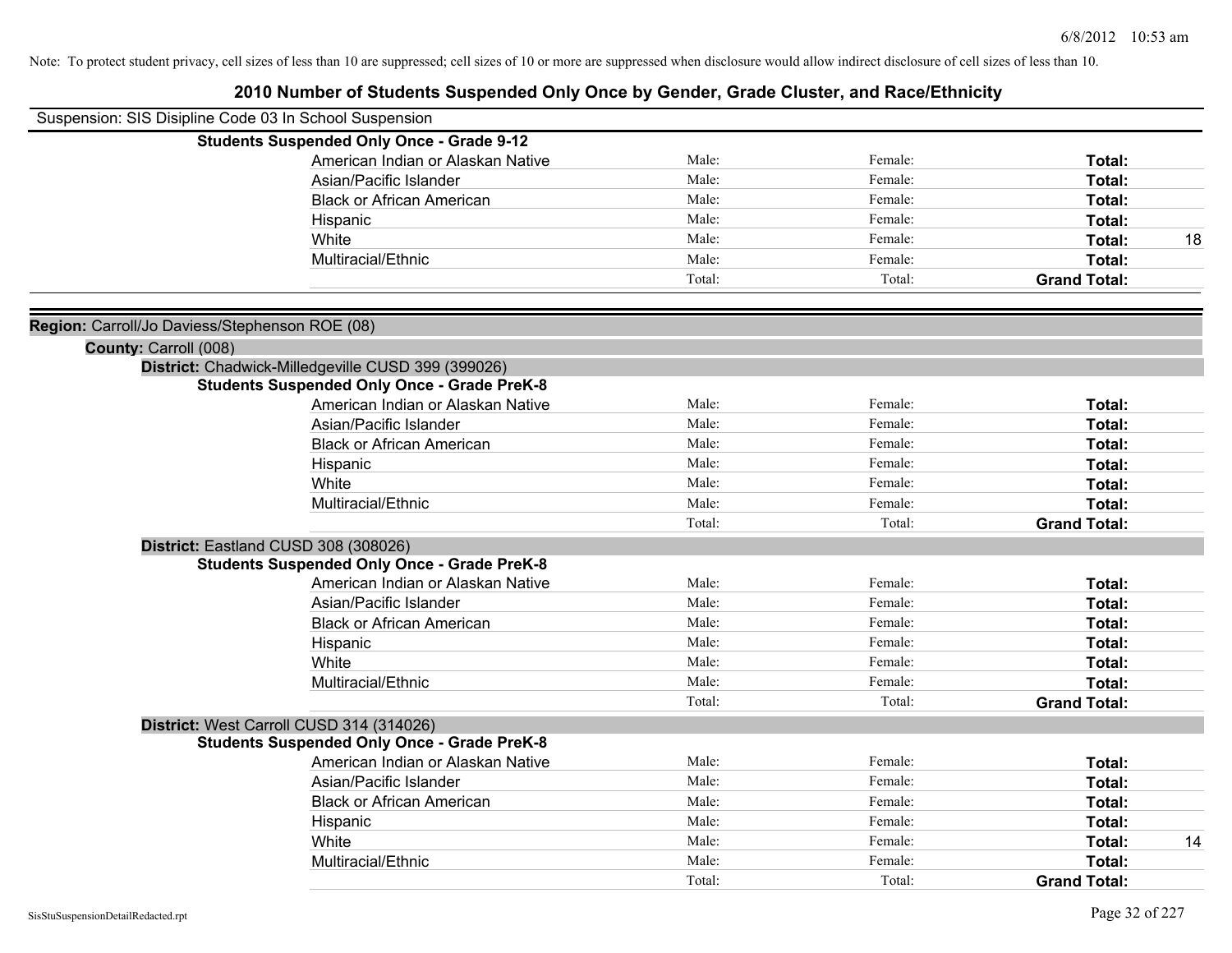| Suspension: SIS Disipline Code 03 In School Suspension |                                                    |        |         |                     |    |
|--------------------------------------------------------|----------------------------------------------------|--------|---------|---------------------|----|
|                                                        | <b>Students Suspended Only Once - Grade 9-12</b>   |        |         |                     |    |
|                                                        | American Indian or Alaskan Native                  | Male:  | Female: | Total:              |    |
|                                                        | Asian/Pacific Islander                             | Male:  | Female: | Total:              |    |
|                                                        | <b>Black or African American</b>                   | Male:  | Female: | Total:              |    |
|                                                        | Hispanic                                           | Male:  | Female: | Total:              |    |
|                                                        | White                                              | Male:  | Female: | Total:              | 23 |
|                                                        | Multiracial/Ethnic                                 | Male:  | Female: | Total:              |    |
|                                                        |                                                    | Total: | Total:  | <b>Grand Total:</b> |    |
| <b>County: Jodaviess (043)</b>                         |                                                    |        |         |                     |    |
|                                                        | District: East Dubuque USD 119 (119022)            |        |         |                     |    |
|                                                        | <b>Students Suspended Only Once - Grade PreK-8</b> |        |         |                     |    |
|                                                        | American Indian or Alaskan Native                  | Male:  | Female: | Total:              |    |
|                                                        | Asian/Pacific Islander                             | Male:  | Female: | Total:              |    |
|                                                        | <b>Black or African American</b>                   | Male:  | Female: | Total:              |    |
|                                                        | Hispanic                                           | Male:  | Female: | Total:              |    |
|                                                        | White                                              | Male:  | Female: | Total:              | 11 |
|                                                        | Multiracial/Ethnic                                 | Male:  | Female: | Total:              |    |
|                                                        |                                                    | Total: | Total:  | <b>Grand Total:</b> |    |
|                                                        | <b>Students Suspended Only Once - Grade 9-12</b>   |        |         |                     |    |
|                                                        | American Indian or Alaskan Native                  | Male:  | Female: | Total:              |    |
|                                                        | Asian/Pacific Islander                             | Male:  | Female: | Total:              |    |
|                                                        | <b>Black or African American</b>                   | Male:  | Female: | Total:              |    |
|                                                        | Hispanic                                           | Male:  | Female: | Total:              |    |
|                                                        | White                                              | Male:  | Female: | Total:              |    |
|                                                        | Multiracial/Ethnic                                 | Male:  | Female: | Total:              |    |
|                                                        |                                                    | Total: | Total:  | <b>Grand Total:</b> |    |
|                                                        | District: Galena USD 120 (120022)                  |        |         |                     |    |
|                                                        | <b>Students Suspended Only Once - Grade PreK-8</b> |        |         |                     |    |
|                                                        | American Indian or Alaskan Native                  | Male:  | Female: | Total:              |    |
|                                                        | Asian/Pacific Islander                             | Male:  | Female: | Total:              |    |
|                                                        | <b>Black or African American</b>                   | Male:  | Female: | Total:              |    |
|                                                        | Hispanic                                           | Male:  | Female: | Total:              |    |
|                                                        | White                                              | Male:  | Female: | Total:              |    |
|                                                        | Multiracial/Ethnic                                 | Male:  | Female: | Total:              |    |
|                                                        |                                                    | Total: | Total:  | <b>Grand Total:</b> |    |
|                                                        | <b>Students Suspended Only Once - Grade 9-12</b>   |        |         |                     |    |
|                                                        | American Indian or Alaskan Native                  | Male:  | Female: | Total:              |    |
|                                                        | Asian/Pacific Islander                             | Male:  | Female: | Total:              |    |
|                                                        | <b>Black or African American</b>                   | Male:  | Female: | Total:              |    |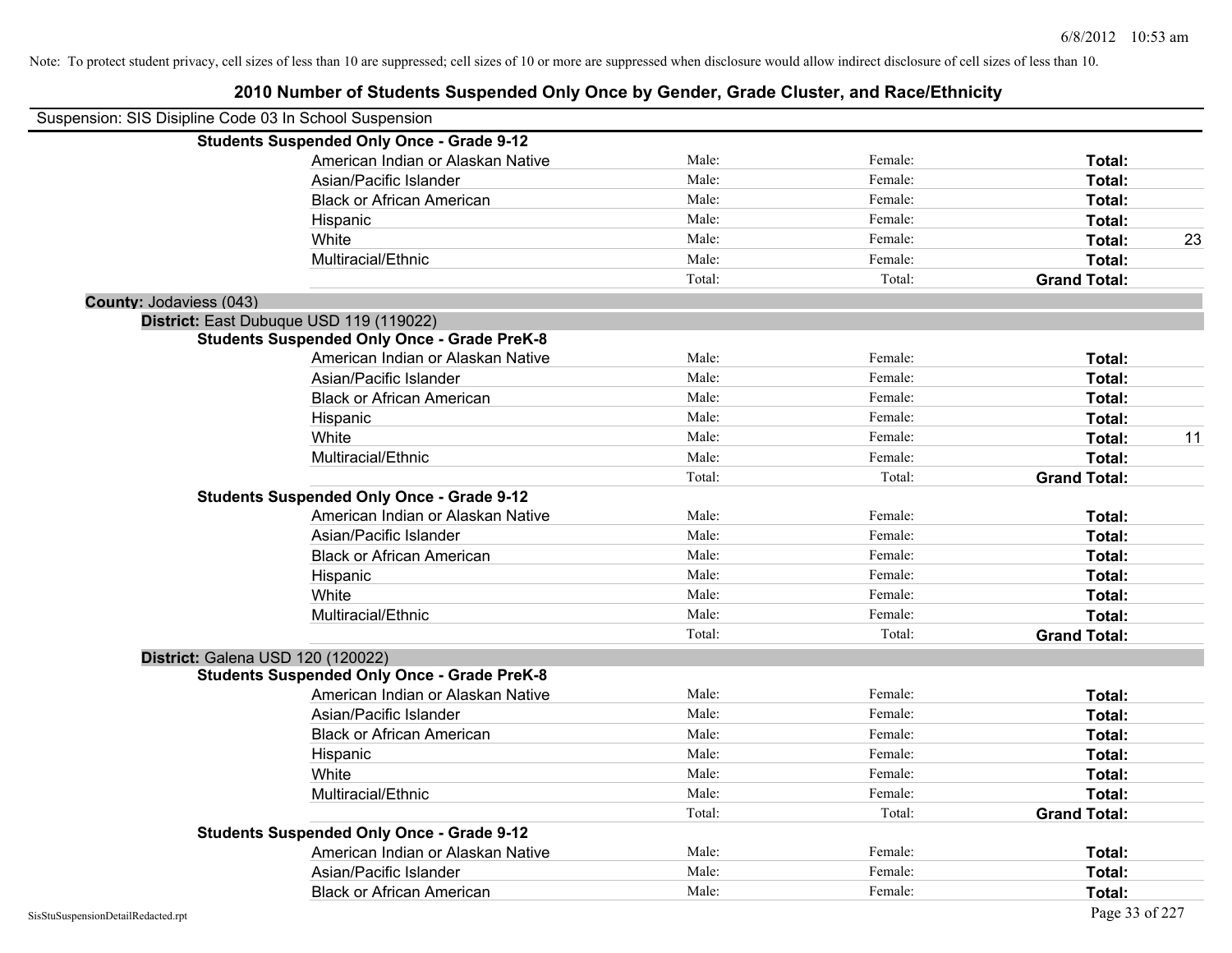| Suspension: SIS Disipline Code 03 In School Suspension |                                                    |        |         |                     |    |
|--------------------------------------------------------|----------------------------------------------------|--------|---------|---------------------|----|
|                                                        | Hispanic                                           | Male:  | Female: | Total:              |    |
|                                                        | White                                              | Male:  | Female: | Total:              |    |
|                                                        | Multiracial/Ethnic                                 | Male:  | Female: | Total:              |    |
|                                                        |                                                    | Total: | Total:  | <b>Grand Total:</b> |    |
| District: River Ridge CUSD 210 (210026)                |                                                    |        |         |                     |    |
|                                                        | <b>Students Suspended Only Once - Grade PreK-8</b> |        |         |                     |    |
|                                                        | American Indian or Alaskan Native                  | Male:  | Female: | Total:              |    |
|                                                        | Asian/Pacific Islander                             | Male:  | Female: | Total:              |    |
|                                                        | <b>Black or African American</b>                   | Male:  | Female: | Total:              |    |
|                                                        | Hispanic                                           | Male:  | Female: | Total:              |    |
|                                                        | White                                              | Male:  | Female: | Total:              |    |
|                                                        | Multiracial/Ethnic                                 | Male:  | Female: | Total:              |    |
|                                                        |                                                    | Total: | Total:  | <b>Grand Total:</b> |    |
|                                                        | <b>Students Suspended Only Once - Grade 9-12</b>   |        |         |                     |    |
|                                                        | American Indian or Alaskan Native                  | Male:  | Female: | Total:              |    |
|                                                        | Asian/Pacific Islander                             | Male:  | Female: | Total:              |    |
|                                                        | <b>Black or African American</b>                   | Male:  | Female: | Total:              |    |
|                                                        | Hispanic                                           | Male:  | Female: | Total:              |    |
|                                                        | White                                              | Male:  | Female: | Total:              | 12 |
|                                                        | Multiracial/Ethnic                                 | Male:  | Female: | Total:              |    |
|                                                        |                                                    | Total: | Total:  | <b>Grand Total:</b> |    |
| District: Scales Mound CUSD 211 (211026)               |                                                    |        |         |                     |    |
|                                                        | <b>Students Suspended Only Once - Grade PreK-8</b> |        |         |                     |    |
|                                                        | American Indian or Alaskan Native                  | Male:  | Female: | Total:              |    |
|                                                        | Asian/Pacific Islander                             | Male:  | Female: | Total:              |    |
|                                                        | <b>Black or African American</b>                   | Male:  | Female: | Total:              |    |
|                                                        | Hispanic                                           | Male:  | Female: | Total:              |    |
|                                                        | White                                              | Male:  | Female: | Total:              |    |
|                                                        | Multiracial/Ethnic                                 | Male:  | Female: | Total:              |    |
|                                                        |                                                    | Total: | Total:  | <b>Grand Total:</b> |    |
|                                                        | <b>Students Suspended Only Once - Grade 9-12</b>   |        |         |                     |    |
|                                                        | American Indian or Alaskan Native                  | Male:  | Female: | Total:              |    |
|                                                        | Asian/Pacific Islander                             | Male:  | Female: | Total:              |    |
|                                                        | <b>Black or African American</b>                   | Male:  | Female: | Total:              |    |
|                                                        | Hispanic                                           | Male:  | Female: | Total:              |    |
|                                                        | White                                              | Male:  | Female: | Total:              |    |
|                                                        | Multiracial/Ethnic                                 | Male:  | Female: | Total:              |    |
|                                                        |                                                    | Total: | Total:  | <b>Grand Total:</b> |    |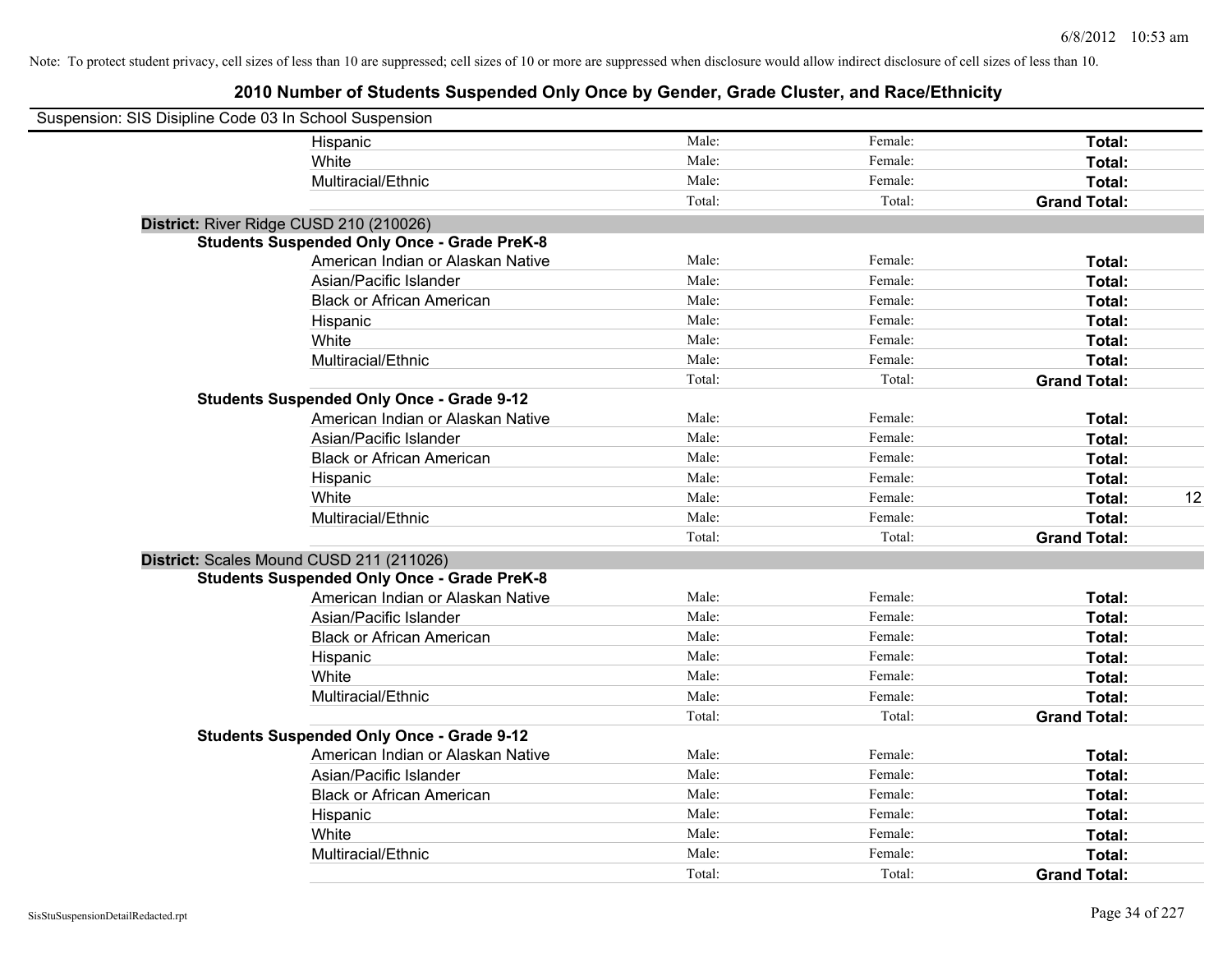| Suspension: SIS Disipline Code 03 In School Suspension |                                                    |        |         |                     |
|--------------------------------------------------------|----------------------------------------------------|--------|---------|---------------------|
| District: Stockton CUSD 206 (206026)                   |                                                    |        |         |                     |
|                                                        | <b>Students Suspended Only Once - Grade PreK-8</b> |        |         |                     |
|                                                        | American Indian or Alaskan Native                  | Male:  | Female: | Total:              |
|                                                        | Asian/Pacific Islander                             | Male:  | Female: | Total:              |
|                                                        | <b>Black or African American</b>                   | Male:  | Female: | Total:              |
|                                                        | Hispanic                                           | Male:  | Female: | Total:              |
|                                                        | White                                              | Male:  | Female: | Total:              |
|                                                        | Multiracial/Ethnic                                 | Male:  | Female: | Total:              |
|                                                        |                                                    | Total: | Total:  | <b>Grand Total:</b> |
| District: Warren CUSD 205 (205026)                     |                                                    |        |         |                     |
|                                                        | <b>Students Suspended Only Once - Grade PreK-8</b> |        |         |                     |
|                                                        | American Indian or Alaskan Native                  | Male:  | Female: | Total:              |
|                                                        | Asian/Pacific Islander                             | Male:  | Female: | Total:              |
|                                                        | <b>Black or African American</b>                   | Male:  | Female: | Total:              |
|                                                        | Hispanic                                           | Male:  | Female: | Total:              |
|                                                        | White                                              | Male:  | Female: | Total:              |
|                                                        | Multiracial/Ethnic                                 | Male:  | Female: | Total:              |
|                                                        |                                                    | Total: | Total:  | <b>Grand Total:</b> |
|                                                        | <b>Students Suspended Only Once - Grade 9-12</b>   |        |         |                     |
|                                                        | American Indian or Alaskan Native                  | Male:  | Female: | Total:              |
|                                                        | Asian/Pacific Islander                             | Male:  | Female: | Total:              |
|                                                        | <b>Black or African American</b>                   | Male:  | Female: | Total:              |
|                                                        | Hispanic                                           | Male:  | Female: | Total:              |
|                                                        | White                                              | Male:  | Female: | Total:              |
|                                                        | Multiracial/Ethnic                                 | Male:  | Female: | Total:              |
|                                                        |                                                    | Total: | Total:  | <b>Grand Total:</b> |
| County: Stephenson (089)                               |                                                    |        |         |                     |
| District: Dakota CUSD 201 (201026)                     |                                                    |        |         |                     |
|                                                        | <b>Students Suspended Only Once - Grade PreK-8</b> |        |         |                     |
|                                                        | American Indian or Alaskan Native                  | Male:  | Female: | Total:              |
|                                                        | Asian/Pacific Islander                             | Male:  | Female: | Total:              |
|                                                        | <b>Black or African American</b>                   | Male:  | Female: | Total:              |
|                                                        | Hispanic                                           | Male:  | Female: | Total:              |
|                                                        | White                                              | Male:  | Female: | 11<br>Total:        |
|                                                        | Multiracial/Ethnic                                 | Male:  | Female: | Total:              |
|                                                        |                                                    | Total: | Total:  | <b>Grand Total:</b> |
|                                                        | <b>Students Suspended Only Once - Grade 9-12</b>   |        |         |                     |
|                                                        | American Indian or Alaskan Native                  | Male:  | Female: | <b>Total:</b>       |
|                                                        | Asian/Pacific Islander                             | Male:  | Female: | Total:              |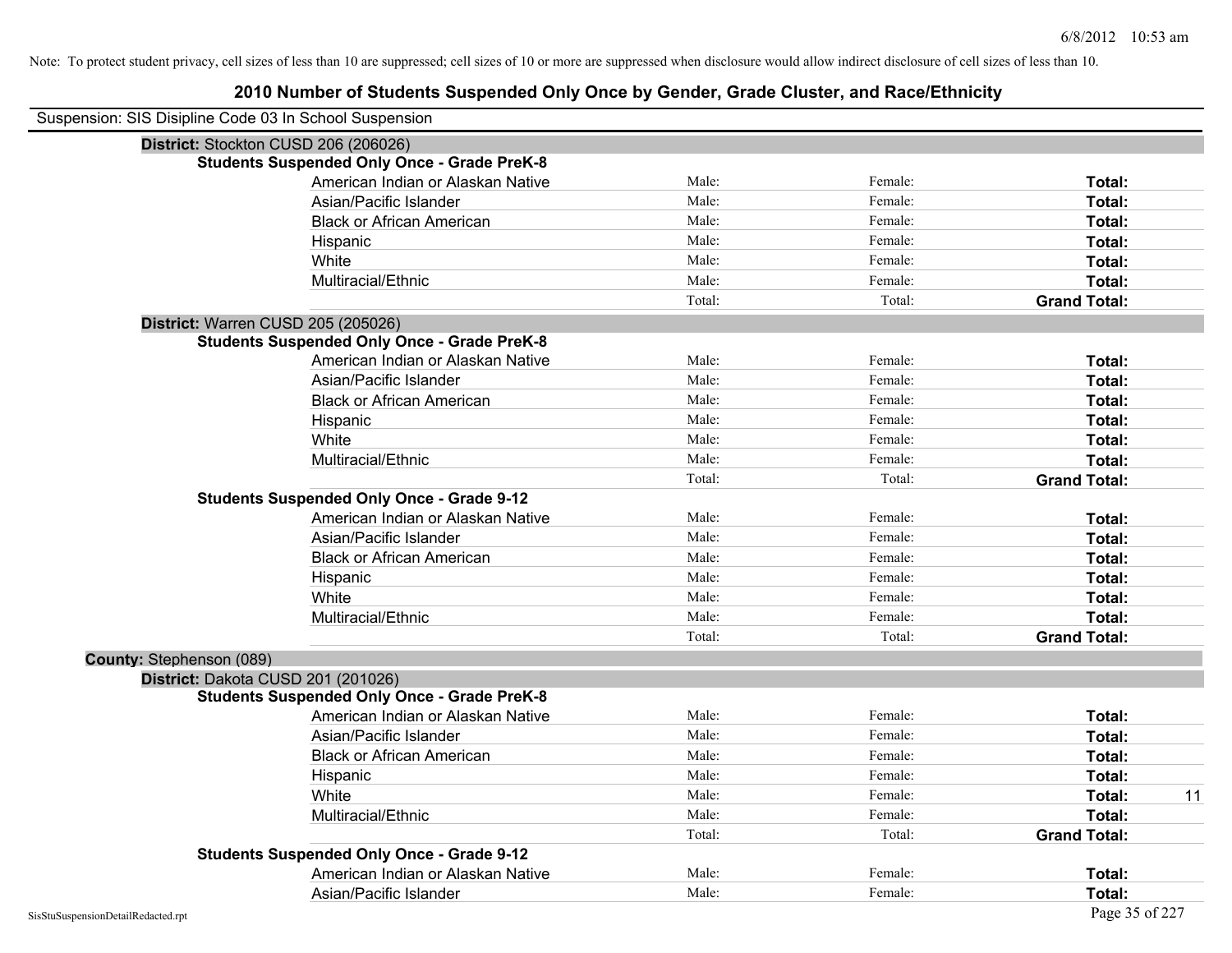| Suspension: SIS Disipline Code 03 In School Suspension |                                                    |        |    |         |    |                     |     |
|--------------------------------------------------------|----------------------------------------------------|--------|----|---------|----|---------------------|-----|
|                                                        | <b>Black or African American</b>                   | Male:  |    | Female: |    | Total:              |     |
|                                                        | Hispanic                                           | Male:  |    | Female: |    | Total:              |     |
|                                                        | White                                              | Male:  |    | Female: |    | Total:              | 21  |
|                                                        | Multiracial/Ethnic                                 | Male:  |    | Female: |    | Total:              |     |
|                                                        |                                                    | Total: |    | Total:  |    | <b>Grand Total:</b> |     |
| District: Freeport SD 145 (145022)                     |                                                    |        |    |         |    |                     |     |
|                                                        | <b>Students Suspended Only Once - Grade PreK-8</b> |        |    |         |    |                     |     |
|                                                        | American Indian or Alaskan Native                  | Male:  |    | Female: |    | Total:              |     |
|                                                        | Asian/Pacific Islander                             | Male:  |    | Female: |    | Total:              |     |
|                                                        | <b>Black or African American</b>                   | Male:  | 24 | Female: | 20 | Total:              | 44  |
|                                                        | Hispanic                                           | Male:  |    | Female: |    | Total:              |     |
|                                                        | White                                              | Male:  | 52 | Female: | 18 | Total:              | 70  |
|                                                        | Multiracial/Ethnic                                 | Male:  |    | Female: |    | Total:              | 23  |
|                                                        |                                                    | Total: |    | Total:  |    | <b>Grand Total:</b> |     |
|                                                        | <b>Students Suspended Only Once - Grade 9-12</b>   |        |    |         |    |                     |     |
|                                                        | American Indian or Alaskan Native                  | Male:  |    | Female: |    | Total:              |     |
|                                                        | Asian/Pacific Islander                             | Male:  |    | Female: |    | Total:              |     |
|                                                        | <b>Black or African American</b>                   | Male:  | 29 | Female: | 37 | Total:              | 66  |
|                                                        | Hispanic                                           | Male:  |    | Female: |    | Total:              |     |
|                                                        | White                                              | Male:  | 54 | Female: | 43 | Total:              | 97  |
|                                                        | Multiracial/Ethnic                                 | Male:  |    | Female: |    | Total:              | 17  |
|                                                        |                                                    | Total: | 96 | Total:  | 94 | <b>Grand Total:</b> | 190 |
| District: Lena Winslow CUSD 202 (202026)               |                                                    |        |    |         |    |                     |     |
|                                                        | <b>Students Suspended Only Once - Grade PreK-8</b> |        |    |         |    |                     |     |
|                                                        | American Indian or Alaskan Native                  | Male:  |    | Female: |    | Total:              |     |
|                                                        | Asian/Pacific Islander                             | Male:  |    | Female: |    | Total:              |     |
|                                                        | <b>Black or African American</b>                   | Male:  |    | Female: |    | Total:              |     |
|                                                        | Hispanic                                           | Male:  |    | Female: |    | Total:              |     |
|                                                        | White                                              | Male:  |    | Female: |    | Total:              |     |
|                                                        | Multiracial/Ethnic                                 | Male:  |    | Female: |    | Total:              |     |
|                                                        |                                                    | Total: |    | Total:  |    | <b>Grand Total:</b> |     |
|                                                        | <b>Students Suspended Only Once - Grade 9-12</b>   |        |    |         |    |                     |     |
|                                                        | American Indian or Alaskan Native                  | Male:  |    | Female: |    | Total:              |     |
|                                                        | Asian/Pacific Islander                             | Male:  |    | Female: |    | Total:              |     |
|                                                        | <b>Black or African American</b>                   | Male:  |    | Female: |    | Total:              |     |
|                                                        | Hispanic                                           | Male:  |    | Female: |    | Total:              |     |
|                                                        | White                                              | Male:  |    | Female: |    | Total:              | 20  |
|                                                        | Multiracial/Ethnic                                 | Male:  |    | Female: |    | Total:              |     |
|                                                        |                                                    | Total: |    | Total:  |    | <b>Grand Total:</b> |     |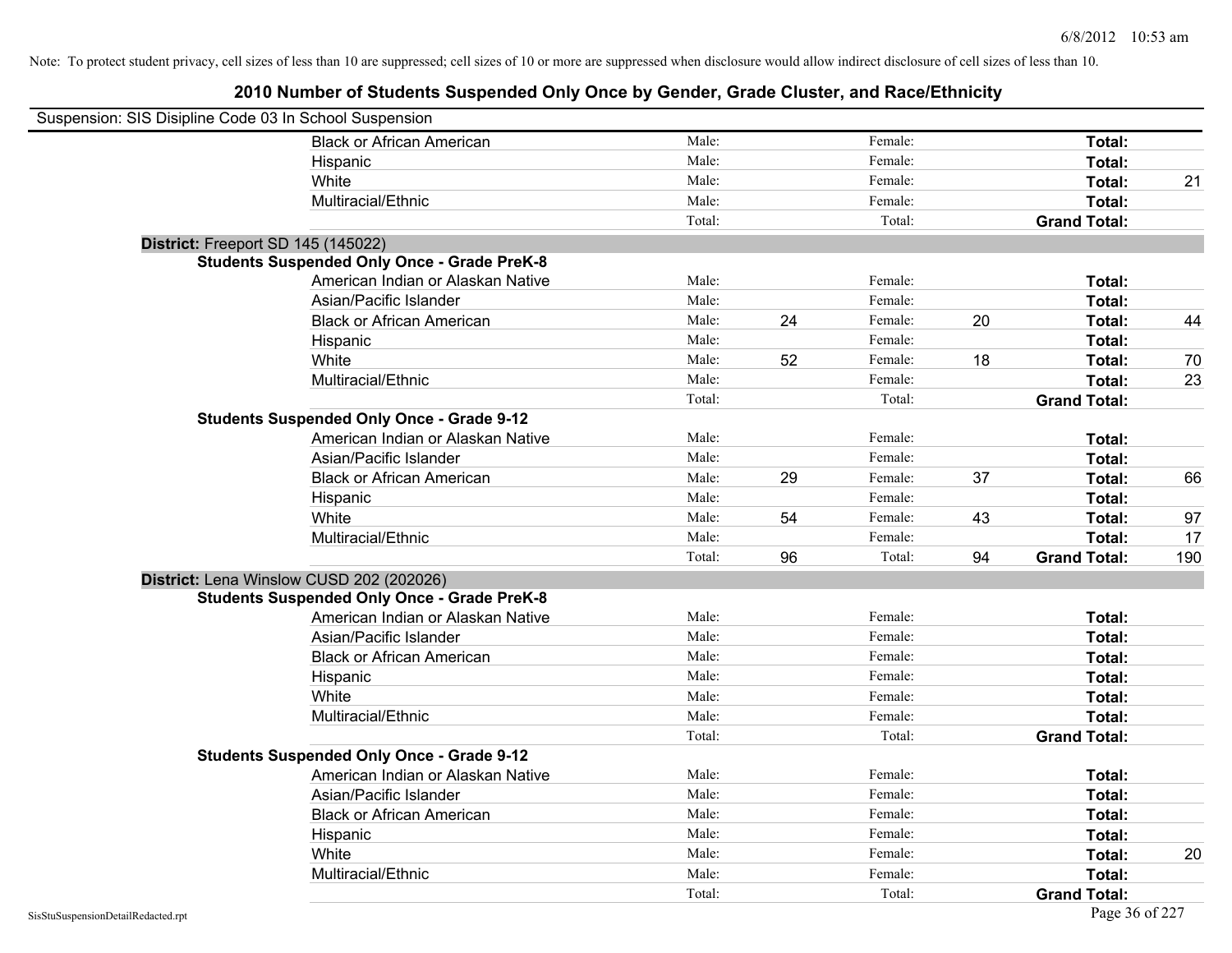## **2010 Number of Students Suspended Only Once by Gender, Grade Cluster, and Race/Ethnicity**

| Suspension: SIS Disipline Code 03 In School Suspension |                                                    |        |         |                     |    |
|--------------------------------------------------------|----------------------------------------------------|--------|---------|---------------------|----|
| District: Orangeville CUSD 203 (203026)                |                                                    |        |         |                     |    |
|                                                        | <b>Students Suspended Only Once - Grade PreK-8</b> |        |         |                     |    |
|                                                        | American Indian or Alaskan Native                  | Male:  | Female: | Total:              |    |
|                                                        | Asian/Pacific Islander                             | Male:  | Female: | Total:              |    |
|                                                        | <b>Black or African American</b>                   | Male:  | Female: | Total:              |    |
|                                                        | Hispanic                                           | Male:  | Female: | Total:              |    |
|                                                        | White                                              | Male:  | Female: | Total:              | 13 |
|                                                        | Multiracial/Ethnic                                 | Male:  | Female: | Total:              |    |
|                                                        |                                                    | Total: | Total:  | <b>Grand Total:</b> |    |
|                                                        | <b>Students Suspended Only Once - Grade 9-12</b>   |        |         |                     |    |
|                                                        | American Indian or Alaskan Native                  | Male:  | Female: | Total:              |    |
|                                                        | Asian/Pacific Islander                             | Male:  | Female: | Total:              |    |
|                                                        | <b>Black or African American</b>                   | Male:  | Female: | Total:              |    |
|                                                        | Hispanic                                           | Male:  | Female: | Total:              |    |
|                                                        | White                                              | Male:  | Female: | Total:              |    |
|                                                        | Multiracial/Ethnic                                 | Male:  | Female: | Total:              |    |
|                                                        |                                                    | Total: | Total:  | <b>Grand Total:</b> |    |
| District: Pearl City CUSD 200 (200026)                 |                                                    |        |         |                     |    |
|                                                        | <b>Students Suspended Only Once - Grade PreK-8</b> |        |         |                     |    |
|                                                        | American Indian or Alaskan Native                  | Male:  | Female: | Total:              |    |
|                                                        | Asian/Pacific Islander                             | Male:  | Female: | Total:              |    |
|                                                        | <b>Black or African American</b>                   | Male:  | Female: | Total:              |    |
|                                                        | Hispanic                                           | Male:  | Female: | Total:              |    |
|                                                        | White                                              | Male:  | Female: | Total:              |    |
|                                                        | Multiracial/Ethnic                                 | Male:  | Female: | Total:              |    |
|                                                        |                                                    | Total: | Total:  | <b>Grand Total:</b> |    |
|                                                        | <b>Students Suspended Only Once - Grade 9-12</b>   |        |         |                     |    |
|                                                        | American Indian or Alaskan Native                  | Male:  | Female: | Total:              |    |
|                                                        | Asian/Pacific Islander                             | Male:  | Female: | Total:              |    |
|                                                        | <b>Black or African American</b>                   | Male:  | Female: | Total:              |    |
|                                                        | Hispanic                                           | Male:  | Female: | Total:              |    |
|                                                        | White                                              | Male:  | Female: | Total:              |    |
|                                                        | Multiracial/Ethnic                                 | Male:  | Female: | Total:              |    |
|                                                        |                                                    | Total: | Total:  | <b>Grand Total:</b> |    |

**Region:** Champaign/Ford ROE (09)

**County:** Champaign (010)

**District:** Champaign CUSD 4 (004026)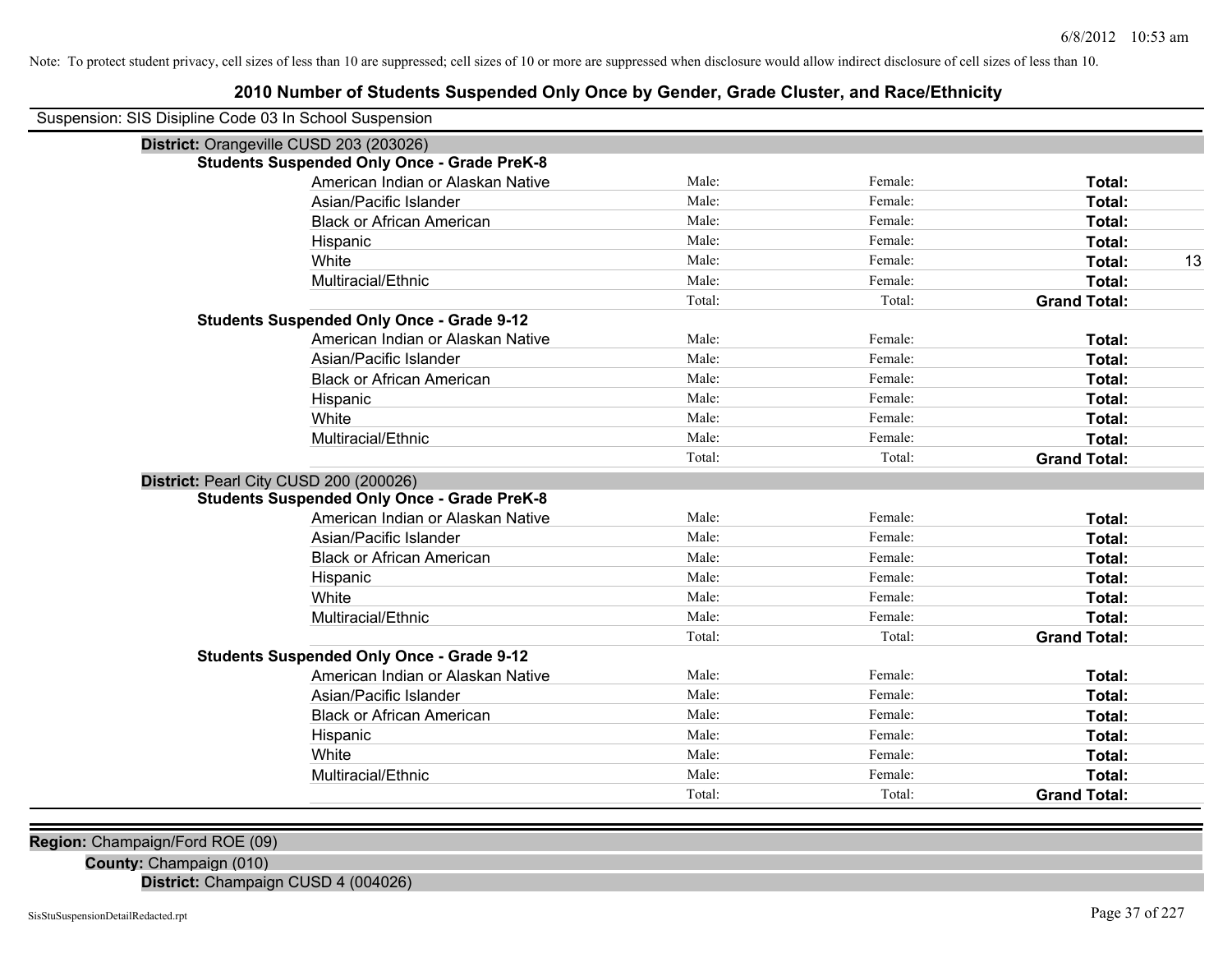|                                                        | 2010 Number of Students Suspended Only Once by Gender, Grade Cluster, and Race/Ethnicity |        |    |         |    |                     |    |
|--------------------------------------------------------|------------------------------------------------------------------------------------------|--------|----|---------|----|---------------------|----|
| Suspension: SIS Disipline Code 03 In School Suspension |                                                                                          |        |    |         |    |                     |    |
|                                                        | <b>Students Suspended Only Once - Grade PreK-8</b>                                       |        |    |         |    |                     |    |
|                                                        | American Indian or Alaskan Native                                                        | Male:  |    | Female: |    | Total:              |    |
|                                                        | Asian/Pacific Islander                                                                   | Male:  |    | Female: |    | Total:              |    |
|                                                        | <b>Black or African American</b>                                                         | Male:  |    | Female: |    | Total:              |    |
|                                                        | Hispanic                                                                                 | Male:  |    | Female: |    | Total:              |    |
|                                                        | White                                                                                    | Male:  |    | Female: |    | Total:              |    |
|                                                        | Multiracial/Ethnic                                                                       | Male:  |    | Female: |    | Total:              |    |
|                                                        |                                                                                          | Total: |    | Total:  |    | <b>Grand Total:</b> |    |
|                                                        | <b>Students Suspended Only Once - Grade 9-12</b>                                         |        |    |         |    |                     |    |
|                                                        | American Indian or Alaskan Native                                                        | Male:  |    | Female: |    | Total:              |    |
|                                                        | Asian/Pacific Islander                                                                   | Male:  |    | Female: |    | Total:              |    |
|                                                        | <b>Black or African American</b>                                                         | Male:  | 19 | Female: | 13 | Total:              | 32 |
|                                                        | Hispanic                                                                                 | Male:  |    | Female: |    | Total:              |    |
|                                                        | White                                                                                    | Male:  |    | Female: |    | Total:              | 10 |
|                                                        | Multiracial/Ethnic                                                                       | Male:  |    | Female: |    | Total:              |    |
|                                                        |                                                                                          | Total: |    | Total:  |    | <b>Grand Total:</b> |    |
| District: Fisher CUSD 1 (001026)                       |                                                                                          |        |    |         |    |                     |    |
|                                                        | <b>Students Suspended Only Once - Grade PreK-8</b>                                       |        |    |         |    |                     |    |
|                                                        | American Indian or Alaskan Native                                                        | Male:  |    | Female: |    | Total:              |    |
|                                                        | Asian/Pacific Islander                                                                   | Male:  |    | Female: |    | Total:              |    |
|                                                        | <b>Black or African American</b>                                                         | Male:  |    | Female: |    | Total:              |    |
|                                                        | Hispanic                                                                                 | Male:  |    | Female: |    | Total:              |    |
|                                                        | White                                                                                    | Male:  |    | Female: |    | Total:              |    |
|                                                        | Multiracial/Ethnic                                                                       | Male:  |    | Female: |    | Total:              |    |
|                                                        |                                                                                          | Total: |    | Total:  |    | <b>Grand Total:</b> |    |
|                                                        | <b>Students Suspended Only Once - Grade 9-12</b>                                         |        |    |         |    |                     |    |
|                                                        | American Indian or Alaskan Native                                                        | Male:  |    | Female: |    | Total:              |    |
|                                                        | Asian/Pacific Islander                                                                   | Male:  |    | Female: |    | Total:              |    |
|                                                        | <b>Black or African American</b>                                                         | Male:  |    | Female: |    | Total:              |    |
|                                                        | Hispanic                                                                                 | Male:  |    | Female: |    | Total:              |    |
|                                                        | White                                                                                    | Male:  |    | Female: |    | Total:              |    |
|                                                        | Multiracial/Ethnic                                                                       | Male:  |    | Female: |    | Total:              |    |
|                                                        |                                                                                          | Total: |    | Total:  |    | <b>Grand Total:</b> |    |
|                                                        | District: Gifford CCSD 188 (188004)                                                      |        |    |         |    |                     |    |
|                                                        | <b>Students Suspended Only Once - Grade PreK-8</b>                                       |        |    |         |    |                     |    |
|                                                        | American Indian or Alaskan Native                                                        | Male:  |    | Female: |    | Total:              |    |
|                                                        | Asian/Pacific Islander                                                                   | Male:  |    | Female: |    | Total:              |    |
|                                                        | <b>Black or African American</b>                                                         | Male:  |    | Female: |    | Total:              |    |
|                                                        | Hispanic                                                                                 | Male:  |    | Female: |    | Total:              |    |
| SisStuSuspensionDetailRedacted.rpt                     |                                                                                          |        |    |         |    | Page 38 of 227      |    |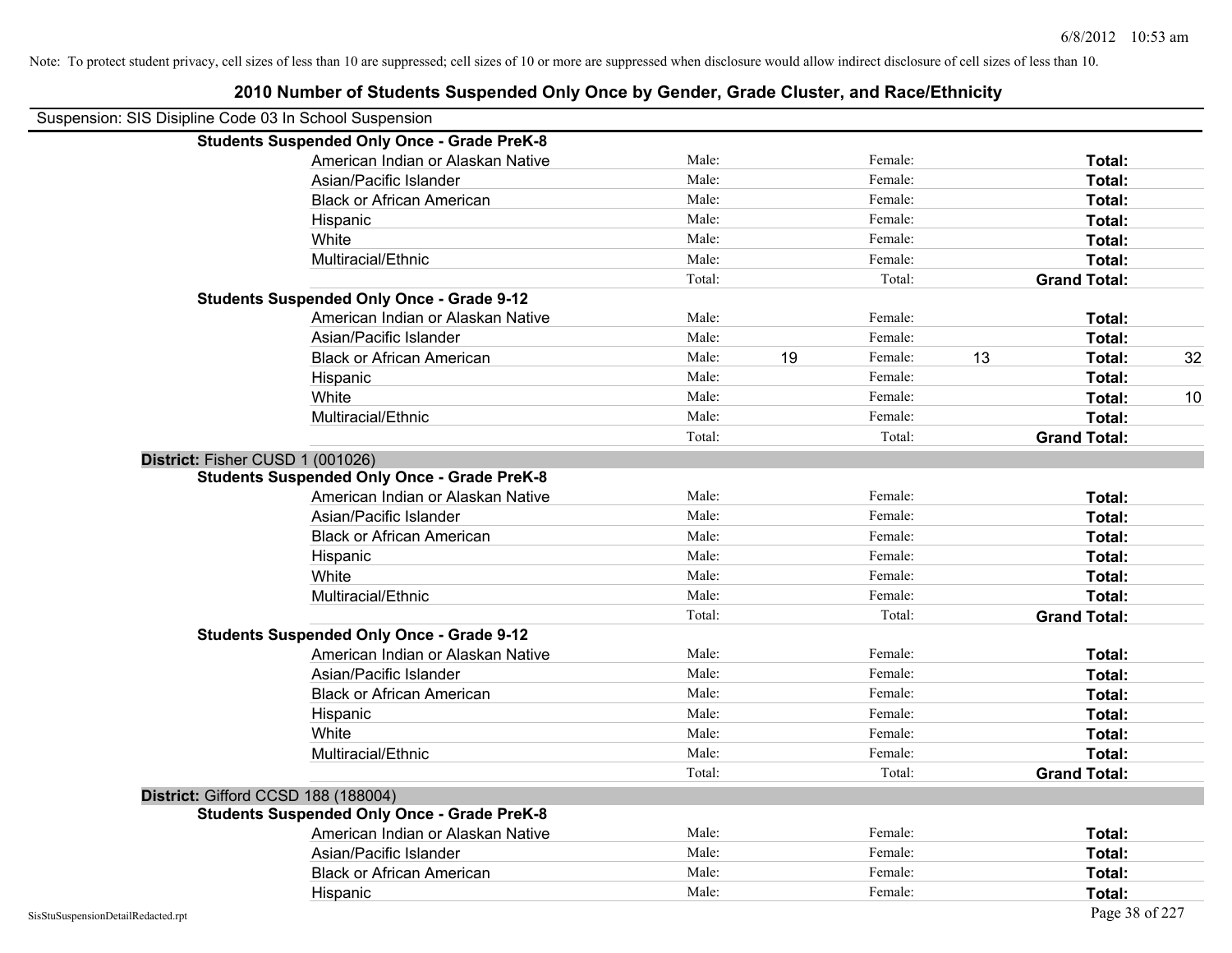| Suspension: SIS Disipline Code 03 In School Suspension |                                                    |        |              |                           |    |
|--------------------------------------------------------|----------------------------------------------------|--------|--------------|---------------------------|----|
|                                                        | White                                              | Male:  | Female:      | Total:                    |    |
|                                                        | Multiracial/Ethnic                                 | Male:  | Female:      | Total:                    |    |
|                                                        |                                                    | Total: | Total:       | <b>Grand Total:</b>       |    |
|                                                        | District: Mahomet-Seymour CUSD 3 (003026)          |        |              |                           |    |
|                                                        | <b>Students Suspended Only Once - Grade PreK-8</b> |        |              |                           |    |
|                                                        | American Indian or Alaskan Native                  | Male:  | Female:      | Total:                    |    |
|                                                        | Asian/Pacific Islander                             | Male:  | Female:      | Total:                    |    |
|                                                        | <b>Black or African American</b>                   | Male:  | Female:      | Total:                    |    |
|                                                        | Hispanic                                           | Male:  | Female:      | Total:                    |    |
|                                                        | White                                              | Male:  | Female:      | Total:                    |    |
|                                                        | Multiracial/Ethnic                                 | Male:  | Female:      | Total:                    |    |
|                                                        |                                                    | Total: | Total:       | <b>Grand Total:</b>       |    |
| District: Rantoul City SD 137 (137002)                 |                                                    |        |              |                           |    |
|                                                        | <b>Students Suspended Only Once - Grade PreK-8</b> |        |              |                           |    |
|                                                        | American Indian or Alaskan Native                  | Male:  | Female:      | Total:                    |    |
|                                                        | Asian/Pacific Islander                             | Male:  | Female:      | Total:                    |    |
|                                                        | <b>Black or African American</b>                   | Male:  | Female:      | Total:                    | 16 |
|                                                        | Hispanic                                           | Male:  | Female:      | Total:                    |    |
|                                                        | White                                              | Male:  | Female:      | Total:                    |    |
|                                                        | Multiracial/Ethnic                                 | Male:  | Female:      | Total:                    |    |
|                                                        |                                                    | Total: | Total:<br>19 | 11<br><b>Grand Total:</b> | 30 |
|                                                        | District: St Joseph Ogden CHSD 305 (305016)        |        |              |                           |    |
|                                                        | <b>Students Suspended Only Once - Grade 9-12</b>   |        |              |                           |    |
|                                                        | American Indian or Alaskan Native                  | Male:  | Female:      | Total:                    |    |
|                                                        | Asian/Pacific Islander                             | Male:  | Female:      | Total:                    |    |
|                                                        | <b>Black or African American</b>                   | Male:  | Female:      | Total:                    |    |
|                                                        | Hispanic                                           | Male:  | Female:      | Total:                    |    |
|                                                        | White                                              | Male:  | Female:      | Total:                    |    |
|                                                        | Multiracial/Ethnic                                 | Male:  | Female:      | Total:                    |    |
|                                                        |                                                    | Total: | Total:       | <b>Grand Total:</b>       | 10 |
| District: Thomasboro CCSD 130 (130004)                 |                                                    |        |              |                           |    |
|                                                        | <b>Students Suspended Only Once - Grade PreK-8</b> |        |              |                           |    |
|                                                        | American Indian or Alaskan Native                  | Male:  | Female:      | Total:                    |    |
|                                                        | Asian/Pacific Islander                             | Male:  | Female:      | Total:                    |    |
|                                                        | <b>Black or African American</b>                   | Male:  | Female:      | Total:                    |    |
|                                                        | Hispanic                                           | Male:  | Female:      | Total:                    |    |
|                                                        | White                                              | Male:  | Female:      | Total:                    |    |
|                                                        | Multiracial/Ethnic                                 | Male:  | Female:      | Total:                    |    |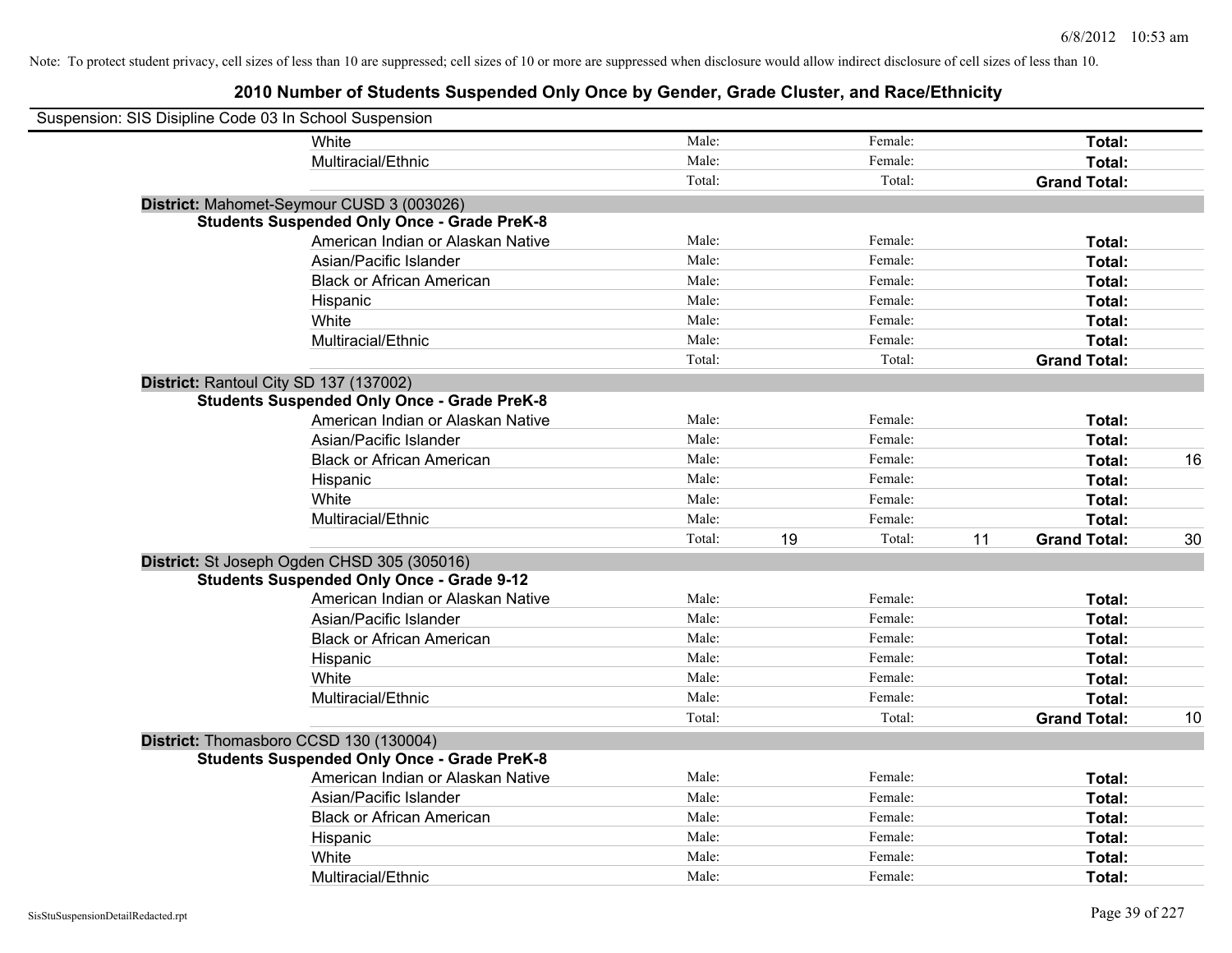| Suspension: SIS Disipline Code 03 In School Suspension                                                    |        |    |         |    |                     |    |
|-----------------------------------------------------------------------------------------------------------|--------|----|---------|----|---------------------|----|
|                                                                                                           | Total: |    | Total:  |    | <b>Grand Total:</b> | 14 |
| District: Urbana SD 116 (116022)                                                                          |        |    |         |    |                     |    |
| <b>Students Suspended Only Once - Grade PreK-8</b>                                                        |        |    |         |    |                     |    |
| American Indian or Alaskan Native                                                                         | Male:  |    | Female: |    | Total:              |    |
| Asian/Pacific Islander                                                                                    | Male:  |    | Female: |    | Total:              |    |
| <b>Black or African American</b>                                                                          | Male:  | 25 | Female: | 19 | Total:              | 44 |
| Hispanic                                                                                                  | Male:  |    | Female: |    | Total:              | 14 |
| White                                                                                                     | Male:  |    | Female: |    | Total:              | 18 |
| Multiracial/Ethnic                                                                                        | Male:  |    | Female: |    | Total:              |    |
|                                                                                                           | Total: |    | Total:  |    | <b>Grand Total:</b> |    |
| <b>Students Suspended Only Once - Grade 9-12</b>                                                          |        |    |         |    |                     |    |
| American Indian or Alaskan Native                                                                         | Male:  |    | Female: |    | Total:              |    |
| Asian/Pacific Islander                                                                                    | Male:  |    | Female: |    | Total:              |    |
| <b>Black or African American</b>                                                                          | Male:  |    | Female: |    | Total:              |    |
| Hispanic                                                                                                  | Male:  |    | Female: |    | Total:              |    |
| White                                                                                                     | Male:  |    | Female: |    | Total:              |    |
| Multiracial/Ethnic                                                                                        | Male:  |    | Female: |    | Total:              |    |
|                                                                                                           | Total: |    | Total:  |    | <b>Grand Total:</b> | 10 |
| County: Ford (027)                                                                                        |        |    |         |    |                     |    |
| District: Gibson City-Melvin-Sibley CUSD 5 (005026)<br><b>Students Suspended Only Once - Grade PreK-8</b> |        |    |         |    |                     |    |
| American Indian or Alaskan Native                                                                         | Male:  |    | Female: |    | Total:              |    |
| Asian/Pacific Islander                                                                                    | Male:  |    | Female: |    | Total:              |    |
| <b>Black or African American</b>                                                                          | Male:  |    | Female: |    | Total:              |    |
| Hispanic                                                                                                  | Male:  |    | Female: |    | Total:              |    |
| White                                                                                                     | Male:  |    | Female: |    | Total:              |    |
| Multiracial/Ethnic                                                                                        | Male:  |    | Female: |    | Total:              |    |
|                                                                                                           | Total: |    | Total:  |    | <b>Grand Total:</b> |    |
| Region: Christian/Montgomery ROE (10)                                                                     |        |    |         |    |                     |    |
| County: Christian (011)                                                                                   |        |    |         |    |                     |    |
| District: Edinburg CUSD 4 (004026)                                                                        |        |    |         |    |                     |    |
| <b>Students Suspended Only Once - Grade 9-12</b>                                                          |        |    |         |    |                     |    |
| American Indian or Alaskan Native                                                                         | Male:  |    | Female: |    | Total:              |    |
| Asian/Pacific Islander                                                                                    | Male:  |    | Female: |    | Total:              |    |
| <b>Black or African American</b>                                                                          | Male:  |    | Female: |    | Total:              |    |
| Hispanic                                                                                                  | Male:  |    | Female: |    | Total:              |    |
| White                                                                                                     | Male:  |    | Female: |    | Total:              |    |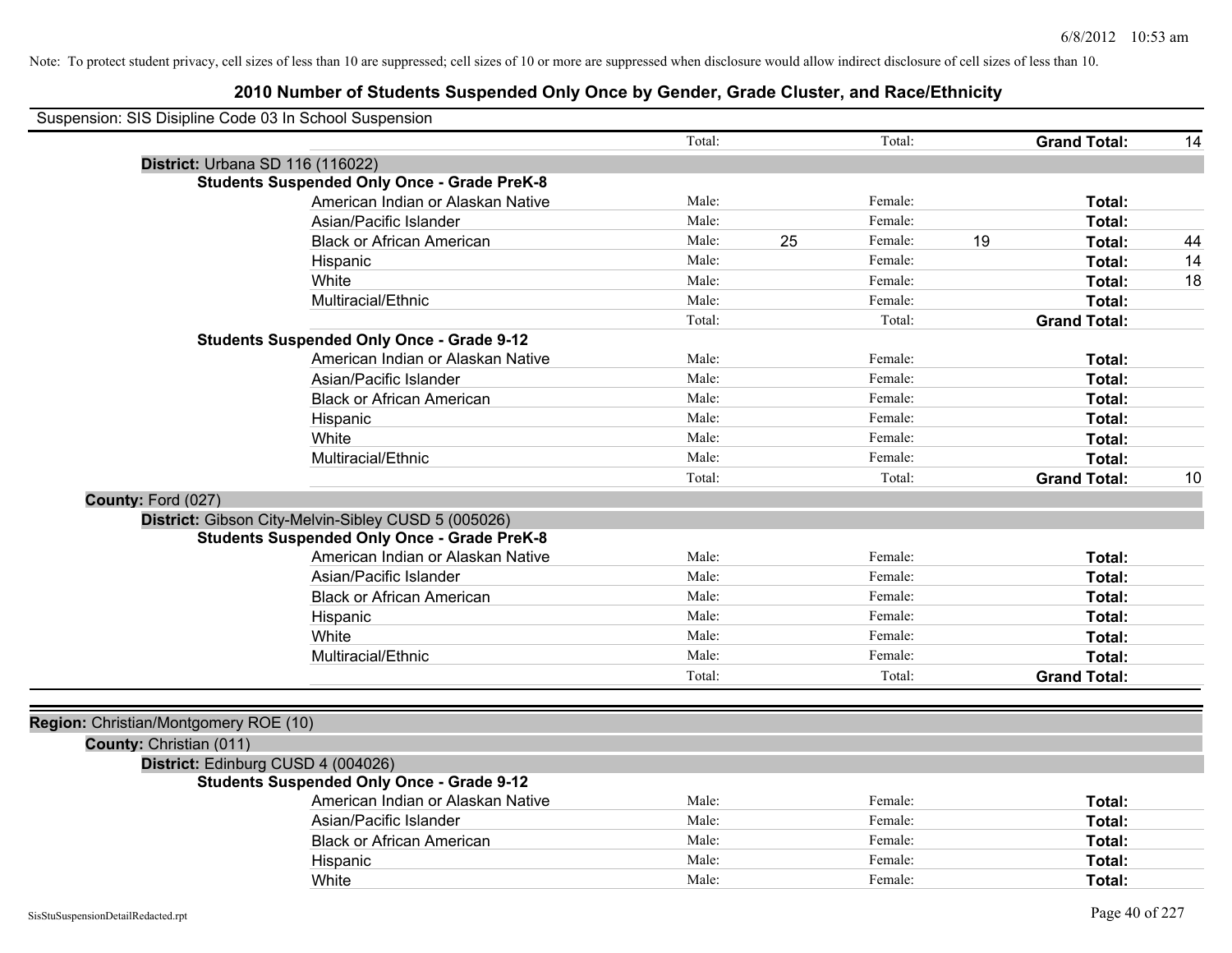| Suspension: SIS Disipline Code 03 In School Suspension |                                                    |        |               |                     |    |
|--------------------------------------------------------|----------------------------------------------------|--------|---------------|---------------------|----|
|                                                        | Multiracial/Ethnic                                 | Male:  | Female:       | Total:              |    |
|                                                        |                                                    | Total: | Total:        | <b>Grand Total:</b> |    |
| District: Morrisonville CUSD 1 (001026)                |                                                    |        |               |                     |    |
|                                                        | <b>Students Suspended Only Once - Grade PreK-8</b> |        |               |                     |    |
|                                                        | American Indian or Alaskan Native                  | Male:  | Female:       | Total:              |    |
|                                                        | Asian/Pacific Islander                             | Male:  | Female:       | Total:              |    |
|                                                        | <b>Black or African American</b>                   | Male:  | Female:       | Total:              |    |
|                                                        | Hispanic                                           | Male:  | Female:       | Total:              |    |
|                                                        | White                                              | Male:  | Female:       | Total:              |    |
|                                                        | Multiracial/Ethnic                                 | Male:  | Female:       | Total:              |    |
|                                                        |                                                    | Total: | Total:        | <b>Grand Total:</b> |    |
|                                                        | <b>Students Suspended Only Once - Grade 9-12</b>   |        |               |                     |    |
|                                                        | American Indian or Alaskan Native                  | Male:  | Female:       | Total:              |    |
|                                                        | Asian/Pacific Islander                             | Male:  | Female:       | Total:              |    |
|                                                        | <b>Black or African American</b>                   | Male:  | Female:       | Total:              |    |
|                                                        | Hispanic                                           | Male:  | Female:       | Total:              |    |
|                                                        | White                                              | Male:  | Female:       | Total:              |    |
|                                                        | Multiracial/Ethnic                                 | Male:  | Female:       | Total:              |    |
|                                                        |                                                    | Total: | Total:        | <b>Grand Total:</b> |    |
| District: Pana CUSD 8 (008026)                         |                                                    |        |               |                     |    |
|                                                        | <b>Students Suspended Only Once - Grade PreK-8</b> |        |               |                     |    |
|                                                        | American Indian or Alaskan Native                  | Male:  | Female:       | Total:              |    |
|                                                        | Asian/Pacific Islander                             | Male:  | Female:       | Total:              |    |
|                                                        | <b>Black or African American</b>                   | Male:  | Female:       | Total:              |    |
|                                                        | Hispanic                                           | Male:  | Female:       | Total:              |    |
|                                                        | White                                              | Male:  | Female:       | Total:              | 22 |
|                                                        | Multiracial/Ethnic                                 | Male:  | Female:       | Total:              |    |
|                                                        |                                                    | Total: | Total:        | <b>Grand Total:</b> |    |
|                                                        | <b>Students Suspended Only Once - Grade 9-12</b>   |        |               |                     |    |
|                                                        | American Indian or Alaskan Native                  | Male:  | Female:       | Total:              |    |
|                                                        | Asian/Pacific Islander                             | Male:  | Female:       | Total:              |    |
|                                                        | <b>Black or African American</b>                   | Male:  | Female:       | Total:              |    |
|                                                        | Hispanic                                           | Male:  | Female:       | Total:              |    |
|                                                        | White                                              | Male:  | 22<br>Female: | 19<br>Total:        | 41 |
|                                                        | Multiracial/Ethnic                                 | Male:  | Female:       | Total:              |    |
|                                                        |                                                    | Total: | Total:        | <b>Grand Total:</b> |    |
|                                                        |                                                    |        |               |                     |    |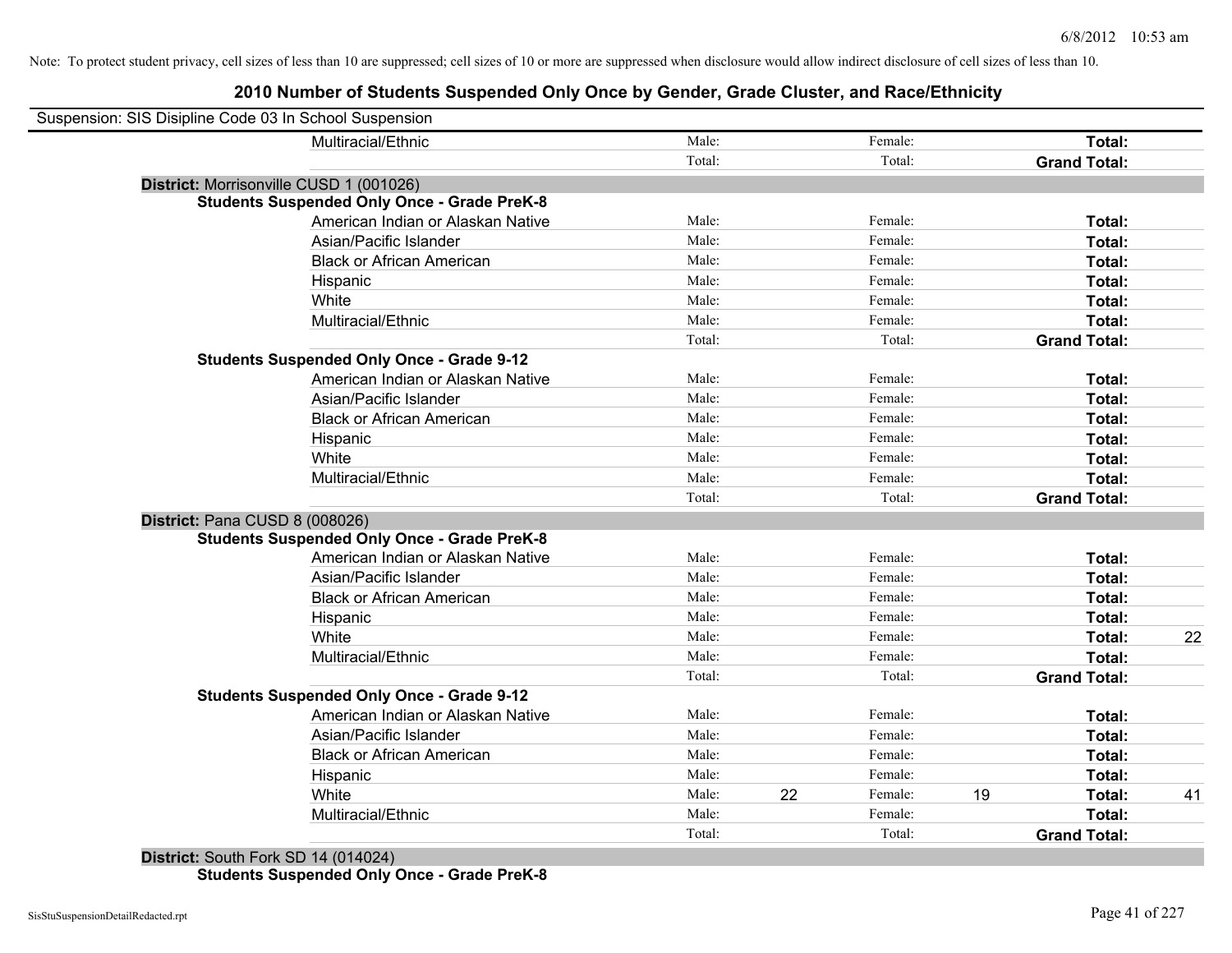| Late Namber of Olduchts Odsponded Omy Once by Ochuci, Olduc Oldster, and Nace/Lumbit)<br>Suspension: SIS Disipline Code 03 In School Suspension |        |         |                     |
|-------------------------------------------------------------------------------------------------------------------------------------------------|--------|---------|---------------------|
| American Indian or Alaskan Native                                                                                                               | Male:  | Female: | Total:              |
| Asian/Pacific Islander                                                                                                                          | Male:  | Female: | Total:              |
|                                                                                                                                                 | Male:  |         |                     |
| <b>Black or African American</b>                                                                                                                |        | Female: | Total:              |
| Hispanic                                                                                                                                        | Male:  | Female: | Total:              |
| White                                                                                                                                           | Male:  | Female: | Total:              |
| Multiracial/Ethnic                                                                                                                              | Male:  | Female: | Total:              |
|                                                                                                                                                 | Total: | Total:  | <b>Grand Total:</b> |
| <b>Students Suspended Only Once - Grade 9-12</b>                                                                                                |        |         |                     |
| American Indian or Alaskan Native                                                                                                               | Male:  | Female: | Total:              |
| Asian/Pacific Islander                                                                                                                          | Male:  | Female: | Total:              |
| <b>Black or African American</b>                                                                                                                | Male:  | Female: | Total:              |
| Hispanic                                                                                                                                        | Male:  | Female: | Total:              |
| White                                                                                                                                           | Male:  | Female: | Total:              |
| Multiracial/Ethnic                                                                                                                              | Male:  | Female: | Total:              |
|                                                                                                                                                 | Total: | Total:  | <b>Grand Total:</b> |
| District: Taylorville CUSD 3 (003026)                                                                                                           |        |         |                     |
| <b>Students Suspended Only Once - Grade PreK-8</b>                                                                                              |        |         |                     |
| American Indian or Alaskan Native                                                                                                               | Male:  | Female: | Total:              |
| Asian/Pacific Islander                                                                                                                          | Male:  | Female: | Total:              |
| <b>Black or African American</b>                                                                                                                | Male:  | Female: | Total:              |
| Hispanic                                                                                                                                        | Male:  | Female: | Total:              |
| White                                                                                                                                           | Male:  | Female: | Total:              |
| Multiracial/Ethnic                                                                                                                              | Male:  | Female: | Total:              |
|                                                                                                                                                 | Total: | Total:  | <b>Grand Total:</b> |
| County: Montgomery (068)                                                                                                                        |        |         |                     |
| District: Hillsboro CUSD 3 (003026)                                                                                                             |        |         |                     |
| <b>Students Suspended Only Once - Grade PreK-8</b>                                                                                              |        |         |                     |
| American Indian or Alaskan Native                                                                                                               | Male:  | Female: | Total:              |
| Asian/Pacific Islander                                                                                                                          | Male:  | Female: | Total:              |
| <b>Black or African American</b>                                                                                                                | Male:  | Female: | Total:              |
| Hispanic                                                                                                                                        | Male:  | Female: | Total:              |
| White                                                                                                                                           | Male:  | Female: | 23<br>Total:        |
| Multiracial/Ethnic                                                                                                                              | Male:  | Female: | Total:              |
|                                                                                                                                                 | Total: | Total:  | <b>Grand Total:</b> |
| <b>Students Suspended Only Once - Grade 9-12</b>                                                                                                |        |         |                     |
| American Indian or Alaskan Native                                                                                                               | Male:  | Female: | Total:              |
| Asian/Pacific Islander                                                                                                                          | Male:  | Female: | Total:              |
| <b>Black or African American</b>                                                                                                                | Male:  | Female: | Total:              |
| Hispanic                                                                                                                                        | Male:  | Female: | Total:              |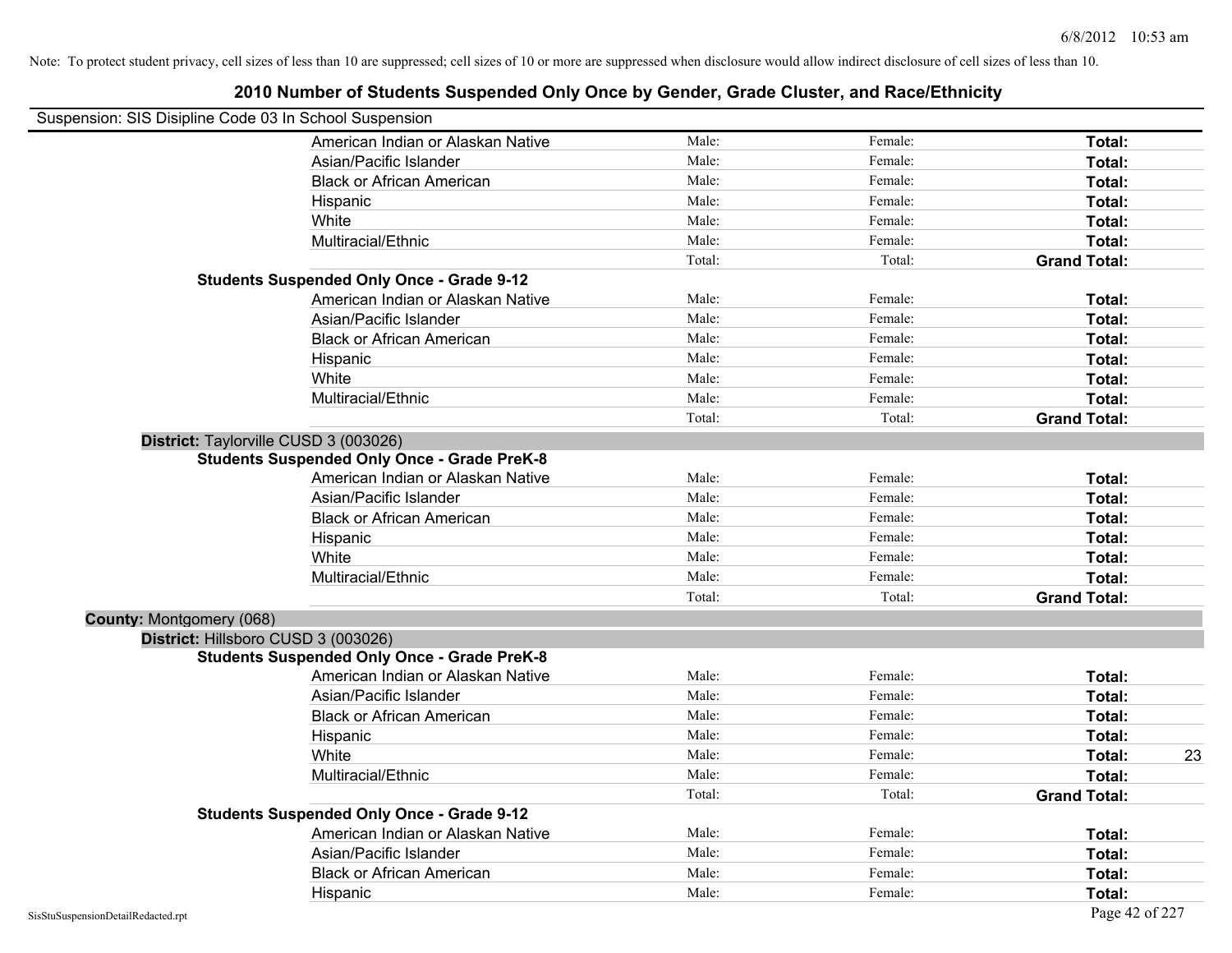## **2010 Number of Students Suspended Only Once by Gender, Grade Cluster, and Race/Ethnicity**

| Suspension: SIS Disipline Code 03 In School Suspension |                                                    |        |    |         |    |                     |    |
|--------------------------------------------------------|----------------------------------------------------|--------|----|---------|----|---------------------|----|
|                                                        | White                                              | Male:  | 27 | Female: | 12 | Total:              | 39 |
|                                                        | Multiracial/Ethnic                                 | Male:  |    | Female: |    | Total:              |    |
|                                                        |                                                    | Total: |    | Total:  |    | <b>Grand Total:</b> |    |
| District: Litchfield CUSD 12 (012026)                  |                                                    |        |    |         |    |                     |    |
|                                                        | <b>Students Suspended Only Once - Grade PreK-8</b> |        |    |         |    |                     |    |
|                                                        | American Indian or Alaskan Native                  | Male:  |    | Female: |    | Total:              |    |
|                                                        | Asian/Pacific Islander                             | Male:  |    | Female: |    | Total:              |    |
|                                                        | <b>Black or African American</b>                   | Male:  |    | Female: |    | Total:              |    |
|                                                        | Hispanic                                           | Male:  |    | Female: |    | Total:              |    |
|                                                        | White                                              | Male:  |    | Female: |    | Total:              | 12 |
|                                                        | Multiracial/Ethnic                                 | Male:  |    | Female: |    | Total:              |    |
|                                                        |                                                    | Total: |    | Total:  |    | <b>Grand Total:</b> |    |
|                                                        | <b>Students Suspended Only Once - Grade 9-12</b>   |        |    |         |    |                     |    |
|                                                        | American Indian or Alaskan Native                  | Male:  |    | Female: |    | Total:              |    |
|                                                        | Asian/Pacific Islander                             | Male:  |    | Female: |    | Total:              |    |
|                                                        | <b>Black or African American</b>                   | Male:  |    | Female: |    | Total:              |    |
|                                                        | Hispanic                                           | Male:  |    | Female: |    | Total:              |    |
|                                                        | White                                              | Male:  |    | Female: |    | Total:              | 26 |
|                                                        | Multiracial/Ethnic                                 | Male:  |    | Female: |    | Total:              |    |
|                                                        |                                                    | Total: |    | Total:  |    | <b>Grand Total:</b> |    |
| District: Nokomis CUSD 22 (022026)                     |                                                    |        |    |         |    |                     |    |
|                                                        | <b>Students Suspended Only Once - Grade PreK-8</b> |        |    |         |    |                     |    |
|                                                        | American Indian or Alaskan Native                  | Male:  |    | Female: |    | Total:              |    |
|                                                        | Asian/Pacific Islander                             | Male:  |    | Female: |    | Total:              |    |
|                                                        | <b>Black or African American</b>                   | Male:  |    | Female: |    | Total:              |    |
|                                                        | Hispanic                                           | Male:  |    | Female: |    | Total:              |    |
|                                                        | White                                              | Male:  |    | Female: |    | Total:              | 12 |
|                                                        | Multiracial/Ethnic                                 | Male:  |    | Female: |    | Total:              |    |
|                                                        |                                                    | Total: |    | Total:  |    | <b>Grand Total:</b> |    |
|                                                        | <b>Students Suspended Only Once - Grade 9-12</b>   |        |    |         |    |                     |    |
|                                                        | American Indian or Alaskan Native                  | Male:  |    | Female: |    | Total:              |    |
|                                                        | Asian/Pacific Islander                             | Male:  |    | Female: |    | Total:              |    |
|                                                        | <b>Black or African American</b>                   | Male:  |    | Female: |    | Total:              |    |
|                                                        | Hispanic                                           | Male:  |    | Female: |    | Total:              |    |
|                                                        | White                                              | Male:  |    | Female: |    | Total:              | 14 |
|                                                        | Multiracial/Ethnic                                 | Male:  |    | Female: |    | <b>Total:</b>       |    |
|                                                        |                                                    | Total: |    | Total:  |    | <b>Grand Total:</b> |    |
|                                                        |                                                    |        |    |         |    |                     |    |

#### **District:** Panhandle CUSD 2 (002026)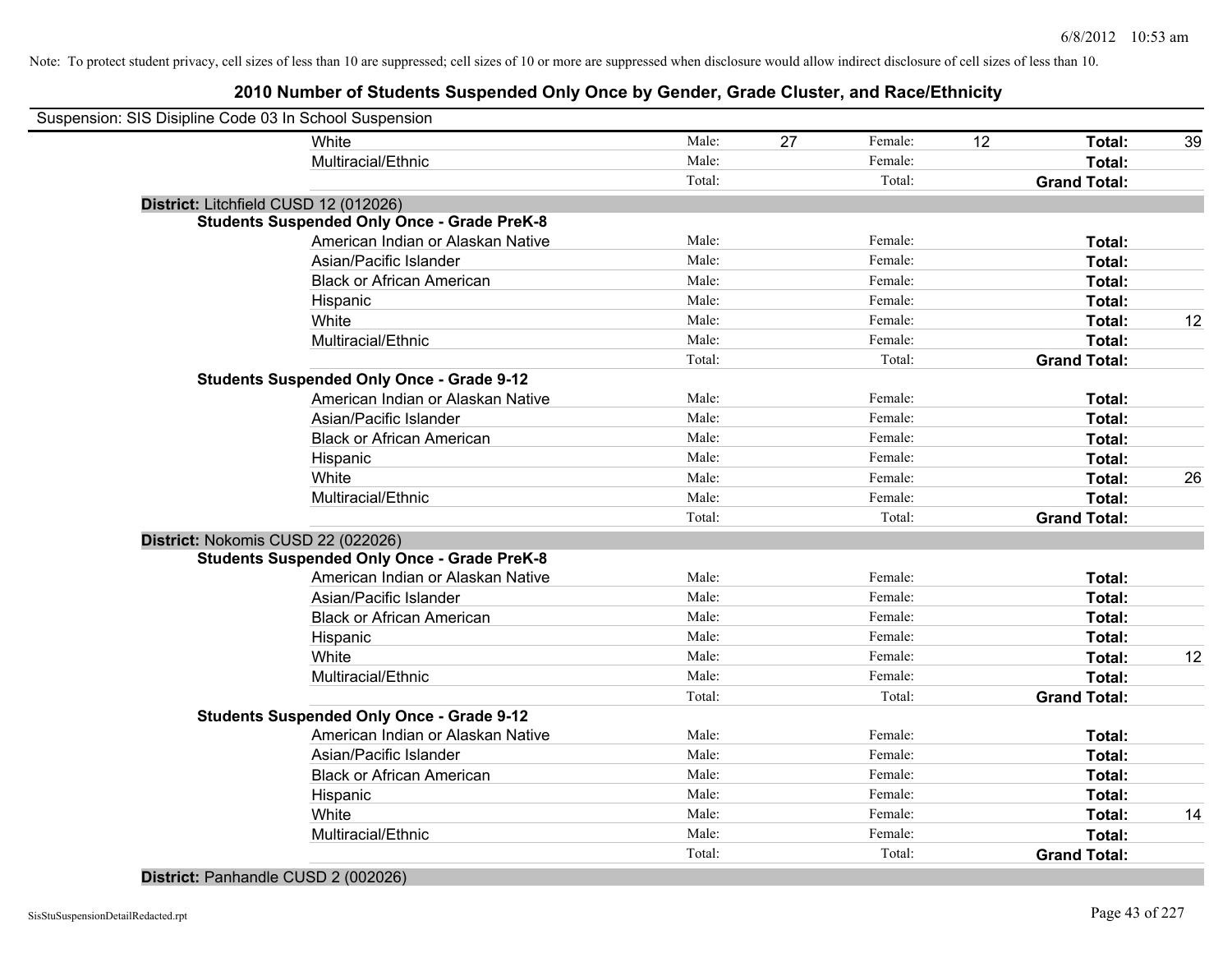| Suspension: SIS Disipline Code 03 In School Suspension             |                |                    |                     |    |
|--------------------------------------------------------------------|----------------|--------------------|---------------------|----|
| <b>Students Suspended Only Once - Grade PreK-8</b>                 |                |                    |                     |    |
| American Indian or Alaskan Native                                  | Male:          | Female:            | Total:              |    |
| Asian/Pacific Islander                                             | Male:          | Female:            | Total:              |    |
| <b>Black or African American</b>                                   | Male:          | Female:            | Total:              |    |
| Hispanic                                                           | Male:          | Female:            | Total:              |    |
| White                                                              | Male:          | Female:            | Total:              | 12 |
| Multiracial/Ethnic                                                 | Male:          | Female:            | Total:              |    |
|                                                                    | Total:         | Total:             | <b>Grand Total:</b> |    |
| <b>Students Suspended Only Once - Grade 9-12</b>                   |                |                    |                     |    |
| American Indian or Alaskan Native                                  | Male:          | Female:            | Total:              |    |
| Asian/Pacific Islander                                             | Male:          | Female:            | Total:              |    |
| <b>Black or African American</b>                                   | Male:          | Female:            | Total:              |    |
| Hispanic                                                           | Male:          | Female:            | Total:              |    |
| White                                                              | Male:          | Female:            | Total:              | 13 |
| Multiracial/Ethnic                                                 | Male:          | Female:            | Total:              |    |
|                                                                    | Total:         | Total:             | <b>Grand Total:</b> |    |
| Region: Clay/Cwford/Jsper/Lwrnce/Rhland (12)<br>County: Clay (013) |                |                    |                     |    |
| District: Clay City CUSD 10 (010026)                               |                |                    |                     |    |
| <b>Students Suspended Only Once - Grade 9-12</b>                   |                |                    |                     |    |
| American Indian or Alaskan Native                                  | Male:          | Female:            | Total:              |    |
| Asian/Pacific Islander                                             | Male:          | Female:            | Total:              |    |
| <b>Black or African American</b>                                   | Male:          | Female:            | Total:              |    |
| Hispanic                                                           | Male:          | Female:            | Total:              |    |
| White                                                              | Male:          | Female:            | Total:              |    |
| Multiracial/Ethnic                                                 | Male:          | Female:            | Total:              |    |
|                                                                    | Total:         | Total:             | <b>Grand Total:</b> |    |
| District: Flora CUSD 35 (035026)                                   |                |                    |                     |    |
| <b>Students Suspended Only Once - Grade PreK-8</b>                 |                |                    |                     |    |
| American Indian or Alaskan Native                                  | Male:          | Female:            | Total:              |    |
| Asian/Pacific Islander                                             | Male:          | Female:            | Total:              |    |
| <b>Black or African American</b>                                   | Male:          | Female:            | Total:              |    |
| Hispanic                                                           | Male:<br>Male: | Female:<br>Female: | Total:              |    |
| White<br>Multiracial/Ethnic                                        | Male:          |                    | Total:<br>Total:    | 24 |
|                                                                    | Total:         | Female:            |                     |    |
|                                                                    |                | Total:             | <b>Grand Total:</b> |    |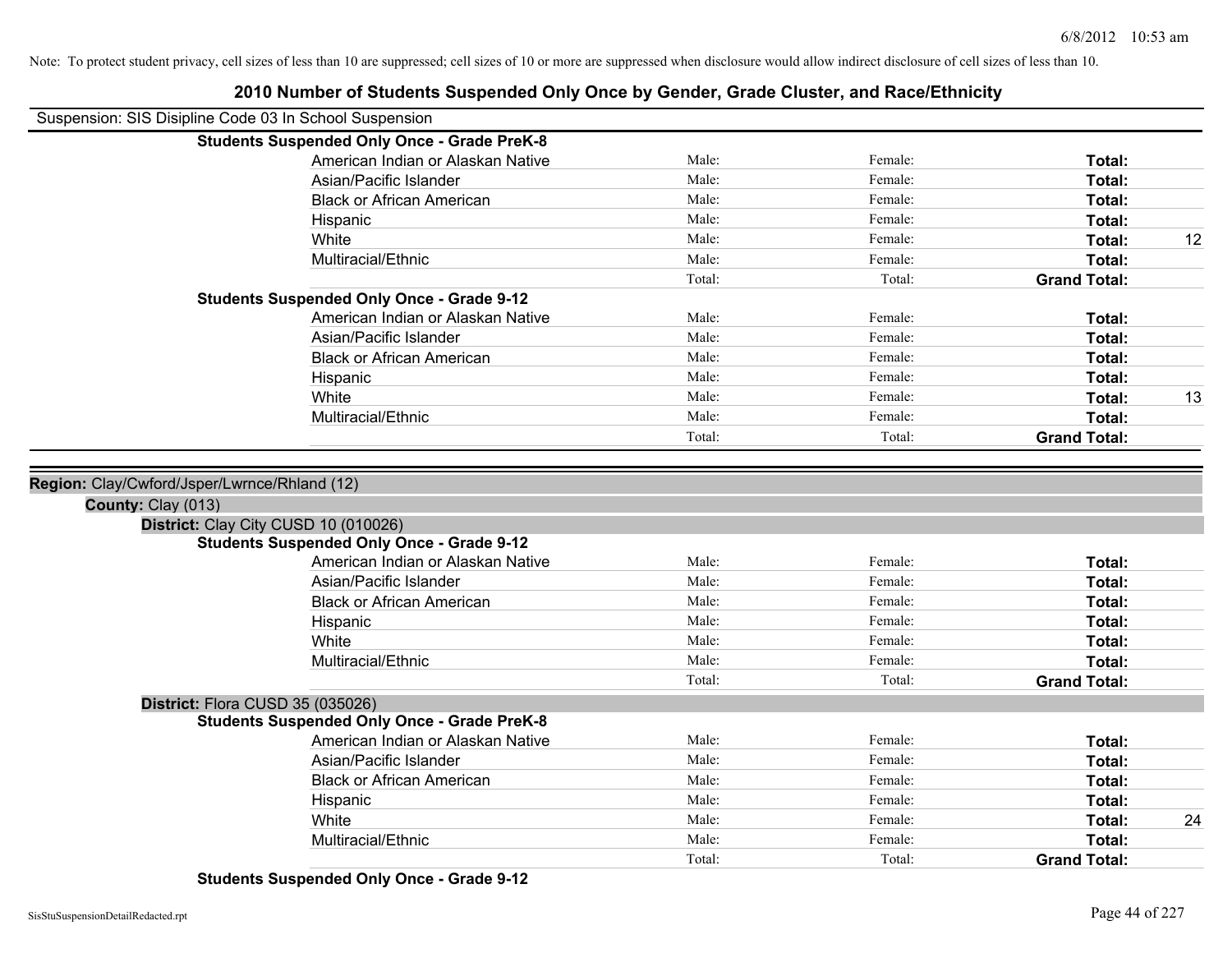| Suspension: SIS Disipline Code 03 In School Suspension |                                                    |        |         |                     |    |
|--------------------------------------------------------|----------------------------------------------------|--------|---------|---------------------|----|
|                                                        | American Indian or Alaskan Native                  | Male:  | Female: | Total:              |    |
|                                                        | Asian/Pacific Islander                             | Male:  | Female: | Total:              |    |
|                                                        | <b>Black or African American</b>                   | Male:  | Female: | Total:              |    |
|                                                        | Hispanic                                           | Male:  | Female: | Total:              |    |
|                                                        | White                                              | Male:  | Female: | Total:              | 10 |
|                                                        | Multiracial/Ethnic                                 | Male:  | Female: | Total:              |    |
|                                                        |                                                    | Total: | Total:  | <b>Grand Total:</b> |    |
|                                                        | District: North Clay CUSD 25 (025026)              |        |         |                     |    |
|                                                        | <b>Students Suspended Only Once - Grade PreK-8</b> |        |         |                     |    |
|                                                        | American Indian or Alaskan Native                  | Male:  | Female: | Total:              |    |
|                                                        | Asian/Pacific Islander                             | Male:  | Female: | Total:              |    |
|                                                        | <b>Black or African American</b>                   | Male:  | Female: | Total:              |    |
|                                                        | Hispanic                                           | Male:  | Female: | Total:              |    |
|                                                        | White                                              | Male:  | Female: | Total:              | 16 |
|                                                        | Multiracial/Ethnic                                 | Male:  | Female: | Total:              |    |
|                                                        |                                                    | Total: | Total:  | <b>Grand Total:</b> |    |
|                                                        | <b>Students Suspended Only Once - Grade 9-12</b>   |        |         |                     |    |
|                                                        | American Indian or Alaskan Native                  | Male:  | Female: | Total:              |    |
|                                                        | Asian/Pacific Islander                             | Male:  | Female: | Total:              |    |
|                                                        | <b>Black or African American</b>                   | Male:  | Female: | Total:              |    |
|                                                        | Hispanic                                           | Male:  | Female: | Total:              |    |
|                                                        | White                                              | Male:  | Female: | Total:              |    |
|                                                        | Multiracial/Ethnic                                 | Male:  | Female: | Total:              |    |
|                                                        |                                                    | Total: | Total:  | <b>Grand Total:</b> |    |
| County: Crawford (017)                                 |                                                    |        |         |                     |    |
|                                                        | District: Oblong CUSD 4 (004026)                   |        |         |                     |    |
|                                                        | <b>Students Suspended Only Once - Grade 9-12</b>   |        |         |                     |    |
|                                                        | American Indian or Alaskan Native                  | Male:  | Female: | Total:              |    |
|                                                        | Asian/Pacific Islander                             | Male:  | Female: | Total:              |    |
|                                                        | <b>Black or African American</b>                   | Male:  | Female: | Total:              |    |
|                                                        | Hispanic                                           | Male:  | Female: | Total:              |    |
|                                                        | White                                              | Male:  | Female: | Total:              |    |
|                                                        | Multiracial/Ethnic                                 | Male:  | Female: | Total:              |    |
|                                                        |                                                    | Total: | Total:  | <b>Grand Total:</b> |    |
|                                                        | District: Palestine CUSD 3 (003026)                |        |         |                     |    |
|                                                        | <b>Students Suspended Only Once - Grade 9-12</b>   |        |         |                     |    |
|                                                        | American Indian or Alaskan Native                  | Male:  | Female: | Total:              |    |
|                                                        | Asian/Pacific Islander                             | Male:  | Female: | Total:              |    |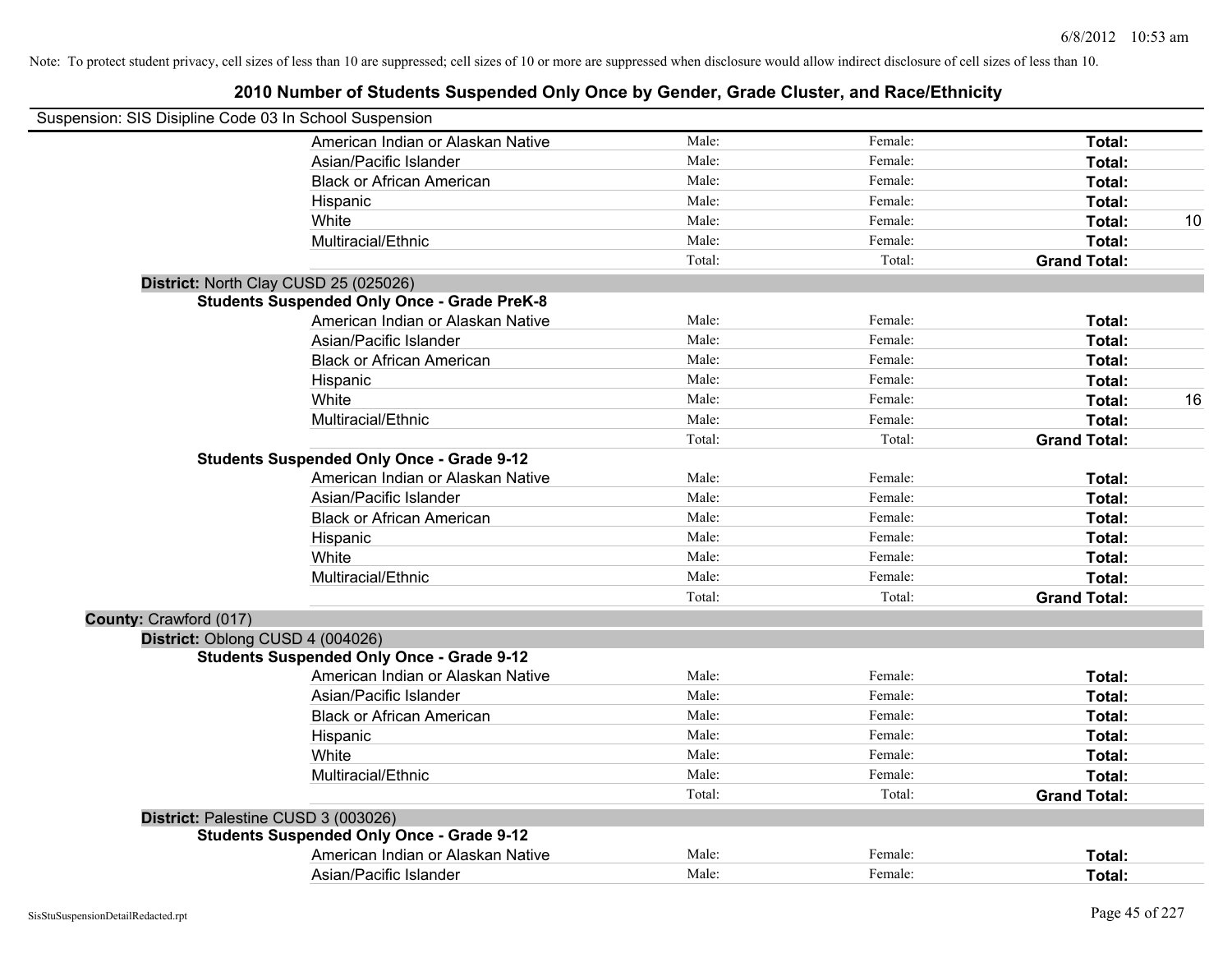| Suspension: SIS Disipline Code 03 In School Suspension |                                                    |        |    |         |    |                     |    |
|--------------------------------------------------------|----------------------------------------------------|--------|----|---------|----|---------------------|----|
|                                                        | <b>Black or African American</b>                   | Male:  |    | Female: |    | Total:              |    |
|                                                        | Hispanic                                           | Male:  |    | Female: |    | Total:              |    |
|                                                        | White                                              | Male:  |    | Female: |    | Total:              |    |
|                                                        | Multiracial/Ethnic                                 | Male:  |    | Female: |    | Total:              |    |
|                                                        |                                                    | Total: |    | Total:  |    | <b>Grand Total:</b> |    |
|                                                        | District: Robinson CUSD 2 (002026)                 |        |    |         |    |                     |    |
|                                                        | <b>Students Suspended Only Once - Grade PreK-8</b> |        |    |         |    |                     |    |
|                                                        | American Indian or Alaskan Native                  | Male:  |    | Female: |    | Total:              |    |
|                                                        | Asian/Pacific Islander                             | Male:  |    | Female: |    | Total:              |    |
|                                                        | <b>Black or African American</b>                   | Male:  |    | Female: |    | Total:              |    |
|                                                        | Hispanic                                           | Male:  |    | Female: |    | Total:              |    |
|                                                        | White                                              | Male:  | 11 | Female: | 11 | Total:              | 22 |
|                                                        | Multiracial/Ethnic                                 | Male:  |    | Female: |    | Total:              |    |
|                                                        |                                                    | Total: |    | Total:  |    | <b>Grand Total:</b> |    |
| County: Jasper (040)                                   |                                                    |        |    |         |    |                     |    |
|                                                        | District: Jasper County CUD 1 (001026)             |        |    |         |    |                     |    |
|                                                        | <b>Students Suspended Only Once - Grade PreK-8</b> |        |    |         |    |                     |    |
|                                                        | American Indian or Alaskan Native                  | Male:  |    | Female: |    | Total:              |    |
|                                                        | Asian/Pacific Islander                             | Male:  |    | Female: |    | Total:              |    |
|                                                        | <b>Black or African American</b>                   | Male:  |    | Female: |    | Total:              |    |
|                                                        | Hispanic                                           | Male:  |    | Female: |    | Total:              |    |
|                                                        | White                                              | Male:  |    | Female: |    | Total:              |    |
|                                                        | Multiracial/Ethnic                                 | Male:  |    | Female: |    | Total:              |    |
|                                                        |                                                    | Total: |    | Total:  |    | <b>Grand Total:</b> |    |
|                                                        | <b>Students Suspended Only Once - Grade 9-12</b>   |        |    |         |    |                     |    |
|                                                        | American Indian or Alaskan Native                  | Male:  |    | Female: |    | Total:              |    |
|                                                        | Asian/Pacific Islander                             | Male:  |    | Female: |    | Total:              |    |
|                                                        | <b>Black or African American</b>                   | Male:  |    | Female: |    | Total:              |    |
|                                                        | Hispanic                                           | Male:  |    | Female: |    | Total:              |    |
|                                                        | White                                              | Male:  |    | Female: |    | Total:              | 23 |
|                                                        | Multiracial/Ethnic                                 | Male:  |    | Female: |    | Total:              |    |
|                                                        |                                                    | Total: |    | Total:  |    | <b>Grand Total:</b> |    |
| County: Lawrence (051)                                 |                                                    |        |    |         |    |                     |    |
|                                                        | District: Lawrence County CUD 20 (020026)          |        |    |         |    |                     |    |
|                                                        | <b>Students Suspended Only Once - Grade PreK-8</b> |        |    |         |    |                     |    |
|                                                        | American Indian or Alaskan Native                  | Male:  |    | Female: |    | Total:              |    |
|                                                        | Asian/Pacific Islander                             | Male:  |    | Female: |    | Total:              |    |
|                                                        | <b>Black or African American</b>                   | Male:  |    | Female: |    | Total:              |    |
|                                                        | Hispanic                                           | Male:  |    | Female: |    | Total:              |    |
| SisStuSuspensionDetailRedacted.rpt                     |                                                    |        |    |         |    | Page 46 of 227      |    |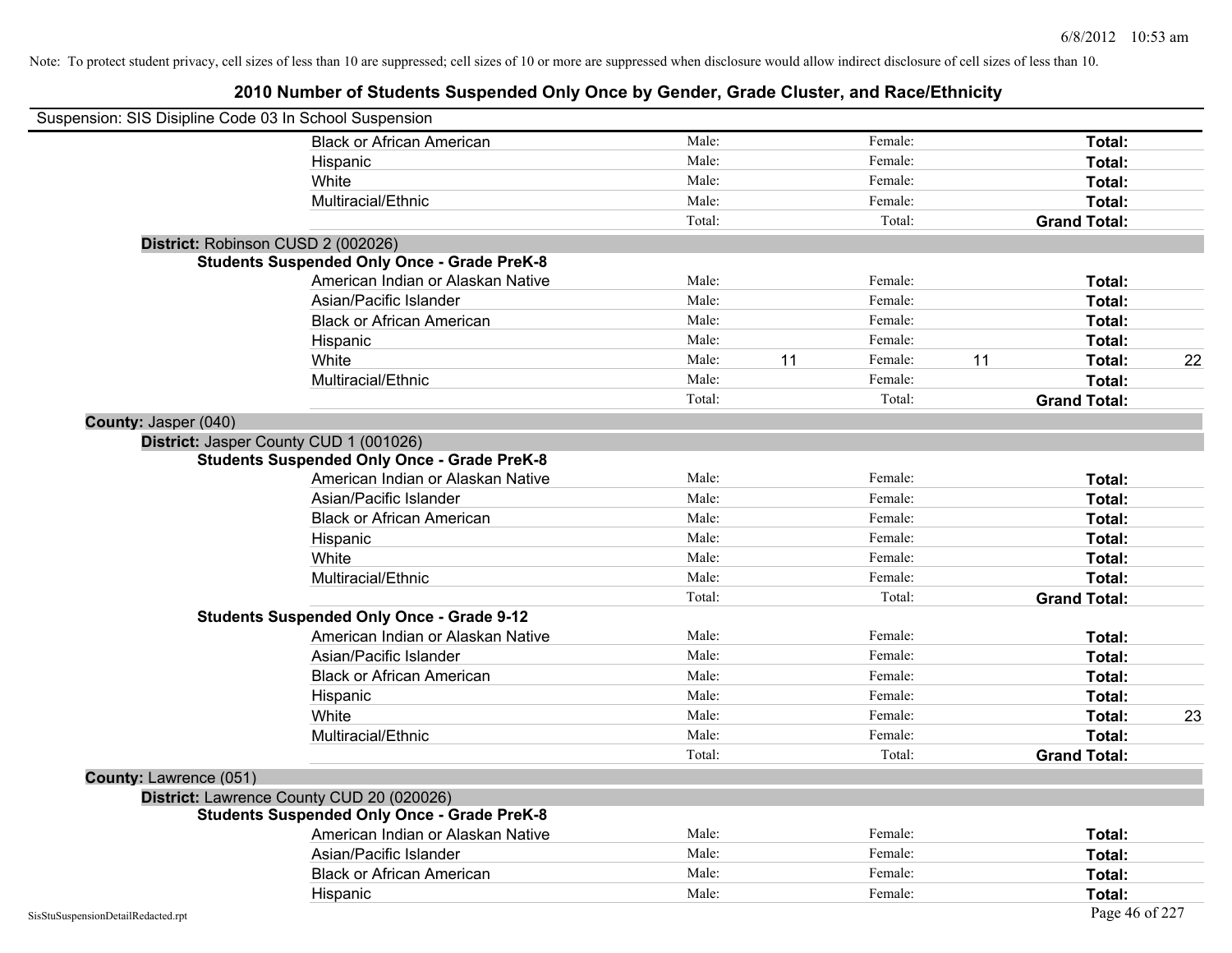| Suspension: SIS Disipline Code 03 In School Suspension |                                                    |        |    |         |    |                     |    |
|--------------------------------------------------------|----------------------------------------------------|--------|----|---------|----|---------------------|----|
|                                                        | White                                              | Male:  | 37 | Female: | 15 | Total:              | 52 |
|                                                        | Multiracial/Ethnic                                 | Male:  |    | Female: |    | Total:              |    |
|                                                        |                                                    | Total: |    | Total:  |    | <b>Grand Total:</b> |    |
|                                                        | <b>Students Suspended Only Once - Grade 9-12</b>   |        |    |         |    |                     |    |
|                                                        | American Indian or Alaskan Native                  | Male:  |    | Female: |    | Total:              |    |
|                                                        | Asian/Pacific Islander                             | Male:  |    | Female: |    | Total:              |    |
|                                                        | <b>Black or African American</b>                   | Male:  |    | Female: |    | Total:              |    |
|                                                        | Hispanic                                           | Male:  |    | Female: |    | Total:              |    |
|                                                        | White                                              | Male:  | 26 | Female: | 18 | Total:              | 44 |
|                                                        | Multiracial/Ethnic                                 | Male:  |    | Female: |    | Total:              |    |
|                                                        |                                                    | Total: |    | Total:  |    | <b>Grand Total:</b> |    |
| District: Red Hill CUSD 10 (010026)                    |                                                    |        |    |         |    |                     |    |
|                                                        | <b>Students Suspended Only Once - Grade PreK-8</b> |        |    |         |    |                     |    |
|                                                        | American Indian or Alaskan Native                  | Male:  |    | Female: |    | Total:              |    |
|                                                        | Asian/Pacific Islander                             | Male:  |    | Female: |    | Total:              |    |
|                                                        | <b>Black or African American</b>                   | Male:  |    | Female: |    | Total:              |    |
|                                                        | Hispanic                                           | Male:  |    | Female: |    | Total:              |    |
|                                                        | White                                              | Male:  |    | Female: |    | Total:              | 40 |
|                                                        | Multiracial/Ethnic                                 | Male:  |    | Female: |    | Total:              |    |
|                                                        |                                                    | Total: |    | Total:  |    | <b>Grand Total:</b> |    |
|                                                        | <b>Students Suspended Only Once - Grade 9-12</b>   |        |    |         |    |                     |    |
|                                                        | American Indian or Alaskan Native                  | Male:  |    | Female: |    | Total:              |    |
|                                                        | Asian/Pacific Islander                             | Male:  |    | Female: |    | Total:              |    |
|                                                        | <b>Black or African American</b>                   | Male:  |    | Female: |    | Total:              |    |
|                                                        | Hispanic                                           | Male:  |    | Female: |    | Total:              |    |
|                                                        | White                                              | Male:  | 24 | Female: | 12 | Total:              | 36 |
|                                                        | Multiracial/Ethnic                                 | Male:  |    | Female: |    | Total:              |    |
|                                                        |                                                    | Total: |    | Total:  |    | <b>Grand Total:</b> |    |
| County: Non-Public School (000)                        |                                                    |        |    |         |    |                     |    |
|                                                        | District: Clay/Cwford/Jsper/Lwrnce/Rhland (000000) |        |    |         |    |                     |    |
|                                                        | <b>Students Suspended Only Once - Grade PreK-8</b> |        |    |         |    |                     |    |
|                                                        | American Indian or Alaskan Native                  | Male:  |    | Female: |    | Total:              |    |
|                                                        | Asian/Pacific Islander                             | Male:  |    | Female: |    | Total:              |    |
|                                                        | <b>Black or African American</b>                   | Male:  |    | Female: |    | Total:              |    |
|                                                        | Hispanic                                           | Male:  |    | Female: |    | Total:              |    |
|                                                        | White                                              | Male:  |    | Female: |    | Total:              |    |
|                                                        | Multiracial/Ethnic                                 | Male:  |    | Female: |    | Total:              |    |
|                                                        |                                                    | Total: |    | Total:  |    | <b>Grand Total:</b> |    |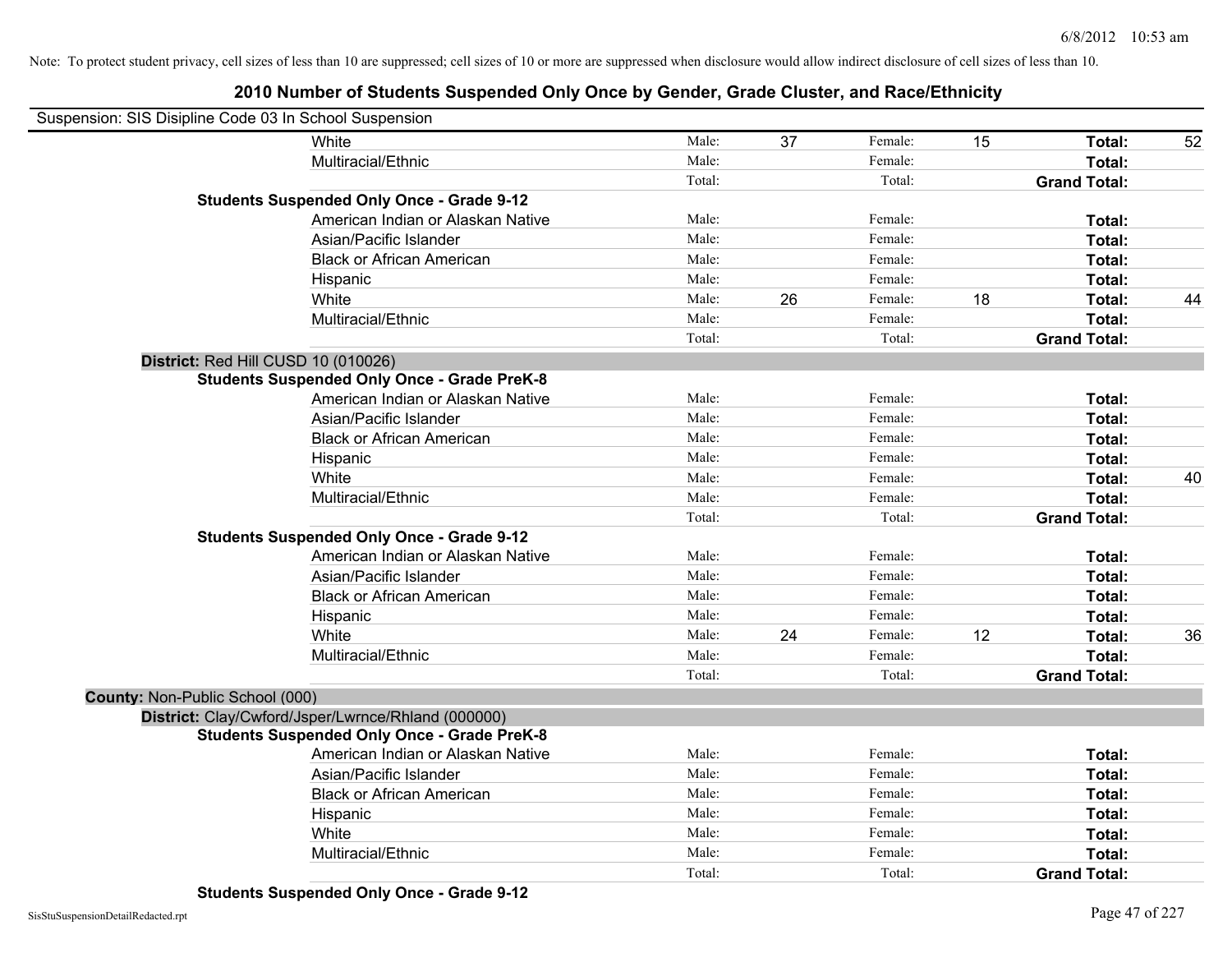# **2010 Number of Students Suspended Only Once by Gender, Grade Cluster, and Race/Ethnicity**

| Suspension: SIS Disipline Code 03 In School Suspension |                                                    |        |    |         |    |                     |    |
|--------------------------------------------------------|----------------------------------------------------|--------|----|---------|----|---------------------|----|
|                                                        | American Indian or Alaskan Native                  | Male:  |    | Female: |    | Total:              |    |
|                                                        | Asian/Pacific Islander                             | Male:  |    | Female: |    | Total:              |    |
|                                                        | <b>Black or African American</b>                   | Male:  |    | Female: |    | Total:              |    |
|                                                        | Hispanic                                           | Male:  |    | Female: |    | Total:              |    |
|                                                        | White                                              | Male:  |    | Female: |    | Total:              |    |
|                                                        | Multiracial/Ethnic                                 | Male:  |    | Female: |    | Total:              |    |
|                                                        |                                                    | Total: |    | Total:  |    | <b>Grand Total:</b> |    |
| County: Richland (080)                                 |                                                    |        |    |         |    |                     |    |
|                                                        | District: East Richland CUSD 1 (001026)            |        |    |         |    |                     |    |
|                                                        | <b>Students Suspended Only Once - Grade PreK-8</b> |        |    |         |    |                     |    |
|                                                        | American Indian or Alaskan Native                  | Male:  |    | Female: |    | Total:              |    |
|                                                        | Asian/Pacific Islander                             | Male:  |    | Female: |    | Total:              |    |
|                                                        | <b>Black or African American</b>                   | Male:  |    | Female: |    | Total:              |    |
|                                                        | Hispanic                                           | Male:  |    | Female: |    | Total:              |    |
|                                                        | White                                              | Male:  |    | Female: |    | Total:              | 35 |
|                                                        | Multiracial/Ethnic                                 | Male:  |    | Female: |    | Total:              |    |
|                                                        |                                                    | Total: |    | Total:  |    | <b>Grand Total:</b> |    |
|                                                        | <b>Students Suspended Only Once - Grade 9-12</b>   |        |    |         |    |                     |    |
|                                                        | American Indian or Alaskan Native                  | Male:  |    | Female: |    | Total:              |    |
|                                                        | Asian/Pacific Islander                             | Male:  |    | Female: |    | Total:              |    |
|                                                        | <b>Black or African American</b>                   | Male:  |    | Female: |    | Total:              |    |
|                                                        | Hispanic                                           | Male:  |    | Female: |    | Total:              |    |
|                                                        | White                                              | Male:  | 15 | Female: | 11 | Total:              | 26 |
|                                                        | Multiracial/Ethnic                                 | Male:  |    | Female: |    | Total:              |    |
|                                                        |                                                    | Total: |    | Total:  |    | <b>Grand Total:</b> |    |
|                                                        | District: West Richland CUSD 2 (002026)            |        |    |         |    |                     |    |
|                                                        | <b>Students Suspended Only Once - Grade PreK-8</b> |        |    |         |    |                     |    |
|                                                        | American Indian or Alaskan Native                  | Male:  |    | Female: |    | Total:              |    |
|                                                        | Asian/Pacific Islander                             | Male:  |    | Female: |    | Total:              |    |
|                                                        | <b>Black or African American</b>                   | Male:  |    | Female: |    | Total:              |    |
|                                                        | Hispanic                                           | Male:  |    | Female: |    | Total:              |    |
|                                                        | White                                              | Male:  |    | Female: |    | Total:              |    |
|                                                        | Multiracial/Ethnic                                 | Male:  |    | Female: |    | Total:              |    |
|                                                        |                                                    | Total: |    | Total:  |    | <b>Grand Total:</b> |    |
|                                                        |                                                    |        |    |         |    |                     |    |

**Region:** Clinton/Marion/Washington ROE (13)

**County:** Clinton (014)

**District:** Breese SD 12 (012004)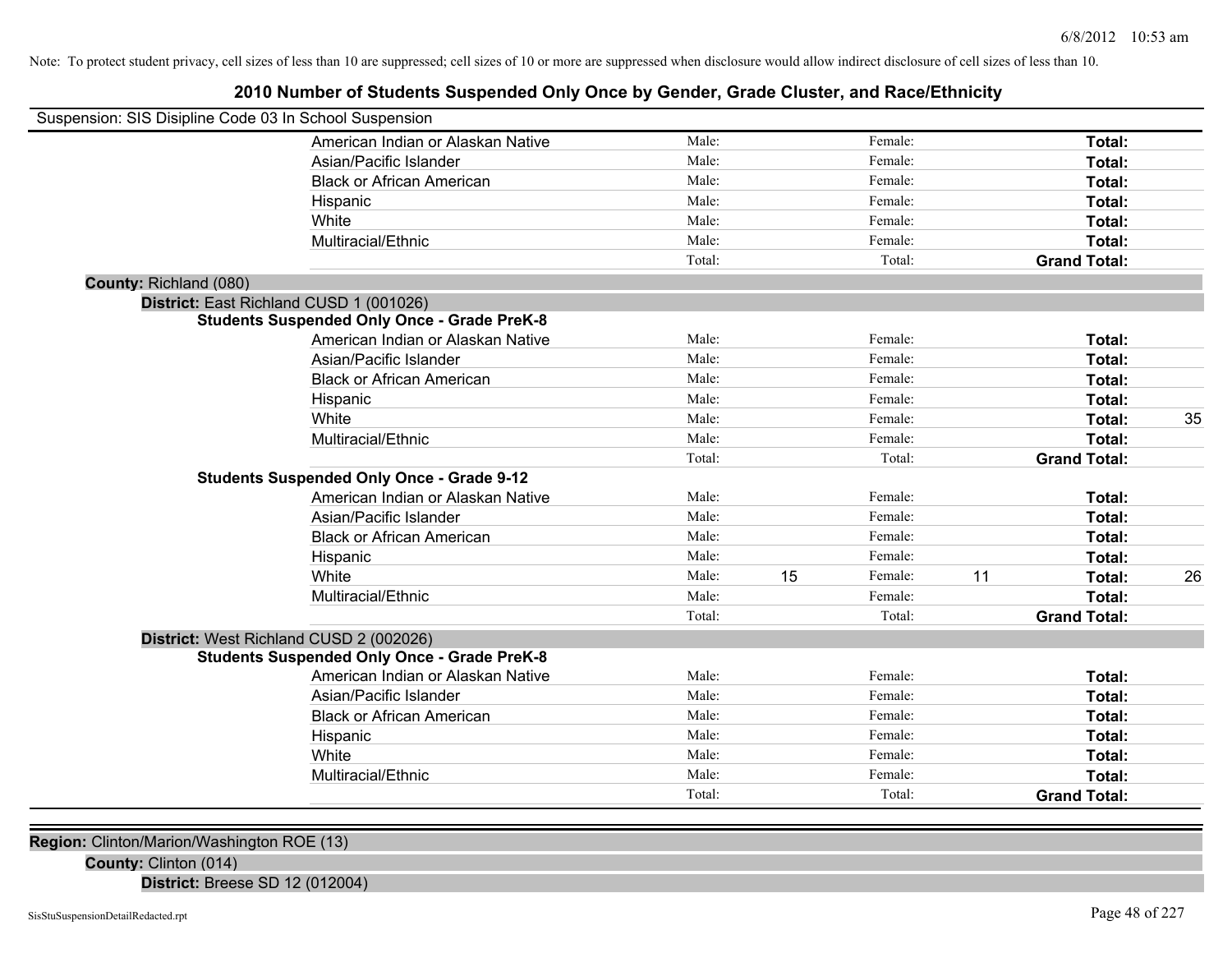|                                   | Suspension: SIS Disipline Code 03 In School Suspension |        |         |                     |    |
|-----------------------------------|--------------------------------------------------------|--------|---------|---------------------|----|
|                                   | <b>Students Suspended Only Once - Grade PreK-8</b>     |        |         |                     |    |
|                                   | American Indian or Alaskan Native                      | Male:  | Female: | Total:              |    |
|                                   | Asian/Pacific Islander                                 | Male:  | Female: | Total:              |    |
|                                   | <b>Black or African American</b>                       | Male:  | Female: | Total:              |    |
|                                   | Hispanic                                               | Male:  | Female: | Total:              |    |
|                                   | White                                                  | Male:  | Female: | Total:              |    |
|                                   | Multiracial/Ethnic                                     | Male:  | Female: | Total:              |    |
|                                   |                                                        | Total: | Total:  | <b>Grand Total:</b> |    |
| District: Carlyle CUSD 1 (001026) |                                                        |        |         |                     |    |
|                                   | <b>Students Suspended Only Once - Grade PreK-8</b>     |        |         |                     |    |
|                                   | American Indian or Alaskan Native                      | Male:  | Female: | Total:              |    |
|                                   | Asian/Pacific Islander                                 | Male:  | Female: | Total:              |    |
|                                   | <b>Black or African American</b>                       | Male:  | Female: | Total:              |    |
|                                   | Hispanic                                               | Male:  | Female: | Total:              |    |
|                                   | White                                                  | Male:  | Female: | Total:              | 32 |
|                                   | Multiracial/Ethnic                                     | Male:  | Female: | Total:              |    |
|                                   |                                                        | Total: | Total:  | <b>Grand Total:</b> |    |
|                                   | <b>Students Suspended Only Once - Grade 9-12</b>       |        |         |                     |    |
|                                   | American Indian or Alaskan Native                      | Male:  | Female: | Total:              |    |
|                                   | Asian/Pacific Islander                                 | Male:  | Female: | Total:              |    |
|                                   | <b>Black or African American</b>                       | Male:  | Female: | Total:              |    |
|                                   | Hispanic                                               | Male:  | Female: | Total:              |    |
|                                   | White                                                  | Male:  | Female: | Total:              | 18 |
|                                   | Multiracial/Ethnic                                     | Male:  | Female: | Total:              |    |
|                                   |                                                        | Total: | Total:  | <b>Grand Total:</b> |    |
|                                   | District: Central CHSD 71 (071016)                     |        |         |                     |    |
|                                   | <b>Students Suspended Only Once - Grade 9-12</b>       |        |         |                     |    |
|                                   | American Indian or Alaskan Native                      | Male:  | Female: | Total:              |    |
|                                   | Asian/Pacific Islander                                 | Male:  | Female: | Total:              |    |
|                                   | <b>Black or African American</b>                       | Male:  | Female: | Total:              |    |
|                                   | Hispanic                                               | Male:  | Female: | Total:              |    |
|                                   | White                                                  | Male:  | Female: | Total:              | 28 |
|                                   | Multiracial/Ethnic                                     | Male:  | Female: | Total:              |    |
|                                   |                                                        | Total: | Total:  | <b>Grand Total:</b> |    |
|                                   | District: Germantown SD 60 (060002)                    |        |         |                     |    |
|                                   | <b>Students Suspended Only Once - Grade PreK-8</b>     |        |         |                     |    |
|                                   | American Indian or Alaskan Native                      | Male:  | Female: | Total:              |    |
|                                   | Asian/Pacific Islander                                 | Male:  | Female: | Total:              |    |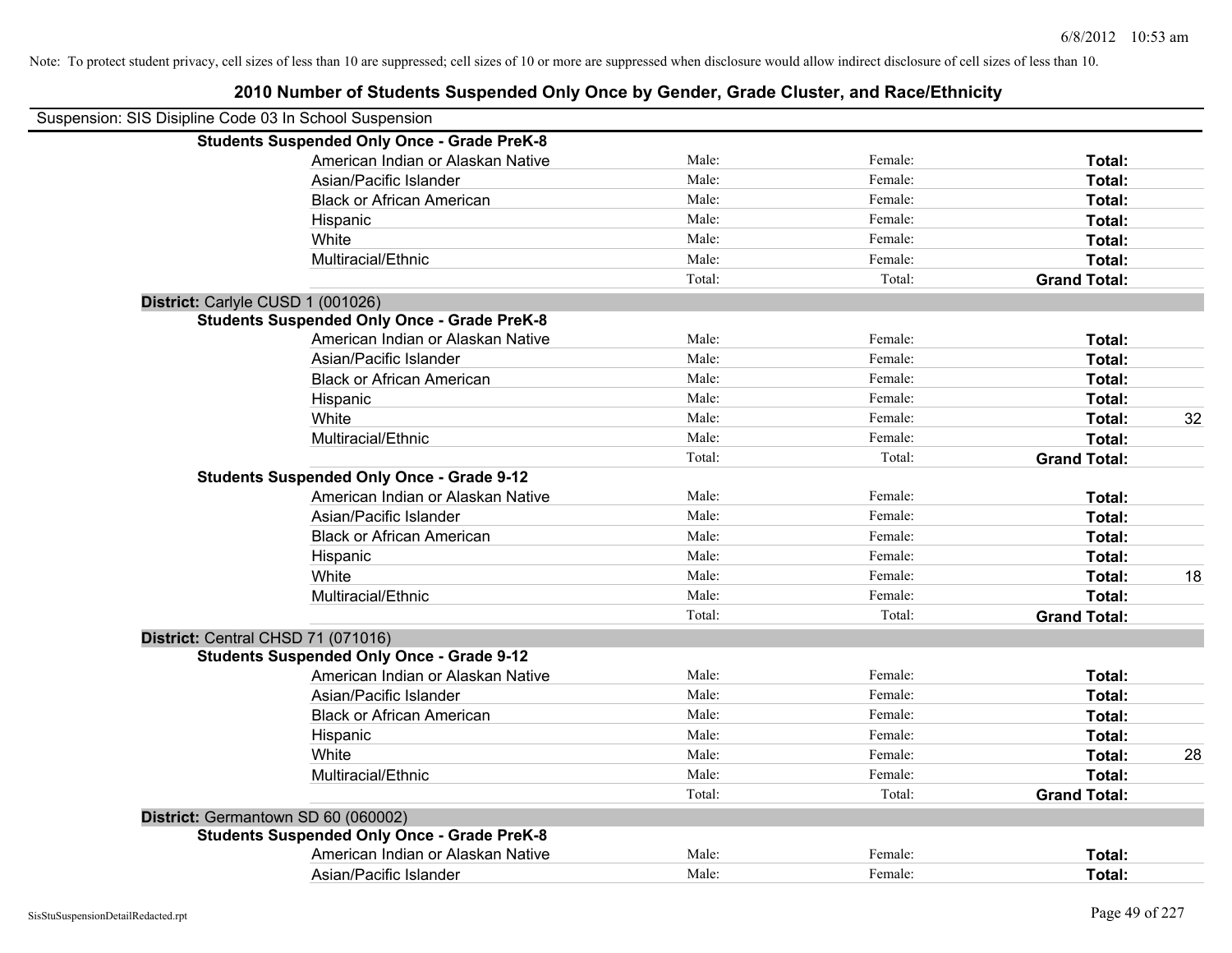| Suspension: SIS Disipline Code 03 In School Suspension |        |         |                     |    |
|--------------------------------------------------------|--------|---------|---------------------|----|
| <b>Black or African American</b>                       | Male:  | Female: | Total:              |    |
| Hispanic                                               | Male:  | Female: | Total:              |    |
| White                                                  | Male:  | Female: | Total:              |    |
| Multiracial/Ethnic                                     | Male:  | Female: | Total:              |    |
|                                                        | Total: | Total:  | <b>Grand Total:</b> |    |
| District: North Wamac SD 186 (186002)                  |        |         |                     |    |
| <b>Students Suspended Only Once - Grade PreK-8</b>     |        |         |                     |    |
| American Indian or Alaskan Native                      | Male:  | Female: | Total:              |    |
| Asian/Pacific Islander                                 | Male:  | Female: | Total:              |    |
| <b>Black or African American</b>                       | Male:  | Female: | Total:              |    |
| Hispanic                                               | Male:  | Female: | Total:              |    |
| White                                                  | Male:  | Female: | Total:              |    |
| Multiracial/Ethnic                                     | Male:  | Female: | Total:              |    |
|                                                        | Total: | Total:  | <b>Grand Total:</b> |    |
| District: St Rose SD 14-15 (141502)                    |        |         |                     |    |
| <b>Students Suspended Only Once - Grade PreK-8</b>     |        |         |                     |    |
| American Indian or Alaskan Native                      | Male:  | Female: | Total:              |    |
| Asian/Pacific Islander                                 | Male:  | Female: | Total:              |    |
| <b>Black or African American</b>                       | Male:  | Female: | Total:              |    |
| Hispanic                                               | Male:  | Female: | Total:              |    |
| White                                                  | Male:  | Female: | Total:              |    |
| Multiracial/Ethnic                                     | Male:  | Female: | Total:              |    |
|                                                        | Total: | Total:  | <b>Grand Total:</b> |    |
| District: Wesclin CUSD 3 (003026)                      |        |         |                     |    |
| <b>Students Suspended Only Once - Grade PreK-8</b>     |        |         |                     |    |
| American Indian or Alaskan Native                      | Male:  | Female: | Total:              |    |
| Asian/Pacific Islander                                 | Male:  | Female: | Total:              |    |
| <b>Black or African American</b>                       | Male:  | Female: | Total:              |    |
| Hispanic                                               | Male:  | Female: | Total:              |    |
| White                                                  | Male:  | Female: | Total:              |    |
| Multiracial/Ethnic                                     | Male:  | Female: | Total:              |    |
|                                                        | Total: | Total:  | <b>Grand Total:</b> | 10 |
| District: Willow Grove SD 46 (046002)                  |        |         |                     |    |
| <b>Students Suspended Only Once - Grade PreK-8</b>     |        |         |                     |    |
| American Indian or Alaskan Native                      | Male:  | Female: | Total:              |    |
| Asian/Pacific Islander                                 | Male:  | Female: | Total:              |    |
| <b>Black or African American</b>                       | Male:  | Female: | Total:              |    |
| Hispanic                                               | Male:  | Female: | Total:              |    |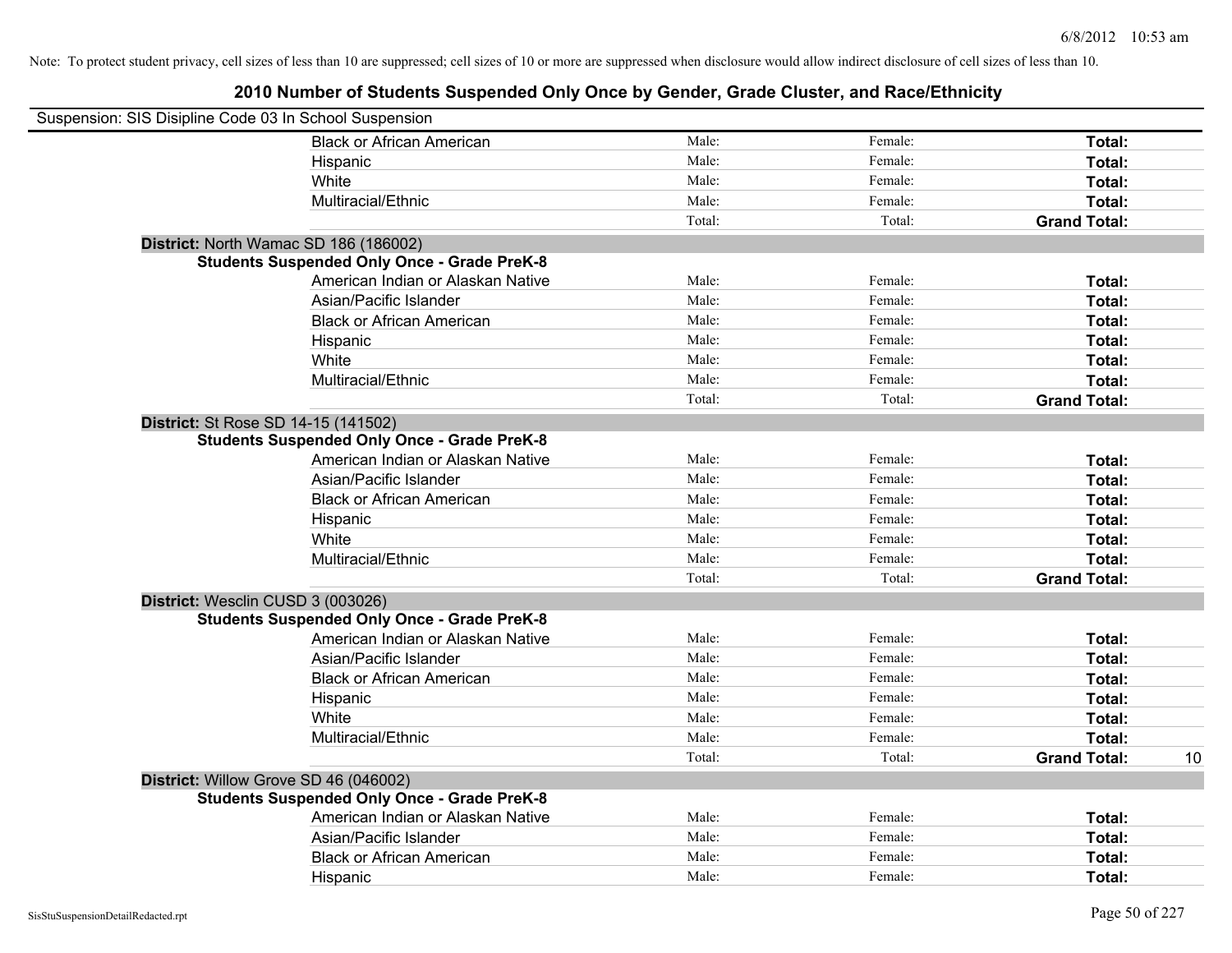| Suspension: SIS Disipline Code 03 In School Suspension |                                                    |        |    |         |    |                     |    |
|--------------------------------------------------------|----------------------------------------------------|--------|----|---------|----|---------------------|----|
|                                                        | White                                              | Male:  |    | Female: |    | Total:              |    |
|                                                        | Multiracial/Ethnic                                 | Male:  |    | Female: |    | Total:              |    |
|                                                        |                                                    | Total: |    | Total:  |    | <b>Grand Total:</b> |    |
| <b>County: Marion (058)</b>                            |                                                    |        |    |         |    |                     |    |
| District: Central City SD 133 (133002)                 |                                                    |        |    |         |    |                     |    |
|                                                        | <b>Students Suspended Only Once - Grade PreK-8</b> |        |    |         |    |                     |    |
|                                                        | American Indian or Alaskan Native                  | Male:  |    | Female: |    | Total:              |    |
|                                                        | Asian/Pacific Islander                             | Male:  |    | Female: |    | Total:              |    |
|                                                        | <b>Black or African American</b>                   | Male:  |    | Female: |    | Total:              |    |
|                                                        | Hispanic                                           | Male:  |    | Female: |    | Total:              |    |
|                                                        | White                                              | Male:  |    | Female: |    | Total:              |    |
|                                                        | Multiracial/Ethnic                                 | Male:  |    | Female: |    | Total:              |    |
|                                                        |                                                    | Total: |    | Total:  |    | <b>Grand Total:</b> |    |
| District: Centralia HSD 200 (200017)                   |                                                    |        |    |         |    |                     |    |
|                                                        | <b>Students Suspended Only Once - Grade 9-12</b>   |        |    |         |    |                     |    |
|                                                        | American Indian or Alaskan Native                  | Male:  |    | Female: |    | Total:              |    |
|                                                        | Asian/Pacific Islander                             | Male:  |    | Female: |    | Total:              |    |
|                                                        | <b>Black or African American</b>                   | Male:  |    | Female: |    | Total:              | 20 |
|                                                        | Hispanic                                           | Male:  |    | Female: |    | Total:              |    |
|                                                        | White                                              | Male:  | 32 | Female: | 40 | Total:              | 72 |
|                                                        | Multiracial/Ethnic                                 | Male:  |    | Female: |    | Total:              |    |
|                                                        |                                                    | Total: |    | Total:  |    | <b>Grand Total:</b> |    |
| District: Centralia SD 135 (135002)                    |                                                    |        |    |         |    |                     |    |
|                                                        | <b>Students Suspended Only Once - Grade PreK-8</b> |        |    |         |    |                     |    |
|                                                        | American Indian or Alaskan Native                  | Male:  |    | Female: |    | Total:              |    |
|                                                        | Asian/Pacific Islander                             | Male:  |    | Female: |    | Total:              |    |
|                                                        | <b>Black or African American</b>                   | Male:  |    | Female: |    | Total:              | 15 |
|                                                        | Hispanic                                           | Male:  |    | Female: |    | Total:              |    |
|                                                        | White                                              | Male:  |    | Female: |    | Total:              | 29 |
|                                                        | Multiracial/Ethnic                                 | Male:  |    | Female: |    | Total:              |    |
|                                                        |                                                    | Total: |    | Total:  |    | <b>Grand Total:</b> |    |
| District: Odin CHSD 700 (700016)                       |                                                    |        |    |         |    |                     |    |
|                                                        | <b>Students Suspended Only Once - Grade 9-12</b>   |        |    |         |    |                     |    |
|                                                        | American Indian or Alaskan Native                  | Male:  |    | Female: |    | Total:              |    |
|                                                        | Asian/Pacific Islander                             | Male:  |    | Female: |    | Total:              |    |
|                                                        | <b>Black or African American</b>                   | Male:  |    | Female: |    | Total:              |    |
|                                                        | Hispanic                                           | Male:  |    | Female: |    | Total:              |    |
|                                                        | White                                              | Male:  |    | Female: |    | Total:              |    |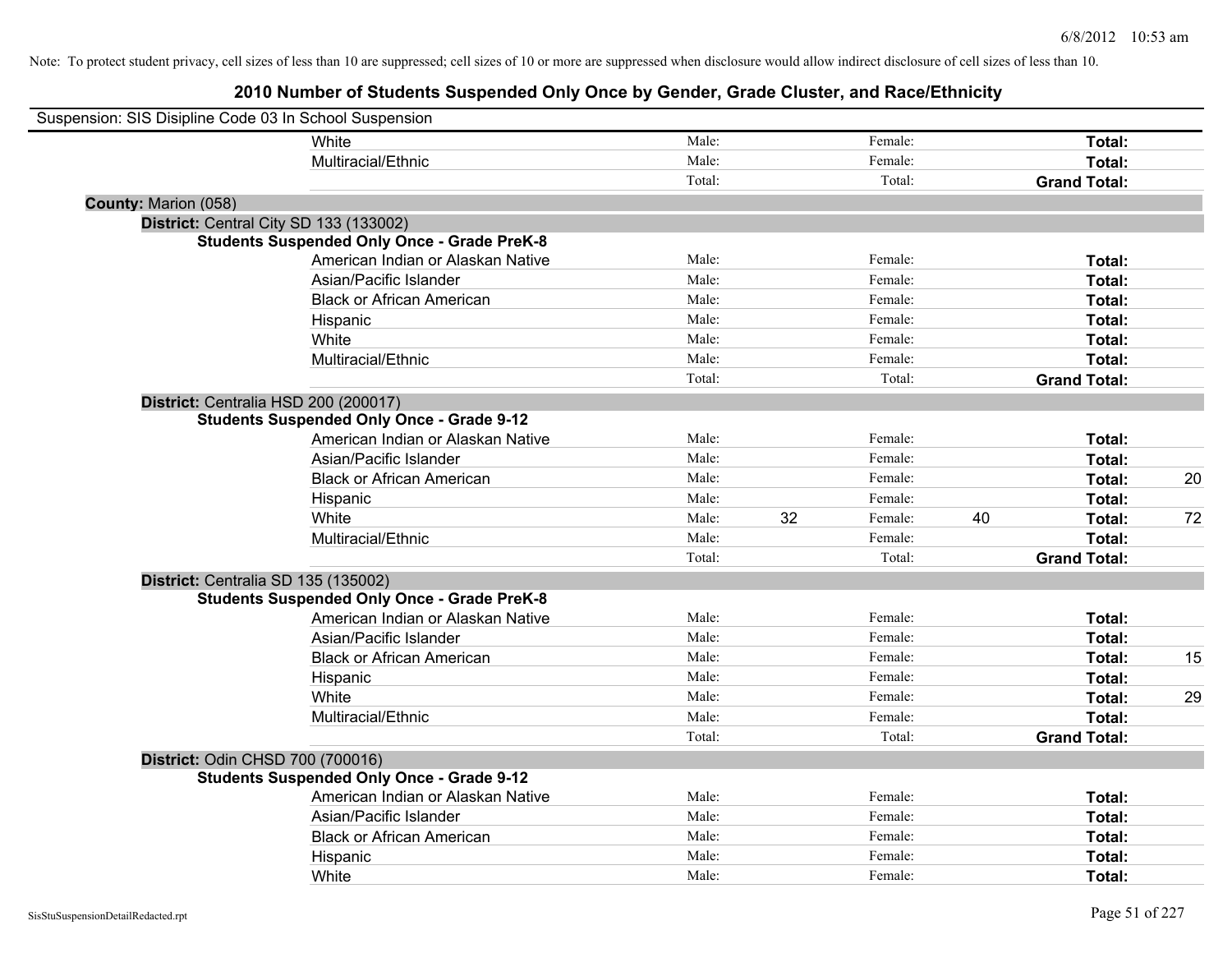## **2010 Number of Students Suspended Only Once by Gender, Grade Cluster, and Race/Ethnicity**

| Male:<br>Multiracial/Ethnic<br>Female:<br>Total:<br>Total:<br>Total:<br><b>Grand Total:</b><br>District: Odin SD 122 (122002)<br><b>Students Suspended Only Once - Grade PreK-8</b><br>American Indian or Alaskan Native<br>Male:<br>Female:<br>Total:<br>Male:<br>Female:<br>Asian/Pacific Islander<br>Total:<br>Male:<br>Female:<br><b>Black or African American</b><br>Total:<br>Male:<br>Female:<br>Hispanic<br>Total:<br>Male:<br>White<br>Female:<br>Total:<br>Male:<br>Multiracial/Ethnic<br>Female:<br>Total:<br>Total:<br>Total:<br><b>Grand Total:</b> |    |
|------------------------------------------------------------------------------------------------------------------------------------------------------------------------------------------------------------------------------------------------------------------------------------------------------------------------------------------------------------------------------------------------------------------------------------------------------------------------------------------------------------------------------------------------------------------|----|
|                                                                                                                                                                                                                                                                                                                                                                                                                                                                                                                                                                  |    |
|                                                                                                                                                                                                                                                                                                                                                                                                                                                                                                                                                                  |    |
|                                                                                                                                                                                                                                                                                                                                                                                                                                                                                                                                                                  |    |
|                                                                                                                                                                                                                                                                                                                                                                                                                                                                                                                                                                  |    |
|                                                                                                                                                                                                                                                                                                                                                                                                                                                                                                                                                                  |    |
|                                                                                                                                                                                                                                                                                                                                                                                                                                                                                                                                                                  |    |
|                                                                                                                                                                                                                                                                                                                                                                                                                                                                                                                                                                  |    |
|                                                                                                                                                                                                                                                                                                                                                                                                                                                                                                                                                                  |    |
|                                                                                                                                                                                                                                                                                                                                                                                                                                                                                                                                                                  |    |
|                                                                                                                                                                                                                                                                                                                                                                                                                                                                                                                                                                  |    |
|                                                                                                                                                                                                                                                                                                                                                                                                                                                                                                                                                                  |    |
| District: Patoka CUSD 100 (100026)                                                                                                                                                                                                                                                                                                                                                                                                                                                                                                                               |    |
| <b>Students Suspended Only Once - Grade PreK-8</b>                                                                                                                                                                                                                                                                                                                                                                                                                                                                                                               |    |
| American Indian or Alaskan Native<br>Male:<br>Female:<br>Total:                                                                                                                                                                                                                                                                                                                                                                                                                                                                                                  |    |
| Male:<br>Female:<br>Asian/Pacific Islander<br>Total:                                                                                                                                                                                                                                                                                                                                                                                                                                                                                                             |    |
| Male:<br>Female:<br><b>Black or African American</b><br>Total:                                                                                                                                                                                                                                                                                                                                                                                                                                                                                                   |    |
| Male:<br>Female:<br>Total:<br>Hispanic                                                                                                                                                                                                                                                                                                                                                                                                                                                                                                                           |    |
| Male:<br>White<br>Female:<br>Total:                                                                                                                                                                                                                                                                                                                                                                                                                                                                                                                              |    |
| Multiracial/Ethnic<br>Male:<br>Female:<br>Total:                                                                                                                                                                                                                                                                                                                                                                                                                                                                                                                 |    |
| Total:<br>Total:<br><b>Grand Total:</b>                                                                                                                                                                                                                                                                                                                                                                                                                                                                                                                          |    |
| <b>Students Suspended Only Once - Grade 9-12</b>                                                                                                                                                                                                                                                                                                                                                                                                                                                                                                                 |    |
| American Indian or Alaskan Native<br>Male:<br>Female:<br>Total:                                                                                                                                                                                                                                                                                                                                                                                                                                                                                                  |    |
| Male:<br>Female:<br>Asian/Pacific Islander<br>Total:                                                                                                                                                                                                                                                                                                                                                                                                                                                                                                             |    |
| Male:<br>Female:<br>Total:<br><b>Black or African American</b>                                                                                                                                                                                                                                                                                                                                                                                                                                                                                                   |    |
| Male:<br>Female:<br>Total:<br>Hispanic                                                                                                                                                                                                                                                                                                                                                                                                                                                                                                                           |    |
| Male:<br>White<br>Female:<br>Total:                                                                                                                                                                                                                                                                                                                                                                                                                                                                                                                              |    |
| Male:<br>Female:<br><b>Total:</b><br>Multiracial/Ethnic                                                                                                                                                                                                                                                                                                                                                                                                                                                                                                          |    |
| Total:<br>Total:<br><b>Grand Total:</b>                                                                                                                                                                                                                                                                                                                                                                                                                                                                                                                          |    |
| District: Salem CHSD 600 (600016)                                                                                                                                                                                                                                                                                                                                                                                                                                                                                                                                |    |
| <b>Students Suspended Only Once - Grade 9-12</b>                                                                                                                                                                                                                                                                                                                                                                                                                                                                                                                 |    |
| American Indian or Alaskan Native<br>Male:<br>Female:<br>Total:                                                                                                                                                                                                                                                                                                                                                                                                                                                                                                  |    |
| Asian/Pacific Islander<br>Male:<br>Female:<br>Total:                                                                                                                                                                                                                                                                                                                                                                                                                                                                                                             |    |
| <b>Black or African American</b><br>Male:<br>Female:<br>Total:                                                                                                                                                                                                                                                                                                                                                                                                                                                                                                   |    |
| Male:<br>Female:<br>Hispanic<br>Total:                                                                                                                                                                                                                                                                                                                                                                                                                                                                                                                           |    |
| White<br>52<br>27<br>Male:<br>Female:<br>Total:                                                                                                                                                                                                                                                                                                                                                                                                                                                                                                                  | 79 |
| Multiracial/Ethnic<br>Male:<br>Female:<br>Total:                                                                                                                                                                                                                                                                                                                                                                                                                                                                                                                 |    |
| Total:<br>Total:<br><b>Grand Total:</b>                                                                                                                                                                                                                                                                                                                                                                                                                                                                                                                          |    |

**District:** Salem SD 111 (111002)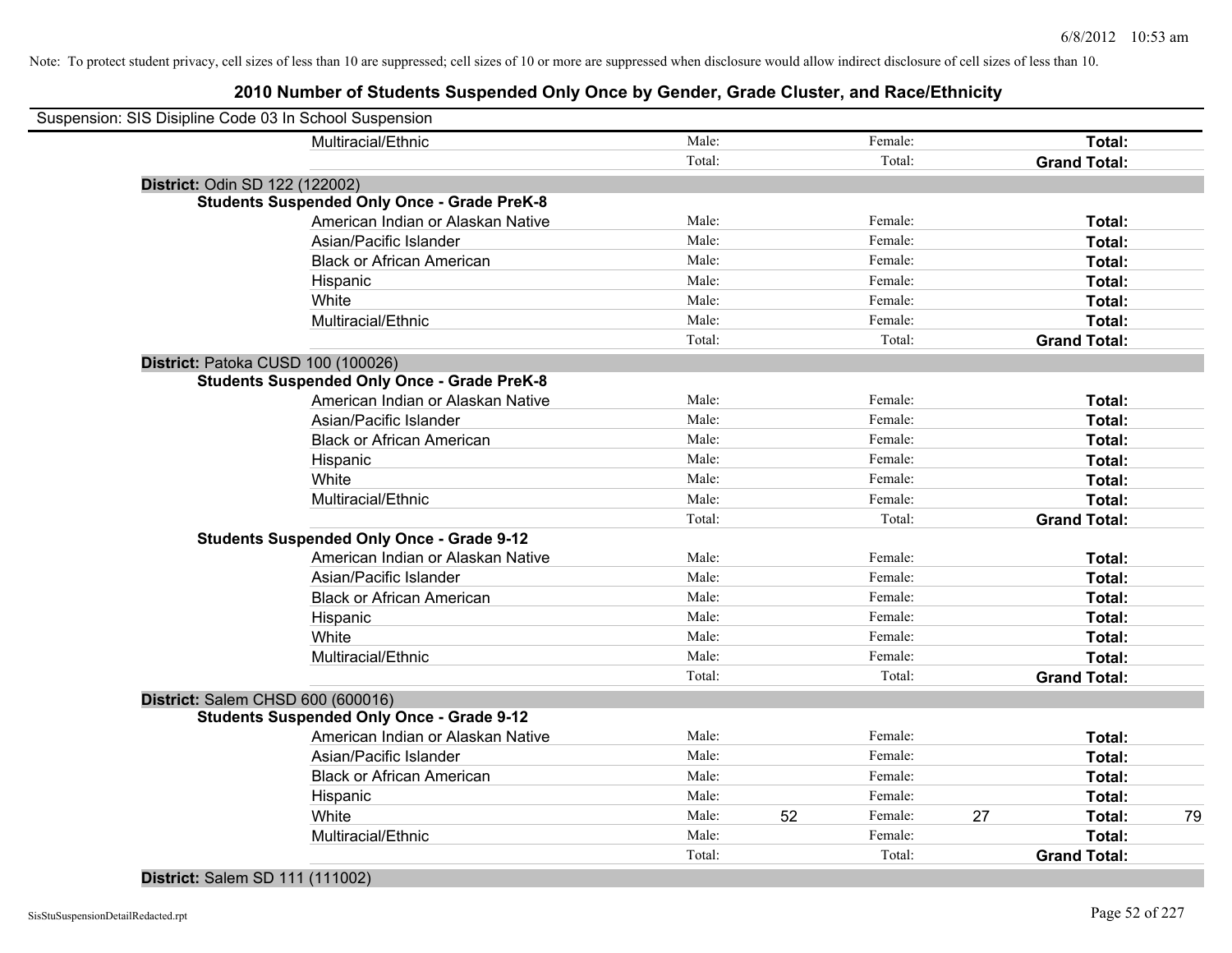| Suspension: SIS Disipline Code 03 In School Suspension |                                                    |        |         |                     |    |
|--------------------------------------------------------|----------------------------------------------------|--------|---------|---------------------|----|
|                                                        | <b>Students Suspended Only Once - Grade PreK-8</b> |        |         |                     |    |
|                                                        | American Indian or Alaskan Native                  | Male:  | Female: | Total:              |    |
|                                                        | Asian/Pacific Islander                             | Male:  | Female: | Total:              |    |
|                                                        | <b>Black or African American</b>                   | Male:  | Female: | Total:              |    |
|                                                        | Hispanic                                           | Male:  | Female: | Total:              |    |
|                                                        | White                                              | Male:  | Female: | Total:              | 21 |
|                                                        | Multiracial/Ethnic                                 | Male:  | Female: | Total:              |    |
|                                                        |                                                    | Total: | Total:  | <b>Grand Total:</b> |    |
|                                                        | District: Sandoval CUSD 501 (501026)               |        |         |                     |    |
|                                                        | <b>Students Suspended Only Once - Grade PreK-8</b> |        |         |                     |    |
|                                                        | American Indian or Alaskan Native                  | Male:  | Female: | Total:              |    |
|                                                        | Asian/Pacific Islander                             | Male:  | Female: | Total:              |    |
|                                                        | <b>Black or African American</b>                   | Male:  | Female: | Total:              |    |
|                                                        | Hispanic                                           | Male:  | Female: | Total:              |    |
|                                                        | White                                              | Male:  | Female: | Total:              |    |
|                                                        | Multiracial/Ethnic                                 | Male:  | Female: | Total:              |    |
|                                                        |                                                    | Total: | Total:  | <b>Grand Total:</b> |    |
|                                                        | <b>Students Suspended Only Once - Grade 9-12</b>   |        |         |                     |    |
|                                                        | American Indian or Alaskan Native                  | Male:  | Female: | Total:              |    |
|                                                        | Asian/Pacific Islander                             | Male:  | Female: | Total:              |    |
|                                                        | <b>Black or African American</b>                   | Male:  | Female: | Total:              |    |
|                                                        | Hispanic                                           | Male:  | Female: | Total:              |    |
|                                                        | White                                              | Male:  | Female: | Total:              | 15 |
|                                                        | Multiracial/Ethnic                                 | Male:  | Female: | Total:              |    |
|                                                        |                                                    | Total: | Total:  | <b>Grand Total:</b> |    |
| County: Washington (095)                               |                                                    |        |         |                     |    |
| District: Ashley CCSD 15 (015004)                      |                                                    |        |         |                     |    |
|                                                        | <b>Students Suspended Only Once - Grade PreK-8</b> |        |         |                     |    |
|                                                        | American Indian or Alaskan Native                  | Male:  | Female: | Total:              |    |
|                                                        | Asian/Pacific Islander                             | Male:  | Female: | Total:              |    |
|                                                        | <b>Black or African American</b>                   | Male:  | Female: | Total:              |    |
|                                                        | Hispanic                                           | Male:  | Female: | Total:              |    |
|                                                        | White                                              | Male:  | Female: | Total:              |    |
|                                                        | Multiracial/Ethnic                                 | Male:  | Female: | Total:              |    |
|                                                        |                                                    | Total: | Total:  | <b>Grand Total:</b> |    |
|                                                        | District: West Washington Co CUD 10 (010026)       |        |         |                     |    |
|                                                        | <b>Students Suspended Only Once - Grade PreK-8</b> |        |         |                     |    |
|                                                        | American Indian or Alaskan Native                  | Male:  | Female: | Total:              |    |
|                                                        | Asian/Pacific Islander                             | Male:  | Female: | Total:              |    |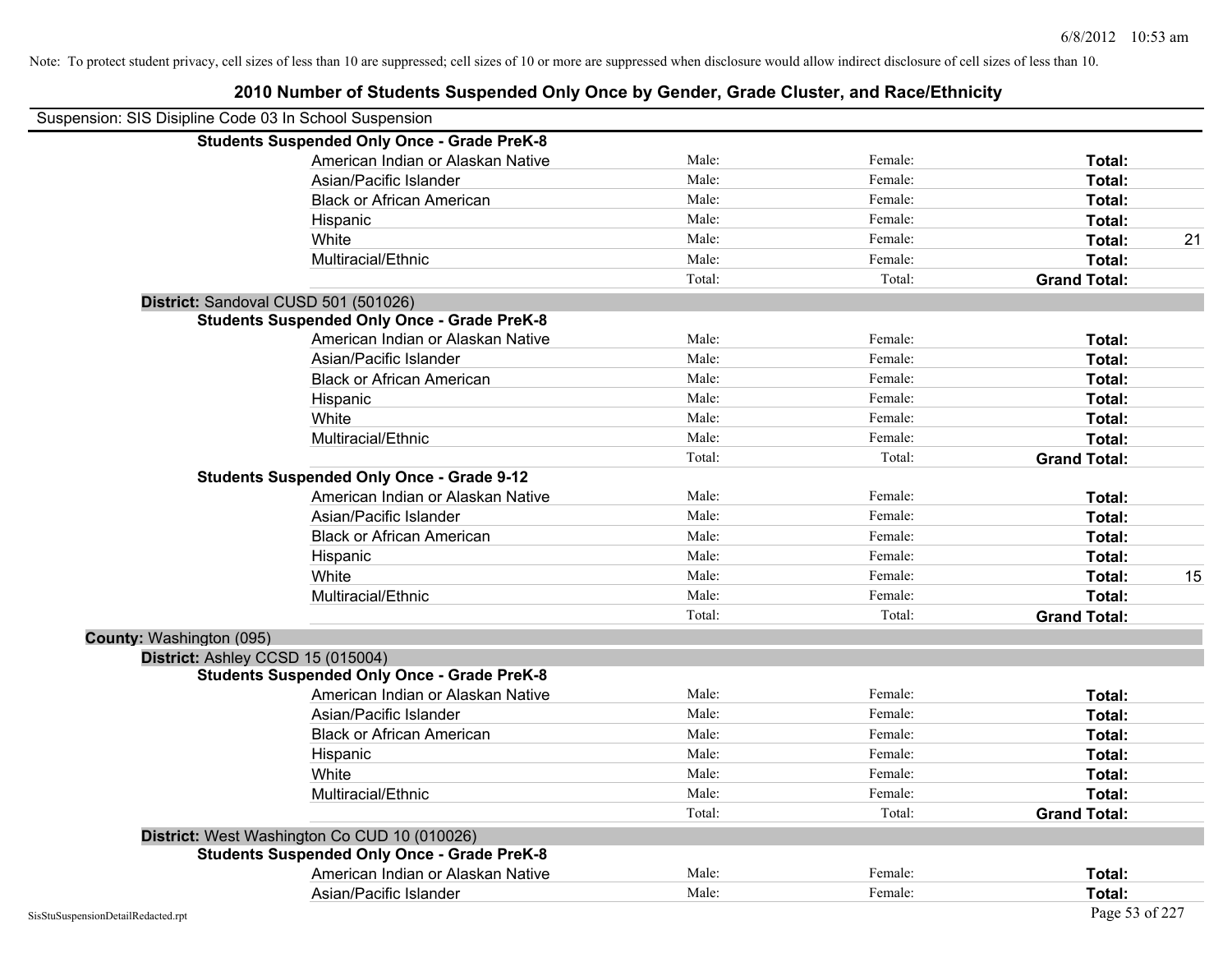| Suspension: SIS Disipline Code 03 In School Suspension |                                                    |        |         |                     |
|--------------------------------------------------------|----------------------------------------------------|--------|---------|---------------------|
|                                                        | <b>Black or African American</b>                   | Male:  | Female: | Total:              |
|                                                        | Hispanic                                           | Male:  | Female: | Total:              |
|                                                        | White                                              | Male:  | Female: | <b>Total:</b>       |
|                                                        | Multiracial/Ethnic                                 | Male:  | Female: | <b>Total:</b>       |
|                                                        |                                                    | Total: | Total:  | <b>Grand Total:</b> |
|                                                        | <b>Students Suspended Only Once - Grade 9-12</b>   |        |         |                     |
|                                                        | American Indian or Alaskan Native                  | Male:  | Female: | Total:              |
|                                                        | Asian/Pacific Islander                             | Male:  | Female: | Total:              |
|                                                        | <b>Black or African American</b>                   | Male:  | Female: | Total:              |
|                                                        | Hispanic                                           | Male:  | Female: | <b>Total:</b>       |
|                                                        | White                                              | Male:  | Female: | <b>Total:</b>       |
|                                                        | Multiracial/Ethnic                                 | Male:  | Female: | <b>Total:</b>       |
|                                                        |                                                    | Total: | Total:  | <b>Grand Total:</b> |
|                                                        |                                                    |        |         |                     |
| Region: Clk/Cls/Cmbn/Dglas/Edgr/Mltr/Shlb (11)         |                                                    |        |         |                     |
| County: Clark (012)                                    |                                                    |        |         |                     |
|                                                        | District: Casey-Westfield CUSD 4C (004C26)         |        |         |                     |
|                                                        | <b>Students Suspended Only Once - Grade PreK-8</b> |        |         |                     |
|                                                        | American Indian or Alaskan Native                  | Male:  | Female: | <b>Total:</b>       |
|                                                        | Asian/Pacific Islander                             | Male:  | Female: | <b>Total:</b>       |
|                                                        | <b>Black or African American</b>                   | Male:  | Female: | <b>Total:</b>       |
|                                                        | Hispanic                                           | Male:  | Female: | Total:              |
|                                                        | White                                              | Male:  | Female: | Total:              |
|                                                        | Multiracial/Ethnic                                 | Male:  | Female: | Total:              |
|                                                        |                                                    | Total: | Total:  | <b>Grand Total:</b> |
| District: Marshall CUSD 2C (002C26)                    |                                                    |        |         |                     |
|                                                        | <b>Students Suspended Only Once - Grade PreK-8</b> |        |         |                     |
|                                                        | American Indian or Alaskan Native                  | Male:  | Female: | Total:              |
|                                                        | Asian/Pacific Islander                             | Male:  | Female: | Total:              |
|                                                        | <b>Black or African American</b>                   | Male:  | Female: | <b>Total:</b>       |
|                                                        | Hispanic                                           | Male:  | Female: | Total:              |
|                                                        | White                                              | Male:  | Female: | <b>Total:</b>       |
|                                                        | Multiracial/Ethnic                                 | Male:  | Female: | Total:              |
|                                                        |                                                    | Total: | Total:  | <b>Grand Total:</b> |
|                                                        | <b>Students Suspended Only Once - Grade 9-12</b>   |        |         |                     |
|                                                        | American Indian or Alaskan Native                  | Male:  | Female: | <b>Total:</b>       |
|                                                        | Asian/Pacific Islander                             | Male:  | Female: | <b>Total:</b>       |
|                                                        | <b>Black or African American</b>                   | Male:  | Female: | Total:              |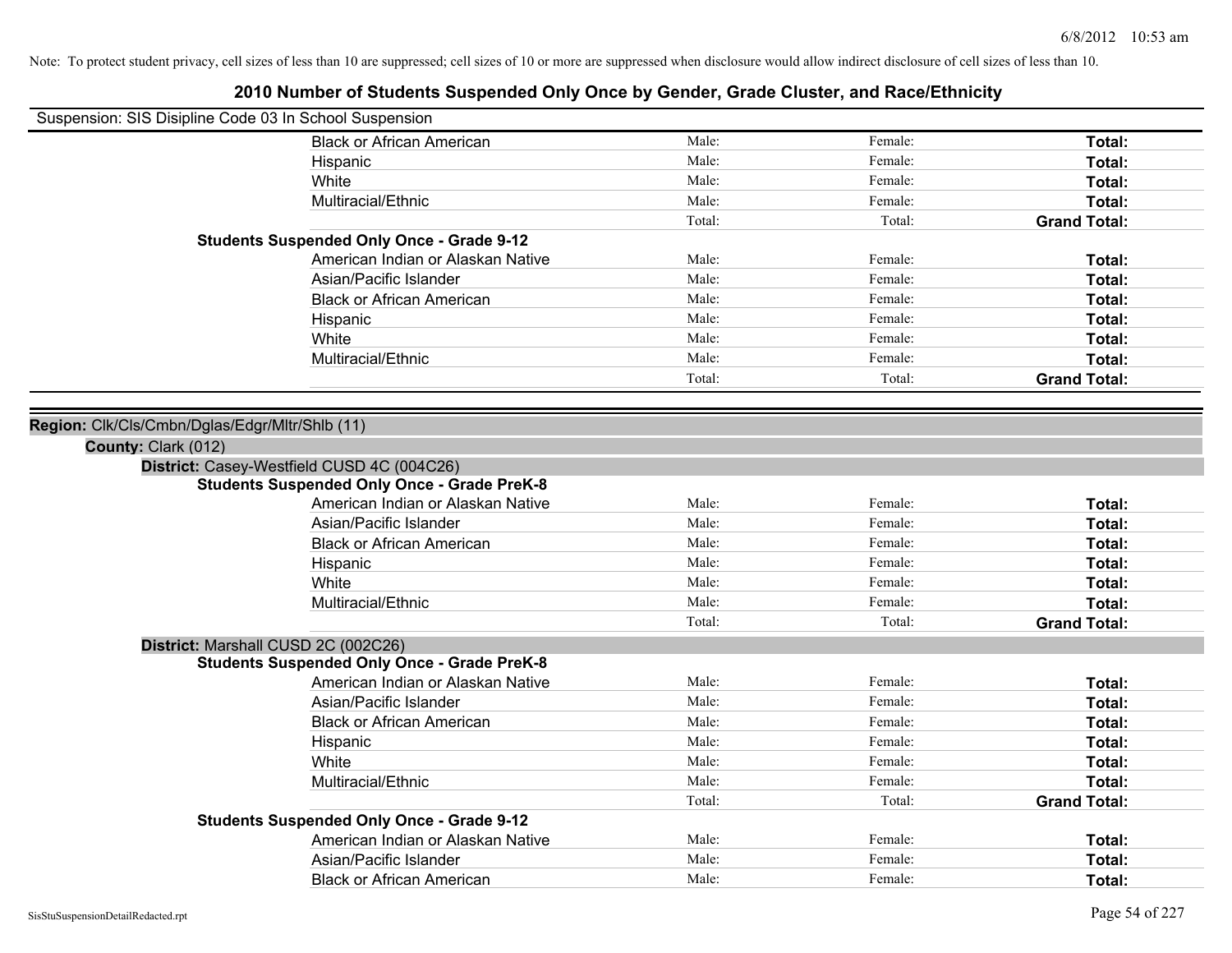| Suspension: SIS Disipline Code 03 In School Suspension |                                                    |        |    |         |    |                     |    |
|--------------------------------------------------------|----------------------------------------------------|--------|----|---------|----|---------------------|----|
|                                                        | Hispanic                                           | Male:  |    | Female: |    | Total:              |    |
|                                                        | White                                              | Male:  |    | Female: |    | Total:              | 23 |
|                                                        | Multiracial/Ethnic                                 | Male:  |    | Female: |    | Total:              |    |
|                                                        |                                                    | Total: |    | Total:  |    | <b>Grand Total:</b> |    |
|                                                        | District: Martinsville CUSD 3C (003C26)            |        |    |         |    |                     |    |
|                                                        | <b>Students Suspended Only Once - Grade 9-12</b>   |        |    |         |    |                     |    |
|                                                        | American Indian or Alaskan Native                  | Male:  |    | Female: |    | Total:              |    |
|                                                        | Asian/Pacific Islander                             | Male:  |    | Female: |    | Total:              |    |
|                                                        | <b>Black or African American</b>                   | Male:  |    | Female: |    | Total:              |    |
|                                                        | Hispanic                                           | Male:  |    | Female: |    | Total:              |    |
|                                                        | White                                              | Male:  |    | Female: |    | Total:              |    |
|                                                        | Multiracial/Ethnic                                 | Male:  |    | Female: |    | Total:              |    |
|                                                        |                                                    | Total: |    | Total:  |    | <b>Grand Total:</b> |    |
| County: Coles (015)                                    |                                                    |        |    |         |    |                     |    |
|                                                        | District: Charleston CUSD 1 (001026)               |        |    |         |    |                     |    |
|                                                        | <b>Students Suspended Only Once - Grade PreK-8</b> |        |    |         |    |                     |    |
|                                                        | American Indian or Alaskan Native                  | Male:  |    | Female: |    | Total:              |    |
|                                                        | Asian/Pacific Islander                             | Male:  |    | Female: |    | Total:              |    |
|                                                        | <b>Black or African American</b>                   | Male:  |    | Female: |    | Total:              |    |
|                                                        | Hispanic                                           | Male:  |    | Female: |    | Total:              |    |
|                                                        | White                                              | Male:  |    | Female: |    | Total:              | 31 |
|                                                        | Multiracial/Ethnic                                 | Male:  |    | Female: |    | Total:              |    |
|                                                        |                                                    | Total: |    | Total:  |    | <b>Grand Total:</b> |    |
|                                                        | <b>Students Suspended Only Once - Grade 9-12</b>   |        |    |         |    |                     |    |
|                                                        | American Indian or Alaskan Native                  | Male:  |    | Female: |    | Total:              |    |
|                                                        | Asian/Pacific Islander                             | Male:  |    | Female: |    | Total:              |    |
|                                                        | <b>Black or African American</b>                   | Male:  |    | Female: |    | Total:              |    |
|                                                        | Hispanic                                           | Male:  |    | Female: |    | Total:              |    |
|                                                        | White                                              | Male:  | 11 | Female: | 14 | Total:              | 25 |
|                                                        | Multiracial/Ethnic                                 | Male:  |    | Female: |    | Total:              |    |
|                                                        |                                                    | Total: |    | Total:  |    | <b>Grand Total:</b> |    |
|                                                        | District: Mattoon CUSD 2 (002026)                  |        |    |         |    |                     |    |
|                                                        | <b>Students Suspended Only Once - Grade PreK-8</b> |        |    |         |    |                     |    |
|                                                        | American Indian or Alaskan Native                  | Male:  |    | Female: |    | Total:              |    |
|                                                        | Asian/Pacific Islander                             | Male:  |    | Female: |    | Total:              |    |
|                                                        | <b>Black or African American</b>                   | Male:  |    | Female: |    | Total:              |    |
|                                                        | Hispanic                                           | Male:  |    | Female: |    | Total:              |    |
|                                                        | White                                              | Male:  | 42 | Female: | 23 | Total:              | 65 |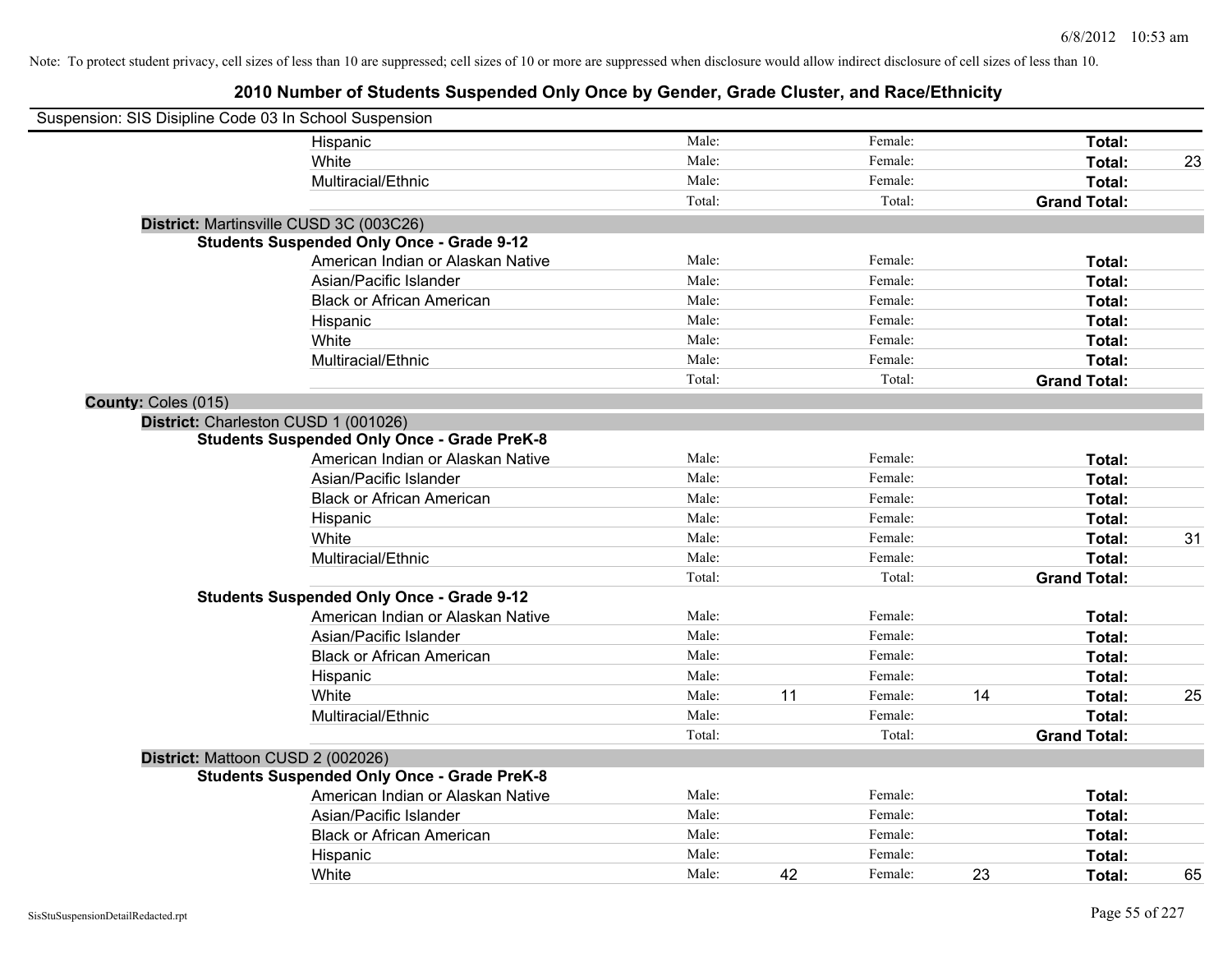| Suspension: SIS Disipline Code 03 In School Suspension |                                                    |        |         |                     |    |
|--------------------------------------------------------|----------------------------------------------------|--------|---------|---------------------|----|
|                                                        | Multiracial/Ethnic                                 | Male:  | Female: | Total:              |    |
|                                                        |                                                    | Total: | Total:  | <b>Grand Total:</b> |    |
|                                                        | <b>Students Suspended Only Once - Grade 9-12</b>   |        |         |                     |    |
|                                                        | American Indian or Alaskan Native                  | Male:  | Female: | Total:              |    |
|                                                        | Asian/Pacific Islander                             | Male:  | Female: | Total:              |    |
|                                                        | <b>Black or African American</b>                   | Male:  | Female: | Total:              |    |
|                                                        | Hispanic                                           | Male:  | Female: | Total:              |    |
|                                                        | White                                              | Male:  | Female: | Total:              |    |
|                                                        | Multiracial/Ethnic                                 | Male:  | Female: | Total:              |    |
|                                                        |                                                    | Total: | Total:  | <b>Grand Total:</b> |    |
| District: Oakland CUSD 5 (005026)                      |                                                    |        |         |                     |    |
|                                                        | <b>Students Suspended Only Once - Grade PreK-8</b> |        |         |                     |    |
|                                                        | American Indian or Alaskan Native                  | Male:  | Female: | Total:              |    |
|                                                        | Asian/Pacific Islander                             | Male:  | Female: | Total:              |    |
|                                                        | <b>Black or African American</b>                   | Male:  | Female: | Total:              |    |
|                                                        | Hispanic                                           | Male:  | Female: | Total:              |    |
|                                                        | White                                              | Male:  | Female: | Total:              |    |
|                                                        | Multiracial/Ethnic                                 | Male:  | Female: | Total:              |    |
|                                                        |                                                    | Total: | Total:  | <b>Grand Total:</b> |    |
|                                                        | <b>Students Suspended Only Once - Grade 9-12</b>   |        |         |                     |    |
|                                                        | American Indian or Alaskan Native                  | Male:  | Female: | Total:              |    |
|                                                        | Asian/Pacific Islander                             | Male:  | Female: | Total:              |    |
|                                                        | <b>Black or African American</b>                   | Male:  | Female: | Total:              |    |
|                                                        | Hispanic                                           | Male:  | Female: | Total:              |    |
|                                                        | White                                              | Male:  | Female: | Total:              |    |
|                                                        | Multiracial/Ethnic                                 | Male:  | Female: | Total:              |    |
|                                                        |                                                    | Total: | Total:  | <b>Grand Total:</b> |    |
| County: Cumberland (018)                               |                                                    |        |         |                     |    |
| District: Cumberland CUSD 77 (077026)                  |                                                    |        |         |                     |    |
|                                                        | <b>Students Suspended Only Once - Grade PreK-8</b> |        |         |                     |    |
|                                                        | American Indian or Alaskan Native                  | Male:  | Female: | Total:              |    |
|                                                        | Asian/Pacific Islander                             | Male:  | Female: | Total:              |    |
|                                                        | <b>Black or African American</b>                   | Male:  | Female: | Total:              |    |
|                                                        | Hispanic                                           | Male:  | Female: | Total:              |    |
|                                                        | White                                              | Male:  | Female: | Total:              | 21 |
|                                                        | Multiracial/Ethnic                                 | Male:  | Female: | Total:              |    |
|                                                        |                                                    | Total: | Total:  | <b>Grand Total:</b> |    |
|                                                        | <b>Students Suspended Only Once - Grade 9-12</b>   |        |         |                     |    |
|                                                        | American Indian or Alaskan Native                  | Male:  | Female: | Total:              |    |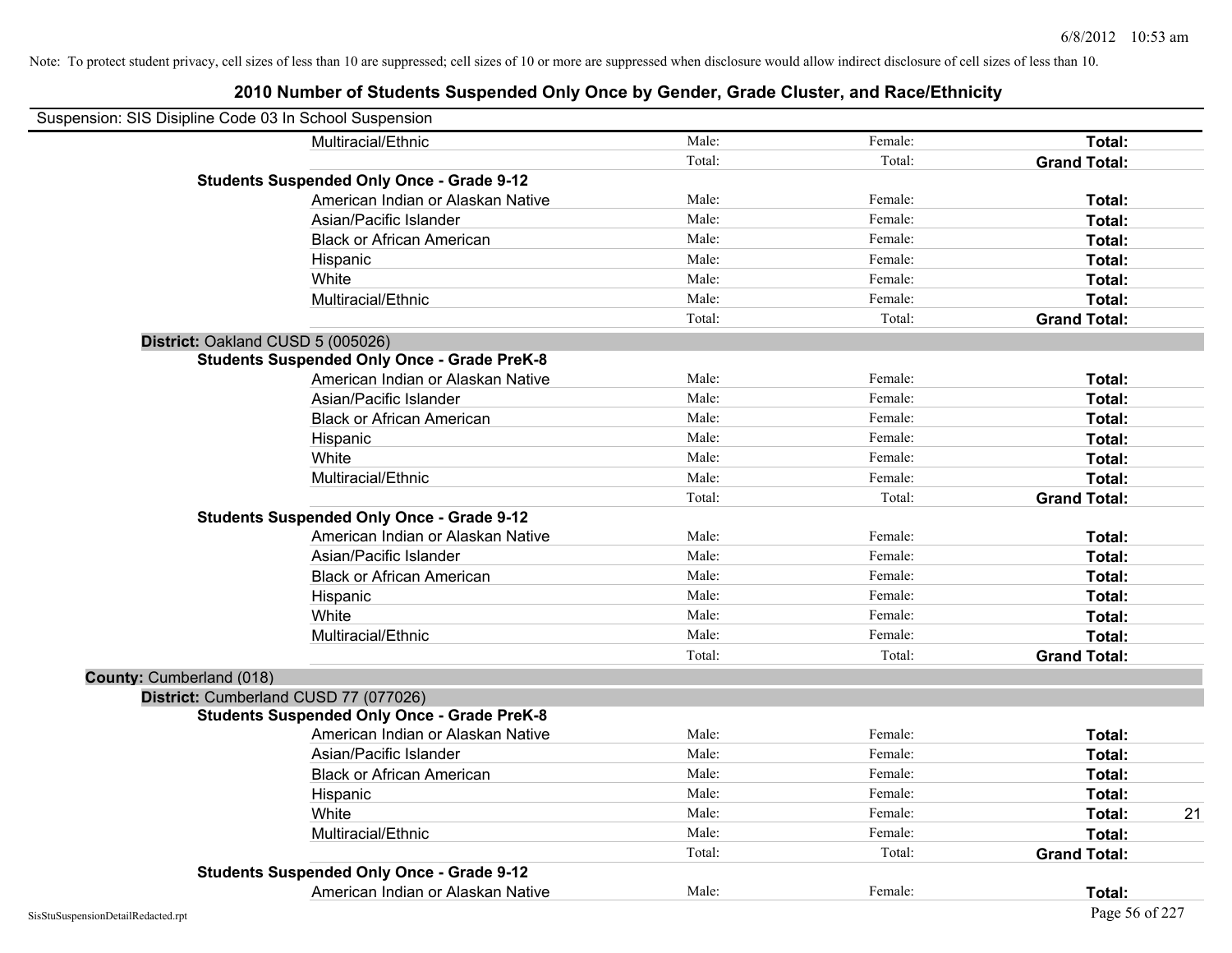| Suspension: SIS Disipline Code 03 In School Suspension |                                                    |        |         |                     |    |
|--------------------------------------------------------|----------------------------------------------------|--------|---------|---------------------|----|
|                                                        | Asian/Pacific Islander                             | Male:  | Female: | Total:              |    |
|                                                        | <b>Black or African American</b>                   | Male:  | Female: | Total:              |    |
|                                                        | Hispanic                                           | Male:  | Female: | Total:              |    |
|                                                        | White                                              | Male:  | Female: | Total:              | 12 |
|                                                        | Multiracial/Ethnic                                 | Male:  | Female: | Total:              |    |
|                                                        |                                                    | Total: | Total:  | <b>Grand Total:</b> |    |
| District: Neoga CUSD 3 (003026)                        |                                                    |        |         |                     |    |
|                                                        | <b>Students Suspended Only Once - Grade PreK-8</b> |        |         |                     |    |
|                                                        | American Indian or Alaskan Native                  | Male:  | Female: | Total:              |    |
|                                                        | Asian/Pacific Islander                             | Male:  | Female: | Total:              |    |
|                                                        | <b>Black or African American</b>                   | Male:  | Female: | Total:              |    |
|                                                        | Hispanic                                           | Male:  | Female: | Total:              |    |
|                                                        | White                                              | Male:  | Female: | Total:              |    |
|                                                        | Multiracial/Ethnic                                 | Male:  | Female: | Total:              |    |
|                                                        |                                                    | Total: | Total:  | <b>Grand Total:</b> |    |
|                                                        | <b>Students Suspended Only Once - Grade 9-12</b>   |        |         |                     |    |
|                                                        | American Indian or Alaskan Native                  | Male:  | Female: | Total:              |    |
|                                                        | Asian/Pacific Islander                             | Male:  | Female: | Total:              |    |
|                                                        | <b>Black or African American</b>                   | Male:  | Female: | Total:              |    |
|                                                        | Hispanic                                           | Male:  | Female: | Total:              |    |
|                                                        | White                                              | Male:  | Female: | Total:              | 15 |
|                                                        | Multiracial/Ethnic                                 | Male:  | Female: | Total:              |    |
|                                                        |                                                    | Total: | Total:  | <b>Grand Total:</b> |    |
| County: Douglas (021)                                  |                                                    |        |         |                     |    |
|                                                        | District: Arcola CUSD 306 (306026)                 |        |         |                     |    |
|                                                        | <b>Students Suspended Only Once - Grade PreK-8</b> |        |         |                     |    |
|                                                        | American Indian or Alaskan Native                  | Male:  | Female: | Total:              |    |
|                                                        | Asian/Pacific Islander                             | Male:  | Female: | Total:              |    |
|                                                        | <b>Black or African American</b>                   | Male:  | Female: | Total:              |    |
|                                                        | Hispanic                                           | Male:  | Female: | Total:              |    |
|                                                        | White                                              | Male:  | Female: | <b>Total:</b>       |    |
|                                                        | Multiracial/Ethnic                                 | Male:  | Female: | Total:              |    |
|                                                        |                                                    | Total: | Total:  | <b>Grand Total:</b> | 10 |
|                                                        | <b>Students Suspended Only Once - Grade 9-12</b>   |        |         |                     |    |
|                                                        | American Indian or Alaskan Native                  | Male:  | Female: | Total:              |    |
|                                                        | Asian/Pacific Islander                             | Male:  | Female: | Total:              |    |
|                                                        | <b>Black or African American</b>                   | Male:  | Female: | Total:              |    |
|                                                        | Hispanic                                           | Male:  | Female: | <b>Total:</b>       |    |
|                                                        | White                                              | Male:  | Female: | Total:              |    |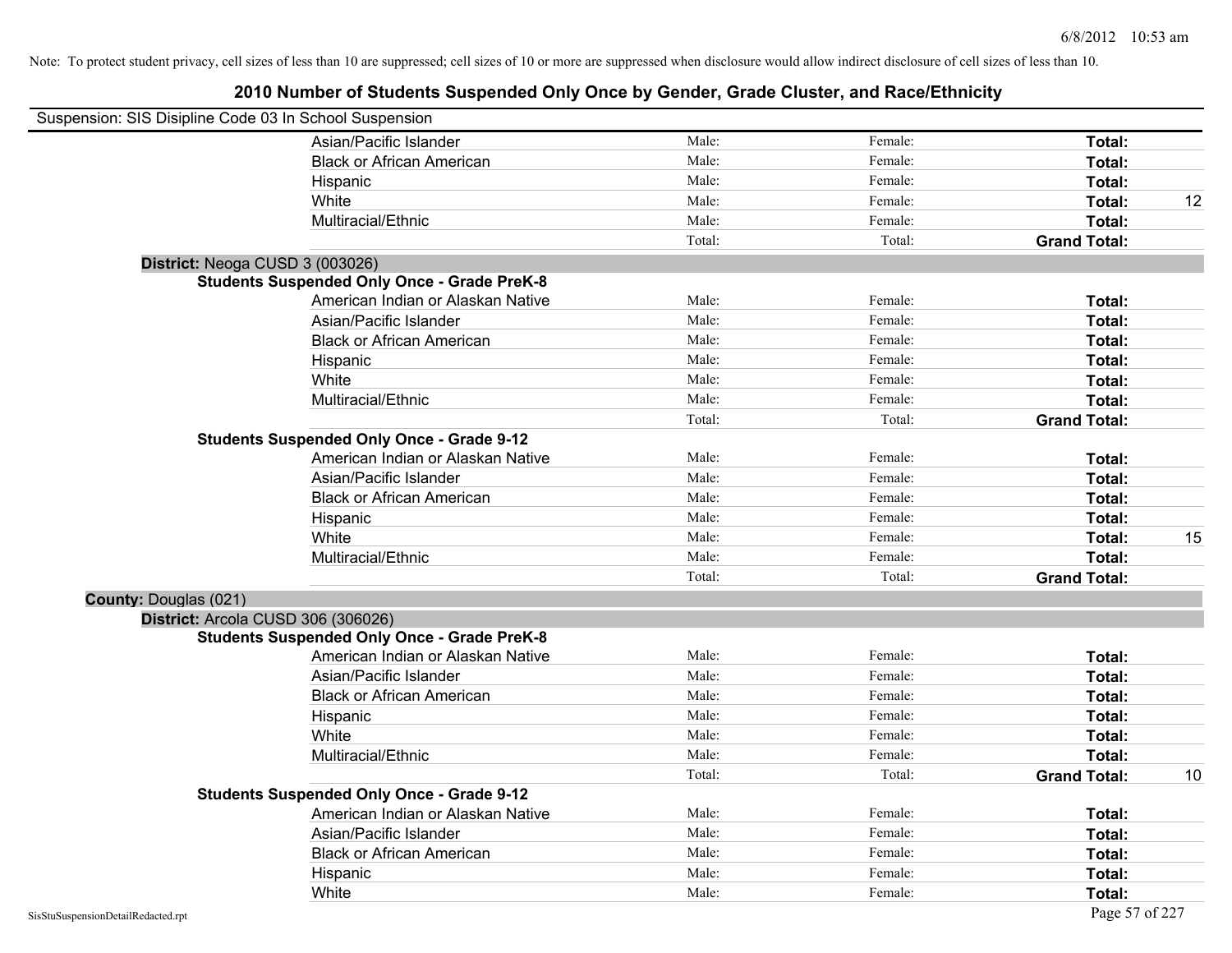| Suspension: SIS Disipline Code 03 In School Suspension |                                                    |        |         |                     |    |
|--------------------------------------------------------|----------------------------------------------------|--------|---------|---------------------|----|
|                                                        | Multiracial/Ethnic                                 | Male:  | Female: | Total:              |    |
|                                                        |                                                    | Total: | Total:  | <b>Grand Total:</b> |    |
| District: Tuscola CUSD 301 (301026)                    |                                                    |        |         |                     |    |
|                                                        | <b>Students Suspended Only Once - Grade PreK-8</b> |        |         |                     |    |
|                                                        | American Indian or Alaskan Native                  | Male:  | Female: | Total:              |    |
|                                                        | Asian/Pacific Islander                             | Male:  | Female: | Total:              |    |
|                                                        | <b>Black or African American</b>                   | Male:  | Female: | Total:              |    |
|                                                        | Hispanic                                           | Male:  | Female: | Total:              |    |
|                                                        | White                                              | Male:  | Female: | Total:              |    |
|                                                        | Multiracial/Ethnic                                 | Male:  | Female: | Total:              |    |
|                                                        |                                                    | Total: | Total:  | <b>Grand Total:</b> |    |
|                                                        | District: Villa Grove CUSD 302 (302026)            |        |         |                     |    |
|                                                        | <b>Students Suspended Only Once - Grade PreK-8</b> |        |         |                     |    |
|                                                        | American Indian or Alaskan Native                  | Male:  | Female: | Total:              |    |
|                                                        | Asian/Pacific Islander                             | Male:  | Female: | Total:              |    |
|                                                        | <b>Black or African American</b>                   | Male:  | Female: | Total:              |    |
|                                                        | Hispanic                                           | Male:  | Female: | Total:              |    |
|                                                        | White                                              | Male:  | Female: | Total:              | 14 |
|                                                        | Multiracial/Ethnic                                 | Male:  | Female: | Total:              |    |
|                                                        |                                                    | Total: | Total:  | <b>Grand Total:</b> |    |
|                                                        | <b>Students Suspended Only Once - Grade 9-12</b>   |        |         |                     |    |
|                                                        | American Indian or Alaskan Native                  | Male:  | Female: | Total:              |    |
|                                                        | Asian/Pacific Islander                             | Male:  | Female: | Total:              |    |
|                                                        | <b>Black or African American</b>                   | Male:  | Female: | Total:              |    |
|                                                        | Hispanic                                           | Male:  | Female: | Total:              |    |
|                                                        | White                                              | Male:  | Female: | Total:              |    |
|                                                        | Multiracial/Ethnic                                 | Male:  | Female: | Total:              |    |
|                                                        |                                                    | Total: | Total:  | <b>Grand Total:</b> | 12 |
| County: Edgar (023)                                    |                                                    |        |         |                     |    |
| District: Edgar County CUD 6 (006026)                  |                                                    |        |         |                     |    |
|                                                        | <b>Students Suspended Only Once - Grade PreK-8</b> |        |         |                     |    |
|                                                        | American Indian or Alaskan Native                  | Male:  | Female: | Total:              |    |
|                                                        | Asian/Pacific Islander                             | Male:  | Female: | Total:              |    |
|                                                        | <b>Black or African American</b>                   | Male:  | Female: | Total:              |    |
|                                                        | Hispanic                                           | Male:  | Female: | Total:              |    |
|                                                        | White                                              | Male:  | Female: | Total:              |    |
|                                                        | Multiracial/Ethnic                                 | Male:  | Female: | Total:              |    |
|                                                        |                                                    | Total: | Total:  | <b>Grand Total:</b> |    |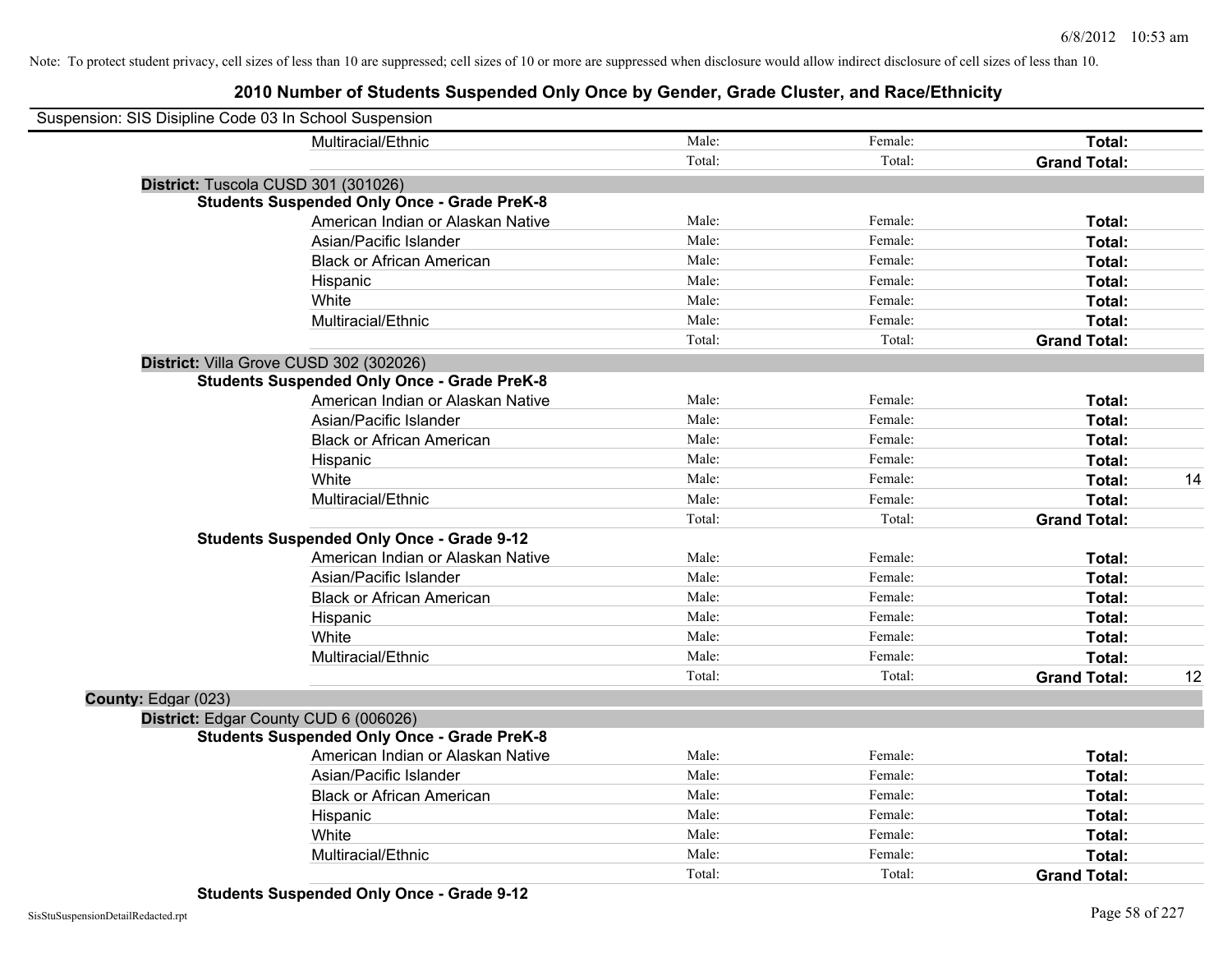| Suspension: SIS Disipline Code 03 In School Suspension |                                                    |        |         |                     |
|--------------------------------------------------------|----------------------------------------------------|--------|---------|---------------------|
|                                                        | American Indian or Alaskan Native                  | Male:  | Female: | Total:              |
|                                                        | Asian/Pacific Islander                             | Male:  | Female: | Total:              |
|                                                        | <b>Black or African American</b>                   | Male:  | Female: | Total:              |
|                                                        | Hispanic                                           | Male:  | Female: | Total:              |
|                                                        | White                                              | Male:  | Female: | Total:              |
|                                                        | Multiracial/Ethnic                                 | Male:  | Female: | Total:              |
|                                                        |                                                    | Total: | Total:  | <b>Grand Total:</b> |
|                                                        | District: Kansas CUSD 3 (003026)                   |        |         |                     |
|                                                        | <b>Students Suspended Only Once - Grade PreK-8</b> |        |         |                     |
|                                                        | American Indian or Alaskan Native                  | Male:  | Female: | Total:              |
|                                                        | Asian/Pacific Islander                             | Male:  | Female: | Total:              |
|                                                        | <b>Black or African American</b>                   | Male:  | Female: | Total:              |
|                                                        | Hispanic                                           | Male:  | Female: | Total:              |
|                                                        | White                                              | Male:  | Female: | Total:              |
|                                                        | Multiracial/Ethnic                                 | Male:  | Female: | Total:              |
|                                                        |                                                    | Total: | Total:  | <b>Grand Total:</b> |
|                                                        | <b>Students Suspended Only Once - Grade 9-12</b>   |        |         |                     |
|                                                        | American Indian or Alaskan Native                  | Male:  | Female: | Total:              |
|                                                        | Asian/Pacific Islander                             | Male:  | Female: | Total:              |
|                                                        | <b>Black or African American</b>                   | Male:  | Female: | Total:              |
|                                                        | Hispanic                                           | Male:  | Female: | Total:              |
|                                                        | White                                              | Male:  | Female: | Total:              |
|                                                        | Multiracial/Ethnic                                 | Male:  | Female: | Total:              |
|                                                        |                                                    | Total: | Total:  | <b>Grand Total:</b> |
|                                                        | District: Paris CUSD 4 (004026)                    |        |         |                     |
|                                                        | <b>Students Suspended Only Once - Grade PreK-8</b> |        |         |                     |
|                                                        | American Indian or Alaskan Native                  | Male:  | Female: | Total:              |
|                                                        | Asian/Pacific Islander                             | Male:  | Female: | Total:              |
|                                                        | <b>Black or African American</b>                   | Male:  | Female: | Total:              |
|                                                        | Hispanic                                           | Male:  | Female: | Total:              |
|                                                        | White                                              | Male:  | Female: | Total:              |
|                                                        | Multiracial/Ethnic                                 | Male:  | Female: | Total:              |
|                                                        |                                                    | Total: | Total:  | <b>Grand Total:</b> |
|                                                        | District: Paris-Union SD 95 (095025)               |        |         |                     |
|                                                        | <b>Students Suspended Only Once - Grade PreK-8</b> |        |         |                     |
|                                                        | American Indian or Alaskan Native                  | Male:  | Female: | Total:              |
|                                                        | Asian/Pacific Islander                             | Male:  | Female: | Total:              |
|                                                        | <b>Black or African American</b>                   | Male:  | Female: | Total:              |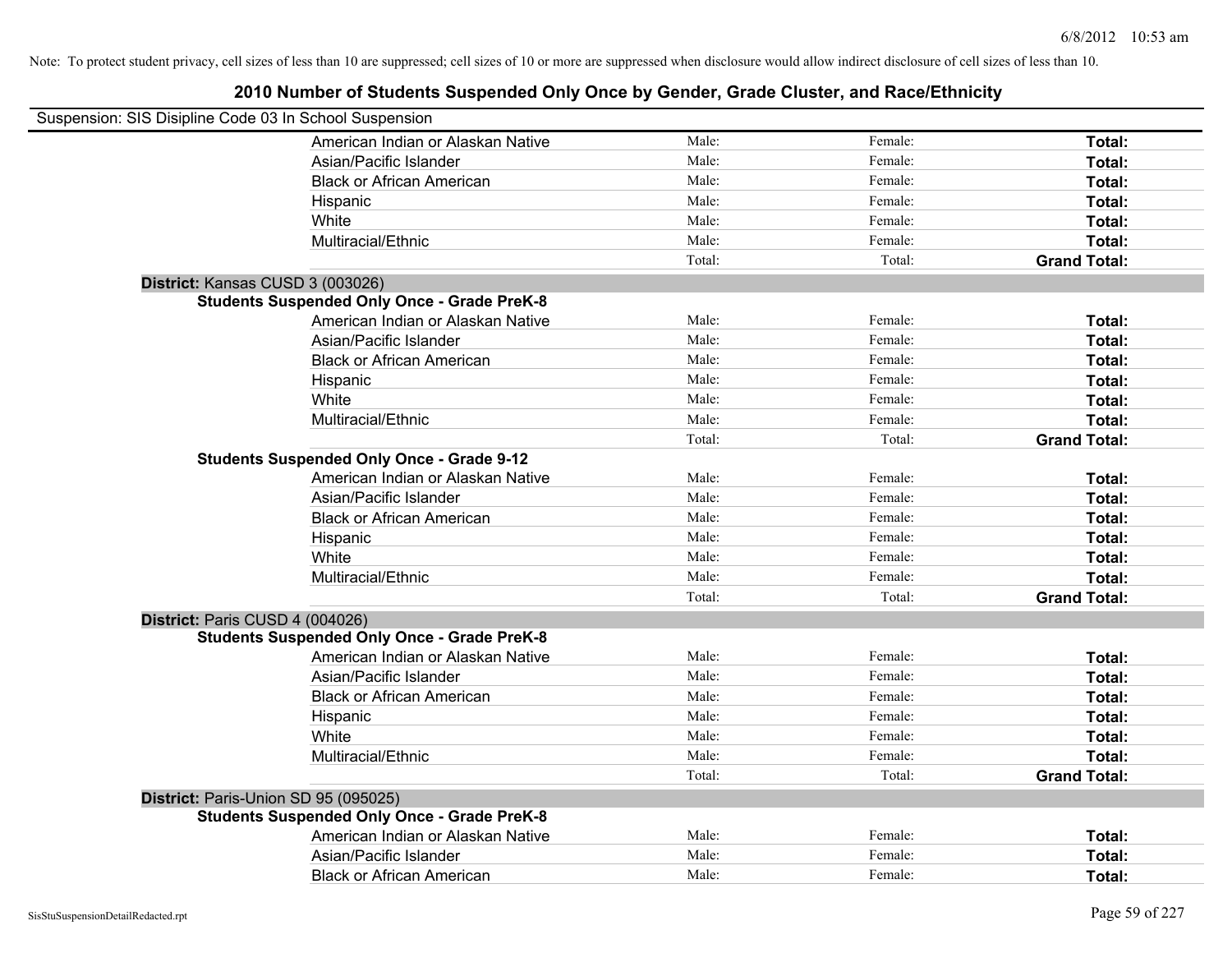| Suspension: SIS Disipline Code 03 In School Suspension |                                                    |        |         |                     |    |
|--------------------------------------------------------|----------------------------------------------------|--------|---------|---------------------|----|
|                                                        | Hispanic                                           | Male:  | Female: | Total:              |    |
|                                                        | White                                              | Male:  | Female: | Total:              | 42 |
|                                                        | Multiracial/Ethnic                                 | Male:  | Female: | Total:              |    |
|                                                        |                                                    | Total: | Total:  | <b>Grand Total:</b> |    |
| District: Shiloh CUSD 1 (001026)                       |                                                    |        |         |                     |    |
|                                                        | <b>Students Suspended Only Once - Grade 9-12</b>   |        |         |                     |    |
|                                                        | American Indian or Alaskan Native                  | Male:  | Female: | Total:              |    |
|                                                        | Asian/Pacific Islander                             | Male:  | Female: | Total:              |    |
|                                                        | <b>Black or African American</b>                   | Male:  | Female: | Total:              |    |
|                                                        | Hispanic                                           | Male:  | Female: | Total:              |    |
|                                                        | White                                              | Male:  | Female: | Total:              |    |
|                                                        | Multiracial/Ethnic                                 | Male:  | Female: | Total:              |    |
|                                                        |                                                    | Total: | Total:  | <b>Grand Total:</b> |    |
| <b>County: Moultrie (070)</b>                          |                                                    |        |         |                     |    |
| District: Lovington CUSD 303 (303026)                  |                                                    |        |         |                     |    |
|                                                        | <b>Students Suspended Only Once - Grade PreK-8</b> |        |         |                     |    |
|                                                        | American Indian or Alaskan Native                  | Male:  | Female: | Total:              |    |
|                                                        | Asian/Pacific Islander                             | Male:  | Female: | Total:              |    |
|                                                        | <b>Black or African American</b>                   | Male:  | Female: | Total:              |    |
|                                                        | Hispanic                                           | Male:  | Female: | Total:              |    |
|                                                        | White                                              | Male:  | Female: | Total:              |    |
|                                                        | Multiracial/Ethnic                                 | Male:  | Female: | Total:              |    |
|                                                        |                                                    | Total: | Total:  | <b>Grand Total:</b> |    |
|                                                        | <b>Students Suspended Only Once - Grade 9-12</b>   |        |         |                     |    |
|                                                        | American Indian or Alaskan Native                  | Male:  | Female: | Total:              |    |
|                                                        | Asian/Pacific Islander                             | Male:  | Female: | Total:              |    |
|                                                        | <b>Black or African American</b>                   | Male:  | Female: | Total:              |    |
|                                                        | Hispanic                                           | Male:  | Female: | Total:              |    |
|                                                        | White                                              | Male:  | Female: | Total:              | 12 |
|                                                        | Multiracial/Ethnic                                 | Male:  | Female: | Total:              |    |
|                                                        |                                                    | Total: | Total:  | <b>Grand Total:</b> |    |
|                                                        | District: Okaw Valley CUSD 302 (302026)            |        |         |                     |    |
|                                                        | <b>Students Suspended Only Once - Grade PreK-8</b> |        |         |                     |    |
|                                                        | American Indian or Alaskan Native                  | Male:  | Female: | Total:              |    |
|                                                        | Asian/Pacific Islander                             | Male:  | Female: | Total:              |    |
|                                                        | <b>Black or African American</b>                   | Male:  | Female: | Total:              |    |
|                                                        | Hispanic                                           | Male:  | Female: | Total:              |    |
|                                                        | White                                              | Male:  | Female: | Total:              |    |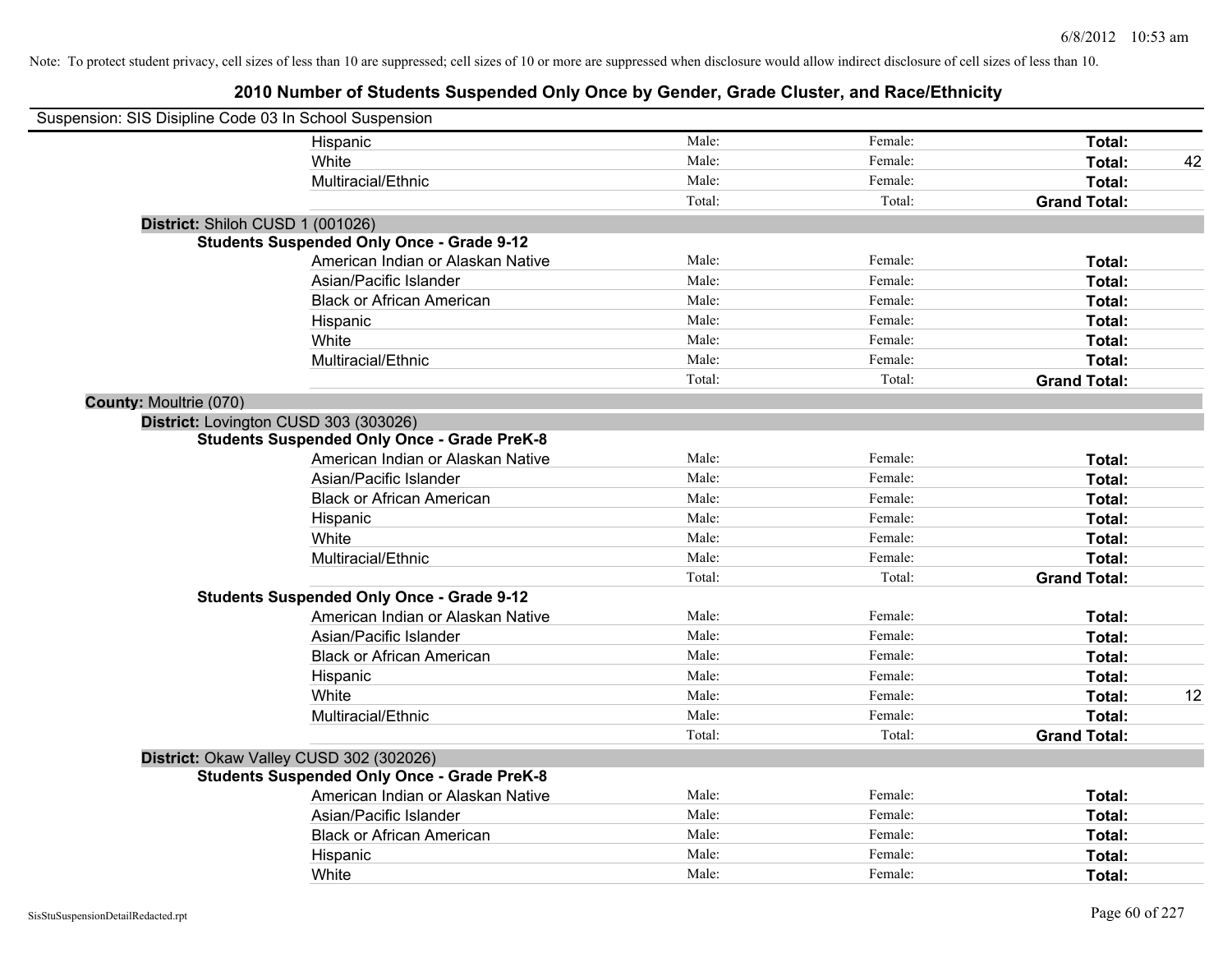| Suspension: SIS Disipline Code 03 In School Suspension |                                                    |        |         |                     |    |
|--------------------------------------------------------|----------------------------------------------------|--------|---------|---------------------|----|
|                                                        | Multiracial/Ethnic                                 | Male:  | Female: | Total:              |    |
|                                                        |                                                    | Total: | Total:  | <b>Grand Total:</b> |    |
|                                                        | <b>Students Suspended Only Once - Grade 9-12</b>   |        |         |                     |    |
|                                                        | American Indian or Alaskan Native                  | Male:  | Female: | Total:              |    |
|                                                        | Asian/Pacific Islander                             | Male:  | Female: | Total:              |    |
|                                                        | <b>Black or African American</b>                   | Male:  | Female: | Total:              |    |
|                                                        | Hispanic                                           | Male:  | Female: | Total:              |    |
|                                                        | White                                              | Male:  | Female: | Total:              |    |
|                                                        | Multiracial/Ethnic                                 | Male:  | Female: | Total:              |    |
|                                                        |                                                    | Total: | Total:  | <b>Grand Total:</b> | 11 |
|                                                        | District: Sullivan CUSD 300 (300026)               |        |         |                     |    |
|                                                        | <b>Students Suspended Only Once - Grade PreK-8</b> |        |         |                     |    |
|                                                        | American Indian or Alaskan Native                  | Male:  | Female: | Total:              |    |
|                                                        | Asian/Pacific Islander                             | Male:  | Female: | Total:              |    |
|                                                        | <b>Black or African American</b>                   | Male:  | Female: | Total:              |    |
|                                                        | Hispanic                                           | Male:  | Female: | Total:              |    |
|                                                        | White                                              | Male:  | Female: | Total:              |    |
|                                                        | Multiracial/Ethnic                                 | Male:  | Female: | Total:              |    |
|                                                        |                                                    | Total: | Total:  | <b>Grand Total:</b> |    |
| County: Shelby (087)                                   |                                                    |        |         |                     |    |
|                                                        | District: Central A & M CUD 21 (021026)            |        |         |                     |    |
|                                                        | <b>Students Suspended Only Once - Grade 9-12</b>   |        |         |                     |    |
|                                                        | American Indian or Alaskan Native                  | Male:  | Female: | Total:              |    |
|                                                        | Asian/Pacific Islander                             | Male:  | Female: | Total:              |    |
|                                                        | <b>Black or African American</b>                   | Male:  | Female: | Total:              |    |
|                                                        | Hispanic                                           | Male:  | Female: | Total:              |    |
|                                                        | White                                              | Male:  | Female: | Total:              |    |
|                                                        | Multiracial/Ethnic                                 | Male:  | Female: | Total:              |    |
|                                                        |                                                    | Total: | Total:  | <b>Grand Total:</b> |    |
|                                                        | District: Cowden-Herrick CUSD 3A (003A26)          |        |         |                     |    |
|                                                        | <b>Students Suspended Only Once - Grade PreK-8</b> |        |         |                     |    |
|                                                        | American Indian or Alaskan Native                  | Male:  | Female: | Total:              |    |
|                                                        | Asian/Pacific Islander                             | Male:  | Female: | Total:              |    |
|                                                        | <b>Black or African American</b>                   | Male:  | Female: | Total:              |    |
|                                                        | Hispanic                                           | Male:  | Female: | Total:              |    |
|                                                        | White                                              | Male:  | Female: | Total:              | 10 |
|                                                        | Multiracial/Ethnic                                 | Male:  | Female: | Total:              |    |
|                                                        |                                                    | Total: | Total:  | <b>Grand Total:</b> |    |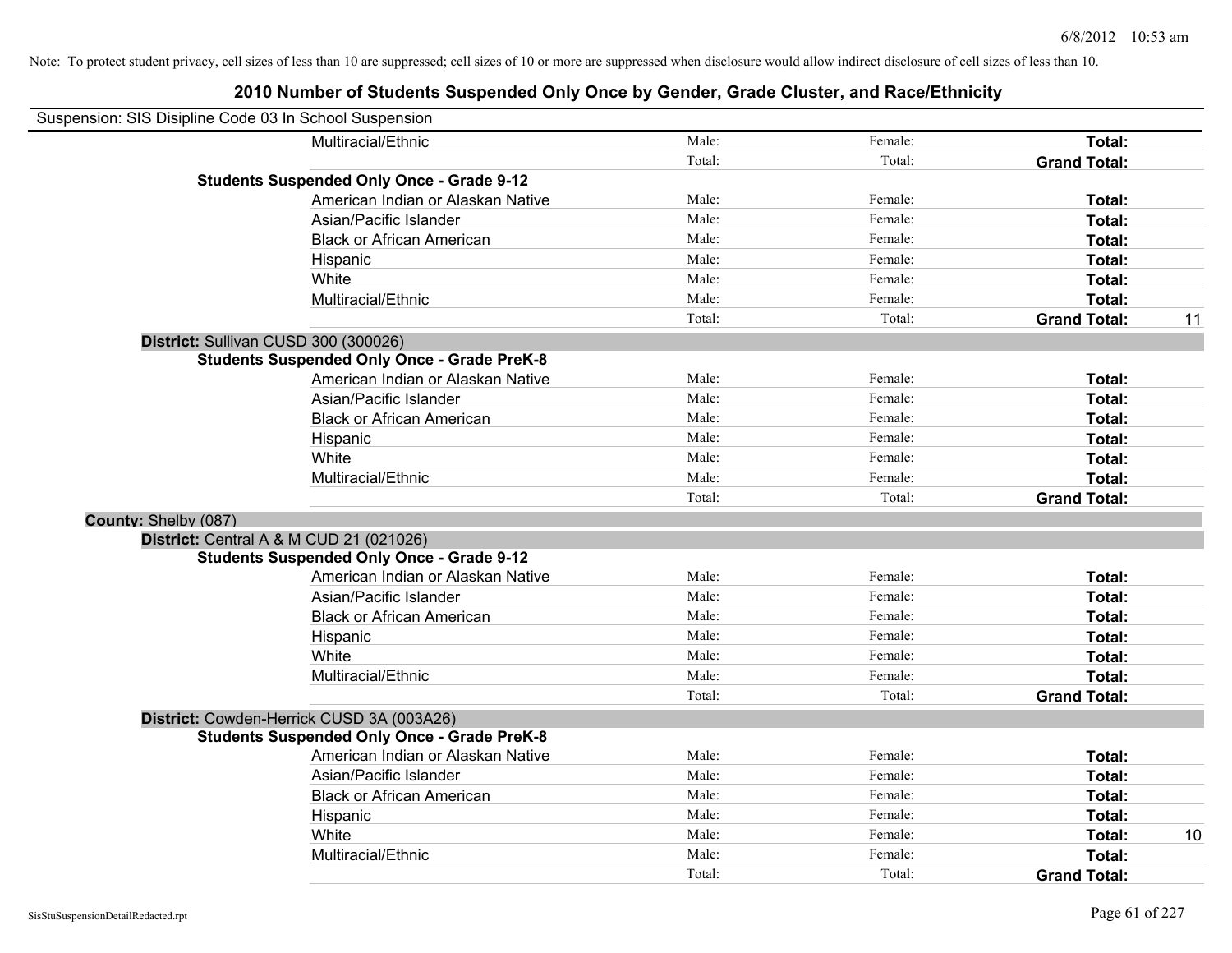| Suspension: SIS Disipline Code 03 In School Suspension |                                                    |        |    |         |    |                     |    |
|--------------------------------------------------------|----------------------------------------------------|--------|----|---------|----|---------------------|----|
|                                                        | District: Shelbyville CUSD 4 (004026)              |        |    |         |    |                     |    |
|                                                        | <b>Students Suspended Only Once - Grade PreK-8</b> |        |    |         |    |                     |    |
|                                                        | American Indian or Alaskan Native                  | Male:  |    | Female: |    | Total:              |    |
|                                                        | Asian/Pacific Islander                             | Male:  |    | Female: |    | Total:              |    |
|                                                        | <b>Black or African American</b>                   | Male:  |    | Female: |    | Total:              |    |
|                                                        | Hispanic                                           | Male:  |    | Female: |    | Total:              |    |
|                                                        | White                                              | Male:  | 17 | Female: | 10 | Total:              | 27 |
|                                                        | Multiracial/Ethnic                                 | Male:  |    | Female: |    | Total:              |    |
|                                                        |                                                    | Total: |    | Total:  |    | <b>Grand Total:</b> |    |
|                                                        | <b>Students Suspended Only Once - Grade 9-12</b>   |        |    |         |    |                     |    |
|                                                        | American Indian or Alaskan Native                  | Male:  |    | Female: |    | Total:              |    |
|                                                        | Asian/Pacific Islander                             | Male:  |    | Female: |    | Total:              |    |
|                                                        | <b>Black or African American</b>                   | Male:  |    | Female: |    | Total:              |    |
|                                                        | Hispanic                                           | Male:  |    | Female: |    | Total:              |    |
|                                                        | White                                              | Male:  |    | Female: |    | Total:              | 19 |
|                                                        | Multiracial/Ethnic                                 | Male:  |    | Female: |    | Total:              |    |
|                                                        |                                                    | Total: |    | Total:  |    | <b>Grand Total:</b> |    |
|                                                        | District: Stewardson-Strasburg CUD 5A (005A26)     |        |    |         |    |                     |    |
|                                                        | <b>Students Suspended Only Once - Grade PreK-8</b> |        |    |         |    |                     |    |
|                                                        | American Indian or Alaskan Native                  | Male:  |    | Female: |    | Total:              |    |
|                                                        | Asian/Pacific Islander                             | Male:  |    | Female: |    | Total:              |    |
|                                                        | <b>Black or African American</b>                   | Male:  |    | Female: |    | Total:              |    |
|                                                        | Hispanic                                           | Male:  |    | Female: |    | Total:              |    |
|                                                        | White                                              | Male:  |    | Female: |    | Total:              |    |
|                                                        | Multiracial/Ethnic                                 | Male:  |    | Female: |    | Total:              |    |
|                                                        |                                                    | Total: |    | Total:  |    | <b>Grand Total:</b> |    |
|                                                        | <b>Students Suspended Only Once - Grade 9-12</b>   |        |    |         |    |                     |    |
|                                                        | American Indian or Alaskan Native                  | Male:  |    | Female: |    | Total:              |    |
|                                                        | Asian/Pacific Islander                             | Male:  |    | Female: |    | Total:              |    |
|                                                        | <b>Black or African American</b>                   | Male:  |    | Female: |    | Total:              |    |
|                                                        | Hispanic                                           | Male:  |    | Female: |    | Total:              |    |
|                                                        | White                                              | Male:  |    | Female: |    | Total:              |    |
|                                                        | Multiracial/Ethnic                                 | Male:  |    | Female: |    | Total:              |    |
|                                                        |                                                    | Total: |    | Total:  |    | <b>Grand Total:</b> |    |
|                                                        | District: Windsor CUSD 1 (001026)                  |        |    |         |    |                     |    |
|                                                        | <b>Students Suspended Only Once - Grade PreK-8</b> |        |    |         |    |                     |    |
|                                                        | American Indian or Alaskan Native                  | Male:  |    | Female: |    | Total:              |    |
|                                                        | Asian/Pacific Islander                             | Male:  |    | Female: |    | Total:              |    |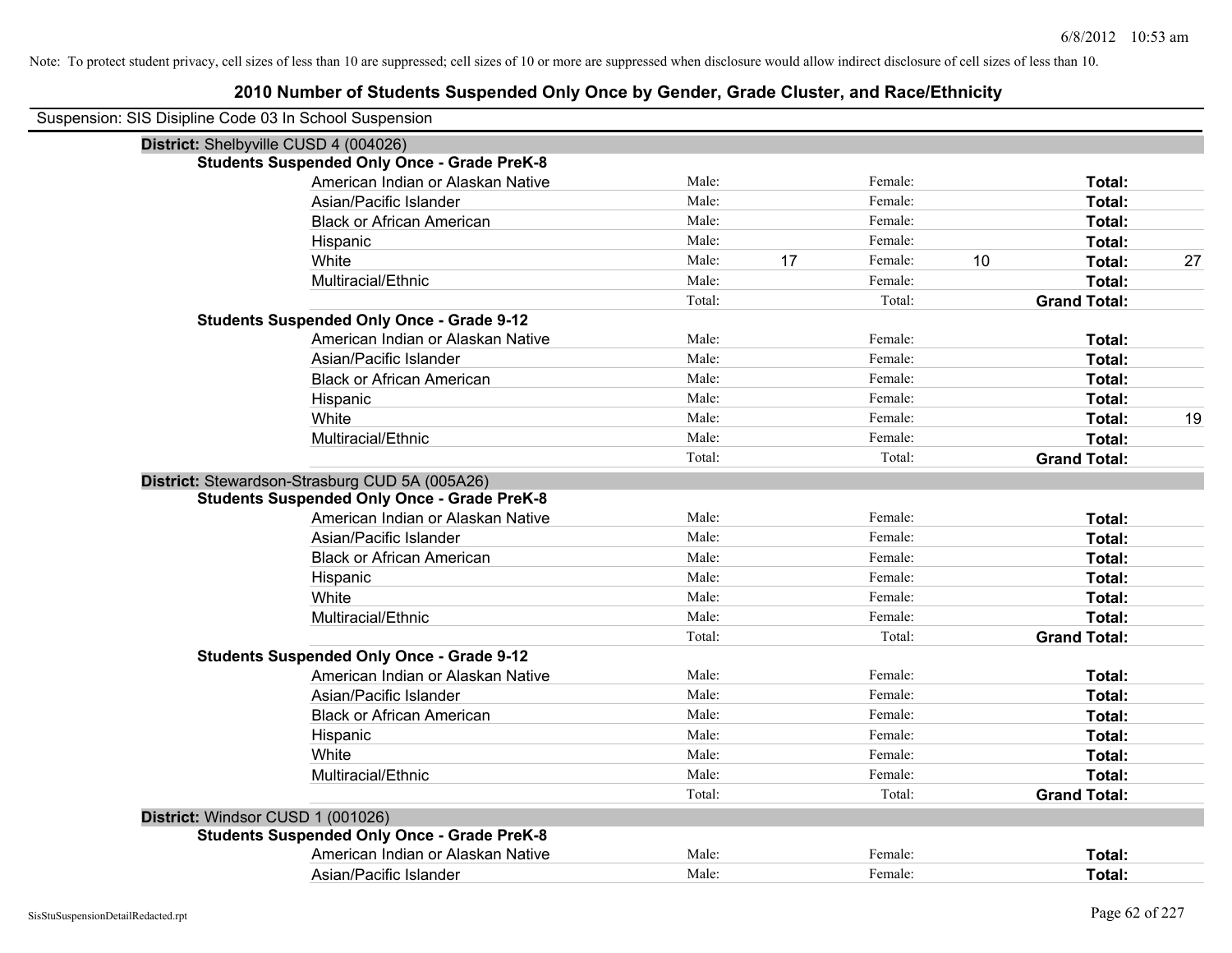## **2010 Number of Students Suspended Only Once by Gender, Grade Cluster, and Race/Ethnicity**

| Suspension: SIS Disipline Code 03 In School Suspension |                                                    |        |       |         |       |                     |       |
|--------------------------------------------------------|----------------------------------------------------|--------|-------|---------|-------|---------------------|-------|
|                                                        | <b>Black or African American</b>                   | Male:  |       | Female: |       | Total:              |       |
|                                                        | Hispanic                                           | Male:  |       | Female: |       | Total:              |       |
|                                                        | White                                              | Male:  |       | Female: |       | Total:              |       |
|                                                        | Multiracial/Ethnic                                 | Male:  |       | Female: |       | Total:              |       |
|                                                        |                                                    | Total: |       | Total:  |       | <b>Grand Total:</b> |       |
|                                                        | <b>Students Suspended Only Once - Grade 9-12</b>   |        |       |         |       |                     |       |
|                                                        | American Indian or Alaskan Native                  | Male:  |       | Female: |       | Total:              |       |
|                                                        | Asian/Pacific Islander                             | Male:  |       | Female: |       | <b>Total:</b>       |       |
|                                                        | <b>Black or African American</b>                   | Male:  |       | Female: |       | <b>Total:</b>       |       |
|                                                        | Hispanic                                           | Male:  |       | Female: |       | <b>Total:</b>       |       |
|                                                        | White                                              | Male:  |       | Female: |       | Total:              | 11    |
|                                                        | Multiracial/Ethnic                                 | Male:  |       | Female: |       | Total:              |       |
|                                                        |                                                    | Total: |       | Total:  |       | <b>Grand Total:</b> |       |
|                                                        |                                                    |        |       |         |       |                     |       |
| Region: Crawford-Lawrence Educ Serv Reg (15)           |                                                    |        |       |         |       |                     |       |
| County: Cook (016)                                     |                                                    |        |       |         |       |                     |       |
| District: City of Chicago SD 299 (299025)              |                                                    |        |       |         |       |                     |       |
|                                                        | <b>Students Suspended Only Once - Grade PreK-8</b> |        |       |         |       |                     |       |
|                                                        | American Indian or Alaskan Native                  | Male:  |       | Female: |       | Total:              |       |
|                                                        | Asian/Pacific Islander                             | Male:  |       | Female: |       | Total:              | 40    |
|                                                        | <b>Black or African American</b>                   | Male:  | 1,368 | Female: | 767   | Total:              | 2,135 |
|                                                        | Hispanic                                           | Male:  | 1,057 | Female: | 372   | Total:              | 1,429 |
|                                                        | White                                              | Male:  | 167   | Female: | 46    | Total:              | 213   |
|                                                        | Multiracial/Ethnic                                 | Male:  |       | Female: |       | Total:              |       |
|                                                        |                                                    | Total: |       | Total:  |       | <b>Grand Total:</b> |       |
|                                                        | <b>Students Suspended Only Once - Grade 9-12</b>   |        |       |         |       |                     |       |
|                                                        | American Indian or Alaskan Native                  | Male:  |       | Female: |       | Total:              |       |
|                                                        | Asian/Pacific Islander                             | Male:  | 43    | Female: | 20    | Total:              | 63    |
|                                                        | <b>Black or African American</b>                   | Male:  | 2,520 | Female: | 2,499 | Total:              | 5,019 |
|                                                        | Hispanic                                           | Male:  | 1,064 | Female: | 810   | Total:              | 1,874 |
|                                                        | White                                              | Male:  | 147   | Female: | 96    | Total:              | 243   |
|                                                        | Multiracial/Ethnic                                 | Male:  |       | Female: |       | Total:              |       |
|                                                        |                                                    | Total: |       | Total:  |       | <b>Grand Total:</b> |       |
|                                                        |                                                    |        |       |         |       |                     |       |
| Region: De Kalb ROE (16)                               |                                                    |        |       |         |       |                     |       |

**County:** Dekalb (019)

**District:** DeKalb CUSD 428 (428026)

**Students Suspended Only Once - Grade PreK-8**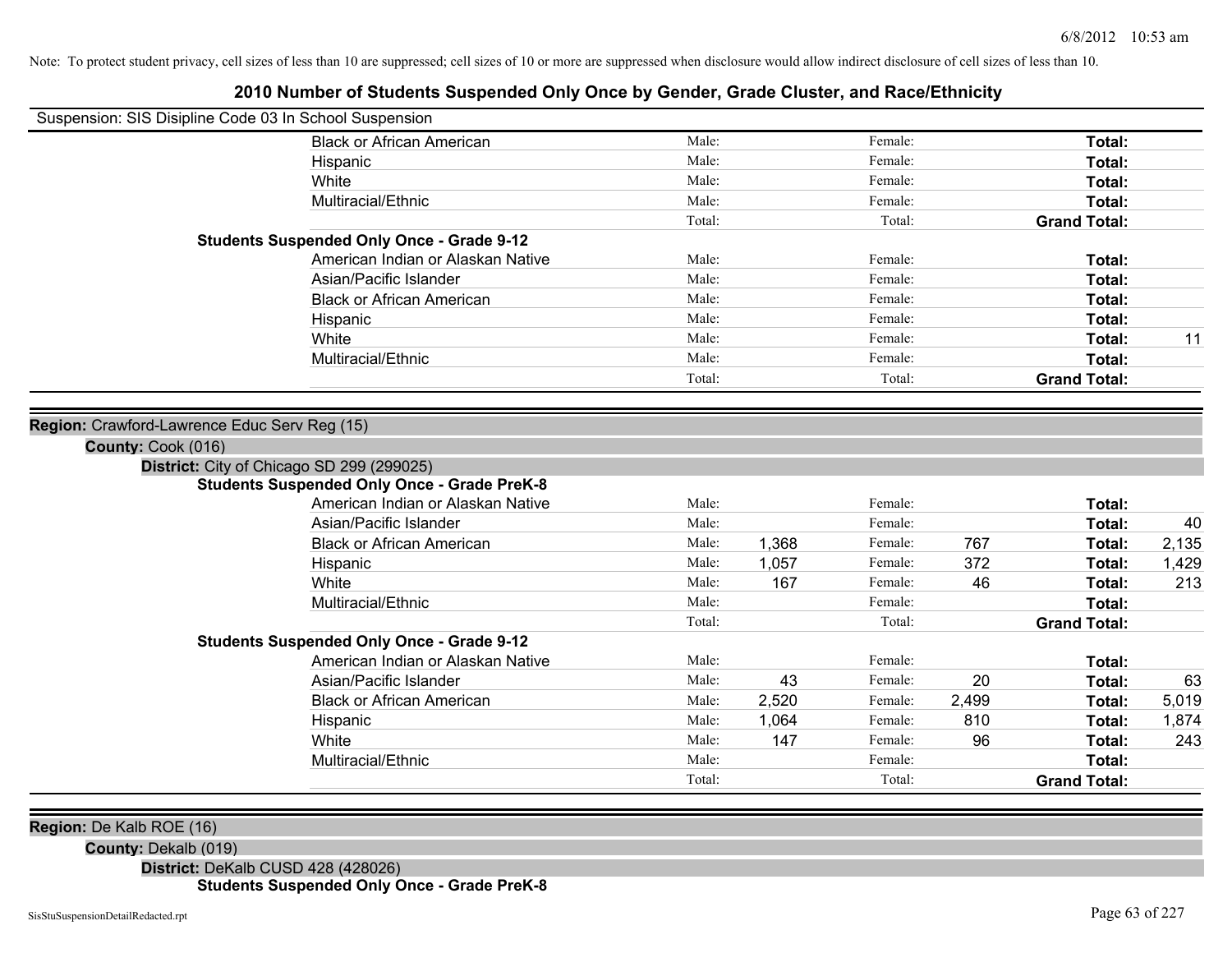| Suspension: SIS Disipline Code 03 In School Suspension |                                                    |        |    |         |    |                     |    |
|--------------------------------------------------------|----------------------------------------------------|--------|----|---------|----|---------------------|----|
|                                                        | American Indian or Alaskan Native                  | Male:  |    | Female: |    | Total:              |    |
|                                                        | Asian/Pacific Islander                             | Male:  |    | Female: |    | Total:              |    |
|                                                        | <b>Black or African American</b>                   | Male:  |    | Female: |    | Total:              | 23 |
|                                                        | Hispanic                                           | Male:  |    | Female: |    | Total:              |    |
|                                                        | White                                              | Male:  |    | Female: |    | Total:              | 23 |
|                                                        | Multiracial/Ethnic                                 | Male:  |    | Female: |    | Total:              |    |
|                                                        |                                                    | Total: |    | Total:  |    | <b>Grand Total:</b> |    |
|                                                        | <b>Students Suspended Only Once - Grade 9-12</b>   |        |    |         |    |                     |    |
|                                                        | American Indian or Alaskan Native                  | Male:  |    | Female: |    | Total:              |    |
|                                                        | Asian/Pacific Islander                             | Male:  |    | Female: |    | Total:              |    |
|                                                        | <b>Black or African American</b>                   | Male:  | 18 | Female: | 14 | Total:              | 32 |
|                                                        | Hispanic                                           | Male:  | 23 | Female: | 17 | Total:              | 40 |
|                                                        | White                                              | Male:  | 53 | Female: | 37 | Total:              | 90 |
|                                                        | Multiracial/Ethnic                                 | Male:  |    | Female: |    | Total:              |    |
|                                                        |                                                    | Total: |    | Total:  |    | <b>Grand Total:</b> |    |
|                                                        | District: Genoa Kingston CUSD 424 (424026)         |        |    |         |    |                     |    |
|                                                        | <b>Students Suspended Only Once - Grade PreK-8</b> |        |    |         |    |                     |    |
|                                                        | American Indian or Alaskan Native                  | Male:  |    | Female: |    | Total:              |    |
|                                                        | Asian/Pacific Islander                             | Male:  |    | Female: |    | Total:              |    |
|                                                        | <b>Black or African American</b>                   | Male:  |    | Female: |    | Total:              |    |
|                                                        | Hispanic                                           | Male:  |    | Female: |    | Total:              |    |
|                                                        | White                                              | Male:  |    | Female: |    | Total:              | 25 |
|                                                        | Multiracial/Ethnic                                 | Male:  |    | Female: |    | Total:              |    |
|                                                        |                                                    | Total: |    | Total:  |    | <b>Grand Total:</b> |    |
|                                                        | <b>Students Suspended Only Once - Grade 9-12</b>   |        |    |         |    |                     |    |
|                                                        | American Indian or Alaskan Native                  | Male:  |    | Female: |    | Total:              |    |
|                                                        | Asian/Pacific Islander                             | Male:  |    | Female: |    | Total:              |    |
|                                                        | <b>Black or African American</b>                   | Male:  |    | Female: |    | Total:              |    |
|                                                        | Hispanic                                           | Male:  |    | Female: |    | Total:              |    |
|                                                        | White                                              | Male:  | 34 | Female: | 23 | Total:              | 57 |
|                                                        | Multiracial/Ethnic                                 | Male:  |    | Female: |    | Total:              |    |
|                                                        |                                                    | Total: |    | Total:  |    | <b>Grand Total:</b> | 71 |
| District: Hiawatha CUSD 426 (426026)                   |                                                    |        |    |         |    |                     |    |
|                                                        | <b>Students Suspended Only Once - Grade PreK-8</b> |        |    |         |    |                     |    |
|                                                        | American Indian or Alaskan Native                  | Male:  |    | Female: |    | Total:              |    |
|                                                        | Asian/Pacific Islander                             | Male:  |    | Female: |    | Total:              |    |
|                                                        | <b>Black or African American</b>                   | Male:  |    | Female: |    | Total:              |    |
|                                                        | Hispanic                                           | Male:  |    | Female: |    | Total:              |    |
|                                                        | White                                              | Male:  |    | Female: |    | Total:              |    |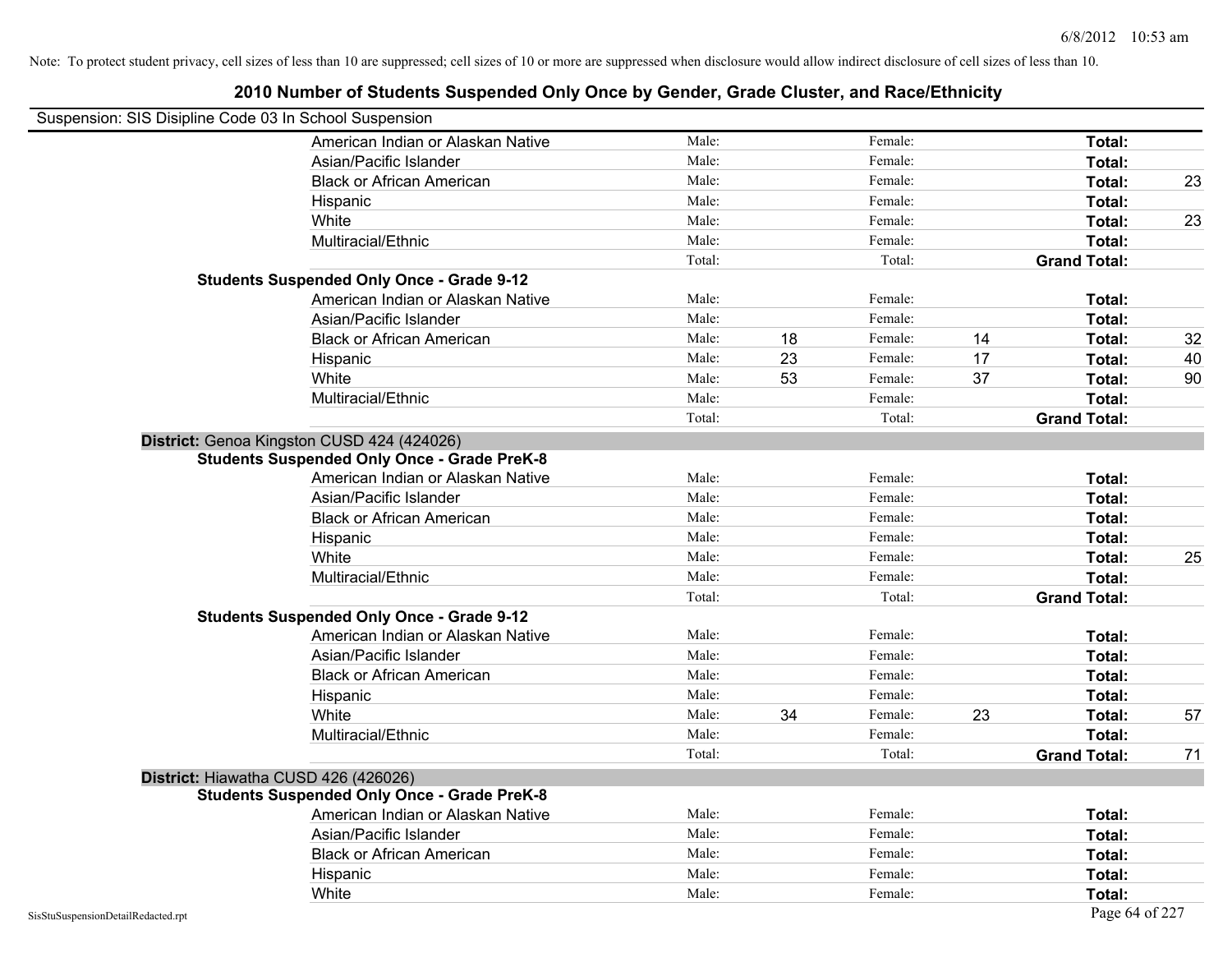## **2010 Number of Students Suspended Only Once by Gender, Grade Cluster, and Race/Ethnicity**

| Suspension: SIS Disipline Code 03 In School Suspension |                                                    |        |         |                     |    |
|--------------------------------------------------------|----------------------------------------------------|--------|---------|---------------------|----|
|                                                        | Multiracial/Ethnic                                 | Male:  | Female: | Total:              |    |
|                                                        |                                                    | Total: | Total:  | <b>Grand Total:</b> |    |
|                                                        | <b>Students Suspended Only Once - Grade 9-12</b>   |        |         |                     |    |
|                                                        | American Indian or Alaskan Native                  | Male:  | Female: | Total:              |    |
|                                                        | Asian/Pacific Islander                             | Male:  | Female: | Total:              |    |
|                                                        | <b>Black or African American</b>                   | Male:  | Female: | Total:              |    |
|                                                        | Hispanic                                           | Male:  | Female: | Total:              |    |
|                                                        | White                                              | Male:  | Female: | Total:              |    |
|                                                        | Multiracial/Ethnic                                 | Male:  | Female: | Total:              |    |
|                                                        |                                                    | Total: | Total:  | <b>Grand Total:</b> |    |
|                                                        | District: Hinckley Big Rock CUSD 429 (429026)      |        |         |                     |    |
|                                                        | <b>Students Suspended Only Once - Grade PreK-8</b> |        |         |                     |    |
|                                                        | American Indian or Alaskan Native                  | Male:  | Female: | Total:              |    |
|                                                        | Asian/Pacific Islander                             | Male:  | Female: | Total:              |    |
|                                                        | <b>Black or African American</b>                   | Male:  | Female: | Total:              |    |
|                                                        | Hispanic                                           | Male:  | Female: | Total:              |    |
|                                                        | White                                              | Male:  | Female: | Total:              | 20 |
|                                                        | Multiracial/Ethnic                                 | Male:  | Female: | Total:              |    |
|                                                        |                                                    | Total: | Total:  | <b>Grand Total:</b> |    |
| District: Indian Creek CUSD 425 (425026)               |                                                    |        |         |                     |    |
|                                                        | <b>Students Suspended Only Once - Grade PreK-8</b> |        |         |                     |    |
|                                                        | American Indian or Alaskan Native                  | Male:  | Female: | Total:              |    |
|                                                        | Asian/Pacific Islander                             | Male:  | Female: | Total:              |    |
|                                                        | <b>Black or African American</b>                   | Male:  | Female: | Total:              |    |
|                                                        | Hispanic                                           | Male:  | Female: | Total:              |    |
|                                                        | White                                              | Male:  | Female: | Total:              | 17 |
|                                                        | Multiracial/Ethnic                                 | Male:  | Female: | Total:              |    |
|                                                        |                                                    | Total: | Total:  | <b>Grand Total:</b> |    |
|                                                        | <b>Students Suspended Only Once - Grade 9-12</b>   |        |         |                     |    |
|                                                        | American Indian or Alaskan Native                  | Male:  | Female: | Total:              |    |
|                                                        | Asian/Pacific Islander                             | Male:  | Female: | Total:              |    |
|                                                        | <b>Black or African American</b>                   | Male:  | Female: | Total:              |    |
|                                                        | Hispanic                                           | Male:  | Female: | Total:              |    |
|                                                        | White                                              | Male:  | Female: | Total:              |    |
|                                                        | Multiracial/Ethnic                                 | Male:  | Female: | Total:              |    |
|                                                        |                                                    | Total: | Total:  | <b>Grand Total:</b> |    |

**District:** Sandwich CUSD 430 (430026) **Students Suspended Only Once - Grade 9-12**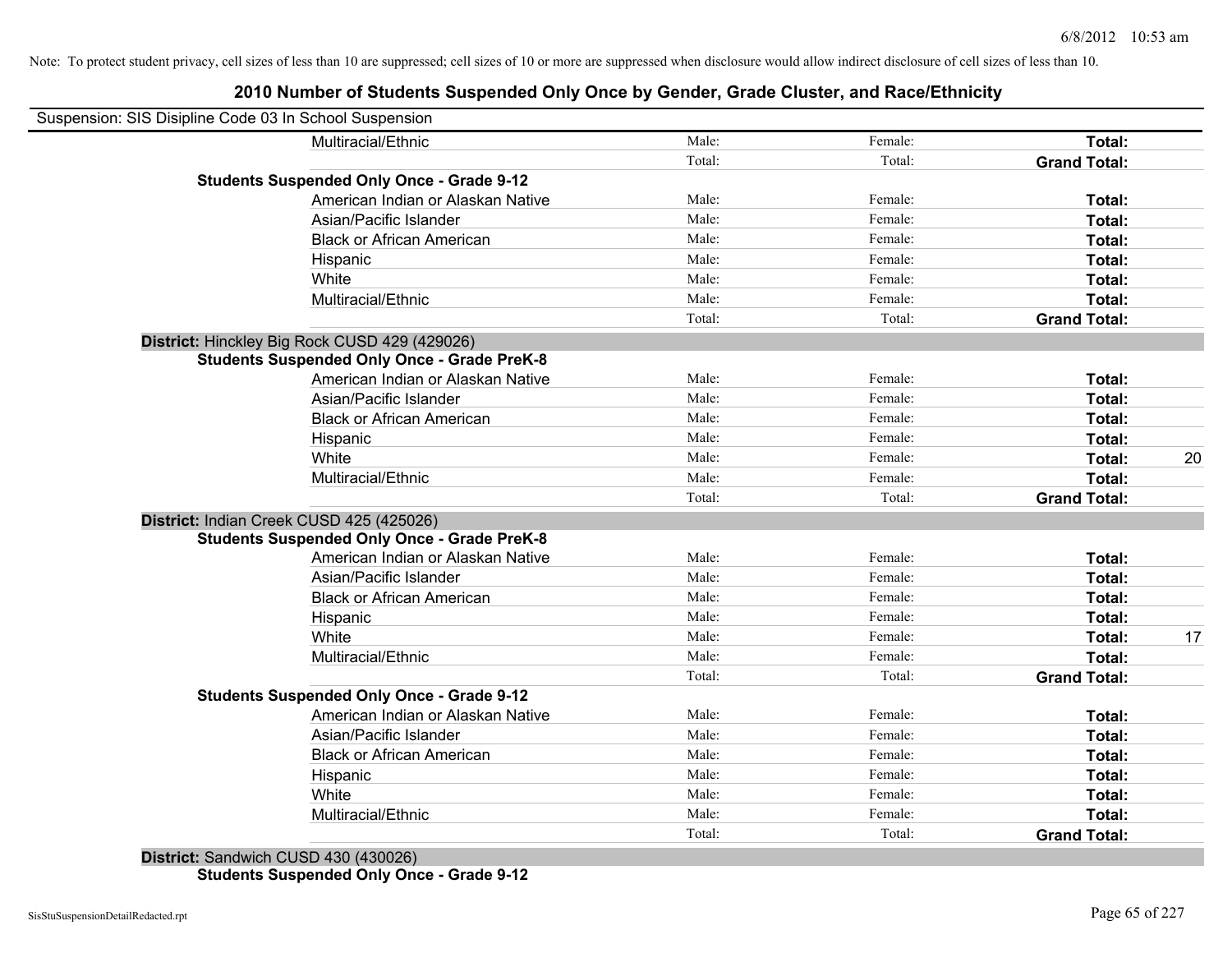| Suspension: SIS Disipline Code 03 In School Suspension |                                                    |        |    |         |    |                     |    |
|--------------------------------------------------------|----------------------------------------------------|--------|----|---------|----|---------------------|----|
|                                                        | American Indian or Alaskan Native                  | Male:  |    | Female: |    | Total:              |    |
|                                                        | Asian/Pacific Islander                             | Male:  |    | Female: |    | Total:              |    |
|                                                        | <b>Black or African American</b>                   | Male:  |    | Female: |    | Total:              |    |
|                                                        | Hispanic                                           | Male:  |    | Female: |    | Total:              |    |
|                                                        | White                                              | Male:  |    | Female: |    | Total:              |    |
|                                                        | Multiracial/Ethnic                                 | Male:  |    | Female: |    | Total:              |    |
|                                                        |                                                    | Total: |    | Total:  |    | <b>Grand Total:</b> |    |
|                                                        | District: Somonauk CUSD 432 (432026)               |        |    |         |    |                     |    |
|                                                        | <b>Students Suspended Only Once - Grade PreK-8</b> |        |    |         |    |                     |    |
|                                                        | American Indian or Alaskan Native                  | Male:  |    | Female: |    | Total:              |    |
|                                                        | Asian/Pacific Islander                             | Male:  |    | Female: |    | Total:              |    |
|                                                        | <b>Black or African American</b>                   | Male:  |    | Female: |    | Total:              |    |
|                                                        | Hispanic                                           | Male:  |    | Female: |    | Total:              |    |
|                                                        | White                                              | Male:  |    | Female: |    | Total:              |    |
|                                                        | Multiracial/Ethnic                                 | Male:  |    | Female: |    | Total:              |    |
|                                                        |                                                    | Total: |    | Total:  |    | <b>Grand Total:</b> |    |
|                                                        | <b>Students Suspended Only Once - Grade 9-12</b>   |        |    |         |    |                     |    |
|                                                        | American Indian or Alaskan Native                  | Male:  |    | Female: |    | Total:              |    |
|                                                        | Asian/Pacific Islander                             | Male:  |    | Female: |    | Total:              |    |
|                                                        | <b>Black or African American</b>                   | Male:  |    | Female: |    | Total:              |    |
|                                                        | Hispanic                                           | Male:  |    | Female: |    | Total:              |    |
|                                                        | White                                              | Male:  |    | Female: |    | Total:              |    |
|                                                        | Multiracial/Ethnic                                 | Male:  |    | Female: |    | Total:              |    |
|                                                        |                                                    | Total: |    | Total:  |    | <b>Grand Total:</b> |    |
|                                                        | District: Sycamore CUSD 427 (427026)               |        |    |         |    |                     |    |
|                                                        | <b>Students Suspended Only Once - Grade PreK-8</b> |        |    |         |    |                     |    |
|                                                        | American Indian or Alaskan Native                  | Male:  |    | Female: |    | Total:              |    |
|                                                        | Asian/Pacific Islander                             | Male:  |    | Female: |    | Total:              |    |
|                                                        | <b>Black or African American</b>                   | Male:  |    | Female: |    | Total:              |    |
|                                                        | Hispanic                                           | Male:  |    | Female: |    | Total:              |    |
|                                                        | White                                              | Male:  |    | Female: |    | Total:              | 31 |
|                                                        | Multiracial/Ethnic                                 | Male:  |    | Female: |    | Total:              |    |
|                                                        |                                                    | Total: | 31 | Total:  | 11 | <b>Grand Total:</b> | 42 |
|                                                        | <b>Students Suspended Only Once - Grade 9-12</b>   |        |    |         |    |                     |    |
|                                                        | American Indian or Alaskan Native                  | Male:  |    | Female: |    | Total:              |    |
|                                                        | Asian/Pacific Islander                             | Male:  |    | Female: |    | Total:              |    |
|                                                        | <b>Black or African American</b>                   | Male:  |    | Female: |    | Total:              |    |
|                                                        | Hispanic                                           | Male:  |    | Female: |    | <b>Total:</b>       |    |
|                                                        | White                                              | Male:  | 42 | Female: | 16 | Total:              | 58 |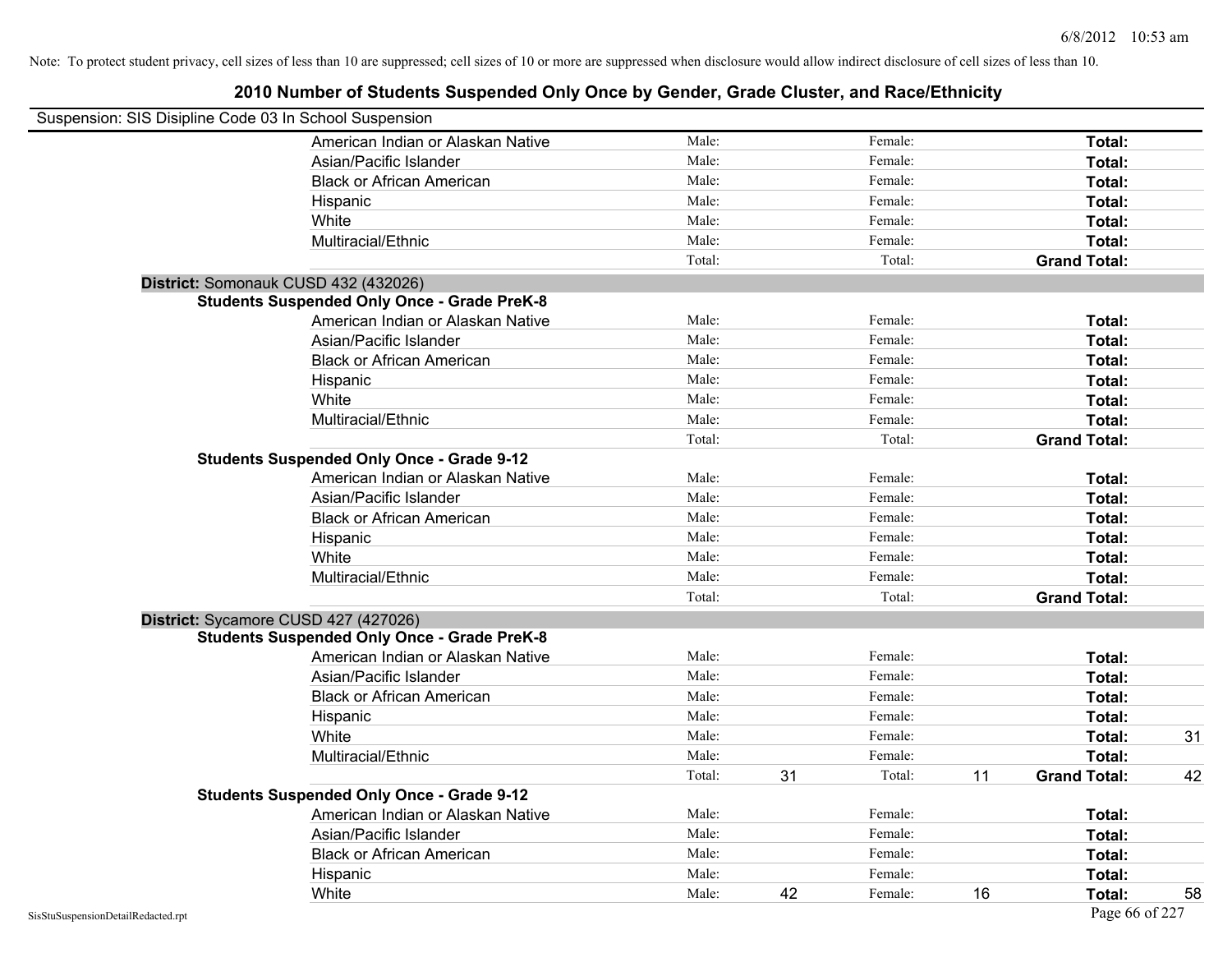| Suspension: SIS Disipline Code 03 In School Suspension |                                                    |        |         |                     |    |
|--------------------------------------------------------|----------------------------------------------------|--------|---------|---------------------|----|
|                                                        | Multiracial/Ethnic                                 | Male:  | Female: | Total:              |    |
|                                                        |                                                    | Total: | Total:  | <b>Grand Total:</b> | 72 |
| <b>County: Non-Public School (000)</b>                 |                                                    |        |         |                     |    |
|                                                        | District: Non-Public School (0000)                 |        |         |                     |    |
|                                                        | <b>Students Suspended Only Once - Grade 9-12</b>   |        |         |                     |    |
|                                                        | American Indian or Alaskan Native                  | Male:  | Female: | Total:              |    |
|                                                        | American Indian or Alaskan Native                  | Male:  | Female: | Total:              |    |
|                                                        | Asian/Pacific Islander                             | Male:  | Female: | Total:              |    |
|                                                        | Asian/Pacific Islander                             | Male:  | Female: | Total:              |    |
|                                                        | <b>Black or African American</b>                   | Male:  | Female: | Total:              |    |
|                                                        | <b>Black or African American</b>                   | Male:  | Female: | Total:              |    |
|                                                        | Hispanic                                           | Male:  | Female: | Total:              |    |
|                                                        | Hispanic                                           | Male:  | Female: | Total:              |    |
|                                                        | White                                              | Male:  | Female: | Total:              |    |
|                                                        | White                                              | Male:  | Female: | Total:              |    |
|                                                        | Multiracial/Ethnic                                 | Male:  | Female: | Total:              |    |
|                                                        | Multiracial/Ethnic                                 | Male:  | Female: | Total:              |    |
|                                                        |                                                    | Total: | Total:  | <b>Grand Total:</b> |    |
|                                                        |                                                    | Total: | Total:  | <b>Grand Total:</b> |    |
|                                                        |                                                    |        |         |                     |    |
| Region: De Witt/Livingston/McLean ROE (17)             |                                                    |        |         |                     |    |
| County: Dewitt (020)                                   |                                                    |        |         |                     |    |
|                                                        | District: Blue Ridge CUSD 18 (018026)              |        |         |                     |    |
|                                                        | <b>Students Suspended Only Once - Grade PreK-8</b> |        |         |                     |    |
|                                                        | American Indian or Alaskan Native                  | Male:  | Female: | Total:              |    |
|                                                        | Asian/Pacific Islander                             | Male:  | Female: | Total:              |    |
|                                                        | <b>Black or African American</b>                   | Male:  | Female: | Total:              |    |
|                                                        | Hispanic                                           | Male:  | Female: | Total:              |    |
|                                                        | White                                              | Male:  | Female: | Total:              | 15 |
|                                                        | Multiracial/Ethnic                                 | Male:  | Female: | Total:              |    |
|                                                        |                                                    | Total: | Total:  | <b>Grand Total:</b> |    |
|                                                        | <b>Students Suspended Only Once - Grade 9-12</b>   |        |         |                     |    |
|                                                        | American Indian or Alaskan Native                  | Male:  | Female: | Total:              |    |
|                                                        | Asian/Pacific Islander                             | Male:  | Female: | Total:              |    |
|                                                        | <b>Black or African American</b>                   | Male:  | Female: | Total:              |    |
|                                                        | Hispanic                                           | Male:  | Female: | Total:              |    |
|                                                        | White                                              | Male:  | Female: | Total:              | 16 |
|                                                        | Multiracial/Ethnic                                 | Male:  | Female: | Total:              |    |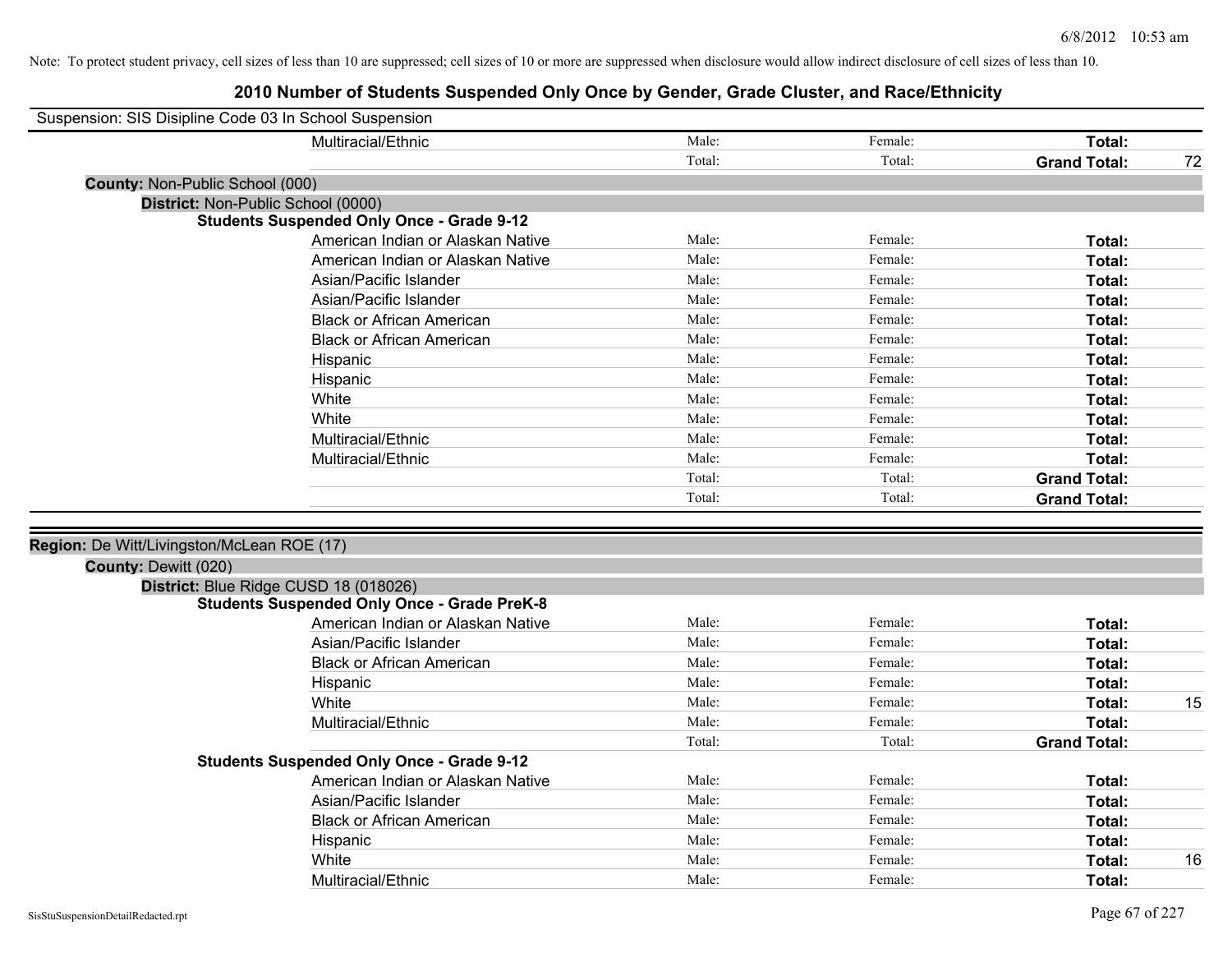| Suspension: SIS Disipline Code 03 In School Suspension |                                                    |        |         |                     |
|--------------------------------------------------------|----------------------------------------------------|--------|---------|---------------------|
|                                                        |                                                    | Total: | Total:  | <b>Grand Total:</b> |
| District: Clinton CUSD 15 (015026)                     |                                                    |        |         |                     |
|                                                        | <b>Students Suspended Only Once - Grade 9-12</b>   |        |         |                     |
|                                                        | American Indian or Alaskan Native                  | Male:  | Female: | Total:              |
|                                                        | Asian/Pacific Islander                             | Male:  | Female: | Total:              |
|                                                        | <b>Black or African American</b>                   | Male:  | Female: | Total:              |
|                                                        | Hispanic                                           | Male:  | Female: | Total:              |
|                                                        | White                                              | Male:  | Female: | Total:              |
|                                                        | Multiracial/Ethnic                                 | Male:  | Female: | Total:              |
|                                                        |                                                    | Total: | Total:  | <b>Grand Total:</b> |
| County: Livingston (053)                               |                                                    |        |         |                     |
| District: Cornell CCSD 426 (426004)                    |                                                    |        |         |                     |
|                                                        | <b>Students Suspended Only Once - Grade PreK-8</b> |        |         |                     |
|                                                        | American Indian or Alaskan Native                  | Male:  | Female: | Total:              |
|                                                        | Asian/Pacific Islander                             | Male:  | Female: | Total:              |
|                                                        | <b>Black or African American</b>                   | Male:  | Female: | Total:              |
|                                                        | Hispanic                                           | Male:  | Female: | Total:              |
|                                                        | White                                              | Male:  | Female: | Total:              |
|                                                        | Multiracial/Ethnic                                 | Male:  | Female: | Total:              |
|                                                        |                                                    | Total: | Total:  | <b>Grand Total:</b> |
|                                                        | District: Dwight Common SD 232 (232002)            |        |         |                     |
|                                                        | <b>Students Suspended Only Once - Grade PreK-8</b> |        |         |                     |
|                                                        | American Indian or Alaskan Native                  | Male:  | Female: | Total:              |
|                                                        | Asian/Pacific Islander                             | Male:  | Female: | Total:              |
|                                                        | <b>Black or African American</b>                   | Male:  | Female: | Total:              |
|                                                        | Hispanic                                           | Male:  | Female: | Total:              |
|                                                        | White                                              | Male:  | Female: | Total:              |
|                                                        | Multiracial/Ethnic                                 | Male:  | Female: | Total:              |
|                                                        |                                                    | Total: | Total:  | <b>Grand Total:</b> |
|                                                        | District: Dwight Twp HSD 230 (230017)              |        |         |                     |
|                                                        | <b>Students Suspended Only Once - Grade 9-12</b>   |        |         |                     |
|                                                        | American Indian or Alaskan Native                  | Male:  | Female: | Total:              |
|                                                        | Asian/Pacific Islander                             | Male:  | Female: | Total:              |
|                                                        | <b>Black or African American</b>                   | Male:  | Female: | Total:              |
|                                                        | Hispanic                                           | Male:  | Female: | Total:              |
|                                                        | White                                              | Male:  | Female: | Total:              |
|                                                        | Multiracial/Ethnic                                 | Male:  | Female: | Total:              |
|                                                        |                                                    | Total: | Total:  | <b>Grand Total:</b> |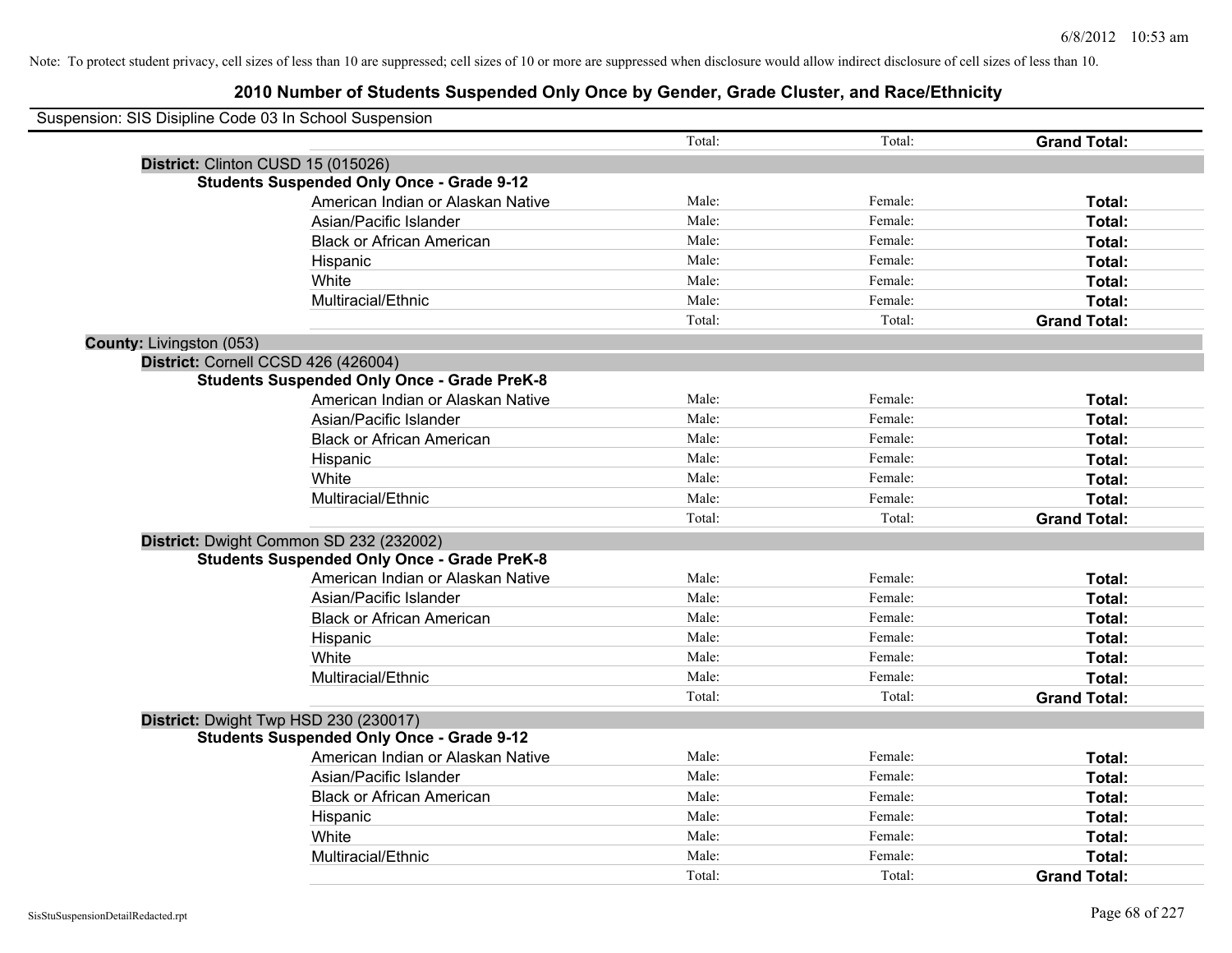## **2010 Number of Students Suspended Only Once by Gender, Grade Cluster, and Race/Ethnicity**

| Suspension: SIS Disipline Code 03 In School Suspension |        |         |                     |
|--------------------------------------------------------|--------|---------|---------------------|
| District: Flanagan-Cornell Dist 74 (074027)            |        |         |                     |
| <b>Students Suspended Only Once - Grade 9-12</b>       |        |         |                     |
| American Indian or Alaskan Native                      | Male:  | Female: | Total:              |
| Asian/Pacific Islander                                 | Male:  | Female: | Total:              |
| <b>Black or African American</b>                       | Male:  | Female: | Total:              |
| Hispanic                                               | Male:  | Female: | Total:              |
| White                                                  | Male:  | Female: | Total:              |
| Multiracial/Ethnic                                     | Male:  | Female: | Total:              |
|                                                        | Total: | Total:  | <b>Grand Total:</b> |
| District: Odell CCSD 435 (435004)                      |        |         |                     |
| <b>Students Suspended Only Once - Grade PreK-8</b>     |        |         |                     |
| American Indian or Alaskan Native                      | Male:  | Female: | Total:              |
| Asian/Pacific Islander                                 | Male:  | Female: | <b>Total:</b>       |
| <b>Black or African American</b>                       | Male:  | Female: | Total:              |
| Hispanic                                               | Male:  | Female: | Total:              |
| White                                                  | Male:  | Female: | Total:              |
| Multiracial/Ethnic                                     | Male:  | Female: | Total:              |
|                                                        | Total: | Total:  | <b>Grand Total:</b> |
| District: Pontiac CCSD 429 (429004)                    |        |         |                     |
| <b>Students Suspended Only Once - Grade PreK-8</b>     |        |         |                     |
| American Indian or Alaskan Native                      | Male:  | Female: | Total:              |
| Asian/Pacific Islander                                 | Male:  | Female: | Total:              |
| <b>Black or African American</b>                       | Male:  | Female: | Total:              |
| Hispanic                                               | Male:  | Female: | Total:              |
| White                                                  | Male:  | Female: | Total:              |
| Multiracial/Ethnic                                     | Male:  | Female: | Total:              |
|                                                        | Total: | Total:  | <b>Grand Total:</b> |
| District: Prairie Central CUSD 8 (008026)              |        |         |                     |
| <b>Students Suspended Only Once - Grade 9-12</b>       |        |         |                     |
| American Indian or Alaskan Native                      | Male:  | Female: | Total:              |
| Asian/Pacific Islander                                 | Male:  | Female: | Total:              |
| <b>Black or African American</b>                       | Male:  | Female: | Total:              |
| Hispanic                                               | Male:  | Female: | Total:              |
| White                                                  | Male:  | Female: | Total:              |
| Multiracial/Ethnic                                     | Male:  | Female: | Total:              |
|                                                        | Total: | Total:  | <b>Grand Total:</b> |

**District:** Bloomington SD 87 (087025)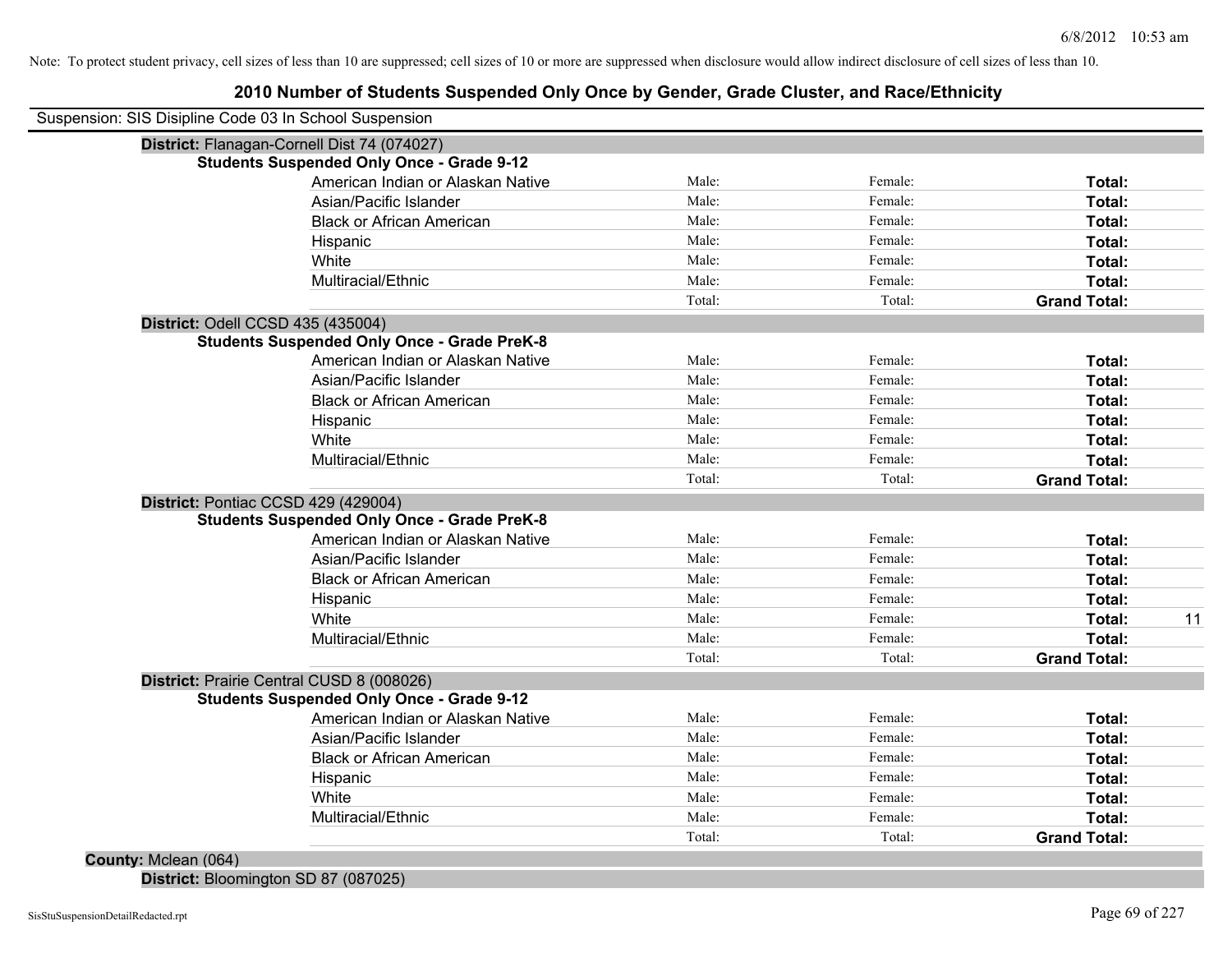|                                    | 2010 Number of Students Suspended Only Once by Gender, Grade Cluster, and Race/Ethnicity |        |    |         |    |                     |    |
|------------------------------------|------------------------------------------------------------------------------------------|--------|----|---------|----|---------------------|----|
|                                    | Suspension: SIS Disipline Code 03 In School Suspension                                   |        |    |         |    |                     |    |
|                                    | <b>Students Suspended Only Once - Grade PreK-8</b>                                       |        |    |         |    |                     |    |
|                                    | American Indian or Alaskan Native                                                        | Male:  |    | Female: |    | Total:              |    |
|                                    | Asian/Pacific Islander                                                                   | Male:  |    | Female: |    | Total:              |    |
|                                    | <b>Black or African American</b>                                                         | Male:  |    | Female: |    | Total:              | 11 |
|                                    | Hispanic                                                                                 | Male:  |    | Female: |    | Total:              |    |
|                                    | White                                                                                    | Male:  |    | Female: |    | Total:              | 21 |
|                                    | Multiracial/Ethnic                                                                       | Male:  |    | Female: |    | Total:              |    |
|                                    |                                                                                          | Total: |    | Total:  |    | <b>Grand Total:</b> | 42 |
|                                    | <b>Students Suspended Only Once - Grade 9-12</b>                                         |        |    |         |    |                     |    |
|                                    | American Indian or Alaskan Native                                                        | Male:  |    | Female: |    | Total:              |    |
|                                    | Asian/Pacific Islander                                                                   | Male:  |    | Female: |    | Total:              |    |
|                                    | <b>Black or African American</b>                                                         | Male:  | 22 | Female: | 21 | Total:              | 43 |
|                                    | Hispanic                                                                                 | Male:  |    | Female: |    | Total:              | 12 |
|                                    | White                                                                                    | Male:  | 34 | Female: | 30 | Total:              | 64 |
|                                    | Multiracial/Ethnic                                                                       | Male:  |    | Female: |    | Total:              | 15 |
|                                    |                                                                                          | Total: |    | Total:  |    | <b>Grand Total:</b> |    |
|                                    | District: Heyworth CUSD 4 (004026)                                                       |        |    |         |    |                     |    |
|                                    | <b>Students Suspended Only Once - Grade PreK-8</b>                                       |        |    |         |    |                     |    |
|                                    | American Indian or Alaskan Native                                                        | Male:  |    | Female: |    | Total:              |    |
|                                    | Asian/Pacific Islander                                                                   | Male:  |    | Female: |    | Total:              |    |
|                                    | <b>Black or African American</b>                                                         | Male:  |    | Female: |    | Total:              |    |
|                                    | Hispanic                                                                                 | Male:  |    | Female: |    | Total:              |    |
|                                    | White                                                                                    | Male:  |    | Female: |    | Total:              |    |
|                                    | Multiracial/Ethnic                                                                       | Male:  |    | Female: |    | Total:              |    |
|                                    |                                                                                          | Total: |    | Total:  |    | <b>Grand Total:</b> |    |
|                                    | <b>Students Suspended Only Once - Grade 9-12</b>                                         |        |    |         |    |                     |    |
|                                    | American Indian or Alaskan Native                                                        | Male:  |    | Female: |    | Total:              |    |
|                                    | Asian/Pacific Islander                                                                   | Male:  |    | Female: |    | Total:              |    |
|                                    | <b>Black or African American</b>                                                         | Male:  |    | Female: |    | Total:              |    |
|                                    | Hispanic                                                                                 | Male:  |    | Female: |    | Total:              |    |
|                                    | White                                                                                    | Male:  |    | Female: |    | Total:              |    |
|                                    | Multiracial/Ethnic                                                                       | Male:  |    | Female: |    | Total:              |    |
|                                    |                                                                                          | Total: |    | Total:  |    | <b>Grand Total:</b> |    |
|                                    | District: Lexington CUSD 7 (007026)                                                      |        |    |         |    |                     |    |
|                                    | <b>Students Suspended Only Once - Grade PreK-8</b>                                       |        |    |         |    |                     |    |
|                                    | American Indian or Alaskan Native                                                        | Male:  |    | Female: |    | Total:              |    |
|                                    | Asian/Pacific Islander                                                                   | Male:  |    | Female: |    | Total:              |    |
|                                    | <b>Black or African American</b>                                                         | Male:  |    | Female: |    | Total:              |    |
|                                    | Hispanic                                                                                 | Male:  |    | Female: |    | Total:              |    |
| SisStuSuspensionDetailRedacted.rpt |                                                                                          |        |    |         |    | Page 70 of 227      |    |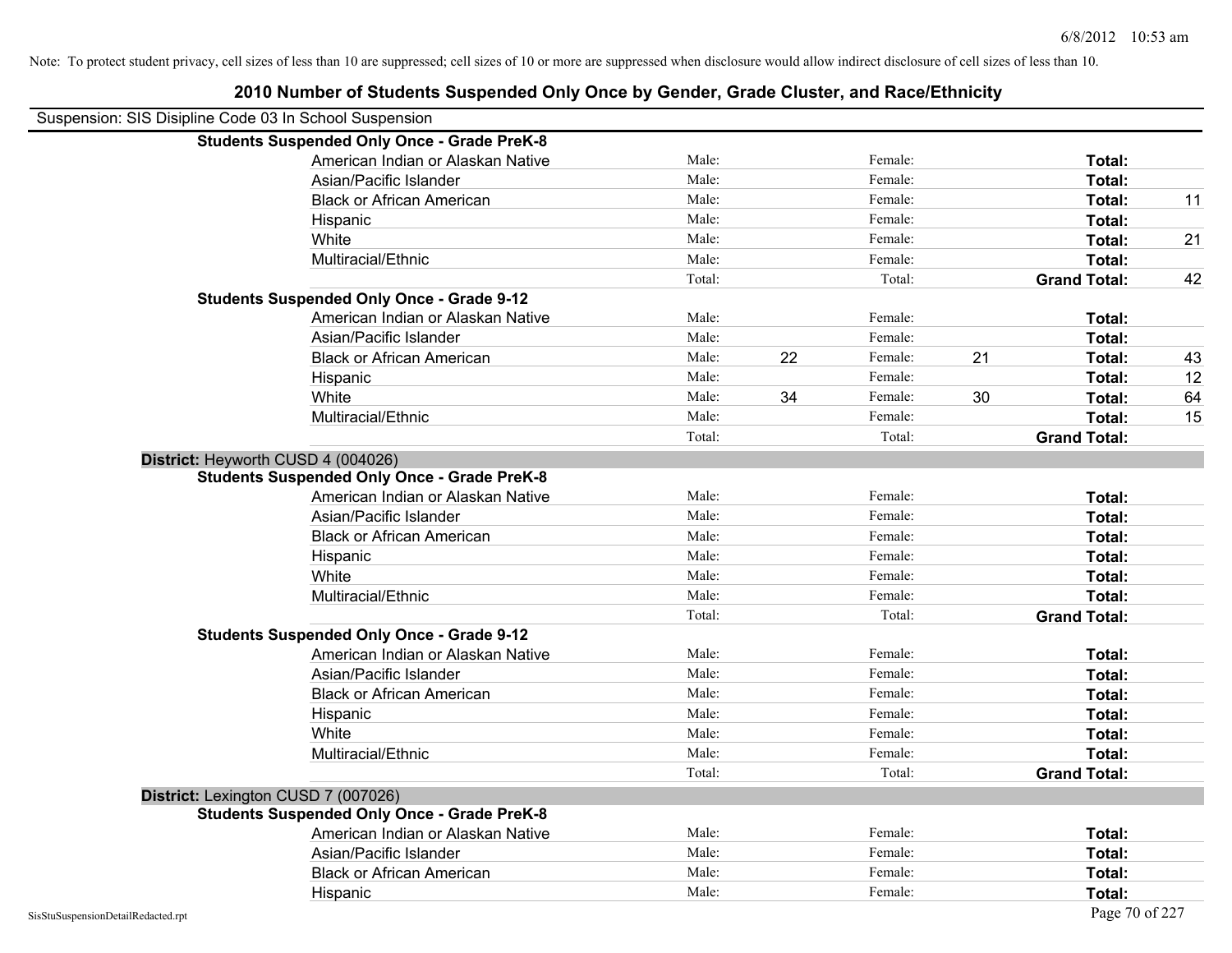| Suspension: SIS Disipline Code 03 In School Suspension |                                                    |        |    |         |    |                     |     |
|--------------------------------------------------------|----------------------------------------------------|--------|----|---------|----|---------------------|-----|
|                                                        | White                                              | Male:  |    | Female: |    | Total:              |     |
|                                                        | Multiracial/Ethnic                                 | Male:  |    | Female: |    | Total:              |     |
|                                                        |                                                    | Total: |    | Total:  |    | <b>Grand Total:</b> |     |
| District: McLean County USD 5 (005026)                 |                                                    |        |    |         |    |                     |     |
|                                                        | <b>Students Suspended Only Once - Grade PreK-8</b> |        |    |         |    |                     |     |
|                                                        | American Indian or Alaskan Native                  | Male:  |    | Female: |    | Total:              |     |
|                                                        | Asian/Pacific Islander                             | Male:  |    | Female: |    | Total:              |     |
|                                                        | <b>Black or African American</b>                   | Male:  | 37 | Female: | 22 | Total:              | 59  |
|                                                        | Hispanic                                           | Male:  |    | Female: |    | Total:              | 17  |
|                                                        | White                                              | Male:  | 93 | Female: | 34 | Total:              | 127 |
|                                                        | Multiracial/Ethnic                                 | Male:  |    | Female: |    | Total:              | 15  |
|                                                        |                                                    | Total: |    | Total:  |    | <b>Grand Total:</b> |     |
| District: Olympia CUSD 16 (016026)                     |                                                    |        |    |         |    |                     |     |
|                                                        | <b>Students Suspended Only Once - Grade PreK-8</b> |        |    |         |    |                     |     |
|                                                        | American Indian or Alaskan Native                  | Male:  |    | Female: |    | Total:              |     |
|                                                        | Asian/Pacific Islander                             | Male:  |    | Female: |    | Total:              |     |
|                                                        | <b>Black or African American</b>                   | Male:  |    | Female: |    | Total:              |     |
|                                                        | Hispanic                                           | Male:  |    | Female: |    | Total:              |     |
|                                                        | White                                              | Male:  |    | Female: |    | Total:              | 20  |
|                                                        | Multiracial/Ethnic                                 | Male:  |    | Female: |    | Total:              |     |
|                                                        |                                                    | Total: |    | Total:  |    | <b>Grand Total:</b> |     |
|                                                        | <b>Students Suspended Only Once - Grade 9-12</b>   |        |    |         |    |                     |     |
|                                                        | American Indian or Alaskan Native                  | Male:  |    | Female: |    | Total:              |     |
|                                                        | Asian/Pacific Islander                             | Male:  |    | Female: |    | Total:              |     |
|                                                        | <b>Black or African American</b>                   | Male:  |    | Female: |    | Total:              |     |
|                                                        | Hispanic                                           | Male:  |    | Female: |    | Total:              |     |
|                                                        | White                                              | Male:  | 28 | Female: | 16 | Total:              | 44  |
|                                                        | Multiracial/Ethnic                                 | Male:  |    | Female: |    | Total:              |     |
|                                                        |                                                    | Total: |    | Total:  |    | <b>Grand Total:</b> |     |
| District: Ridgeview CUSD 19 (019026)                   |                                                    |        |    |         |    |                     |     |
|                                                        | <b>Students Suspended Only Once - Grade PreK-8</b> |        |    |         |    |                     |     |
|                                                        | American Indian or Alaskan Native                  | Male:  |    | Female: |    | Total:              |     |
|                                                        | Asian/Pacific Islander                             | Male:  |    | Female: |    | Total:              |     |
|                                                        | <b>Black or African American</b>                   | Male:  |    | Female: |    | Total:              |     |
|                                                        | Hispanic                                           | Male:  |    | Female: |    | Total:              |     |
|                                                        | White                                              | Male:  |    | Female: |    | Total:              | 10  |
|                                                        | Multiracial/Ethnic                                 | Male:  |    | Female: |    | Total:              |     |
|                                                        |                                                    | Total: |    | Total:  |    | <b>Grand Total:</b> |     |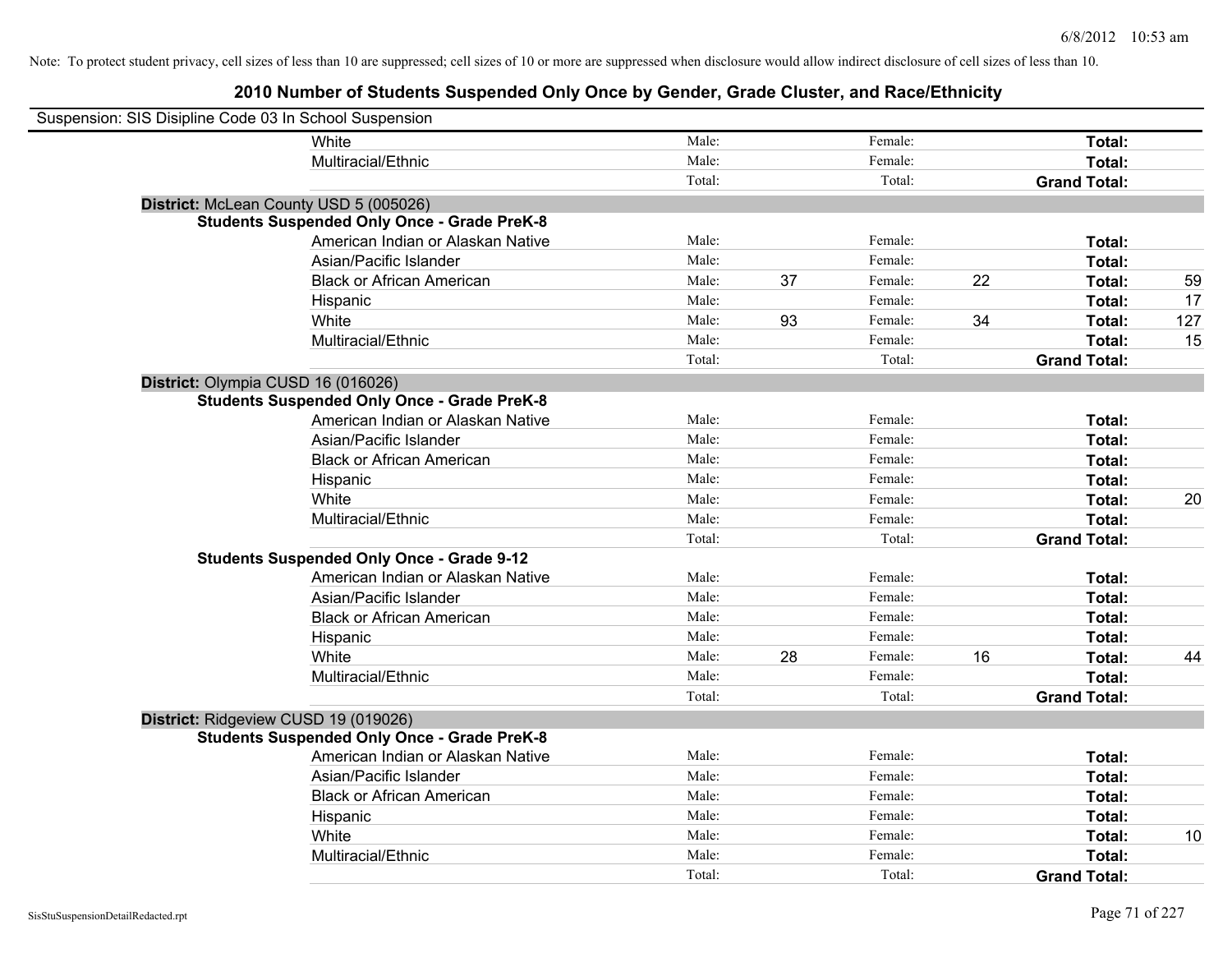| Suspension: SIS Disipline Code 03 In School Suspension |                                                    |        |    |         |    |                     |    |
|--------------------------------------------------------|----------------------------------------------------|--------|----|---------|----|---------------------|----|
|                                                        | <b>Students Suspended Only Once - Grade 9-12</b>   |        |    |         |    |                     |    |
|                                                        | American Indian or Alaskan Native                  | Male:  |    | Female: |    | Total:              |    |
|                                                        | Asian/Pacific Islander                             | Male:  |    | Female: |    | Total:              |    |
|                                                        | <b>Black or African American</b>                   | Male:  |    | Female: |    | Total:              |    |
|                                                        | Hispanic                                           | Male:  |    | Female: |    | Total:              |    |
|                                                        | White                                              | Male:  |    | Female: |    | Total:              |    |
|                                                        | Multiracial/Ethnic                                 | Male:  |    | Female: |    | Total:              |    |
|                                                        |                                                    | Total: |    | Total:  |    | <b>Grand Total:</b> |    |
|                                                        | District: Tri Valley CUSD 3 (003026)               |        |    |         |    |                     |    |
|                                                        | <b>Students Suspended Only Once - Grade 9-12</b>   |        |    |         |    |                     |    |
|                                                        | American Indian or Alaskan Native                  | Male:  |    | Female: |    | Total:              |    |
|                                                        | Asian/Pacific Islander                             | Male:  |    | Female: |    | Total:              |    |
|                                                        | <b>Black or African American</b>                   | Male:  |    | Female: |    | Total:              |    |
|                                                        | Hispanic                                           | Male:  |    | Female: |    | Total:              |    |
|                                                        | White                                              | Male:  |    | Female: |    | Total:              | 15 |
|                                                        | Multiracial/Ethnic                                 | Male:  |    | Female: |    | Total:              |    |
|                                                        |                                                    | Total: |    | Total:  |    | <b>Grand Total:</b> |    |
|                                                        |                                                    |        |    |         |    |                     |    |
| Region: DuPage ROE (19)                                |                                                    |        |    |         |    |                     |    |
| County: Dupage (022)                                   |                                                    |        |    |         |    |                     |    |
|                                                        | District: Addison SD 4 (004002)                    |        |    |         |    |                     |    |
|                                                        | <b>Students Suspended Only Once - Grade PreK-8</b> |        |    |         |    |                     |    |
|                                                        | American Indian or Alaskan Native                  | Male:  |    | Female: |    | Total:              |    |
|                                                        | Asian/Pacific Islander                             | Male:  |    | Female: |    | Total:              |    |
|                                                        | <b>Black or African American</b>                   | Male:  |    | Female: |    | Total:              |    |
|                                                        | Hispanic                                           | Male:  | 27 | Female: | 17 | Total:              | 44 |
|                                                        | White                                              | Male:  |    | Female: |    | Total:              | 20 |
|                                                        | Multiracial/Ethnic                                 | Male:  |    | Female: |    | <b>Total:</b>       |    |
|                                                        |                                                    | Total: |    | Total:  |    | <b>Grand Total:</b> |    |
|                                                        | District: Adventist Healthcare (027500)            |        |    |         |    |                     |    |
|                                                        | <b>Students Suspended Only Once - Grade 9-12</b>   |        |    |         |    |                     |    |
|                                                        | American Indian or Alaskan Native                  | Male:  |    | Female: |    | <b>Total:</b>       |    |
|                                                        | Asian/Pacific Islander                             | Male:  |    | Female: |    | Total:              |    |
|                                                        | <b>Black or African American</b>                   | Male:  |    | Female: |    | Total:              |    |
|                                                        | Hispanic                                           | Male:  |    | Female: |    | Total:              |    |
|                                                        | White                                              | Male:  |    | Female: |    | Total:              |    |
|                                                        | Multiracial/Ethnic                                 | Male:  |    | Female: |    | <b>Total:</b>       |    |
|                                                        |                                                    | Total: |    | Total:  |    | <b>Grand Total:</b> |    |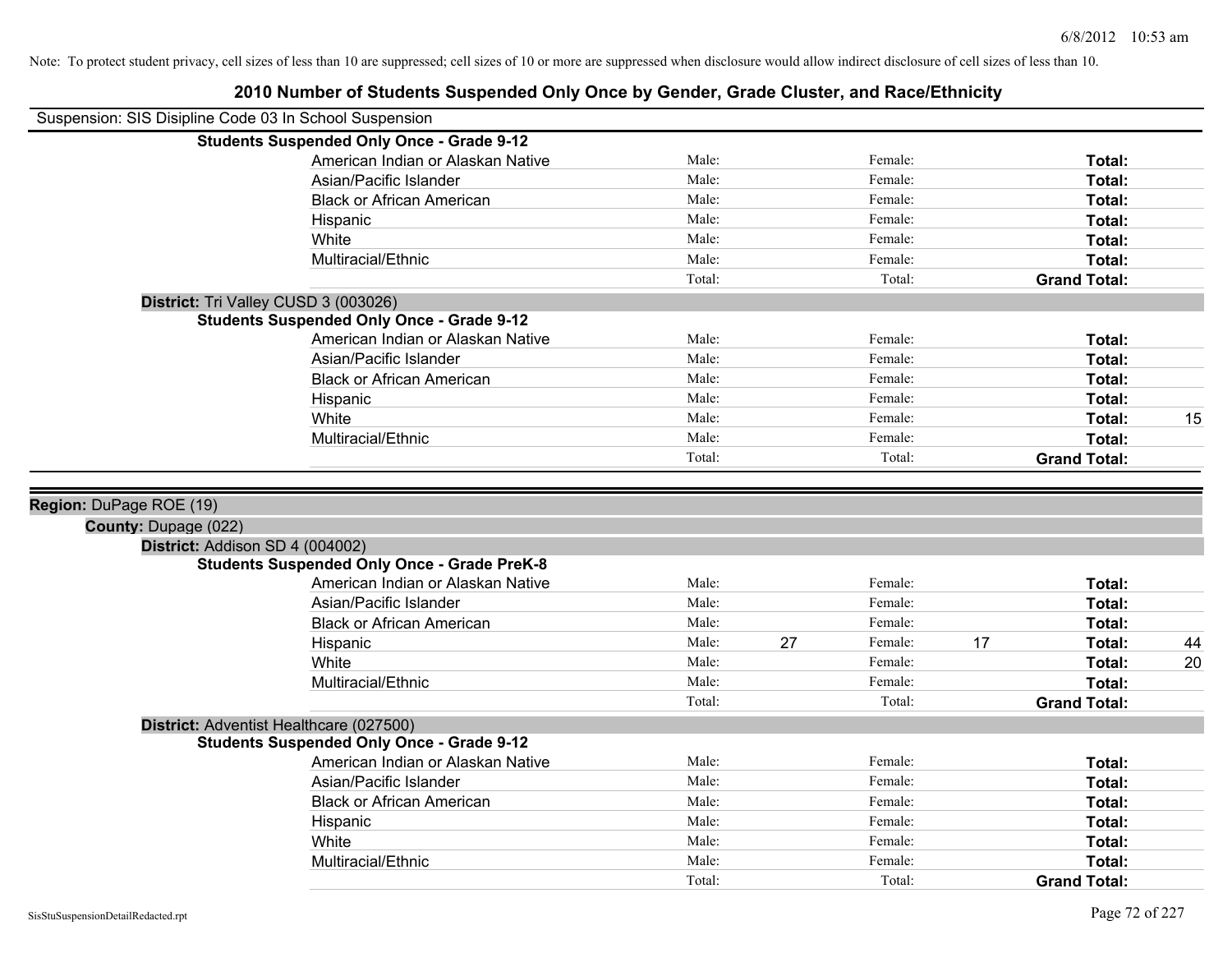#### **2010 Number of Students Suspended Only Once by Gender, Grade Cluster, and Race/Ethnicity**

| Suspension: SIS Disipline Code 03 In School Suspension |        |               |                     |    |
|--------------------------------------------------------|--------|---------------|---------------------|----|
| District: Benjamin SD 25 (025002)                      |        |               |                     |    |
| <b>Students Suspended Only Once - Grade PreK-8</b>     |        |               |                     |    |
| American Indian or Alaskan Native                      | Male:  | Female:       | Total:              |    |
| Asian/Pacific Islander                                 | Male:  | Female:       | Total:              |    |
| <b>Black or African American</b>                       | Male:  | Female:       | Total:              |    |
| Hispanic                                               | Male:  | Female:       | Total:              |    |
| White                                                  | Male:  | Female:       | Total:              |    |
| Multiracial/Ethnic                                     | Male:  | Female:       | Total:              |    |
|                                                        | Total: | Total:        | <b>Grand Total:</b> |    |
| District: Bensenville SD 2 (002002)                    |        |               |                     |    |
| <b>Students Suspended Only Once - Grade PreK-8</b>     |        |               |                     |    |
| American Indian or Alaskan Native                      | Male:  | Female:       | Total:              |    |
| Asian/Pacific Islander                                 | Male:  | Female:       | Total:              |    |
| <b>Black or African American</b>                       | Male:  | Female:       | Total:              |    |
| Hispanic                                               | Male:  | Female:<br>42 | 18<br>Total:        | 60 |
| White                                                  | Male:  | Female:       | Total:              | 17 |
| Multiracial/Ethnic                                     | Male:  | Female:       | Total:              |    |
|                                                        | Total: | Total:        | <b>Grand Total:</b> | 88 |
| District: Bloomingdale SD 13 (013002)                  |        |               |                     |    |
| <b>Students Suspended Only Once - Grade PreK-8</b>     |        |               |                     |    |
| American Indian or Alaskan Native                      | Male:  | Female:       | Total:              |    |
| Asian/Pacific Islander                                 | Male:  | Female:       | Total:              |    |
| <b>Black or African American</b>                       | Male:  | Female:       | Total:              |    |
| Hispanic                                               | Male:  | Female:       | Total:              |    |
| White                                                  | Male:  | Female:       | Total:              | 14 |
| Multiracial/Ethnic                                     | Male:  | Female:       | Total:              |    |
|                                                        | Total: | Total:        | <b>Grand Total:</b> |    |
| District: Cass SD 63 (063002)                          |        |               |                     |    |
| <b>Students Suspended Only Once - Grade PreK-8</b>     |        |               |                     |    |
| American Indian or Alaskan Native                      | Male:  | Female:       | Total:              |    |
| Asian/Pacific Islander                                 | Male:  | Female:       | Total:              |    |
| <b>Black or African American</b>                       | Male:  | Female:       | Total:              |    |
| Hispanic                                               | Male:  | Female:       | Total:              |    |
| White                                                  | Male:  | Female:       | Total:              |    |
| Multiracial/Ethnic                                     | Male:  | Female:       | <b>Total:</b>       |    |
|                                                        | Total: | Total:        | <b>Grand Total:</b> |    |

**District:** CCSD 180 (180004) **Students Suspended Only Once - Grade PreK-8**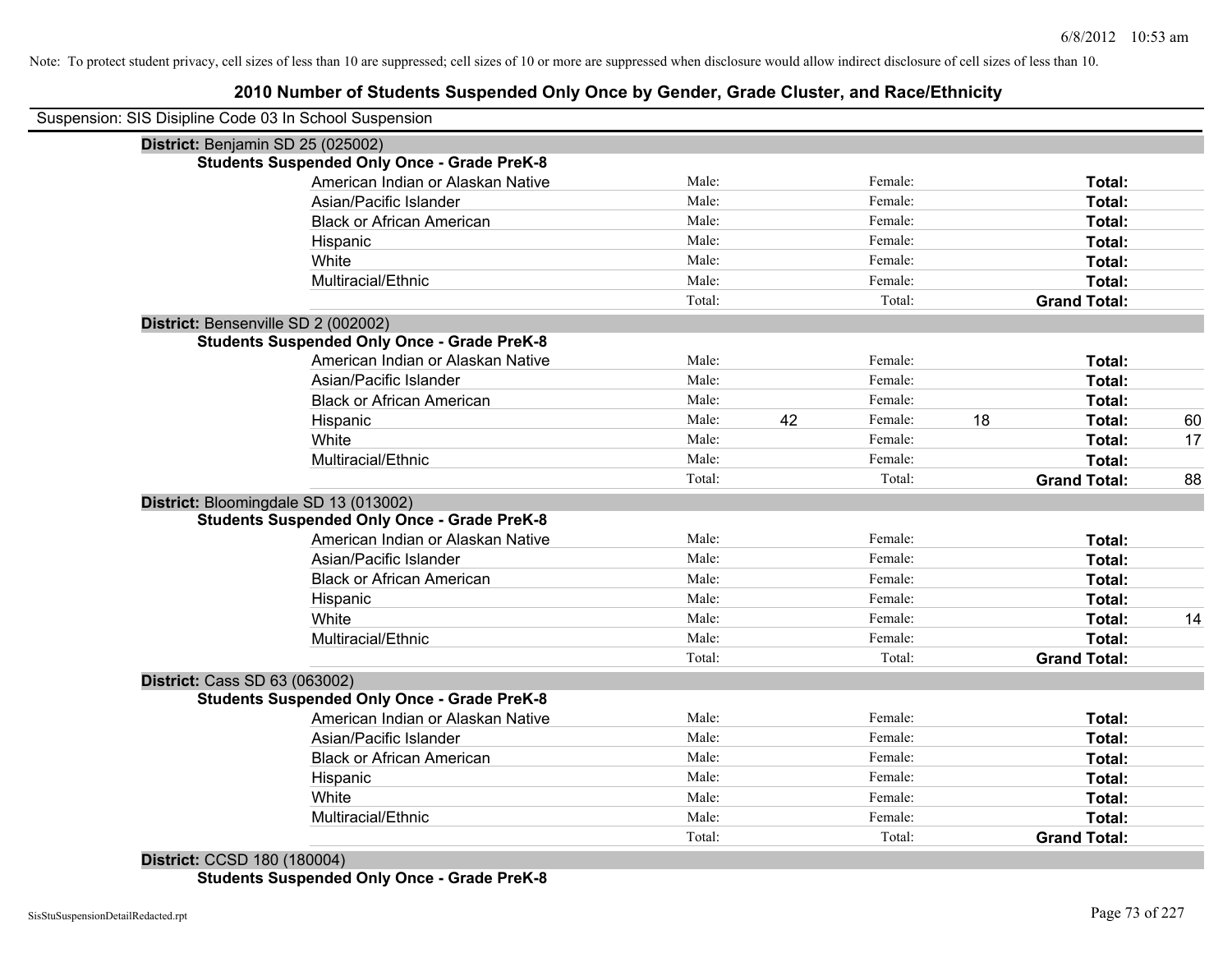|                            | Suspension: SIS Disipline Code 03 In School Suspension |        |    |         |    |                     |    |
|----------------------------|--------------------------------------------------------|--------|----|---------|----|---------------------|----|
|                            | American Indian or Alaskan Native                      | Male:  |    | Female: |    | Total:              |    |
|                            | Asian/Pacific Islander                                 | Male:  |    | Female: |    | Total:              |    |
|                            | <b>Black or African American</b>                       | Male:  | 28 | Female: | 17 | Total:              | 45 |
|                            | Hispanic                                               | Male:  |    | Female: |    | Total:              |    |
|                            | White                                                  | Male:  |    | Female: |    | Total:              |    |
|                            | Multiracial/Ethnic                                     | Male:  |    | Female: |    | Total:              |    |
|                            |                                                        | Total: |    | Total:  |    | <b>Grand Total:</b> | 60 |
| District: CCSD 89 (089004) |                                                        |        |    |         |    |                     |    |
|                            | <b>Students Suspended Only Once - Grade PreK-8</b>     |        |    |         |    |                     |    |
|                            | American Indian or Alaskan Native                      | Male:  |    | Female: |    | Total:              |    |
|                            | Asian/Pacific Islander                                 | Male:  |    | Female: |    | Total:              |    |
|                            | <b>Black or African American</b>                       | Male:  |    | Female: |    | Total:              | 13 |
|                            | Hispanic                                               | Male:  |    | Female: |    | Total:              |    |
|                            | White                                                  | Male:  |    | Female: |    | Total:              | 18 |
|                            | Multiracial/Ethnic                                     | Male:  |    | Female: |    | Total:              |    |
|                            |                                                        | Total: |    | Total:  |    | <b>Grand Total:</b> | 41 |
| District: CCSD 93 (093004) |                                                        |        |    |         |    |                     |    |
|                            | <b>Students Suspended Only Once - Grade PreK-8</b>     |        |    |         |    |                     |    |
|                            | American Indian or Alaskan Native                      | Male:  |    | Female: |    | Total:              |    |
|                            | Asian/Pacific Islander                                 | Male:  |    | Female: |    | Total:              |    |
|                            | <b>Black or African American</b>                       | Male:  |    | Female: |    | Total:              | 10 |
|                            | Hispanic                                               | Male:  |    | Female: |    | Total:              |    |
|                            | White                                                  | Male:  |    | Female: |    | Total:              | 24 |
|                            | Multiracial/Ethnic                                     | Male:  |    | Female: |    | Total:              |    |
|                            |                                                        | Total: |    | Total:  |    | <b>Grand Total:</b> | 44 |
|                            | District: Center Cass SD 66 (066002)                   |        |    |         |    |                     |    |
|                            | <b>Students Suspended Only Once - Grade PreK-8</b>     |        |    |         |    |                     |    |
|                            | American Indian or Alaskan Native                      | Male:  |    | Female: |    | Total:              |    |
|                            | Asian/Pacific Islander                                 | Male:  |    | Female: |    | Total:              |    |
|                            | <b>Black or African American</b>                       | Male:  |    | Female: |    | Total:              |    |
|                            | Hispanic                                               | Male:  |    | Female: |    | Total:              |    |
|                            | White                                                  | Male:  |    | Female: |    | Total:              |    |
|                            | Multiracial/Ethnic                                     | Male:  |    | Female: |    | Total:              |    |
|                            |                                                        | Total: |    | Total:  |    | <b>Grand Total:</b> |    |
| District: CHSD 99 (099016) |                                                        |        |    |         |    |                     |    |
|                            | <b>Students Suspended Only Once - Grade 9-12</b>       |        |    |         |    |                     |    |
|                            | American Indian or Alaskan Native                      | Male:  |    | Female: |    | Total:              |    |
|                            | Asian/Pacific Islander                                 | Male:  |    | Female: |    | Total:              |    |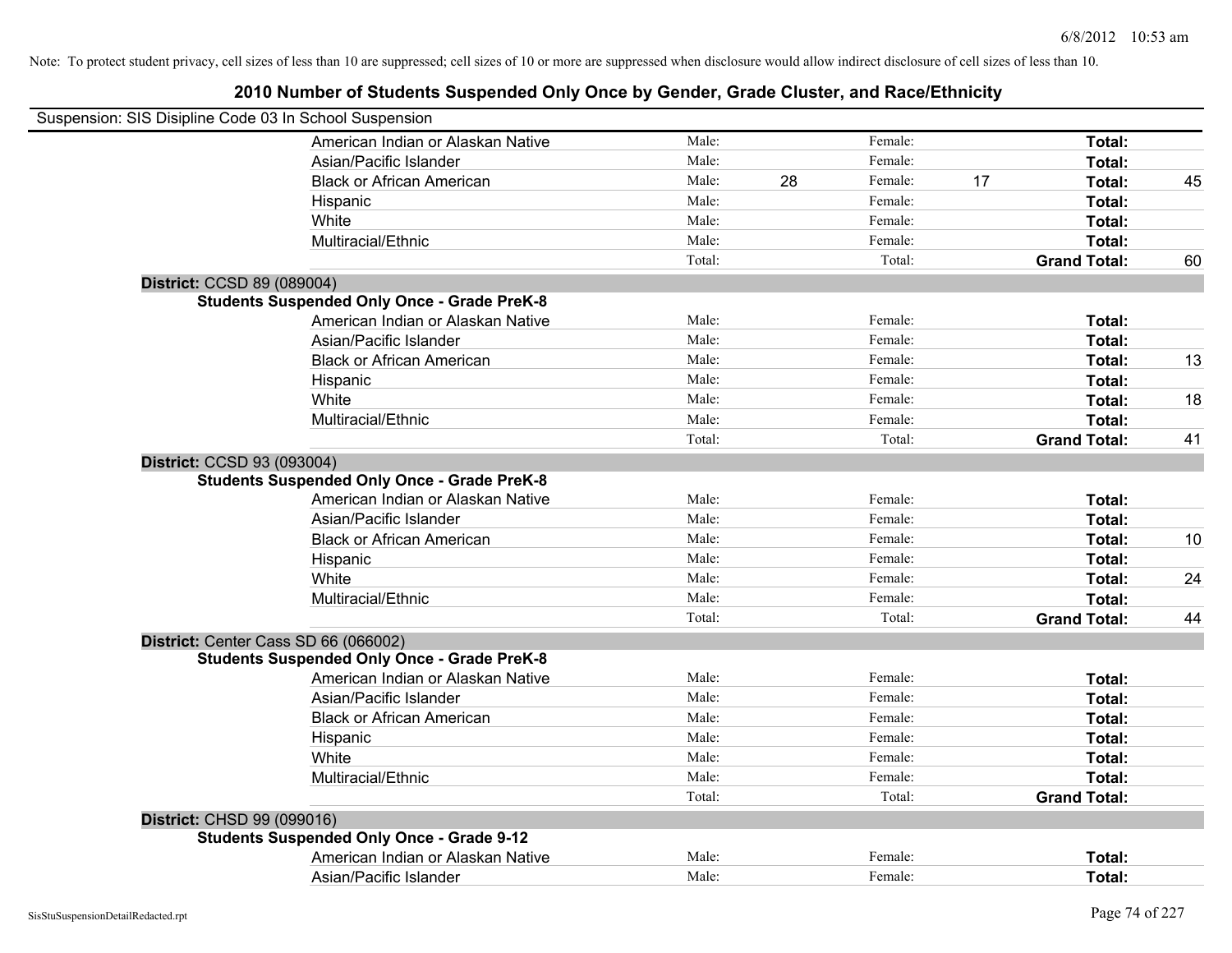| Suspension: SIS Disipline Code 03 In School Suspension |                                                    |        |    |         |    |                     |     |
|--------------------------------------------------------|----------------------------------------------------|--------|----|---------|----|---------------------|-----|
|                                                        | <b>Black or African American</b>                   | Male:  |    | Female: |    | Total:              | 16  |
|                                                        | Hispanic                                           | Male:  |    | Female: |    | Total:              |     |
|                                                        | White                                              | Male:  |    | Female: |    | Total:              | 17  |
|                                                        | Multiracial/Ethnic                                 | Male:  |    | Female: |    | Total:              |     |
|                                                        |                                                    | Total: | 34 | Total:  | 12 | <b>Grand Total:</b> | 46  |
|                                                        | District: Coop Assoc for Spec Educ (041061)        |        |    |         |    |                     |     |
|                                                        | <b>Students Suspended Only Once - Grade PreK-8</b> |        |    |         |    |                     |     |
|                                                        | American Indian or Alaskan Native                  | Male:  |    | Female: |    | Total:              |     |
|                                                        | Asian/Pacific Islander                             | Male:  |    | Female: |    | Total:              |     |
|                                                        | <b>Black or African American</b>                   | Male:  |    | Female: |    | Total:              |     |
|                                                        | Hispanic                                           | Male:  |    | Female: |    | Total:              |     |
|                                                        | White                                              | Male:  |    | Female: |    | Total:              |     |
|                                                        | Multiracial/Ethnic                                 | Male:  |    | Female: |    | Total:              |     |
|                                                        |                                                    | Total: |    | Total:  |    | <b>Grand Total:</b> |     |
| District: CUSD 200 (200026)                            |                                                    |        |    |         |    |                     |     |
|                                                        | <b>Students Suspended Only Once - Grade PreK-8</b> |        |    |         |    |                     |     |
|                                                        | American Indian or Alaskan Native                  | Male:  |    | Female: |    | <b>Total:</b>       |     |
|                                                        | Asian/Pacific Islander                             | Male:  |    | Female: |    | Total:              |     |
|                                                        | <b>Black or African American</b>                   | Male:  |    | Female: |    | Total:              | 28  |
|                                                        | Hispanic                                           | Male:  |    | Female: |    | Total:              | 31  |
|                                                        | White                                              | Male:  | 59 | Female: | 12 | Total:              | 71  |
|                                                        | Multiracial/Ethnic                                 | Male:  |    | Female: |    | Total:              |     |
|                                                        |                                                    | Total: |    | Total:  |    | <b>Grand Total:</b> |     |
|                                                        | <b>Students Suspended Only Once - Grade 9-12</b>   |        |    |         |    |                     |     |
|                                                        | American Indian or Alaskan Native                  | Male:  |    | Female: |    | Total:              |     |
|                                                        | Asian/Pacific Islander                             | Male:  |    | Female: |    | Total:              |     |
|                                                        | <b>Black or African American</b>                   | Male:  |    | Female: |    | Total:              | 21  |
|                                                        | Hispanic                                           | Male:  |    | Female: |    | Total:              | 19  |
|                                                        | White                                              | Male:  | 44 | Female: | 10 | Total:              | 54  |
|                                                        | Multiracial/Ethnic                                 | Male:  |    | Female: |    | Total:              |     |
|                                                        |                                                    | Total: | 76 | Total:  | 30 | <b>Grand Total:</b> | 106 |
| District: CUSD 201 (201026)                            |                                                    |        |    |         |    |                     |     |
|                                                        | <b>Students Suspended Only Once - Grade PreK-8</b> |        |    |         |    |                     |     |
|                                                        | American Indian or Alaskan Native                  | Male:  |    | Female: |    | Total:              |     |
|                                                        | Asian/Pacific Islander                             | Male:  |    | Female: |    | Total:              |     |
|                                                        | <b>Black or African American</b>                   | Male:  |    | Female: |    | Total:              |     |
|                                                        | Hispanic                                           | Male:  |    | Female: |    | Total:              |     |
|                                                        | White                                              | Male:  |    | Female: |    | Total:              | 35  |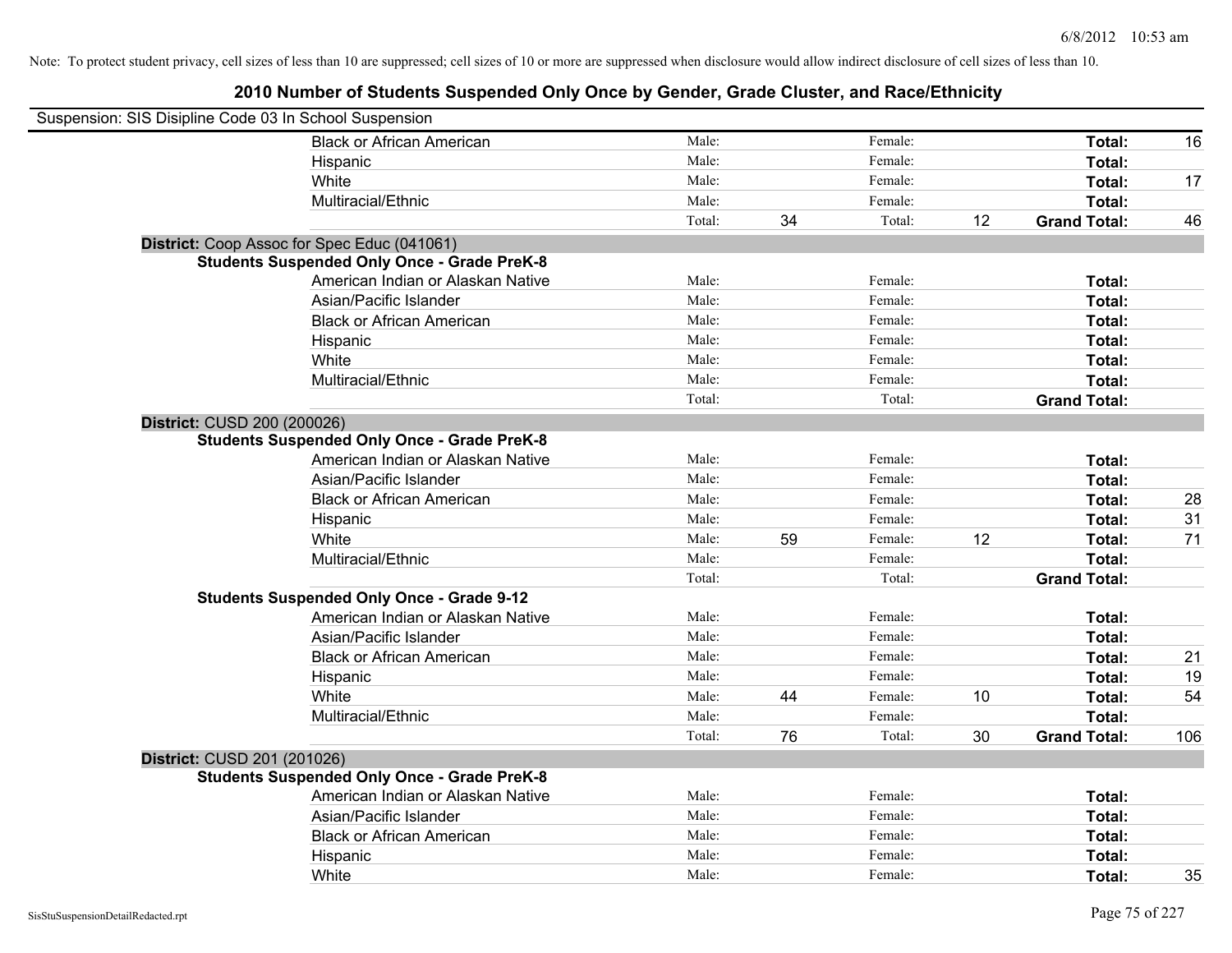## **2010 Number of Students Suspended Only Once by Gender, Grade Cluster, and Race/Ethnicity**

| Suspension: SIS Disipline Code 03 In School Suspension |                                                    |        |    |         |    |                     |     |
|--------------------------------------------------------|----------------------------------------------------|--------|----|---------|----|---------------------|-----|
|                                                        | Multiracial/Ethnic                                 | Male:  |    | Female: |    | Total:              |     |
|                                                        |                                                    | Total: |    | Total:  |    | <b>Grand Total:</b> |     |
|                                                        | <b>Students Suspended Only Once - Grade 9-12</b>   |        |    |         |    |                     |     |
|                                                        | American Indian or Alaskan Native                  | Male:  |    | Female: |    | Total:              |     |
|                                                        | Asian/Pacific Islander                             | Male:  |    | Female: |    | Total:              |     |
|                                                        | <b>Black or African American</b>                   | Male:  |    | Female: |    | Total:              |     |
|                                                        | Hispanic                                           | Male:  |    | Female: |    | Total:              |     |
|                                                        | White                                              | Male:  |    | Female: |    | Total:              |     |
|                                                        | Multiracial/Ethnic                                 | Male:  |    | Female: |    | Total:              |     |
|                                                        |                                                    | Total: |    | Total:  |    | <b>Grand Total:</b> |     |
| District: Downers Grove GSD 58 (058002)                |                                                    |        |    |         |    |                     |     |
|                                                        | <b>Students Suspended Only Once - Grade PreK-8</b> |        |    |         |    |                     |     |
|                                                        | American Indian or Alaskan Native                  | Male:  |    | Female: |    | Total:              |     |
|                                                        | Asian/Pacific Islander                             | Male:  |    | Female: |    | Total:              |     |
|                                                        | <b>Black or African American</b>                   | Male:  |    | Female: |    | Total:              |     |
|                                                        | Hispanic                                           | Male:  |    | Female: |    | Total:              |     |
|                                                        | White                                              | Male:  |    | Female: |    | Total:              | 17  |
|                                                        | Multiracial/Ethnic                                 | Male:  |    | Female: |    | Total:              |     |
|                                                        |                                                    | Total: |    | Total:  |    | <b>Grand Total:</b> | 28  |
| District: DuPage HSD 88 (088016)                       |                                                    |        |    |         |    |                     |     |
|                                                        | <b>Students Suspended Only Once - Grade 9-12</b>   |        |    |         |    |                     |     |
|                                                        | American Indian or Alaskan Native                  | Male:  |    | Female: |    | Total:              |     |
|                                                        | Asian/Pacific Islander                             | Male:  |    | Female: |    | Total:              |     |
|                                                        | <b>Black or African American</b>                   | Male:  |    | Female: |    | Total:              |     |
|                                                        | Hispanic                                           | Male:  | 56 | Female: | 42 | Total:              | 98  |
|                                                        | White                                              | Male:  | 32 | Female: | 16 | Total:              | 48  |
|                                                        | Multiracial/Ethnic                                 | Male:  |    | Female: |    | Total:              |     |
|                                                        |                                                    | Total: |    | Total:  |    | <b>Grand Total:</b> | 157 |
| District: Elmhurst SD 205 (205026)                     |                                                    |        |    |         |    |                     |     |
|                                                        | <b>Students Suspended Only Once - Grade PreK-8</b> |        |    |         |    |                     |     |
|                                                        | American Indian or Alaskan Native                  | Male:  |    | Female: |    | Total:              |     |
|                                                        | Asian/Pacific Islander                             | Male:  |    | Female: |    | Total:              |     |
|                                                        | <b>Black or African American</b>                   | Male:  |    | Female: |    | Total:              |     |
|                                                        | Hispanic                                           | Male:  |    | Female: |    | Total:              | 10  |
|                                                        | White                                              | Male:  |    | Female: |    | Total:              | 26  |
|                                                        | Multiracial/Ethnic                                 | Male:  |    | Female: |    | Total:              |     |
|                                                        |                                                    | Total: |    | Total:  |    | <b>Grand Total:</b> |     |

**Students Suspended Only Once - Grade 9-12**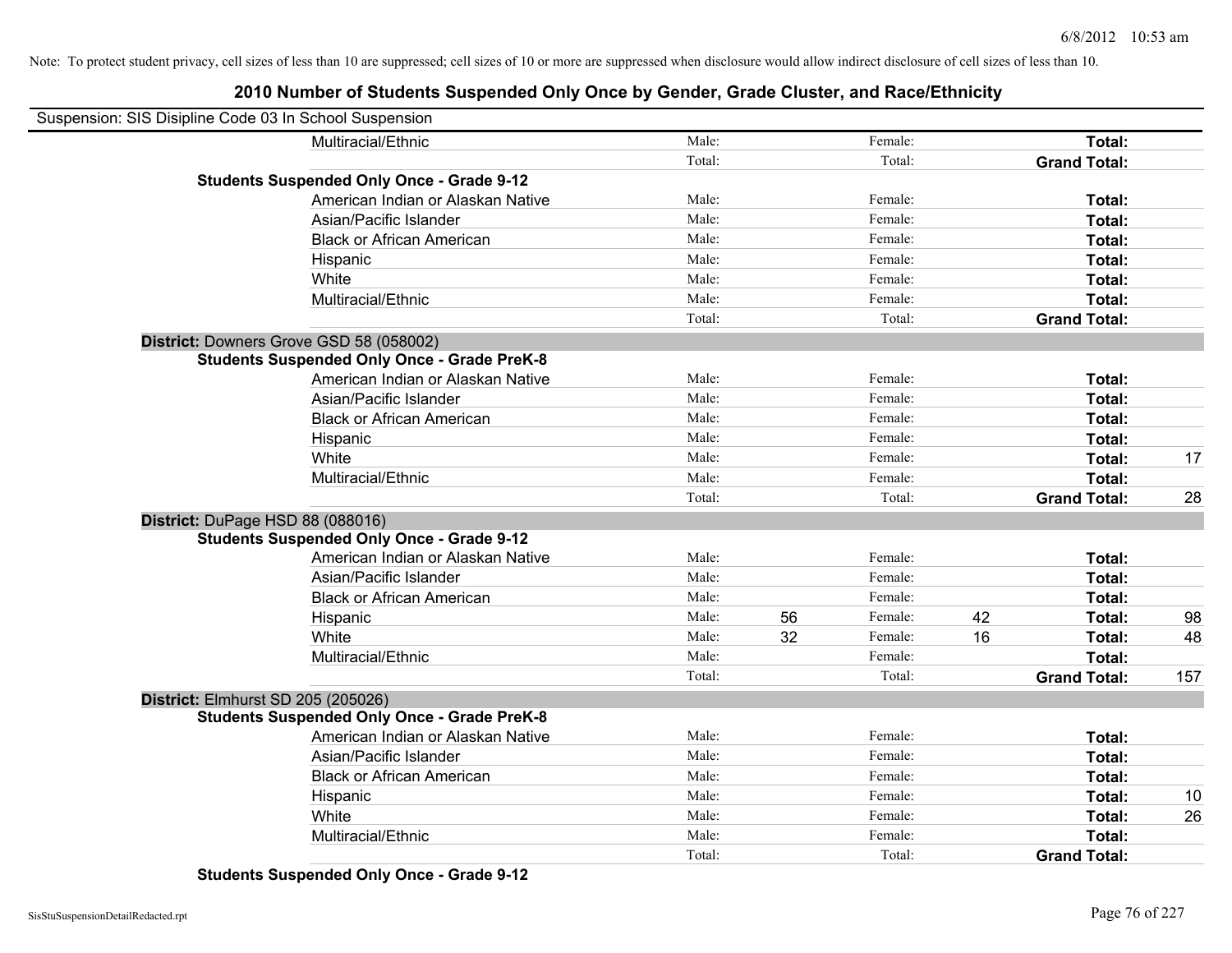| Suspension: SIS Disipline Code 03 In School Suspension                                    |        |     |         |    |                     |     |
|-------------------------------------------------------------------------------------------|--------|-----|---------|----|---------------------|-----|
| American Indian or Alaskan Native                                                         | Male:  |     | Female: |    | Total:              |     |
| Asian/Pacific Islander                                                                    | Male:  |     | Female: |    | Total:              |     |
| <b>Black or African American</b>                                                          | Male:  |     | Female: |    | Total:              |     |
| Hispanic                                                                                  | Male:  |     | Female: |    | Total:              | 19  |
| White                                                                                     | Male:  | 59  | Female: | 21 | Total:              | 80  |
| Multiracial/Ethnic                                                                        | Male:  |     | Female: |    | Total:              |     |
|                                                                                           | Total: | 77  | Total:  | 35 | <b>Grand Total:</b> | 112 |
| District: Fenton CHSD 100 (100016)                                                        |        |     |         |    |                     |     |
| <b>Students Suspended Only Once - Grade 9-12</b>                                          |        |     |         |    |                     |     |
| American Indian or Alaskan Native                                                         | Male:  |     | Female: |    | Total:              |     |
| Asian/Pacific Islander                                                                    | Male:  |     | Female: |    | Total:              |     |
| <b>Black or African American</b>                                                          | Male:  |     | Female: |    | Total:              |     |
| Hispanic                                                                                  | Male:  | 36  | Female: | 22 | Total:              | 58  |
| White                                                                                     | Male:  |     | Female: |    | Total:              | 20  |
| Multiracial/Ethnic                                                                        | Male:  |     | Female: |    | Total:              |     |
|                                                                                           | Total: | 57  | Total:  | 37 | <b>Grand Total:</b> | 94  |
| District: Glen Ellyn SD 41 (041002)<br><b>Students Suspended Only Once - Grade PreK-8</b> |        |     |         |    |                     |     |
| American Indian or Alaskan Native                                                         | Male:  |     | Female: |    | Total:              |     |
| Asian/Pacific Islander                                                                    | Male:  |     | Female: |    | Total:              |     |
| <b>Black or African American</b>                                                          | Male:  |     | Female: |    | Total:              |     |
| Hispanic                                                                                  | Male:  |     | Female: |    | Total:              |     |
| White                                                                                     | Male:  |     | Female: |    | Total:              | 22  |
| Multiracial/Ethnic                                                                        | Male:  |     | Female: |    | Total:              |     |
|                                                                                           | Total: | 34  | Total:  | 11 | <b>Grand Total:</b> | 45  |
| District: Glenbard Twp HSD 87 (087017)                                                    |        |     |         |    |                     |     |
| <b>Students Suspended Only Once - Grade 9-12</b>                                          |        |     |         |    |                     |     |
| American Indian or Alaskan Native                                                         | Male:  |     | Female: |    | Total:              |     |
| Asian/Pacific Islander                                                                    | Male:  | 17  | Female: | 14 | Total:              | 31  |
| <b>Black or African American</b>                                                          | Male:  | 51  | Female: | 22 | Total:              | 73  |
| Hispanic                                                                                  | Male:  | 57  | Female: | 51 | Total:              | 108 |
| White                                                                                     | Male:  | 132 | Female: | 68 | Total:              | 200 |
| Multiracial/Ethnic                                                                        | Male:  |     | Female: |    | Total:              | 18  |
|                                                                                           | Total: |     | Total:  |    | <b>Grand Total:</b> |     |
| District: Gower SD 62 (062002)                                                            |        |     |         |    |                     |     |
| <b>Students Suspended Only Once - Grade PreK-8</b>                                        |        |     |         |    |                     |     |
| American Indian or Alaskan Native                                                         | Male:  |     | Female: |    | Total:              |     |
| Asian/Pacific Islander                                                                    | Male:  |     | Female: |    | Total:              |     |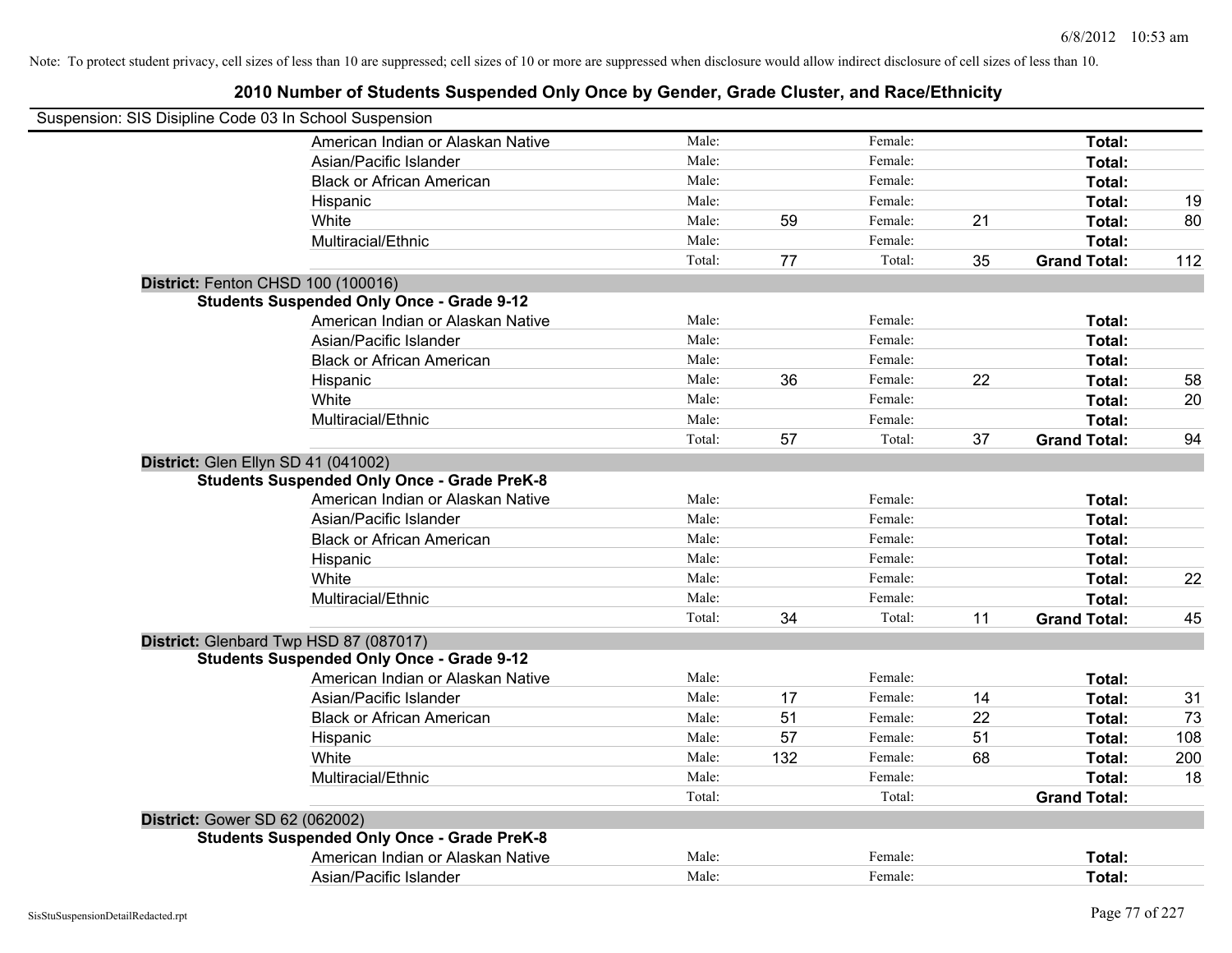| Suspension: SIS Disipline Code 03 In School Suspension |        |     |         |    |                     |     |
|--------------------------------------------------------|--------|-----|---------|----|---------------------|-----|
| <b>Black or African American</b>                       | Male:  |     | Female: |    | Total:              |     |
| Hispanic                                               | Male:  |     | Female: |    | Total:              |     |
| White                                                  | Male:  |     | Female: |    | Total:              | 11  |
| Multiracial/Ethnic                                     | Male:  |     | Female: |    | Total:              |     |
|                                                        | Total: |     | Total:  |    | <b>Grand Total:</b> |     |
| District: Hinsdale CCSD 181 (181004)                   |        |     |         |    |                     |     |
| <b>Students Suspended Only Once - Grade PreK-8</b>     |        |     |         |    |                     |     |
| American Indian or Alaskan Native                      | Male:  |     | Female: |    | Total:              |     |
| Asian/Pacific Islander                                 | Male:  |     | Female: |    | Total:              |     |
| <b>Black or African American</b>                       | Male:  |     | Female: |    | Total:              |     |
| Hispanic                                               | Male:  |     | Female: |    | Total:              |     |
| White                                                  | Male:  |     | Female: |    | Total:              | 20  |
| Multiracial/Ethnic                                     | Male:  |     | Female: |    | Total:              |     |
|                                                        | Total: |     | Total:  |    | <b>Grand Total:</b> |     |
| District: Hinsdale Twp HSD 86 (086017)                 |        |     |         |    |                     |     |
| <b>Students Suspended Only Once - Grade 9-12</b>       |        |     |         |    |                     |     |
| American Indian or Alaskan Native                      | Male:  |     | Female: |    | Total:              |     |
| Asian/Pacific Islander                                 | Male:  |     | Female: |    | Total:              |     |
| <b>Black or African American</b>                       | Male:  | 19  | Female: | 21 | Total:              | 40  |
| Hispanic                                               | Male:  |     | Female: |    | Total:              | 12  |
| White                                                  | Male:  | 56  | Female: | 27 | Total:              | 83  |
| Multiracial/Ethnic                                     | Male:  |     | Female: |    | Total:              |     |
|                                                        | Total: | 92  | Total:  | 59 | <b>Grand Total:</b> | 151 |
| District: Indian Prairie CUSD 204 (204026)             |        |     |         |    |                     |     |
| <b>Students Suspended Only Once - Grade PreK-8</b>     |        |     |         |    |                     |     |
| American Indian or Alaskan Native                      | Male:  |     | Female: |    | Total:              |     |
| Asian/Pacific Islander                                 | Male:  | 20  | Female: | 11 | Total:              | 31  |
| <b>Black or African American</b>                       | Male:  | 76  | Female: | 35 | Total:              | 111 |
| Hispanic                                               | Male:  |     | Female: |    | Total:              | 50  |
| White                                                  | Male:  | 132 | Female: | 23 | Total:              | 155 |
| Multiracial/Ethnic                                     | Male:  |     | Female: |    | Total:              | 16  |
|                                                        | Total: |     | Total:  |    | <b>Grand Total:</b> |     |
| District: Itasca SD 10 (010002)                        |        |     |         |    |                     |     |
| <b>Students Suspended Only Once - Grade PreK-8</b>     |        |     |         |    |                     |     |
| American Indian or Alaskan Native                      | Male:  |     | Female: |    | Total:              |     |
| Asian/Pacific Islander                                 | Male:  |     | Female: |    | Total:              |     |
| <b>Black or African American</b>                       | Male:  |     | Female: |    | Total:              |     |
| Hispanic                                               | Male:  |     | Female: |    | Total:              |     |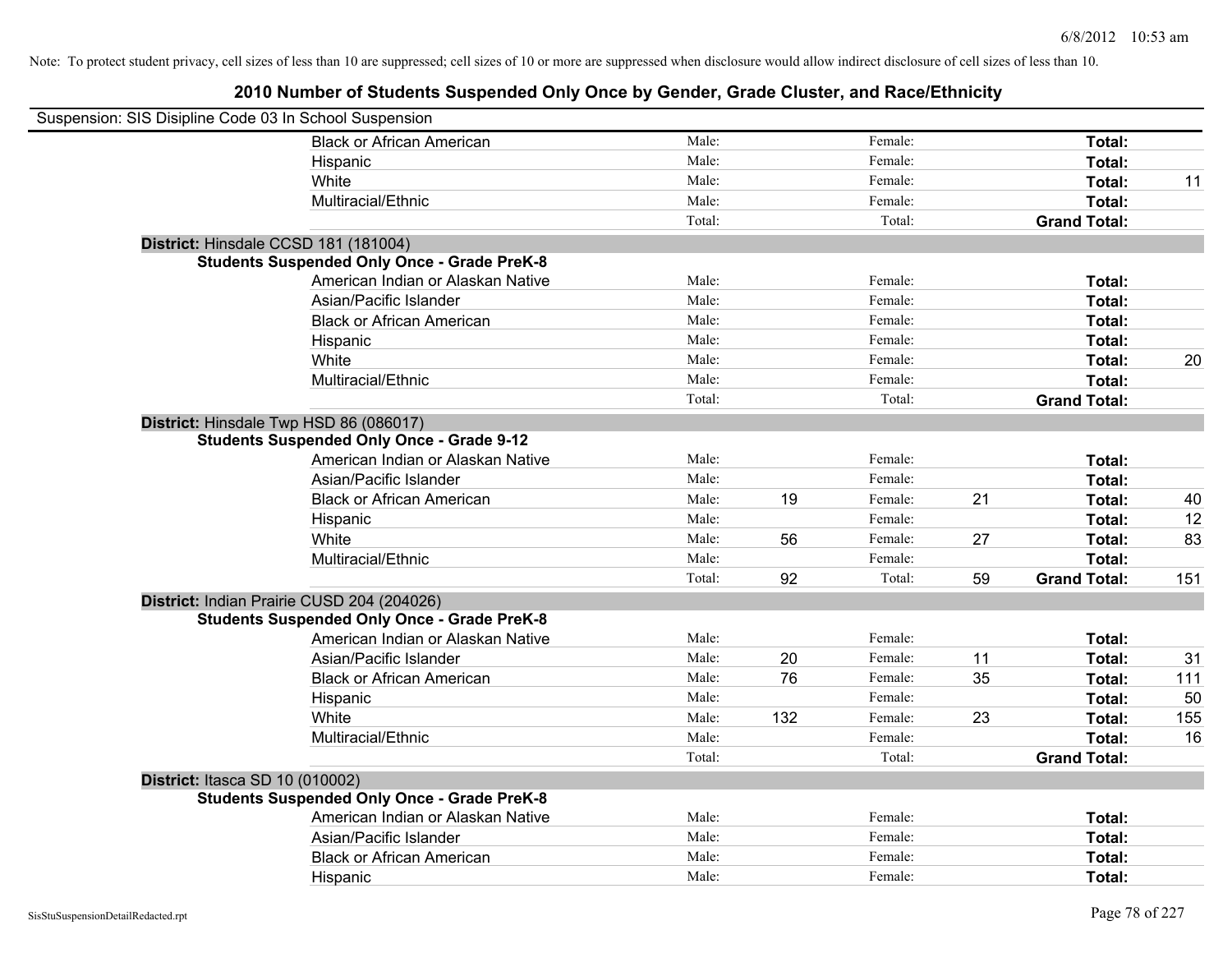| Suspension: SIS Disipline Code 03 In School Suspension |                                                    |        |    |         |                     |               |    |
|--------------------------------------------------------|----------------------------------------------------|--------|----|---------|---------------------|---------------|----|
|                                                        | White                                              | Male:  |    | Female: |                     | Total:        |    |
|                                                        | Multiracial/Ethnic                                 | Male:  |    | Female: |                     | Total:        |    |
|                                                        |                                                    | Total: |    | Total:  | <b>Grand Total:</b> |               |    |
| District: Keeneyville SD 20 (020002)                   |                                                    |        |    |         |                     |               |    |
|                                                        | <b>Students Suspended Only Once - Grade PreK-8</b> |        |    |         |                     |               |    |
|                                                        | American Indian or Alaskan Native                  | Male:  |    | Female: |                     | Total:        |    |
|                                                        | Asian/Pacific Islander                             | Male:  |    | Female: |                     | Total:        |    |
|                                                        | <b>Black or African American</b>                   | Male:  |    | Female: |                     | Total:        | 20 |
|                                                        | Hispanic                                           | Male:  |    | Female: |                     | Total:        | 10 |
|                                                        | White                                              | Male:  |    | Female: |                     | Total:        | 20 |
|                                                        | Multiracial/Ethnic                                 | Male:  |    | Female: |                     | Total:        |    |
|                                                        |                                                    | Total: |    | Total:  | <b>Grand Total:</b> |               |    |
| District: Lake Park CHSD 108 (108016)                  |                                                    |        |    |         |                     |               |    |
|                                                        | <b>Students Suspended Only Once - Grade 9-12</b>   |        |    |         |                     |               |    |
|                                                        | American Indian or Alaskan Native                  | Male:  |    | Female: |                     | Total:        |    |
|                                                        | Asian/Pacific Islander                             | Male:  |    | Female: |                     | Total:        |    |
|                                                        | <b>Black or African American</b>                   | Male:  |    | Female: |                     | Total:        | 20 |
|                                                        | Hispanic                                           | Male:  |    | Female: |                     | Total:        | 26 |
|                                                        | White                                              | Male:  | 66 | Female: | 21                  | Total:        | 87 |
|                                                        | Multiracial/Ethnic                                 | Male:  |    | Female: |                     | Total:        |    |
|                                                        |                                                    | Total: |    | Total:  | <b>Grand Total:</b> |               |    |
| District: Lisle CUSD 202 (202026)                      |                                                    |        |    |         |                     |               |    |
|                                                        | <b>Students Suspended Only Once - Grade PreK-8</b> |        |    |         |                     |               |    |
|                                                        | American Indian or Alaskan Native                  | Male:  |    | Female: |                     | Total:        |    |
|                                                        | Asian/Pacific Islander                             | Male:  |    | Female: |                     | Total:        |    |
|                                                        | <b>Black or African American</b>                   | Male:  |    | Female: |                     | Total:        |    |
|                                                        | Hispanic                                           | Male:  |    | Female: |                     | Total:        |    |
|                                                        | White                                              | Male:  |    | Female: |                     | Total:        |    |
|                                                        | Multiracial/Ethnic                                 | Male:  |    | Female: |                     | Total:        |    |
|                                                        |                                                    | Total: |    | Total:  | <b>Grand Total:</b> |               | 13 |
| District: Lombard SD 44 (044002)                       |                                                    |        |    |         |                     |               |    |
|                                                        | <b>Students Suspended Only Once - Grade PreK-8</b> |        |    |         |                     |               |    |
|                                                        | American Indian or Alaskan Native                  | Male:  |    | Female: |                     | Total:        |    |
|                                                        | Asian/Pacific Islander                             | Male:  |    | Female: |                     | Total:        |    |
|                                                        | <b>Black or African American</b>                   | Male:  |    | Female: |                     | <b>Total:</b> | 20 |
|                                                        | Hispanic                                           | Male:  |    | Female: |                     | Total:        | 14 |
|                                                        | White                                              | Male:  |    | Female: |                     | Total:        | 32 |
|                                                        | Multiracial/Ethnic                                 | Male:  |    | Female: |                     | Total:        |    |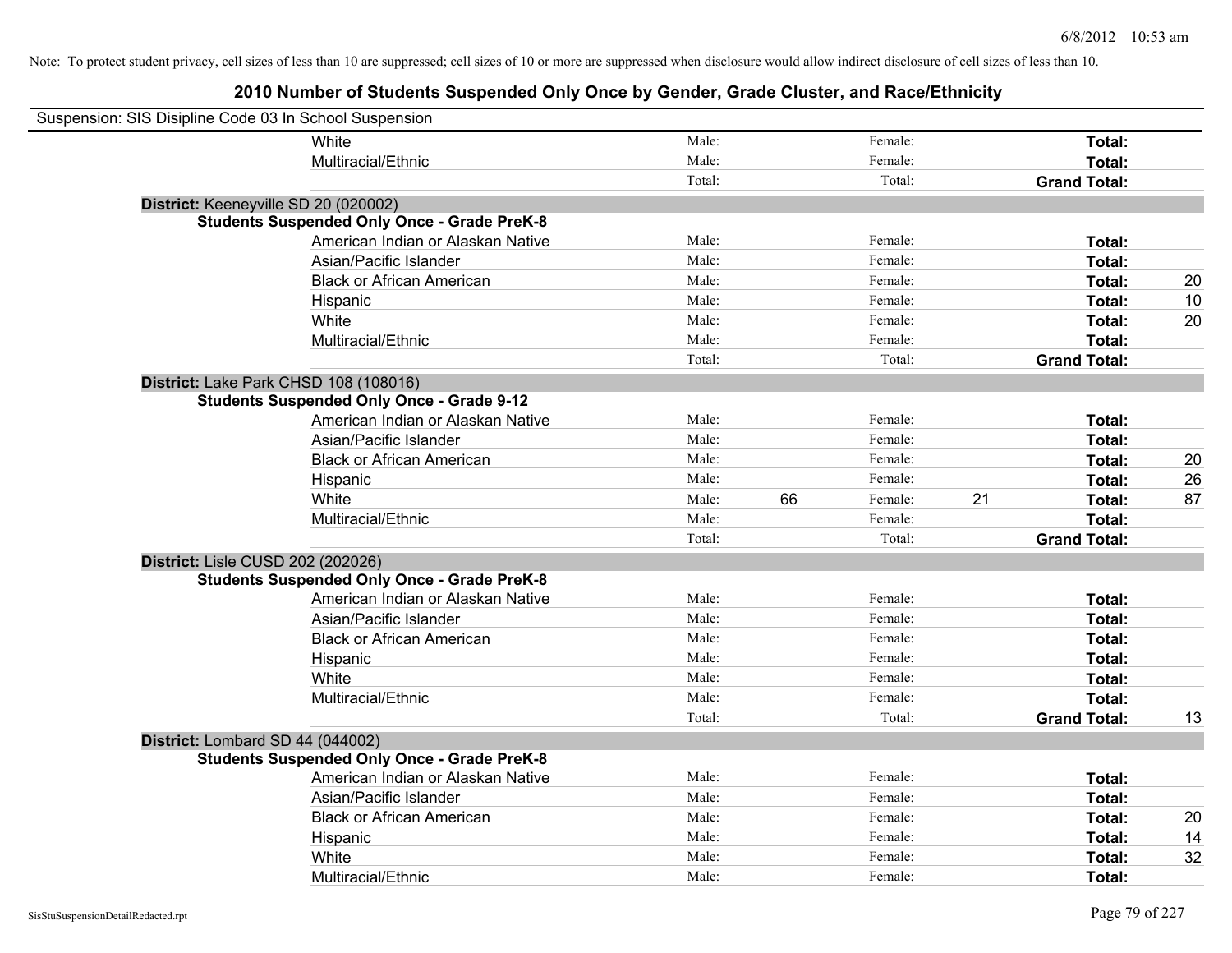| Suspension: SIS Disipline Code 03 In School Suspension |                                                    |        |    |         |    |                     |    |
|--------------------------------------------------------|----------------------------------------------------|--------|----|---------|----|---------------------|----|
|                                                        |                                                    | Total: |    | Total:  |    | <b>Grand Total:</b> |    |
| District: Maercker SD 60 (060002)                      |                                                    |        |    |         |    |                     |    |
|                                                        | <b>Students Suspended Only Once - Grade PreK-8</b> |        |    |         |    |                     |    |
|                                                        | American Indian or Alaskan Native                  | Male:  |    | Female: |    | Total:              |    |
|                                                        | Asian/Pacific Islander                             | Male:  |    | Female: |    | Total:              |    |
|                                                        | <b>Black or African American</b>                   | Male:  |    | Female: |    | Total:              |    |
|                                                        | Hispanic                                           | Male:  |    | Female: |    | Total:              |    |
|                                                        | White                                              | Male:  |    | Female: |    | Total:              | 12 |
|                                                        | Multiracial/Ethnic                                 | Male:  |    | Female: |    | Total:              |    |
|                                                        |                                                    | Total: |    | Total:  |    | <b>Grand Total:</b> | 23 |
| District: Marquardt SD 15 (015002)                     |                                                    |        |    |         |    |                     |    |
|                                                        | <b>Students Suspended Only Once - Grade PreK-8</b> |        |    |         |    |                     |    |
|                                                        | American Indian or Alaskan Native                  | Male:  |    | Female: |    | Total:              |    |
|                                                        | Asian/Pacific Islander                             | Male:  |    | Female: |    | Total:              | 10 |
|                                                        | <b>Black or African American</b>                   | Male:  | 22 | Female: | 14 | Total:              | 36 |
|                                                        | Hispanic                                           | Male:  | 31 | Female: | 15 | Total:              | 46 |
|                                                        | White                                              | Male:  |    | Female: |    | Total:              | 22 |
|                                                        | Multiracial/Ethnic                                 | Male:  |    | Female: |    | Total:              |    |
|                                                        |                                                    | Total: |    | Total:  |    | <b>Grand Total:</b> |    |
| District: Medinah SD 11 (011002)                       |                                                    |        |    |         |    |                     |    |
|                                                        | <b>Students Suspended Only Once - Grade PreK-8</b> |        |    |         |    |                     |    |
|                                                        | American Indian or Alaskan Native                  | Male:  |    | Female: |    | Total:              |    |
|                                                        | Asian/Pacific Islander                             | Male:  |    | Female: |    | Total:              |    |
|                                                        | <b>Black or African American</b>                   | Male:  |    | Female: |    | Total:              |    |
|                                                        | Hispanic                                           | Male:  |    | Female: |    | Total:              |    |
|                                                        | White                                              | Male:  |    | Female: |    | Total:              |    |
|                                                        | Multiracial/Ethnic                                 | Male:  |    | Female: |    | Total:              |    |
|                                                        |                                                    | Total: |    | Total:  |    | <b>Grand Total:</b> |    |
|                                                        | <b>Students Suspended Only Once - Grade 9-12</b>   |        |    |         |    |                     |    |
|                                                        | American Indian or Alaskan Native                  | Male:  |    | Female: |    | Total:              |    |
|                                                        | Asian/Pacific Islander                             | Male:  |    | Female: |    | Total:              |    |
|                                                        | <b>Black or African American</b>                   | Male:  |    | Female: |    | Total:              |    |
|                                                        | Hispanic                                           | Male:  |    | Female: |    | Total:              |    |
|                                                        | White                                              | Male:  |    | Female: |    | Total:              |    |
|                                                        | Multiracial/Ethnic                                 | Male:  |    | Female: |    | Total:              |    |
|                                                        |                                                    | Total: |    | Total:  |    | <b>Grand Total:</b> |    |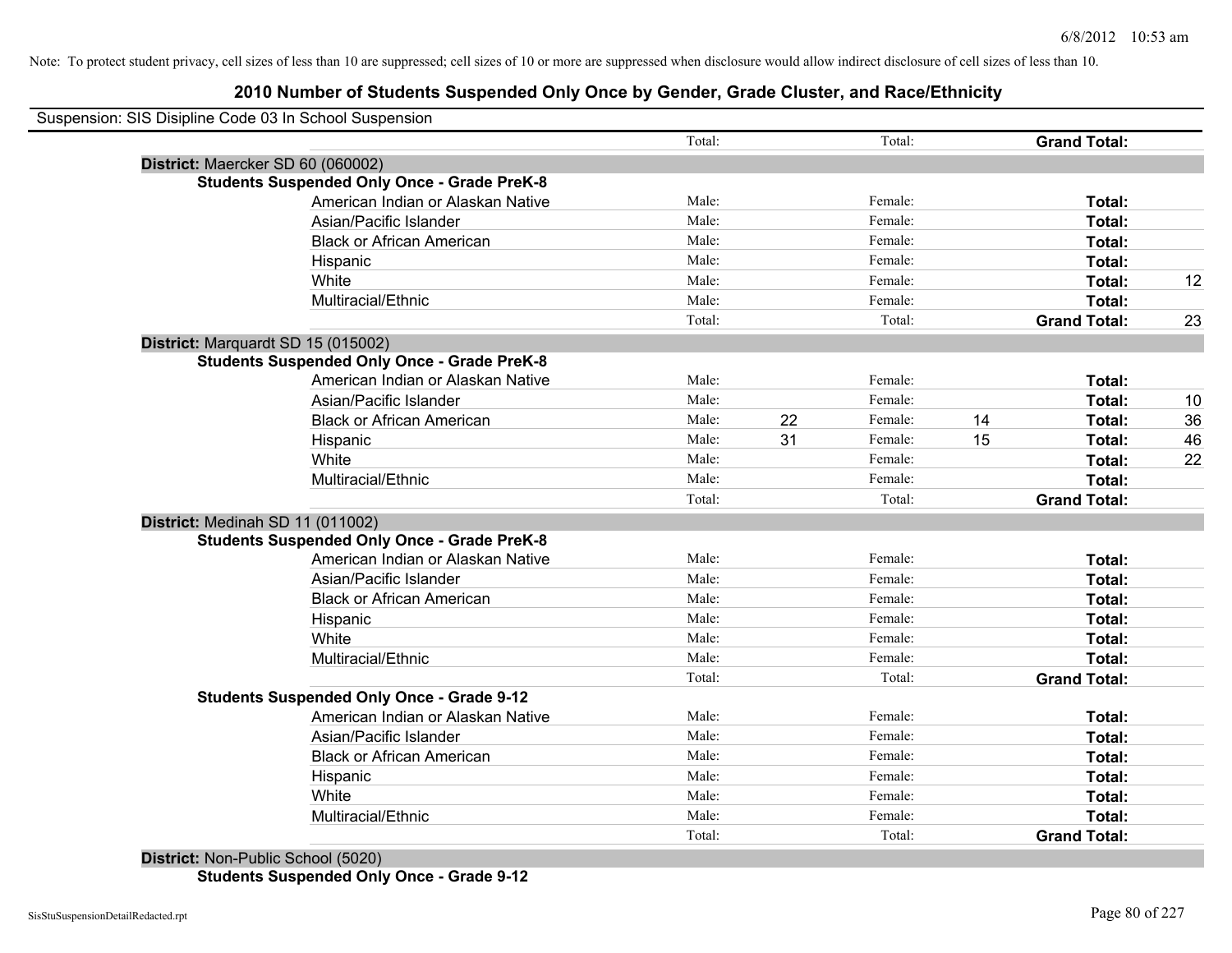| Suspension: SIS Disipline Code 03 In School Suspension |        |         |                     |    |
|--------------------------------------------------------|--------|---------|---------------------|----|
| American Indian or Alaskan Native                      | Male:  | Female: | Total:              |    |
| Asian/Pacific Islander                                 | Male:  | Female: | Total:              |    |
| <b>Black or African American</b>                       | Male:  | Female: | Total:              |    |
| Hispanic                                               | Male:  | Female: | Total:              |    |
| White                                                  | Male:  | Female: | Total:              |    |
| Multiracial/Ethnic                                     | Male:  | Female: | Total:              |    |
|                                                        | Total: | Total:  | <b>Grand Total:</b> |    |
| District: Queen Bee SD 16 (016002)                     |        |         |                     |    |
| <b>Students Suspended Only Once - Grade PreK-8</b>     |        |         |                     |    |
| American Indian or Alaskan Native                      | Male:  | Female: | Total:              |    |
| Asian/Pacific Islander                                 | Male:  | Female: | Total:              |    |
| <b>Black or African American</b>                       | Male:  | Female: | Total:              | 12 |
| Hispanic                                               | Male:  | Female: | Total:              | 17 |
| White                                                  | Male:  | Female: | Total:              | 19 |
| Multiracial/Ethnic                                     | Male:  | Female: | Total:              |    |
|                                                        | Total: | Total:  | <b>Grand Total:</b> |    |
| District: Roselle SD 12 (012002)                       |        |         |                     |    |
| <b>Students Suspended Only Once - Grade PreK-8</b>     |        |         |                     |    |
| American Indian or Alaskan Native                      | Male:  | Female: | Total:              |    |
| Asian/Pacific Islander                                 | Male:  | Female: | Total:              |    |
| <b>Black or African American</b>                       | Male:  | Female: | Total:              |    |
| Hispanic                                               | Male:  | Female: | Total:              |    |
| White                                                  | Male:  | Female: | Total:              |    |
| Multiracial/Ethnic                                     | Male:  | Female: | Total:              |    |
|                                                        | Total: | Total:  | <b>Grand Total:</b> |    |
| District: Salt Creek SD 48 (048002)                    |        |         |                     |    |
| <b>Students Suspended Only Once - Grade PreK-8</b>     |        |         |                     |    |
| American Indian or Alaskan Native                      | Male:  | Female: | Total:              |    |
| Asian/Pacific Islander                                 | Male:  | Female: | Total:              |    |
| <b>Black or African American</b>                       | Male:  | Female: | Total:              |    |
| Hispanic                                               | Male:  | Female: | Total:              |    |
| White                                                  | Male:  | Female: | Total:              |    |
| Multiracial/Ethnic                                     | Male:  | Female: | Total:              |    |
|                                                        | Total: | Total:  | <b>Grand Total:</b> |    |
| District: SD 45 DuPage County (045002)                 |        |         |                     |    |
| <b>Students Suspended Only Once - Grade PreK-8</b>     |        |         |                     |    |
| American Indian or Alaskan Native                      | Male:  | Female: | <b>Total:</b>       |    |
| Asian/Pacific Islander                                 | Male:  | Female: | Total:              |    |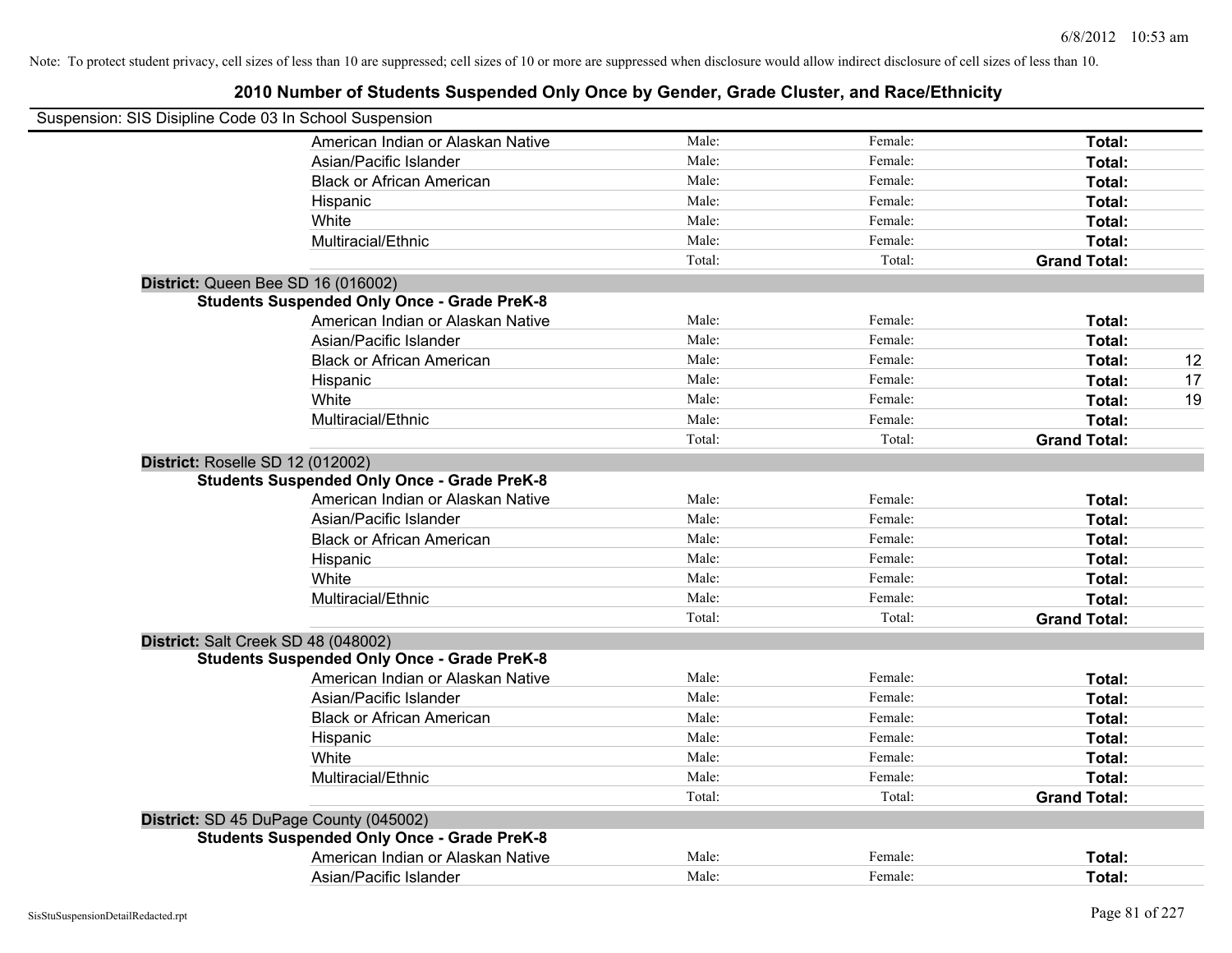| Suspension: SIS Disipline Code 03 In School Suspension |        |    |         |    |                     |    |
|--------------------------------------------------------|--------|----|---------|----|---------------------|----|
| <b>Black or African American</b>                       | Male:  |    | Female: |    | Total:              | 24 |
| Hispanic                                               | Male:  | 22 | Female: | 10 | Total:              | 32 |
| White                                                  | Male:  | 29 | Female: | 11 | Total:              | 40 |
| Multiracial/Ethnic                                     | Male:  |    | Female: |    | Total:              |    |
|                                                        | Total: |    | Total:  |    | <b>Grand Total:</b> |    |
| District: West Chicago ESD 33 (033002)                 |        |    |         |    |                     |    |
| <b>Students Suspended Only Once - Grade PreK-8</b>     |        |    |         |    |                     |    |
| American Indian or Alaskan Native                      | Male:  |    | Female: |    | Total:              |    |
| Asian/Pacific Islander                                 | Male:  |    | Female: |    | Total:              |    |
| <b>Black or African American</b>                       | Male:  |    | Female: |    | Total:              |    |
| Hispanic                                               | Male:  | 36 | Female: | 16 | Total:              | 52 |
| White                                                  | Male:  |    | Female: |    | Total:              | 12 |
| Multiracial/Ethnic                                     | Male:  |    | Female: |    | Total:              |    |
|                                                        | Total: |    | Total:  |    | <b>Grand Total:</b> |    |
| District: Winfield SD 34 (034002)                      |        |    |         |    |                     |    |
| <b>Students Suspended Only Once - Grade PreK-8</b>     |        |    |         |    |                     |    |
| American Indian or Alaskan Native                      | Male:  |    | Female: |    | Total:              |    |
| Asian/Pacific Islander                                 | Male:  |    | Female: |    | Total:              |    |
| <b>Black or African American</b>                       | Male:  |    | Female: |    | Total:              |    |
| Hispanic                                               | Male:  |    | Female: |    | Total:              |    |
| White                                                  | Male:  |    | Female: |    | Total:              |    |
| Multiracial/Ethnic                                     | Male:  |    | Female: |    | Total:              |    |
|                                                        | Total: |    | Total:  |    | <b>Grand Total:</b> |    |
| District: Wood Dale SD 7 (007002)                      |        |    |         |    |                     |    |
| <b>Students Suspended Only Once - Grade PreK-8</b>     |        |    |         |    |                     |    |
| American Indian or Alaskan Native                      | Male:  |    | Female: |    | Total:              |    |
| Asian/Pacific Islander                                 | Male:  |    | Female: |    | Total:              |    |
| <b>Black or African American</b>                       | Male:  |    | Female: |    | Total:              |    |
| Hispanic                                               | Male:  |    | Female: |    | Total:              |    |
| White                                                  | Male:  |    | Female: |    | Total:              |    |
| Multiracial/Ethnic                                     | Male:  |    | Female: |    | Total:              |    |
|                                                        | Total: |    | Total:  |    | <b>Grand Total:</b> | 17 |
| District: Woodridge SD 68 (068002)                     |        |    |         |    |                     |    |
| <b>Students Suspended Only Once - Grade PreK-8</b>     |        |    |         |    |                     |    |
| American Indian or Alaskan Native                      | Male:  |    | Female: |    | Total:              |    |
| Asian/Pacific Islander                                 | Male:  |    | Female: |    | Total:              |    |
| <b>Black or African American</b>                       | Male:  |    | Female: |    | Total:              | 14 |
| Hispanic                                               | Male:  |    | Female: |    | Total:              |    |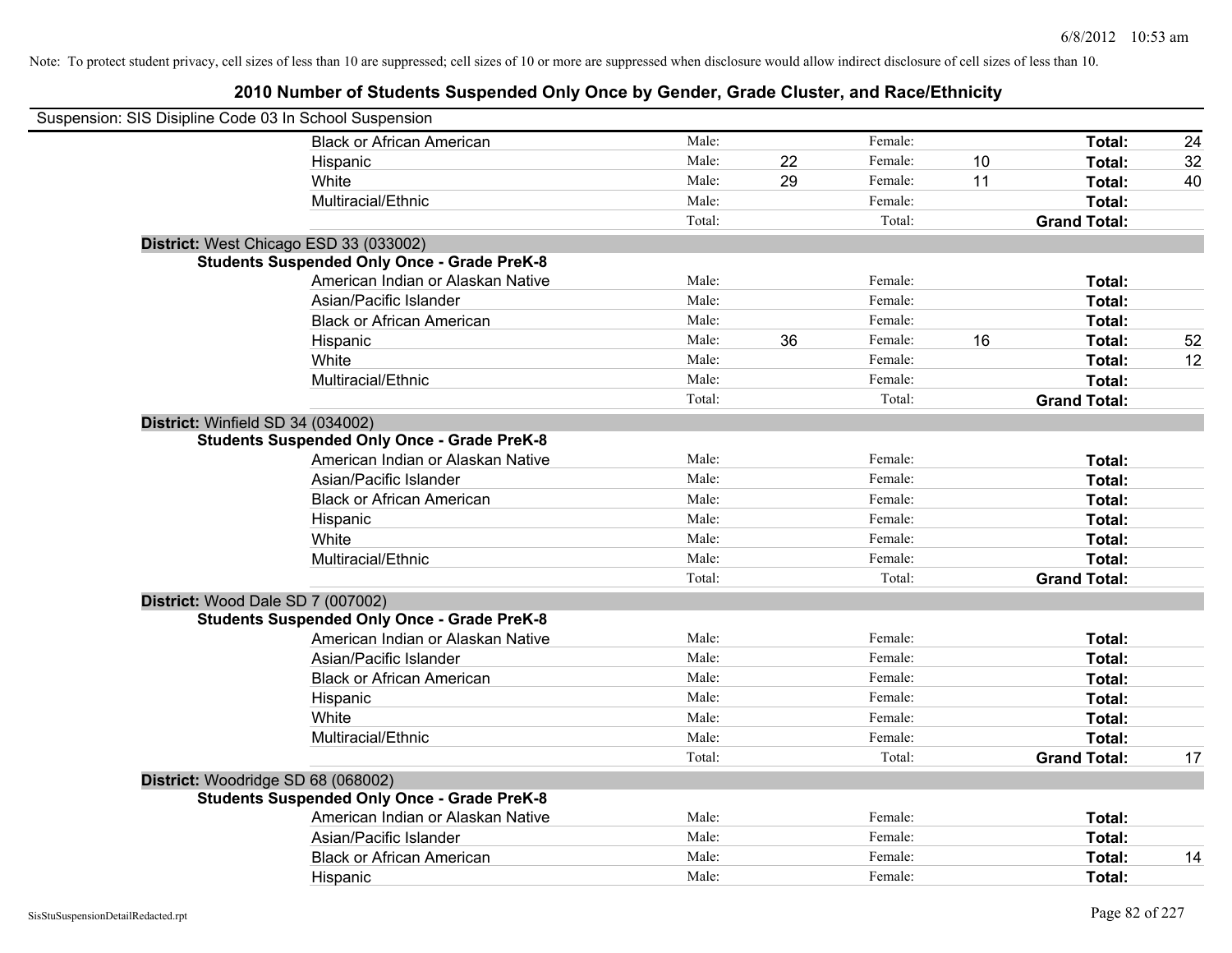| Suspension: SIS Disipline Code 03 In School Suspension |        |         |                     |    |
|--------------------------------------------------------|--------|---------|---------------------|----|
| White                                                  | Male:  | Female: | Total:              | 13 |
| Multiracial/Ethnic                                     | Male:  | Female: | Total:              |    |
|                                                        | Total: | Total:  | <b>Grand Total:</b> | 39 |
| County: Non-Public School (000)                        |        |         |                     |    |
| District: DuPage ROE (000000)                          |        |         |                     |    |
| <b>Students Suspended Only Once - Grade PreK-8</b>     |        |         |                     |    |
| American Indian or Alaskan Native                      | Male:  | Female: | Total:              |    |
| Asian/Pacific Islander                                 | Male:  | Female: | Total:              |    |
| <b>Black or African American</b>                       | Male:  | Female: | Total:              |    |
| Hispanic                                               | Male:  | Female: | Total:              |    |
| White                                                  | Male:  | Female: | Total:              |    |
| Multiracial/Ethnic                                     | Male:  | Female: | Total:              |    |
|                                                        | Total: | Total:  | <b>Grand Total:</b> |    |
| <b>Students Suspended Only Once - Grade 9-12</b>       |        |         |                     |    |
| American Indian or Alaskan Native                      | Male:  | Female: | Total:              |    |
| Asian/Pacific Islander                                 | Male:  | Female: | Total:              |    |
| <b>Black or African American</b>                       | Male:  | Female: | Total:              |    |
| Hispanic                                               | Male:  | Female: | Total:              |    |
| White                                                  | Male:  | Female: | Total:              |    |
| Multiracial/Ethnic                                     | Male:  | Female: | Total:              |    |
|                                                        | Total: | Total:  | <b>Grand Total:</b> |    |
| Region: Edwd/Gltn/Hdin/Pop/Slne/Wbh/Wn/Wh (20)         |        |         |                     |    |
| County: Gallatin (030)                                 |        |         |                     |    |
| District: Gallatin CUSD 7 (007026)                     |        |         |                     |    |
| <b>Students Suspended Only Once - Grade PreK-8</b>     |        |         |                     |    |
| American Indian or Alaskan Native                      | Male:  | Female: | Total:              |    |
| Asian/Pacific Islander                                 | Male:  | Female: | Total:              |    |
| <b>Black or African American</b>                       | Male:  | Female: | Total:              |    |
| Hispanic                                               | Male:  | Female: | Total:              |    |
| White                                                  | Male:  | Female: | Total:              | 17 |
| Multiracial/Ethnic                                     | Male:  | Female: | Total:              |    |
|                                                        | Total: | Total:  | <b>Grand Total:</b> |    |
| <b>Students Suspended Only Once - Grade 9-12</b>       |        |         |                     |    |
| American Indian or Alaskan Native                      | Male:  | Female: | Total:              |    |
| Asian/Pacific Islander                                 | Male:  | Female: | Total:              |    |
| <b>Black or African American</b>                       | Male:  | Female: | Total:              |    |
| Hispanic                                               | Male:  | Female: | Total:              |    |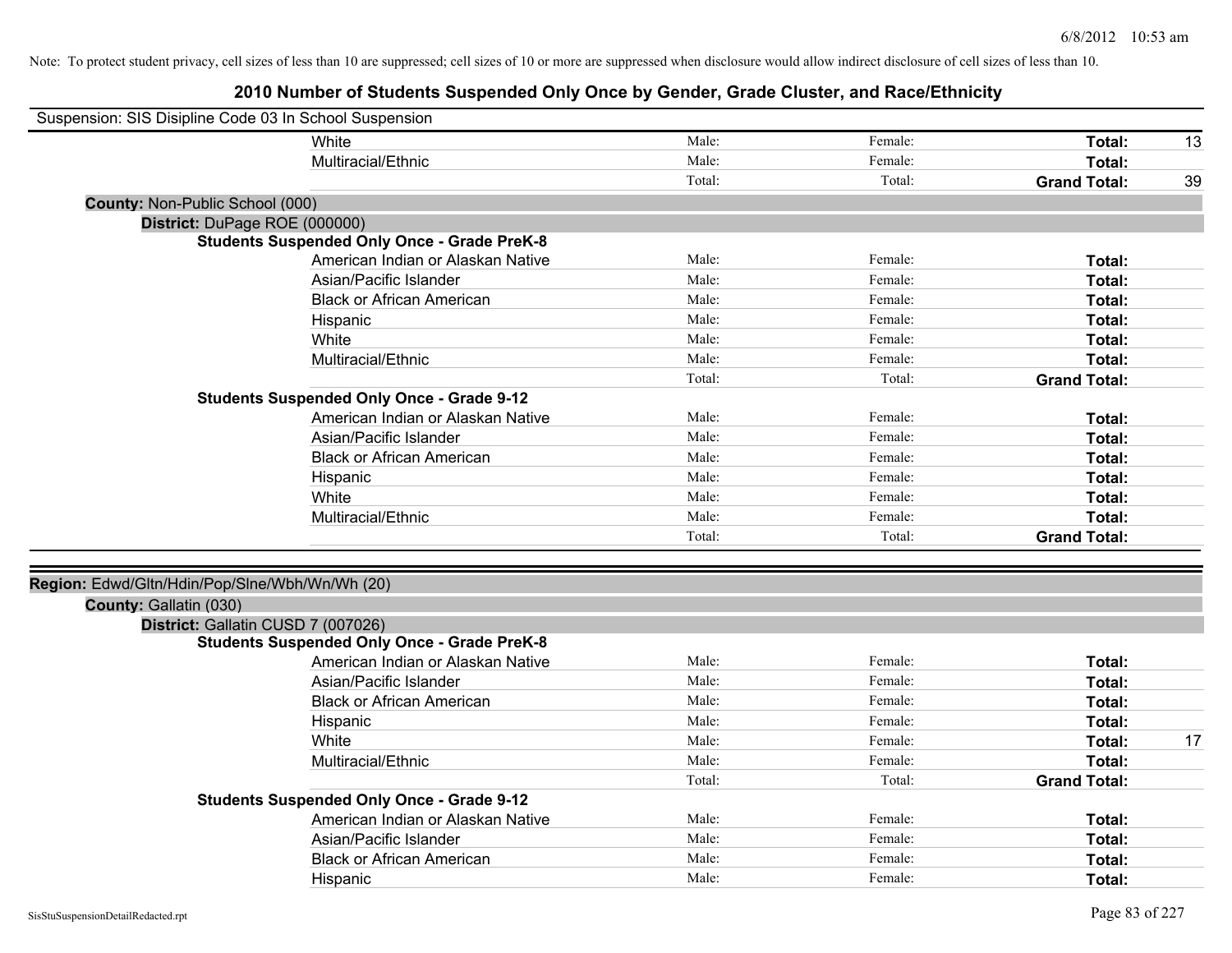| Suspension: SIS Disipline Code 03 In School Suspension |                                                    |        |    |         |    |                     |    |
|--------------------------------------------------------|----------------------------------------------------|--------|----|---------|----|---------------------|----|
|                                                        | White                                              | Male:  | 12 | Female: | 12 | Total:              | 24 |
|                                                        | Multiracial/Ethnic                                 | Male:  |    | Female: |    | Total:              |    |
|                                                        |                                                    | Total: |    | Total:  |    | <b>Grand Total:</b> |    |
| County: Hardin (035)                                   |                                                    |        |    |         |    |                     |    |
|                                                        | District: Hardin County CUSD 1 (001026)            |        |    |         |    |                     |    |
|                                                        | <b>Students Suspended Only Once - Grade PreK-8</b> |        |    |         |    |                     |    |
|                                                        | American Indian or Alaskan Native                  | Male:  |    | Female: |    | Total:              |    |
|                                                        | Asian/Pacific Islander                             | Male:  |    | Female: |    | Total:              |    |
|                                                        | <b>Black or African American</b>                   | Male:  |    | Female: |    | Total:              |    |
|                                                        | Hispanic                                           | Male:  |    | Female: |    | Total:              |    |
|                                                        | White                                              | Male:  | 23 | Female: | 18 | Total:              | 41 |
|                                                        | Multiracial/Ethnic                                 | Male:  |    | Female: |    | Total:              |    |
|                                                        |                                                    | Total: |    | Total:  |    | <b>Grand Total:</b> |    |
|                                                        | <b>Students Suspended Only Once - Grade 9-12</b>   |        |    |         |    |                     |    |
|                                                        | American Indian or Alaskan Native                  | Male:  |    | Female: |    | Total:              |    |
|                                                        | Asian/Pacific Islander                             | Male:  |    | Female: |    | Total:              |    |
|                                                        | <b>Black or African American</b>                   | Male:  |    | Female: |    | Total:              |    |
|                                                        | Hispanic                                           | Male:  |    | Female: |    | Total:              |    |
|                                                        | White                                              | Male:  |    | Female: |    | Total:              | 16 |
|                                                        | Multiracial/Ethnic                                 | Male:  |    | Female: |    | Total:              |    |
|                                                        |                                                    | Total: |    | Total:  |    | <b>Grand Total:</b> |    |
| County: Saline (083)                                   |                                                    |        |    |         |    |                     |    |
| District: Eldorado CUSD 4 (004026)                     |                                                    |        |    |         |    |                     |    |
|                                                        | <b>Students Suspended Only Once - Grade PreK-8</b> |        |    |         |    |                     |    |
|                                                        | American Indian or Alaskan Native                  | Male:  |    | Female: |    | Total:              |    |
|                                                        | Asian/Pacific Islander                             | Male:  |    | Female: |    | Total:              |    |
|                                                        | <b>Black or African American</b>                   | Male:  |    | Female: |    | Total:              |    |
|                                                        | Hispanic                                           | Male:  |    | Female: |    | Total:              |    |
|                                                        | White                                              | Male:  |    | Female: |    | Total:              | 21 |
|                                                        | Multiracial/Ethnic                                 | Male:  |    | Female: |    | Total:              |    |
|                                                        |                                                    | Total: |    | Total:  |    | <b>Grand Total:</b> |    |
|                                                        | <b>Students Suspended Only Once - Grade 9-12</b>   |        |    |         |    |                     |    |
|                                                        | American Indian or Alaskan Native                  | Male:  |    | Female: |    | Total:              |    |
|                                                        | Asian/Pacific Islander                             | Male:  |    | Female: |    | Total:              |    |
|                                                        | <b>Black or African American</b>                   | Male:  |    | Female: |    | Total:              |    |
|                                                        | Hispanic                                           | Male:  |    | Female: |    | Total:              |    |
|                                                        | White                                              | Male:  |    | Female: |    | Total:              | 14 |
|                                                        | Multiracial/Ethnic                                 | Male:  |    | Female: |    | Total:              |    |
|                                                        |                                                    | Total: |    | Total:  |    | <b>Grand Total:</b> |    |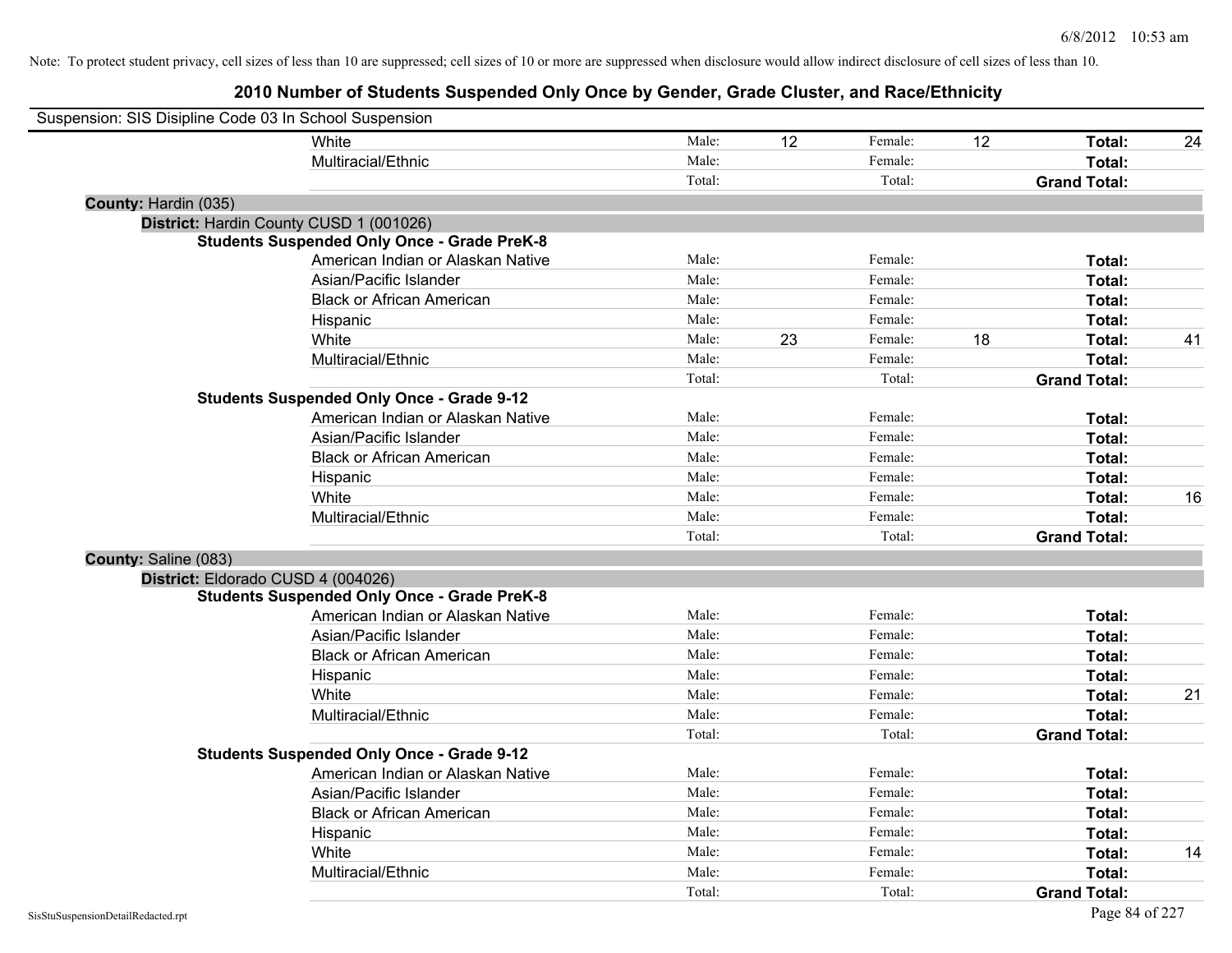## **2010 Number of Students Suspended Only Once by Gender, Grade Cluster, and Race/Ethnicity**

| Suspension: SIS Disipline Code 03 In School Suspension |                                                    |        |    |         |    |                     |    |
|--------------------------------------------------------|----------------------------------------------------|--------|----|---------|----|---------------------|----|
|                                                        | District: Galatia CUSD 1 (001026)                  |        |    |         |    |                     |    |
|                                                        | <b>Students Suspended Only Once - Grade PreK-8</b> |        |    |         |    |                     |    |
|                                                        | American Indian or Alaskan Native                  | Male:  |    | Female: |    | Total:              |    |
|                                                        | Asian/Pacific Islander                             | Male:  |    | Female: |    | Total:              |    |
|                                                        | <b>Black or African American</b>                   | Male:  |    | Female: |    | Total:              |    |
|                                                        | Hispanic                                           | Male:  |    | Female: |    | Total:              |    |
|                                                        | White                                              | Male:  |    | Female: |    | Total:              | 12 |
|                                                        | Multiracial/Ethnic                                 | Male:  |    | Female: |    | Total:              |    |
|                                                        |                                                    | Total: |    | Total:  |    | <b>Grand Total:</b> |    |
|                                                        | District: Harrisburg CUSD 3 (003026)               |        |    |         |    |                     |    |
|                                                        | <b>Students Suspended Only Once - Grade PreK-8</b> |        |    |         |    |                     |    |
|                                                        | American Indian or Alaskan Native                  | Male:  |    | Female: |    | Total:              |    |
|                                                        | Asian/Pacific Islander                             | Male:  |    | Female: |    | Total:              |    |
|                                                        | <b>Black or African American</b>                   | Male:  |    | Female: |    | Total:              |    |
|                                                        | Hispanic                                           | Male:  |    | Female: |    | Total:              |    |
|                                                        | White                                              | Male:  |    | Female: |    | <b>Total:</b>       | 17 |
|                                                        | Multiracial/Ethnic                                 | Male:  |    | Female: |    | Total:              |    |
|                                                        |                                                    | Total: |    | Total:  |    | <b>Grand Total:</b> |    |
| County: Wabash (093)                                   |                                                    |        |    |         |    |                     |    |
|                                                        | District: Allendale CCSD 17 (017024)               |        |    |         |    |                     |    |
|                                                        | <b>Students Suspended Only Once - Grade PreK-8</b> |        |    |         |    |                     |    |
|                                                        | American Indian or Alaskan Native                  | Male:  |    | Female: |    | Total:              |    |
|                                                        | Asian/Pacific Islander                             | Male:  |    | Female: |    | Total:              |    |
|                                                        | <b>Black or African American</b>                   | Male:  |    | Female: |    | Total:              |    |
|                                                        | Hispanic                                           | Male:  |    | Female: |    | Total:              |    |
|                                                        | White                                              | Male:  |    | Female: |    | Total:              |    |
|                                                        | Multiracial/Ethnic                                 | Male:  |    | Female: |    | Total:              |    |
|                                                        |                                                    | Total: |    | Total:  |    | <b>Grand Total:</b> |    |
|                                                        | District: Wabash CUSD 348 (348026)                 |        |    |         |    |                     |    |
|                                                        | <b>Students Suspended Only Once - Grade PreK-8</b> |        |    |         |    |                     |    |
|                                                        | American Indian or Alaskan Native                  | Male:  |    | Female: |    | Total:              |    |
|                                                        | Asian/Pacific Islander                             | Male:  |    | Female: |    | Total:              |    |
|                                                        | <b>Black or African American</b>                   | Male:  |    | Female: |    | Total:              |    |
|                                                        | Hispanic                                           | Male:  |    | Female: |    | Total:              |    |
|                                                        | White                                              | Male:  | 25 | Female: | 13 | Total:              | 38 |
|                                                        | Multiracial/Ethnic                                 | Male:  |    | Female: |    | Total:              |    |
|                                                        |                                                    | Total: |    | Total:  |    | <b>Grand Total:</b> |    |

**Students Suspended Only Once - Grade 9-12**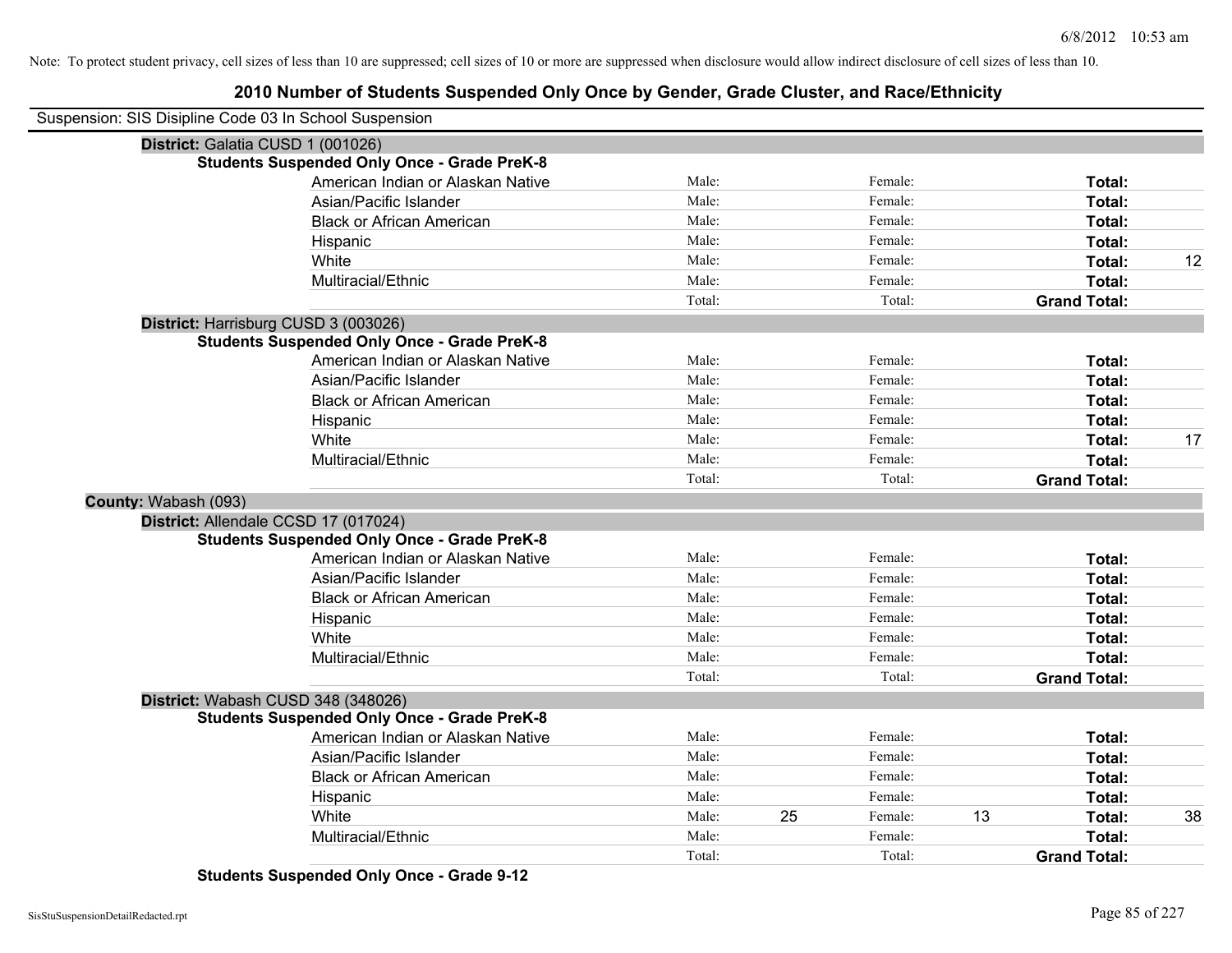| Suspension: SIS Disipline Code 03 In School Suspension |                                                    |        |    |         |    |                     |    |
|--------------------------------------------------------|----------------------------------------------------|--------|----|---------|----|---------------------|----|
|                                                        | American Indian or Alaskan Native                  | Male:  |    | Female: |    | Total:              |    |
|                                                        | Asian/Pacific Islander                             | Male:  |    | Female: |    | Total:              |    |
|                                                        | <b>Black or African American</b>                   | Male:  |    | Female: |    | Total:              |    |
|                                                        | Hispanic                                           | Male:  |    | Female: |    | Total:              |    |
|                                                        | White                                              | Male:  | 32 | Female: | 18 | Total:              | 50 |
|                                                        | Multiracial/Ethnic                                 | Male:  |    | Female: |    | Total:              |    |
|                                                        |                                                    | Total: |    | Total:  |    | <b>Grand Total:</b> |    |
| County: Wayne (096)                                    |                                                    |        |    |         |    |                     |    |
|                                                        | District: Fairfield Comm H S Dist 225 (225016)     |        |    |         |    |                     |    |
|                                                        | <b>Students Suspended Only Once - Grade 9-12</b>   |        |    |         |    |                     |    |
|                                                        | American Indian or Alaskan Native                  | Male:  |    | Female: |    | Total:              |    |
|                                                        | Asian/Pacific Islander                             | Male:  |    | Female: |    | Total:              |    |
|                                                        | <b>Black or African American</b>                   | Male:  |    | Female: |    | Total:              |    |
|                                                        | Hispanic                                           | Male:  |    | Female: |    | Total:              |    |
|                                                        | White                                              | Male:  |    | Female: |    | Total:              | 28 |
|                                                        | Multiracial/Ethnic                                 | Male:  |    | Female: |    | Total:              |    |
|                                                        |                                                    | Total: |    | Total:  |    | <b>Grand Total:</b> |    |
|                                                        | District: Fairfield PSD 112 (112004)               |        |    |         |    |                     |    |
|                                                        | <b>Students Suspended Only Once - Grade PreK-8</b> |        |    |         |    |                     |    |
|                                                        | American Indian or Alaskan Native                  | Male:  |    | Female: |    | Total:              |    |
|                                                        | Asian/Pacific Islander                             | Male:  |    | Female: |    | Total:              |    |
|                                                        | <b>Black or African American</b>                   | Male:  |    | Female: |    | Total:              |    |
|                                                        | Hispanic                                           | Male:  |    | Female: |    | Total:              |    |
|                                                        | White                                              | Male:  | 21 | Female: | 10 | Total:              | 31 |
|                                                        | Multiracial/Ethnic                                 | Male:  |    | Female: |    | Total:              |    |
|                                                        |                                                    | Total: |    | Total:  |    | <b>Grand Total:</b> |    |
|                                                        | District: New Hope CCSD 6 (006004)                 |        |    |         |    |                     |    |
|                                                        | <b>Students Suspended Only Once - Grade PreK-8</b> |        |    |         |    |                     |    |
|                                                        | American Indian or Alaskan Native                  | Male:  |    | Female: |    | Total:              |    |
|                                                        | Asian/Pacific Islander                             | Male:  |    | Female: |    | Total:              |    |
|                                                        | <b>Black or African American</b>                   | Male:  |    | Female: |    | Total:              |    |
|                                                        | Hispanic                                           | Male:  |    | Female: |    | Total:              |    |
|                                                        | White                                              | Male:  |    | Female: |    | Total:              | 11 |
|                                                        | Multiracial/Ethnic                                 | Male:  |    | Female: |    | Total:              |    |
|                                                        |                                                    | Total: |    | Total:  |    | <b>Grand Total:</b> |    |
|                                                        | District: North Wayne CUSD 200 (200026)            |        |    |         |    |                     |    |
|                                                        | <b>Students Suspended Only Once - Grade PreK-8</b> |        |    |         |    |                     |    |
|                                                        | American Indian or Alaskan Native                  | Male:  |    | Female: |    | Total:              |    |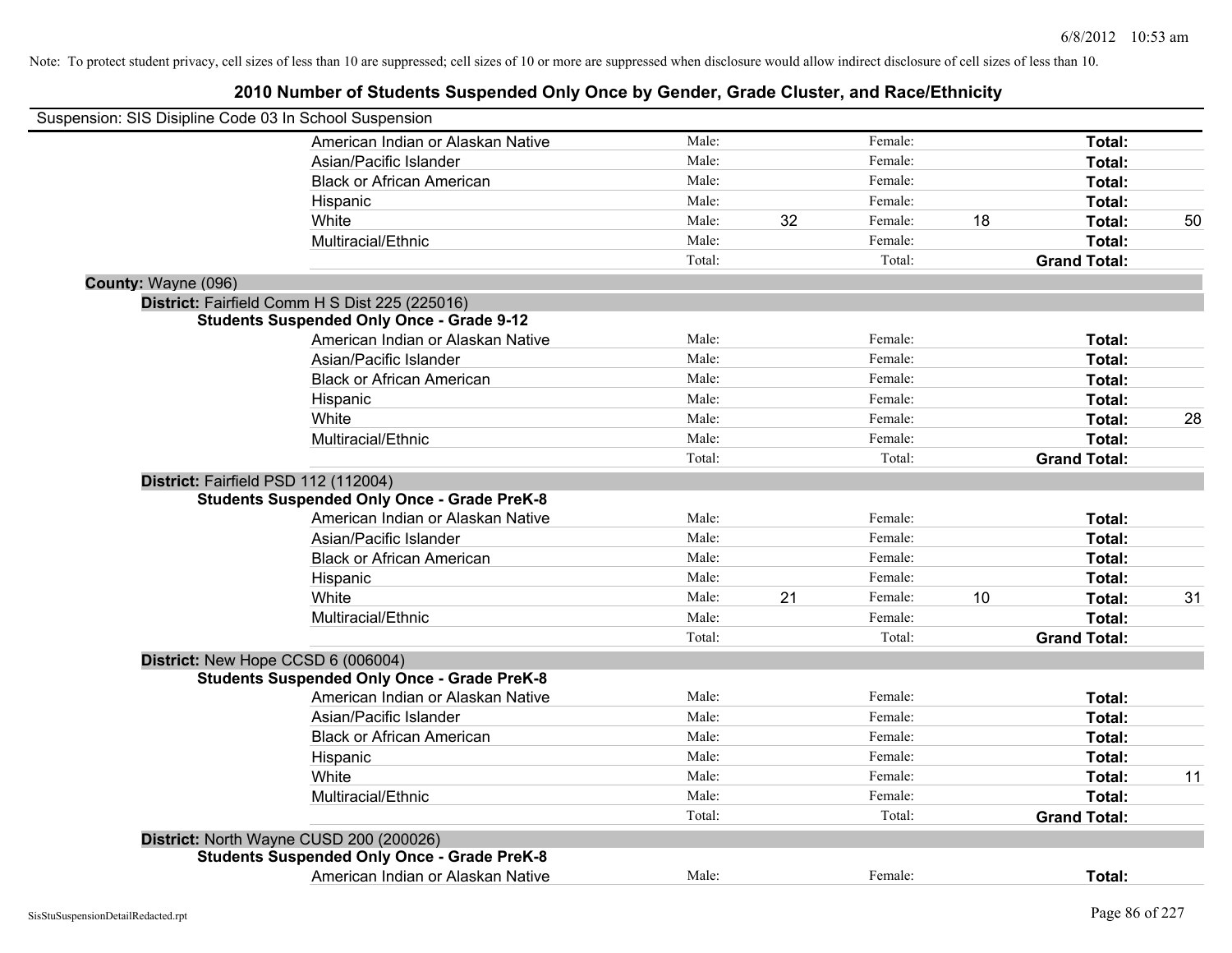| Suspension: SIS Disipline Code 03 In School Suspension |                                                    |        |    |         |    |                     |    |
|--------------------------------------------------------|----------------------------------------------------|--------|----|---------|----|---------------------|----|
|                                                        | Asian/Pacific Islander                             | Male:  |    | Female: |    | Total:              |    |
|                                                        | <b>Black or African American</b>                   | Male:  |    | Female: |    | Total:              |    |
|                                                        | Hispanic                                           | Male:  |    | Female: |    | Total:              |    |
|                                                        | White                                              | Male:  |    | Female: |    | Total:              |    |
|                                                        | Multiracial/Ethnic                                 | Male:  |    | Female: |    | Total:              |    |
|                                                        |                                                    | Total: |    | Total:  |    | <b>Grand Total:</b> |    |
|                                                        | <b>Students Suspended Only Once - Grade 9-12</b>   |        |    |         |    |                     |    |
|                                                        | American Indian or Alaskan Native                  | Male:  |    | Female: |    | Total:              |    |
|                                                        | Asian/Pacific Islander                             | Male:  |    | Female: |    | Total:              |    |
|                                                        | <b>Black or African American</b>                   | Male:  |    | Female: |    | Total:              |    |
|                                                        | Hispanic                                           | Male:  |    | Female: |    | Total:              |    |
|                                                        | White                                              | Male:  |    | Female: |    | Total:              |    |
|                                                        | Multiracial/Ethnic                                 | Male:  |    | Female: |    | Total:              |    |
|                                                        |                                                    | Total: |    | Total:  |    | <b>Grand Total:</b> |    |
|                                                        | District: Wayne City CUSD 100 (100026)             |        |    |         |    |                     |    |
|                                                        | <b>Students Suspended Only Once - Grade PreK-8</b> |        |    |         |    |                     |    |
|                                                        | American Indian or Alaskan Native                  | Male:  |    | Female: |    | Total:              |    |
|                                                        | Asian/Pacific Islander                             | Male:  |    | Female: |    | Total:              |    |
|                                                        | <b>Black or African American</b>                   | Male:  |    | Female: |    | Total:              |    |
|                                                        | Hispanic                                           | Male:  |    | Female: |    | Total:              |    |
|                                                        | White                                              | Male:  |    | Female: |    | Total:              | 29 |
|                                                        | Multiracial/Ethnic                                 | Male:  |    | Female: |    | Total:              |    |
|                                                        |                                                    | Total: |    | Total:  |    | <b>Grand Total:</b> |    |
|                                                        | <b>Students Suspended Only Once - Grade 9-12</b>   |        |    |         |    |                     |    |
|                                                        | American Indian or Alaskan Native                  | Male:  |    | Female: |    | Total:              |    |
|                                                        | Asian/Pacific Islander                             | Male:  |    | Female: |    | Total:              |    |
|                                                        | <b>Black or African American</b>                   | Male:  |    | Female: |    | Total:              |    |
|                                                        | Hispanic                                           | Male:  |    | Female: |    | Total:              |    |
|                                                        | White                                              | Male:  |    | Female: |    | Total:              | 10 |
|                                                        | Multiracial/Ethnic                                 | Male:  |    | Female: |    | Total:              |    |
|                                                        |                                                    | Total: |    | Total:  |    | <b>Grand Total:</b> |    |
| County: White (097)                                    |                                                    |        |    |         |    |                     |    |
|                                                        | District: Carmi-White County CUSD 5 (005026)       |        |    |         |    |                     |    |
|                                                        | <b>Students Suspended Only Once - Grade 9-12</b>   |        |    |         |    |                     |    |
|                                                        | American Indian or Alaskan Native                  | Male:  |    | Female: |    | Total:              |    |
|                                                        | Asian/Pacific Islander                             | Male:  |    | Female: |    | Total:              |    |
|                                                        | <b>Black or African American</b>                   | Male:  |    | Female: |    | Total:              |    |
|                                                        | Hispanic                                           | Male:  |    | Female: |    | Total:              |    |
|                                                        | White                                              | Male:  | 36 | Female: | 30 | Total:              | 66 |
| SisStuSuspensionDetailRedacted.rpt                     |                                                    |        |    |         |    | Page 87 of 227      |    |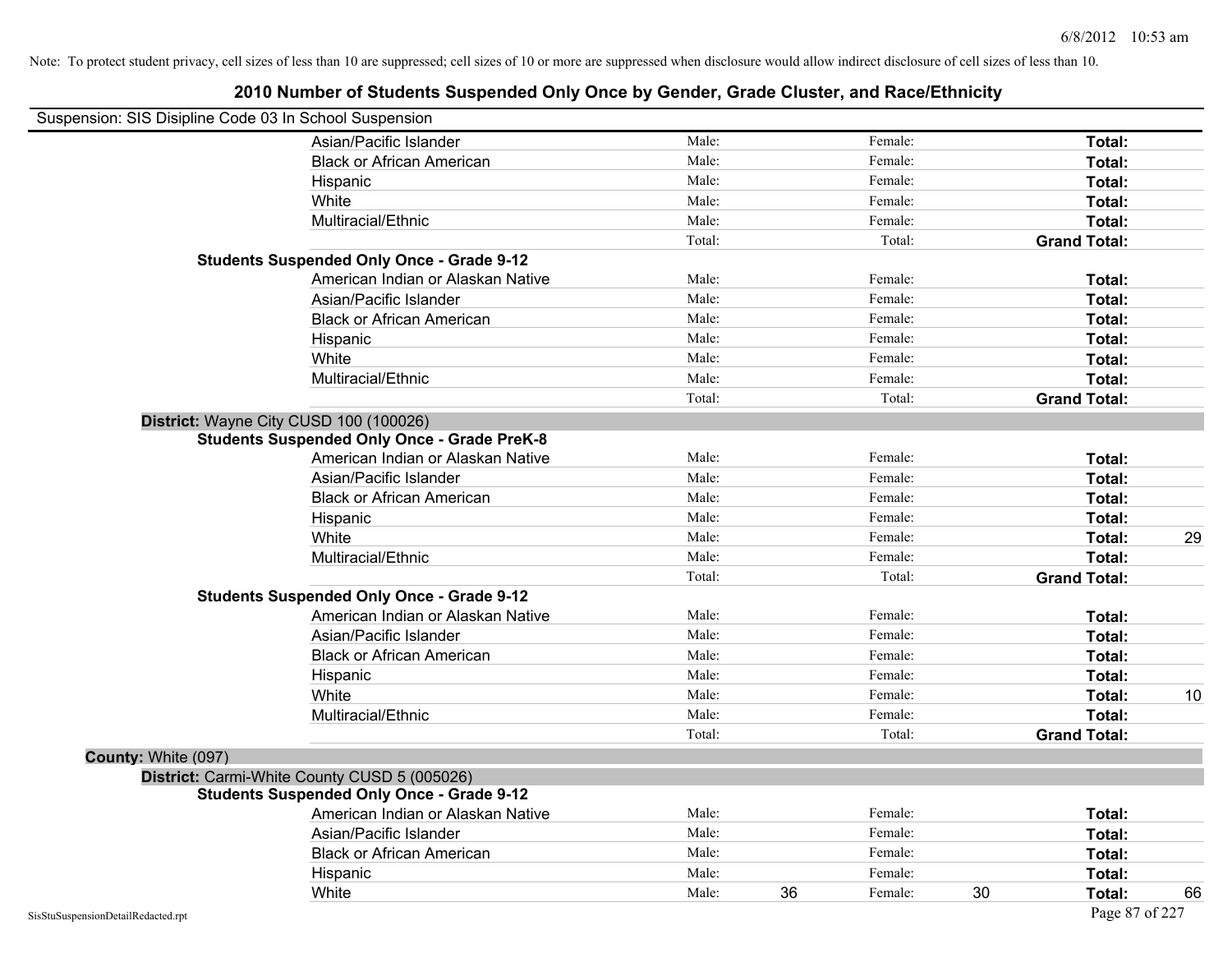| Suspension: SIS Disipline Code 03 In School Suspension |                                                     |        |         |                     |  |
|--------------------------------------------------------|-----------------------------------------------------|--------|---------|---------------------|--|
|                                                        | Multiracial/Ethnic                                  | Male:  | Female: | Total:              |  |
|                                                        |                                                     | Total: | Total:  | <b>Grand Total:</b> |  |
| District: Grayville CUSD 1 (001026)                    |                                                     |        |         |                     |  |
|                                                        | <b>Students Suspended Only Once - Grade PreK-8</b>  |        |         |                     |  |
|                                                        | American Indian or Alaskan Native                   | Male:  | Female: | Total:              |  |
|                                                        | Asian/Pacific Islander                              | Male:  | Female: | Total:              |  |
|                                                        | <b>Black or African American</b>                    | Male:  | Female: | Total:              |  |
|                                                        | Hispanic                                            | Male:  | Female: | Total:              |  |
|                                                        | White                                               | Male:  | Female: | Total:<br>11        |  |
|                                                        | Multiracial/Ethnic                                  | Male:  | Female: | Total:              |  |
|                                                        |                                                     | Total: | Total:  | <b>Grand Total:</b> |  |
|                                                        | <b>Students Suspended Only Once - Grade 9-12</b>    |        |         |                     |  |
|                                                        | American Indian or Alaskan Native                   | Male:  | Female: | Total:              |  |
|                                                        | Asian/Pacific Islander                              | Male:  | Female: | Total:              |  |
|                                                        | <b>Black or African American</b>                    | Male:  | Female: | Total:              |  |
|                                                        | Hispanic                                            | Male:  | Female: | Total:              |  |
|                                                        | White                                               | Male:  | Female: | 10<br>Total:        |  |
|                                                        | Multiracial/Ethnic                                  | Male:  | Female: | Total:              |  |
|                                                        |                                                     | Total: | Total:  | <b>Grand Total:</b> |  |
|                                                        | District: Norris City-Omaha-Enfield CUSD 3 (003026) |        |         |                     |  |
|                                                        | <b>Students Suspended Only Once - Grade PreK-8</b>  |        |         |                     |  |
|                                                        | American Indian or Alaskan Native                   | Male:  | Female: | Total:              |  |
|                                                        | Asian/Pacific Islander                              | Male:  | Female: | Total:              |  |
|                                                        | <b>Black or African American</b>                    | Male:  | Female: | Total:              |  |
|                                                        | Hispanic                                            | Male:  | Female: | Total:              |  |
|                                                        | White                                               | Male:  | Female: | Total:              |  |
|                                                        | Multiracial/Ethnic                                  | Male:  | Female: | Total:              |  |
|                                                        |                                                     | Total: | Total:  | <b>Grand Total:</b> |  |
|                                                        | District: Wabash & Ohio Valley Sp Ed Dist (801060)  |        |         |                     |  |
|                                                        | <b>Students Suspended Only Once - Grade PreK-8</b>  |        |         |                     |  |
|                                                        | American Indian or Alaskan Native                   | Male:  | Female: | Total:              |  |
|                                                        | Asian/Pacific Islander                              | Male:  | Female: | Total:              |  |
|                                                        | <b>Black or African American</b>                    | Male:  | Female: | Total:              |  |
|                                                        | Hispanic                                            | Male:  | Female: | Total:              |  |
|                                                        | White                                               | Male:  | Female: | Total:              |  |
|                                                        | Multiracial/Ethnic                                  | Male:  | Female: | Total:              |  |
|                                                        |                                                     | Total: | Total:  | <b>Grand Total:</b> |  |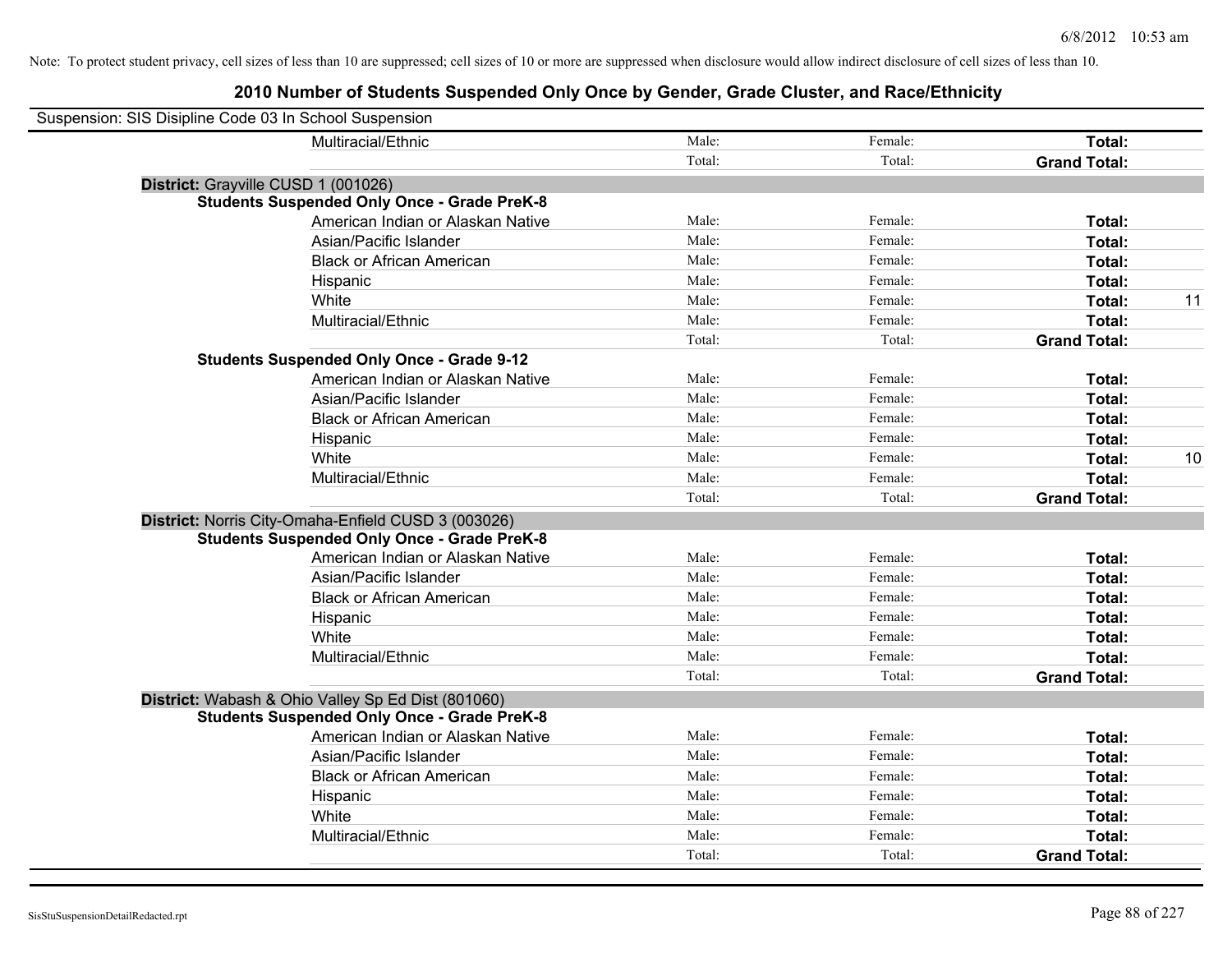| Suspension: SIS Disipline Code 03 In School Suspension |                                                    |        |         |                     |    |
|--------------------------------------------------------|----------------------------------------------------|--------|---------|---------------------|----|
| Region: Franklin/Williamson ROE (21)                   |                                                    |        |         |                     |    |
| County: Franklin (028)                                 |                                                    |        |         |                     |    |
|                                                        | District: Benton CCSD 47 (047004)                  |        |         |                     |    |
|                                                        | <b>Students Suspended Only Once - Grade PreK-8</b> |        |         |                     |    |
|                                                        | American Indian or Alaskan Native                  | Male:  | Female: | Total:              |    |
|                                                        | Asian/Pacific Islander                             | Male:  | Female: | Total:              |    |
|                                                        | <b>Black or African American</b>                   | Male:  | Female: | Total:              |    |
|                                                        | Hispanic                                           | Male:  | Female: | <b>Total:</b>       |    |
|                                                        | White                                              | Male:  | Female: | Total:              | 15 |
|                                                        | Multiracial/Ethnic                                 | Male:  | Female: | Total:              |    |
|                                                        |                                                    | Total: | Total:  | <b>Grand Total:</b> |    |
|                                                        | District: Benton Cons HSD 103 (103013)             |        |         |                     |    |
|                                                        | <b>Students Suspended Only Once - Grade 9-12</b>   |        |         |                     |    |
|                                                        | American Indian or Alaskan Native                  | Male:  | Female: | Total:              |    |
|                                                        | Asian/Pacific Islander                             | Male:  | Female: | Total:              |    |
|                                                        | <b>Black or African American</b>                   | Male:  | Female: | Total:              |    |
|                                                        | Hispanic                                           | Male:  | Female: | Total:              |    |
|                                                        | White                                              | Male:  | Female: | Total:              | 14 |
|                                                        | Multiracial/Ethnic                                 | Male:  | Female: | Total:              |    |
|                                                        |                                                    | Total: | Total:  | <b>Grand Total:</b> |    |
|                                                        | District: Christopher USD 99 (099026)              |        |         |                     |    |
|                                                        | <b>Students Suspended Only Once - Grade PreK-8</b> |        |         |                     |    |
|                                                        | American Indian or Alaskan Native                  | Male:  | Female: | Total:              |    |
|                                                        | Asian/Pacific Islander                             | Male:  | Female: | Total:              |    |
|                                                        | <b>Black or African American</b>                   | Male:  | Female: | Total:              |    |
|                                                        | Hispanic                                           | Male:  | Female: | Total:              |    |
|                                                        | White                                              | Male:  | Female: | Total:              | 12 |
|                                                        | Multiracial/Ethnic                                 | Male:  | Female: | Total:              |    |
|                                                        |                                                    | Total: | Total:  | <b>Grand Total:</b> |    |
|                                                        | <b>Students Suspended Only Once - Grade 9-12</b>   |        |         |                     |    |
|                                                        | American Indian or Alaskan Native                  | Male:  | Female: | Total:              |    |
|                                                        | Asian/Pacific Islander                             | Male:  | Female: | Total:              |    |
|                                                        | <b>Black or African American</b>                   | Male:  | Female: | Total:              |    |
|                                                        | Hispanic                                           | Male:  | Female: | Total:              |    |
|                                                        | White                                              | Male:  | Female: | Total:              | 14 |
|                                                        | Multiracial/Ethnic                                 | Male:  | Female: | Total:              |    |
|                                                        |                                                    | Total: | Total:  | <b>Grand Total:</b> |    |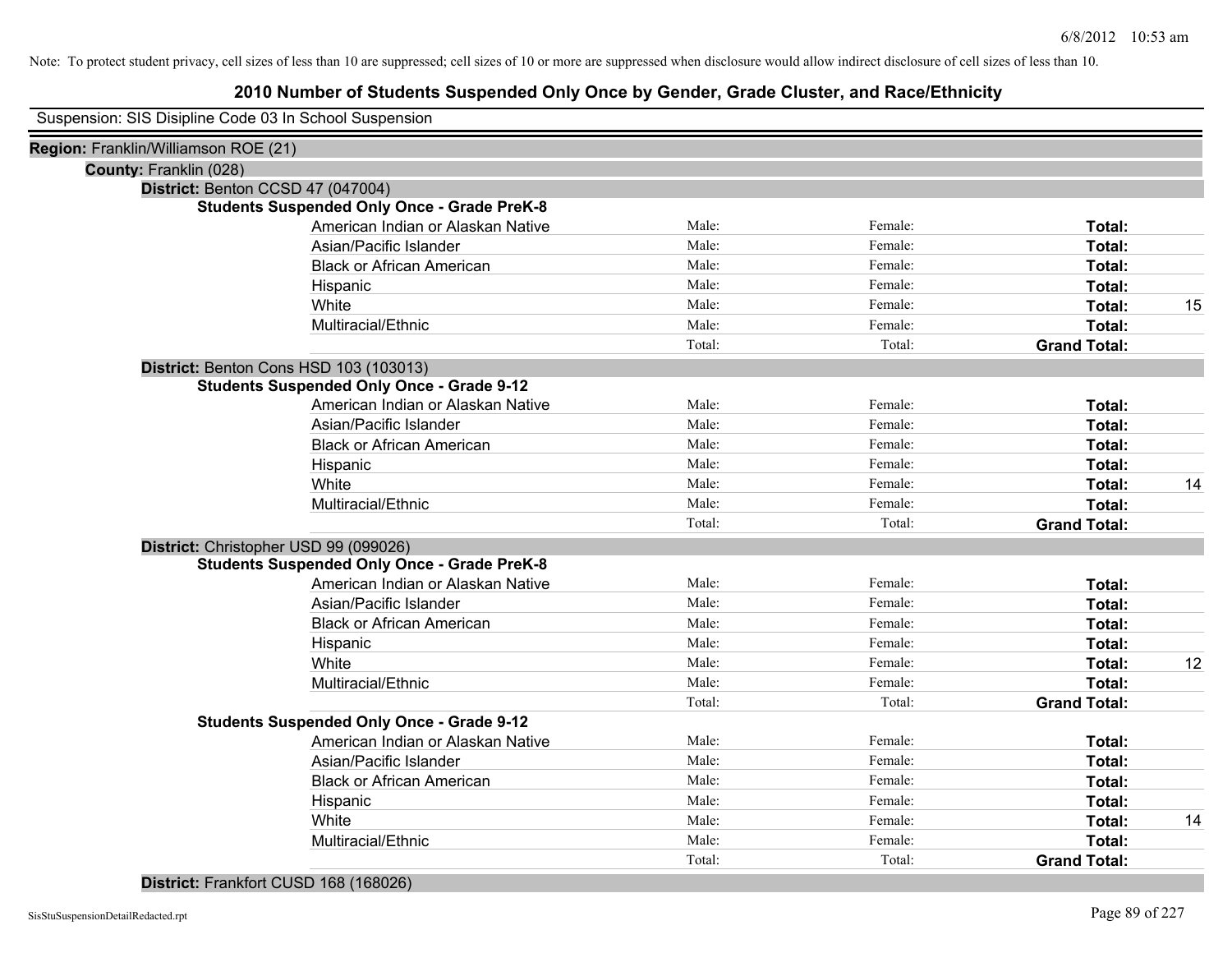| Suspension: SIS Disipline Code 03 In School Suspension |                                                    |        |         |                     |
|--------------------------------------------------------|----------------------------------------------------|--------|---------|---------------------|
|                                                        | <b>Students Suspended Only Once - Grade PreK-8</b> |        |         |                     |
|                                                        | American Indian or Alaskan Native                  | Male:  | Female: | Total:              |
|                                                        | Asian/Pacific Islander                             | Male:  | Female: | Total:              |
|                                                        | <b>Black or African American</b>                   | Male:  | Female: | Total:              |
|                                                        | Hispanic                                           | Male:  | Female: | Total:              |
|                                                        | White                                              | Male:  | Female: | Total:<br>13        |
|                                                        | Multiracial/Ethnic                                 | Male:  | Female: | Total:              |
|                                                        |                                                    | Total: | Total:  | <b>Grand Total:</b> |
|                                                        | <b>Students Suspended Only Once - Grade 9-12</b>   |        |         |                     |
|                                                        | American Indian or Alaskan Native                  | Male:  | Female: | Total:              |
|                                                        | Asian/Pacific Islander                             | Male:  | Female: | Total:              |
|                                                        | <b>Black or African American</b>                   | Male:  | Female: | Total:              |
|                                                        | Hispanic                                           | Male:  | Female: | Total:              |
|                                                        | White                                              | Male:  | Female: | Total:              |
|                                                        | Multiracial/Ethnic                                 | Male:  | Female: | Total:              |
|                                                        |                                                    | Total: | Total:  | <b>Grand Total:</b> |
| County: Non-Public School (000)                        |                                                    |        |         |                     |
| District: Franklin/Williamson ROE (000000)             |                                                    |        |         |                     |
|                                                        | <b>Students Suspended Only Once - Grade PreK-8</b> |        |         |                     |
|                                                        | American Indian or Alaskan Native                  | Male:  | Female: | Total:              |
|                                                        | Asian/Pacific Islander                             | Male:  | Female: | Total:              |
|                                                        | <b>Black or African American</b>                   | Male:  | Female: | Total:              |
|                                                        | Hispanic                                           | Male:  | Female: | Total:              |
|                                                        | White                                              | Male:  | Female: | Total:              |
|                                                        | Multiracial/Ethnic                                 | Male:  | Female: | Total:              |
|                                                        |                                                    | Total: | Total:  | <b>Grand Total:</b> |
|                                                        | <b>Students Suspended Only Once - Grade 9-12</b>   |        |         |                     |
|                                                        | American Indian or Alaskan Native                  | Male:  | Female: | Total:              |
|                                                        | Asian/Pacific Islander                             | Male:  | Female: | Total:              |
|                                                        | <b>Black or African American</b>                   | Male:  | Female: | Total:              |
|                                                        | Hispanic                                           | Male:  | Female: | Total:              |
|                                                        | White                                              | Male:  | Female: | Total:              |
|                                                        | Multiracial/Ethnic                                 | Male:  | Female: | Total:              |
|                                                        |                                                    | Total: | Total:  | <b>Grand Total:</b> |
| County: Williamson (100)                               |                                                    |        |         |                     |
| District: Carterville CUSD 5 (005026)                  |                                                    |        |         |                     |
|                                                        | <b>Students Suspended Only Once - Grade PreK-8</b> |        |         |                     |
|                                                        | American Indian or Alaskan Native                  | Male:  | Female: | Total:              |
|                                                        | Asian/Pacific Islander                             | Male:  | Female: | Total:              |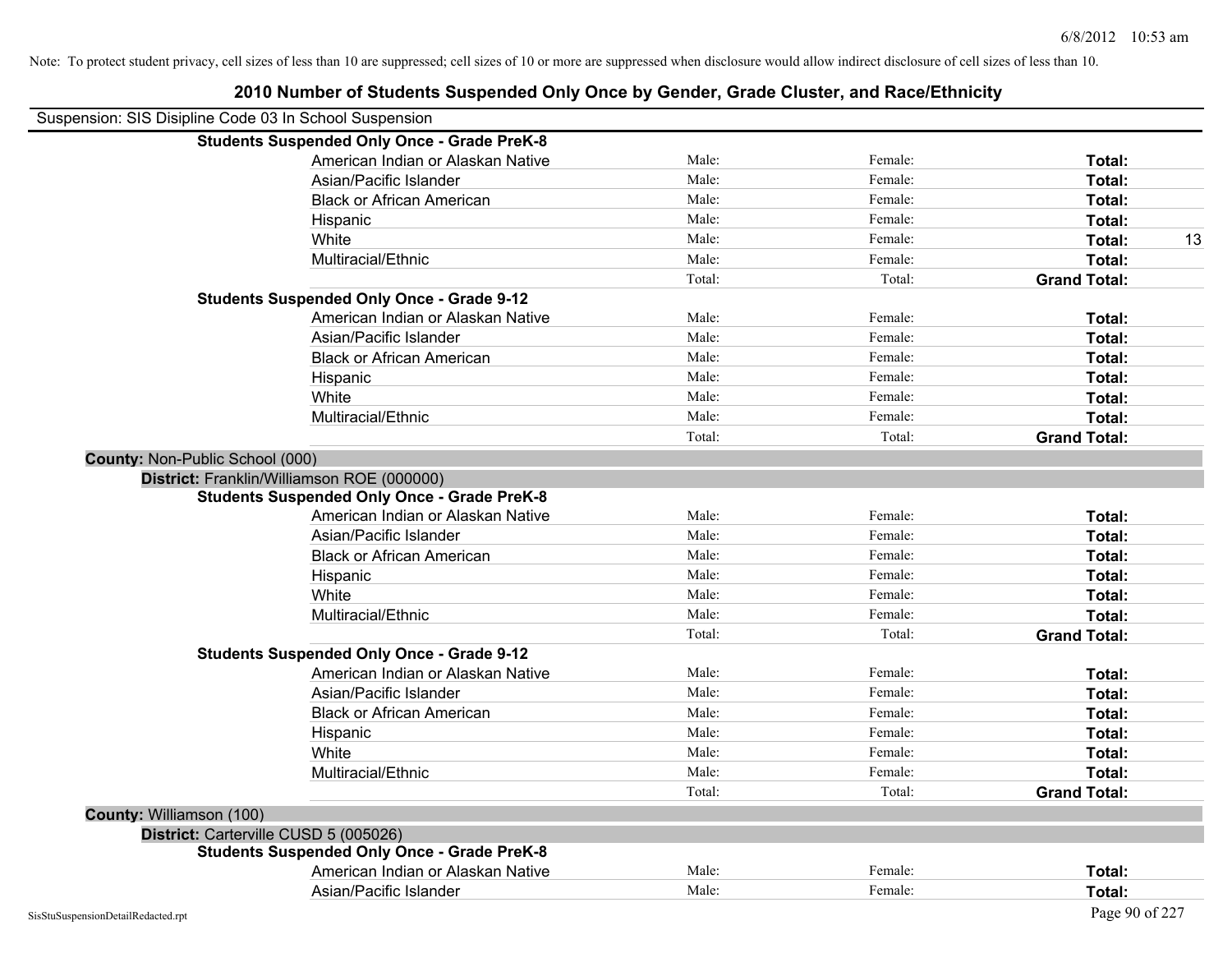| Suspension: SIS Disipline Code 03 In School Suspension |                                                    |        |         |                     |    |
|--------------------------------------------------------|----------------------------------------------------|--------|---------|---------------------|----|
|                                                        | <b>Black or African American</b>                   | Male:  | Female: | Total:              |    |
|                                                        | Hispanic                                           | Male:  | Female: | Total:              |    |
|                                                        | White                                              | Male:  | Female: | Total:              | 64 |
|                                                        | Multiracial/Ethnic                                 | Male:  | Female: | Total:              |    |
|                                                        |                                                    | Total: | Total:  | <b>Grand Total:</b> |    |
|                                                        | <b>Students Suspended Only Once - Grade 9-12</b>   |        |         |                     |    |
|                                                        | American Indian or Alaskan Native                  | Male:  | Female: | Total:              |    |
|                                                        | Asian/Pacific Islander                             | Male:  | Female: | Total:              |    |
|                                                        | <b>Black or African American</b>                   | Male:  | Female: | Total:              |    |
|                                                        | Hispanic                                           | Male:  | Female: | Total:              |    |
|                                                        | White                                              | Male:  | Female: | Total:              | 19 |
|                                                        | Multiracial/Ethnic                                 | Male:  | Female: | Total:              |    |
|                                                        |                                                    | Total: | Total:  | <b>Grand Total:</b> |    |
| District: Crab Orchard CUSD 3 (003026)                 |                                                    |        |         |                     |    |
|                                                        | <b>Students Suspended Only Once - Grade PreK-8</b> |        |         |                     |    |
|                                                        | American Indian or Alaskan Native                  | Male:  | Female: | Total:              |    |
|                                                        | Asian/Pacific Islander                             | Male:  | Female: | Total:              |    |
|                                                        | <b>Black or African American</b>                   | Male:  | Female: | Total:              |    |
|                                                        | Hispanic                                           | Male:  | Female: | Total:              |    |
|                                                        | White                                              | Male:  | Female: | Total:              |    |
|                                                        | Multiracial/Ethnic                                 | Male:  | Female: | Total:              |    |
|                                                        |                                                    | Total: | Total:  | <b>Grand Total:</b> |    |
|                                                        | <b>Students Suspended Only Once - Grade 9-12</b>   |        |         |                     |    |
|                                                        | American Indian or Alaskan Native                  | Male:  | Female: | Total:              |    |
|                                                        | Asian/Pacific Islander                             | Male:  | Female: | Total:              |    |
|                                                        | <b>Black or African American</b>                   | Male:  | Female: | Total:              |    |
|                                                        | Hispanic                                           | Male:  | Female: | Total:              |    |
|                                                        | White                                              | Male:  | Female: | Total:              | 17 |
|                                                        | Multiracial/Ethnic                                 | Male:  | Female: | Total:              |    |
|                                                        |                                                    | Total: | Total:  | <b>Grand Total:</b> |    |
| District: Johnston City CUSD 1 (001026)                |                                                    |        |         |                     |    |
|                                                        | <b>Students Suspended Only Once - Grade PreK-8</b> |        |         |                     |    |
|                                                        | American Indian or Alaskan Native                  | Male:  | Female: | Total:              |    |
|                                                        | Asian/Pacific Islander                             | Male:  | Female: | Total:              |    |
|                                                        | <b>Black or African American</b>                   | Male:  | Female: | Total:              |    |
|                                                        | Hispanic                                           | Male:  | Female: | Total:              |    |
|                                                        | White                                              | Male:  | Female: | Total:              |    |
|                                                        | Multiracial/Ethnic                                 | Male:  | Female: | Total:              |    |
|                                                        |                                                    | Total: | Total:  | <b>Grand Total:</b> |    |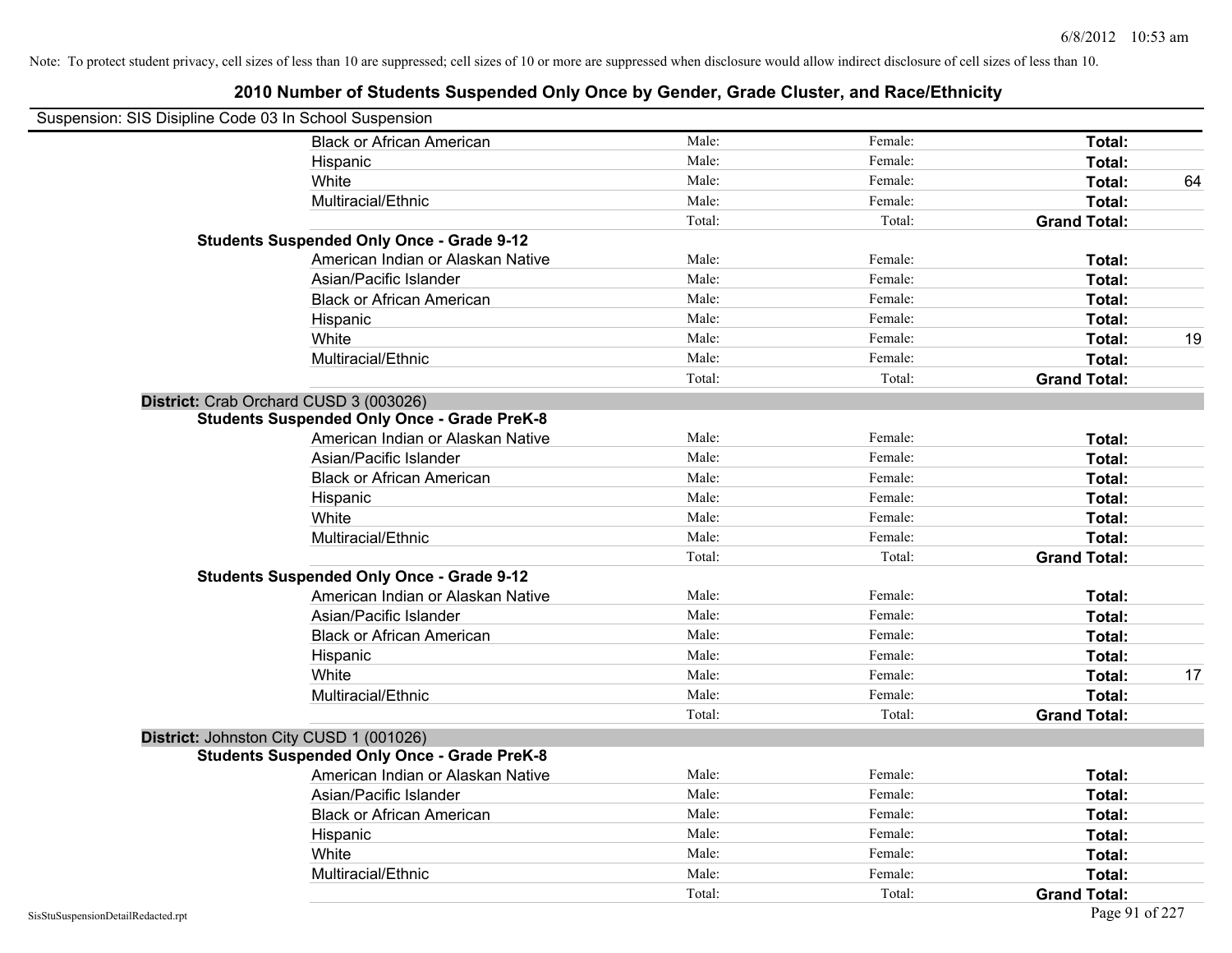## **2010 Number of Students Suspended Only Once by Gender, Grade Cluster, and Race/Ethnicity**

Suspension: SIS Disipline Code 03 In School Suspension

| Male:  |    | Female: |    | Total:              |    |
|--------|----|---------|----|---------------------|----|
| Male:  |    | Female: |    | Total:              |    |
| Male:  |    | Female: |    | Total:              |    |
| Male:  |    | Female: |    | Total:              |    |
| Male:  |    | Female: |    | Total:              | 11 |
| Male:  |    | Female: |    | Total:              |    |
| Total: |    | Total:  |    | <b>Grand Total:</b> |    |
|        |    |         |    |                     |    |
|        |    |         |    |                     |    |
| Male:  |    | Female: |    | Total:              |    |
| Male:  |    | Female: |    | Total:              |    |
| Male:  |    | Female: |    | Total:              |    |
| Male:  |    | Female: |    | Total:              |    |
| Male:  |    | Female: |    | Total:              |    |
| Male:  |    | Female: |    | Total:              |    |
| Total: |    | Total:  |    | <b>Grand Total:</b> |    |
|        |    |         |    |                     |    |
| Male:  |    | Female: |    | Total:              |    |
| Male:  |    | Female: |    | Total:              |    |
| Male:  |    | Female: |    | Total:              |    |
| Male:  |    | Female: |    | Total:              |    |
| Male:  |    | Female: |    | Total:              |    |
| Male:  |    | Female: |    | Total:              |    |
| Total: |    | Total:  |    | <b>Grand Total:</b> |    |
|        |    |         |    |                     |    |
|        |    |         |    |                     |    |
| Male:  |    | Female: |    | Total:              |    |
| Male:  |    | Female: |    | Total:              |    |
| Male:  |    | Female: |    | Total:              |    |
| Male:  |    | Female: |    | Total:              |    |
| Male:  | 39 | Female: | 20 | Total:              | 59 |
| Male:  |    | Female: |    | Total:              |    |
| Total: |    | Total:  |    | <b>Grand Total:</b> |    |
|        |    |         |    |                     |    |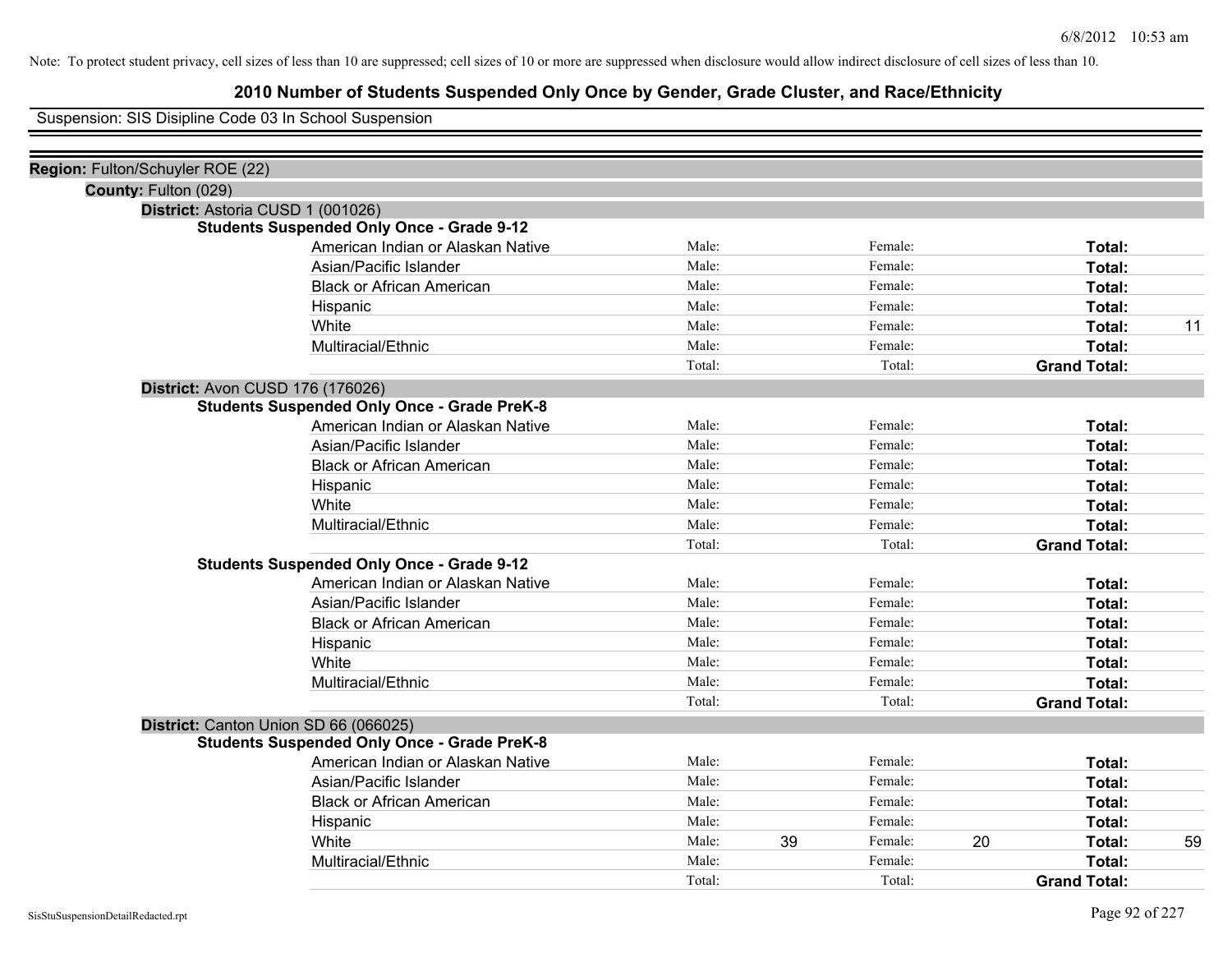| Suspension: SIS Disipline Code 03 In School Suspension |                                                    |        |    |         |    |                     |    |
|--------------------------------------------------------|----------------------------------------------------|--------|----|---------|----|---------------------|----|
|                                                        | <b>Students Suspended Only Once - Grade 9-12</b>   |        |    |         |    |                     |    |
|                                                        | American Indian or Alaskan Native                  | Male:  |    | Female: |    | Total:              |    |
|                                                        | Asian/Pacific Islander                             | Male:  |    | Female: |    | Total:              |    |
|                                                        | <b>Black or African American</b>                   | Male:  |    | Female: |    | Total:              |    |
|                                                        | Hispanic                                           | Male:  |    | Female: |    | Total:              |    |
|                                                        | White                                              | Male:  | 36 | Female: | 19 | Total:              | 55 |
|                                                        | Multiracial/Ethnic                                 | Male:  |    | Female: |    | Total:              |    |
|                                                        |                                                    | Total: |    | Total:  |    | <b>Grand Total:</b> |    |
|                                                        | District: CUSD 3 Fulton County (003026)            |        |    |         |    |                     |    |
|                                                        | <b>Students Suspended Only Once - Grade PreK-8</b> |        |    |         |    |                     |    |
|                                                        | American Indian or Alaskan Native                  | Male:  |    | Female: |    | Total:              |    |
|                                                        | Asian/Pacific Islander                             | Male:  |    | Female: |    | Total:              |    |
|                                                        | <b>Black or African American</b>                   | Male:  |    | Female: |    | Total:              |    |
|                                                        | Hispanic                                           | Male:  |    | Female: |    | Total:              |    |
|                                                        | White                                              | Male:  |    | Female: |    | Total:              |    |
|                                                        | Multiracial/Ethnic                                 | Male:  |    | Female: |    | Total:              |    |
|                                                        |                                                    | Total: |    | Total:  |    | <b>Grand Total:</b> |    |
|                                                        | <b>Students Suspended Only Once - Grade 9-12</b>   |        |    |         |    |                     |    |
|                                                        | American Indian or Alaskan Native                  | Male:  |    | Female: |    | Total:              |    |
|                                                        | Asian/Pacific Islander                             | Male:  |    | Female: |    | Total:              |    |
|                                                        | <b>Black or African American</b>                   | Male:  |    | Female: |    | Total:              |    |
|                                                        | Hispanic                                           | Male:  |    | Female: |    | Total:              |    |
|                                                        | White                                              | Male:  |    | Female: |    | Total:              |    |
|                                                        | Multiracial/Ethnic                                 | Male:  |    | Female: |    | Total:              |    |
|                                                        |                                                    | Total: |    | Total:  |    | <b>Grand Total:</b> |    |
|                                                        | District: Spoon River Valley CUSD 4 (004026)       |        |    |         |    |                     |    |
|                                                        | <b>Students Suspended Only Once - Grade PreK-8</b> |        |    |         |    |                     |    |
|                                                        | American Indian or Alaskan Native                  | Male:  |    | Female: |    | Total:              |    |
|                                                        | Asian/Pacific Islander                             | Male:  |    | Female: |    | Total:              |    |
|                                                        | <b>Black or African American</b>                   | Male:  |    | Female: |    | Total:              |    |
|                                                        | Hispanic                                           | Male:  |    | Female: |    | Total:              |    |
|                                                        | White                                              | Male:  |    | Female: |    | Total:              | 12 |
|                                                        | Multiracial/Ethnic                                 | Male:  |    | Female: |    | Total:              |    |
|                                                        |                                                    | Total: |    | Total:  |    | <b>Grand Total:</b> |    |
|                                                        | <b>Students Suspended Only Once - Grade 9-12</b>   |        |    |         |    |                     |    |
|                                                        | American Indian or Alaskan Native                  | Male:  |    | Female: |    | Total:              |    |
|                                                        | Asian/Pacific Islander                             | Male:  |    | Female: |    | Total:              |    |
|                                                        | <b>Black or African American</b>                   | Male:  |    | Female: |    | Total:              |    |
|                                                        | Hispanic                                           | Male:  |    | Female: |    | Total:              |    |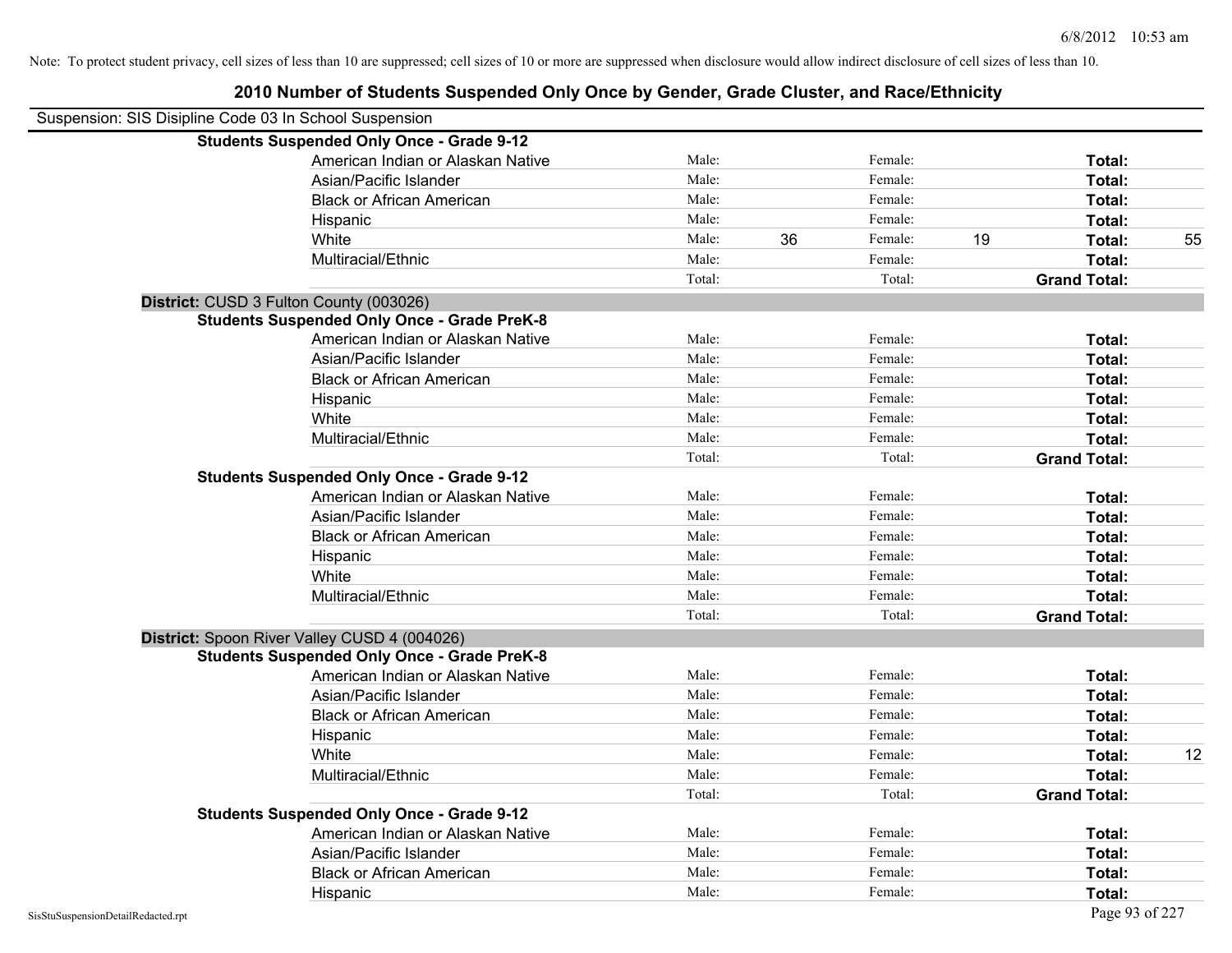| Suspension: SIS Disipline Code 03 In School Suspension |        |         |                     |
|--------------------------------------------------------|--------|---------|---------------------|
| White                                                  | Male:  | Female: | Total:<br>10        |
| Multiracial/Ethnic                                     | Male:  | Female: | Total:              |
|                                                        | Total: | Total:  | <b>Grand Total:</b> |
| District: V I T CUSD 2 (002026)                        |        |         |                     |
| <b>Students Suspended Only Once - Grade PreK-8</b>     |        |         |                     |
| American Indian or Alaskan Native                      | Male:  | Female: | Total:              |
| Asian/Pacific Islander                                 | Male:  | Female: | Total:              |
| <b>Black or African American</b>                       | Male:  | Female: | Total:              |
| Hispanic                                               | Male:  | Female: | Total:              |
| White                                                  | Male:  | Female: | Total:              |
| Multiracial/Ethnic                                     | Male:  | Female: | Total:              |
|                                                        | Total: | Total:  | <b>Grand Total:</b> |
| <b>Students Suspended Only Once - Grade 9-12</b>       |        |         |                     |
| American Indian or Alaskan Native                      | Male:  | Female: | Total:              |
| Asian/Pacific Islander                                 | Male:  | Female: | Total:              |
| <b>Black or African American</b>                       | Male:  | Female: | Total:              |
| Hispanic                                               | Male:  | Female: | Total:              |
| White                                                  | Male:  | Female: | Total:              |
| Multiracial/Ethnic                                     | Male:  | Female: | Total:              |
|                                                        | Total: | Total:  | <b>Grand Total:</b> |
| <b>County: Schuyler (085)</b>                          |        |         |                     |
| District: Schuyler-Industry CUSD 5 (005026)            |        |         |                     |
| <b>Students Suspended Only Once - Grade 9-12</b>       |        |         |                     |
| American Indian or Alaskan Native                      | Male:  | Female: | Total:              |
| Asian/Pacific Islander                                 | Male:  | Female: | Total:              |
| <b>Black or African American</b>                       | Male:  | Female: | Total:              |
| Hispanic                                               | Male:  | Female: | Total:              |
| White                                                  | Male:  | Female: | Total:              |
| Multiracial/Ethnic                                     | Male:  | Female: | Total:              |
|                                                        | Total: | Total:  | <b>Grand Total:</b> |
|                                                        |        |         |                     |
| Region: Grundy/Kendall ROE (24)                        |        |         |                     |
| County: Grundy (032)                                   |        |         |                     |
| District: Braceville SD 75 (075002)                    |        |         |                     |
| <b>Students Suspended Only Once - Grade PreK-8</b>     |        |         |                     |
| American Indian or Alaskan Native                      | Male:  | Female: | Total:              |
| Asian/Pacific Islander                                 | Male:  | Female: | Total:              |
| <b>Black or African American</b>                       | Male:  | Female: | Total:              |
|                                                        |        |         |                     |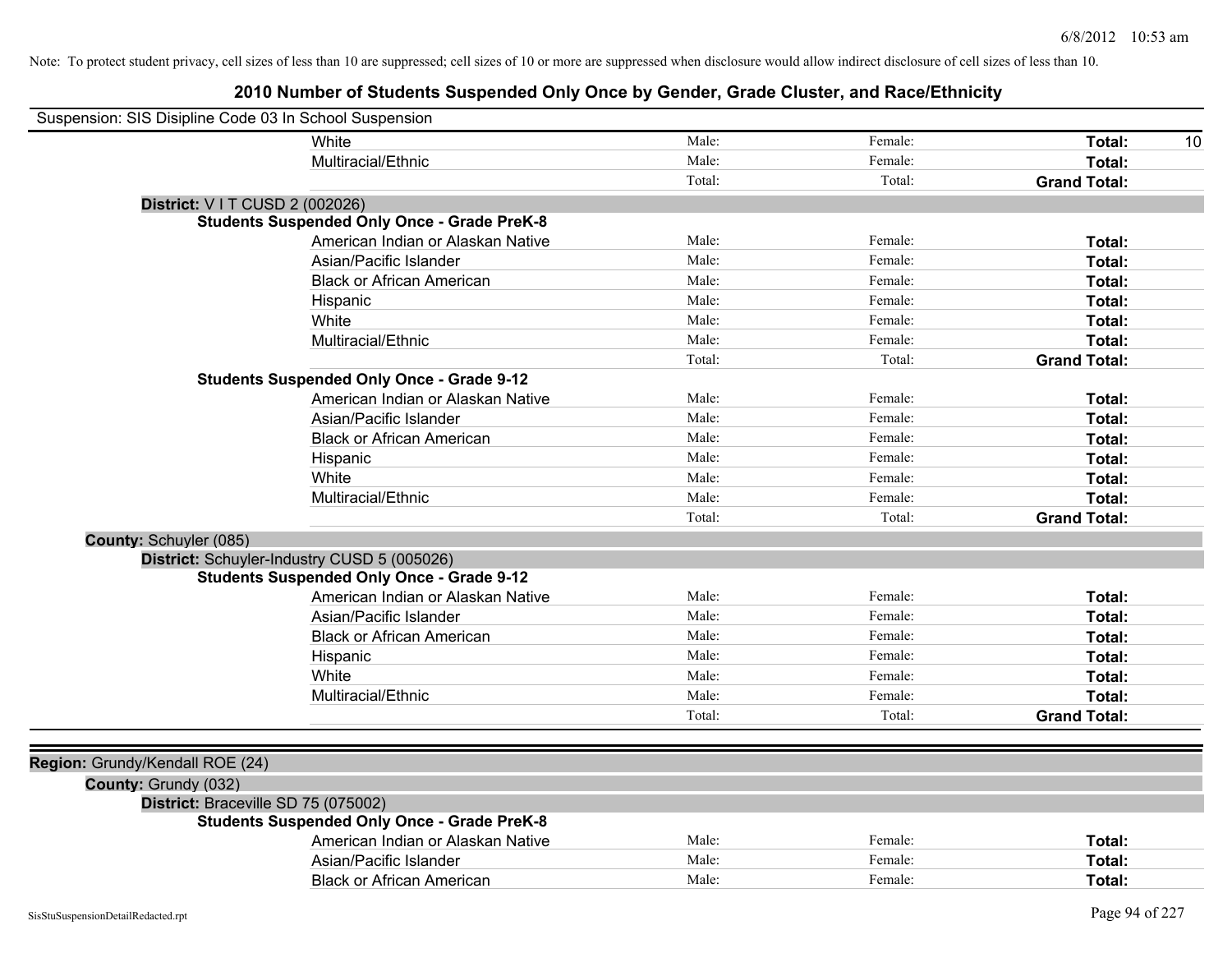| Suspension: SIS Disipline Code 03 In School Suspension |                                                    |        |    |         |                     |                     |    |
|--------------------------------------------------------|----------------------------------------------------|--------|----|---------|---------------------|---------------------|----|
|                                                        | Hispanic                                           | Male:  |    | Female: |                     | Total:              |    |
|                                                        | White                                              | Male:  |    | Female: |                     | Total:              |    |
|                                                        | Multiracial/Ethnic                                 | Male:  |    | Female: |                     | Total:              |    |
|                                                        |                                                    | Total: |    | Total:  | <b>Grand Total:</b> |                     |    |
| District: Coal City CUSD 1 (001026)                    |                                                    |        |    |         |                     |                     |    |
|                                                        | <b>Students Suspended Only Once - Grade PreK-8</b> |        |    |         |                     |                     |    |
|                                                        | American Indian or Alaskan Native                  | Male:  |    | Female: |                     | Total:              |    |
|                                                        | Asian/Pacific Islander                             | Male:  |    | Female: |                     | Total:              |    |
|                                                        | <b>Black or African American</b>                   | Male:  |    | Female: |                     | Total:              |    |
|                                                        | Hispanic                                           | Male:  |    | Female: |                     | Total:              |    |
|                                                        | White                                              | Male:  |    | Female: |                     | Total:              |    |
|                                                        | Multiracial/Ethnic                                 | Male:  |    | Female: |                     | Total:              |    |
|                                                        |                                                    | Total: |    | Total:  |                     | <b>Grand Total:</b> |    |
|                                                        | <b>Students Suspended Only Once - Grade 9-12</b>   |        |    |         |                     |                     |    |
|                                                        | American Indian or Alaskan Native                  | Male:  |    | Female: |                     | Total:              |    |
|                                                        | Asian/Pacific Islander                             | Male:  |    | Female: |                     | Total:              |    |
|                                                        | <b>Black or African American</b>                   | Male:  |    | Female: |                     | Total:              |    |
|                                                        | Hispanic                                           | Male:  |    | Female: |                     | Total:              |    |
|                                                        | White                                              | Male:  |    | Female: |                     | Total:              |    |
|                                                        | Multiracial/Ethnic                                 | Male:  |    | Female: |                     | Total:              |    |
|                                                        |                                                    | Total: |    | Total:  | <b>Grand Total:</b> |                     | 10 |
|                                                        | District: Gardner CCSD 72C (072C04)                |        |    |         |                     |                     |    |
|                                                        | <b>Students Suspended Only Once - Grade PreK-8</b> |        |    |         |                     |                     |    |
|                                                        | American Indian or Alaskan Native                  | Male:  |    | Female: |                     | Total:              |    |
|                                                        | Asian/Pacific Islander                             | Male:  |    | Female: |                     | Total:              |    |
|                                                        | <b>Black or African American</b>                   | Male:  |    | Female: |                     | Total:              |    |
|                                                        | Hispanic                                           | Male:  |    | Female: |                     | Total:              |    |
|                                                        | White                                              | Male:  |    | Female: |                     | Total:              |    |
|                                                        | Multiracial/Ethnic                                 | Male:  |    | Female: |                     | Total:              |    |
|                                                        |                                                    | Total: |    | Total:  | <b>Grand Total:</b> |                     |    |
|                                                        | District: Gardner S Wilmington Twp HSD 73 (073017) |        |    |         |                     |                     |    |
|                                                        | <b>Students Suspended Only Once - Grade 9-12</b>   |        |    |         |                     |                     |    |
|                                                        | American Indian or Alaskan Native                  | Male:  |    | Female: |                     | Total:              |    |
|                                                        | Asian/Pacific Islander                             | Male:  |    | Female: |                     | Total:              |    |
|                                                        | <b>Black or African American</b>                   | Male:  |    | Female: |                     | Total:              |    |
|                                                        | Hispanic                                           | Male:  |    | Female: |                     | Total:              |    |
|                                                        | White                                              | Male:  | 11 | Female: | 11                  | Total:              | 22 |
|                                                        | Multiracial/Ethnic                                 | Male:  |    | Female: |                     | Total:              |    |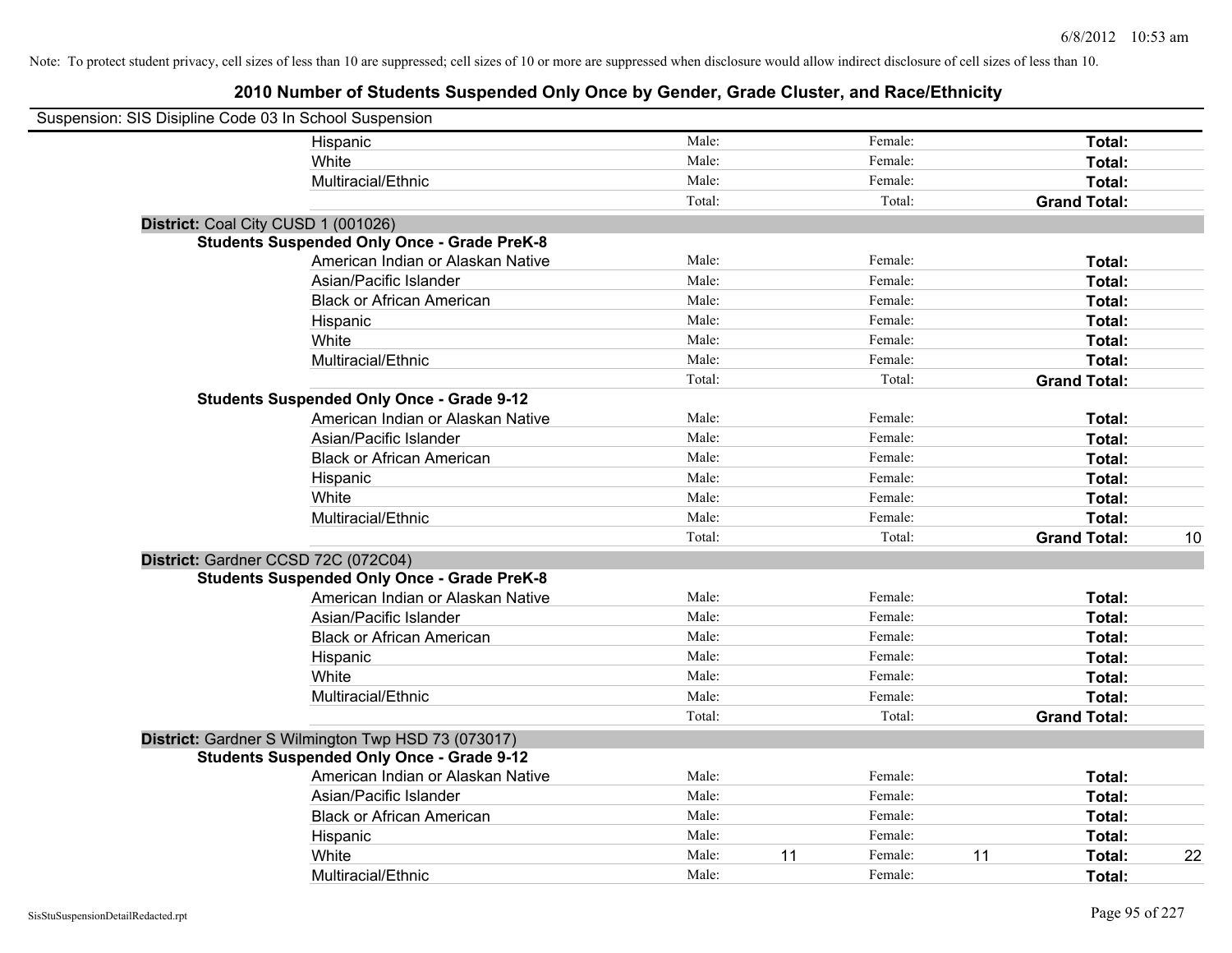| Suspension: SIS Disipline Code 03 In School Suspension                                  |        |     |         |     |                     |     |
|-----------------------------------------------------------------------------------------|--------|-----|---------|-----|---------------------|-----|
|                                                                                         | Total: |     | Total:  |     | <b>Grand Total:</b> |     |
| District: Minooka CCSD 201 (201004)                                                     |        |     |         |     |                     |     |
| <b>Students Suspended Only Once - Grade PreK-8</b>                                      |        |     |         |     |                     |     |
| American Indian or Alaskan Native                                                       | Male:  |     | Female: |     | Total:              |     |
| Asian/Pacific Islander                                                                  | Male:  |     | Female: |     | Total:              |     |
| <b>Black or African American</b>                                                        | Male:  |     | Female: |     | Total:              |     |
| Hispanic                                                                                | Male:  |     | Female: |     | Total:              |     |
| White                                                                                   | Male:  |     | Female: |     | Total:              | 51  |
| Multiracial/Ethnic                                                                      | Male:  |     | Female: |     | Total:              |     |
|                                                                                         | Total: | 58  | Total:  | 17  | <b>Grand Total:</b> | 75  |
| District: Minooka CHSD 111 (111016)<br><b>Students Suspended Only Once - Grade 9-12</b> |        |     |         |     |                     |     |
| American Indian or Alaskan Native                                                       | Male:  |     | Female: |     | Total:              |     |
| Asian/Pacific Islander                                                                  | Male:  |     | Female: |     | Total:              |     |
| <b>Black or African American</b>                                                        | Male:  | 10  | Female: | 10  | Total:              | 20  |
| Hispanic                                                                                | Male:  | 25  | Female: | 23  | Total:              | 48  |
| White                                                                                   | Male:  | 157 | Female: | 100 | Total:              | 257 |
| Multiracial/Ethnic                                                                      | Male:  |     | Female: |     | Total:              | 12  |
|                                                                                         | Total: |     | Total:  |     | <b>Grand Total:</b> |     |
| <b>District: Morris SD 54 (054002)</b>                                                  |        |     |         |     |                     |     |
| <b>Students Suspended Only Once - Grade PreK-8</b>                                      |        |     |         |     |                     |     |
| American Indian or Alaskan Native                                                       | Male:  |     | Female: |     | Total:              |     |
| Asian/Pacific Islander                                                                  | Male:  |     | Female: |     | Total:              |     |
| <b>Black or African American</b>                                                        | Male:  |     | Female: |     | Total:              |     |
| Hispanic                                                                                | Male:  |     | Female: |     | Total:              |     |
| White                                                                                   | Male:  |     | Female: |     | Total:              | 33  |
| Multiracial/Ethnic                                                                      | Male:  |     | Female: |     | Total:              |     |
|                                                                                         | Total: |     | Total:  |     | <b>Grand Total:</b> |     |
| District: Saratoga CCSD 60C (060C04)                                                    |        |     |         |     |                     |     |
| <b>Students Suspended Only Once - Grade PreK-8</b>                                      |        |     |         |     |                     |     |
| American Indian or Alaskan Native                                                       | Male:  |     | Female: |     | Total:              |     |
| Asian/Pacific Islander                                                                  | Male:  |     | Female: |     | Total:              |     |
| <b>Black or African American</b>                                                        | Male:  |     | Female: |     | Total:              |     |
| Hispanic                                                                                | Male:  |     | Female: |     | Total:              |     |
| White                                                                                   | Male:  |     | Female: |     | Total:              | 13  |
| Multiracial/Ethnic                                                                      | Male:  |     | Female: |     | Total:              |     |
|                                                                                         | Total: |     | Total:  |     | <b>Grand Total:</b> |     |
| County: Kendall (047)                                                                   |        |     |         |     |                     |     |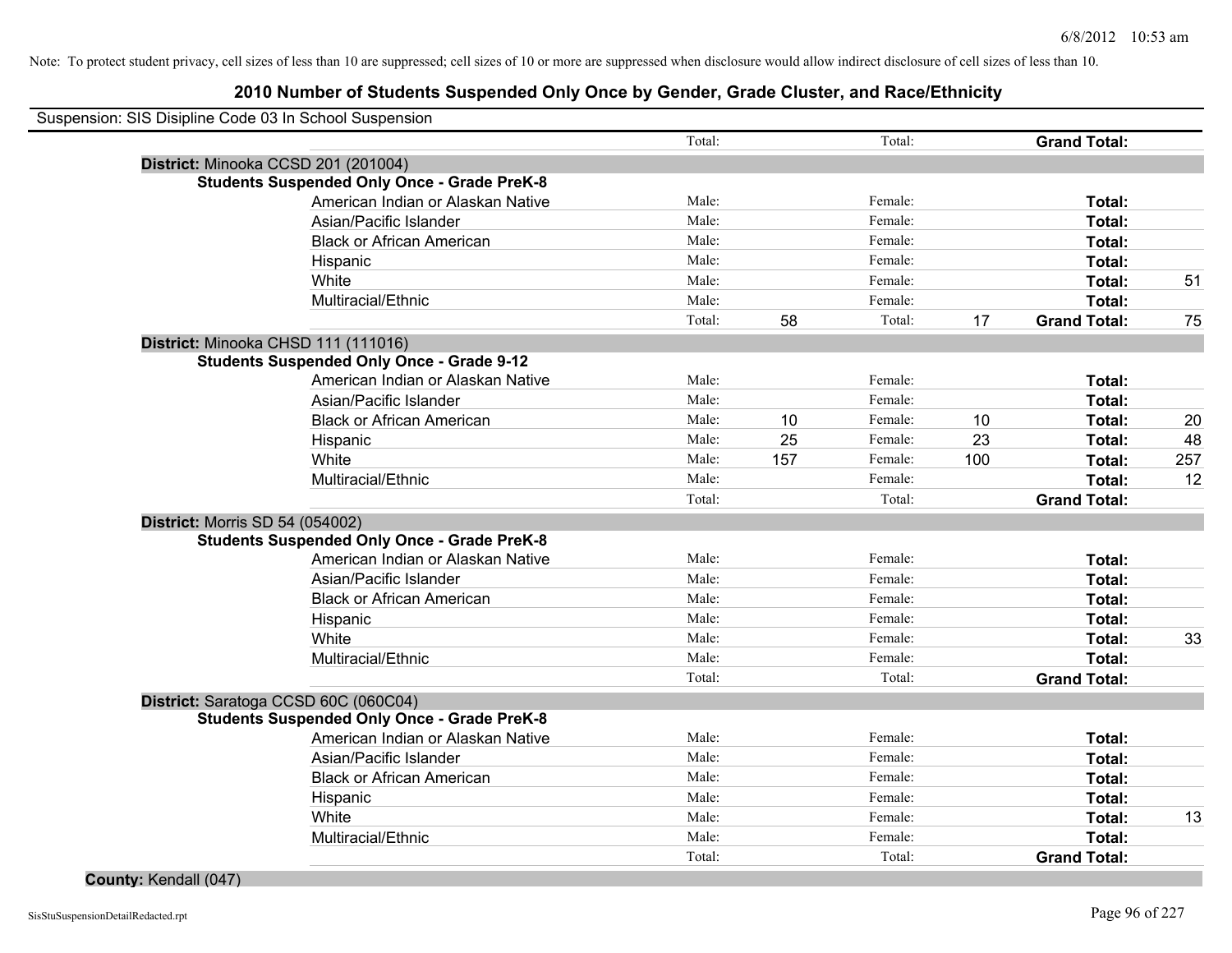| Suspension: SIS Disipline Code 03 In School Suspension |                                                    |        |     |         |    |                     |     |
|--------------------------------------------------------|----------------------------------------------------|--------|-----|---------|----|---------------------|-----|
|                                                        | District: Newark CHSD 18 (018016)                  |        |     |         |    |                     |     |
|                                                        | <b>Students Suspended Only Once - Grade 9-12</b>   |        |     |         |    |                     |     |
|                                                        | American Indian or Alaskan Native                  | Male:  |     | Female: |    | Total:              |     |
|                                                        | Asian/Pacific Islander                             | Male:  |     | Female: |    | Total:              |     |
|                                                        | <b>Black or African American</b>                   | Male:  |     | Female: |    | Total:              |     |
|                                                        | Hispanic                                           | Male:  |     | Female: |    | Total:              |     |
|                                                        | White                                              | Male:  |     | Female: |    | Total:              |     |
|                                                        | Multiracial/Ethnic                                 | Male:  |     | Female: |    | Total:              |     |
|                                                        |                                                    | Total: |     | Total:  |    | <b>Grand Total:</b> |     |
|                                                        | District: Oswego CUSD 308 (308026)                 |        |     |         |    |                     |     |
|                                                        | <b>Students Suspended Only Once - Grade PreK-8</b> |        |     |         |    |                     |     |
|                                                        | American Indian or Alaskan Native                  | Male:  |     | Female: |    | Total:              |     |
|                                                        | Asian/Pacific Islander                             | Male:  |     | Female: |    | Total:              |     |
|                                                        | <b>Black or African American</b>                   | Male:  | 24  | Female: | 15 | Total:              | 39  |
|                                                        | Hispanic                                           | Male:  | 32  | Female: | 15 | Total:              | 47  |
|                                                        | White                                              | Male:  | 90  | Female: | 25 | Total:              | 115 |
|                                                        | Multiracial/Ethnic                                 | Male:  |     | Female: |    | Total:              |     |
|                                                        |                                                    | Total: |     | Total:  |    | <b>Grand Total:</b> | 212 |
|                                                        | <b>Students Suspended Only Once - Grade 9-12</b>   |        |     |         |    |                     |     |
|                                                        | American Indian or Alaskan Native                  | Male:  |     | Female: |    | <b>Total:</b>       |     |
|                                                        | Asian/Pacific Islander                             | Male:  |     | Female: |    | Total:              |     |
|                                                        | <b>Black or African American</b>                   | Male:  | 36  | Female: | 16 | Total:              | 52  |
|                                                        | Hispanic                                           | Male:  | 40  | Female: | 29 | Total:              | 69  |
|                                                        | White                                              | Male:  | 103 | Female: | 41 | Total:              | 144 |
|                                                        | Multiracial/Ethnic                                 | Male:  |     | Female: |    | Total:              | 11  |
|                                                        |                                                    | Total: |     | Total:  |    | <b>Grand Total:</b> |     |
| District: Plano CUSD 88 (088026)                       |                                                    |        |     |         |    |                     |     |
|                                                        | <b>Students Suspended Only Once - Grade PreK-8</b> |        |     |         |    |                     |     |
|                                                        | American Indian or Alaskan Native                  | Male:  |     | Female: |    | Total:              |     |
|                                                        | Asian/Pacific Islander                             | Male:  |     | Female: |    | Total:              |     |
|                                                        | <b>Black or African American</b>                   | Male:  |     | Female: |    | Total:              |     |
|                                                        | Hispanic                                           | Male:  |     | Female: |    | Total:              | 15  |
|                                                        | White                                              | Male:  |     | Female: |    | Total:              | 23  |
|                                                        | Multiracial/Ethnic                                 | Male:  |     | Female: |    | Total:              |     |
|                                                        |                                                    | Total: | 35  | Total:  | 15 | <b>Grand Total:</b> | 50  |
|                                                        | <b>Students Suspended Only Once - Grade 9-12</b>   |        |     |         |    |                     |     |
|                                                        | American Indian or Alaskan Native                  | Male:  |     | Female: |    | <b>Total:</b>       |     |
|                                                        | Asian/Pacific Islander                             | Male:  |     | Female: |    | Total:              |     |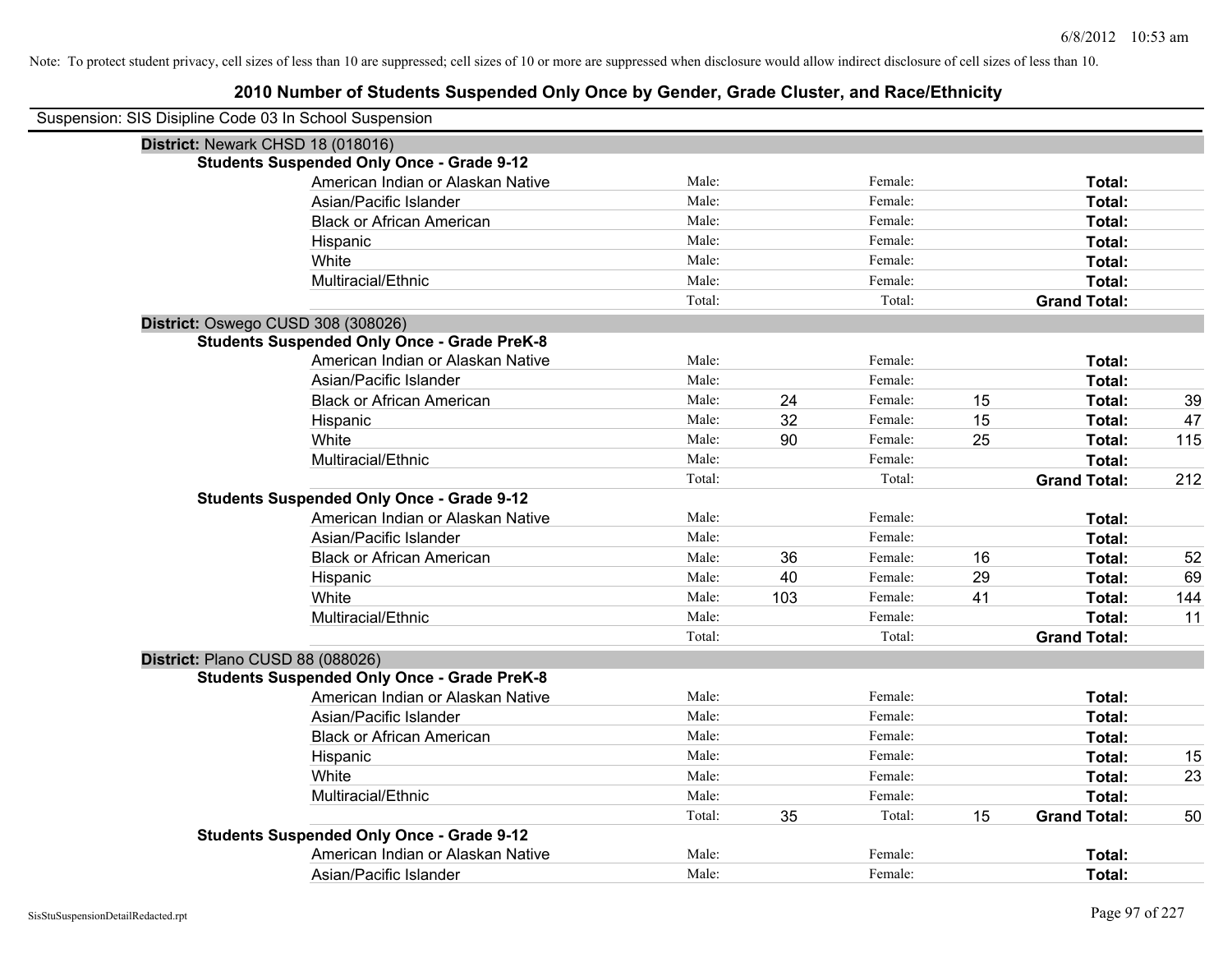| Male:<br>Female:<br>Total:<br><b>Black or African American</b><br>Male:<br>Female:<br>Total:<br>Hispanic<br>Male:<br>Female:<br>White<br>Total:<br>Male:<br>Female:<br>Total:<br>Multiracial/Ethnic | 22<br>20<br>55 |
|-----------------------------------------------------------------------------------------------------------------------------------------------------------------------------------------------------|----------------|
|                                                                                                                                                                                                     |                |
|                                                                                                                                                                                                     |                |
|                                                                                                                                                                                                     |                |
|                                                                                                                                                                                                     |                |
| Total:<br>37<br>Total:<br>18<br><b>Grand Total:</b>                                                                                                                                                 |                |
| District: Yorkville CUSD 115 (115026)                                                                                                                                                               |                |
| <b>Students Suspended Only Once - Grade PreK-8</b>                                                                                                                                                  |                |
| American Indian or Alaskan Native<br>Male:<br>Female:<br>Total:                                                                                                                                     |                |
| Asian/Pacific Islander<br>Male:<br>Female:<br>Total:                                                                                                                                                |                |
| Female:<br><b>Black or African American</b><br>Male:<br>Total:                                                                                                                                      |                |
| Male:<br>Female:<br>Total:<br>Hispanic                                                                                                                                                              | 10             |
| White<br>Male:<br>Female:<br>Total:                                                                                                                                                                 | 34             |
| Multiracial/Ethnic<br>Male:<br>Female:<br>Total:                                                                                                                                                    |                |
| Total:<br>Total:<br><b>Grand Total:</b>                                                                                                                                                             |                |
| <b>Students Suspended Only Once - Grade 9-12</b>                                                                                                                                                    |                |
| American Indian or Alaskan Native<br>Male:<br>Female:<br>Total:                                                                                                                                     |                |
| Asian/Pacific Islander<br>Male:<br>Female:<br>Total:                                                                                                                                                |                |
| Male:<br><b>Black or African American</b><br>Female:<br>Total:                                                                                                                                      |                |
| Male:<br>Female:<br>Total:<br>Hispanic                                                                                                                                                              |                |
| White<br>Male:<br>Female:<br>Total:                                                                                                                                                                 |                |
| Multiracial/Ethnic<br>Male:<br>Female:<br>Total:                                                                                                                                                    |                |
| Total:<br>Total:<br><b>Grand Total:</b>                                                                                                                                                             |                |
| Region: Hamilton/Jefferson ROE (25)                                                                                                                                                                 |                |
| County: Jefferson (041)                                                                                                                                                                             |                |
| District: Bethel SD 82 (082002)                                                                                                                                                                     |                |
| <b>Students Suspended Only Once - Grade PreK-8</b>                                                                                                                                                  |                |
| American Indian or Alaskan Native<br>Male:<br>Female:<br>Total:                                                                                                                                     |                |
| Asian/Pacific Islander<br>Male:<br>Female:<br>Total:                                                                                                                                                |                |
| Male:<br><b>Black or African American</b><br>Female:<br>Total:                                                                                                                                      |                |
| Female:<br>Male:<br>Total:<br>Hispanic                                                                                                                                                              |                |
| White<br>Male:<br>Female:<br>Total:                                                                                                                                                                 | 11             |
| Multiracial/Ethnic<br>Male:<br>Female:<br>Total:                                                                                                                                                    |                |
| Total:<br>Total:<br><b>Grand Total:</b>                                                                                                                                                             |                |
| District: Bluford CCSD 114 (114004)                                                                                                                                                                 |                |
| <b>Students Suspended Only Once - Grade PreK-8</b>                                                                                                                                                  |                |
| Male:<br>American Indian or Alaskan Native<br>Female:<br>Total:                                                                                                                                     |                |
| Male:<br>Female:<br>Asian/Pacific Islander<br>Total:                                                                                                                                                |                |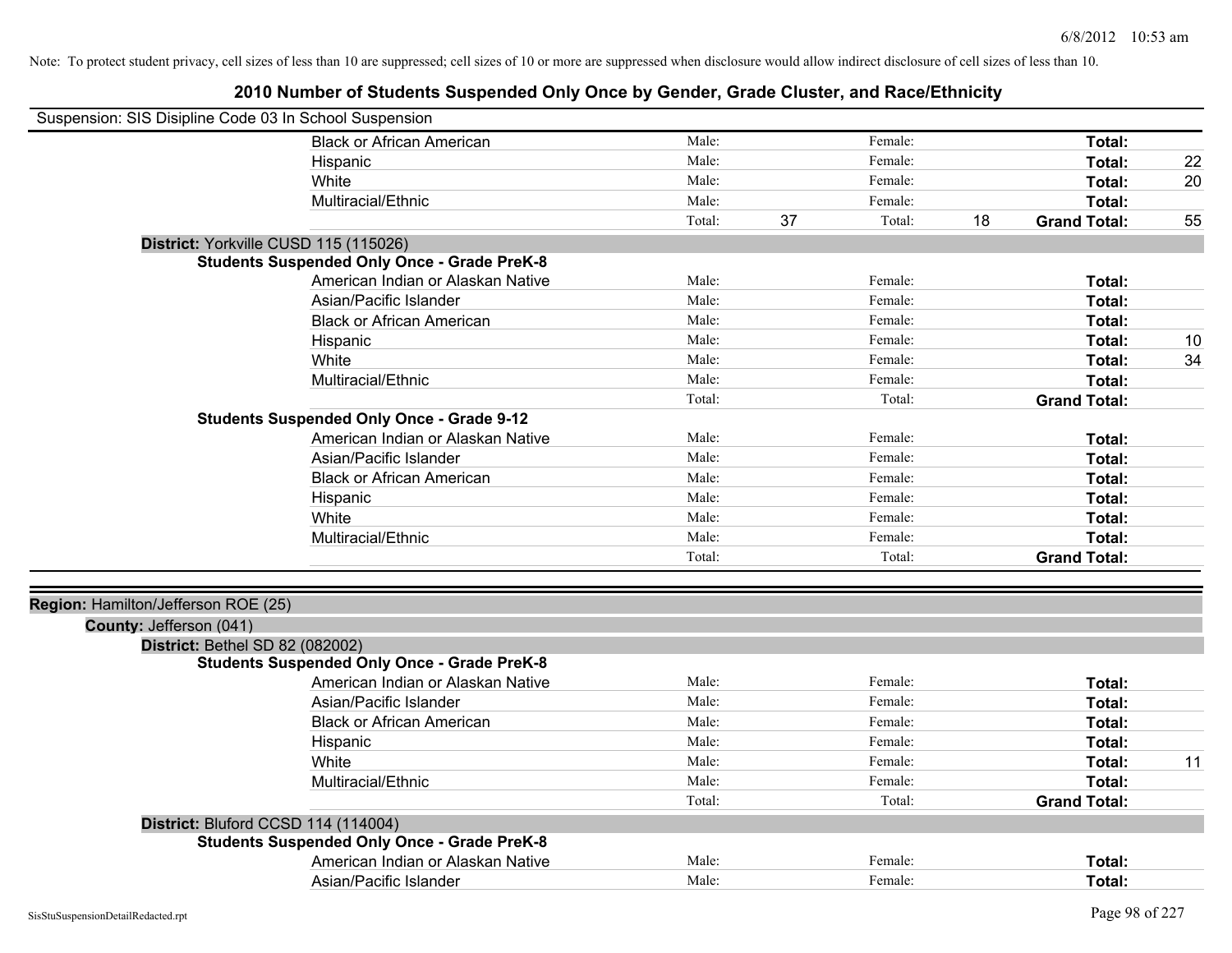| Suspension: SIS Disipline Code 03 In School Suspension |        |    |         |    |                     |    |
|--------------------------------------------------------|--------|----|---------|----|---------------------|----|
| <b>Black or African American</b>                       | Male:  |    | Female: |    | Total:              |    |
| Hispanic                                               | Male:  |    | Female: |    | Total:              |    |
| White                                                  | Male:  |    | Female: |    | Total:              | 17 |
| Multiracial/Ethnic                                     | Male:  |    | Female: |    | Total:              |    |
|                                                        | Total: |    | Total:  |    | <b>Grand Total:</b> |    |
| District: Dodds CCSD 7 (007004)                        |        |    |         |    |                     |    |
| <b>Students Suspended Only Once - Grade PreK-8</b>     |        |    |         |    |                     |    |
| American Indian or Alaskan Native                      | Male:  |    | Female: |    | Total:              |    |
| Asian/Pacific Islander                                 | Male:  |    | Female: |    | Total:              |    |
| <b>Black or African American</b>                       | Male:  |    | Female: |    | Total:              |    |
| Hispanic                                               | Male:  |    | Female: |    | Total:              |    |
| White                                                  | Male:  |    | Female: |    | Total:              |    |
| Multiracial/Ethnic                                     | Male:  |    | Female: |    | Total:              |    |
|                                                        | Total: |    | Total:  |    | <b>Grand Total:</b> |    |
| District: Mount Vernon SD 80 (080002)                  |        |    |         |    |                     |    |
| <b>Students Suspended Only Once - Grade PreK-8</b>     |        |    |         |    |                     |    |
| American Indian or Alaskan Native                      | Male:  |    | Female: |    | Total:              |    |
| Asian/Pacific Islander                                 | Male:  |    | Female: |    | Total:              |    |
| <b>Black or African American</b>                       | Male:  | 28 | Female: | 16 | Total:              | 44 |
| Hispanic                                               | Male:  |    | Female: |    | Total:              |    |
| White                                                  | Male:  |    | Female: |    | Total:              | 21 |
| Multiracial/Ethnic                                     | Male:  |    | Female: |    | Total:              |    |
|                                                        | Total: |    | Total:  |    | <b>Grand Total:</b> |    |
| District: Mt Vernon Twp HSD 201 (201017)               |        |    |         |    |                     |    |
| <b>Students Suspended Only Once - Grade 9-12</b>       |        |    |         |    |                     |    |
| American Indian or Alaskan Native                      | Male:  |    | Female: |    | Total:              |    |
| Asian/Pacific Islander                                 | Male:  |    | Female: |    | Total:              |    |
| <b>Black or African American</b>                       | Male:  | 12 | Female: | 10 | Total:              | 22 |
| Hispanic                                               | Male:  |    | Female: |    | Total:              |    |
| White                                                  | Male:  | 25 | Female: | 19 | Total:              | 44 |
| Multiracial/Ethnic                                     | Male:  |    | Female: |    | Total:              |    |
|                                                        | Total: |    | Total:  |    | <b>Grand Total:</b> | 76 |
| District: Summersville SD 79 (079002)                  |        |    |         |    |                     |    |
| <b>Students Suspended Only Once - Grade PreK-8</b>     |        |    |         |    |                     |    |
| American Indian or Alaskan Native                      | Male:  |    | Female: |    | Total:              |    |
| Asian/Pacific Islander                                 | Male:  |    | Female: |    | Total:              |    |
| <b>Black or African American</b>                       | Male:  |    | Female: |    | Total:              |    |
| Hispanic                                               | Male:  |    | Female: |    | Total:              |    |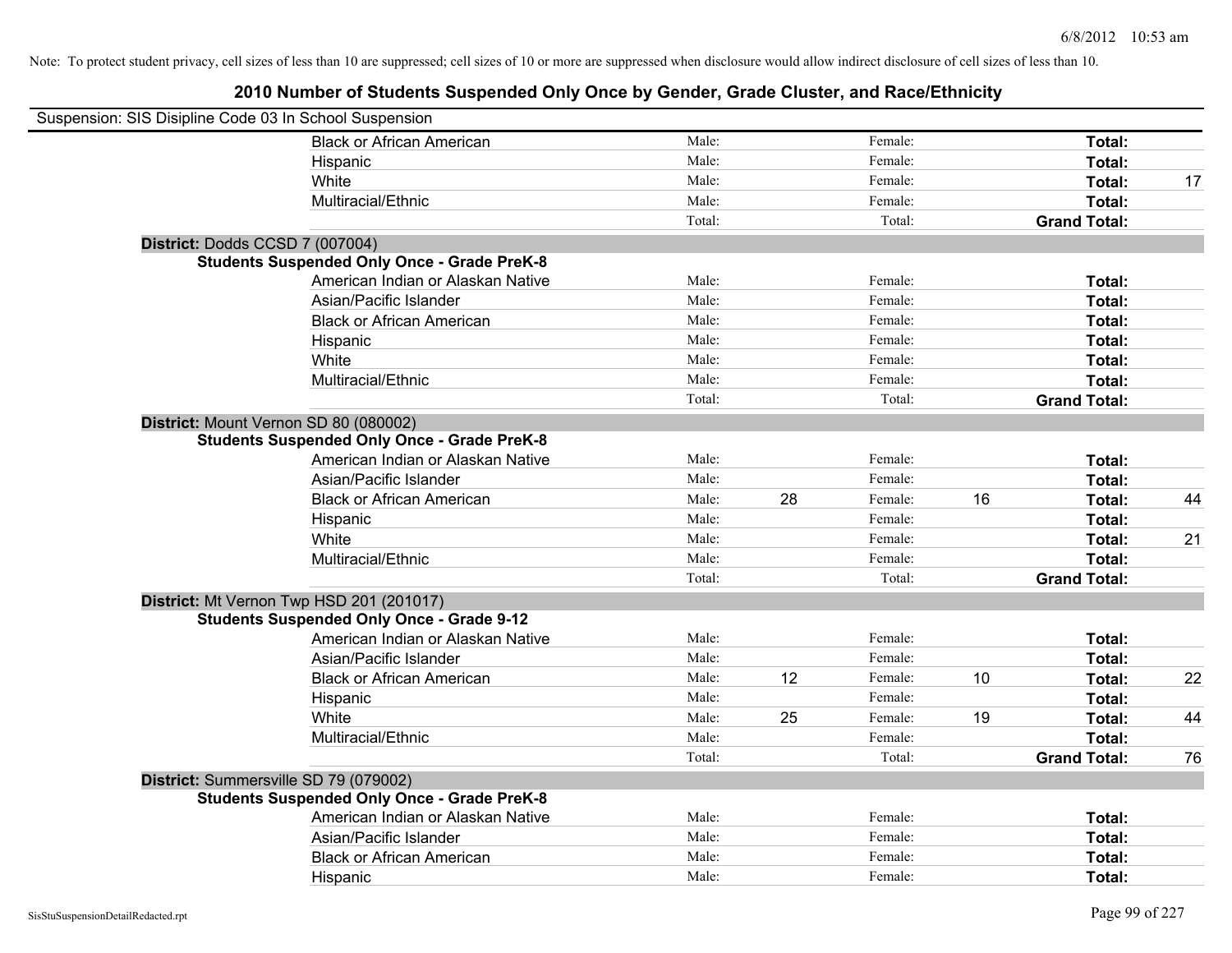| Suspension: SIS Disipline Code 03 In School Suspension |                                                    |        |         |                     |
|--------------------------------------------------------|----------------------------------------------------|--------|---------|---------------------|
|                                                        | White                                              | Male:  | Female: | Total:<br>19        |
|                                                        | Multiracial/Ethnic                                 | Male:  | Female: | Total:              |
|                                                        |                                                    | Total: | Total:  | <b>Grand Total:</b> |
|                                                        | District: Waltonville CUSD 1 (001026)              |        |         |                     |
|                                                        | <b>Students Suspended Only Once - Grade 9-12</b>   |        |         |                     |
|                                                        | American Indian or Alaskan Native                  | Male:  | Female: | Total:              |
|                                                        | Asian/Pacific Islander                             | Male:  | Female: | Total:              |
|                                                        | <b>Black or African American</b>                   | Male:  | Female: | Total:              |
|                                                        | Hispanic                                           | Male:  | Female: | Total:              |
|                                                        | White                                              | Male:  | Female: | Total:              |
|                                                        | Multiracial/Ethnic                                 | Male:  | Female: | Total:              |
|                                                        |                                                    | Total: | Total:  | <b>Grand Total:</b> |
|                                                        | District: Webber Twp HSD 204 (204017)              |        |         |                     |
|                                                        | <b>Students Suspended Only Once - Grade 9-12</b>   |        |         |                     |
|                                                        | American Indian or Alaskan Native                  | Male:  | Female: | Total:              |
|                                                        | Asian/Pacific Islander                             | Male:  | Female: | Total:              |
|                                                        | <b>Black or African American</b>                   | Male:  | Female: | Total:              |
|                                                        | Hispanic                                           | Male:  | Female: | Total:              |
|                                                        | White                                              | Male:  | Female: | Total:              |
|                                                        | Multiracial/Ethnic                                 | Male:  | Female: | Total:              |
|                                                        |                                                    | Total: | Total:  | <b>Grand Total:</b> |
|                                                        | District: Woodlawn CHSD 205 (205016)               |        |         |                     |
|                                                        | <b>Students Suspended Only Once - Grade 9-12</b>   |        |         |                     |
|                                                        | American Indian or Alaskan Native                  | Male:  | Female: | Total:              |
|                                                        | Asian/Pacific Islander                             | Male:  | Female: | Total:              |
|                                                        | <b>Black or African American</b>                   | Male:  | Female: | Total:              |
|                                                        | Hispanic                                           | Male:  | Female: | Total:              |
|                                                        | White                                              | Male:  | Female: | Total:              |
|                                                        | Multiracial/Ethnic                                 | Male:  | Female: | Total:              |
|                                                        |                                                    | Total: | Total:  | <b>Grand Total:</b> |
|                                                        |                                                    |        |         |                     |
| Region: Hancock/McDonough ROE (26)                     |                                                    |        |         |                     |
| County: Hancock (034)                                  |                                                    |        |         |                     |
|                                                        | District: Carthage ESD 317 (317004)                |        |         |                     |
|                                                        | <b>Students Suspended Only Once - Grade PreK-8</b> |        |         |                     |
|                                                        | American Indian or Alaskan Native                  | Male:  | Female: | Total:              |
|                                                        | Asian/Pacific Islander                             | Male:  | Female: | Total:              |
|                                                        | <b>Black or African American</b>                   | Male:  | Female: | Total:              |
|                                                        |                                                    |        |         |                     |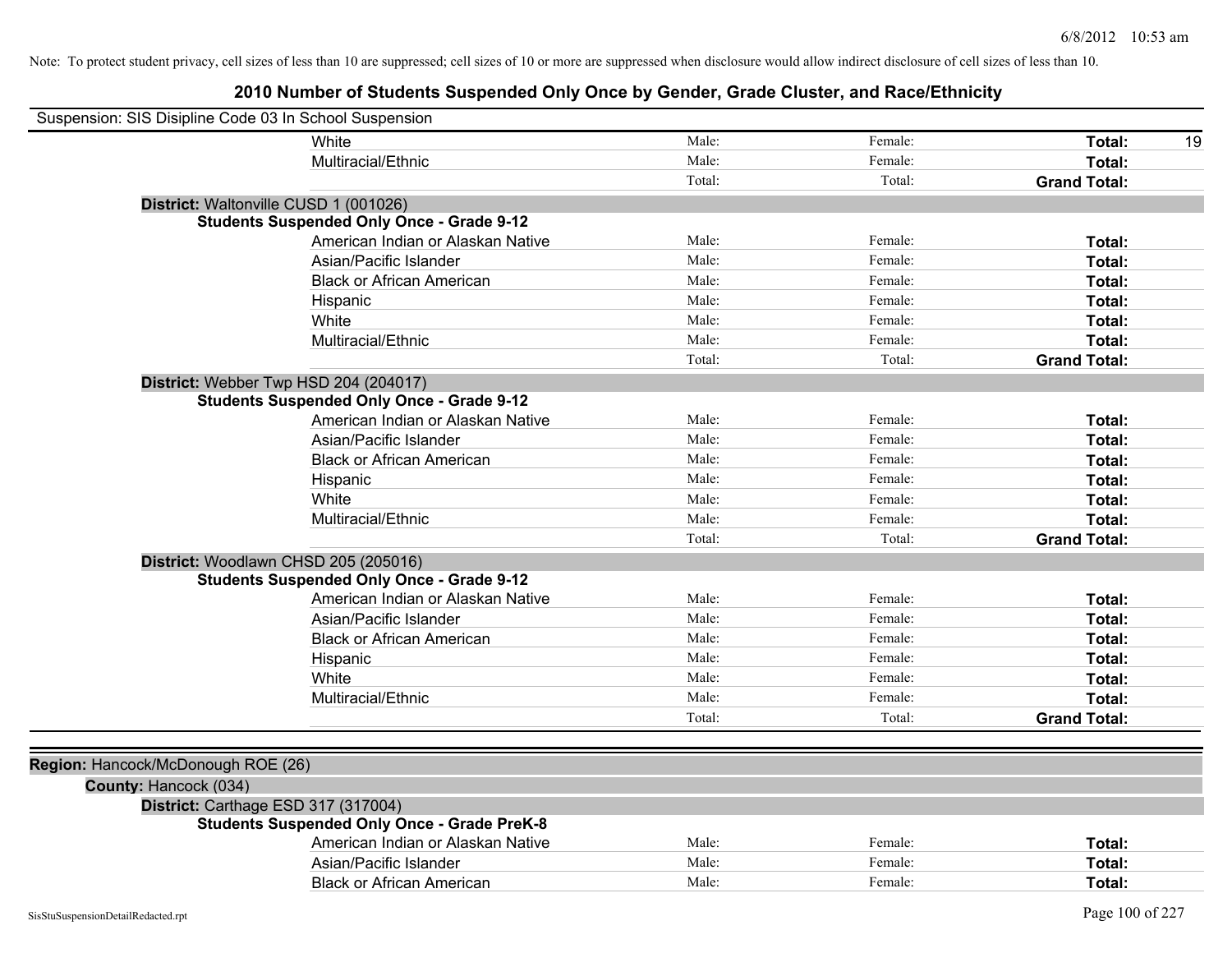| Suspension: SIS Disipline Code 03 In School Suspension |                                                    |        |    |         |    |                     |    |
|--------------------------------------------------------|----------------------------------------------------|--------|----|---------|----|---------------------|----|
|                                                        | Hispanic                                           | Male:  |    | Female: |    | Total:              |    |
|                                                        | White                                              | Male:  |    | Female: |    | Total:              |    |
|                                                        | Multiracial/Ethnic                                 | Male:  |    | Female: |    | Total:              |    |
|                                                        |                                                    | Total: |    | Total:  |    | <b>Grand Total:</b> |    |
| District: Dallas ESD 327 (327004)                      |                                                    |        |    |         |    |                     |    |
|                                                        | <b>Students Suspended Only Once - Grade PreK-8</b> |        |    |         |    |                     |    |
|                                                        | American Indian or Alaskan Native                  | Male:  |    | Female: |    | Total:              |    |
|                                                        | Asian/Pacific Islander                             | Male:  |    | Female: |    | Total:              |    |
|                                                        | <b>Black or African American</b>                   | Male:  |    | Female: |    | Total:              |    |
|                                                        | Hispanic                                           | Male:  |    | Female: |    | Total:              |    |
|                                                        | White                                              | Male:  |    | Female: |    | Total:              |    |
|                                                        | Multiracial/Ethnic                                 | Male:  |    | Female: |    | Total:              |    |
|                                                        |                                                    | Total: |    | Total:  |    | <b>Grand Total:</b> |    |
| District: Hamilton CCSD 328 (328024)                   |                                                    |        |    |         |    |                     |    |
|                                                        | <b>Students Suspended Only Once - Grade PreK-8</b> |        |    |         |    |                     |    |
|                                                        | American Indian or Alaskan Native                  | Male:  |    | Female: |    | Total:              |    |
|                                                        | Asian/Pacific Islander                             | Male:  |    | Female: |    | Total:              |    |
|                                                        | <b>Black or African American</b>                   | Male:  |    | Female: |    | Total:              |    |
|                                                        | Hispanic                                           | Male:  |    | Female: |    | Total:              |    |
|                                                        | White                                              | Male:  |    | Female: |    | Total:              | 12 |
|                                                        | Multiracial/Ethnic                                 | Male:  |    | Female: |    | Total:              |    |
|                                                        |                                                    | Total: |    | Total:  |    | <b>Grand Total:</b> |    |
|                                                        | <b>Students Suspended Only Once - Grade 9-12</b>   |        |    |         |    |                     |    |
|                                                        | American Indian or Alaskan Native                  | Male:  |    | Female: |    | Total:              |    |
|                                                        | Asian/Pacific Islander                             | Male:  |    | Female: |    | Total:              |    |
|                                                        | <b>Black or African American</b>                   | Male:  |    | Female: |    | Total:              |    |
|                                                        | Hispanic                                           | Male:  |    | Female: |    | Total:              |    |
|                                                        | White                                              | Male:  | 18 | Female: | 11 | Total:              | 29 |
|                                                        | Multiracial/Ethnic                                 | Male:  |    | Female: |    | Total:              |    |
|                                                        |                                                    | Total: |    | Total:  |    | <b>Grand Total:</b> |    |
| District: Illini West H S Dist 307 (307016)            |                                                    |        |    |         |    |                     |    |
|                                                        | <b>Students Suspended Only Once - Grade 9-12</b>   |        |    |         |    |                     |    |
|                                                        | American Indian or Alaskan Native                  | Male:  |    | Female: |    | Total:              |    |
|                                                        | Asian/Pacific Islander                             | Male:  |    | Female: |    | Total:              |    |
|                                                        | <b>Black or African American</b>                   | Male:  |    | Female: |    | Total:              |    |
|                                                        | Hispanic                                           | Male:  |    | Female: |    | Total:              |    |
|                                                        | White                                              | Male:  |    | Female: |    | Total:              | 13 |
|                                                        | Multiracial/Ethnic                                 | Male:  |    | Female: |    | Total:              |    |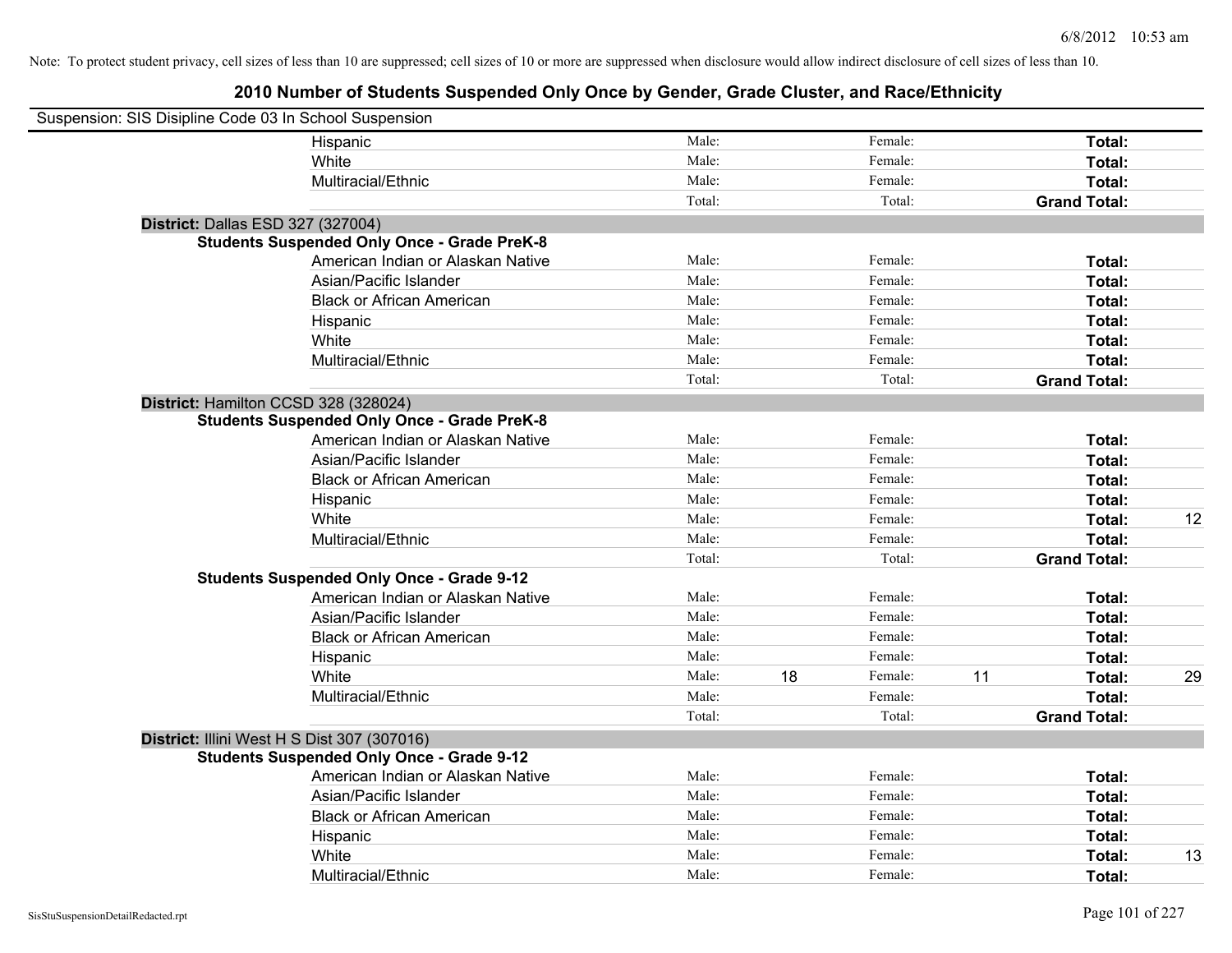| Suspension: SIS Disipline Code 03 In School Suspension |        |         |                     |
|--------------------------------------------------------|--------|---------|---------------------|
|                                                        | Total: | Total:  | <b>Grand Total:</b> |
| District: La Harpe CSD 347 (347004)                    |        |         |                     |
| <b>Students Suspended Only Once - Grade PreK-8</b>     |        |         |                     |
| American Indian or Alaskan Native                      | Male:  | Female: | Total:              |
| Asian/Pacific Islander                                 | Male:  | Female: | Total:              |
| <b>Black or African American</b>                       | Male:  | Female: | Total:              |
| Hispanic                                               | Male:  | Female: | Total:              |
| White                                                  | Male:  | Female: | Total:              |
| Multiracial/Ethnic                                     | Male:  | Female: | Total:              |
|                                                        | Total: | Total:  | <b>Grand Total:</b> |
| District: Nauvoo-Colusa CUSD 325 (325026)              |        |         |                     |
| <b>Students Suspended Only Once - Grade PreK-8</b>     |        |         |                     |
| American Indian or Alaskan Native                      | Male:  | Female: | Total:              |
| Asian/Pacific Islander                                 | Male:  | Female: | Total:              |
| <b>Black or African American</b>                       | Male:  | Female: | Total:              |
| Hispanic                                               | Male:  | Female: | Total:              |
| White                                                  | Male:  | Female: | Total:              |
| Multiracial/Ethnic                                     | Male:  | Female: | Total:              |
|                                                        | Total: | Total:  | <b>Grand Total:</b> |
| District: Southeastern CUSD 337 (337026)               |        |         |                     |
| <b>Students Suspended Only Once - Grade PreK-8</b>     |        |         |                     |
| American Indian or Alaskan Native                      | Male:  | Female: | Total:              |
| Asian/Pacific Islander                                 | Male:  | Female: | Total:              |
| <b>Black or African American</b>                       | Male:  | Female: | Total:              |
| Hispanic                                               | Male:  | Female: | Total:              |
| White                                                  | Male:  | Female: | Total:              |
| Multiracial/Ethnic                                     | Male:  | Female: | Total:              |
|                                                        | Total: | Total:  | <b>Grand Total:</b> |
| <b>Students Suspended Only Once - Grade 9-12</b>       |        |         |                     |
| American Indian or Alaskan Native                      | Male:  | Female: | Total:              |
| Asian/Pacific Islander                                 | Male:  | Female: | Total:              |
| <b>Black or African American</b>                       | Male:  | Female: | Total:              |
| Hispanic                                               | Male:  | Female: | Total:              |
| White                                                  | Male:  | Female: | Total:              |
| Multiracial/Ethnic                                     | Male:  | Female: | Total:              |
|                                                        | Total: | Total:  | <b>Grand Total:</b> |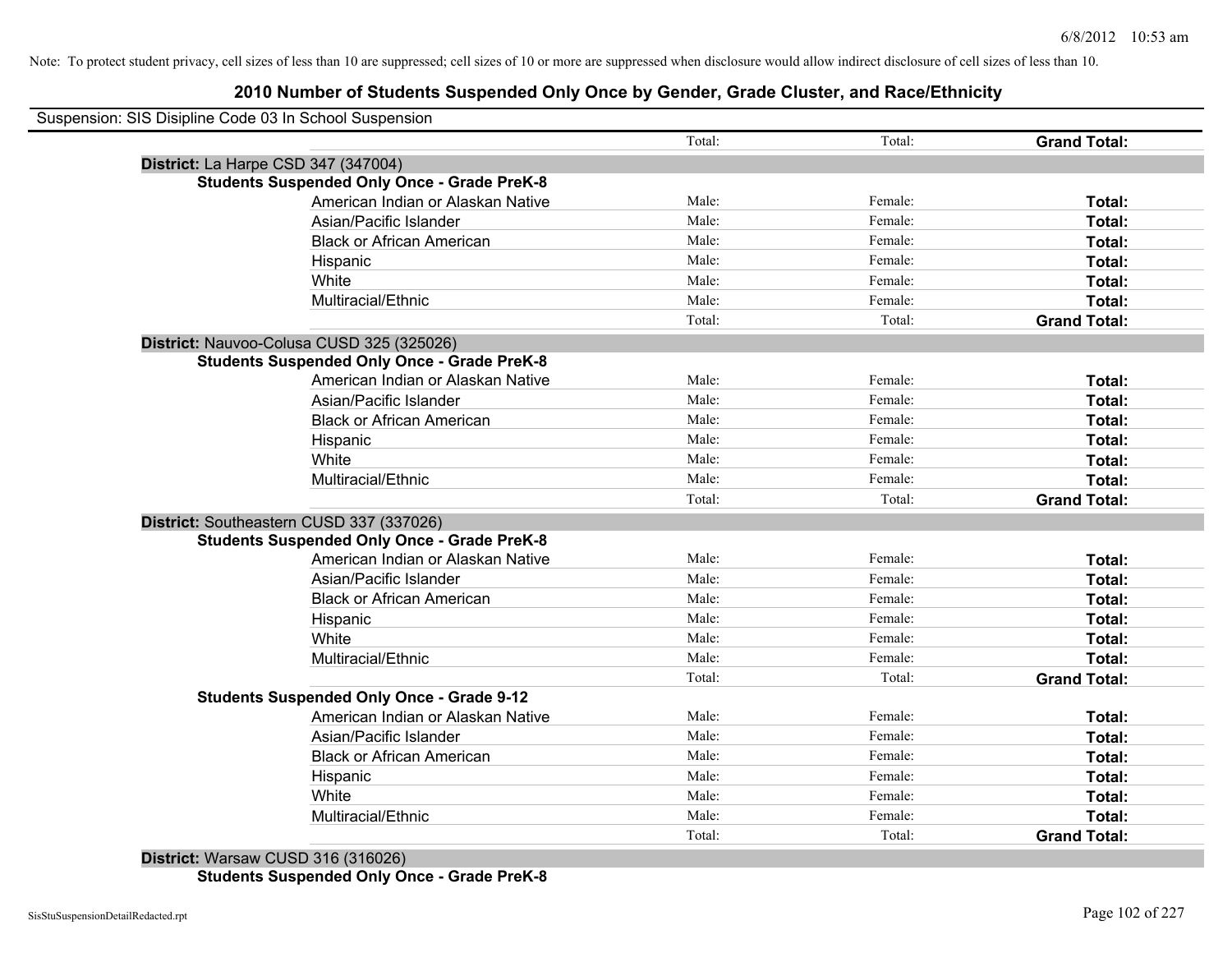| Suspension: SIS Disipline Code 03 In School Suspension |                                                                                                         | Male:  | Female:            |                               |
|--------------------------------------------------------|---------------------------------------------------------------------------------------------------------|--------|--------------------|-------------------------------|
|                                                        | American Indian or Alaskan Native<br>Asian/Pacific Islander                                             | Male:  | Female:            | Total:                        |
|                                                        |                                                                                                         | Male:  | Female:            | Total:                        |
|                                                        | <b>Black or African American</b>                                                                        |        |                    | Total:                        |
|                                                        | Hispanic                                                                                                | Male:  | Female:            | Total:                        |
|                                                        | White                                                                                                   | Male:  | Female:            | Total:                        |
|                                                        | Multiracial/Ethnic                                                                                      | Male:  | Female:            | Total:                        |
|                                                        | <b>Students Suspended Only Once - Grade 9-12</b>                                                        | Total: | Total:             | <b>Grand Total:</b>           |
|                                                        | American Indian or Alaskan Native                                                                       | Male:  | Female:            | Total:                        |
|                                                        | Asian/Pacific Islander                                                                                  | Male:  | Female:            | Total:                        |
|                                                        |                                                                                                         | Male:  | Female:            | Total:                        |
|                                                        | <b>Black or African American</b>                                                                        | Male:  | Female:            |                               |
|                                                        | Hispanic                                                                                                | Male:  | Female:            | Total:                        |
|                                                        | White<br>Multiracial/Ethnic                                                                             | Male:  | Female:            | Total:                        |
|                                                        |                                                                                                         | Total: | Total:             | Total:                        |
|                                                        |                                                                                                         |        |                    | <b>Grand Total:</b>           |
| County: Mcdonough (062)                                |                                                                                                         |        |                    |                               |
|                                                        | District: Bushnell Prairie City CUSD 170 (170026)<br><b>Students Suspended Only Once - Grade PreK-8</b> |        |                    |                               |
|                                                        | American Indian or Alaskan Native                                                                       | Male:  | Female:            | Total:                        |
|                                                        | Asian/Pacific Islander                                                                                  | Male:  | Female:            | Total:                        |
|                                                        | <b>Black or African American</b>                                                                        | Male:  | Female:            | Total:                        |
|                                                        |                                                                                                         | Male:  | Female:            | Total:                        |
|                                                        | Hispanic<br>White                                                                                       | Male:  | Female:            |                               |
|                                                        |                                                                                                         | Male:  | Female:            | Total:                        |
|                                                        | Multiracial/Ethnic                                                                                      | Total: | Total:             | Total:<br><b>Grand Total:</b> |
|                                                        | <b>Students Suspended Only Once - Grade 9-12</b>                                                        |        |                    |                               |
|                                                        | American Indian or Alaskan Native                                                                       | Male:  | Female:            | Total:                        |
|                                                        | Asian/Pacific Islander                                                                                  | Male:  | Female:            | Total:                        |
|                                                        | <b>Black or African American</b>                                                                        | Male:  | Female:            | Total:                        |
|                                                        |                                                                                                         | Male:  | Female:            | Total:                        |
|                                                        | Hispanic<br>White                                                                                       | Male:  | Female:            |                               |
|                                                        |                                                                                                         | Male:  | Female:            | Total:                        |
|                                                        | Multiracial/Ethnic                                                                                      | Total: | Total:             | Total:                        |
|                                                        |                                                                                                         |        |                    | <b>Grand Total:</b>           |
|                                                        | District: Macomb CUSD 185 (185026)<br><b>Students Suspended Only Once - Grade PreK-8</b>                |        |                    |                               |
|                                                        | American Indian or Alaskan Native                                                                       |        |                    |                               |
|                                                        |                                                                                                         | Male:  | Female:            | Total:                        |
|                                                        | Asian/Pacific Islander                                                                                  | Male:  | Female:<br>Female: | Total:                        |
|                                                        | <b>Black or African American</b>                                                                        | Male:  |                    | Total:                        |
|                                                        | Hispanic                                                                                                | Male:  | Female:            | Total:                        |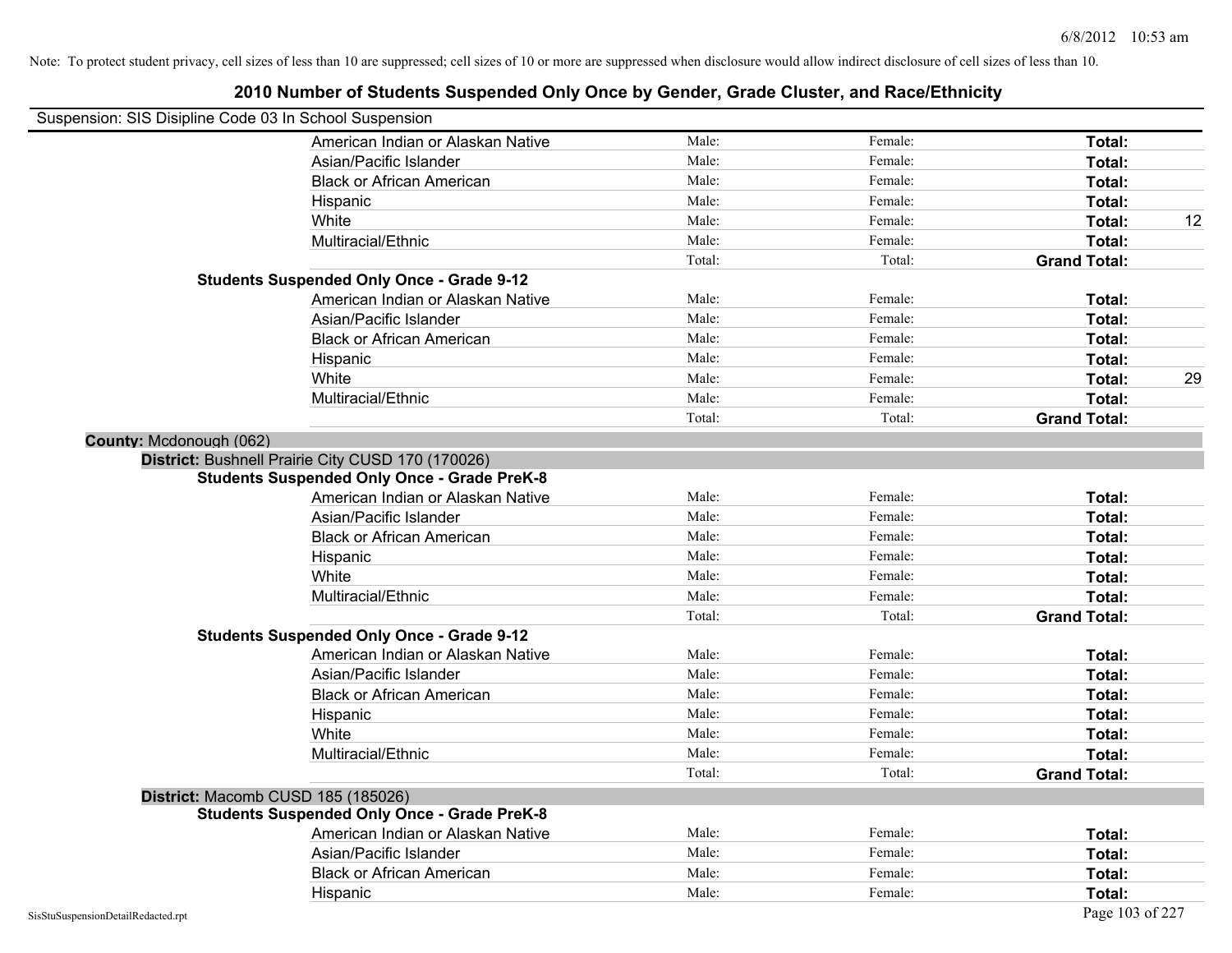| Suspension: SIS Disipline Code 03 In School Suspension |                                                    |        |         |                     |    |
|--------------------------------------------------------|----------------------------------------------------|--------|---------|---------------------|----|
|                                                        | White                                              | Male:  | Female: | Total:              | 11 |
|                                                        | Multiracial/Ethnic                                 | Male:  | Female: | Total:              |    |
|                                                        |                                                    | Total: | Total:  | <b>Grand Total:</b> |    |
|                                                        | <b>Students Suspended Only Once - Grade 9-12</b>   |        |         |                     |    |
|                                                        | American Indian or Alaskan Native                  | Male:  | Female: | Total:              |    |
|                                                        | Asian/Pacific Islander                             | Male:  | Female: | Total:              |    |
|                                                        | <b>Black or African American</b>                   | Male:  | Female: | Total:              |    |
|                                                        | Hispanic                                           | Male:  | Female: | Total:              |    |
|                                                        | White                                              | Male:  | Female: | Total:              | 14 |
|                                                        | Multiracial/Ethnic                                 | Male:  | Female: | Total:              |    |
|                                                        |                                                    | Total: | Total:  | <b>Grand Total:</b> |    |
|                                                        | District: West Prairie CUSD 103 (103026)           |        |         |                     |    |
|                                                        | <b>Students Suspended Only Once - Grade PreK-8</b> |        |         |                     |    |
|                                                        | American Indian or Alaskan Native                  | Male:  | Female: | Total:              |    |
|                                                        | Asian/Pacific Islander                             | Male:  | Female: | Total:              |    |
|                                                        | <b>Black or African American</b>                   | Male:  | Female: | Total:              |    |
|                                                        | Hispanic                                           | Male:  | Female: | Total:              |    |
|                                                        | White                                              | Male:  | Female: | Total:              |    |
|                                                        | Multiracial/Ethnic                                 | Male:  | Female: | Total:              |    |
|                                                        |                                                    | Total: | Total:  | <b>Grand Total:</b> |    |
|                                                        |                                                    |        |         |                     |    |
| Region: Henderson/Mercer/Warren ROE (27)               |                                                    |        |         |                     |    |
| County: Henderson (036)                                |                                                    |        |         |                     |    |
|                                                        | District: West Central CUSD 235 (235026)           |        |         |                     |    |
|                                                        | <b>Students Suspended Only Once - Grade PreK-8</b> |        |         |                     |    |
|                                                        | American Indian or Alaskan Native                  | Male:  | Female: | Total:              |    |
|                                                        | Asian/Pacific Islander                             | Male:  | Female: | Total:              |    |
|                                                        | <b>Black or African American</b>                   | Male:  | Female: | <b>Total:</b>       |    |
|                                                        | Hispanic                                           | Male:  | Female: | Total:              |    |
|                                                        | White                                              | Male:  | Female: | Total:              | 19 |
|                                                        | Multiracial/Ethnic                                 | Male:  | Female: | Total:              |    |
|                                                        |                                                    | Total: | Total:  | <b>Grand Total:</b> |    |
|                                                        | <b>Students Suspended Only Once - Grade 9-12</b>   |        |         |                     |    |
|                                                        | American Indian or Alaskan Native                  | Male:  | Female: | Total:              |    |
|                                                        | Asian/Pacific Islander                             | Male:  | Female: | Total:              |    |
|                                                        | <b>Black or African American</b>                   | Male:  | Female: | <b>Total:</b>       |    |
|                                                        | Hispanic                                           | Male:  | Female: | <b>Total:</b>       |    |
|                                                        | White                                              | Male:  | Female: | Total:              | 23 |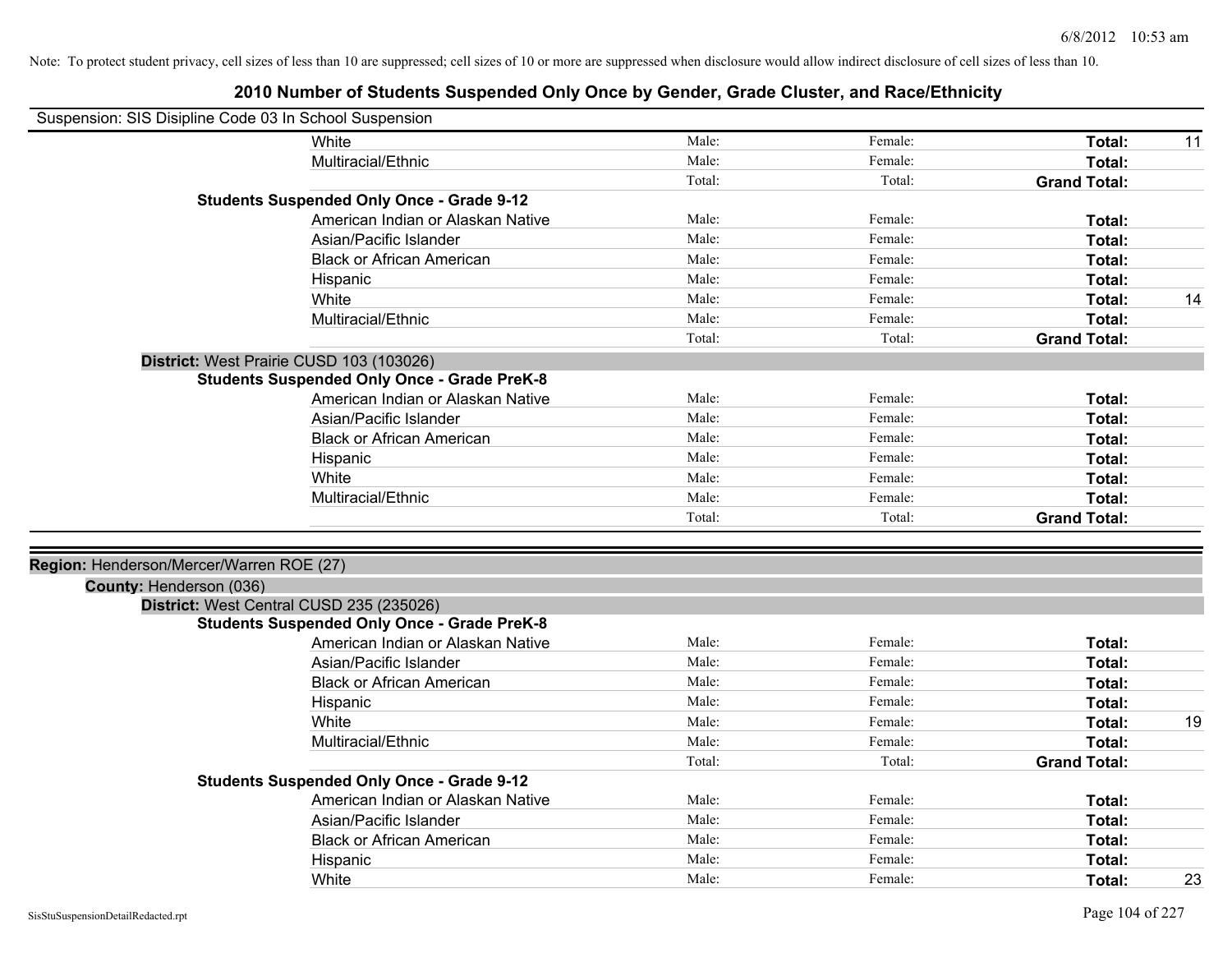|                      | Suspension: SIS Disipline Code 03 In School Suspension |        |         |                     |    |
|----------------------|--------------------------------------------------------|--------|---------|---------------------|----|
|                      | Multiracial/Ethnic                                     | Male:  | Female: | Total:              |    |
|                      |                                                        | Total: | Total:  | <b>Grand Total:</b> |    |
| County: Mercer (066) |                                                        |        |         |                     |    |
|                      | District: Mercer County School District 404 (404026)   |        |         |                     |    |
|                      | <b>Students Suspended Only Once - Grade PreK-8</b>     |        |         |                     |    |
|                      | American Indian or Alaskan Native                      | Male:  | Female: | Total:              |    |
|                      | Asian/Pacific Islander                                 | Male:  | Female: | Total:              |    |
|                      | <b>Black or African American</b>                       | Male:  | Female: | Total:              |    |
|                      | Hispanic                                               | Male:  | Female: | Total:              |    |
|                      | White                                                  | Male:  | Female: | Total:              | 23 |
|                      | Multiracial/Ethnic                                     | Male:  | Female: | Total:              |    |
|                      |                                                        | Total: | Total:  | <b>Grand Total:</b> |    |
|                      | <b>Students Suspended Only Once - Grade 9-12</b>       |        |         |                     |    |
|                      | American Indian or Alaskan Native                      | Male:  | Female: | Total:              |    |
|                      | Asian/Pacific Islander                                 | Male:  | Female: | Total:              |    |
|                      | <b>Black or African American</b>                       | Male:  | Female: | Total:              |    |
|                      | Hispanic                                               | Male:  | Female: | Total:              |    |
|                      | White                                                  | Male:  | Female: | Total:              |    |
|                      | Multiracial/Ethnic                                     | Male:  | Female: | Total:              |    |
|                      |                                                        | Total: | Total:  | <b>Grand Total:</b> |    |
| County: Warren (094) |                                                        |        |         |                     |    |
|                      | District: Monmouth-Roseville CUSD 238 (238026)         |        |         |                     |    |
|                      | <b>Students Suspended Only Once - Grade PreK-8</b>     |        |         |                     |    |
|                      | American Indian or Alaskan Native                      | Male:  | Female: | Total:              |    |
|                      | Asian/Pacific Islander                                 | Male:  | Female: | Total:              |    |
|                      | <b>Black or African American</b>                       | Male:  | Female: | Total:              |    |
|                      | Hispanic                                               | Male:  | Female: | Total:              |    |
|                      | White                                                  | Male:  | Female: | Total:              |    |
|                      | Multiracial/Ethnic                                     | Male:  | Female: | Total:              |    |
|                      |                                                        | Total: | Total:  | <b>Grand Total:</b> |    |
|                      | District: United CUSD 304 (304026)                     |        |         |                     |    |
|                      | <b>Students Suspended Only Once - Grade PreK-8</b>     |        |         |                     |    |
|                      | American Indian or Alaskan Native                      | Male:  | Female: | Total:              |    |
|                      | Asian/Pacific Islander                                 | Male:  | Female: | Total:              |    |
|                      | <b>Black or African American</b>                       | Male:  | Female: | Total:              |    |
|                      | Hispanic                                               | Male:  | Female: | Total:              |    |
|                      | White                                                  | Male:  | Female: | Total:              | 12 |
|                      | Multiracial/Ethnic                                     | Male:  | Female: | Total:              |    |
|                      |                                                        | Total: | Total:  | <b>Grand Total:</b> |    |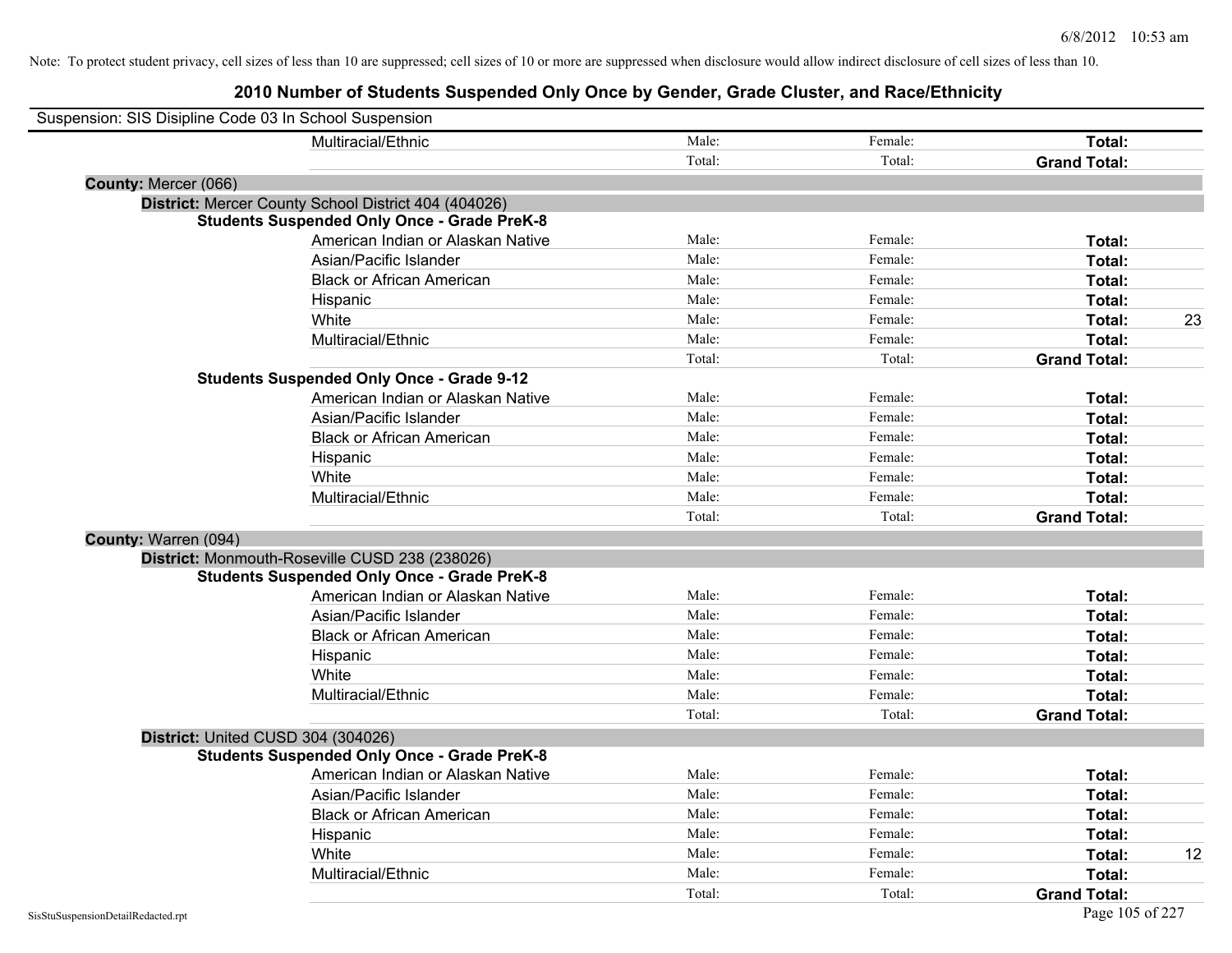| Suspension: SIS Disipline Code 03 In School Suspension |                                                    |        |    |         |    |                     |    |
|--------------------------------------------------------|----------------------------------------------------|--------|----|---------|----|---------------------|----|
|                                                        | <b>Students Suspended Only Once - Grade 9-12</b>   |        |    |         |    |                     |    |
|                                                        | American Indian or Alaskan Native                  | Male:  |    | Female: |    | Total:              |    |
|                                                        | Asian/Pacific Islander                             | Male:  |    | Female: |    | Total:              |    |
|                                                        | <b>Black or African American</b>                   | Male:  |    | Female: |    | Total:              |    |
|                                                        | Hispanic                                           | Male:  |    | Female: |    | Total:              |    |
|                                                        | White                                              | Male:  |    | Female: |    | Total:              |    |
|                                                        | Multiracial/Ethnic                                 | Male:  |    | Female: |    | Total:              |    |
|                                                        |                                                    | Total: |    | Total:  |    | <b>Grand Total:</b> |    |
| Region: Iroquois/Kankakee ROE (32)                     |                                                    |        |    |         |    |                     |    |
| County: Iroquois (038)                                 |                                                    |        |    |         |    |                     |    |
| District: Central CUSD 4 (004026)                      |                                                    |        |    |         |    |                     |    |
|                                                        | <b>Students Suspended Only Once - Grade PreK-8</b> |        |    |         |    |                     |    |
|                                                        | American Indian or Alaskan Native                  | Male:  |    | Female: |    | Total:              |    |
|                                                        | Asian/Pacific Islander                             | Male:  |    | Female: |    | Total:              |    |
|                                                        | <b>Black or African American</b>                   | Male:  |    | Female: |    | Total:              |    |
|                                                        | Hispanic                                           | Male:  |    | Female: |    | Total:              |    |
|                                                        | White                                              | Male:  | 17 | Female: | 10 | Total:              | 27 |
|                                                        | Multiracial/Ethnic                                 | Male:  |    | Female: |    | Total:              |    |
|                                                        |                                                    | Total: |    | Total:  |    | <b>Grand Total:</b> |    |
|                                                        | <b>Students Suspended Only Once - Grade 9-12</b>   |        |    |         |    |                     |    |
|                                                        | American Indian or Alaskan Native                  | Male:  |    | Female: |    | Total:              |    |
|                                                        | Asian/Pacific Islander                             | Male:  |    | Female: |    | Total:              |    |
|                                                        | <b>Black or African American</b>                   | Male:  |    | Female: |    | Total:              |    |
|                                                        | Hispanic                                           | Male:  |    | Female: |    | Total:              |    |
|                                                        | White                                              | Male:  | 23 | Female: | 18 | Total:              | 41 |
|                                                        | Multiracial/Ethnic                                 | Male:  |    | Female: |    | Total:              |    |
|                                                        |                                                    | Total: |    | Total:  |    | <b>Grand Total:</b> |    |
|                                                        | District: Cissna Park CUSD 6 (006026)              |        |    |         |    |                     |    |
|                                                        | <b>Students Suspended Only Once - Grade 9-12</b>   |        |    |         |    |                     |    |
|                                                        | American Indian or Alaskan Native                  | Male:  |    | Female: |    | Total:              |    |
|                                                        | Asian/Pacific Islander                             | Male:  |    | Female: |    | Total:              |    |
|                                                        | <b>Black or African American</b>                   | Male:  |    | Female: |    | Total:              |    |
|                                                        | Hispanic                                           | Male:  |    | Female: |    | Total:              |    |
|                                                        | White                                              | Male:  |    | Female: |    | Total:              |    |
|                                                        | Multiracial/Ethnic                                 | Male:  |    | Female: |    | Total:              |    |
|                                                        |                                                    | Total: |    | Total:  |    | <b>Grand Total:</b> |    |
|                                                        | District: Crescent Iroquois CUSD 249 (249026)      |        |    |         |    |                     |    |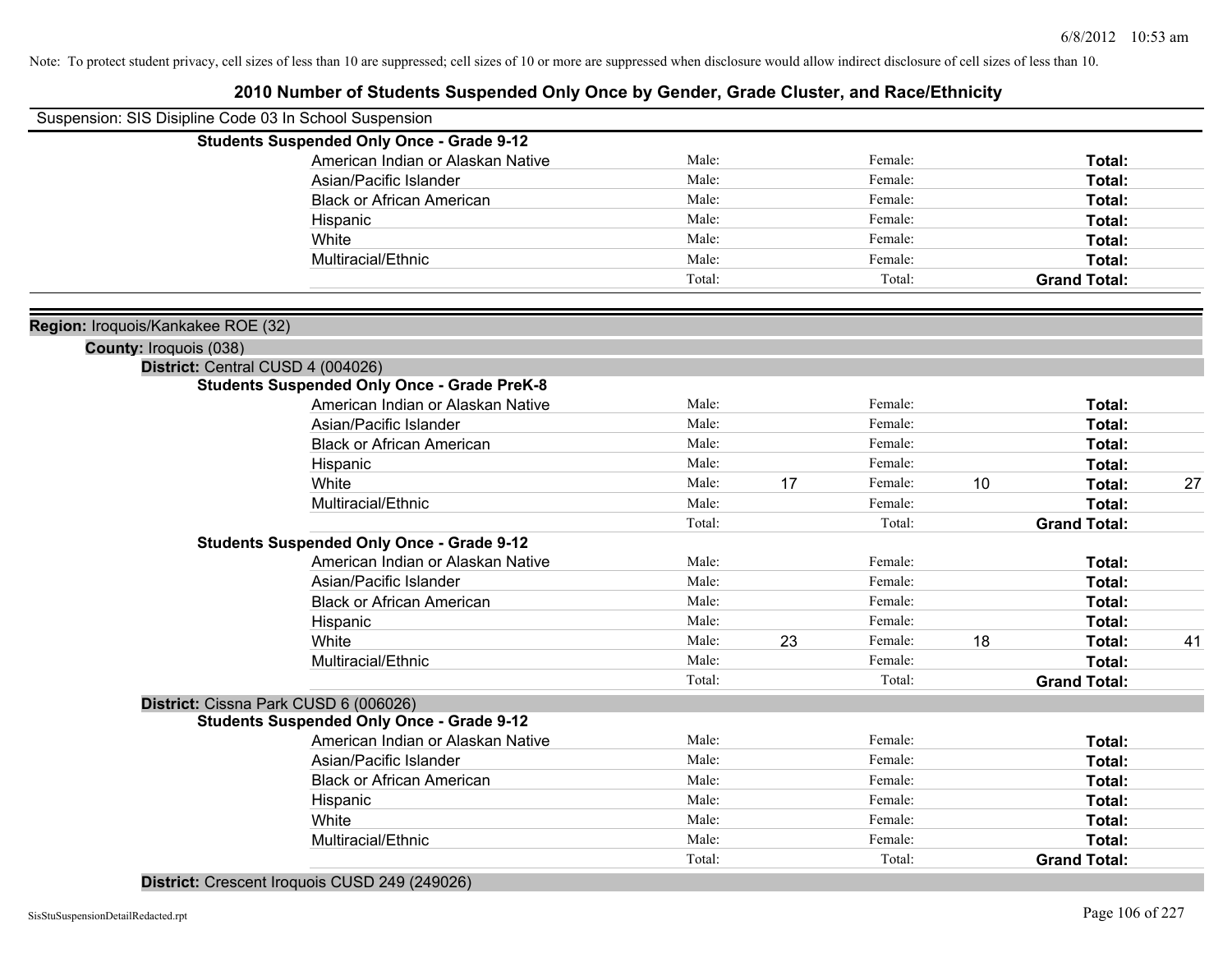| Suspension: SIS Disipline Code 03 In School Suspension |                                                    |        |         |                     |
|--------------------------------------------------------|----------------------------------------------------|--------|---------|---------------------|
|                                                        | <b>Students Suspended Only Once - Grade PreK-8</b> |        |         |                     |
|                                                        | American Indian or Alaskan Native                  | Male:  | Female: | Total:              |
|                                                        | Asian/Pacific Islander                             | Male:  | Female: | Total:              |
|                                                        | <b>Black or African American</b>                   | Male:  | Female: | Total:              |
|                                                        | Hispanic                                           | Male:  | Female: | Total:              |
|                                                        | White                                              | Male:  | Female: | Total:              |
|                                                        | Multiracial/Ethnic                                 | Male:  | Female: | Total:              |
|                                                        |                                                    | Total: | Total:  | <b>Grand Total:</b> |
| District: Donovan CUSD 3 (003026)                      |                                                    |        |         |                     |
|                                                        | <b>Students Suspended Only Once - Grade PreK-8</b> |        |         |                     |
|                                                        | American Indian or Alaskan Native                  | Male:  | Female: | Total:              |
|                                                        | Asian/Pacific Islander                             | Male:  | Female: | Total:              |
|                                                        | <b>Black or African American</b>                   | Male:  | Female: | Total:              |
|                                                        | Hispanic                                           | Male:  | Female: | Total:              |
|                                                        | White                                              | Male:  | Female: | Total:              |
|                                                        | Multiracial/Ethnic                                 | Male:  | Female: | Total:              |
|                                                        |                                                    | Total: | Total:  | <b>Grand Total:</b> |
|                                                        | <b>Students Suspended Only Once - Grade 9-12</b>   |        |         |                     |
|                                                        | American Indian or Alaskan Native                  | Male:  | Female: | Total:              |
|                                                        | Asian/Pacific Islander                             | Male:  | Female: | Total:              |
|                                                        | <b>Black or African American</b>                   | Male:  | Female: | Total:              |
|                                                        | Hispanic                                           | Male:  | Female: | Total:              |
|                                                        | White                                              | Male:  | Female: | Total:              |
|                                                        | Multiracial/Ethnic                                 | Male:  | Female: | Total:              |
|                                                        |                                                    | Total: | Total:  | <b>Grand Total:</b> |
|                                                        | District: Iroquois County CUSD 9 (009026)          |        |         |                     |
|                                                        | <b>Students Suspended Only Once - Grade PreK-8</b> |        |         |                     |
|                                                        | American Indian or Alaskan Native                  | Male:  | Female: | Total:              |
|                                                        | Asian/Pacific Islander                             | Male:  | Female: | Total:              |
|                                                        | <b>Black or African American</b>                   | Male:  | Female: | Total:              |
|                                                        | Hispanic                                           | Male:  | Female: | Total:              |
|                                                        | White                                              | Male:  | Female: | Total:              |
|                                                        | Multiracial/Ethnic                                 | Male:  | Female: | Total:              |
|                                                        |                                                    | Total: | Total:  | <b>Grand Total:</b> |
|                                                        | <b>Students Suspended Only Once - Grade 9-12</b>   |        |         |                     |
|                                                        | American Indian or Alaskan Native                  | Male:  | Female: | Total:              |
|                                                        | Asian/Pacific Islander                             | Male:  | Female: | Total:              |
|                                                        | <b>Black or African American</b>                   | Male:  | Female: | Total:              |
|                                                        | Hispanic                                           | Male:  | Female: | Total:              |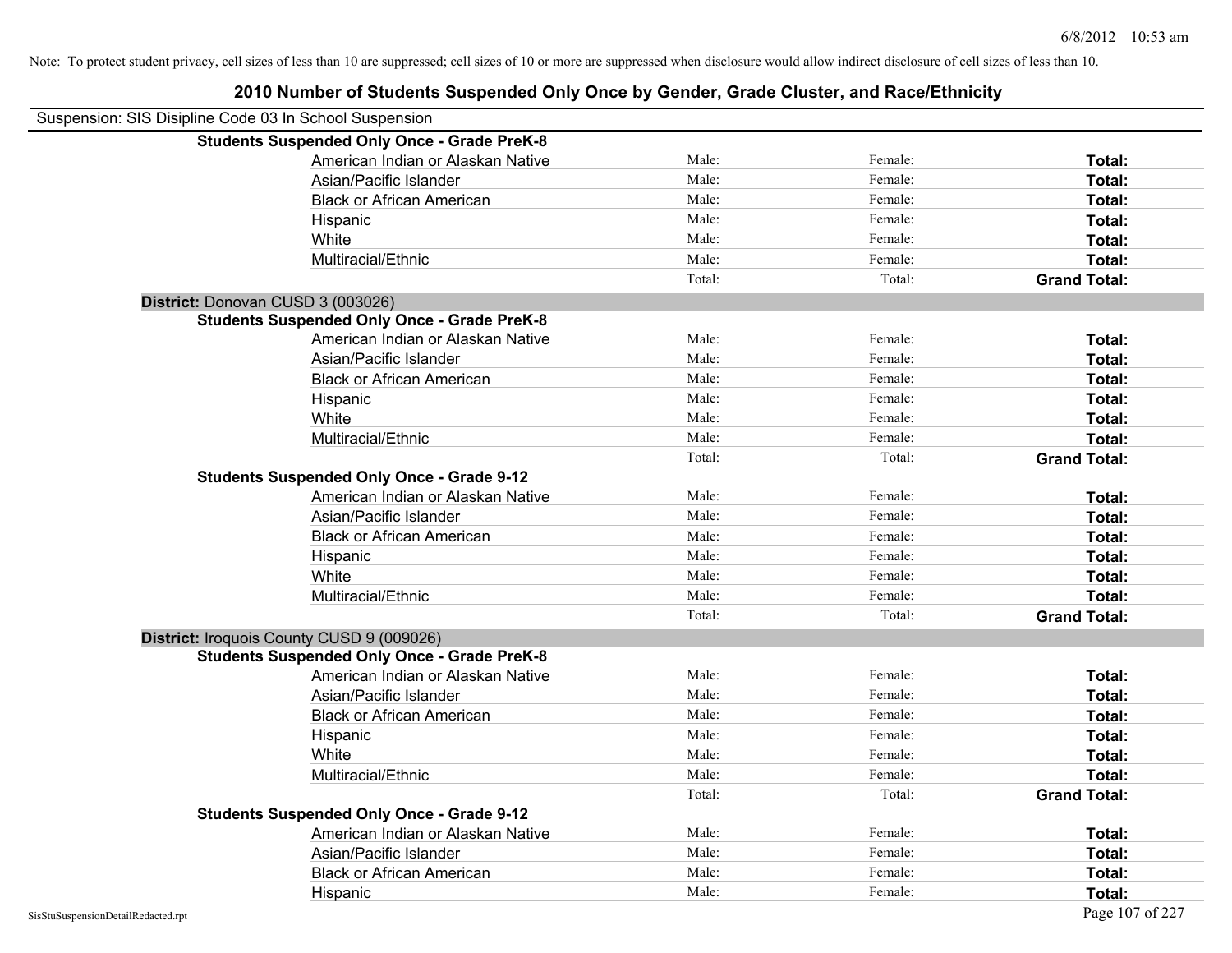| Suspension: SIS Disipline Code 03 In School Suspension |                                                    |        |    |         |    |                     |    |
|--------------------------------------------------------|----------------------------------------------------|--------|----|---------|----|---------------------|----|
|                                                        | White                                              | Male:  | 26 | Female: | 25 | Total:              | 51 |
|                                                        | Multiracial/Ethnic                                 | Male:  |    | Female: |    | Total:              |    |
|                                                        |                                                    | Total: |    | Total:  |    | <b>Grand Total:</b> |    |
| District: Iroquois West CUSD 10 (010026)               |                                                    |        |    |         |    |                     |    |
|                                                        | <b>Students Suspended Only Once - Grade PreK-8</b> |        |    |         |    |                     |    |
|                                                        | American Indian or Alaskan Native                  | Male:  |    | Female: |    | Total:              |    |
|                                                        | Asian/Pacific Islander                             | Male:  |    | Female: |    | Total:              |    |
|                                                        | <b>Black or African American</b>                   | Male:  |    | Female: |    | Total:              |    |
|                                                        | Hispanic                                           | Male:  |    | Female: |    | Total:              |    |
|                                                        | White                                              | Male:  |    | Female: |    | Total:              |    |
|                                                        | Multiracial/Ethnic                                 | Male:  |    | Female: |    | Total:              |    |
|                                                        |                                                    | Total: |    | Total:  |    | <b>Grand Total:</b> |    |
|                                                        | <b>Students Suspended Only Once - Grade 9-12</b>   |        |    |         |    |                     |    |
|                                                        | American Indian or Alaskan Native                  | Male:  |    | Female: |    | Total:              |    |
|                                                        | Asian/Pacific Islander                             | Male:  |    | Female: |    | Total:              |    |
|                                                        | <b>Black or African American</b>                   | Male:  |    | Female: |    | Total:              |    |
|                                                        | Hispanic                                           | Male:  |    | Female: |    | Total:              |    |
|                                                        | White                                              | Male:  |    | Female: |    | Total:              |    |
|                                                        | Multiracial/Ethnic                                 | Male:  |    | Female: |    | Total:              |    |
|                                                        |                                                    | Total: |    | Total:  |    | <b>Grand Total:</b> | 11 |
| District: Milford CCSD 280 (280004)                    |                                                    |        |    |         |    |                     |    |
|                                                        | <b>Students Suspended Only Once - Grade PreK-8</b> |        |    |         |    |                     |    |
|                                                        | American Indian or Alaskan Native                  | Male:  |    | Female: |    | Total:              |    |
|                                                        | Asian/Pacific Islander                             | Male:  |    | Female: |    | Total:              |    |
|                                                        | <b>Black or African American</b>                   | Male:  |    | Female: |    | Total:              |    |
|                                                        | Hispanic                                           | Male:  |    | Female: |    | Total:              |    |
|                                                        | White                                              | Male:  |    | Female: |    | Total:              | 10 |
|                                                        | Multiracial/Ethnic                                 | Male:  |    | Female: |    | Total:              |    |
|                                                        |                                                    | Total: |    | Total:  |    | <b>Grand Total:</b> |    |
| District: Milford Twp HSD 233 (233017)                 |                                                    |        |    |         |    |                     |    |
|                                                        | <b>Students Suspended Only Once - Grade 9-12</b>   |        |    |         |    |                     |    |
|                                                        | American Indian or Alaskan Native                  | Male:  |    | Female: |    | Total:              |    |
|                                                        | Asian/Pacific Islander                             | Male:  |    | Female: |    | Total:              |    |
|                                                        | <b>Black or African American</b>                   | Male:  |    | Female: |    | Total:              |    |
|                                                        | Hispanic                                           | Male:  |    | Female: |    | Total:              |    |
|                                                        | White                                              | Male:  |    | Female: |    | Total:              | 18 |
|                                                        | Multiracial/Ethnic                                 | Male:  |    | Female: |    | Total:              |    |
|                                                        |                                                    | Total: |    | Total:  |    | <b>Grand Total:</b> |    |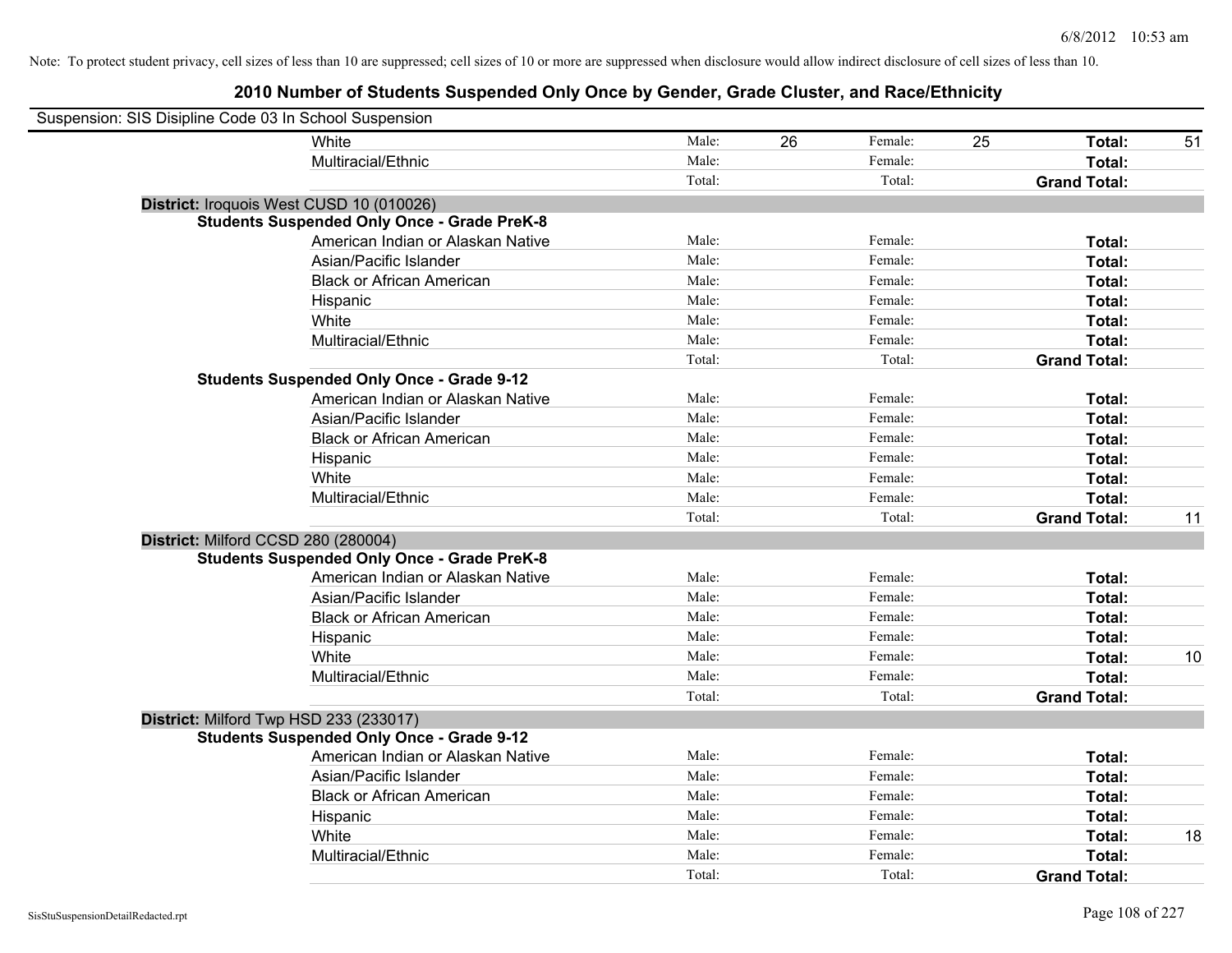## **2010 Number of Students Suspended Only Once by Gender, Grade Cluster, and Race/Ethnicity**

|                        | Suspension: SIS Disipline Code 03 In School Suspension |        |    |         |    |                     |     |
|------------------------|--------------------------------------------------------|--------|----|---------|----|---------------------|-----|
| County: Kankakee (046) |                                                        |        |    |         |    |                     |     |
|                        | District: Bourbonnais SD 53 (053002)                   |        |    |         |    |                     |     |
|                        | <b>Students Suspended Only Once - Grade PreK-8</b>     |        |    |         |    |                     |     |
|                        | American Indian or Alaskan Native                      | Male:  |    | Female: |    | Total:              |     |
|                        | Asian/Pacific Islander                                 | Male:  |    | Female: |    | Total:              |     |
|                        | <b>Black or African American</b>                       | Male:  |    | Female: |    | Total:              | 10  |
|                        | Hispanic                                               | Male:  |    | Female: |    | Total:              |     |
|                        | White                                                  | Male:  |    | Female: |    | Total:              | 26  |
|                        | Multiracial/Ethnic                                     | Male:  |    | Female: |    | Total:              |     |
|                        |                                                        | Total: |    | Total:  |    | <b>Grand Total:</b> |     |
|                        | District: Bradley Bourbonnais CHSD 307 (307016)        |        |    |         |    |                     |     |
|                        | <b>Students Suspended Only Once - Grade 9-12</b>       |        |    |         |    |                     |     |
|                        | American Indian or Alaskan Native                      | Male:  |    | Female: |    | Total:              |     |
|                        | Asian/Pacific Islander                                 | Male:  |    | Female: |    | Total:              |     |
|                        | <b>Black or African American</b>                       | Male:  |    | Female: |    | Total:              | 19  |
|                        | Hispanic                                               | Male:  |    | Female: |    | Total:              |     |
|                        | White                                                  | Male:  | 50 | Female: | 37 | Total:              | 87  |
|                        | Multiracial/Ethnic                                     | Male:  |    | Female: |    | Total:              |     |
|                        |                                                        | Total: | 66 | Total:  | 53 | <b>Grand Total:</b> | 119 |
|                        | District: Bradley SD 61 (061002)                       |        |    |         |    |                     |     |
|                        | <b>Students Suspended Only Once - Grade PreK-8</b>     |        |    |         |    |                     |     |
|                        | American Indian or Alaskan Native                      | Male:  |    | Female: |    | Total:              |     |
|                        | Asian/Pacific Islander                                 | Male:  |    | Female: |    | Total:              |     |
|                        | <b>Black or African American</b>                       | Male:  |    | Female: |    | Total:              |     |
|                        | Hispanic                                               | Male:  |    | Female: |    | Total:              |     |
|                        | White                                                  | Male:  | 31 | Female: | 14 | Total:              | 45  |
|                        | Multiracial/Ethnic                                     | Male:  |    | Female: |    | Total:              |     |
|                        |                                                        | Total: |    | Total:  |    | <b>Grand Total:</b> | 66  |
|                        | District: Grant Park CUSD 6 (006026)                   |        |    |         |    |                     |     |
|                        | <b>Students Suspended Only Once - Grade PreK-8</b>     |        |    |         |    |                     |     |
|                        | American Indian or Alaskan Native                      | Male:  |    | Female: |    | Total:              |     |
|                        | Asian/Pacific Islander                                 | Male:  |    | Female: |    | Total:              |     |
|                        | <b>Black or African American</b>                       | Male:  |    | Female: |    | Total:              |     |
|                        | Hispanic                                               | Male:  |    | Female: |    | Total:              |     |
|                        | White                                                  | Male:  |    | Female: |    | Total:              |     |
|                        | Multiracial/Ethnic                                     | Male:  |    | Female: |    | Total:              |     |
|                        |                                                        | Total: |    | Total:  |    | <b>Grand Total:</b> |     |

**Students Suspended Only Once - Grade 9-12**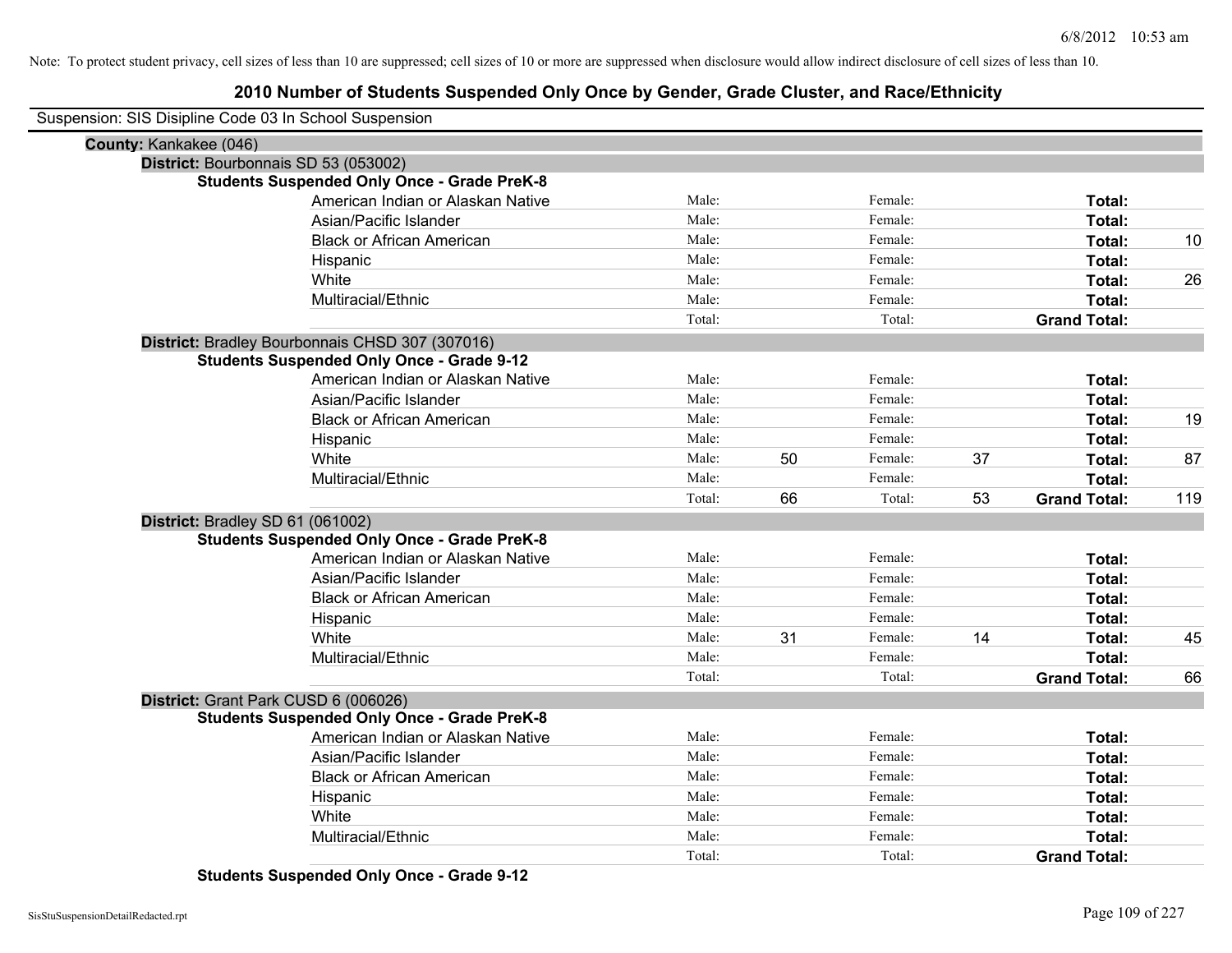| Suspension: SIS Disipline Code 03 In School Suspension |                                                    |                |     |                    |    |                     |          |
|--------------------------------------------------------|----------------------------------------------------|----------------|-----|--------------------|----|---------------------|----------|
|                                                        | American Indian or Alaskan Native                  | Male:          |     | Female:            |    | Total:              |          |
|                                                        | Asian/Pacific Islander                             | Male:          |     | Female:            |    | Total:              |          |
|                                                        | <b>Black or African American</b>                   | Male:          |     | Female:            |    | Total:              |          |
|                                                        | Hispanic                                           | Male:          |     | Female:            |    | Total:              |          |
|                                                        | White                                              | Male:          |     | Female:            |    | Total:              | 17       |
|                                                        | Multiracial/Ethnic                                 | Male:          |     | Female:            |    | Total:              |          |
|                                                        |                                                    | Total:         |     | Total:             |    | <b>Grand Total:</b> |          |
| District: Herscher CUSD 2 (002026)                     |                                                    |                |     |                    |    |                     |          |
|                                                        | <b>Students Suspended Only Once - Grade PreK-8</b> |                |     |                    |    |                     |          |
|                                                        | American Indian or Alaskan Native                  | Male:          |     | Female:            |    | Total:              |          |
|                                                        | Asian/Pacific Islander                             | Male:          |     | Female:            |    | Total:              |          |
|                                                        | <b>Black or African American</b>                   | Male:          |     | Female:            |    | Total:              |          |
|                                                        | Hispanic                                           | Male:          |     | Female:            |    | Total:              |          |
|                                                        | White                                              | Male:          |     | Female:            |    | Total:              |          |
|                                                        | Multiracial/Ethnic                                 | Male:          |     | Female:            |    | Total:              |          |
|                                                        |                                                    | Total:         |     | Total:             |    | <b>Grand Total:</b> |          |
| District: Kankakee SD 111 (111025)                     |                                                    |                |     |                    |    |                     |          |
|                                                        | <b>Students Suspended Only Once - Grade PreK-8</b> |                |     |                    |    |                     |          |
|                                                        | American Indian or Alaskan Native                  | Male:          |     | Female:            |    | Total:              |          |
|                                                        | Asian/Pacific Islander                             | Male:          |     | Female:            |    | Total:              |          |
|                                                        | <b>Black or African American</b>                   | Male:          | 111 | Female:            | 67 | Total:              | 178      |
|                                                        | Hispanic                                           | Male:          | 34  | Female:            | 19 | Total:              | 53       |
|                                                        | White                                              | Male:          | 27  | Female:            | 10 | Total:              | 37       |
|                                                        | Multiracial/Ethnic                                 | Male:          |     | Female:            |    | Total:              | 13       |
|                                                        |                                                    | Total:         |     | Total:             |    | <b>Grand Total:</b> |          |
|                                                        | <b>Students Suspended Only Once - Grade 9-12</b>   |                |     |                    |    |                     |          |
|                                                        | American Indian or Alaskan Native                  | Male:<br>Male: |     | Female:<br>Female: |    | Total:              |          |
|                                                        | Asian/Pacific Islander                             | Male:          | 50  | Female:            | 47 | Total:<br>Total:    |          |
|                                                        | <b>Black or African American</b>                   | Male:          |     | Female:            |    | Total:              | 97       |
|                                                        | Hispanic<br>White                                  | Male:          |     | Female:            |    | Total:              | 26<br>20 |
|                                                        | Multiracial/Ethnic                                 | Male:          |     | Female:            |    | Total:              |          |
|                                                        |                                                    | Total:         |     | Total:             |    | <b>Grand Total:</b> |          |
|                                                        |                                                    |                |     |                    |    |                     |          |
| District: Manteno CUSD 5 (005026)                      | <b>Students Suspended Only Once - Grade PreK-8</b> |                |     |                    |    |                     |          |
|                                                        | American Indian or Alaskan Native                  | Male:          |     | Female:            |    | Total:              |          |
|                                                        | Asian/Pacific Islander                             | Male:          |     | Female:            |    | Total:              |          |
|                                                        | <b>Black or African American</b>                   | Male:          |     | Female:            |    | Total:              |          |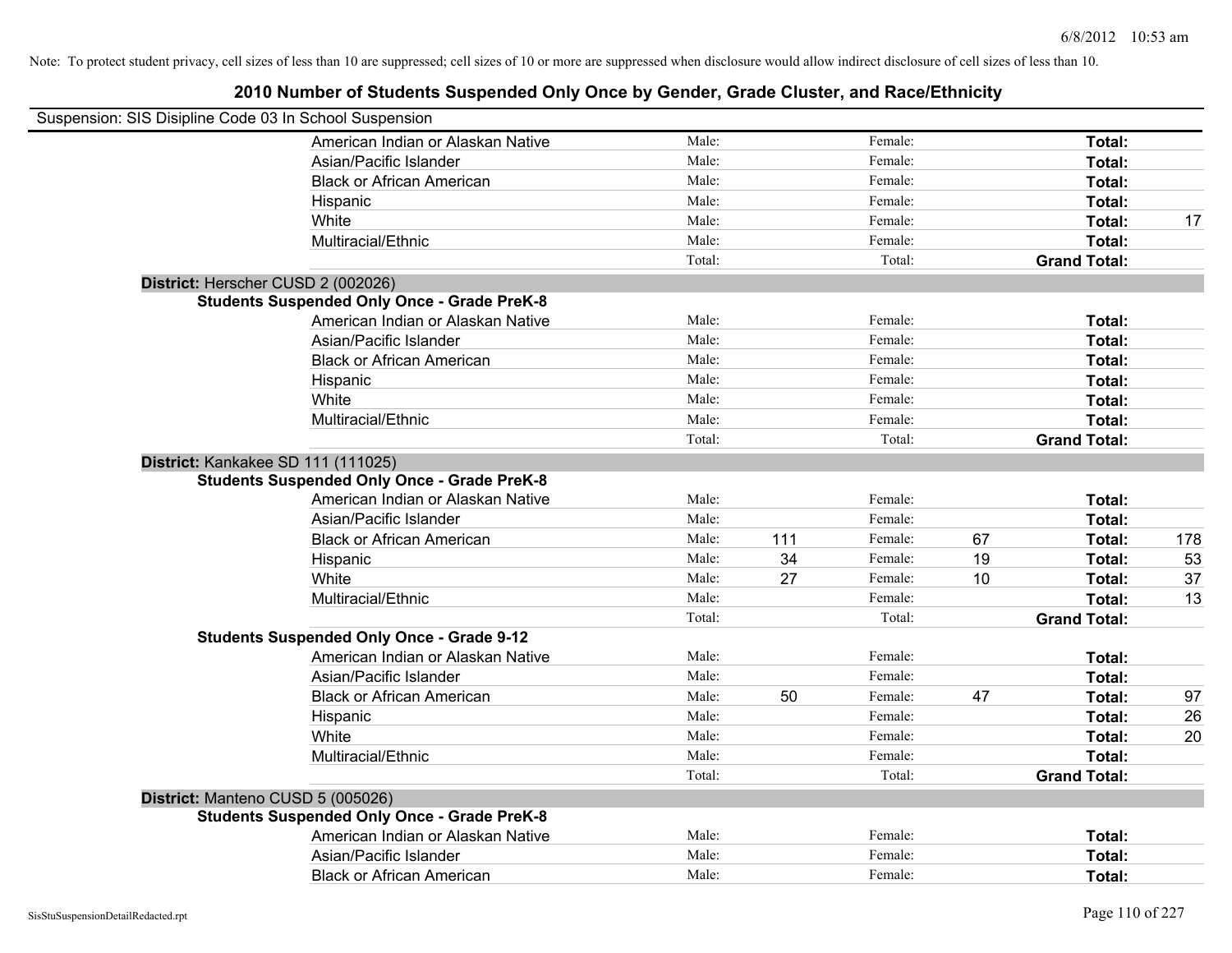| Suspension: SIS Disipline Code 03 In School Suspension |                                                    |        |    |         |                     |              |
|--------------------------------------------------------|----------------------------------------------------|--------|----|---------|---------------------|--------------|
|                                                        | Hispanic                                           | Male:  |    | Female: |                     | Total:       |
|                                                        | White                                              | Male:  |    | Female: |                     | Total:<br>36 |
|                                                        | Multiracial/Ethnic                                 | Male:  |    | Female: |                     | Total:       |
|                                                        |                                                    | Total: |    | Total:  | <b>Grand Total:</b> |              |
|                                                        | <b>Students Suspended Only Once - Grade 9-12</b>   |        |    |         |                     |              |
|                                                        | American Indian or Alaskan Native                  | Male:  |    | Female: |                     | Total:       |
|                                                        | Asian/Pacific Islander                             | Male:  |    | Female: |                     | Total:       |
|                                                        | <b>Black or African American</b>                   | Male:  |    | Female: |                     | Total:       |
|                                                        | Hispanic                                           | Male:  |    | Female: |                     | Total:       |
|                                                        | White                                              | Male:  | 17 | Female: | 11                  | Total:<br>28 |
|                                                        | Multiracial/Ethnic                                 | Male:  |    | Female: |                     | Total:       |
|                                                        |                                                    | Total: |    | Total:  | <b>Grand Total:</b> |              |
| District: Momence CUSD 1 (001026)                      |                                                    |        |    |         |                     |              |
|                                                        | <b>Students Suspended Only Once - Grade PreK-8</b> |        |    |         |                     |              |
|                                                        | American Indian or Alaskan Native                  | Male:  |    | Female: |                     | Total:       |
|                                                        | Asian/Pacific Islander                             | Male:  |    | Female: |                     | Total:       |
|                                                        | <b>Black or African American</b>                   | Male:  |    | Female: |                     | Total:       |
|                                                        | Hispanic                                           | Male:  |    | Female: |                     | Total:       |
|                                                        | White                                              | Male:  |    | Female: |                     | Total:       |
|                                                        | Multiracial/Ethnic                                 | Male:  |    | Female: |                     | Total:       |
|                                                        |                                                    | Total: |    | Total:  | <b>Grand Total:</b> |              |
|                                                        | District: Pembroke CCSD 259 (259004)               |        |    |         |                     |              |
|                                                        | <b>Students Suspended Only Once - Grade PreK-8</b> |        |    |         |                     |              |
|                                                        | American Indian or Alaskan Native                  | Male:  |    | Female: |                     | Total:       |
|                                                        | Asian/Pacific Islander                             | Male:  |    | Female: |                     | Total:       |
|                                                        | <b>Black or African American</b>                   | Male:  |    | Female: |                     | Total:<br>10 |
|                                                        | Hispanic                                           | Male:  |    | Female: |                     | Total:       |
|                                                        | White                                              | Male:  |    | Female: |                     | Total:       |
|                                                        | Multiracial/Ethnic                                 | Male:  |    | Female: |                     | Total:       |
|                                                        |                                                    | Total: |    | Total:  | <b>Grand Total:</b> |              |
| <b>District: St Anne CCSD 256 (256004)</b>             |                                                    |        |    |         |                     |              |
|                                                        | <b>Students Suspended Only Once - Grade PreK-8</b> |        |    |         |                     |              |
|                                                        | American Indian or Alaskan Native                  | Male:  |    | Female: |                     | Total:       |
|                                                        | Asian/Pacific Islander                             | Male:  |    | Female: |                     | Total:       |
|                                                        | <b>Black or African American</b>                   | Male:  |    | Female: |                     | Total:       |
|                                                        | Hispanic                                           | Male:  |    | Female: |                     | Total:       |
|                                                        | White                                              | Male:  |    | Female: |                     | Total:       |
|                                                        | Multiracial/Ethnic                                 | Male:  |    | Female: |                     | Total:       |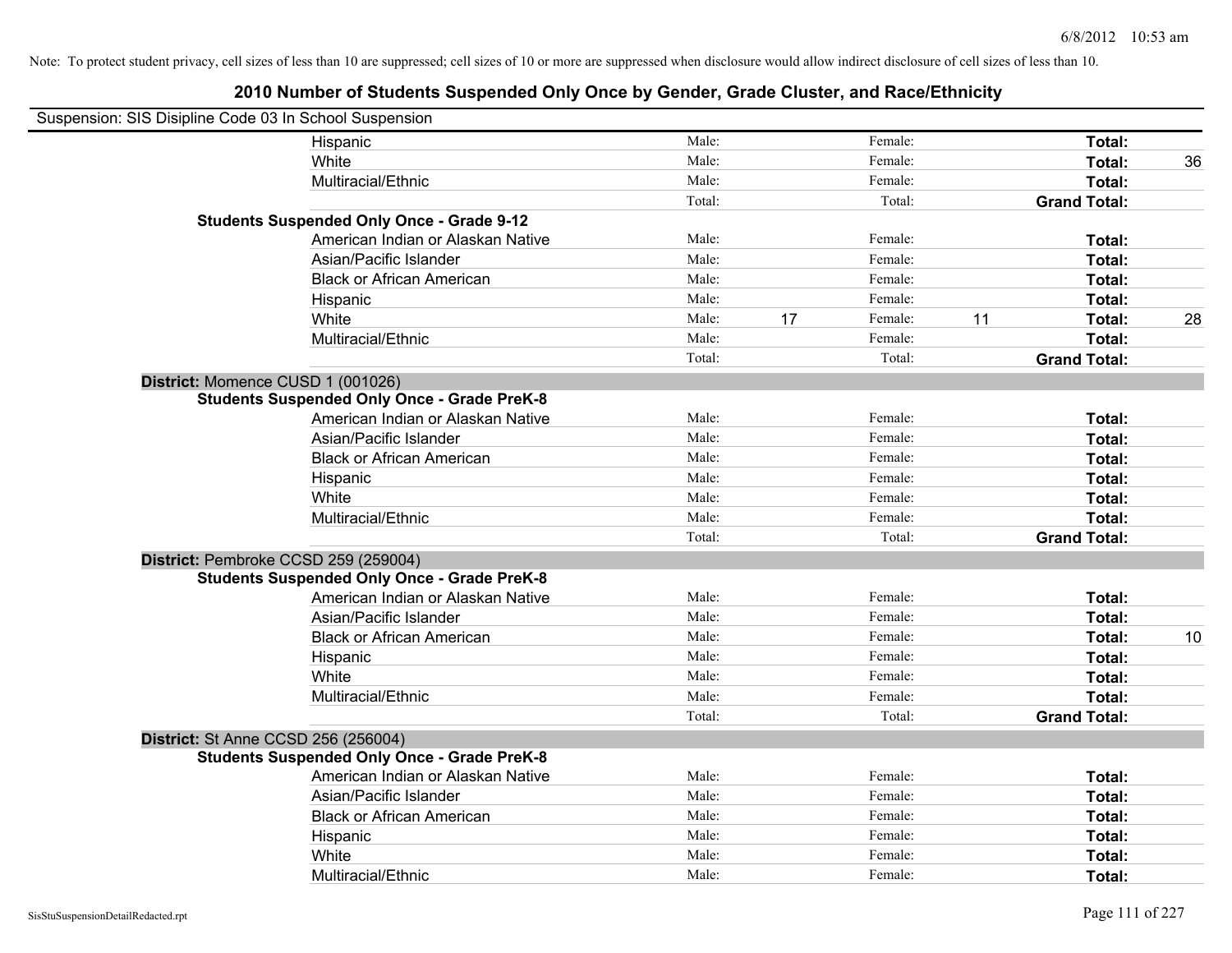| Suspension: SIS Disipline Code 03 In School Suspension |        |         |                     |    |
|--------------------------------------------------------|--------|---------|---------------------|----|
|                                                        | Total: | Total:  | <b>Grand Total:</b> |    |
| District: St George CCSD 258 (258004)                  |        |         |                     |    |
| <b>Students Suspended Only Once - Grade PreK-8</b>     |        |         |                     |    |
| American Indian or Alaskan Native                      | Male:  | Female: | Total:              |    |
| Asian/Pacific Islander                                 | Male:  | Female: | Total:              |    |
| <b>Black or African American</b>                       | Male:  | Female: | Total:              |    |
| Hispanic                                               | Male:  | Female: | Total:              |    |
| White                                                  | Male:  | Female: | Total:              |    |
| Multiracial/Ethnic                                     | Male:  | Female: | Total:              |    |
|                                                        | Total: | Total:  | <b>Grand Total:</b> | 14 |
| County: Non-Public School (000)                        |        |         |                     |    |
| District: Iroquois/Kankakee ROE (000000)               |        |         |                     |    |
| <b>Students Suspended Only Once - Grade PreK-8</b>     |        |         |                     |    |
| American Indian or Alaskan Native                      | Male:  | Female: | Total:              |    |
| Asian/Pacific Islander                                 | Male:  | Female: | Total:              |    |
| <b>Black or African American</b>                       | Male:  | Female: | Total:              |    |
| Hispanic                                               | Male:  | Female: | Total:              |    |
| White                                                  | Male:  | Female: | Total:              |    |
| Multiracial/Ethnic                                     | Male:  | Female: | Total:              |    |
|                                                        | Total: | Total:  | <b>Grand Total:</b> |    |
| <b>Students Suspended Only Once - Grade 9-12</b>       |        |         |                     |    |
| American Indian or Alaskan Native                      | Male:  | Female: | Total:              |    |
| Asian/Pacific Islander                                 | Male:  | Female: | Total:              |    |
| <b>Black or African American</b>                       | Male:  | Female: | Total:              |    |
| Hispanic                                               | Male:  | Female: | Total:              |    |
| White                                                  | Male:  | Female: | Total:              |    |
| Multiracial/Ethnic                                     | Male:  | Female: | Total:              |    |
|                                                        | Total: | Total:  | <b>Grand Total:</b> |    |
|                                                        |        |         |                     |    |
| Region: Jackson/Perry ROE (30)                         |        |         |                     |    |
| County: Jackson (039)                                  |        |         |                     |    |
| District: Carbondale CHSD 165 (165016)                 |        |         |                     |    |
| <b>Students Suspended Only Once - Grade 9-12</b>       |        |         |                     |    |
| American Indian or Alaskan Native                      | Male:  | Female: | Total:              |    |
| Asian/Pacific Islander                                 | Male:  | Female: | Total:              |    |
| <b>Black or African American</b>                       | Male:  | Female: | Total:              |    |
| Hispanic                                               | Male:  | Female: | Total:              |    |
| White                                                  | Male:  | Female: | Total:              |    |
|                                                        |        |         |                     |    |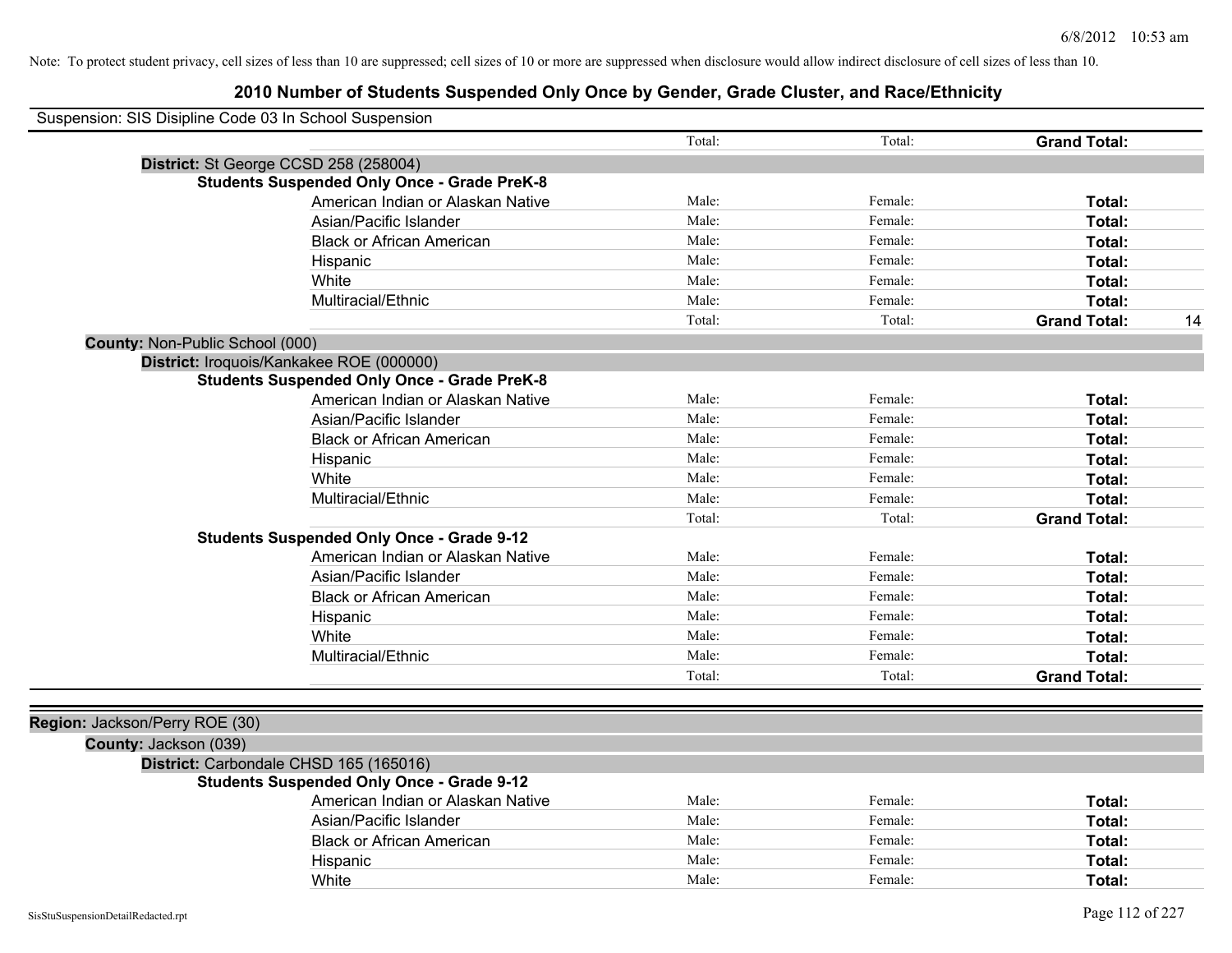| Suspension: SIS Disipline Code 03 In School Suspension |                                                    |        |    |         |    |                     |    |
|--------------------------------------------------------|----------------------------------------------------|--------|----|---------|----|---------------------|----|
|                                                        | Multiracial/Ethnic                                 | Male:  |    | Female: |    | Total:              |    |
|                                                        |                                                    | Total: |    | Total:  |    | <b>Grand Total:</b> |    |
| District: Carbondale ESD 95 (095002)                   |                                                    |        |    |         |    |                     |    |
|                                                        | <b>Students Suspended Only Once - Grade PreK-8</b> |        |    |         |    |                     |    |
|                                                        | American Indian or Alaskan Native                  | Male:  |    | Female: |    | Total:              |    |
|                                                        | Asian/Pacific Islander                             | Male:  |    | Female: |    | Total:              |    |
|                                                        | <b>Black or African American</b>                   | Male:  | 12 | Female: | 16 | Total:              | 28 |
|                                                        | Hispanic                                           | Male:  |    | Female: |    | Total:              |    |
|                                                        | White                                              | Male:  |    | Female: |    | Total:              |    |
|                                                        | Multiracial/Ethnic                                 | Male:  |    | Female: |    | Total:              |    |
|                                                        |                                                    | Total: |    | Total:  |    | <b>Grand Total:</b> |    |
| District: Giant City CCSD 130 (130004)                 |                                                    |        |    |         |    |                     |    |
|                                                        | <b>Students Suspended Only Once - Grade PreK-8</b> |        |    |         |    |                     |    |
|                                                        | American Indian or Alaskan Native                  | Male:  |    | Female: |    | Total:              |    |
|                                                        | Asian/Pacific Islander                             | Male:  |    | Female: |    | Total:              |    |
|                                                        | <b>Black or African American</b>                   | Male:  |    | Female: |    | Total:              |    |
|                                                        | Hispanic                                           | Male:  |    | Female: |    | Total:              |    |
|                                                        | White                                              | Male:  |    | Female: |    | Total:              |    |
|                                                        | Multiracial/Ethnic                                 | Male:  |    | Female: |    | Total:              |    |
|                                                        |                                                    | Total: |    | Total:  |    | <b>Grand Total:</b> |    |
| District: Murphysboro CUSD 186 (186026)                |                                                    |        |    |         |    |                     |    |
|                                                        | <b>Students Suspended Only Once - Grade 9-12</b>   |        |    |         |    |                     |    |
|                                                        | American Indian or Alaskan Native                  | Male:  |    | Female: |    | Total:              |    |
|                                                        | Asian/Pacific Islander                             | Male:  |    | Female: |    | Total:              |    |
|                                                        | <b>Black or African American</b>                   | Male:  |    | Female: |    | Total:              | 14 |
|                                                        | Hispanic                                           | Male:  |    | Female: |    | Total:              |    |
|                                                        | White                                              | Male:  |    | Female: |    | Total:              | 29 |
|                                                        | Multiracial/Ethnic                                 | Male:  |    | Female: |    | Total:              |    |
|                                                        |                                                    | Total: |    | Total:  |    | <b>Grand Total:</b> |    |
| District: Trico CUSD 176 (176026)                      |                                                    |        |    |         |    |                     |    |
|                                                        | <b>Students Suspended Only Once - Grade PreK-8</b> |        |    |         |    |                     |    |
|                                                        | American Indian or Alaskan Native                  | Male:  |    | Female: |    | Total:              |    |
|                                                        | Asian/Pacific Islander                             | Male:  |    | Female: |    | Total:              |    |
|                                                        | <b>Black or African American</b>                   | Male:  |    | Female: |    | Total:              |    |
|                                                        | Hispanic                                           | Male:  |    | Female: |    | Total:              |    |
|                                                        | White                                              | Male:  |    | Female: |    | Total:              | 27 |
|                                                        | Multiracial/Ethnic                                 | Male:  |    | Female: |    | Total:              |    |
|                                                        |                                                    | Total: |    | Total:  |    | <b>Grand Total:</b> |    |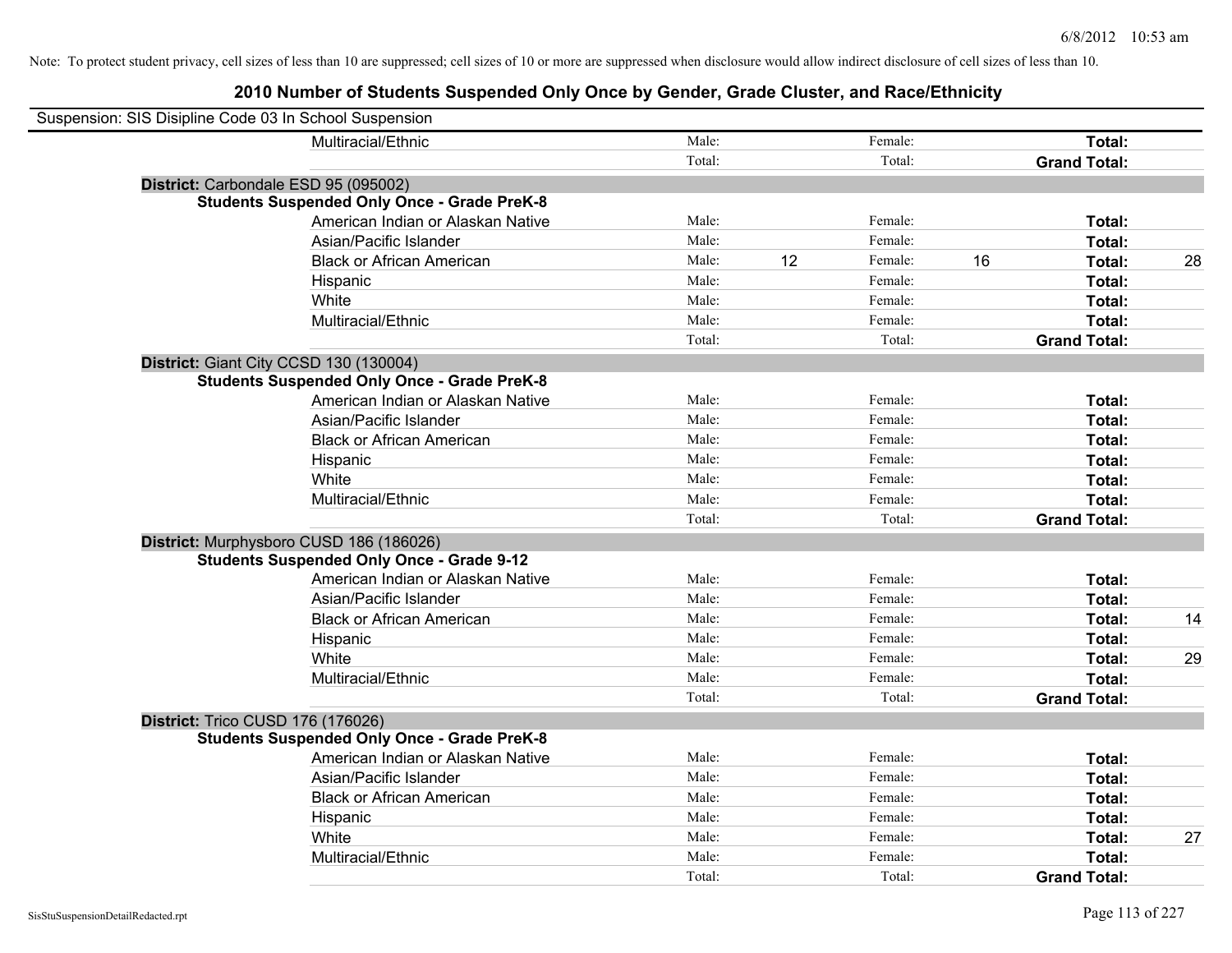# **2010 Number of Students Suspended Only Once by Gender, Grade Cluster, and Race/Ethnicity**

| Suspension: SIS Disipline Code 03 In School Suspension |                                                    |        |         |                     |    |
|--------------------------------------------------------|----------------------------------------------------|--------|---------|---------------------|----|
|                                                        | <b>Students Suspended Only Once - Grade 9-12</b>   |        |         |                     |    |
|                                                        | American Indian or Alaskan Native                  | Male:  | Female: | Total:              |    |
|                                                        | Asian/Pacific Islander                             | Male:  | Female: | Total:              |    |
|                                                        | <b>Black or African American</b>                   | Male:  | Female: | Total:              |    |
|                                                        | Hispanic                                           | Male:  | Female: | Total:              |    |
|                                                        | White                                              | Male:  | Female: | Total:              | 26 |
|                                                        | Multiracial/Ethnic                                 | Male:  | Female: | Total:              |    |
|                                                        |                                                    | Total: | Total:  | <b>Grand Total:</b> |    |
| County: Perry (073)                                    |                                                    |        |         |                     |    |
| District: CCSD 204 (204004)                            |                                                    |        |         |                     |    |
|                                                        | <b>Students Suspended Only Once - Grade PreK-8</b> |        |         |                     |    |
|                                                        | American Indian or Alaskan Native                  | Male:  | Female: | Total:              |    |
|                                                        | Asian/Pacific Islander                             | Male:  | Female: | Total:              |    |
|                                                        | <b>Black or African American</b>                   | Male:  | Female: | Total:              |    |
|                                                        | Hispanic                                           | Male:  | Female: | Total:              |    |
|                                                        | White                                              | Male:  | Female: | Total:              |    |
|                                                        | Multiracial/Ethnic                                 | Male:  | Female: | <b>Total:</b>       |    |
|                                                        |                                                    | Total: | Total:  | <b>Grand Total:</b> |    |
|                                                        | District: Duquoin CUSD 300 (300026)                |        |         |                     |    |
|                                                        | <b>Students Suspended Only Once - Grade PreK-8</b> |        |         |                     |    |
|                                                        | American Indian or Alaskan Native                  | Male:  | Female: | Total:              |    |
|                                                        | Asian/Pacific Islander                             | Male:  | Female: | Total:              |    |
|                                                        | <b>Black or African American</b>                   | Male:  | Female: | Total:              |    |
|                                                        | Hispanic                                           | Male:  | Female: | Total:              |    |
|                                                        | White                                              | Male:  | Female: | Total:              | 11 |
|                                                        | Multiracial/Ethnic                                 | Male:  | Female: | Total:              |    |
|                                                        |                                                    | Total: | Total:  | <b>Grand Total:</b> |    |
|                                                        | District: Pinckneyville CHSD 101 (101016)          |        |         |                     |    |
|                                                        | <b>Students Suspended Only Once - Grade 9-12</b>   |        |         |                     |    |
|                                                        | American Indian or Alaskan Native                  | Male:  | Female: | Total:              |    |
|                                                        | Asian/Pacific Islander                             | Male:  | Female: | Total:              |    |
|                                                        | <b>Black or African American</b>                   | Male:  | Female: | Total:              |    |
|                                                        | Hispanic                                           | Male:  | Female: | Total:              |    |
|                                                        | White                                              | Male:  | Female: | Total:              | 26 |
|                                                        | Multiracial/Ethnic                                 | Male:  | Female: | Total:              |    |
|                                                        |                                                    | Total: | Total:  | <b>Grand Total:</b> |    |
|                                                        | District: Tamarca School Dist 5 (005002)           |        |         |                     |    |

**District:** Tamaroa School Dist 5 (005002) **Students Suspended Only Once - Grade PreK-8**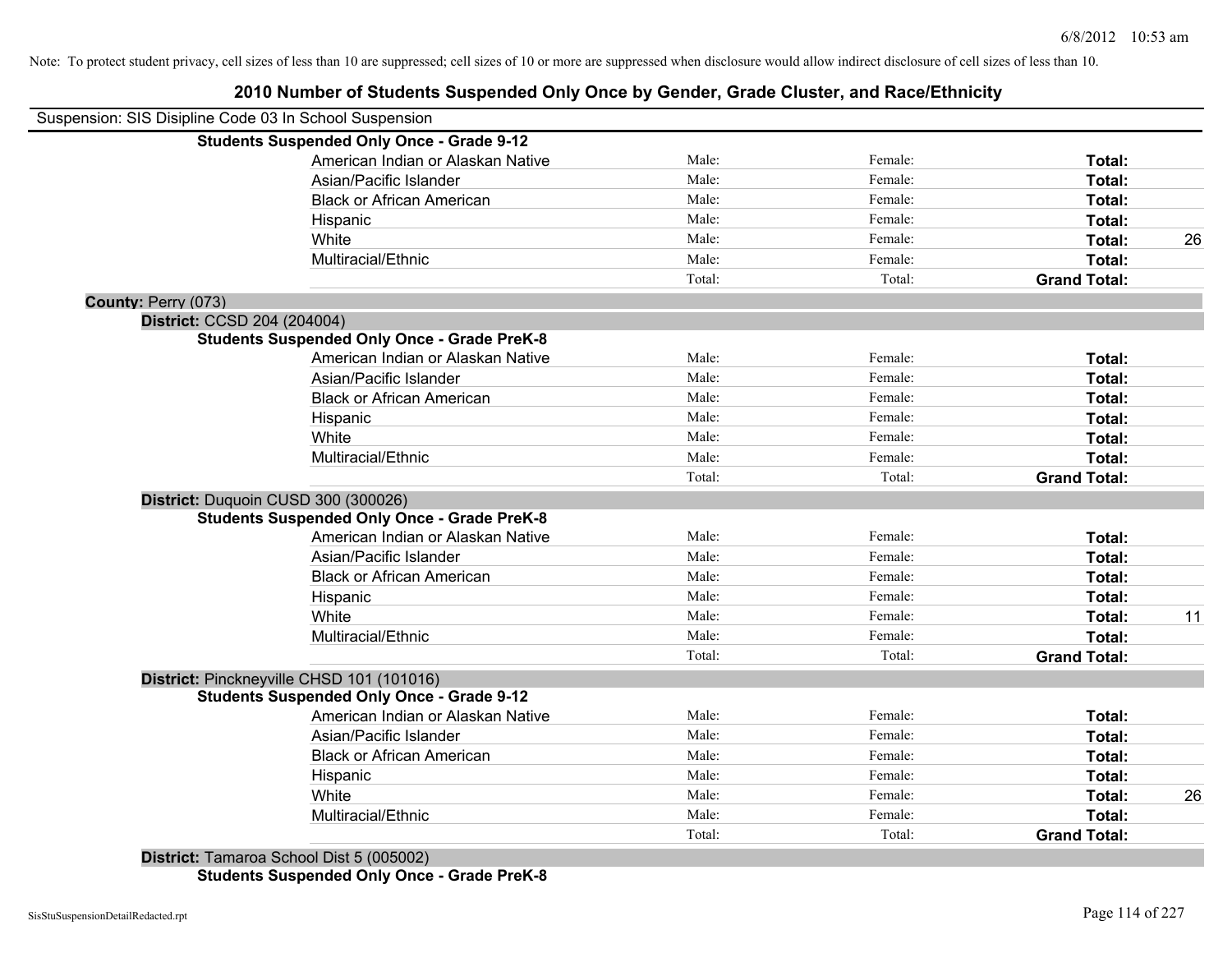## **2010 Number of Students Suspended Only Once by Gender, Grade Cluster, and Race/Ethnicity**

|                       | Suspension: SIS Disipline Code 03 In School Suspension |        |     |         |    |                     |     |
|-----------------------|--------------------------------------------------------|--------|-----|---------|----|---------------------|-----|
|                       | American Indian or Alaskan Native                      | Male:  |     | Female: |    | Total:              |     |
|                       | Asian/Pacific Islander                                 | Male:  |     | Female: |    | Total:              |     |
|                       | <b>Black or African American</b>                       | Male:  |     | Female: |    | Total:              |     |
|                       | Hispanic                                               | Male:  |     | Female: |    | Total:              |     |
|                       | White                                                  | Male:  |     | Female: |    | Total:              |     |
|                       | Multiracial/Ethnic                                     | Male:  |     | Female: |    | Total:              |     |
|                       |                                                        | Total: |     | Total:  |    | <b>Grand Total:</b> |     |
| Region: Kane ROE (31) |                                                        |        |     |         |    |                     |     |
| County: Kane (045)    |                                                        |        |     |         |    |                     |     |
|                       | District: Aurora East USD 131 (131022)                 |        |     |         |    |                     |     |
|                       | <b>Students Suspended Only Once - Grade 9-12</b>       |        |     |         |    |                     |     |
|                       | American Indian or Alaskan Native                      | Male:  |     | Female: |    | Total:              |     |
|                       | Asian/Pacific Islander                                 | Male:  |     | Female: |    | Total:              |     |
|                       | <b>Black or African American</b>                       | Male:  |     | Female: |    | Total:              | 22  |
|                       | Hispanic                                               | Male:  | 72  | Female: | 80 | Total:              | 152 |
|                       | White                                                  | Male:  |     | Female: |    | Total:              | 16  |
|                       | Multiracial/Ethnic                                     | Male:  |     | Female: |    | Total:              |     |
|                       |                                                        | Total: |     | Total:  |    | <b>Grand Total:</b> |     |
|                       | District: Aurora West USD 129 (129022)                 |        |     |         |    |                     |     |
|                       | <b>Students Suspended Only Once - Grade PreK-8</b>     |        |     |         |    |                     |     |
|                       | American Indian or Alaskan Native                      | Male:  |     | Female: |    | Total:              |     |
|                       | Asian/Pacific Islander                                 | Male:  |     | Female: |    | Total:              |     |
|                       | <b>Black or African American</b>                       | Male:  | 47  | Female: | 39 | Total:              | 86  |
|                       | Hispanic                                               | Male:  | 107 | Female: | 68 | Total:              | 175 |
|                       | White                                                  | Male:  | 70  | Female: | 38 | Total:              | 108 |
|                       | Multiracial/Ethnic                                     | Male:  |     | Female: |    | Total:              | 18  |
|                       |                                                        | Total: |     | Total:  |    | <b>Grand Total:</b> |     |
|                       | <b>Students Suspended Only Once - Grade 9-12</b>       |        |     |         |    |                     |     |
|                       | American Indian or Alaskan Native                      | Male:  |     | Female: |    | Total:              |     |
|                       | Asian/Pacific Islander                                 | Male:  |     | Female: |    | Total:              |     |
|                       | <b>Black or African American</b>                       | Male:  | 55  | Female: | 48 | Total:              | 103 |
|                       | Hispanic                                               | Male:  | 77  | Female: | 79 | Total:              | 156 |
|                       | White                                                  | Male:  | 43  | Female: | 25 | Total:              | 68  |
|                       | Multiracial/Ethnic                                     | Male:  |     | Female: |    | Total:              |     |
|                       |                                                        | Total: |     | Total:  |    | <b>Grand Total:</b> | 338 |

**District:** Batavia USD 101 (101022) **Students Suspended Only Once - Grade PreK-8**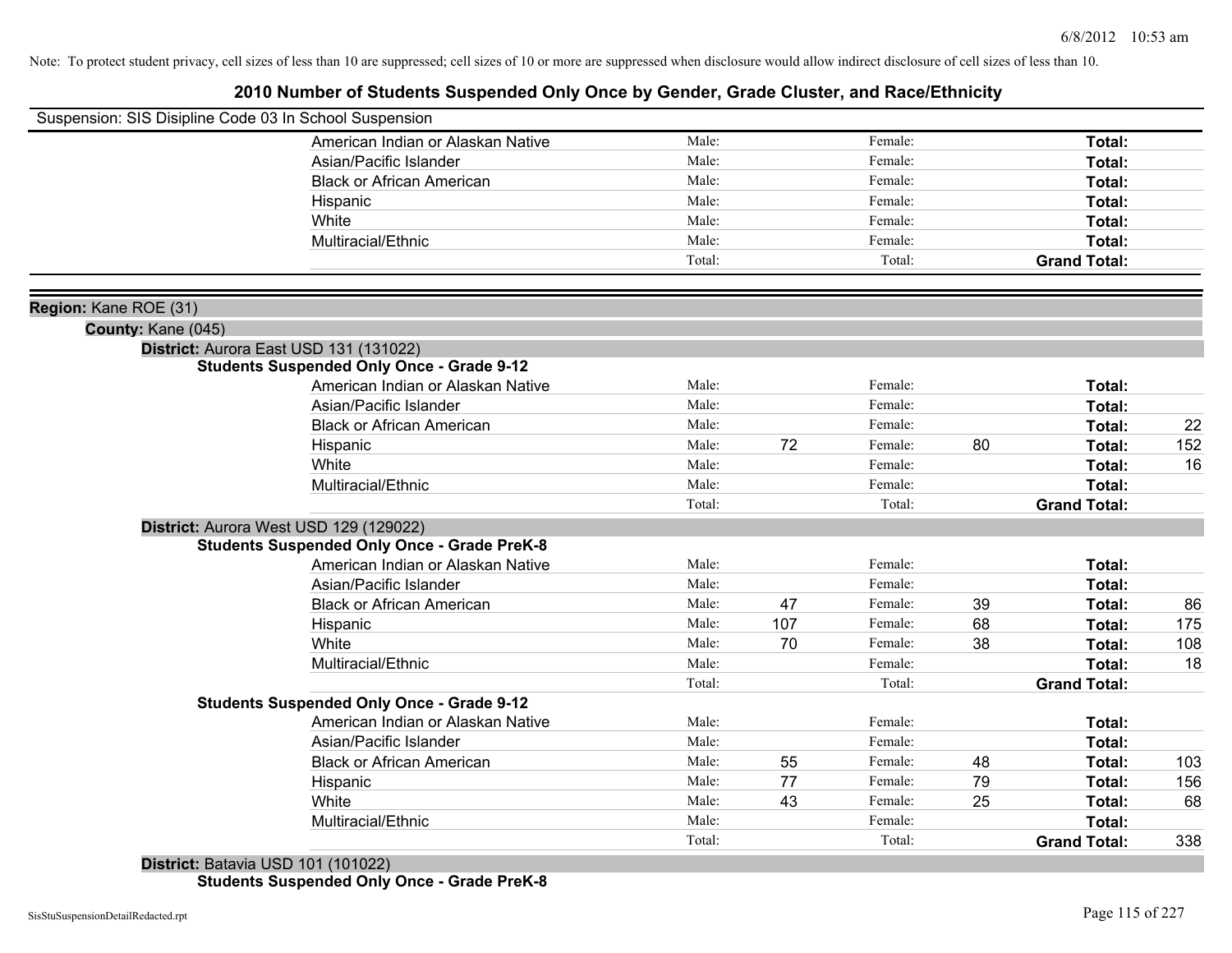| Suspension: SIS Disipline Code 03 In School Suspension |                                                    |        |     |         |    |                     |     |
|--------------------------------------------------------|----------------------------------------------------|--------|-----|---------|----|---------------------|-----|
|                                                        | American Indian or Alaskan Native                  | Male:  |     | Female: |    | Total:              |     |
|                                                        | Asian/Pacific Islander                             | Male:  |     | Female: |    | Total:              |     |
|                                                        | <b>Black or African American</b>                   | Male:  |     | Female: |    | Total:              |     |
|                                                        | Hispanic                                           | Male:  |     | Female: |    | Total:              |     |
|                                                        | White                                              | Male:  |     | Female: |    | Total:              | 38  |
|                                                        | Multiracial/Ethnic                                 | Male:  |     | Female: |    | Total:              |     |
|                                                        |                                                    | Total: | 40  | Total:  | 10 | <b>Grand Total:</b> | 50  |
|                                                        | <b>Students Suspended Only Once - Grade 9-12</b>   |        |     |         |    |                     |     |
|                                                        | American Indian or Alaskan Native                  | Male:  |     | Female: |    | Total:              |     |
|                                                        | Asian/Pacific Islander                             | Male:  |     | Female: |    | Total:              |     |
|                                                        | <b>Black or African American</b>                   | Male:  |     | Female: |    | Total:              |     |
|                                                        | Hispanic                                           | Male:  |     | Female: |    | Total:              | 13  |
|                                                        | White                                              | Male:  | 67  | Female: | 34 | Total:              | 101 |
|                                                        | Multiracial/Ethnic                                 | Male:  |     | Female: |    | Total:              |     |
|                                                        |                                                    | Total: |     | Total:  |    | <b>Grand Total:</b> | 124 |
|                                                        | District: Central CUSD 301 (301026)                |        |     |         |    |                     |     |
|                                                        | <b>Students Suspended Only Once - Grade 9-12</b>   |        |     |         |    |                     |     |
|                                                        | American Indian or Alaskan Native                  | Male:  |     | Female: |    | Total:              |     |
|                                                        | Asian/Pacific Islander                             | Male:  |     | Female: |    | Total:              |     |
|                                                        | <b>Black or African American</b>                   | Male:  |     | Female: |    | Total:              |     |
|                                                        | Hispanic                                           | Male:  |     | Female: |    | Total:              |     |
|                                                        | White                                              | Male:  |     | Female: |    | Total:              |     |
|                                                        | Multiracial/Ethnic                                 | Male:  |     | Female: |    | Total:              |     |
|                                                        |                                                    | Total: |     | Total:  |    | <b>Grand Total:</b> |     |
| District: CUSD 300 (300026)                            |                                                    |        |     |         |    |                     |     |
|                                                        | <b>Students Suspended Only Once - Grade PreK-8</b> |        |     |         |    |                     |     |
|                                                        | American Indian or Alaskan Native                  | Male:  |     | Female: |    | Total:              |     |
|                                                        | Asian/Pacific Islander                             | Male:  |     | Female: |    | Total:              |     |
|                                                        | <b>Black or African American</b>                   | Male:  | 28  | Female: | 16 | Total:              | 44  |
|                                                        | Hispanic                                           | Male:  | 52  | Female: | 19 | Total:              | 71  |
|                                                        | White                                              | Male:  | 65  | Female: | 23 | Total:              | 88  |
|                                                        | Multiracial/Ethnic                                 | Male:  |     | Female: |    | Total:              | 13  |
|                                                        |                                                    | Total: |     | Total:  |    | <b>Grand Total:</b> |     |
|                                                        | <b>Students Suspended Only Once - Grade 9-12</b>   |        |     |         |    |                     |     |
|                                                        | American Indian or Alaskan Native                  | Male:  |     | Female: |    | Total:              |     |
|                                                        | Asian/Pacific Islander                             | Male:  |     | Female: |    | Total:              | 13  |
|                                                        | <b>Black or African American</b>                   | Male:  | 15  | Female: | 12 | Total:              | 27  |
|                                                        | Hispanic                                           | Male:  | 93  | Female: | 53 | Total:              | 146 |
|                                                        | White                                              | Male:  | 140 | Female: | 62 | Total:              | 202 |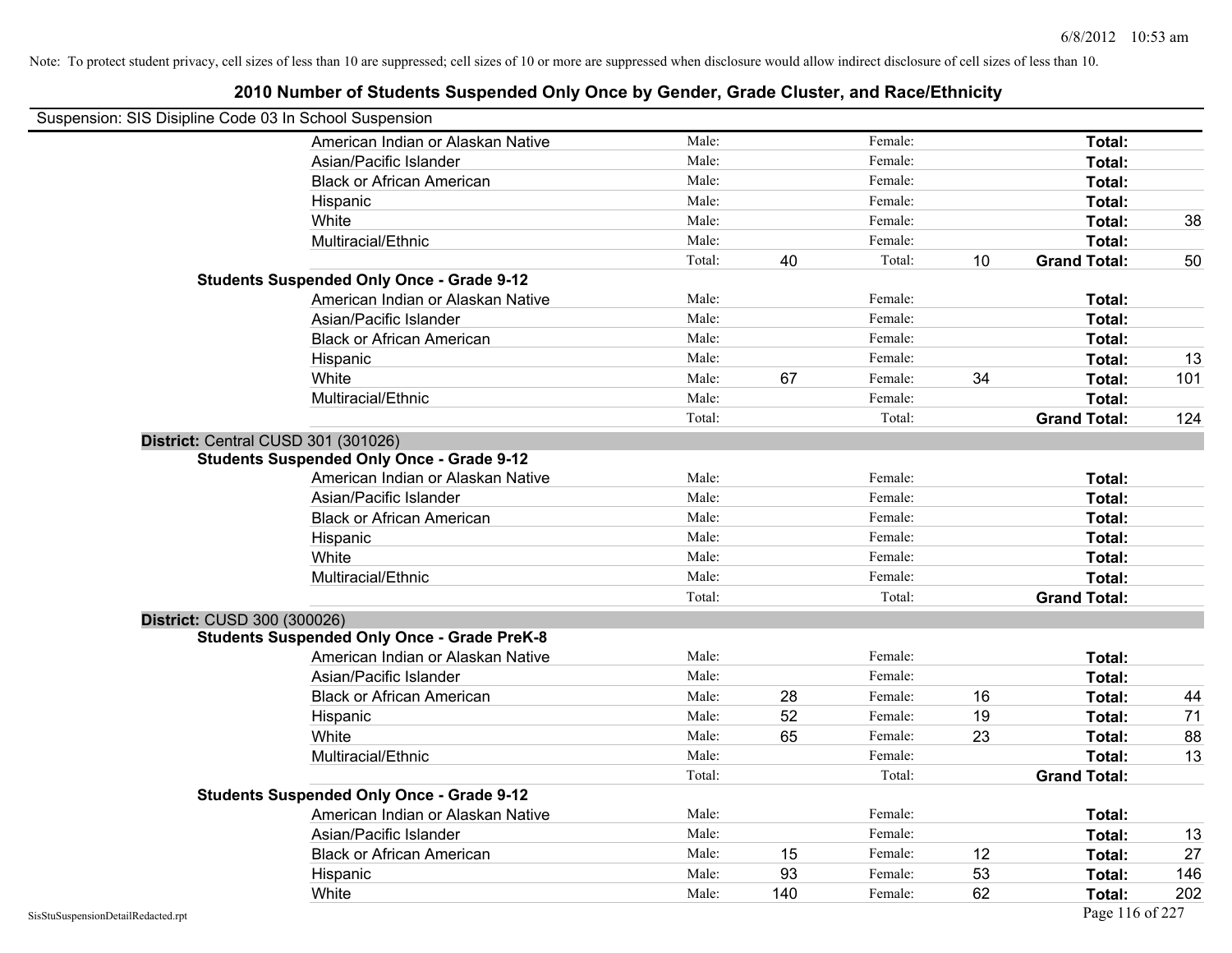## **2010 Number of Students Suspended Only Once by Gender, Grade Cluster, and Race/Ethnicity**

| Suspension: SIS Disipline Code 03 In School Suspension |                                                    |        |    |         |    |                     |     |
|--------------------------------------------------------|----------------------------------------------------|--------|----|---------|----|---------------------|-----|
|                                                        | Multiracial/Ethnic                                 | Male:  |    | Female: |    | Total:              |     |
|                                                        |                                                    | Total: |    | Total:  |    | <b>Grand Total:</b> | 398 |
|                                                        | District: Geneva CUSD 304 (304026)                 |        |    |         |    |                     |     |
|                                                        | <b>Students Suspended Only Once - Grade PreK-8</b> |        |    |         |    |                     |     |
|                                                        | American Indian or Alaskan Native                  | Male:  |    | Female: |    | Total:              |     |
|                                                        | Asian/Pacific Islander                             | Male:  |    | Female: |    | Total:              |     |
|                                                        | <b>Black or African American</b>                   | Male:  |    | Female: |    | Total:              |     |
|                                                        | Hispanic                                           | Male:  |    | Female: |    | Total:              |     |
|                                                        | White                                              | Male:  |    | Female: |    | Total:              | 51  |
|                                                        | Multiracial/Ethnic                                 | Male:  |    | Female: |    | Total:              |     |
|                                                        |                                                    | Total: | 51 | Total:  | 13 | <b>Grand Total:</b> | 64  |
|                                                        | <b>Students Suspended Only Once - Grade 9-12</b>   |        |    |         |    |                     |     |
|                                                        | American Indian or Alaskan Native                  | Male:  |    | Female: |    | Total:              |     |
|                                                        | Asian/Pacific Islander                             | Male:  |    | Female: |    | Total:              |     |
|                                                        | <b>Black or African American</b>                   | Male:  |    | Female: |    | Total:              |     |
|                                                        | Hispanic                                           | Male:  |    | Female: |    | Total:              |     |
|                                                        | White                                              | Male:  | 39 | Female: | 14 | Total:              | 53  |
|                                                        | Multiracial/Ethnic                                 | Male:  |    | Female: |    | Total:              |     |
|                                                        |                                                    | Total: |    | Total:  |    | <b>Grand Total:</b> |     |
|                                                        | District: Hamilton Academy (010000)                |        |    |         |    |                     |     |
|                                                        | <b>Students Suspended Only Once - Grade 9-12</b>   |        |    |         |    |                     |     |
|                                                        | American Indian or Alaskan Native                  | Male:  |    | Female: |    | Total:              |     |
|                                                        | Asian/Pacific Islander                             | Male:  |    | Female: |    | Total:              |     |
|                                                        | <b>Black or African American</b>                   | Male:  |    | Female: |    | Total:              |     |
|                                                        | Hispanic                                           | Male:  |    | Female: |    | Total:              |     |
|                                                        | White                                              | Male:  |    | Female: |    | Total:              |     |
|                                                        | Multiracial/Ethnic                                 | Male:  |    | Female: |    | Total:              |     |
|                                                        |                                                    | Total: |    | Total:  |    | <b>Grand Total:</b> |     |
|                                                        | District: Kaneland CUSD 302 (302026)               |        |    |         |    |                     |     |
|                                                        | <b>Students Suspended Only Once - Grade PreK-8</b> |        |    |         |    |                     |     |
|                                                        | American Indian or Alaskan Native                  | Male:  |    | Female: |    | Total:              |     |
|                                                        | Asian/Pacific Islander                             | Male:  |    | Female: |    | Total:              |     |
|                                                        | <b>Black or African American</b>                   | Male:  |    | Female: |    | Total:              |     |
|                                                        | Hispanic                                           | Male:  |    | Female: |    | Total:              |     |
|                                                        | White                                              | Male:  |    | Female: |    | Total:              | 10  |
|                                                        | Multiracial/Ethnic                                 | Male:  |    | Female: |    | Total:              |     |
|                                                        |                                                    | Total: |    | Total:  |    | <b>Grand Total:</b> |     |

**Students Suspended Only Once - Grade 9-12**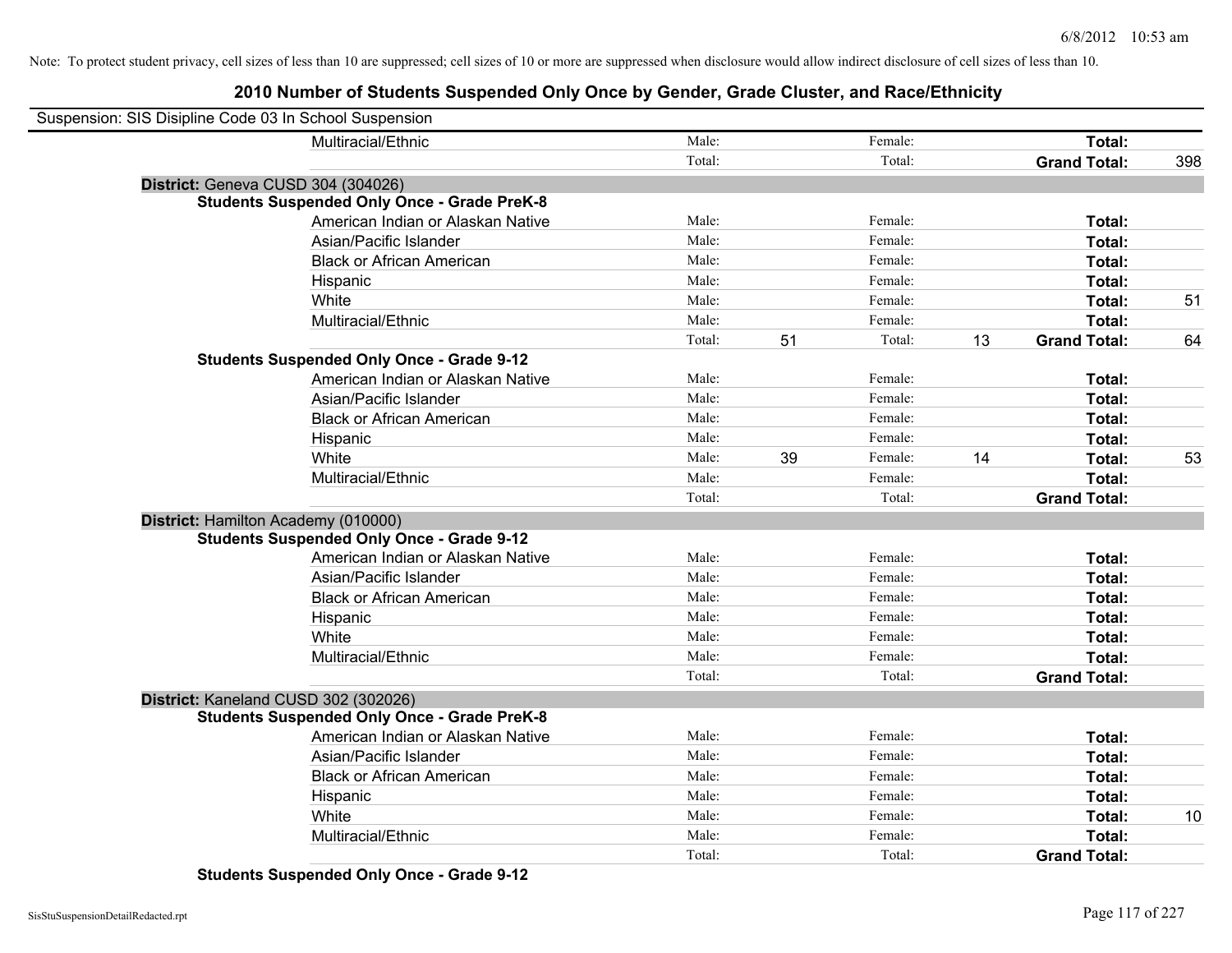| Suspension: SIS Disipline Code 03 In School Suspension |        |     |         |     |                     |     |
|--------------------------------------------------------|--------|-----|---------|-----|---------------------|-----|
| American Indian or Alaskan Native                      | Male:  |     | Female: |     | Total:              |     |
| Asian/Pacific Islander                                 | Male:  |     | Female: |     | Total:              |     |
| <b>Black or African American</b>                       | Male:  |     | Female: |     | Total:              |     |
| Hispanic                                               | Male:  |     | Female: |     | Total:              |     |
| White                                                  | Male:  |     | Female: |     | Total:              |     |
| Multiracial/Ethnic                                     | Male:  |     | Female: |     | Total:              |     |
|                                                        | Total: |     | Total:  |     | <b>Grand Total:</b> | 10  |
| District: Larkin Center (012500)                       |        |     |         |     |                     |     |
| <b>Students Suspended Only Once - Grade 9-12</b>       |        |     |         |     |                     |     |
| American Indian or Alaskan Native                      | Male:  |     | Female: |     | Total:              |     |
| Asian/Pacific Islander                                 | Male:  |     | Female: |     | Total:              |     |
| <b>Black or African American</b>                       | Male:  |     | Female: |     | Total:              |     |
| Hispanic                                               | Male:  |     | Female: |     | Total:              |     |
| White                                                  | Male:  |     | Female: |     | Total:              |     |
| Multiracial/Ethnic                                     | Male:  |     | Female: |     | Total:              |     |
|                                                        | Total: |     | Total:  |     | <b>Grand Total:</b> |     |
| <b>District: SD U-46 (046022)</b>                      |        |     |         |     |                     |     |
| <b>Students Suspended Only Once - Grade PreK-8</b>     |        |     |         |     |                     |     |
| American Indian or Alaskan Native                      | Male:  |     | Female: |     | Total:              |     |
| Asian/Pacific Islander                                 | Male:  |     | Female: |     | Total:              | 34  |
| <b>Black or African American</b>                       | Male:  | 50  | Female: | 39  | Total:              | 89  |
| Hispanic                                               | Male:  | 208 | Female: | 136 | Total:              | 344 |
| White                                                  | Male:  | 120 | Female: | 58  | Total:              | 178 |
| Multiracial/Ethnic                                     | Male:  |     | Female: |     | Total:              | 30  |
|                                                        | Total: |     | Total:  |     | <b>Grand Total:</b> |     |
| <b>Students Suspended Only Once - Grade 9-12</b>       |        |     |         |     |                     |     |
| American Indian or Alaskan Native                      | Male:  |     | Female: |     | Total:              |     |
| Asian/Pacific Islander                                 | Male:  |     | Female: |     | Total:              | 29  |
| <b>Black or African American</b>                       | Male:  | 57  | Female: | 56  | Total:              | 113 |
| Hispanic                                               | Male:  | 278 | Female: | 170 | Total:              | 448 |
| White                                                  | Male:  | 161 | Female: | 76  | Total:              | 237 |
| Multiracial/Ethnic                                     | Male:  |     | Female: |     | Total:              | 14  |
|                                                        | Total: |     | Total:  |     | <b>Grand Total:</b> |     |
| District: Special Education Services (020200)          |        |     |         |     |                     |     |
| <b>Students Suspended Only Once - Grade PreK-8</b>     |        |     |         |     |                     |     |
| American Indian or Alaskan Native                      | Male:  |     | Female: |     | Total:              |     |
| Asian/Pacific Islander                                 | Male:  |     | Female: |     | Total:              |     |
| <b>Black or African American</b>                       | Male:  |     | Female: |     | Total:              |     |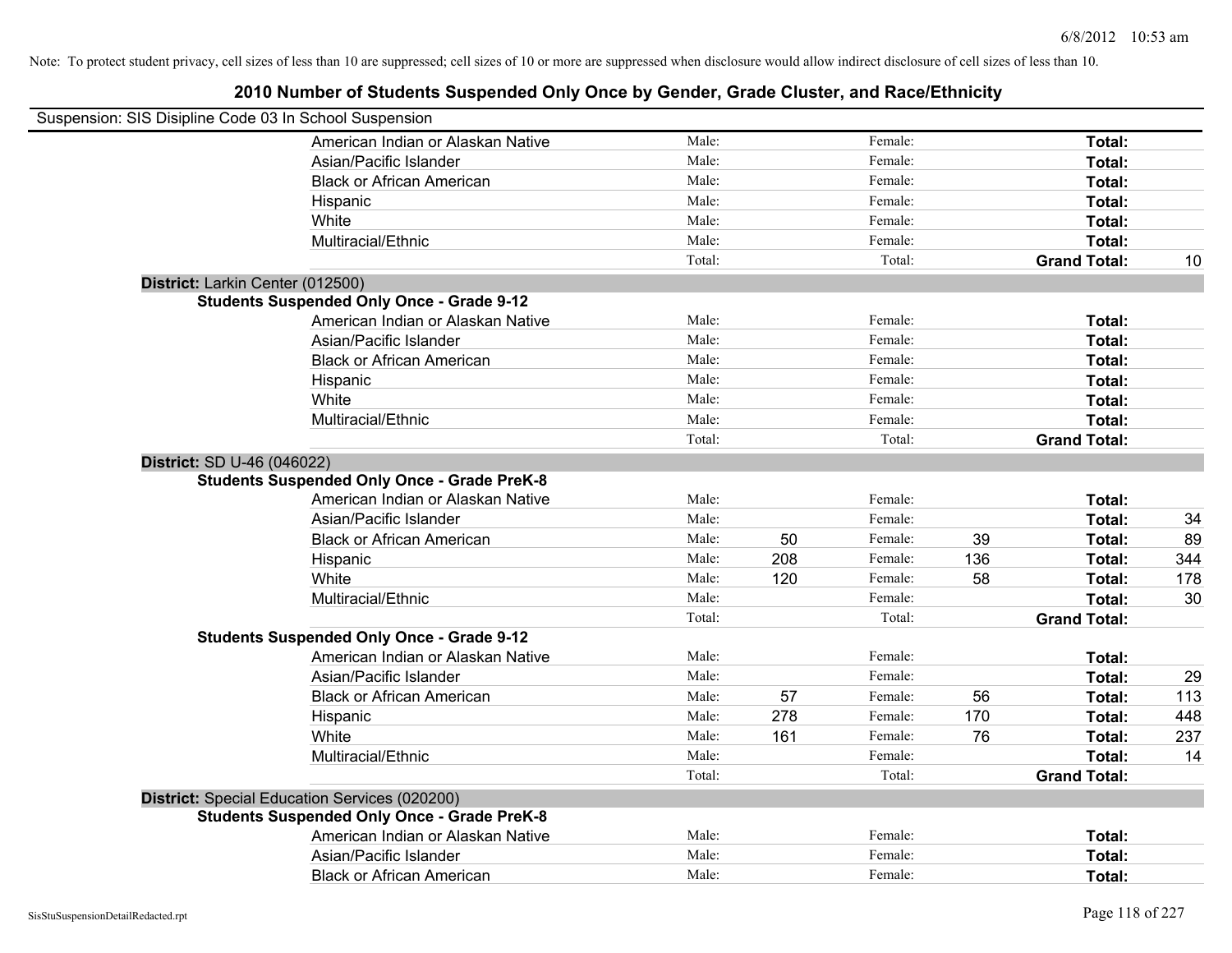| Suspension: SIS Disipline Code 03 In School Suspension |                                                    |        |         |                     |    |
|--------------------------------------------------------|----------------------------------------------------|--------|---------|---------------------|----|
|                                                        | Hispanic                                           | Male:  | Female: | Total:              |    |
|                                                        | White                                              | Male:  | Female: | Total:              |    |
|                                                        | Multiracial/Ethnic                                 | Male:  | Female: | Total:              |    |
|                                                        |                                                    | Total: | Total:  | <b>Grand Total:</b> |    |
|                                                        | <b>Students Suspended Only Once - Grade 9-12</b>   |        |         |                     |    |
|                                                        | American Indian or Alaskan Native                  | Male:  | Female: | Total:              |    |
|                                                        | Asian/Pacific Islander                             | Male:  | Female: | Total:              |    |
|                                                        | <b>Black or African American</b>                   | Male:  | Female: | Total:              |    |
|                                                        | Hispanic                                           | Male:  | Female: | Total:              |    |
|                                                        | White                                              | Male:  | Female: | Total:              |    |
|                                                        | Multiracial/Ethnic                                 | Male:  | Female: | Total:              |    |
|                                                        |                                                    | Total: | Total:  | <b>Grand Total:</b> |    |
|                                                        | District: St Charles CUSD 303 (303026)             |        |         |                     |    |
|                                                        | <b>Students Suspended Only Once - Grade PreK-8</b> |        |         |                     |    |
|                                                        | American Indian or Alaskan Native                  | Male:  | Female: | Total:              |    |
|                                                        | Asian/Pacific Islander                             | Male:  | Female: | Total:              |    |
|                                                        | <b>Black or African American</b>                   | Male:  | Female: | Total:              |    |
|                                                        | Hispanic                                           | Male:  | Female: | Total:              |    |
|                                                        | White                                              | Male:  | Female: | Total:              | 31 |
|                                                        | Multiracial/Ethnic                                 | Male:  | Female: | Total:              |    |
|                                                        |                                                    | Total: | Total:  | <b>Grand Total:</b> |    |
|                                                        | <b>Students Suspended Only Once - Grade 9-12</b>   |        |         |                     |    |
|                                                        | American Indian or Alaskan Native                  | Male:  | Female: | Total:              |    |
|                                                        | Asian/Pacific Islander                             | Male:  | Female: | Total:              |    |
|                                                        | <b>Black or African American</b>                   | Male:  | Female: | Total:              |    |
|                                                        | Hispanic                                           | Male:  | Female: | Total:              |    |
|                                                        | White                                              | Male:  | Female: | Total:              |    |
|                                                        | Multiracial/Ethnic                                 | Male:  | Female: | Total:              |    |
|                                                        |                                                    | Total: | Total:  | <b>Grand Total:</b> |    |
|                                                        | District: Summit School (021700)                   |        |         |                     |    |
|                                                        | <b>Students Suspended Only Once - Grade 9-12</b>   |        |         |                     |    |
|                                                        | American Indian or Alaskan Native                  | Male:  | Female: | Total:              |    |
|                                                        | Asian/Pacific Islander                             | Male:  | Female: | Total:              |    |
|                                                        | <b>Black or African American</b>                   | Male:  | Female: | Total:              |    |
|                                                        | Hispanic                                           | Male:  | Female: | Total:              |    |
|                                                        | White                                              | Male:  | Female: | Total:              |    |
|                                                        | Multiracial/Ethnic                                 | Male:  | Female: | Total:              |    |
|                                                        |                                                    | Total: | Total:  | <b>Grand Total:</b> |    |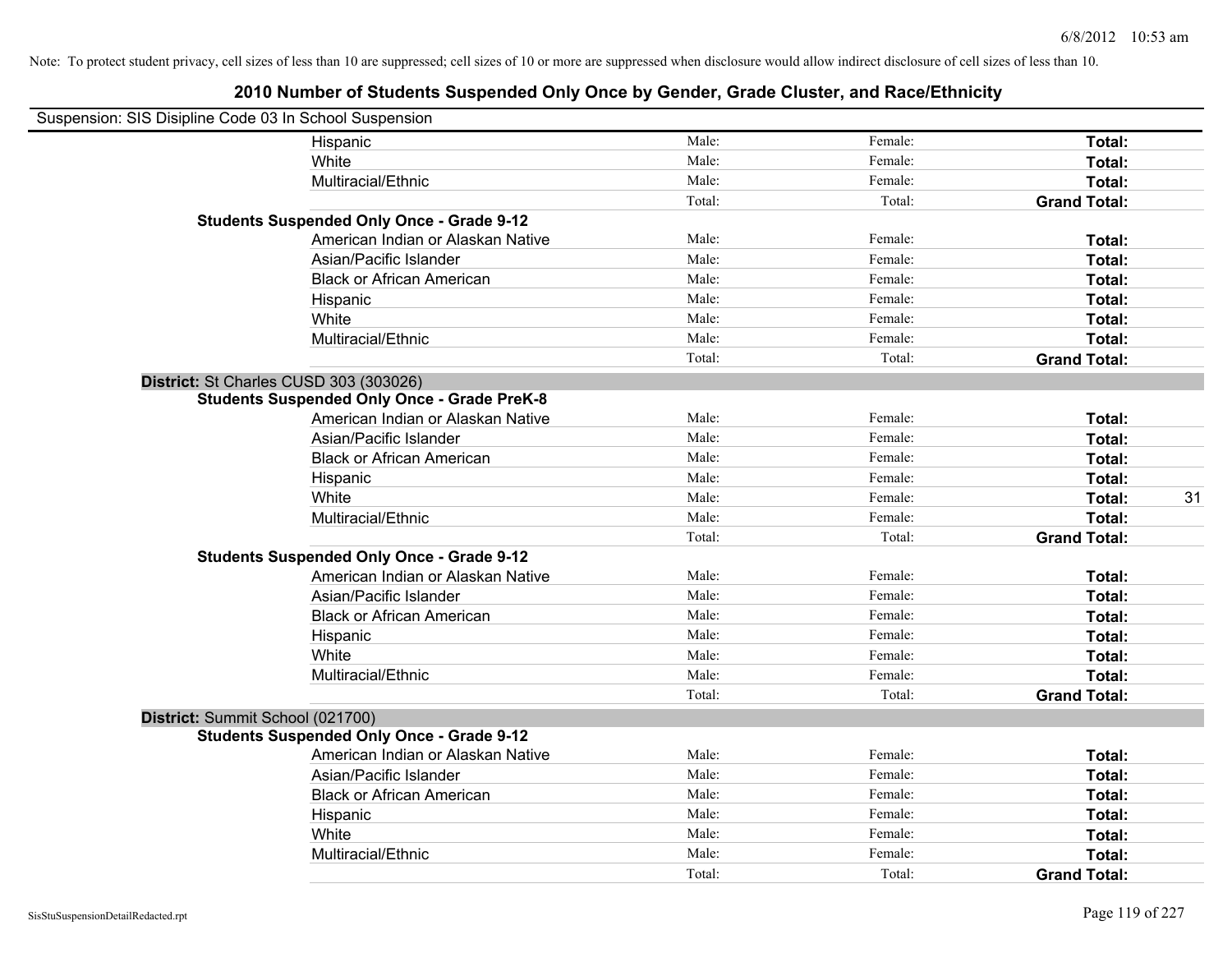## **2010 Number of Students Suspended Only Once by Gender, Grade Cluster, and Race/Ethnicity**

Suspension: SIS Disipline Code 03 In School Suspension

| Region: Knox ROE (33) |                                                    |        |    |         |    |                     |     |
|-----------------------|----------------------------------------------------|--------|----|---------|----|---------------------|-----|
| County: Knox (048)    |                                                    |        |    |         |    |                     |     |
|                       | District: Abingdon CUSD 217 (217026)               |        |    |         |    |                     |     |
|                       | <b>Students Suspended Only Once - Grade PreK-8</b> |        |    |         |    |                     |     |
|                       | American Indian or Alaskan Native                  | Male:  |    | Female: |    | Total:              |     |
|                       | Asian/Pacific Islander                             | Male:  |    | Female: |    | Total:              |     |
|                       | <b>Black or African American</b>                   | Male:  |    | Female: |    | Total:              |     |
|                       | Hispanic                                           | Male:  |    | Female: |    | Total:              |     |
|                       | White                                              | Male:  |    | Female: |    | Total:              | 23  |
|                       | Multiracial/Ethnic                                 | Male:  |    | Female: |    | Total:              |     |
|                       |                                                    | Total: |    | Total:  |    | <b>Grand Total:</b> |     |
|                       | <b>Students Suspended Only Once - Grade 9-12</b>   |        |    |         |    |                     |     |
|                       | American Indian or Alaskan Native                  | Male:  |    | Female: |    | Total:              |     |
|                       | Asian/Pacific Islander                             | Male:  |    | Female: |    | Total:              |     |
|                       | <b>Black or African American</b>                   | Male:  |    | Female: |    | Total:              |     |
|                       | Hispanic                                           | Male:  |    | Female: |    | Total:              |     |
|                       | White                                              | Male:  |    | Female: |    | Total:              | 21  |
|                       | Multiracial/Ethnic                                 | Male:  |    | Female: |    | Total:              |     |
|                       |                                                    | Total: |    | Total:  |    | <b>Grand Total:</b> |     |
|                       | District: Galesburg CUSD 205 (205026)              |        |    |         |    |                     |     |
|                       | <b>Students Suspended Only Once - Grade PreK-8</b> |        |    |         |    |                     |     |
|                       | American Indian or Alaskan Native                  | Male:  |    | Female: |    | <b>Total:</b>       |     |
|                       | Asian/Pacific Islander                             | Male:  |    | Female: |    | <b>Total:</b>       |     |
|                       | <b>Black or African American</b>                   | Male:  | 26 | Female: | 12 | Total:              | 38  |
|                       | Hispanic                                           | Male:  |    | Female: |    | Total:              |     |
|                       | White                                              | Male:  | 58 | Female: | 20 | Total:              | 78  |
|                       | Multiracial/Ethnic                                 | Male:  |    | Female: |    | Total:              | 20  |
|                       |                                                    | Total: |    | Total:  |    | <b>Grand Total:</b> |     |
|                       | <b>Students Suspended Only Once - Grade 9-12</b>   |        |    |         |    |                     |     |
|                       | American Indian or Alaskan Native                  | Male:  |    | Female: |    | Total:              |     |
|                       | Asian/Pacific Islander                             | Male:  |    | Female: |    | Total:              |     |
|                       | <b>Black or African American</b>                   | Male:  | 12 | Female: | 20 | Total:              | 32  |
|                       | Hispanic                                           | Male:  |    | Female: |    | Total:              | 12  |
|                       | White                                              | Male:  | 75 | Female: | 48 | Total:              | 123 |
|                       | Multiracial/Ethnic                                 | Male:  |    | Female: |    | Total:              | 20  |
|                       |                                                    | Total: |    | Total:  |    | <b>Grand Total:</b> |     |

#### **District:** Knoxville CUSD 202 (202026)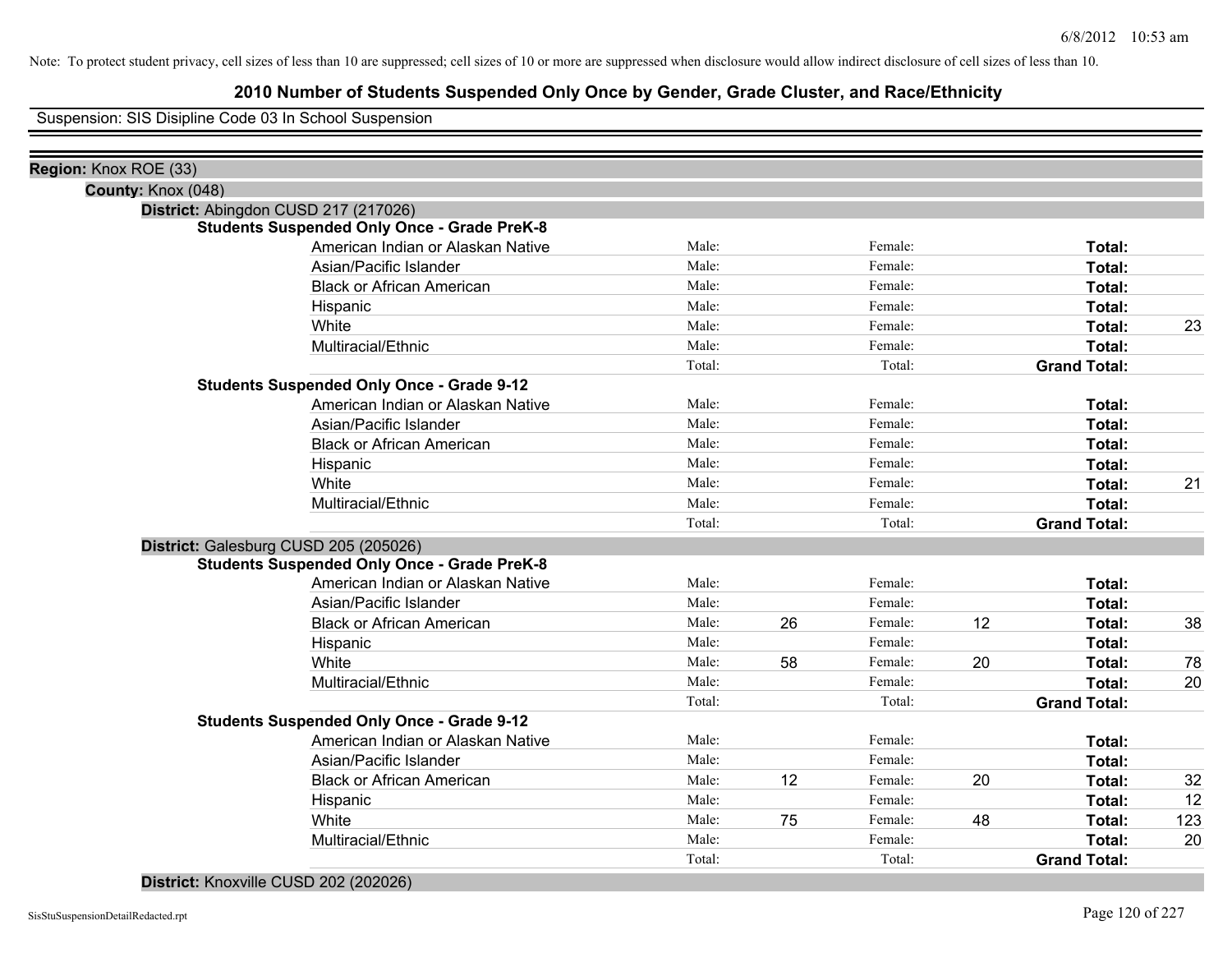|                                                        | zu iu number of Students Suspended Only Once by Gender, Grade Cluster, and Race/Ethnicity |        |         |                     |    |
|--------------------------------------------------------|-------------------------------------------------------------------------------------------|--------|---------|---------------------|----|
| Suspension: SIS Disipline Code 03 In School Suspension |                                                                                           |        |         |                     |    |
|                                                        | <b>Students Suspended Only Once - Grade 9-12</b>                                          |        |         |                     |    |
|                                                        | American Indian or Alaskan Native                                                         | Male:  | Female: | Total:              |    |
|                                                        | Asian/Pacific Islander                                                                    | Male:  | Female: | Total:              |    |
|                                                        | <b>Black or African American</b>                                                          | Male:  | Female: | Total:              |    |
|                                                        | Hispanic                                                                                  | Male:  | Female: | Total:              |    |
|                                                        | White                                                                                     | Male:  | Female: | Total:              | 27 |
|                                                        | Multiracial/Ethnic                                                                        | Male:  | Female: | Total:              |    |
|                                                        |                                                                                           | Total: | Total:  | <b>Grand Total:</b> |    |
|                                                        | <b>District: R O W V A CUSD 208 (208026)</b>                                              |        |         |                     |    |
|                                                        | <b>Students Suspended Only Once - Grade PreK-8</b>                                        |        |         |                     |    |
|                                                        | American Indian or Alaskan Native                                                         | Male:  | Female: | Total:              |    |
|                                                        | Asian/Pacific Islander                                                                    | Male:  | Female: | Total:              |    |
|                                                        | <b>Black or African American</b>                                                          | Male:  | Female: | Total:              |    |
|                                                        | Hispanic                                                                                  | Male:  | Female: | Total:              |    |
|                                                        | White                                                                                     | Male:  | Female: | Total:              | 20 |
|                                                        | Multiracial/Ethnic                                                                        | Male:  | Female: | Total:              |    |
|                                                        |                                                                                           | Total: | Total:  | <b>Grand Total:</b> |    |
|                                                        | District: Williamsfield CUSD 210 (210026)                                                 |        |         |                     |    |
|                                                        | <b>Students Suspended Only Once - Grade PreK-8</b>                                        |        |         |                     |    |
|                                                        | American Indian or Alaskan Native                                                         | Male:  | Female: | Total:              |    |
|                                                        | Asian/Pacific Islander                                                                    | Male:  | Female: | Total:              |    |
|                                                        | <b>Black or African American</b>                                                          | Male:  | Female: | Total:              |    |
|                                                        | Hispanic                                                                                  | Male:  | Female: | Total:              |    |
|                                                        | White                                                                                     | Male:  | Female: | Total:              |    |
|                                                        | Multiracial/Ethnic                                                                        | Male:  | Female: | Total:              |    |
|                                                        |                                                                                           | Total: | Total:  | <b>Grand Total:</b> |    |
|                                                        |                                                                                           |        |         |                     |    |
| Region: La Salle ROE (35)                              |                                                                                           |        |         |                     |    |
| County: Lasalle (050)                                  |                                                                                           |        |         |                     |    |
|                                                        | District: Allen-Otter Creek CCSD 65 (065004)                                              |        |         |                     |    |
|                                                        | <b>Students Suspended Only Once - Grade PreK-8</b>                                        |        |         |                     |    |
|                                                        | American Indian or Alaskan Native                                                         | Male:  | Female: | Total:              |    |
|                                                        | Asian/Pacific Islander                                                                    | Male:  | Female: | Total:              |    |
|                                                        | <b>Black or African American</b>                                                          | Male:  | Female: | Total:              |    |
|                                                        | Hispanic                                                                                  | Male:  | Female: | Total:              |    |
|                                                        | White                                                                                     | Male:  | Female: | Total:              |    |

Multiracial/Ethnic **Total:** Male: Female: **Total:** Female: **Total:** Female: **Total:** Female: **Total:** Female: **Total:** Female: **Total:** Female: **Total:** Female: **Total:** Female: **Total:** Female: **Total: Total: Total:**

Total: Total: **Grand Total:**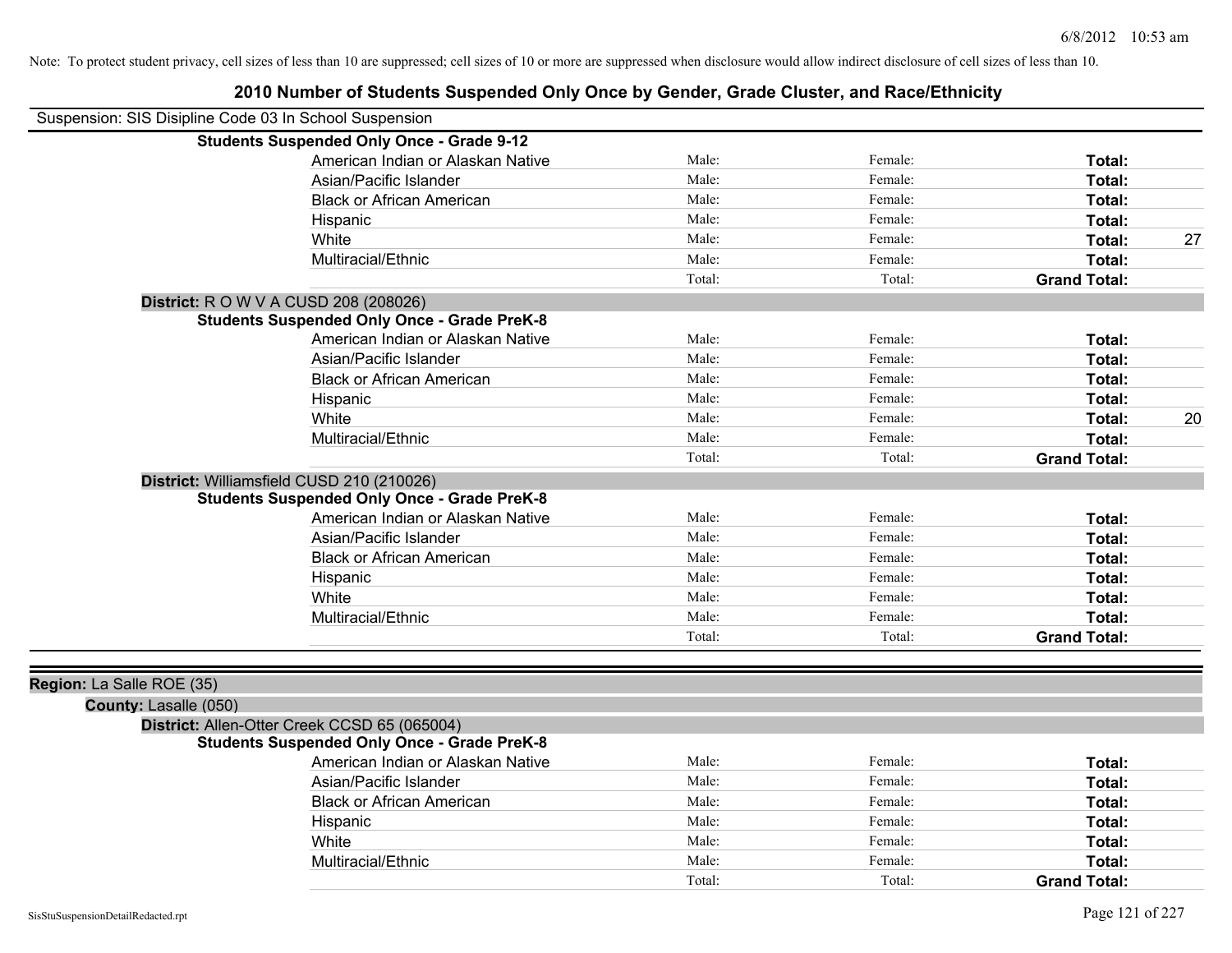|                                     | Suspension: SIS Disipline Code 03 In School Suspension |        |    |         |    |                     |    |
|-------------------------------------|--------------------------------------------------------|--------|----|---------|----|---------------------|----|
| District: Earlville CUSD 9 (009026) |                                                        |        |    |         |    |                     |    |
|                                     | <b>Students Suspended Only Once - Grade PreK-8</b>     |        |    |         |    |                     |    |
|                                     | American Indian or Alaskan Native                      | Male:  |    | Female: |    | Total:              |    |
|                                     | Asian/Pacific Islander                                 | Male:  |    | Female: |    | Total:              |    |
|                                     | <b>Black or African American</b>                       | Male:  |    | Female: |    | Total:              |    |
|                                     | Hispanic                                               | Male:  |    | Female: |    | Total:              |    |
|                                     | White                                                  | Male:  |    | Female: |    | Total:              |    |
|                                     | Multiracial/Ethnic                                     | Male:  |    | Female: |    | Total:              |    |
|                                     |                                                        | Total: |    | Total:  |    | <b>Grand Total:</b> | 10 |
|                                     | <b>Students Suspended Only Once - Grade 9-12</b>       |        |    |         |    |                     |    |
|                                     | American Indian or Alaskan Native                      | Male:  |    | Female: |    | Total:              |    |
|                                     | Asian/Pacific Islander                                 | Male:  |    | Female: |    | Total:              |    |
|                                     | <b>Black or African American</b>                       | Male:  |    | Female: |    | Total:              |    |
|                                     | Hispanic                                               | Male:  |    | Female: |    | Total:              |    |
|                                     | White                                                  | Male:  |    | Female: |    | Total:              |    |
|                                     | Multiracial/Ethnic                                     | Male:  |    | Female: |    | Total:              |    |
|                                     |                                                        | Total: |    | Total:  |    | <b>Grand Total:</b> |    |
|                                     | District: Grand Ridge CCSD 95 (095004)                 |        |    |         |    |                     |    |
|                                     | <b>Students Suspended Only Once - Grade PreK-8</b>     |        |    |         |    |                     |    |
|                                     | American Indian or Alaskan Native                      | Male:  |    | Female: |    | Total:              |    |
|                                     | Asian/Pacific Islander                                 | Male:  |    | Female: |    | Total:              |    |
|                                     | <b>Black or African American</b>                       | Male:  |    | Female: |    | Total:              |    |
|                                     | Hispanic                                               | Male:  |    | Female: |    | Total:              |    |
|                                     | White                                                  | Male:  |    | Female: |    | Total:              |    |
|                                     | Multiracial/Ethnic                                     | Male:  |    | Female: |    | Total:              |    |
|                                     |                                                        | Total: |    | Total:  |    | <b>Grand Total:</b> |    |
| District: La Salle ESD 122 (122002) |                                                        |        |    |         |    |                     |    |
|                                     | <b>Students Suspended Only Once - Grade PreK-8</b>     |        |    |         |    |                     |    |
|                                     | American Indian or Alaskan Native                      | Male:  |    | Female: |    | Total:              |    |
|                                     | Asian/Pacific Islander                                 | Male:  |    | Female: |    | Total:              |    |
|                                     | <b>Black or African American</b>                       | Male:  |    | Female: |    | Total:              |    |
|                                     | Hispanic                                               | Male:  |    | Female: |    | Total:              |    |
|                                     | White                                                  | Male:  |    | Female: |    | Total:              | 34 |
|                                     | Multiracial/Ethnic                                     | Male:  |    | Female: |    | Total:              |    |
|                                     |                                                        | Total: | 35 | Total:  | 10 | <b>Grand Total:</b> | 45 |
|                                     | District: La Salle-Peru Twp HSD 120 (120017)           |        |    |         |    |                     |    |
|                                     | <b>Students Suspended Only Once - Grade 9-12</b>       |        |    |         |    |                     |    |
|                                     | American Indian or Alaskan Native                      | Male:  |    | Female: |    | Total:              |    |
|                                     |                                                        |        |    |         |    |                     |    |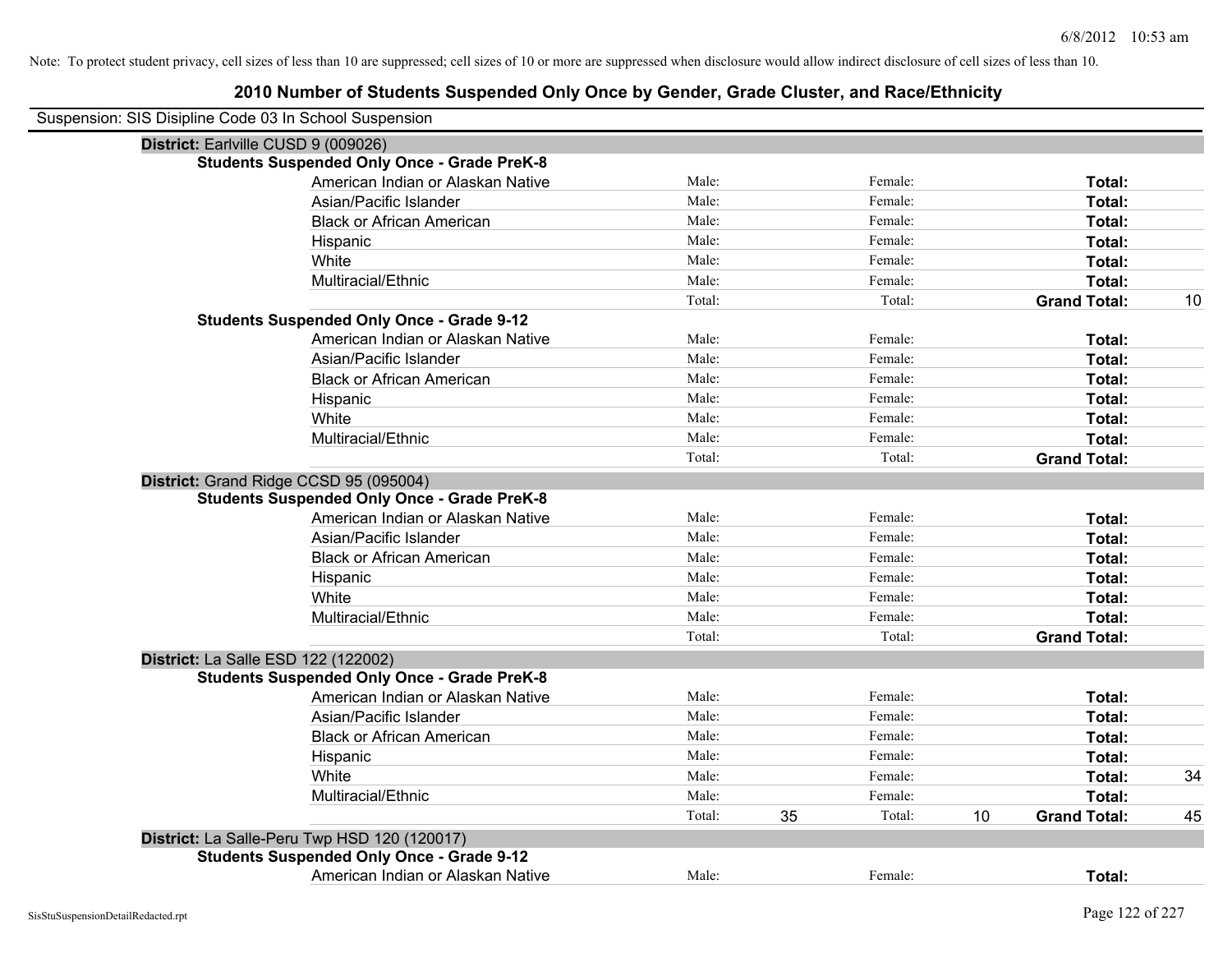| Suspension: SIS Disipline Code 03 In School Suspension |                                                                                                |        |    |         |    |                     |     |
|--------------------------------------------------------|------------------------------------------------------------------------------------------------|--------|----|---------|----|---------------------|-----|
|                                                        | Asian/Pacific Islander                                                                         | Male:  |    | Female: |    | Total:              |     |
|                                                        | <b>Black or African American</b>                                                               | Male:  |    | Female: |    | Total:              |     |
|                                                        | Hispanic                                                                                       | Male:  |    | Female: |    | Total:              | 17  |
|                                                        | White                                                                                          | Male:  | 48 | Female: | 56 | Total:              | 104 |
|                                                        | Multiracial/Ethnic                                                                             | Male:  |    | Female: |    | Total:              |     |
|                                                        |                                                                                                | Total: |    | Total:  |    | <b>Grand Total:</b> |     |
|                                                        | District: Leland CUSD 1 (001026)                                                               |        |    |         |    |                     |     |
|                                                        | <b>Students Suspended Only Once - Grade 9-12</b>                                               |        |    |         |    |                     |     |
|                                                        | American Indian or Alaskan Native                                                              | Male:  |    | Female: |    | Total:              |     |
|                                                        | Asian/Pacific Islander                                                                         | Male:  |    | Female: |    | Total:              |     |
|                                                        | <b>Black or African American</b>                                                               | Male:  |    | Female: |    | Total:              |     |
|                                                        | Hispanic                                                                                       | Male:  |    | Female: |    | Total:              |     |
|                                                        | White                                                                                          | Male:  |    | Female: |    | Total:              |     |
|                                                        | Multiracial/Ethnic                                                                             | Male:  |    | Female: |    | Total:              |     |
|                                                        |                                                                                                | Total: |    | Total:  |    | <b>Grand Total:</b> |     |
|                                                        | District: Marseilles ESD 150 (150002)<br><b>Students Suspended Only Once - Grade PreK-8</b>    |        |    |         |    |                     |     |
|                                                        | American Indian or Alaskan Native                                                              | Male:  |    | Female: |    | Total:              |     |
|                                                        | Asian/Pacific Islander                                                                         | Male:  |    | Female: |    | Total:              |     |
|                                                        | <b>Black or African American</b>                                                               | Male:  |    | Female: |    | Total:              |     |
|                                                        | Hispanic                                                                                       | Male:  |    | Female: |    | Total:              |     |
|                                                        | White                                                                                          | Male:  |    | Female: |    | Total:              | 18  |
|                                                        | Multiracial/Ethnic                                                                             | Male:  |    | Female: |    | Total:              |     |
|                                                        |                                                                                                | Total: |    | Total:  |    | <b>Grand Total:</b> |     |
|                                                        | District: Miller Twp CCSD 210 (210004)                                                         |        |    |         |    |                     |     |
|                                                        | <b>Students Suspended Only Once - Grade PreK-8</b>                                             |        |    |         |    |                     |     |
|                                                        | American Indian or Alaskan Native                                                              | Male:  |    | Female: |    | Total:              |     |
|                                                        | Asian/Pacific Islander                                                                         | Male:  |    | Female: |    | Total:              |     |
|                                                        | <b>Black or African American</b>                                                               | Male:  |    | Female: |    | Total:              |     |
|                                                        | Hispanic                                                                                       | Male:  |    | Female: |    | Total:              |     |
|                                                        | White                                                                                          | Male:  |    | Female: |    | Total:              |     |
|                                                        | Multiracial/Ethnic                                                                             | Male:  |    | Female: |    | Total:              |     |
|                                                        |                                                                                                | Total: |    | Total:  |    | <b>Grand Total:</b> |     |
|                                                        | <b>District: Ottawa ESD 141 (141002)</b><br><b>Students Suspended Only Once - Grade PreK-8</b> |        |    |         |    |                     |     |
|                                                        | American Indian or Alaskan Native                                                              | Male:  |    | Female: |    | Total:              |     |
|                                                        | Asian/Pacific Islander                                                                         | Male:  |    | Female: |    | Total:              |     |
|                                                        | <b>Black or African American</b>                                                               | Male:  |    | Female: |    | Total:              | 10  |
|                                                        |                                                                                                |        |    |         |    |                     |     |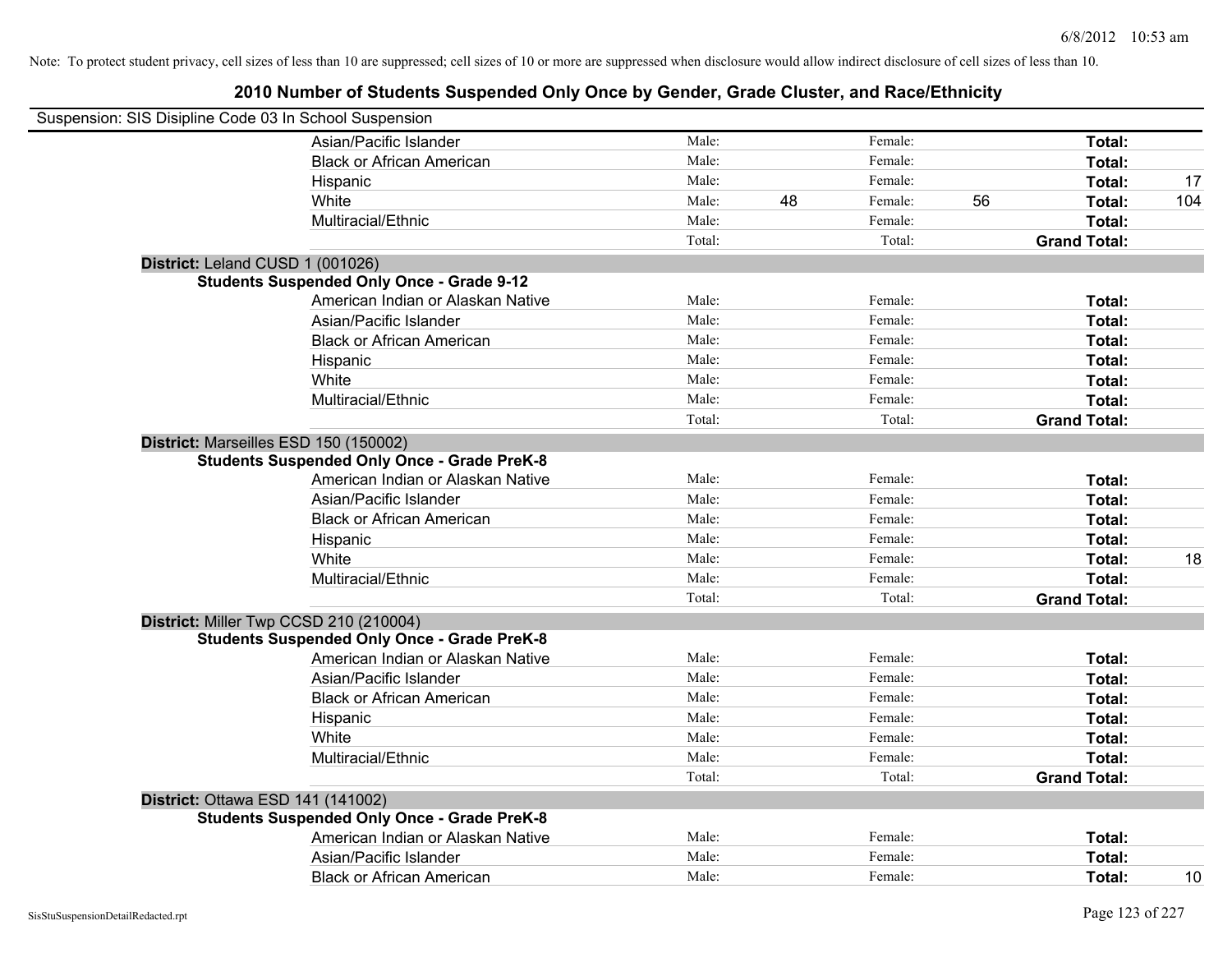| Suspension: SIS Disipline Code 03 In School Suspension |                                                    |        |    |         |    |                     |    |
|--------------------------------------------------------|----------------------------------------------------|--------|----|---------|----|---------------------|----|
|                                                        | Hispanic                                           | Male:  |    | Female: |    | Total:              |    |
|                                                        | White                                              | Male:  | 44 | Female: | 26 | Total:              | 70 |
|                                                        | Multiracial/Ethnic                                 | Male:  |    | Female: |    | Total:              |    |
|                                                        |                                                    | Total: |    | Total:  |    | <b>Grand Total:</b> |    |
| District: Peru ESD 124 (124002)                        |                                                    |        |    |         |    |                     |    |
|                                                        | <b>Students Suspended Only Once - Grade PreK-8</b> |        |    |         |    |                     |    |
|                                                        | American Indian or Alaskan Native                  | Male:  |    | Female: |    | Total:              |    |
|                                                        | Asian/Pacific Islander                             | Male:  |    | Female: |    | Total:              |    |
|                                                        | <b>Black or African American</b>                   | Male:  |    | Female: |    | Total:              |    |
|                                                        | Hispanic                                           | Male:  |    | Female: |    | Total:              |    |
|                                                        | White                                              | Male:  |    | Female: |    | Total:              | 13 |
|                                                        | Multiracial/Ethnic                                 | Male:  |    | Female: |    | Total:              |    |
|                                                        |                                                    | Total: |    | Total:  |    | <b>Grand Total:</b> |    |
| District: Seneca CCSD 170 (170004)                     |                                                    |        |    |         |    |                     |    |
|                                                        | <b>Students Suspended Only Once - Grade PreK-8</b> |        |    |         |    |                     |    |
|                                                        | American Indian or Alaskan Native                  | Male:  |    | Female: |    | Total:              |    |
|                                                        | Asian/Pacific Islander                             | Male:  |    | Female: |    | Total:              |    |
|                                                        | <b>Black or African American</b>                   | Male:  |    | Female: |    | Total:              |    |
|                                                        | Hispanic                                           | Male:  |    | Female: |    | Total:              |    |
|                                                        | White                                              | Male:  |    | Female: |    | Total:              |    |
|                                                        | Multiracial/Ethnic                                 | Male:  |    | Female: |    | Total:              |    |
|                                                        |                                                    | Total: |    | Total:  |    | <b>Grand Total:</b> | 11 |
|                                                        | District: Seneca Twp HSD 160 (160017)              |        |    |         |    |                     |    |
|                                                        | <b>Students Suspended Only Once - Grade 9-12</b>   |        |    |         |    |                     |    |
|                                                        | American Indian or Alaskan Native                  | Male:  |    | Female: |    | Total:              |    |
|                                                        | Asian/Pacific Islander                             | Male:  |    | Female: |    | Total:              |    |
|                                                        | <b>Black or African American</b>                   | Male:  |    | Female: |    | Total:              |    |
|                                                        | Hispanic                                           | Male:  |    | Female: |    | Total:              |    |
|                                                        | White                                              | Male:  |    | Female: |    | Total:              |    |
|                                                        | Multiracial/Ethnic                                 | Male:  |    | Female: |    | Total:              |    |
|                                                        |                                                    | Total: |    | Total:  |    | <b>Grand Total:</b> |    |
| District: Serena CUSD 2 (002026)                       |                                                    |        |    |         |    |                     |    |
|                                                        | <b>Students Suspended Only Once - Grade PreK-8</b> |        |    |         |    |                     |    |
|                                                        | American Indian or Alaskan Native                  | Male:  |    | Female: |    | Total:              |    |
|                                                        | Asian/Pacific Islander                             | Male:  |    | Female: |    | Total:              |    |
|                                                        | <b>Black or African American</b>                   | Male:  |    | Female: |    | Total:              |    |
|                                                        | Hispanic                                           | Male:  |    | Female: |    | Total:              |    |
|                                                        | White                                              | Male:  |    | Female: |    | Total:              | 24 |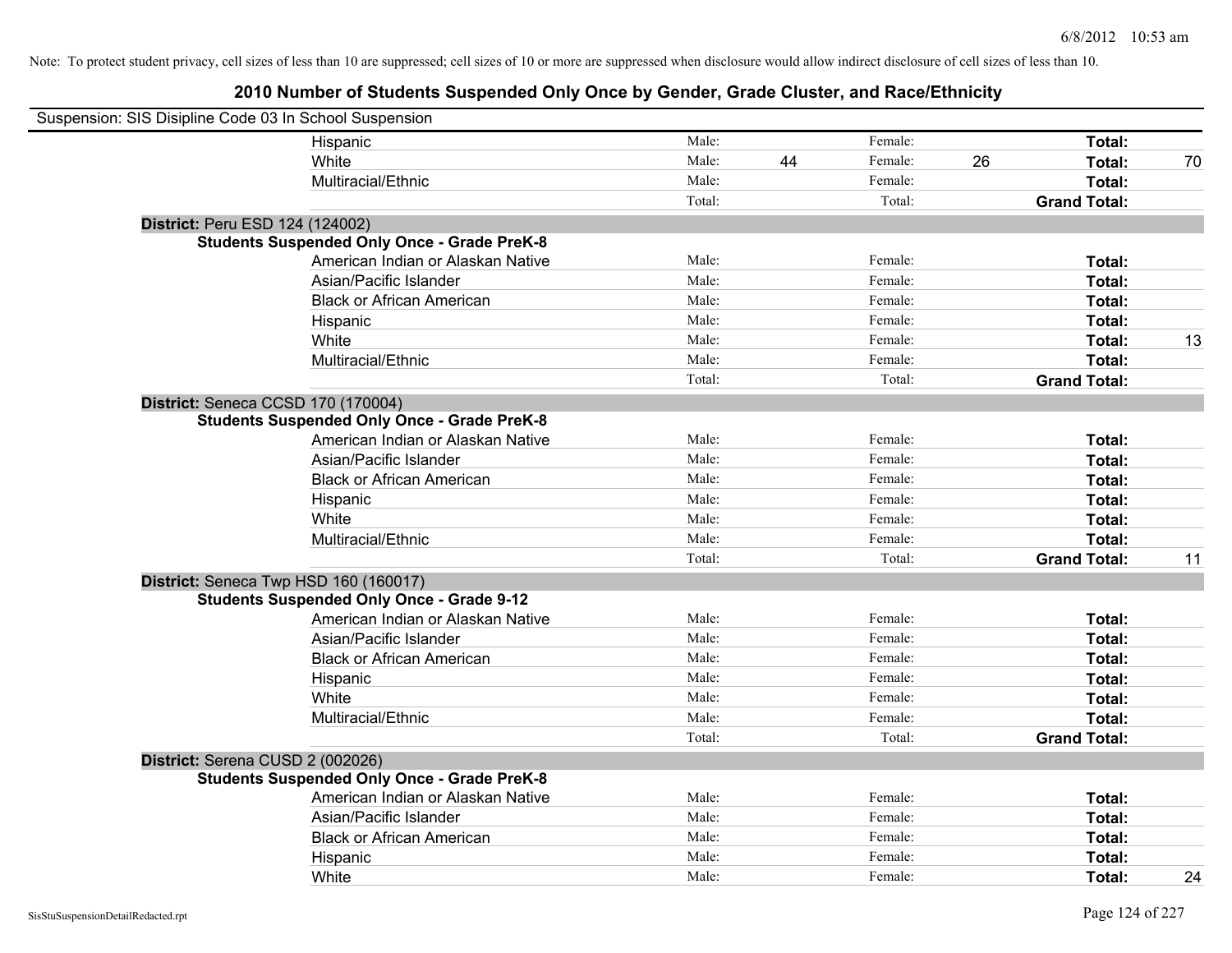## **2010 Number of Students Suspended Only Once by Gender, Grade Cluster, and Race/Ethnicity**

| Suspension: SIS Disipline Code 03 In School Suspension |        |    |         |    |                     |    |
|--------------------------------------------------------|--------|----|---------|----|---------------------|----|
| Multiracial/Ethnic                                     | Male:  |    | Female: |    | Total:              |    |
|                                                        | Total: |    | Total:  |    | <b>Grand Total:</b> |    |
| <b>Students Suspended Only Once - Grade 9-12</b>       |        |    |         |    |                     |    |
| American Indian or Alaskan Native                      | Male:  |    | Female: |    | Total:              |    |
| Asian/Pacific Islander                                 | Male:  |    | Female: |    | Total:              |    |
| <b>Black or African American</b>                       | Male:  |    | Female: |    | Total:              |    |
| Hispanic                                               | Male:  |    | Female: |    | Total:              |    |
| White                                                  | Male:  |    | Female: |    | Total:              | 23 |
| Multiracial/Ethnic                                     | Male:  |    | Female: |    | Total:              |    |
|                                                        | Total: |    | Total:  |    | <b>Grand Total:</b> |    |
| District: Streator ESD 44 (044002)                     |        |    |         |    |                     |    |
| <b>Students Suspended Only Once - Grade PreK-8</b>     |        |    |         |    |                     |    |
| American Indian or Alaskan Native                      | Male:  |    | Female: |    | Total:              |    |
| Asian/Pacific Islander                                 | Male:  |    | Female: |    | Total:              |    |
| <b>Black or African American</b>                       | Male:  |    | Female: |    | Total:              |    |
| Hispanic                                               | Male:  |    | Female: |    | Total:              | 11 |
| White                                                  | Male:  | 28 | Female: | 13 | Total:              | 41 |
| Multiracial/Ethnic                                     | Male:  |    | Female: |    | Total:              |    |
|                                                        | Total: |    | Total:  |    | <b>Grand Total:</b> | 63 |
| District: Streator Twp HSD 40 (040017)                 |        |    |         |    |                     |    |
| <b>Students Suspended Only Once - Grade 9-12</b>       |        |    |         |    |                     |    |
| American Indian or Alaskan Native                      | Male:  |    | Female: |    | Total:              |    |
| Asian/Pacific Islander                                 | Male:  |    | Female: |    | Total:              |    |
| <b>Black or African American</b>                       | Male:  |    | Female: |    | Total:              |    |
| Hispanic                                               | Male:  |    | Female: |    | Total:              | 11 |
| White                                                  | Male:  | 29 | Female: | 25 | Total:              | 54 |
| Multiracial/Ethnic                                     | Male:  |    | Female: |    | Total:              |    |
|                                                        | Total: |    | Total:  |    | <b>Grand Total:</b> |    |
| District: Tonica CCSD 79 (079004)                      |        |    |         |    |                     |    |
| <b>Students Suspended Only Once - Grade PreK-8</b>     |        |    |         |    |                     |    |
| American Indian or Alaskan Native                      | Male:  |    | Female: |    | Total:              |    |
| Asian/Pacific Islander                                 | Male:  |    | Female: |    | Total:              |    |
| <b>Black or African American</b>                       | Male:  |    | Female: |    | Total:              |    |
| Hispanic                                               | Male:  |    | Female: |    | Total:              |    |
| White                                                  | Male:  |    | Female: |    | Total:              |    |
| Multiracial/Ethnic                                     | Male:  |    | Female: |    | Total:              |    |
|                                                        | Total: |    | Total:  |    | <b>Grand Total:</b> |    |
|                                                        |        |    |         |    |                     |    |

#### **District:** Waltham CCSD 185 (185004)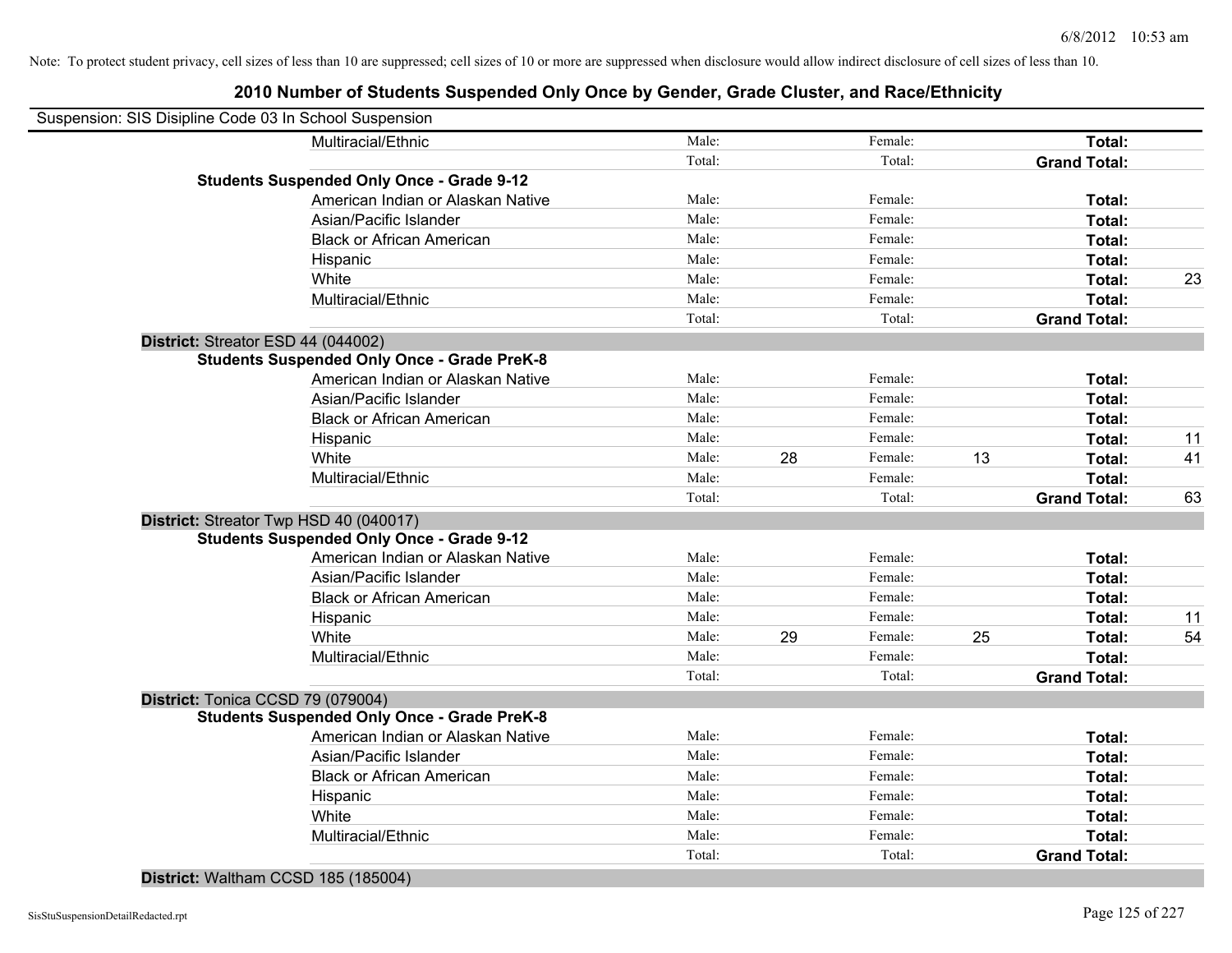|                       | Suspension: SIS Disipline Code 03 In School Suspension |        |    |         |    |                     |    |
|-----------------------|--------------------------------------------------------|--------|----|---------|----|---------------------|----|
|                       | <b>Students Suspended Only Once - Grade PreK-8</b>     |        |    |         |    |                     |    |
|                       | American Indian or Alaskan Native                      | Male:  |    | Female: |    | Total:              |    |
|                       | Asian/Pacific Islander                                 | Male:  |    | Female: |    | Total:              |    |
|                       | <b>Black or African American</b>                       | Male:  |    | Female: |    | Total:              |    |
|                       | Hispanic                                               | Male:  |    | Female: |    | Total:              |    |
|                       | White                                                  | Male:  |    | Female: |    | Total:              |    |
|                       | Multiracial/Ethnic                                     | Male:  |    | Female: |    | Total:              |    |
|                       |                                                        | Total: |    | Total:  |    | <b>Grand Total:</b> |    |
| Region: Lake ROE (34) |                                                        |        |    |         |    |                     |    |
| County: Lake (049)    |                                                        |        |    |         |    |                     |    |
|                       | District: Adlai E Stevenson HSD 125 (125013)           |        |    |         |    |                     |    |
|                       | <b>Students Suspended Only Once - Grade 9-12</b>       |        |    |         |    |                     |    |
|                       | American Indian or Alaskan Native                      | Male:  |    | Female: |    | Total:              |    |
|                       | Asian/Pacific Islander                                 | Male:  |    | Female: |    | Total:              | 19 |
|                       | <b>Black or African American</b>                       | Male:  |    | Female: |    | Total:              |    |
|                       | Hispanic                                               | Male:  |    | Female: |    | Total:              | 15 |
|                       | White                                                  | Male:  | 49 | Female: | 17 | Total:              | 66 |
|                       | Multiracial/Ethnic                                     | Male:  |    | Female: |    | Total:              |    |
|                       |                                                        | Total: |    | Total:  |    | <b>Grand Total:</b> |    |
|                       | District: Antioch CCSD 34 (034004)                     |        |    |         |    |                     |    |
|                       | <b>Students Suspended Only Once - Grade PreK-8</b>     |        |    |         |    |                     |    |
|                       | American Indian or Alaskan Native                      | Male:  |    | Female: |    | Total:              |    |
|                       | Asian/Pacific Islander                                 | Male:  |    | Female: |    | Total:              |    |
|                       | <b>Black or African American</b>                       | Male:  |    | Female: |    | Total:              |    |
|                       | Hispanic                                               | Male:  |    | Female: |    | Total:              |    |
|                       | White                                                  | Male:  |    | Female: |    | Total:              | 57 |
|                       | Multiracial/Ethnic                                     | Male:  |    | Female: |    | Total:              |    |
|                       |                                                        | Total: | 67 | Total:  | 12 | <b>Grand Total:</b> | 79 |
|                       | District: Barrington CUSD 220 (220026)                 |        |    |         |    |                     |    |
|                       | <b>Students Suspended Only Once - Grade PreK-8</b>     |        |    |         |    |                     |    |
|                       | American Indian or Alaskan Native                      | Male:  |    | Female: |    | Total:              |    |
|                       | Asian/Pacific Islander                                 | Male:  |    | Female: |    | Total:              |    |
|                       | <b>Black or African American</b>                       | Male:  |    | Female: |    | Total:              |    |
|                       | Hispanic                                               | Male:  |    | Female: |    | Total:              |    |
|                       | White                                                  | Male:  |    | Female: |    | Total:              |    |
|                       | Multiracial/Ethnic                                     | Male:  |    | Female: |    | <b>Total:</b>       |    |
|                       |                                                        | Total: |    | Total:  |    | <b>Grand Total:</b> | 20 |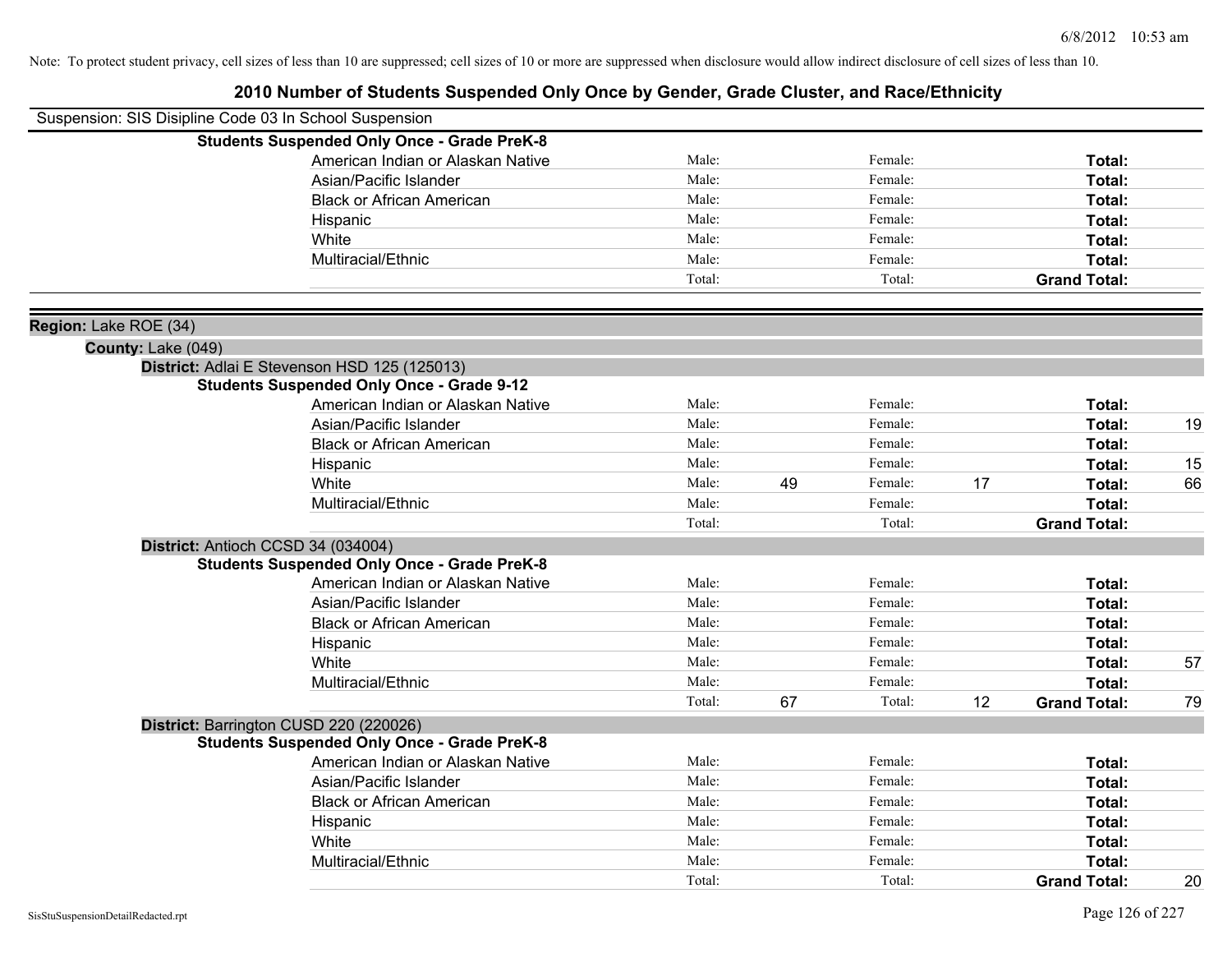| Suspension: SIS Disipline Code 03 In School Suspension |                                                    |        |    |         |    |                     |    |
|--------------------------------------------------------|----------------------------------------------------|--------|----|---------|----|---------------------|----|
|                                                        | <b>Students Suspended Only Once - Grade 9-12</b>   |        |    |         |    |                     |    |
|                                                        | American Indian or Alaskan Native                  | Male:  |    | Female: |    | Total:              |    |
|                                                        | Asian/Pacific Islander                             | Male:  |    | Female: |    | Total:              |    |
|                                                        | <b>Black or African American</b>                   | Male:  |    | Female: |    | Total:              |    |
|                                                        | Hispanic                                           | Male:  | 14 | Female: | 11 | Total:              | 25 |
|                                                        | White                                              | Male:  |    | Female: |    | Total:              | 27 |
|                                                        | Multiracial/Ethnic                                 | Male:  |    | Female: |    | Total:              |    |
|                                                        |                                                    | Total: |    | Total:  |    | <b>Grand Total:</b> |    |
| District: Beach Park CCSD 3 (003004)                   |                                                    |        |    |         |    |                     |    |
|                                                        | <b>Students Suspended Only Once - Grade PreK-8</b> |        |    |         |    |                     |    |
|                                                        | American Indian or Alaskan Native                  | Male:  |    | Female: |    | Total:              |    |
|                                                        | Asian/Pacific Islander                             | Male:  |    | Female: |    | Total:              |    |
|                                                        | <b>Black or African American</b>                   | Male:  | 17 | Female: | 10 | Total:              | 27 |
|                                                        | Hispanic                                           | Male:  |    | Female: |    | Total:              | 17 |
|                                                        | White                                              | Male:  |    | Female: |    | Total:              | 15 |
|                                                        | Multiracial/Ethnic                                 | Male:  |    | Female: |    | Total:              |    |
|                                                        |                                                    | Total: |    | Total:  |    | <b>Grand Total:</b> |    |
| District: Big Hollow SD 38 (038002)                    |                                                    |        |    |         |    |                     |    |
|                                                        | <b>Students Suspended Only Once - Grade PreK-8</b> |        |    |         |    |                     |    |
|                                                        | American Indian or Alaskan Native                  | Male:  |    | Female: |    | Total:              |    |
|                                                        | Asian/Pacific Islander                             | Male:  |    | Female: |    | Total:              |    |
|                                                        | <b>Black or African American</b>                   | Male:  |    | Female: |    | Total:              |    |
|                                                        | Hispanic                                           | Male:  |    | Female: |    | Total:              |    |
|                                                        | White                                              | Male:  |    | Female: |    | Total:              | 26 |
|                                                        | Multiracial/Ethnic                                 | Male:  |    | Female: |    | Total:              |    |
|                                                        |                                                    | Total: | 28 | Total:  | 12 | <b>Grand Total:</b> | 40 |
| District: CHSD 117 (117016)                            |                                                    |        |    |         |    |                     |    |
|                                                        | <b>Students Suspended Only Once - Grade 9-12</b>   |        |    |         |    |                     |    |
|                                                        | American Indian or Alaskan Native                  | Male:  |    | Female: |    | Total:              |    |
|                                                        | Asian/Pacific Islander                             | Male:  |    | Female: |    | Total:              |    |
|                                                        | <b>Black or African American</b>                   | Male:  |    | Female: |    | Total:              |    |
|                                                        | Hispanic                                           | Male:  |    | Female: |    | Total:              |    |
|                                                        | White                                              | Male:  | 52 | Female: | 25 | Total:              | 77 |
|                                                        | Multiracial/Ethnic                                 | Male:  |    | Female: |    | Total:              |    |
|                                                        |                                                    | Total: |    | Total:  |    | <b>Grand Total:</b> | 95 |
| District: Deerfield SD 109 (109002)                    |                                                    |        |    |         |    |                     |    |
|                                                        | <b>Students Suspended Only Once - Grade PreK-8</b> |        |    |         |    |                     |    |
|                                                        | American Indian or Alaskan Native                  | Male:  |    | Female: |    | Total:              |    |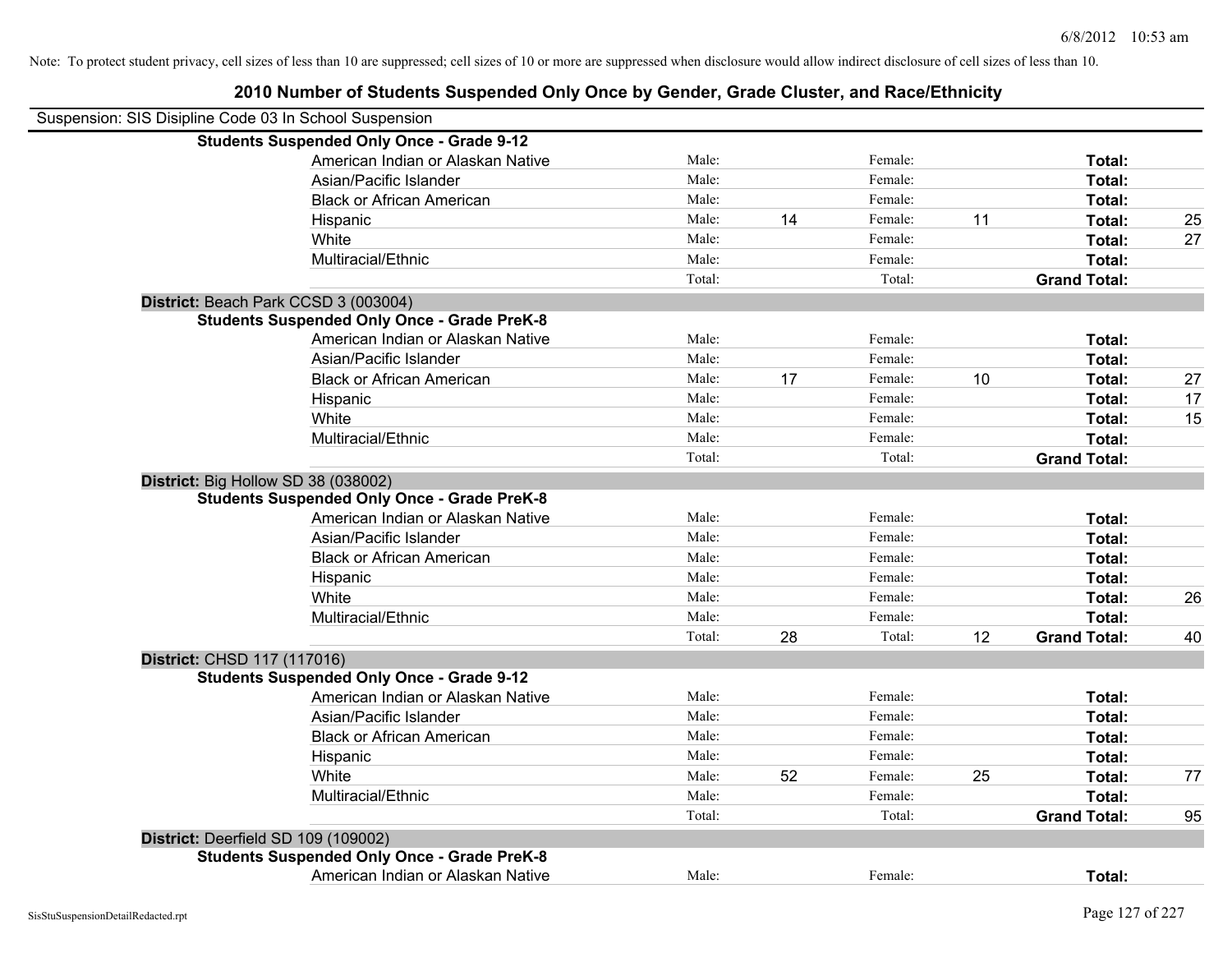| Suspension: SIS Disipline Code 03 In School Suspension |                                                    |        |         |                     |    |
|--------------------------------------------------------|----------------------------------------------------|--------|---------|---------------------|----|
|                                                        | Asian/Pacific Islander                             | Male:  | Female: | Total:              |    |
|                                                        | <b>Black or African American</b>                   | Male:  | Female: | Total:              |    |
|                                                        | Hispanic                                           | Male:  | Female: | Total:              |    |
|                                                        | White                                              | Male:  | Female: | Total:              |    |
|                                                        | Multiracial/Ethnic                                 | Male:  | Female: | Total:              |    |
|                                                        |                                                    | Total: | Total:  | <b>Grand Total:</b> | 13 |
|                                                        | District: Diamond Lake SD 76 (076002)              |        |         |                     |    |
|                                                        | <b>Students Suspended Only Once - Grade PreK-8</b> |        |         |                     |    |
|                                                        | American Indian or Alaskan Native                  | Male:  | Female: | Total:              |    |
|                                                        | Asian/Pacific Islander                             | Male:  | Female: | Total:              |    |
|                                                        | <b>Black or African American</b>                   | Male:  | Female: | Total:              |    |
|                                                        | Hispanic                                           | Male:  | Female: | Total:              | 21 |
|                                                        | White                                              | Male:  | Female: | Total:              |    |
|                                                        | Multiracial/Ethnic                                 | Male:  | Female: | Total:              |    |
|                                                        |                                                    | Total: | Total:  | <b>Grand Total:</b> | 32 |
| District: Emmons SD 33 (033002)                        |                                                    |        |         |                     |    |
|                                                        | <b>Students Suspended Only Once - Grade PreK-8</b> |        |         |                     |    |
|                                                        | American Indian or Alaskan Native                  | Male:  | Female: | Total:              |    |
|                                                        | Asian/Pacific Islander                             | Male:  | Female: | Total:              |    |
|                                                        | <b>Black or African American</b>                   | Male:  | Female: | Total:              |    |
|                                                        | Hispanic                                           | Male:  | Female: | Total:              |    |
|                                                        | White                                              | Male:  | Female: | Total:              |    |
|                                                        | Multiracial/Ethnic                                 | Male:  | Female: | Total:              |    |
|                                                        |                                                    | Total: | Total:  | <b>Grand Total:</b> |    |
|                                                        | <b>District:</b> Fox Lake GSD 114 (114002)         |        |         |                     |    |
|                                                        | <b>Students Suspended Only Once - Grade PreK-8</b> |        |         |                     |    |
|                                                        | American Indian or Alaskan Native                  | Male:  | Female: | Total:              |    |
|                                                        | Asian/Pacific Islander                             | Male:  | Female: | Total:              |    |
|                                                        | <b>Black or African American</b>                   | Male:  | Female: | Total:              |    |
|                                                        | Hispanic                                           | Male:  | Female: | Total:              |    |
|                                                        | White                                              | Male:  | Female: | Total:              |    |
|                                                        | Multiracial/Ethnic                                 | Male:  | Female: | Total:              |    |
|                                                        |                                                    | Total: | Total:  | <b>Grand Total:</b> |    |
| District: Fremont SD 79 (079002)                       |                                                    |        |         |                     |    |
|                                                        | <b>Students Suspended Only Once - Grade PreK-8</b> |        |         |                     |    |
|                                                        | American Indian or Alaskan Native                  | Male:  | Female: | Total:              |    |
|                                                        | Asian/Pacific Islander                             | Male:  | Female: | Total:              |    |
|                                                        | <b>Black or African American</b>                   | Male:  | Female: | Total:              |    |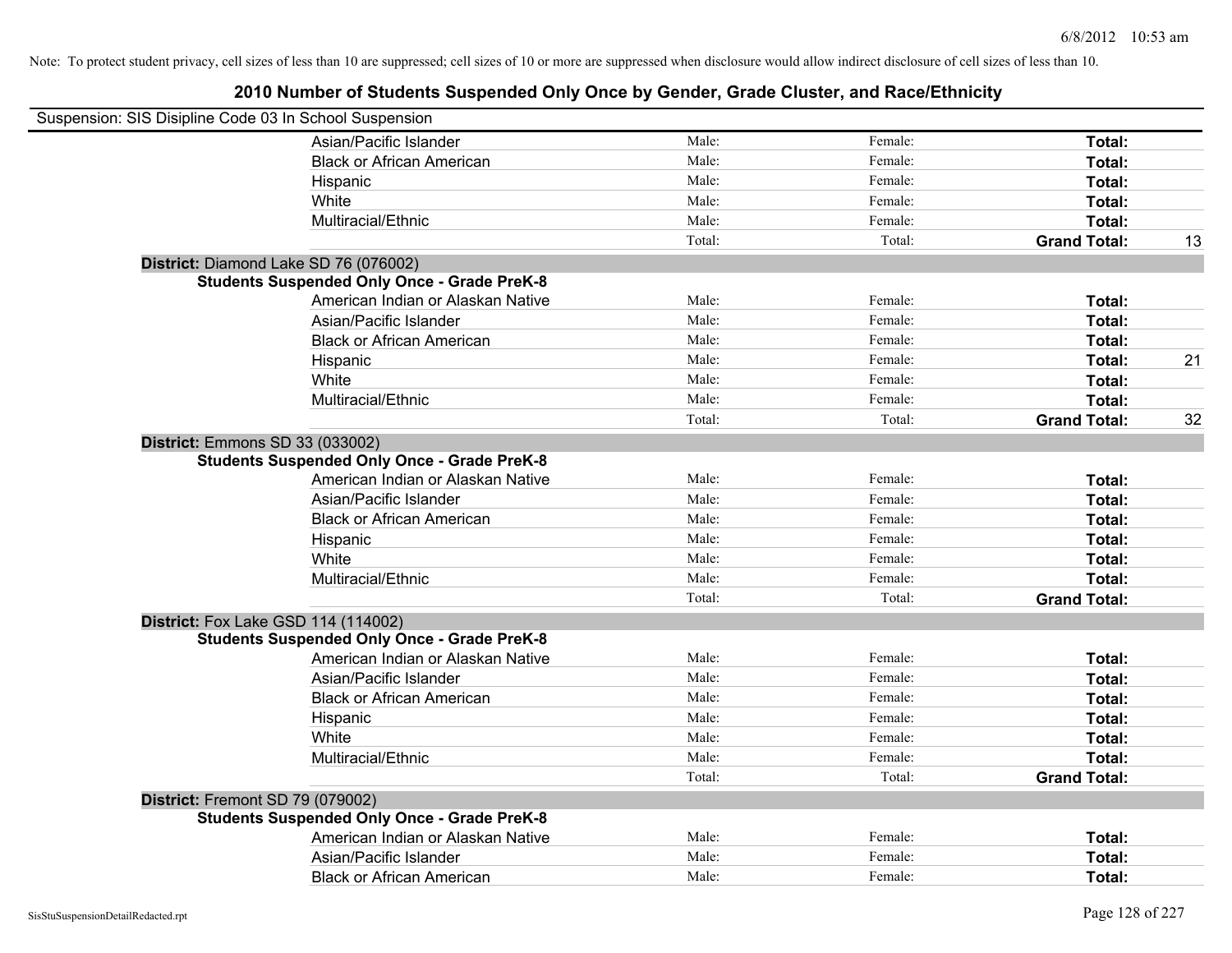| Suspension: SIS Disipline Code 03 In School Suspension |                                                    |        |     |         |    |                     |     |
|--------------------------------------------------------|----------------------------------------------------|--------|-----|---------|----|---------------------|-----|
|                                                        | Hispanic                                           | Male:  |     | Female: |    | Total:              |     |
|                                                        | White                                              | Male:  |     | Female: |    | Total:              | 15  |
|                                                        | Multiracial/Ethnic                                 | Male:  |     | Female: |    | Total:              |     |
|                                                        |                                                    | Total: |     | Total:  |    | <b>Grand Total:</b> |     |
| <b>District: Gavin SD 37 (037002)</b>                  |                                                    |        |     |         |    |                     |     |
|                                                        | <b>Students Suspended Only Once - Grade PreK-8</b> |        |     |         |    |                     |     |
|                                                        | American Indian or Alaskan Native                  | Male:  |     | Female: |    | Total:              |     |
|                                                        | Asian/Pacific Islander                             | Male:  |     | Female: |    | Total:              |     |
|                                                        | <b>Black or African American</b>                   | Male:  |     | Female: |    | Total:              |     |
|                                                        | Hispanic                                           | Male:  |     | Female: |    | Total:              |     |
|                                                        | White                                              | Male:  |     | Female: |    | Total:              | 13  |
|                                                        | Multiracial/Ethnic                                 | Male:  |     | Female: |    | Total:              |     |
|                                                        |                                                    | Total: |     | Total:  |    | <b>Grand Total:</b> |     |
| District: Grant CHSD 124 (124016)                      |                                                    |        |     |         |    |                     |     |
|                                                        | <b>Students Suspended Only Once - Grade 9-12</b>   |        |     |         |    |                     |     |
|                                                        | American Indian or Alaskan Native                  | Male:  |     | Female: |    | Total:              |     |
|                                                        | Asian/Pacific Islander                             | Male:  |     | Female: |    | Total:              |     |
|                                                        | <b>Black or African American</b>                   | Male:  |     | Female: |    | Total:              | 14  |
|                                                        | Hispanic                                           | Male:  | 14  | Female: | 14 | Total:              | 28  |
|                                                        | White                                              | Male:  | 71  | Female: | 53 | Total:              | 124 |
|                                                        | Multiracial/Ethnic                                 | Male:  |     | Female: |    | Total:              |     |
|                                                        |                                                    | Total: | 100 | Total:  | 77 | <b>Grand Total:</b> | 177 |
| District: Grayslake CCSD 46 (046004)                   |                                                    |        |     |         |    |                     |     |
|                                                        | <b>Students Suspended Only Once - Grade PreK-8</b> |        |     |         |    |                     |     |
|                                                        | American Indian or Alaskan Native                  | Male:  |     | Female: |    | Total:              |     |
|                                                        | Asian/Pacific Islander                             | Male:  |     | Female: |    | Total:              |     |
|                                                        | <b>Black or African American</b>                   | Male:  |     | Female: |    | Total:              | 15  |
|                                                        | Hispanic                                           | Male:  |     | Female: |    | Total:              | 28  |
|                                                        | White                                              | Male:  | 51  | Female: | 16 | Total:              | 67  |
|                                                        | Multiracial/Ethnic                                 | Male:  |     | Female: |    | Total:              |     |
|                                                        |                                                    | Total: |     | Total:  |    | <b>Grand Total:</b> |     |
| District: Grayslake CHSD 127 (127016)                  |                                                    |        |     |         |    |                     |     |
|                                                        | <b>Students Suspended Only Once - Grade 9-12</b>   |        |     |         |    |                     |     |
|                                                        | American Indian or Alaskan Native                  | Male:  |     | Female: |    | Total:              |     |
|                                                        | Asian/Pacific Islander                             | Male:  |     | Female: |    | Total:              |     |
|                                                        | <b>Black or African American</b>                   | Male:  |     | Female: |    | Total:              | 10  |
|                                                        | Hispanic                                           | Male:  |     | Female: |    | Total:              | 21  |
|                                                        | White                                              | Male:  | 45  | Female: | 16 | Total:              | 61  |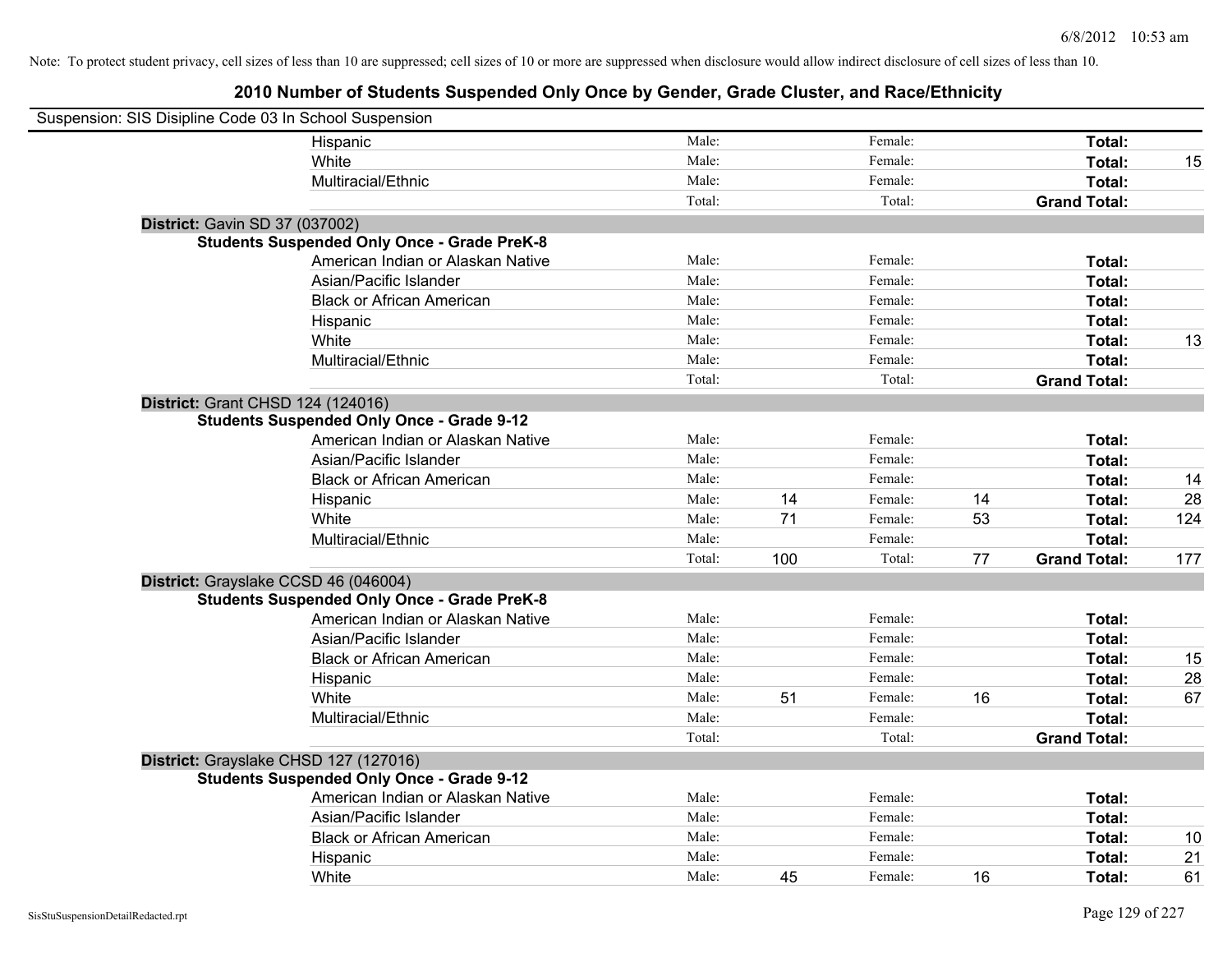| Suspension: SIS Disipline Code 03 In School Suspension |                                                    |        |         |                     |    |
|--------------------------------------------------------|----------------------------------------------------|--------|---------|---------------------|----|
|                                                        | Multiracial/Ethnic                                 | Male:  | Female: | Total:              |    |
|                                                        |                                                    | Total: | Total:  | <b>Grand Total:</b> |    |
| <b>District: Gurnee SD 56 (056002)</b>                 |                                                    |        |         |                     |    |
|                                                        | <b>Students Suspended Only Once - Grade PreK-8</b> |        |         |                     |    |
|                                                        | American Indian or Alaskan Native                  | Male:  | Female: | Total:              |    |
|                                                        | Asian/Pacific Islander                             | Male:  | Female: | Total:              |    |
|                                                        | <b>Black or African American</b>                   | Male:  | Female: | Total:              |    |
|                                                        | Hispanic                                           | Male:  | Female: | Total:              |    |
|                                                        | White                                              | Male:  | Female: | Total:              |    |
|                                                        | Multiracial/Ethnic                                 | Male:  | Female: | Total:              |    |
|                                                        |                                                    | Total: | Total:  | <b>Grand Total:</b> |    |
| District: Hawthorn CCSD 73 (073004)                    |                                                    |        |         |                     |    |
|                                                        | <b>Students Suspended Only Once - Grade PreK-8</b> |        |         |                     |    |
|                                                        | American Indian or Alaskan Native                  | Male:  | Female: | Total:              |    |
|                                                        | Asian/Pacific Islander                             | Male:  | Female: | Total:              |    |
|                                                        | <b>Black or African American</b>                   | Male:  | Female: | Total:              |    |
|                                                        | Hispanic                                           | Male:  | Female: | Total:              | 22 |
|                                                        | White                                              | Male:  | Female: | Total:              | 25 |
|                                                        | Multiracial/Ethnic                                 | Male:  | Female: | Total:              |    |
|                                                        |                                                    | Total: | Total:  | <b>Grand Total:</b> | 58 |
| District: Lake Bluff ESD 65 (065002)                   |                                                    |        |         |                     |    |
|                                                        | <b>Students Suspended Only Once - Grade PreK-8</b> |        |         |                     |    |
|                                                        | American Indian or Alaskan Native                  | Male:  | Female: | Total:              |    |
|                                                        | Asian/Pacific Islander                             | Male:  | Female: | Total:              |    |
|                                                        | <b>Black or African American</b>                   | Male:  | Female: | Total:              |    |
|                                                        | Hispanic                                           | Male:  | Female: | Total:              |    |
|                                                        | White                                              | Male:  | Female: | Total:              |    |
|                                                        | Multiracial/Ethnic                                 | Male:  | Female: | Total:              |    |
|                                                        |                                                    | Total: | Total:  | <b>Grand Total:</b> |    |
| District: Lake Forest SD 67 (067005)                   |                                                    |        |         |                     |    |
|                                                        | <b>Students Suspended Only Once - Grade PreK-8</b> |        |         |                     |    |
|                                                        | American Indian or Alaskan Native                  | Male:  | Female: | Total:              |    |
|                                                        | Asian/Pacific Islander                             | Male:  | Female: | Total:              |    |
|                                                        | <b>Black or African American</b>                   | Male:  | Female: | Total:              |    |
|                                                        | Hispanic                                           | Male:  | Female: | Total:              |    |
|                                                        | White                                              | Male:  | Female: | Total:              | 17 |
|                                                        | Multiracial/Ethnic                                 | Male:  | Female: | Total:              |    |
|                                                        |                                                    | Total: | Total:  | <b>Grand Total:</b> |    |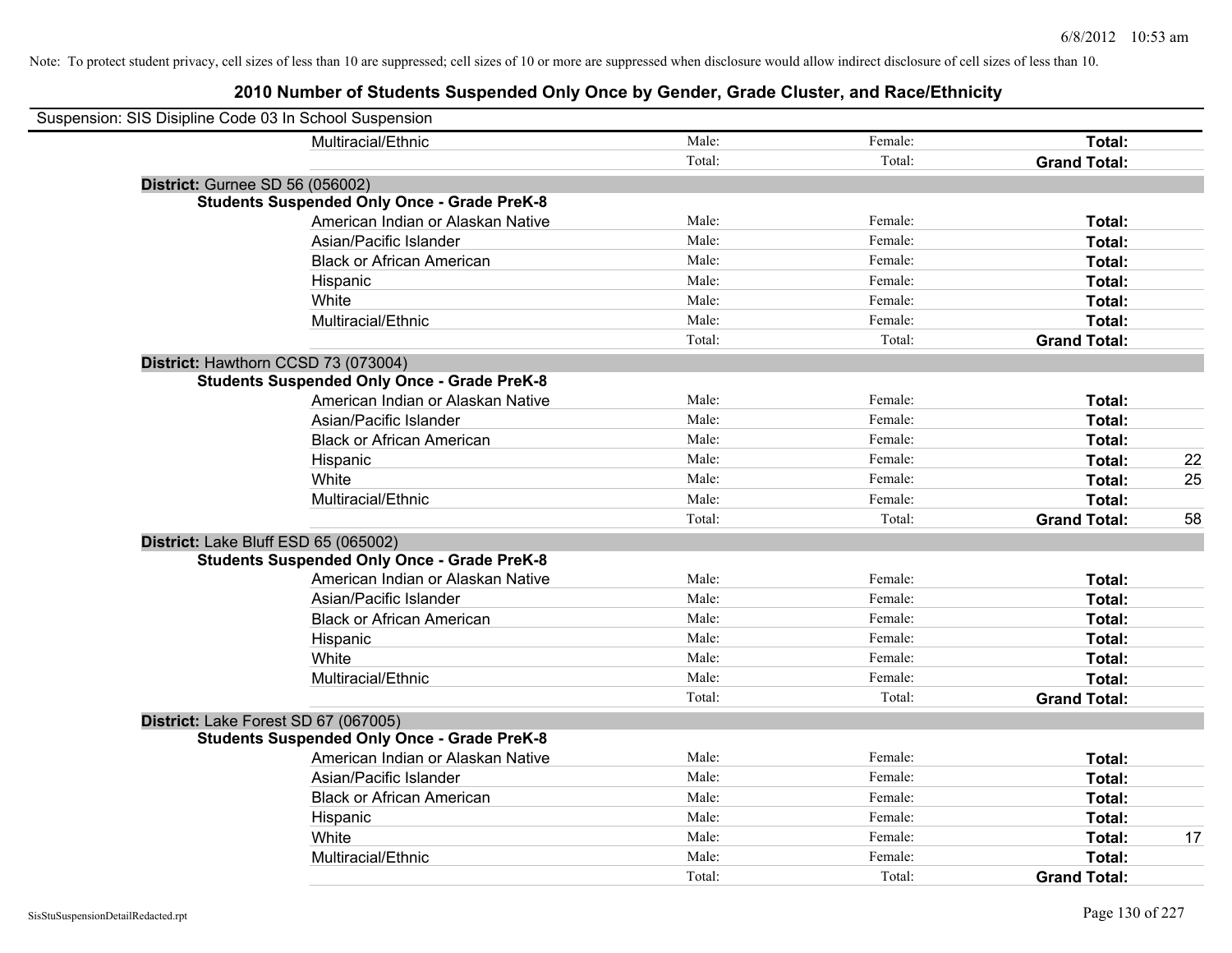| Suspension: SIS Disipline Code 03 In School Suspension |        |    |         |    |                     |    |
|--------------------------------------------------------|--------|----|---------|----|---------------------|----|
| District: Lake Villa CCSD 41 (041004)                  |        |    |         |    |                     |    |
| <b>Students Suspended Only Once - Grade PreK-8</b>     |        |    |         |    |                     |    |
| American Indian or Alaskan Native                      | Male:  |    | Female: |    | Total:              |    |
| Asian/Pacific Islander                                 | Male:  |    | Female: |    | Total:              |    |
| <b>Black or African American</b>                       | Male:  |    | Female: |    | Total:              |    |
| Hispanic                                               | Male:  |    | Female: |    | Total:              |    |
| White                                                  | Male:  |    | Female: |    | Total:              | 39 |
| Multiracial/Ethnic                                     | Male:  |    | Female: |    | Total:              |    |
|                                                        | Total: | 41 | Total:  | 11 | <b>Grand Total:</b> | 52 |
| District: Lake Zurich CUSD 95 (095026)                 |        |    |         |    |                     |    |
| <b>Students Suspended Only Once - Grade PreK-8</b>     |        |    |         |    |                     |    |
| American Indian or Alaskan Native                      | Male:  |    | Female: |    | Total:              |    |
| Asian/Pacific Islander                                 | Male:  |    | Female: |    | Total:              |    |
| <b>Black or African American</b>                       | Male:  |    | Female: |    | Total:              |    |
| Hispanic                                               | Male:  |    | Female: |    | Total:              |    |
| White                                                  | Male:  |    | Female: |    | Total:              |    |
| Multiracial/Ethnic                                     | Male:  |    | Female: |    | Total:              |    |
|                                                        | Total: |    | Total:  |    | <b>Grand Total:</b> |    |
| <b>Students Suspended Only Once - Grade 9-12</b>       |        |    |         |    |                     |    |
| American Indian or Alaskan Native                      | Male:  |    | Female: |    | Total:              |    |
| Asian/Pacific Islander                                 | Male:  |    | Female: |    | Total:              |    |
| <b>Black or African American</b>                       | Male:  |    | Female: |    | Total:              |    |
| Hispanic                                               | Male:  |    | Female: |    | Total:              |    |
| White                                                  | Male:  | 20 | Female: | 18 | Total:              | 38 |
| Multiracial/Ethnic                                     | Male:  |    | Female: |    | Total:              |    |
|                                                        | Total: |    | Total:  |    | <b>Grand Total:</b> | 51 |
| District: Lincolnshire-Prairieview SD 103 (103002)     |        |    |         |    |                     |    |
| <b>Students Suspended Only Once - Grade PreK-8</b>     |        |    |         |    |                     |    |
| American Indian or Alaskan Native                      | Male:  |    | Female: |    | Total:              |    |
| Asian/Pacific Islander                                 | Male:  |    | Female: |    | Total:              |    |
| <b>Black or African American</b>                       | Male:  |    | Female: |    | Total:              |    |
| Hispanic                                               | Male:  |    | Female: |    | Total:              |    |
| White                                                  | Male:  |    | Female: |    | Total:              |    |
| Multiracial/Ethnic                                     | Male:  |    | Female: |    | Total:              |    |
|                                                        | Total: |    | Total:  |    | <b>Grand Total:</b> |    |
| District: Millburn CCSD 24 (024004)                    |        |    |         |    |                     |    |
| <b>Students Suspended Only Once - Grade PreK-8</b>     |        |    |         |    |                     |    |
| American Indian or Alaskan Native                      | Male:  |    | Female: |    | Total:              |    |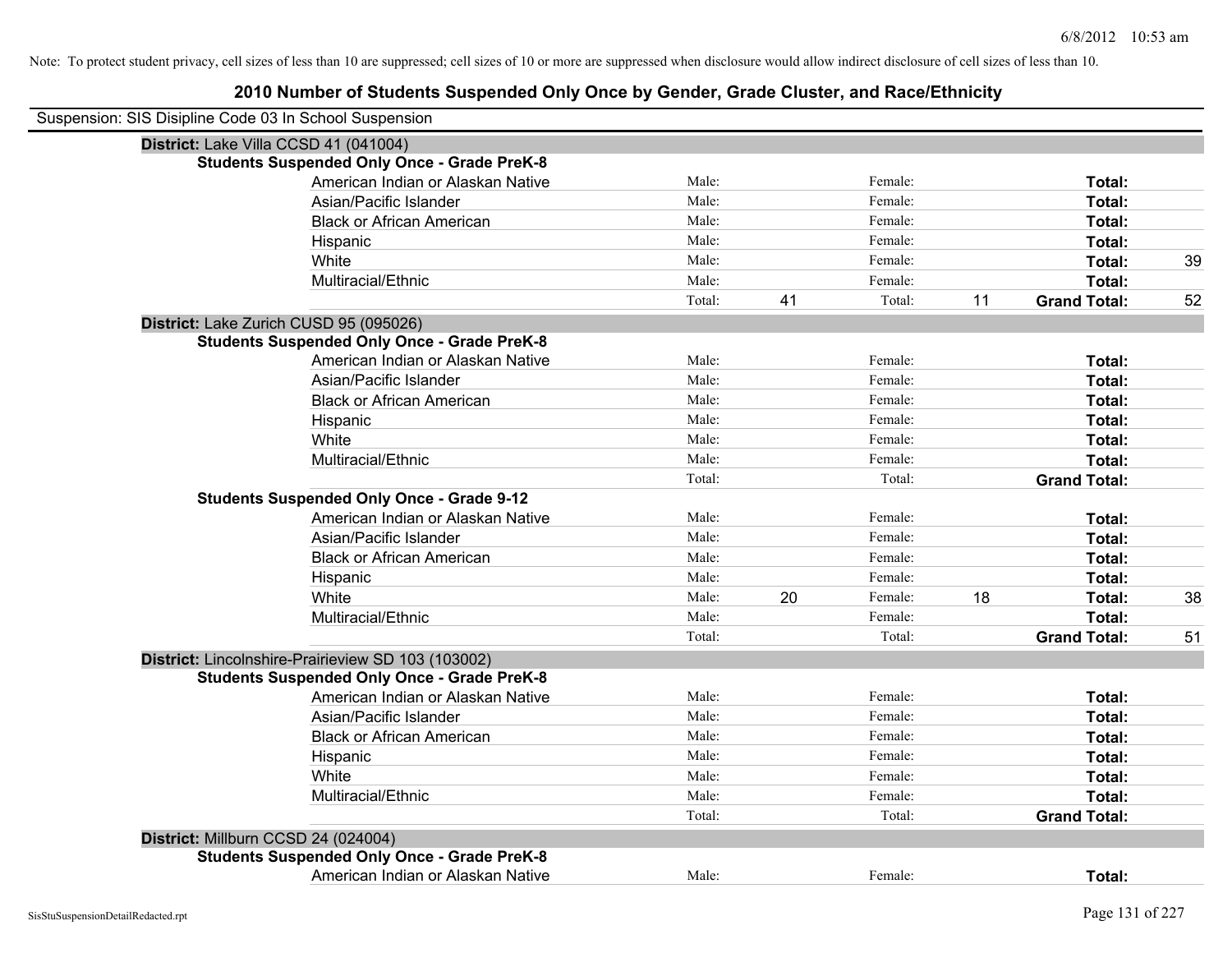| Suspension: SIS Disipline Code 03 In School Suspension |                                                    |        |    |         |    |                     |     |
|--------------------------------------------------------|----------------------------------------------------|--------|----|---------|----|---------------------|-----|
|                                                        | Asian/Pacific Islander                             | Male:  |    | Female: |    | Total:              |     |
|                                                        | <b>Black or African American</b>                   | Male:  |    | Female: |    | Total:              |     |
|                                                        | Hispanic                                           | Male:  |    | Female: |    | Total:              |     |
|                                                        | White                                              | Male:  |    | Female: |    | Total:              | 15  |
|                                                        | Multiracial/Ethnic                                 | Male:  |    | Female: |    | Total:              |     |
|                                                        |                                                    | Total: |    | Total:  |    | <b>Grand Total:</b> |     |
|                                                        | District: Mundelein Cons HSD 120 (120013)          |        |    |         |    |                     |     |
|                                                        | <b>Students Suspended Only Once - Grade 9-12</b>   |        |    |         |    |                     |     |
|                                                        | American Indian or Alaskan Native                  | Male:  |    | Female: |    | Total:              |     |
|                                                        | Asian/Pacific Islander                             | Male:  |    | Female: |    | Total:              |     |
|                                                        | <b>Black or African American</b>                   | Male:  |    | Female: |    | Total:              |     |
|                                                        | Hispanic                                           | Male:  | 43 | Female: | 19 | Total:              | 62  |
|                                                        | White                                              | Male:  | 35 | Female: | 13 | Total:              | 48  |
|                                                        | Multiracial/Ethnic                                 | Male:  |    | Female: |    | Total:              |     |
|                                                        |                                                    | Total: |    | Total:  |    | <b>Grand Total:</b> | 124 |
| District: Mundelein ESD 75 (075002)                    |                                                    |        |    |         |    |                     |     |
|                                                        | <b>Students Suspended Only Once - Grade PreK-8</b> |        |    |         |    |                     |     |
|                                                        | American Indian or Alaskan Native                  | Male:  |    | Female: |    | Total:              |     |
|                                                        | Asian/Pacific Islander                             | Male:  |    | Female: |    | Total:              |     |
|                                                        | <b>Black or African American</b>                   | Male:  |    | Female: |    | Total:              |     |
|                                                        | Hispanic                                           | Male:  |    | Female: |    | Total:              | 36  |
|                                                        | White                                              | Male:  |    | Female: |    | Total:              | 32  |
|                                                        | Multiracial/Ethnic                                 | Male:  |    | Female: |    | Total:              |     |
|                                                        |                                                    | Total: |    | Total:  |    | <b>Grand Total:</b> |     |
| District: Non-Public School (044Z)                     |                                                    |        |    |         |    |                     |     |
|                                                        | <b>Students Suspended Only Once - Grade 9-12</b>   |        |    |         |    |                     |     |
|                                                        | American Indian or Alaskan Native                  | Male:  |    | Female: |    | Total:              |     |
|                                                        | Asian/Pacific Islander                             | Male:  |    | Female: |    | Total:              |     |
|                                                        | <b>Black or African American</b>                   | Male:  |    | Female: |    | Total:              |     |
|                                                        | Hispanic                                           | Male:  |    | Female: |    | Total:              |     |
|                                                        | White                                              | Male:  |    | Female: |    | Total:              |     |
|                                                        | Multiracial/Ethnic                                 | Male:  |    | Female: |    | Total:              |     |
|                                                        |                                                    | Total: |    | Total:  |    | <b>Grand Total:</b> |     |
| District: North Shore SD 112 (112002)                  |                                                    |        |    |         |    |                     |     |
|                                                        | <b>Students Suspended Only Once - Grade PreK-8</b> |        |    |         |    |                     |     |
|                                                        | American Indian or Alaskan Native                  | Male:  |    | Female: |    | Total:              |     |
|                                                        | Asian/Pacific Islander                             | Male:  |    | Female: |    | Total:              |     |
|                                                        | <b>Black or African American</b>                   | Male:  |    | Female: |    | Total:              |     |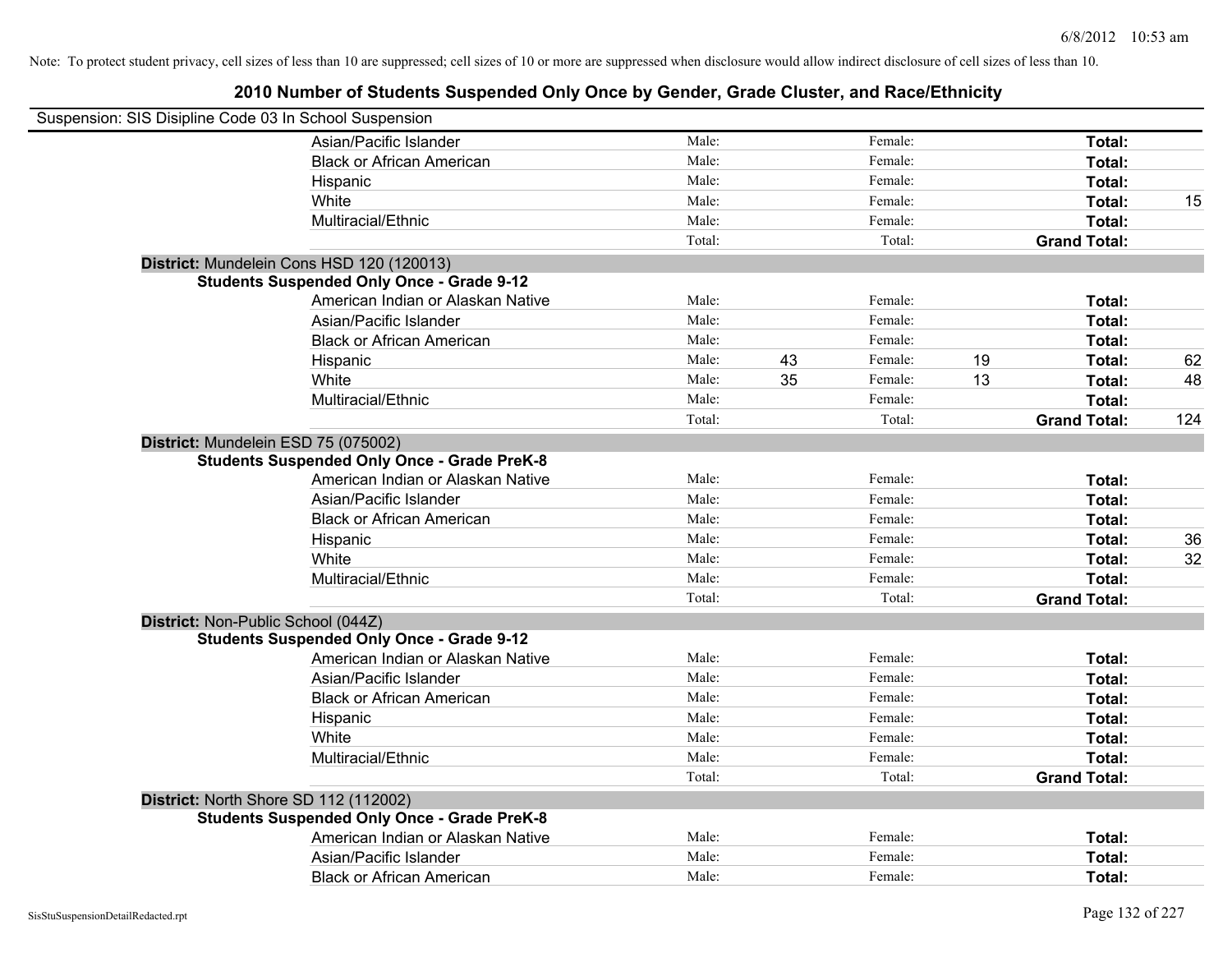| Suspension: SIS Disipline Code 03 In School Suspension |                                                    |        |    |         |    |                     |    |
|--------------------------------------------------------|----------------------------------------------------|--------|----|---------|----|---------------------|----|
|                                                        | Hispanic                                           | Male:  |    | Female: |    | Total:              |    |
|                                                        | White                                              | Male:  |    | Female: |    | Total:              | 13 |
|                                                        | Multiracial/Ethnic                                 | Male:  |    | Female: |    | Total:              |    |
|                                                        |                                                    | Total: |    | Total:  |    | <b>Grand Total:</b> |    |
|                                                        | District: Northern Suburban Spec Ed Dist (804060)  |        |    |         |    |                     |    |
|                                                        | <b>Students Suspended Only Once - Grade 9-12</b>   |        |    |         |    |                     |    |
|                                                        | American Indian or Alaskan Native                  | Male:  |    | Female: |    | Total:              |    |
|                                                        | Asian/Pacific Islander                             | Male:  |    | Female: |    | Total:              |    |
|                                                        | <b>Black or African American</b>                   | Male:  |    | Female: |    | Total:              |    |
|                                                        | Hispanic                                           | Male:  |    | Female: |    | Total:              |    |
|                                                        | White                                              | Male:  |    | Female: |    | Total:              |    |
|                                                        | Multiracial/Ethnic                                 | Male:  |    | Female: |    | Total:              |    |
|                                                        |                                                    | Total: |    | Total:  |    | <b>Grand Total:</b> |    |
| District: Rondout SD 72 (072002)                       |                                                    |        |    |         |    |                     |    |
|                                                        | <b>Students Suspended Only Once - Grade PreK-8</b> |        |    |         |    |                     |    |
|                                                        | American Indian or Alaskan Native                  | Male:  |    | Female: |    | Total:              |    |
|                                                        | Asian/Pacific Islander                             | Male:  |    | Female: |    | Total:              |    |
|                                                        | <b>Black or African American</b>                   | Male:  |    | Female: |    | Total:              |    |
|                                                        | Hispanic                                           | Male:  |    | Female: |    | Total:              |    |
|                                                        | White                                              | Male:  |    | Female: |    | Total:              |    |
|                                                        | Multiracial/Ethnic                                 | Male:  |    | Female: |    | Total:              |    |
|                                                        |                                                    | Total: |    | Total:  |    | <b>Grand Total:</b> |    |
| District: Round Lake CUSD 116 (116026)                 |                                                    |        |    |         |    |                     |    |
|                                                        | <b>Students Suspended Only Once - Grade PreK-8</b> |        |    |         |    |                     |    |
|                                                        | American Indian or Alaskan Native                  | Male:  |    | Female: |    | Total:              |    |
|                                                        | Asian/Pacific Islander                             | Male:  |    | Female: |    | Total:              |    |
|                                                        | <b>Black or African American</b>                   | Male:  |    | Female: |    | Total:              | 22 |
|                                                        | Hispanic                                           | Male:  | 40 | Female: | 20 | Total:              | 60 |
|                                                        | White                                              | Male:  |    | Female: |    | Total:              | 24 |
|                                                        | Multiracial/Ethnic                                 | Male:  |    | Female: |    | Total:              |    |
|                                                        |                                                    | Total: |    | Total:  |    | <b>Grand Total:</b> |    |
| <b>District:</b> Twp HSD 113 (113017)                  |                                                    |        |    |         |    |                     |    |
|                                                        | <b>Students Suspended Only Once - Grade 9-12</b>   |        |    |         |    |                     |    |
|                                                        | American Indian or Alaskan Native                  | Male:  |    | Female: |    | Total:              |    |
|                                                        | Asian/Pacific Islander                             | Male:  |    | Female: |    | Total:              |    |
|                                                        | <b>Black or African American</b>                   | Male:  |    | Female: |    | Total:              |    |
|                                                        | Hispanic                                           | Male:  | 20 | Female: | 12 | Total:              | 32 |
|                                                        | White                                              | Male:  | 40 | Female: | 16 | Total:              | 56 |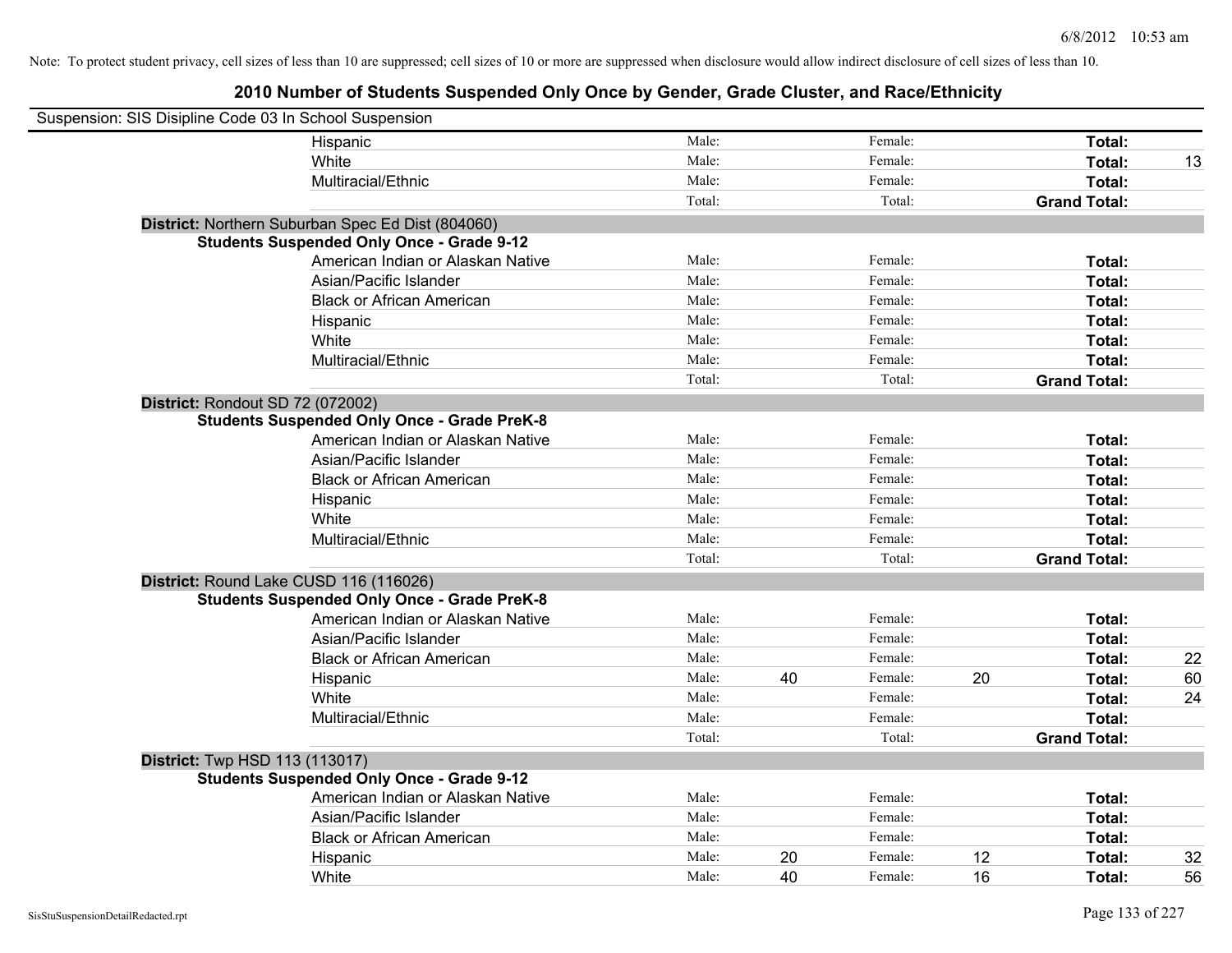| Suspension: SIS Disipline Code 03 In School Suspension |                                                    |        |     |         |     |                     |     |
|--------------------------------------------------------|----------------------------------------------------|--------|-----|---------|-----|---------------------|-----|
|                                                        | Multiracial/Ethnic                                 | Male:  |     | Female: |     | Total:              |     |
|                                                        |                                                    | Total: |     | Total:  |     | <b>Grand Total:</b> |     |
| District: Warren Twp HSD 121 (121017)                  |                                                    |        |     |         |     |                     |     |
|                                                        | <b>Students Suspended Only Once - Grade 9-12</b>   |        |     |         |     |                     |     |
|                                                        | American Indian or Alaskan Native                  | Male:  |     | Female: |     | Total:              |     |
|                                                        | Asian/Pacific Islander                             | Male:  |     | Female: |     | Total:              | 15  |
|                                                        | <b>Black or African American</b>                   | Male:  | 27  | Female: | 25  | Total:              | 52  |
|                                                        | Hispanic                                           | Male:  | 63  | Female: | 42  | Total:              | 105 |
|                                                        | White                                              | Male:  | 83  | Female: | 38  | Total:              | 121 |
|                                                        | Multiracial/Ethnic                                 | Male:  |     | Female: |     | Total:              | 15  |
|                                                        |                                                    | Total: |     | Total:  |     | <b>Grand Total:</b> |     |
| District: Wauconda CUSD 118 (118026)                   |                                                    |        |     |         |     |                     |     |
|                                                        | <b>Students Suspended Only Once - Grade 9-12</b>   |        |     |         |     |                     |     |
|                                                        | American Indian or Alaskan Native                  | Male:  |     | Female: |     | Total:              |     |
|                                                        | Asian/Pacific Islander                             | Male:  |     | Female: |     | Total:              |     |
|                                                        | <b>Black or African American</b>                   | Male:  |     | Female: |     | Total:              |     |
|                                                        | Hispanic                                           | Male:  |     | Female: |     | Total:              | 18  |
|                                                        | White                                              | Male:  | 41  | Female: | 18  | Total:              | 59  |
|                                                        | Multiracial/Ethnic                                 | Male:  |     | Female: |     | Total:              |     |
|                                                        |                                                    | Total: |     | Total:  |     | <b>Grand Total:</b> |     |
| District: Waukegan CUSD 60 (060026)                    |                                                    |        |     |         |     |                     |     |
|                                                        | <b>Students Suspended Only Once - Grade PreK-8</b> |        |     |         |     |                     |     |
|                                                        | American Indian or Alaskan Native                  | Male:  |     | Female: |     | Total:              |     |
|                                                        | Asian/Pacific Islander                             | Male:  |     | Female: |     | Total:              |     |
|                                                        | <b>Black or African American</b>                   | Male:  | 30  | Female: | 22  | Total:              | 52  |
|                                                        | Hispanic                                           | Male:  | 47  | Female: | 14  | Total:              | 61  |
|                                                        | White                                              | Male:  |     | Female: |     | Total:              |     |
|                                                        | Multiracial/Ethnic                                 | Male:  |     | Female: |     | Total:              |     |
|                                                        |                                                    | Total: |     | Total:  |     | <b>Grand Total:</b> | 125 |
|                                                        | <b>Students Suspended Only Once - Grade 9-12</b>   |        |     |         |     |                     |     |
|                                                        | American Indian or Alaskan Native                  | Male:  |     | Female: |     | Total:              |     |
|                                                        | Asian/Pacific Islander                             | Male:  |     | Female: |     | Total:              |     |
|                                                        | <b>Black or African American</b>                   | Male:  | 86  | Female: | 64  | Total:              | 150 |
|                                                        | Hispanic                                           | Male:  | 165 | Female: | 112 | Total:              | 277 |
|                                                        | White                                              | Male:  |     | Female: |     | Total:              | 11  |
|                                                        | Multiracial/Ethnic                                 | Male:  |     | Female: |     | Total:              | 11  |
|                                                        |                                                    | Total: |     | Total:  |     | <b>Grand Total:</b> |     |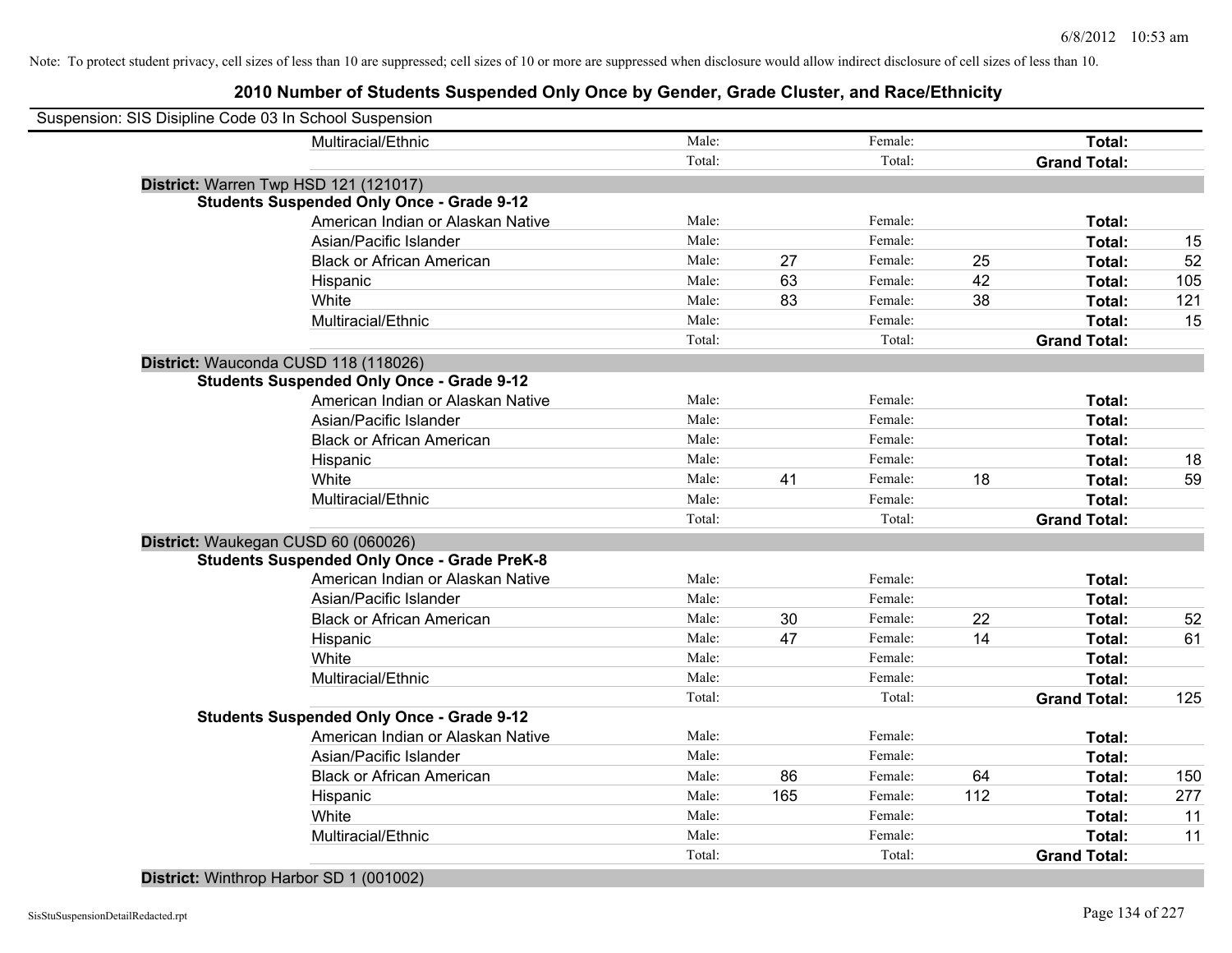|                                 | Suspension: SIS Disipline Code 03 In School Suspension |        |    |         |    |                     |    |
|---------------------------------|--------------------------------------------------------|--------|----|---------|----|---------------------|----|
|                                 | <b>Students Suspended Only Once - Grade PreK-8</b>     |        |    |         |    |                     |    |
|                                 | American Indian or Alaskan Native                      | Male:  |    | Female: |    | Total:              |    |
|                                 | Asian/Pacific Islander                                 | Male:  |    | Female: |    | Total:              |    |
|                                 | <b>Black or African American</b>                       | Male:  |    | Female: |    | Total:              |    |
|                                 | Hispanic                                               | Male:  |    | Female: |    | Total:              |    |
|                                 | White                                                  | Male:  |    | Female: |    | Total:              |    |
|                                 | Multiracial/Ethnic                                     | Male:  |    | Female: |    | Total:              |    |
|                                 |                                                        | Total: |    | Total:  |    | <b>Grand Total:</b> |    |
|                                 | District: Woodland CCSD 50 (050004)                    |        |    |         |    |                     |    |
|                                 | <b>Students Suspended Only Once - Grade PreK-8</b>     |        |    |         |    |                     |    |
|                                 | American Indian or Alaskan Native                      | Male:  |    | Female: |    | Total:              |    |
|                                 | Asian/Pacific Islander                                 | Male:  |    | Female: |    | Total:              |    |
|                                 | <b>Black or African American</b>                       | Male:  |    | Female: |    | Total:              | 11 |
|                                 | Hispanic                                               | Male:  | 31 | Female: | 11 | Total:              | 42 |
|                                 | White                                                  | Male:  |    | Female: |    | Total:              | 39 |
|                                 | Multiracial/Ethnic                                     | Male:  |    | Female: |    | Total:              |    |
|                                 |                                                        | Total: |    | Total:  |    | <b>Grand Total:</b> |    |
| District: Zion ESD 6 (006002)   |                                                        |        |    |         |    |                     |    |
|                                 | <b>Students Suspended Only Once - Grade PreK-8</b>     |        |    |         |    |                     |    |
|                                 | American Indian or Alaskan Native                      | Male:  |    | Female: |    | Total:              |    |
|                                 | Asian/Pacific Islander                                 | Male:  |    | Female: |    | Total:              |    |
|                                 | <b>Black or African American</b>                       | Male:  | 29 | Female: | 32 | Total:              | 61 |
|                                 | Hispanic                                               | Male:  |    | Female: |    | Total:              | 12 |
|                                 | White                                                  | Male:  |    | Female: |    | Total:              |    |
|                                 | Multiracial/Ethnic                                     | Male:  |    | Female: |    | Total:              |    |
|                                 |                                                        | Total: |    | Total:  |    | <b>Grand Total:</b> | 84 |
|                                 | District: Zion-Benton Twp HSD 126 (126017)             |        |    |         |    |                     |    |
|                                 | <b>Students Suspended Only Once - Grade 9-12</b>       |        |    |         |    |                     |    |
|                                 | American Indian or Alaskan Native                      | Male:  |    | Female: |    | Total:              |    |
|                                 | Asian/Pacific Islander                                 | Male:  |    | Female: |    | Total:              |    |
|                                 | <b>Black or African American</b>                       | Male:  |    | Female: |    | Total:              |    |
|                                 | Hispanic                                               | Male:  |    | Female: |    | Total:              |    |
|                                 | White                                                  | Male:  |    | Female: |    | Total:              |    |
|                                 | Multiracial/Ethnic                                     | Male:  |    | Female: |    | Total:              |    |
|                                 |                                                        | Total: |    | Total:  |    | <b>Grand Total:</b> |    |
| County: Non-Public School (000) |                                                        |        |    |         |    |                     |    |
| District: Lake ROE (000000)     |                                                        |        |    |         |    |                     |    |
|                                 | <b>Students Suspended Only Once - Grade 9-12</b>       |        |    |         |    |                     |    |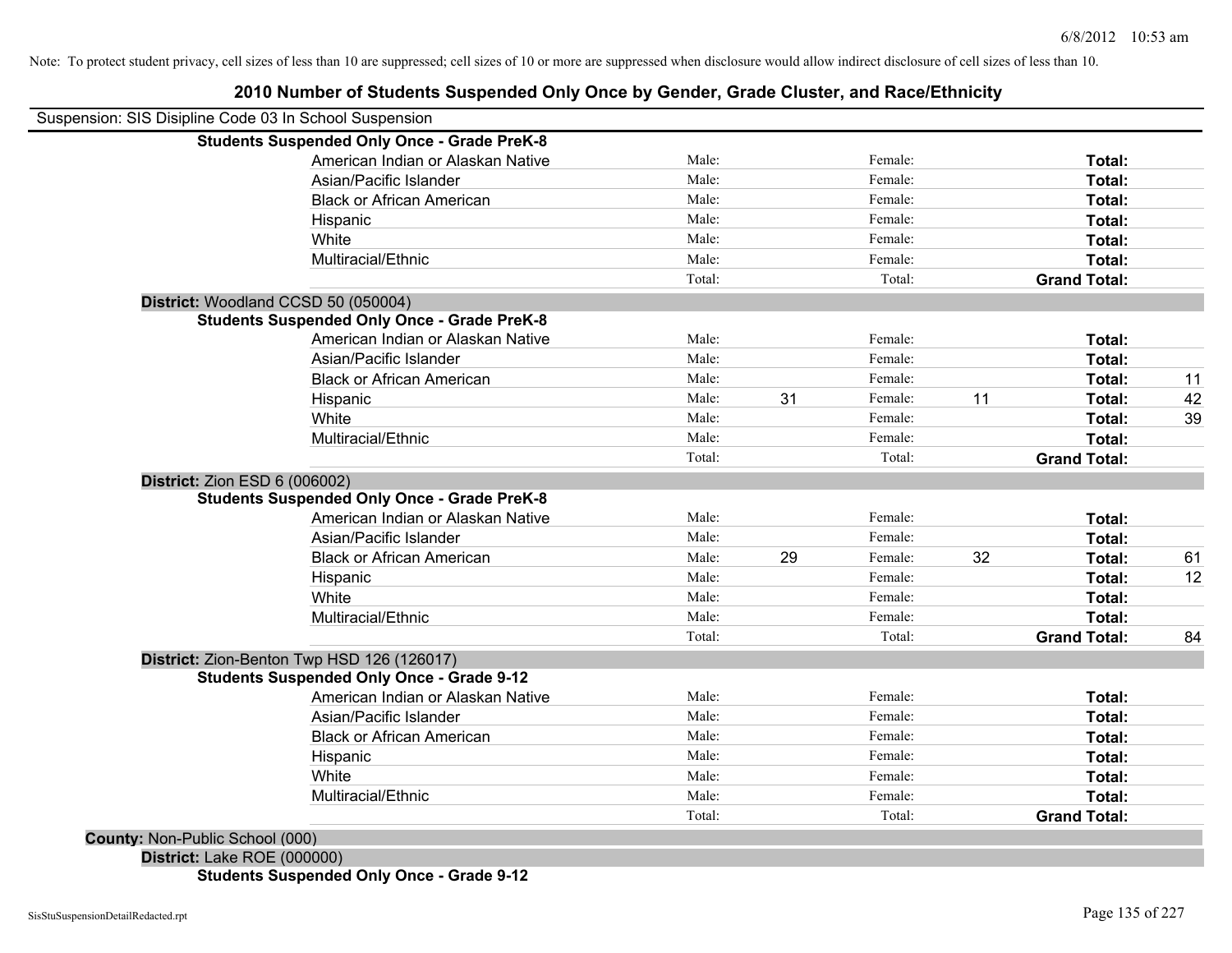|                           | Suspension: SIS Disipline Code 03 In School Suspension |                |                   |                     |    |
|---------------------------|--------------------------------------------------------|----------------|-------------------|---------------------|----|
|                           | American Indian or Alaskan Native                      | Male:          | Female:           | Total:              |    |
|                           | Asian/Pacific Islander                                 | Male:          | Female:           | Total:              |    |
|                           | <b>Black or African American</b>                       | Male:          | Female:           | Total:              |    |
|                           | Hispanic                                               | Male:          | Female:           | Total:              |    |
|                           | White                                                  | Male:          | Female:           | Total:              |    |
|                           | Multiracial/Ethnic                                     | Male:          | Female:           | Total:              |    |
|                           |                                                        | Total:         | Total:            | <b>Grand Total:</b> |    |
|                           |                                                        |                |                   |                     |    |
| Region: Lee/Ogle ROE (47) |                                                        |                |                   |                     |    |
| <b>County: Lee (052)</b>  |                                                        |                |                   |                     |    |
|                           | District: Amboy CUSD 272 (272026)                      |                |                   |                     |    |
|                           | <b>Students Suspended Only Once - Grade PreK-8</b>     |                |                   |                     |    |
|                           | American Indian or Alaskan Native                      | Male:          | Female:           | Total:              |    |
|                           | Asian/Pacific Islander                                 | Male:          | Female:           | Total:              |    |
|                           | <b>Black or African American</b>                       | Male:          | Female:           | Total:              |    |
|                           | Hispanic                                               | Male:          | Female:           | Total:              |    |
|                           | White                                                  | Male:<br>Male: | Female:           | Total:              | 20 |
|                           | Multiracial/Ethnic                                     | Total:         | Female:<br>Total: | Total:              |    |
|                           | <b>Students Suspended Only Once - Grade 9-12</b>       |                |                   | <b>Grand Total:</b> |    |
|                           | American Indian or Alaskan Native                      | Male:          | Female:           | Total:              |    |
|                           | Asian/Pacific Islander                                 | Male:          | Female:           | Total:              |    |
|                           | <b>Black or African American</b>                       | Male:          | Female:           | Total:              |    |
|                           | Hispanic                                               | Male:          | Female:           | Total:              |    |
|                           | White                                                  | Male:          | Female:           | Total:              | 17 |
|                           | Multiracial/Ethnic                                     | Male:          | Female:           | Total:              |    |
|                           |                                                        | Total:         | Total:            | <b>Grand Total:</b> |    |
|                           | District: Ashton-Franklin Center CUSD 275 (275026)     |                |                   |                     |    |
|                           | <b>Students Suspended Only Once - Grade PreK-8</b>     |                |                   |                     |    |
|                           | American Indian or Alaskan Native                      | Male:          | Female:           | Total:              |    |
|                           | Asian/Pacific Islander                                 | Male:          | Female:           | Total:              |    |
|                           | <b>Black or African American</b>                       | Male:          | Female:           | Total:              |    |
|                           | Hispanic                                               | Male:          | Female:           | Total:              |    |
|                           | White                                                  | Male:          | Female:           | Total:              | 16 |
|                           | Multiracial/Ethnic                                     | Male:          | Female:           | Total:              |    |
|                           |                                                        | Total:         | Total:            | <b>Grand Total:</b> |    |
|                           | <b>Students Suspended Only Once - Grade 9-12</b>       |                |                   |                     |    |
|                           | American Indian or Alaskan Native                      | Male:          | Female:           | Total:              |    |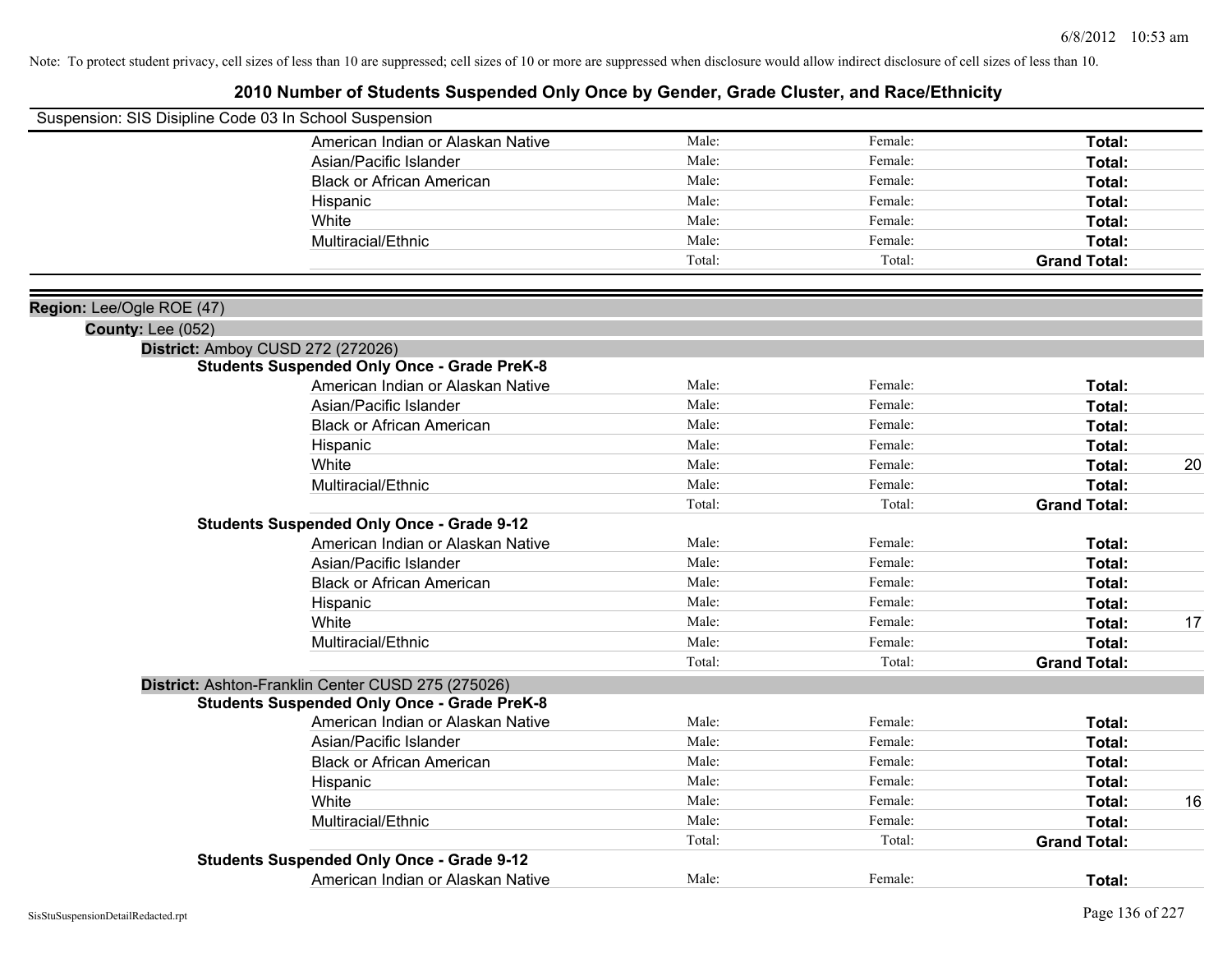|                    | Suspension: SIS Disipline Code 03 In School Suspension |        |    |         |    |                     |    |
|--------------------|--------------------------------------------------------|--------|----|---------|----|---------------------|----|
|                    | Asian/Pacific Islander                                 | Male:  |    | Female: |    | Total:              |    |
|                    | <b>Black or African American</b>                       | Male:  |    | Female: |    | Total:              |    |
|                    | Hispanic                                               | Male:  |    | Female: |    | Total:              |    |
|                    | White                                                  | Male:  |    | Female: |    | Total:              | 11 |
|                    | Multiracial/Ethnic                                     | Male:  |    | Female: |    | <b>Total:</b>       |    |
|                    |                                                        | Total: |    | Total:  |    | <b>Grand Total:</b> |    |
|                    | District: Dixon USD 170 (170022)                       |        |    |         |    |                     |    |
|                    | <b>Students Suspended Only Once - Grade PreK-8</b>     |        |    |         |    |                     |    |
|                    | American Indian or Alaskan Native                      | Male:  |    | Female: |    | Total:              |    |
|                    | Asian/Pacific Islander                                 | Male:  |    | Female: |    | Total:              |    |
|                    | <b>Black or African American</b>                       | Male:  |    | Female: |    | Total:              |    |
|                    | Hispanic                                               | Male:  |    | Female: |    | Total:              |    |
|                    | White                                                  | Male:  |    | Female: |    | Total:              |    |
|                    | Multiracial/Ethnic                                     | Male:  |    | Female: |    | <b>Total:</b>       |    |
|                    |                                                        | Total: |    | Total:  |    | <b>Grand Total:</b> | 13 |
|                    | District: Paw Paw CUSD 271 (271026)                    |        |    |         |    |                     |    |
|                    | <b>Students Suspended Only Once - Grade 9-12</b>       |        |    |         |    |                     |    |
|                    | American Indian or Alaskan Native                      | Male:  |    | Female: |    | Total:              |    |
|                    | Asian/Pacific Islander                                 | Male:  |    | Female: |    | Total:              |    |
|                    | <b>Black or African American</b>                       | Male:  |    | Female: |    | Total:              |    |
|                    | Hispanic                                               | Male:  |    | Female: |    | Total:              |    |
|                    | White                                                  | Male:  |    | Female: |    | Total:              |    |
|                    | Multiracial/Ethnic                                     | Male:  |    | Female: |    | Total:              |    |
|                    |                                                        | Total: |    | Total:  |    | <b>Grand Total:</b> |    |
| County: Ogle (071) |                                                        |        |    |         |    |                     |    |
|                    | District: Byron CUSD 226 (226026)                      |        |    |         |    |                     |    |
|                    | <b>Students Suspended Only Once - Grade PreK-8</b>     |        |    |         |    |                     |    |
|                    | American Indian or Alaskan Native                      | Male:  |    | Female: |    | Total:              |    |
|                    | Asian/Pacific Islander                                 | Male:  |    | Female: |    | Total:              |    |
|                    | <b>Black or African American</b>                       | Male:  |    | Female: |    | Total:              |    |
|                    | Hispanic                                               | Male:  |    | Female: |    | Total:              |    |
|                    | White                                                  | Male:  | 26 | Female: | 14 | Total:              | 40 |
|                    | Multiracial/Ethnic                                     | Male:  |    | Female: |    | Total:              |    |
|                    |                                                        | Total: |    | Total:  |    | <b>Grand Total:</b> |    |
|                    | <b>Students Suspended Only Once - Grade 9-12</b>       |        |    |         |    |                     |    |
|                    | American Indian or Alaskan Native                      | Male:  |    | Female: |    | Total:              |    |
|                    | Asian/Pacific Islander                                 | Male:  |    | Female: |    | Total:              |    |
|                    | <b>Black or African American</b>                       | Male:  |    | Female: |    | Total:              |    |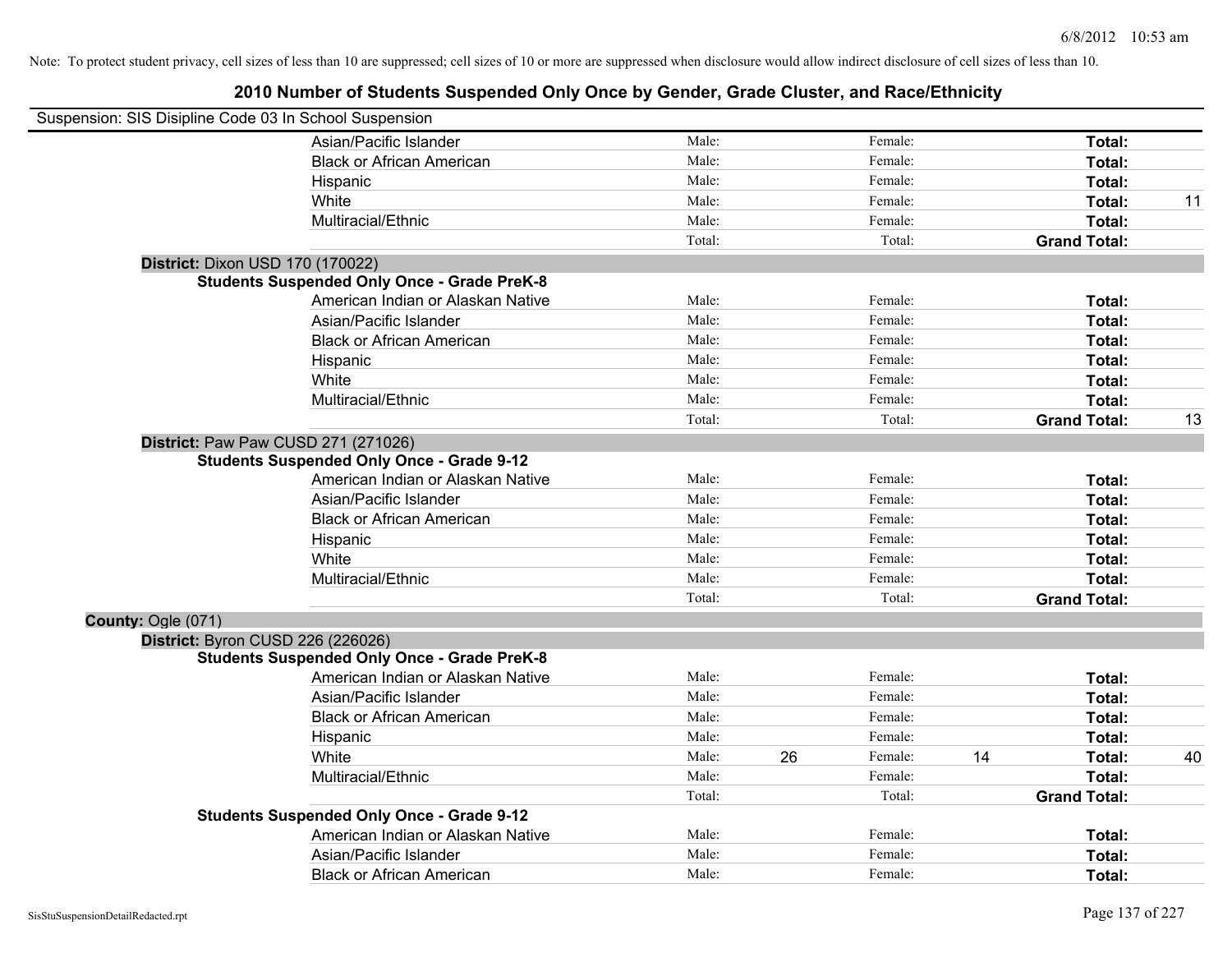| Suspension: SIS Disipline Code 03 In School Suspension |                                                    |        |    |         |    |                     |    |
|--------------------------------------------------------|----------------------------------------------------|--------|----|---------|----|---------------------|----|
|                                                        | Hispanic                                           | Male:  |    | Female: |    | Total:              |    |
|                                                        | White                                              | Male:  |    | Female: |    | Total:              | 12 |
|                                                        | Multiracial/Ethnic                                 | Male:  |    | Female: |    | Total:              |    |
|                                                        |                                                    | Total: |    | Total:  |    | <b>Grand Total:</b> |    |
|                                                        | District: Forrestville Valley CUSD 221 (221026)    |        |    |         |    |                     |    |
|                                                        | <b>Students Suspended Only Once - Grade PreK-8</b> |        |    |         |    |                     |    |
|                                                        | American Indian or Alaskan Native                  | Male:  |    | Female: |    | Total:              |    |
|                                                        | Asian/Pacific Islander                             | Male:  |    | Female: |    | Total:              |    |
|                                                        | <b>Black or African American</b>                   | Male:  |    | Female: |    | Total:              |    |
|                                                        | Hispanic                                           | Male:  |    | Female: |    | Total:              |    |
|                                                        | White                                              | Male:  |    | Female: |    | Total:              | 32 |
|                                                        | Multiracial/Ethnic                                 | Male:  |    | Female: |    | Total:              |    |
|                                                        |                                                    | Total: |    | Total:  |    | <b>Grand Total:</b> |    |
|                                                        | <b>Students Suspended Only Once - Grade 9-12</b>   |        |    |         |    |                     |    |
|                                                        | American Indian or Alaskan Native                  | Male:  |    | Female: |    | Total:              |    |
|                                                        | Asian/Pacific Islander                             | Male:  |    | Female: |    | Total:              |    |
|                                                        | <b>Black or African American</b>                   | Male:  |    | Female: |    | Total:              |    |
|                                                        | Hispanic                                           | Male:  |    | Female: |    | Total:              |    |
|                                                        | White                                              | Male:  |    | Female: |    | Total:              | 21 |
|                                                        | Multiracial/Ethnic                                 | Male:  |    | Female: |    | Total:              |    |
|                                                        |                                                    | Total: |    | Total:  |    | <b>Grand Total:</b> |    |
| District: Kings Cons SD 144 (144003)                   |                                                    |        |    |         |    |                     |    |
|                                                        | <b>Students Suspended Only Once - Grade PreK-8</b> |        |    |         |    |                     |    |
|                                                        | American Indian or Alaskan Native                  | Male:  |    | Female: |    | Total:              |    |
|                                                        | Asian/Pacific Islander                             | Male:  |    | Female: |    | Total:              |    |
|                                                        | <b>Black or African American</b>                   | Male:  |    | Female: |    | Total:              |    |
|                                                        | Hispanic                                           | Male:  |    | Female: |    | Total:              |    |
|                                                        | White                                              | Male:  |    | Female: |    | Total:              |    |
|                                                        | Multiracial/Ethnic                                 | Male:  |    | Female: |    | Total:              |    |
|                                                        |                                                    | Total: |    | Total:  |    | <b>Grand Total:</b> |    |
| District: Meridian CUSD 223 (223026)                   |                                                    |        |    |         |    |                     |    |
|                                                        | <b>Students Suspended Only Once - Grade 9-12</b>   |        |    |         |    |                     |    |
|                                                        | American Indian or Alaskan Native                  | Male:  |    | Female: |    | Total:              |    |
|                                                        | Asian/Pacific Islander                             | Male:  |    | Female: |    | Total:              |    |
|                                                        | <b>Black or African American</b>                   | Male:  |    | Female: |    | Total:              |    |
|                                                        | Hispanic                                           | Male:  |    | Female: |    | Total:              |    |
|                                                        | White                                              | Male:  | 15 | Female: | 11 | Total:              | 26 |
|                                                        | Multiracial/Ethnic                                 | Male:  |    | Female: |    | Total:              |    |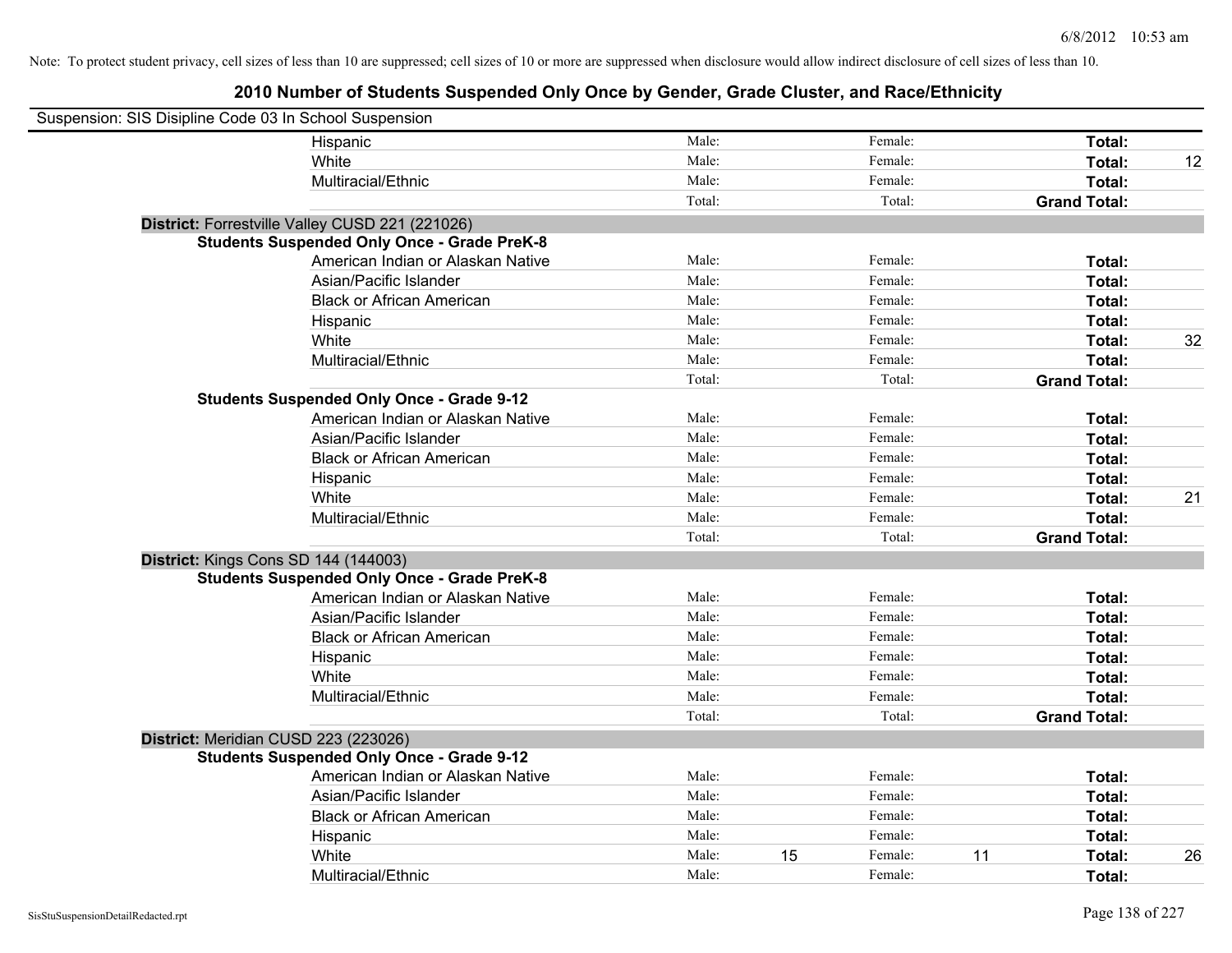| Suspension: SIS Disipline Code 03 In School Suspension |                                                    |        |    |         |    |                     |    |
|--------------------------------------------------------|----------------------------------------------------|--------|----|---------|----|---------------------|----|
|                                                        |                                                    | Total: |    | Total:  |    | <b>Grand Total:</b> |    |
| District: Oregon CUSD 220 (220026)                     |                                                    |        |    |         |    |                     |    |
|                                                        | <b>Students Suspended Only Once - Grade PreK-8</b> |        |    |         |    |                     |    |
|                                                        | American Indian or Alaskan Native                  | Male:  |    | Female: |    | Total:              |    |
|                                                        | Asian/Pacific Islander                             | Male:  |    | Female: |    | Total:              |    |
|                                                        | <b>Black or African American</b>                   | Male:  |    | Female: |    | Total:              |    |
|                                                        | Hispanic                                           | Male:  |    | Female: |    | Total:              |    |
|                                                        | White                                              | Male:  |    | Female: |    | Total:              | 19 |
|                                                        | Multiracial/Ethnic                                 | Male:  |    | Female: |    | Total:              |    |
|                                                        |                                                    | Total: |    | Total:  |    | <b>Grand Total:</b> |    |
|                                                        | <b>Students Suspended Only Once - Grade 9-12</b>   |        |    |         |    |                     |    |
|                                                        | American Indian or Alaskan Native                  | Male:  |    | Female: |    | Total:              |    |
|                                                        | Asian/Pacific Islander                             | Male:  |    | Female: |    | Total:              |    |
|                                                        | <b>Black or African American</b>                   | Male:  |    | Female: |    | Total:              |    |
|                                                        | Hispanic                                           | Male:  |    | Female: |    | Total:              |    |
|                                                        | White                                              | Male:  | 61 | Female: | 28 | Total:              | 89 |
|                                                        | Multiracial/Ethnic                                 | Male:  |    | Female: |    | Total:              |    |
|                                                        |                                                    | Total: |    | Total:  |    | <b>Grand Total:</b> | 99 |
| District: Rochelle CCSD 231 (231004)                   |                                                    |        |    |         |    |                     |    |
|                                                        | <b>Students Suspended Only Once - Grade PreK-8</b> |        |    |         |    |                     |    |
|                                                        | American Indian or Alaskan Native                  | Male:  |    | Female: |    | Total:              |    |
|                                                        | Asian/Pacific Islander                             | Male:  |    | Female: |    | Total:              |    |
|                                                        | <b>Black or African American</b>                   | Male:  |    | Female: |    | Total:              |    |
|                                                        | Hispanic                                           | Male:  |    | Female: |    | Total:              |    |
|                                                        | White                                              | Male:  |    | Female: |    | Total:              |    |
|                                                        | Multiracial/Ethnic                                 | Male:  |    | Female: |    | Total:              |    |
|                                                        |                                                    | Total: |    | Total:  |    | <b>Grand Total:</b> |    |
|                                                        |                                                    |        |    |         |    |                     |    |
| Region: Logan/Mason/Menard ROE (38)                    |                                                    |        |    |         |    |                     |    |
| County: Logan (054)                                    |                                                    |        |    |         |    |                     |    |
|                                                        | District: Chester-East Lincoln CCSD 61 (061004)    |        |    |         |    |                     |    |
|                                                        | <b>Students Suspended Only Once - Grade PreK-8</b> |        |    |         |    |                     |    |
|                                                        | American Indian or Alaskan Native                  | Male:  |    | Female: |    | Total:              |    |
|                                                        | Asian/Pacific Islander                             | Male:  |    | Female: |    | Total:              |    |
|                                                        | <b>Black or African American</b>                   | Male:  |    | Female: |    | Total:              |    |
|                                                        | Hispanic                                           | Male:  |    | Female: |    | Total:              |    |
|                                                        | White                                              | Male:  |    | Female: |    | Total:              |    |
|                                                        | Multiracial/Ethnic                                 | Male:  |    | Female: |    | Total:              |    |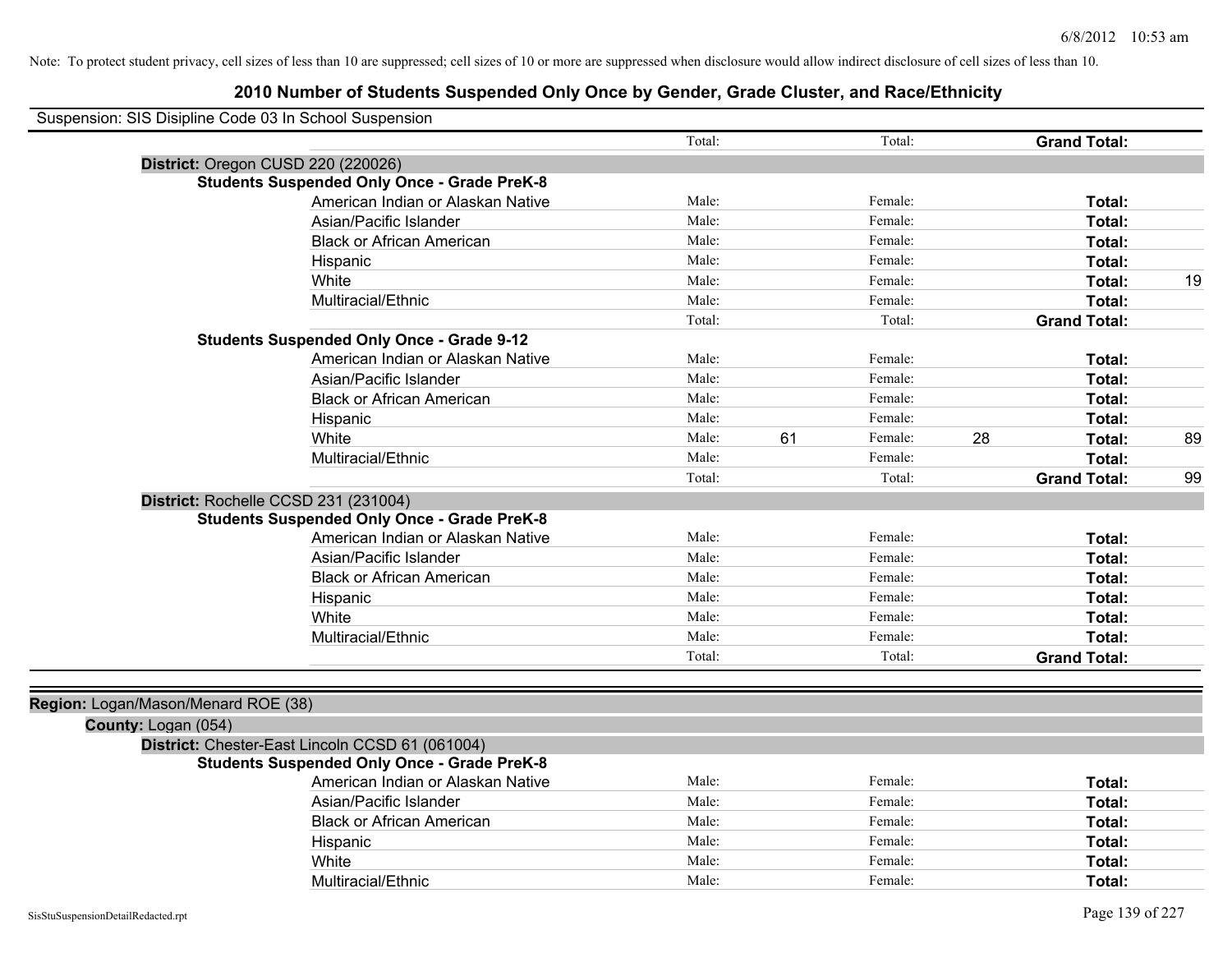| Suspension: SIS Disipline Code 03 In School Suspension |                                                    |        |    |         |    |                     |    |
|--------------------------------------------------------|----------------------------------------------------|--------|----|---------|----|---------------------|----|
|                                                        |                                                    | Total: |    | Total:  |    | <b>Grand Total:</b> |    |
|                                                        | District: Lincoln ESD 27 (027002)                  |        |    |         |    |                     |    |
|                                                        | <b>Students Suspended Only Once - Grade PreK-8</b> |        |    |         |    |                     |    |
|                                                        | American Indian or Alaskan Native                  | Male:  |    | Female: |    | Total:              |    |
|                                                        | Asian/Pacific Islander                             | Male:  |    | Female: |    | Total:              |    |
|                                                        | <b>Black or African American</b>                   | Male:  |    | Female: |    | Total:              |    |
|                                                        | Hispanic                                           | Male:  |    | Female: |    | Total:              |    |
|                                                        | White                                              | Male:  | 10 | Female: | 13 | Total:              | 23 |
|                                                        | Multiracial/Ethnic                                 | Male:  |    | Female: |    | Total:              |    |
|                                                        |                                                    | Total: |    | Total:  |    | <b>Grand Total:</b> |    |
|                                                        | District: Mt Pulaski CUSD 23 (023026)              |        |    |         |    |                     |    |
|                                                        | <b>Students Suspended Only Once - Grade 9-12</b>   |        |    |         |    |                     |    |
|                                                        | American Indian or Alaskan Native                  | Male:  |    | Female: |    | Total:              |    |
|                                                        | Asian/Pacific Islander                             | Male:  |    | Female: |    | Total:              |    |
|                                                        | <b>Black or African American</b>                   | Male:  |    | Female: |    | Total:              |    |
|                                                        | Hispanic                                           | Male:  |    | Female: |    | Total:              |    |
|                                                        | White                                              | Male:  |    | Female: |    | Total:              |    |
|                                                        | Multiracial/Ethnic                                 | Male:  |    | Female: |    | Total:              |    |
|                                                        |                                                    | Total: |    | Total:  |    | <b>Grand Total:</b> |    |
|                                                        | District: New Holland-Middletown Ed 88 (088002)    |        |    |         |    |                     |    |
|                                                        | <b>Students Suspended Only Once - Grade PreK-8</b> |        |    |         |    |                     |    |
|                                                        | American Indian or Alaskan Native                  | Male:  |    | Female: |    | Total:              |    |
|                                                        | Asian/Pacific Islander                             | Male:  |    | Female: |    | Total:              |    |
|                                                        | <b>Black or African American</b>                   | Male:  |    | Female: |    | Total:              |    |
|                                                        | Hispanic                                           | Male:  |    | Female: |    | Total:              |    |
|                                                        | White                                              | Male:  |    | Female: |    | Total:              |    |
|                                                        | Multiracial/Ethnic                                 | Male:  |    | Female: |    | Total:              |    |
|                                                        |                                                    | Total: |    | Total:  |    | <b>Grand Total:</b> |    |
| County: Mason (060)                                    |                                                    |        |    |         |    |                     |    |
|                                                        | District: Illini Central CUSD 189 (189026)         |        |    |         |    |                     |    |
|                                                        | <b>Students Suspended Only Once - Grade PreK-8</b> |        |    |         |    |                     |    |
|                                                        | American Indian or Alaskan Native                  | Male:  |    | Female: |    | Total:              |    |
|                                                        | Asian/Pacific Islander                             | Male:  |    | Female: |    | Total:              |    |
|                                                        | <b>Black or African American</b>                   | Male:  |    | Female: |    | Total:              |    |
|                                                        | Hispanic                                           | Male:  |    | Female: |    | Total:              |    |
|                                                        | White                                              | Male:  |    | Female: |    | Total:              | 21 |
|                                                        | Multiracial/Ethnic                                 | Male:  |    | Female: |    | Total:              |    |
|                                                        |                                                    | Total: |    | Total:  |    | <b>Grand Total:</b> |    |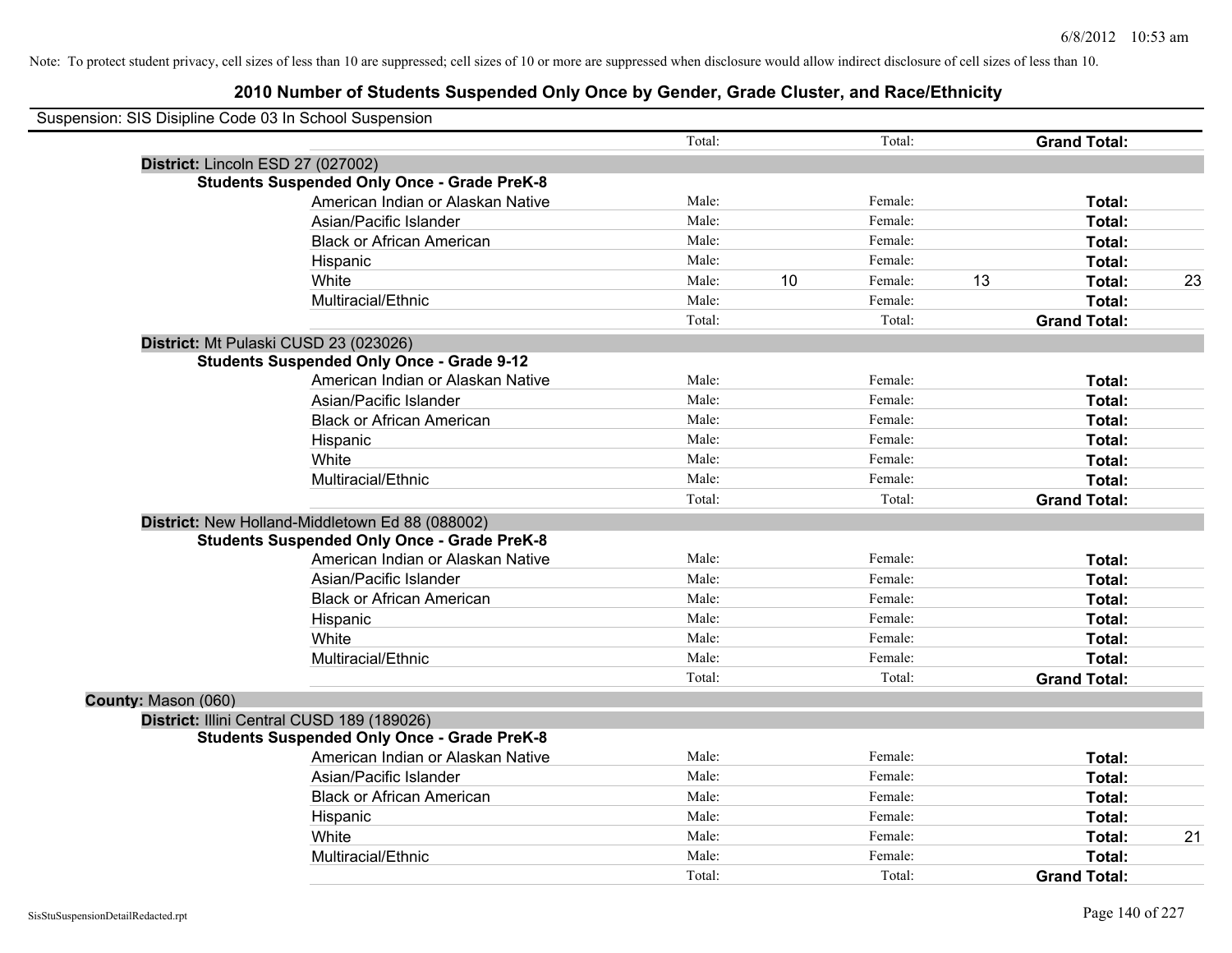| Suspension: SIS Disipline Code 03 In School Suspension |                                                    |        |    |         |    |                     |    |
|--------------------------------------------------------|----------------------------------------------------|--------|----|---------|----|---------------------|----|
|                                                        | <b>Students Suspended Only Once - Grade 9-12</b>   |        |    |         |    |                     |    |
|                                                        | American Indian or Alaskan Native                  | Male:  |    | Female: |    | Total:              |    |
|                                                        | Asian/Pacific Islander                             | Male:  |    | Female: |    | Total:              |    |
|                                                        | <b>Black or African American</b>                   | Male:  |    | Female: |    | Total:              |    |
|                                                        | Hispanic                                           | Male:  |    | Female: |    | Total:              |    |
|                                                        | White                                              | Male:  |    | Female: |    | Total:              | 19 |
|                                                        | Multiracial/Ethnic                                 | Male:  |    | Female: |    | Total:              |    |
|                                                        |                                                    | Total: |    | Total:  |    | <b>Grand Total:</b> |    |
|                                                        | District: Midwest Central CUSD 191 (191026)        |        |    |         |    |                     |    |
|                                                        | <b>Students Suspended Only Once - Grade PreK-8</b> |        |    |         |    |                     |    |
|                                                        | American Indian or Alaskan Native                  | Male:  |    | Female: |    | Total:              |    |
|                                                        | Asian/Pacific Islander                             | Male:  |    | Female: |    | Total:              |    |
|                                                        | <b>Black or African American</b>                   | Male:  |    | Female: |    | Total:              |    |
|                                                        | Hispanic                                           | Male:  |    | Female: |    | Total:              |    |
|                                                        | White                                              | Male:  |    | Female: |    | Total:              | 38 |
|                                                        | Multiracial/Ethnic                                 | Male:  |    | Female: |    | Total:              |    |
|                                                        |                                                    | Total: |    | Total:  |    | <b>Grand Total:</b> |    |
|                                                        | <b>Students Suspended Only Once - Grade 9-12</b>   |        |    |         |    |                     |    |
|                                                        | American Indian or Alaskan Native                  | Male:  |    | Female: |    | Total:              |    |
|                                                        | Asian/Pacific Islander                             | Male:  |    | Female: |    | Total:              |    |
|                                                        | <b>Black or African American</b>                   | Male:  |    | Female: |    | Total:              |    |
|                                                        | Hispanic                                           | Male:  |    | Female: |    | Total:              |    |
|                                                        | White                                              | Male:  | 23 | Female: | 10 | Total:              | 33 |
|                                                        | Multiracial/Ethnic                                 | Male:  |    | Female: |    | Total:              |    |
|                                                        |                                                    | Total: |    | Total:  |    | <b>Grand Total:</b> |    |
| County: Menard (065)                                   |                                                    |        |    |         |    |                     |    |
|                                                        | District: Greenview CUSD 200 (200026)              |        |    |         |    |                     |    |
|                                                        | <b>Students Suspended Only Once - Grade PreK-8</b> |        |    |         |    |                     |    |
|                                                        | American Indian or Alaskan Native                  | Male:  |    | Female: |    | Total:              |    |
|                                                        | Asian/Pacific Islander                             | Male:  |    | Female: |    | Total:              |    |
|                                                        | <b>Black or African American</b>                   | Male:  |    | Female: |    | Total:              |    |
|                                                        | Hispanic                                           | Male:  |    | Female: |    | Total:              |    |
|                                                        | White                                              | Male:  |    | Female: |    | Total:              |    |
|                                                        | Multiracial/Ethnic                                 | Male:  |    | Female: |    | Total:              |    |
|                                                        |                                                    | Total: |    | Total:  |    | <b>Grand Total:</b> |    |
|                                                        | <b>Students Suspended Only Once - Grade 9-12</b>   |        |    |         |    |                     |    |
|                                                        | American Indian or Alaskan Native                  | Male:  |    | Female: |    | Total:              |    |
|                                                        | Asian/Pacific Islander                             | Male:  |    | Female: |    | Total:              |    |
|                                                        | <b>Black or African American</b>                   | Male:  |    | Female: |    | Total:              |    |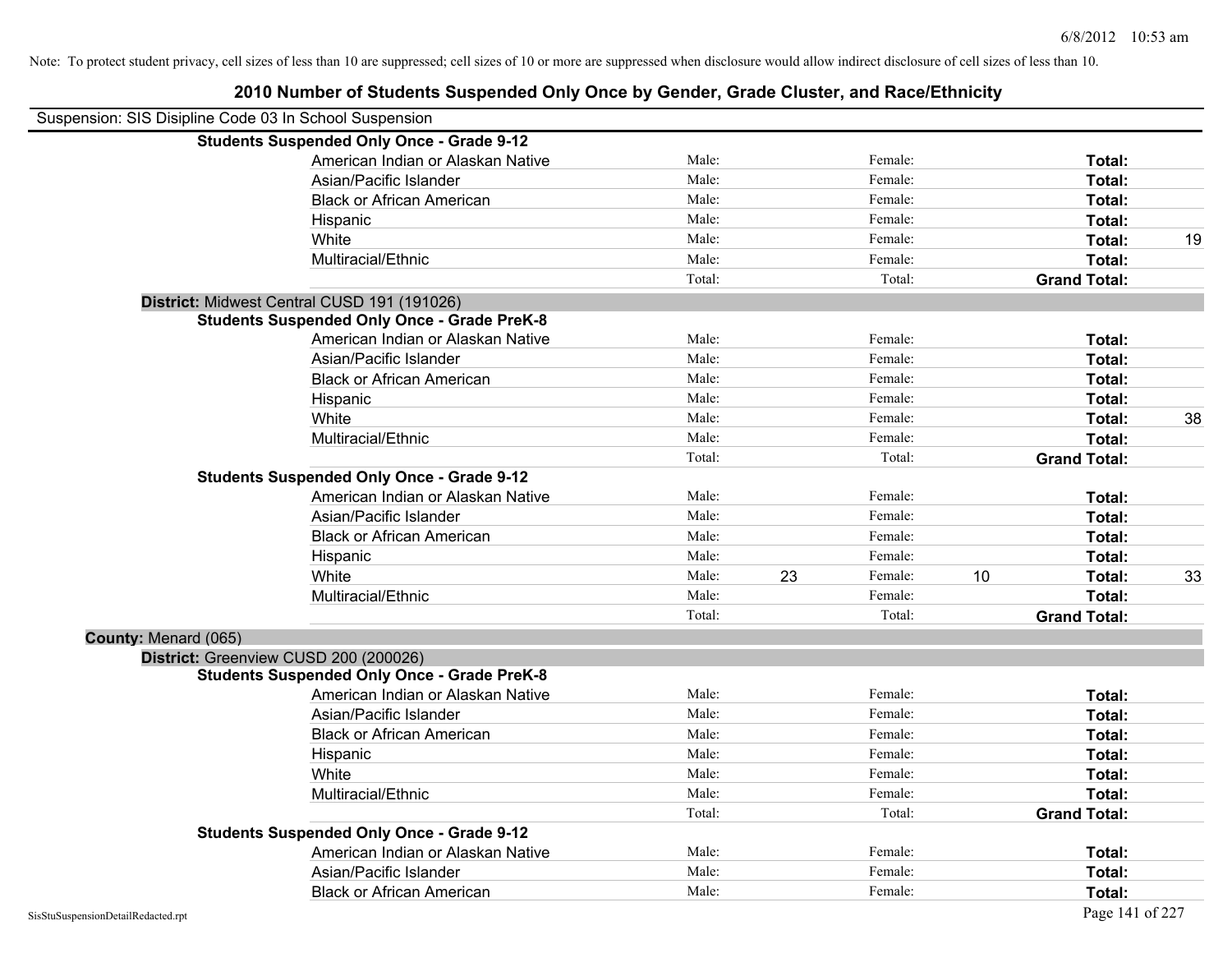| Suspension: SIS Disipline Code 03 In School Suspension |                                                    |        |         |                     |    |
|--------------------------------------------------------|----------------------------------------------------|--------|---------|---------------------|----|
|                                                        | Hispanic                                           | Male:  | Female: | Total:              |    |
|                                                        | White                                              | Male:  | Female: | Total:              |    |
|                                                        | Multiracial/Ethnic                                 | Male:  | Female: | Total:              |    |
|                                                        |                                                    | Total: | Total:  | <b>Grand Total:</b> |    |
|                                                        |                                                    |        |         |                     |    |
| Region: Macon/Piatt ROE (39)                           |                                                    |        |         |                     |    |
| County: Macon (055)                                    |                                                    |        |         |                     |    |
|                                                        | District: Argenta-Oreana CUSD 1 (001026)           |        |         |                     |    |
|                                                        | <b>Students Suspended Only Once - Grade PreK-8</b> |        |         |                     |    |
|                                                        | American Indian or Alaskan Native                  | Male:  | Female: | Total:              |    |
|                                                        | Asian/Pacific Islander                             | Male:  | Female: | Total:              |    |
|                                                        | <b>Black or African American</b>                   | Male:  | Female: | Total:              |    |
|                                                        | Hispanic                                           | Male:  | Female: | Total:              |    |
|                                                        | White                                              | Male:  | Female: | Total:              | 29 |
|                                                        | Multiracial/Ethnic                                 | Male:  | Female: | Total:              |    |
|                                                        |                                                    | Total: | Total:  | <b>Grand Total:</b> |    |
|                                                        | <b>Students Suspended Only Once - Grade 9-12</b>   |        |         |                     |    |
|                                                        | American Indian or Alaskan Native                  | Male:  | Female: | Total:              |    |
|                                                        | Asian/Pacific Islander                             | Male:  | Female: | Total:              |    |
|                                                        | <b>Black or African American</b>                   | Male:  | Female: | Total:              |    |
|                                                        | Hispanic                                           | Male:  | Female: | Total:              |    |
|                                                        | White                                              | Male:  | Female: | Total:              | 19 |
|                                                        | Multiracial/Ethnic                                 | Male:  | Female: | Total:              |    |
|                                                        |                                                    | Total: | Total:  | <b>Grand Total:</b> |    |
|                                                        | District: Decatur SD 61 (061025)                   |        |         |                     |    |
|                                                        | <b>Students Suspended Only Once - Grade PreK-8</b> |        |         |                     |    |
|                                                        | American Indian or Alaskan Native                  | Male:  | Female: | Total:              |    |
|                                                        | Asian/Pacific Islander                             | Male:  | Female: | Total:              |    |
|                                                        | <b>Black or African American</b>                   | Male:  | Female: | Total:              | 19 |
|                                                        | Hispanic                                           | Male:  | Female: | Total:              |    |
|                                                        | White                                              | Male:  | Female: | Total:              |    |
|                                                        | Multiracial/Ethnic                                 | Male:  | Female: | Total:              |    |
|                                                        |                                                    | Total: | Total:  | <b>Grand Total:</b> |    |
|                                                        | <b>Students Suspended Only Once - Grade 9-12</b>   |        |         |                     |    |
|                                                        | American Indian or Alaskan Native                  | Male:  | Female: | Total:              |    |
|                                                        | Asian/Pacific Islander                             | Male:  | Female: | Total:              |    |
|                                                        | <b>Black or African American</b>                   | Male:  | Female: | Total:              |    |
|                                                        | Hispanic                                           | Male:  | Female: | Total:              |    |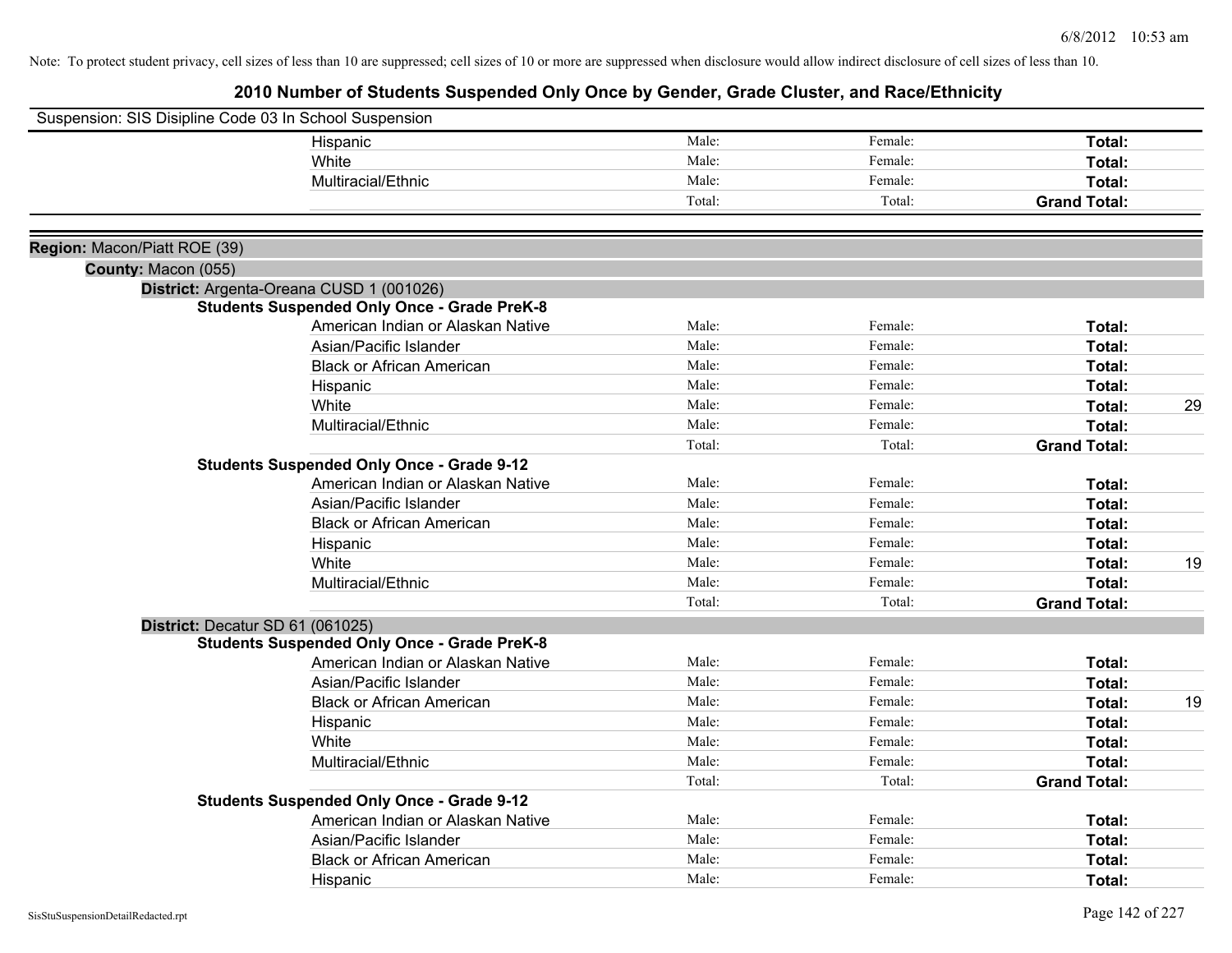## **2010 Number of Students Suspended Only Once by Gender, Grade Cluster, and Race/Ethnicity**

| Suspension: SIS Disipline Code 03 In School Suspension |                                                    |        |    |         |    |                     |    |
|--------------------------------------------------------|----------------------------------------------------|--------|----|---------|----|---------------------|----|
|                                                        | White                                              | Male:  |    | Female: |    | Total:              |    |
|                                                        | Multiracial/Ethnic                                 | Male:  |    | Female: |    | Total:              |    |
|                                                        |                                                    | Total: |    | Total:  |    | <b>Grand Total:</b> | 17 |
|                                                        | District: Maroa Forsyth CUSD 2 (002026)            |        |    |         |    |                     |    |
|                                                        | <b>Students Suspended Only Once - Grade PreK-8</b> |        |    |         |    |                     |    |
|                                                        | American Indian or Alaskan Native                  | Male:  |    | Female: |    | Total:              |    |
|                                                        | Asian/Pacific Islander                             | Male:  |    | Female: |    | Total:              |    |
|                                                        | <b>Black or African American</b>                   | Male:  |    | Female: |    | Total:              |    |
|                                                        | Hispanic                                           | Male:  |    | Female: |    | Total:              |    |
|                                                        | White                                              | Male:  |    | Female: |    | Total:              |    |
|                                                        | Multiracial/Ethnic                                 | Male:  |    | Female: |    | Total:              |    |
|                                                        |                                                    | Total: |    | Total:  |    | <b>Grand Total:</b> |    |
|                                                        | <b>Students Suspended Only Once - Grade 9-12</b>   |        |    |         |    |                     |    |
|                                                        | American Indian or Alaskan Native                  | Male:  |    | Female: |    | Total:              |    |
|                                                        | Asian/Pacific Islander                             | Male:  |    | Female: |    | Total:              |    |
|                                                        | <b>Black or African American</b>                   | Male:  |    | Female: |    | Total:              |    |
|                                                        | Hispanic                                           | Male:  |    | Female: |    | Total:              |    |
|                                                        | White                                              | Male:  |    | Female: |    | Total:              | 12 |
|                                                        | Multiracial/Ethnic                                 | Male:  |    | Female: |    | Total:              |    |
|                                                        |                                                    | Total: |    | Total:  |    | <b>Grand Total:</b> |    |
| District: Meridian CUSD 15 (015026)                    |                                                    |        |    |         |    |                     |    |
|                                                        | <b>Students Suspended Only Once - Grade PreK-8</b> |        |    |         |    |                     |    |
|                                                        | American Indian or Alaskan Native                  | Male:  |    | Female: |    | Total:              |    |
|                                                        | Asian/Pacific Islander                             | Male:  |    | Female: |    | Total:              |    |
|                                                        | <b>Black or African American</b>                   | Male:  |    | Female: |    | Total:              |    |
|                                                        | Hispanic                                           | Male:  |    | Female: |    | Total:              |    |
|                                                        | White                                              | Male:  |    | Female: |    | Total:              | 28 |
|                                                        | Multiracial/Ethnic                                 | Male:  |    | Female: |    | Total:              |    |
|                                                        |                                                    | Total: |    | Total:  |    | <b>Grand Total:</b> |    |
|                                                        | <b>Students Suspended Only Once - Grade 9-12</b>   |        |    |         |    |                     |    |
|                                                        | American Indian or Alaskan Native                  | Male:  |    | Female: |    | Total:              |    |
|                                                        | Asian/Pacific Islander                             | Male:  |    | Female: |    | Total:              |    |
|                                                        | <b>Black or African American</b>                   | Male:  |    | Female: |    | Total:              |    |
|                                                        | Hispanic                                           | Male:  |    | Female: |    | Total:              |    |
|                                                        | White                                              | Male:  | 18 | Female: | 15 | Total:              | 33 |
|                                                        | Multiracial/Ethnic                                 | Male:  |    | Female: |    | Total:              |    |
|                                                        |                                                    | Total: |    | Total:  |    | <b>Grand Total:</b> |    |
|                                                        |                                                    |        |    |         |    |                     |    |

## **District:** Mt Zion CUSD 3 (003026)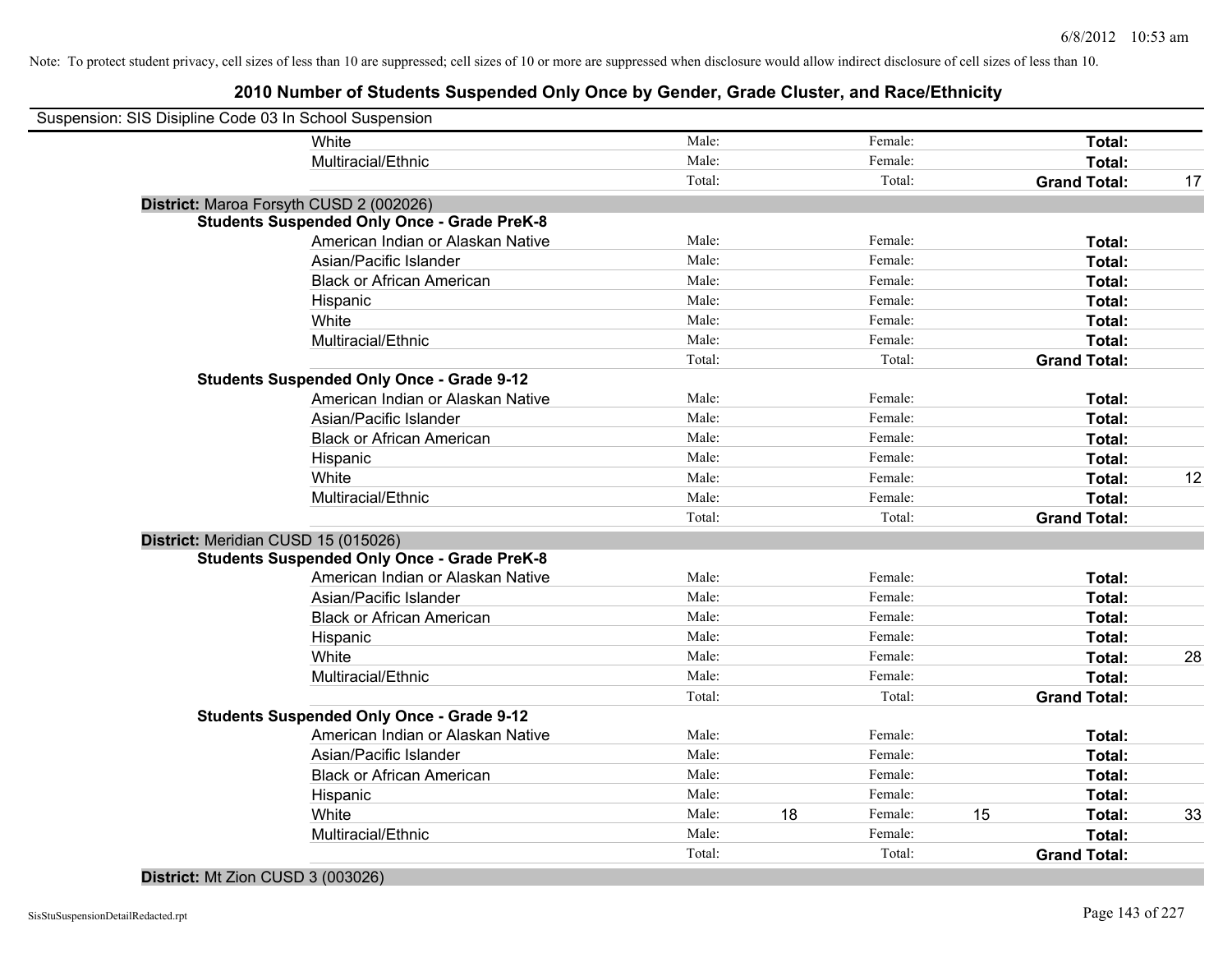|                                    | 2010 Number of Students Suspended Only Once by Gender, Grade Cluster, and Race/Ethnicity |        |    |         |    |                     |    |
|------------------------------------|------------------------------------------------------------------------------------------|--------|----|---------|----|---------------------|----|
|                                    | Suspension: SIS Disipline Code 03 In School Suspension                                   |        |    |         |    |                     |    |
|                                    | <b>Students Suspended Only Once - Grade PreK-8</b>                                       |        |    |         |    |                     |    |
|                                    | American Indian or Alaskan Native                                                        | Male:  |    | Female: |    | Total:              |    |
|                                    | Asian/Pacific Islander                                                                   | Male:  |    | Female: |    | Total:              |    |
|                                    | <b>Black or African American</b>                                                         | Male:  |    | Female: |    | Total:              |    |
|                                    | Hispanic                                                                                 | Male:  |    | Female: |    | Total:              |    |
|                                    | White                                                                                    | Male:  |    | Female: |    | Total:              | 21 |
|                                    | Multiracial/Ethnic                                                                       | Male:  |    | Female: |    | Total:              |    |
|                                    |                                                                                          | Total: |    | Total:  |    | <b>Grand Total:</b> |    |
|                                    | <b>Students Suspended Only Once - Grade 9-12</b>                                         |        |    |         |    |                     |    |
|                                    | American Indian or Alaskan Native                                                        | Male:  |    | Female: |    | Total:              |    |
|                                    | Asian/Pacific Islander                                                                   | Male:  |    | Female: |    | Total:              |    |
|                                    | <b>Black or African American</b>                                                         | Male:  |    | Female: |    | Total:              |    |
|                                    | Hispanic                                                                                 | Male:  |    | Female: |    | Total:              |    |
|                                    | White                                                                                    | Male:  | 37 | Female: | 28 | Total:              | 65 |
|                                    | Multiracial/Ethnic                                                                       | Male:  |    | Female: |    | Total:              |    |
|                                    |                                                                                          | Total: |    | Total:  |    | <b>Grand Total:</b> |    |
|                                    | District: Sangamon Valley CUSD 9 (009026)                                                |        |    |         |    |                     |    |
|                                    | <b>Students Suspended Only Once - Grade PreK-8</b>                                       |        |    |         |    |                     |    |
|                                    | American Indian or Alaskan Native                                                        | Male:  |    | Female: |    | Total:              |    |
|                                    | Asian/Pacific Islander                                                                   | Male:  |    | Female: |    | Total:              |    |
|                                    | <b>Black or African American</b>                                                         | Male:  |    | Female: |    | Total:              |    |
|                                    | Hispanic                                                                                 | Male:  |    | Female: |    | Total:              |    |
|                                    | White                                                                                    | Male:  |    | Female: |    | Total:              | 26 |
|                                    | Multiracial/Ethnic                                                                       | Male:  |    | Female: |    | Total:              |    |
|                                    |                                                                                          | Total: |    | Total:  |    | <b>Grand Total:</b> |    |
|                                    | <b>Students Suspended Only Once - Grade 9-12</b>                                         |        |    |         |    |                     |    |
|                                    | American Indian or Alaskan Native                                                        | Male:  |    | Female: |    | Total:              |    |
|                                    | Asian/Pacific Islander                                                                   | Male:  |    | Female: |    | Total:              |    |
|                                    | <b>Black or African American</b>                                                         | Male:  |    | Female: |    | Total:              |    |
|                                    | Hispanic                                                                                 | Male:  |    | Female: |    | Total:              |    |
|                                    | White                                                                                    | Male:  |    | Female: |    | Total:              | 29 |
|                                    | Multiracial/Ethnic                                                                       | Male:  |    | Female: |    | Total:              |    |
|                                    |                                                                                          | Total: |    | Total:  |    | <b>Grand Total:</b> |    |
|                                    | District: Warrensburg-Latham CUSD 11 (011026)                                            |        |    |         |    |                     |    |
|                                    | <b>Students Suspended Only Once - Grade PreK-8</b>                                       |        |    |         |    |                     |    |
|                                    | American Indian or Alaskan Native                                                        | Male:  |    | Female: |    | Total:              |    |
|                                    | Asian/Pacific Islander                                                                   | Male:  |    | Female: |    | Total:              |    |
|                                    | <b>Black or African American</b>                                                         | Male:  |    | Female: |    | Total:              |    |
|                                    | Hispanic                                                                                 | Male:  |    | Female: |    | Total:              |    |
| SisStuSuspensionDetailRedacted.rpt |                                                                                          |        |    |         |    | Page 144 of 227     |    |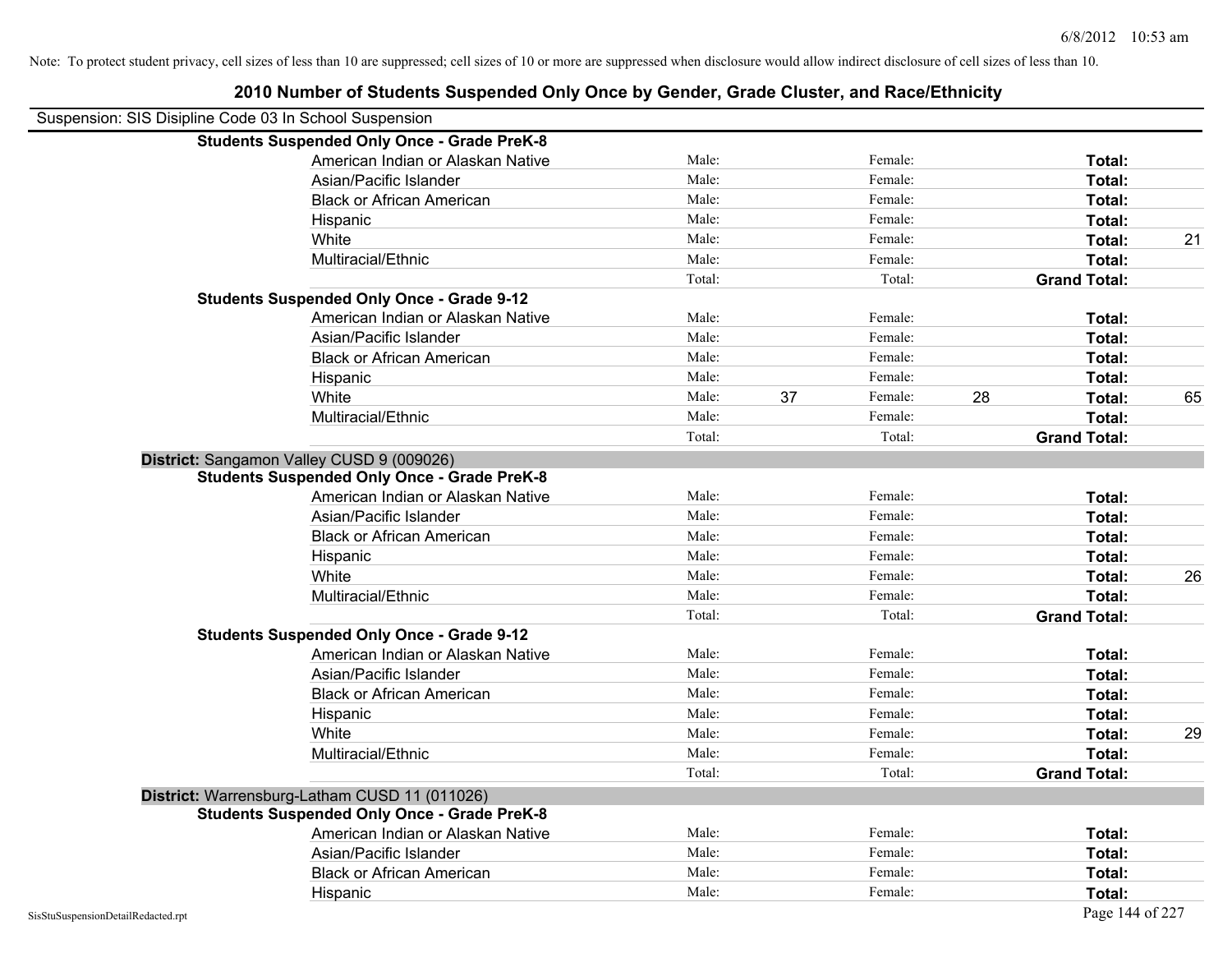| Suspension: SIS Disipline Code 03 In School Suspension |                                                    |        |         |                     |
|--------------------------------------------------------|----------------------------------------------------|--------|---------|---------------------|
|                                                        | White                                              | Male:  | Female: | Total:              |
|                                                        | Multiracial/Ethnic                                 | Male:  | Female: | Total:              |
|                                                        |                                                    | Total: | Total:  | <b>Grand Total:</b> |
| County: Piatt (074)                                    |                                                    |        |         |                     |
|                                                        | District: Atwood Hammond CUSD 39 (039026)          |        |         |                     |
|                                                        | <b>Students Suspended Only Once - Grade PreK-8</b> |        |         |                     |
|                                                        | American Indian or Alaskan Native                  | Male:  | Female: | Total:              |
|                                                        | Asian/Pacific Islander                             | Male:  | Female: | Total:              |
|                                                        | <b>Black or African American</b>                   | Male:  | Female: | Total:              |
|                                                        | Hispanic                                           | Male:  | Female: | Total:              |
|                                                        | White                                              | Male:  | Female: | Total:              |
|                                                        | Multiracial/Ethnic                                 | Male:  | Female: | Total:              |
|                                                        |                                                    | Total: | Total:  | <b>Grand Total:</b> |
|                                                        | <b>Students Suspended Only Once - Grade 9-12</b>   |        |         |                     |
|                                                        | American Indian or Alaskan Native                  | Male:  | Female: | Total:              |
|                                                        | Asian/Pacific Islander                             | Male:  | Female: | Total:              |
|                                                        | <b>Black or African American</b>                   | Male:  | Female: | Total:              |
|                                                        | Hispanic                                           | Male:  | Female: | Total:              |
|                                                        | White                                              | Male:  | Female: | Total:              |
|                                                        | Multiracial/Ethnic                                 | Male:  | Female: | <b>Total:</b>       |
|                                                        |                                                    | Total: | Total:  | <b>Grand Total:</b> |
| District: Cerro Gordo CUSD 100 (100026)                |                                                    |        |         |                     |
|                                                        | <b>Students Suspended Only Once - Grade PreK-8</b> |        |         |                     |
|                                                        | American Indian or Alaskan Native                  | Male:  | Female: | Total:              |
|                                                        | Asian/Pacific Islander                             | Male:  | Female: | Total:              |
|                                                        | <b>Black or African American</b>                   | Male:  | Female: | Total:              |
|                                                        | Hispanic                                           | Male:  | Female: | Total:              |
|                                                        | White                                              | Male:  | Female: | Total:              |
|                                                        | Multiracial/Ethnic                                 | Male:  | Female: | Total:              |
|                                                        |                                                    | Total: | Total:  | <b>Grand Total:</b> |
|                                                        | District: Deland-Weldon CUSD 57 (057026)           |        |         |                     |
|                                                        | <b>Students Suspended Only Once - Grade PreK-8</b> |        |         |                     |
|                                                        | American Indian or Alaskan Native                  | Male:  | Female: | Total:              |
|                                                        | Asian/Pacific Islander                             | Male:  | Female: | Total:              |
|                                                        | <b>Black or African American</b>                   | Male:  | Female: | Total:              |
|                                                        | Hispanic                                           | Male:  | Female: | Total:              |
|                                                        | White                                              | Male:  | Female: | Total:              |
|                                                        | Multiracial/Ethnic                                 | Male:  | Female: | Total:              |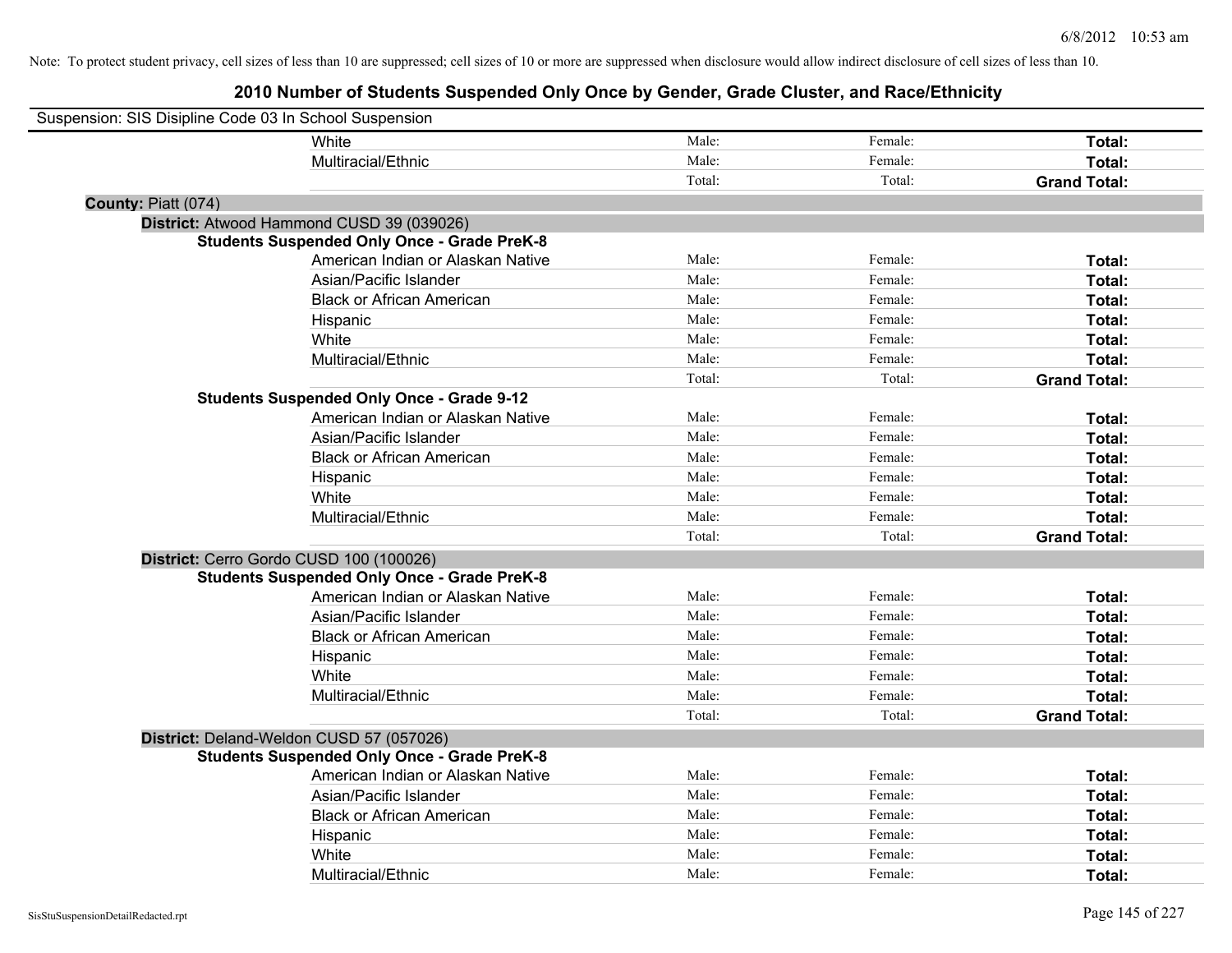|                          | Suspension: SIS Disipline Code 03 In School Suspension |        |    |         |    |                     |     |
|--------------------------|--------------------------------------------------------|--------|----|---------|----|---------------------|-----|
|                          |                                                        | Total: |    | Total:  |    | <b>Grand Total:</b> |     |
|                          | <b>Students Suspended Only Once - Grade 9-12</b>       |        |    |         |    |                     |     |
|                          | American Indian or Alaskan Native                      | Male:  |    | Female: |    | Total:              |     |
|                          | Asian/Pacific Islander                                 | Male:  |    | Female: |    | Total:              |     |
|                          | <b>Black or African American</b>                       | Male:  |    | Female: |    | Total:              |     |
|                          | Hispanic                                               | Male:  |    | Female: |    | Total:              |     |
|                          | White                                                  | Male:  |    | Female: |    | Total:              |     |
|                          | Multiracial/Ethnic                                     | Male:  |    | Female: |    | Total:              |     |
|                          |                                                        | Total: |    | Total:  |    | <b>Grand Total:</b> |     |
|                          | District: Monticello CUSD 25 (025026)                  |        |    |         |    |                     |     |
|                          | <b>Students Suspended Only Once - Grade PreK-8</b>     |        |    |         |    |                     |     |
|                          | American Indian or Alaskan Native                      | Male:  |    | Female: |    | Total:              |     |
|                          | Asian/Pacific Islander                                 | Male:  |    | Female: |    | Total:              |     |
|                          | <b>Black or African American</b>                       | Male:  |    | Female: |    | Total:              |     |
|                          | Hispanic                                               | Male:  |    | Female: |    | Total:              |     |
|                          | White                                                  | Male:  |    | Female: |    | Total:              | 12  |
|                          | Multiracial/Ethnic                                     | Male:  |    | Female: |    | Total:              |     |
|                          |                                                        | Total: |    | Total:  |    | <b>Grand Total:</b> |     |
|                          | <b>Students Suspended Only Once - Grade 9-12</b>       |        |    |         |    |                     |     |
|                          | American Indian or Alaskan Native                      | Male:  |    | Female: |    | Total:              |     |
|                          | Asian/Pacific Islander                                 | Male:  |    | Female: |    | Total:              |     |
|                          | <b>Black or African American</b>                       | Male:  |    | Female: |    | Total:              |     |
|                          | Hispanic                                               | Male:  |    | Female: |    | Total:              |     |
|                          | White                                                  | Male:  |    | Female: |    | Total:              |     |
|                          | Multiracial/Ethnic                                     | Male:  |    | Female: |    | Total:              |     |
|                          |                                                        | Total: |    | Total:  |    | <b>Grand Total:</b> |     |
|                          |                                                        |        |    |         |    |                     |     |
| Region: Madison ROE (41) |                                                        |        |    |         |    |                     |     |
| County: Madison (057)    |                                                        |        |    |         |    |                     |     |
|                          | District: Alton CUSD 11 (011026)                       |        |    |         |    |                     |     |
|                          | <b>Students Suspended Only Once - Grade PreK-8</b>     |        |    |         |    |                     |     |
|                          | American Indian or Alaskan Native                      | Male:  |    | Female: |    | Total:              |     |
|                          | Asian/Pacific Islander                                 | Male:  |    | Female: |    | Total:              |     |
|                          | <b>Black or African American</b>                       | Male:  | 49 | Female: | 21 | Total:              | 70  |
|                          | Hispanic                                               | Male:  |    | Female: |    | Total:              |     |
|                          | White                                                  | Male:  | 64 | Female: | 26 | Total:              | 90  |
|                          | Multiracial/Ethnic                                     | Male:  |    | Female: |    | Total:              |     |
|                          |                                                        | Total: |    | Total:  |    | <b>Grand Total:</b> | 170 |
|                          |                                                        |        |    |         |    |                     |     |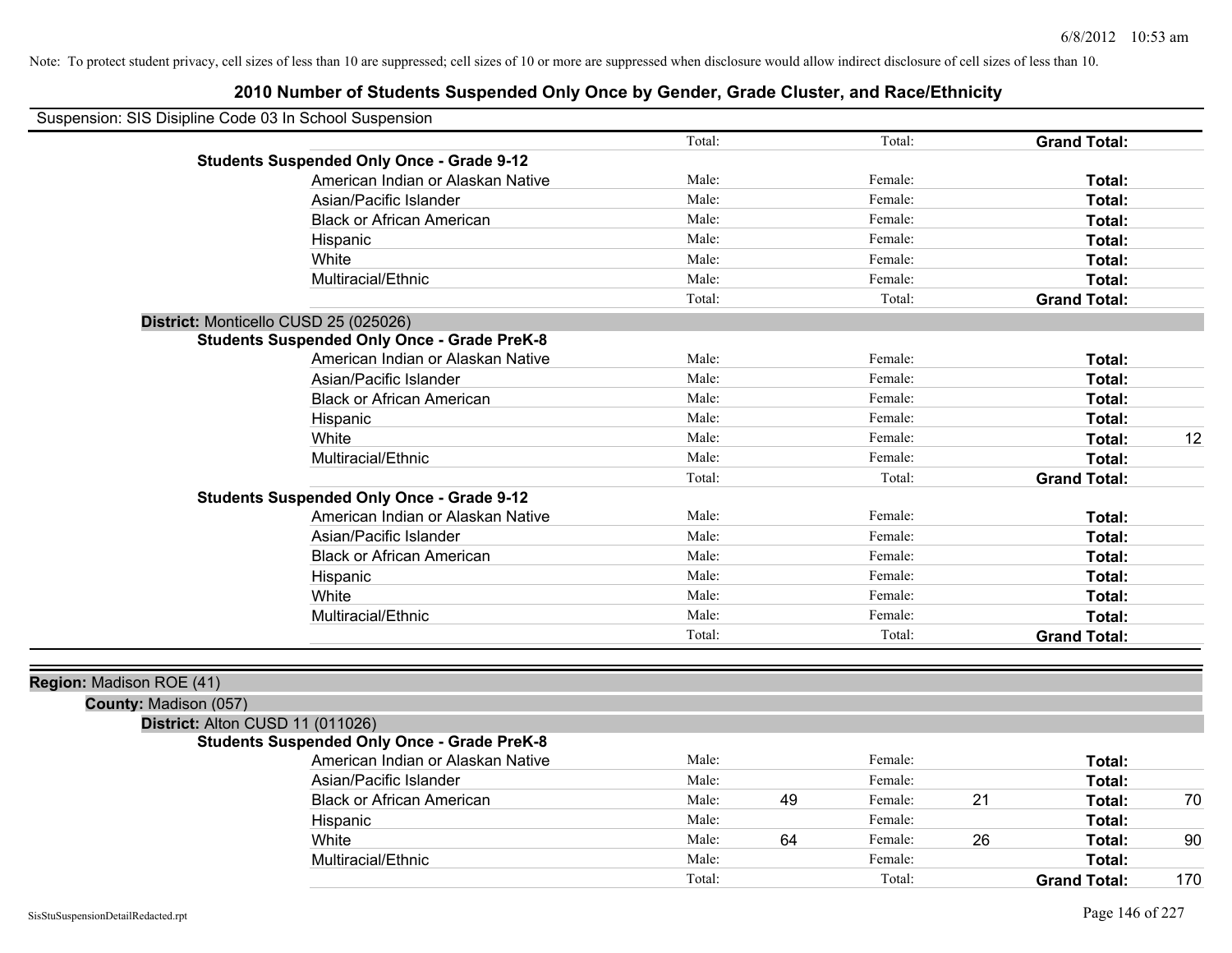| Suspension: SIS Disipline Code 03 In School Suspension |        |    |         |    |                     |     |
|--------------------------------------------------------|--------|----|---------|----|---------------------|-----|
| <b>Students Suspended Only Once - Grade 9-12</b>       |        |    |         |    |                     |     |
| American Indian or Alaskan Native                      | Male:  |    | Female: |    | Total:              |     |
| Asian/Pacific Islander                                 | Male:  |    | Female: |    | Total:              |     |
| <b>Black or African American</b>                       | Male:  | 44 | Female: | 35 | Total:              | 79  |
| Hispanic                                               | Male:  |    | Female: |    | Total:              |     |
| White                                                  | Male:  | 37 | Female: | 13 | Total:              | 50  |
| Multiracial/Ethnic                                     | Male:  |    | Female: |    | Total:              |     |
|                                                        | Total: |    | Total:  |    | <b>Grand Total:</b> |     |
| District: Bethalto CUSD 8 (008026)                     |        |    |         |    |                     |     |
| <b>Students Suspended Only Once - Grade PreK-8</b>     |        |    |         |    |                     |     |
| American Indian or Alaskan Native                      | Male:  |    | Female: |    | Total:              |     |
| Asian/Pacific Islander                                 | Male:  |    | Female: |    | Total:              |     |
| <b>Black or African American</b>                       | Male:  |    | Female: |    | Total:              |     |
| Hispanic                                               | Male:  |    | Female: |    | Total:              |     |
| White                                                  | Male:  | 60 | Female: | 28 | Total:              | 88  |
| Multiracial/Ethnic                                     | Male:  |    | Female: |    | Total:              |     |
|                                                        | Total: |    | Total:  |    | <b>Grand Total:</b> | 99  |
| <b>Students Suspended Only Once - Grade 9-12</b>       |        |    |         |    |                     |     |
| American Indian or Alaskan Native                      | Male:  |    | Female: |    | Total:              |     |
| Asian/Pacific Islander                                 | Male:  |    | Female: |    | Total:              |     |
| <b>Black or African American</b>                       | Male:  |    | Female: |    | Total:              |     |
| Hispanic                                               | Male:  |    | Female: |    | Total:              |     |
| White                                                  | Male:  | 47 | Female: | 29 | Total:              | 76  |
| Multiracial/Ethnic                                     | Male:  |    | Female: |    | Total:              |     |
|                                                        | Total: |    | Total:  |    | <b>Grand Total:</b> |     |
| District: Collinsville CUSD 10 (010026)                |        |    |         |    |                     |     |
| <b>Students Suspended Only Once - Grade PreK-8</b>     |        |    |         |    |                     |     |
| American Indian or Alaskan Native                      | Male:  |    | Female: |    | Total:              |     |
| Asian/Pacific Islander                                 | Male:  |    | Female: |    | Total:              |     |
| <b>Black or African American</b>                       | Male:  | 21 | Female: | 12 | <b>Total:</b>       | 33  |
| Hispanic                                               | Male:  | 23 | Female: | 14 | Total:              | 37  |
| White                                                  | Male:  | 90 | Female: | 37 | Total:              | 127 |
| Multiracial/Ethnic                                     | Male:  |    | Female: |    | Total:              |     |
|                                                        | Total: |    | Total:  |    | <b>Grand Total:</b> |     |
| <b>Students Suspended Only Once - Grade 9-12</b>       |        |    |         |    |                     |     |
| American Indian or Alaskan Native                      | Male:  |    | Female: |    | Total:              |     |
| Asian/Pacific Islander                                 | Male:  |    | Female: |    | Total:              |     |
| <b>Black or African American</b>                       | Male:  | 21 | Female: | 14 | Total:              | 35  |
| Hispanic                                               | Male:  | 18 | Female: | 10 | Total:              | 28  |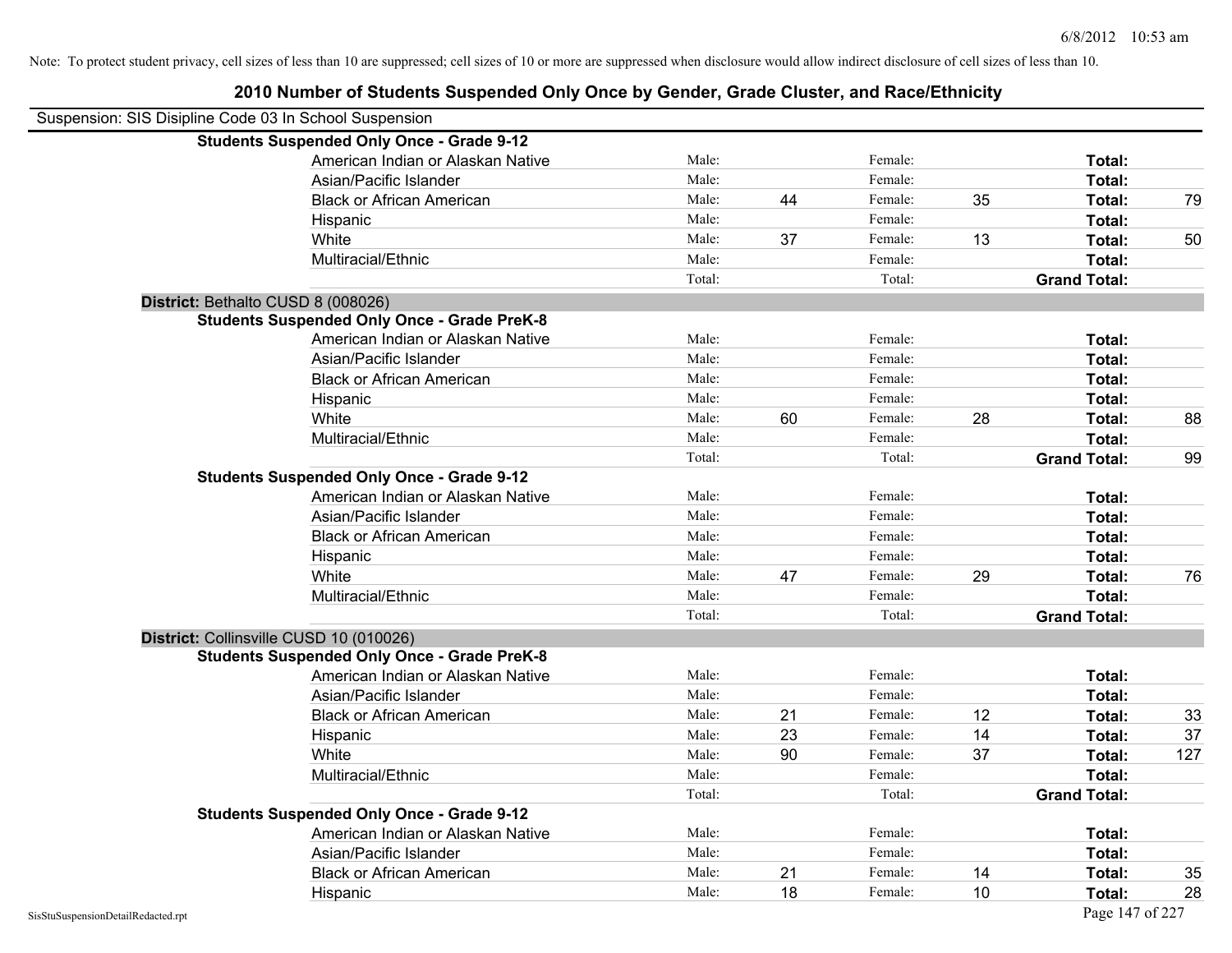| Suspension: SIS Disipline Code 03 In School Suspension |                                                    |        |    |         |    |                     |     |
|--------------------------------------------------------|----------------------------------------------------|--------|----|---------|----|---------------------|-----|
|                                                        | White                                              | Male:  | 85 | Female: | 72 | Total:              | 157 |
|                                                        | Multiracial/Ethnic                                 | Male:  |    | Female: |    | Total:              |     |
|                                                        |                                                    | Total: |    | Total:  |    | <b>Grand Total:</b> |     |
| District: East Alton SD 13 (013002)                    |                                                    |        |    |         |    |                     |     |
|                                                        | <b>Students Suspended Only Once - Grade PreK-8</b> |        |    |         |    |                     |     |
|                                                        | American Indian or Alaskan Native                  | Male:  |    | Female: |    | Total:              |     |
|                                                        | Asian/Pacific Islander                             | Male:  |    | Female: |    | Total:              |     |
|                                                        | <b>Black or African American</b>                   | Male:  |    | Female: |    | Total:              |     |
|                                                        | Hispanic                                           | Male:  |    | Female: |    | Total:              |     |
|                                                        | White                                              | Male:  | 25 | Female: | 19 | Total:              | 44  |
|                                                        | Multiracial/Ethnic                                 | Male:  |    | Female: |    | Total:              |     |
|                                                        |                                                    | Total: |    | Total:  |    | <b>Grand Total:</b> | 56  |
|                                                        | District: East Alton-Wood River CHSD 14 (014016)   |        |    |         |    |                     |     |
|                                                        | <b>Students Suspended Only Once - Grade 9-12</b>   |        |    |         |    |                     |     |
|                                                        | American Indian or Alaskan Native                  | Male:  |    | Female: |    | Total:              |     |
|                                                        | Asian/Pacific Islander                             | Male:  |    | Female: |    | Total:              |     |
|                                                        | <b>Black or African American</b>                   | Male:  |    | Female: |    | Total:              |     |
|                                                        | Hispanic                                           | Male:  |    | Female: |    | Total:              |     |
|                                                        | White                                              | Male:  | 24 | Female: | 28 | Total:              | 52  |
|                                                        | Multiracial/Ethnic                                 | Male:  |    | Female: |    | Total:              |     |
|                                                        |                                                    | Total: |    | Total:  |    | <b>Grand Total:</b> |     |
| District: Edwardsville CUSD 7 (007026)                 |                                                    |        |    |         |    |                     |     |
|                                                        | <b>Students Suspended Only Once - Grade PreK-8</b> |        |    |         |    |                     |     |
|                                                        | American Indian or Alaskan Native                  | Male:  |    | Female: |    | Total:              |     |
|                                                        | Asian/Pacific Islander                             | Male:  |    | Female: |    | Total:              |     |
|                                                        | <b>Black or African American</b>                   | Male:  | 21 | Female: | 13 | Total:              | 34  |
|                                                        | Hispanic                                           | Male:  |    | Female: |    | Total:              |     |
|                                                        | White                                              | Male:  | 96 | Female: | 26 | Total:              | 122 |
|                                                        | Multiracial/Ethnic                                 | Male:  |    | Female: |    | Total:              | 10  |
|                                                        |                                                    | Total: |    | Total:  |    | <b>Grand Total:</b> |     |
|                                                        | <b>Students Suspended Only Once - Grade 9-12</b>   |        |    |         |    |                     |     |
|                                                        | American Indian or Alaskan Native                  | Male:  |    | Female: |    | Total:              |     |
|                                                        | Asian/Pacific Islander                             | Male:  |    | Female: |    | Total:              |     |
|                                                        | <b>Black or African American</b>                   | Male:  | 14 | Female: | 12 | Total:              | 26  |
|                                                        | Hispanic                                           | Male:  |    | Female: |    | Total:              |     |
|                                                        | White                                              | Male:  | 76 | Female: | 44 | Total:              | 120 |
|                                                        | Multiracial/Ethnic                                 | Male:  |    | Female: |    | Total:              |     |
|                                                        |                                                    | Total: |    | Total:  |    | <b>Grand Total:</b> |     |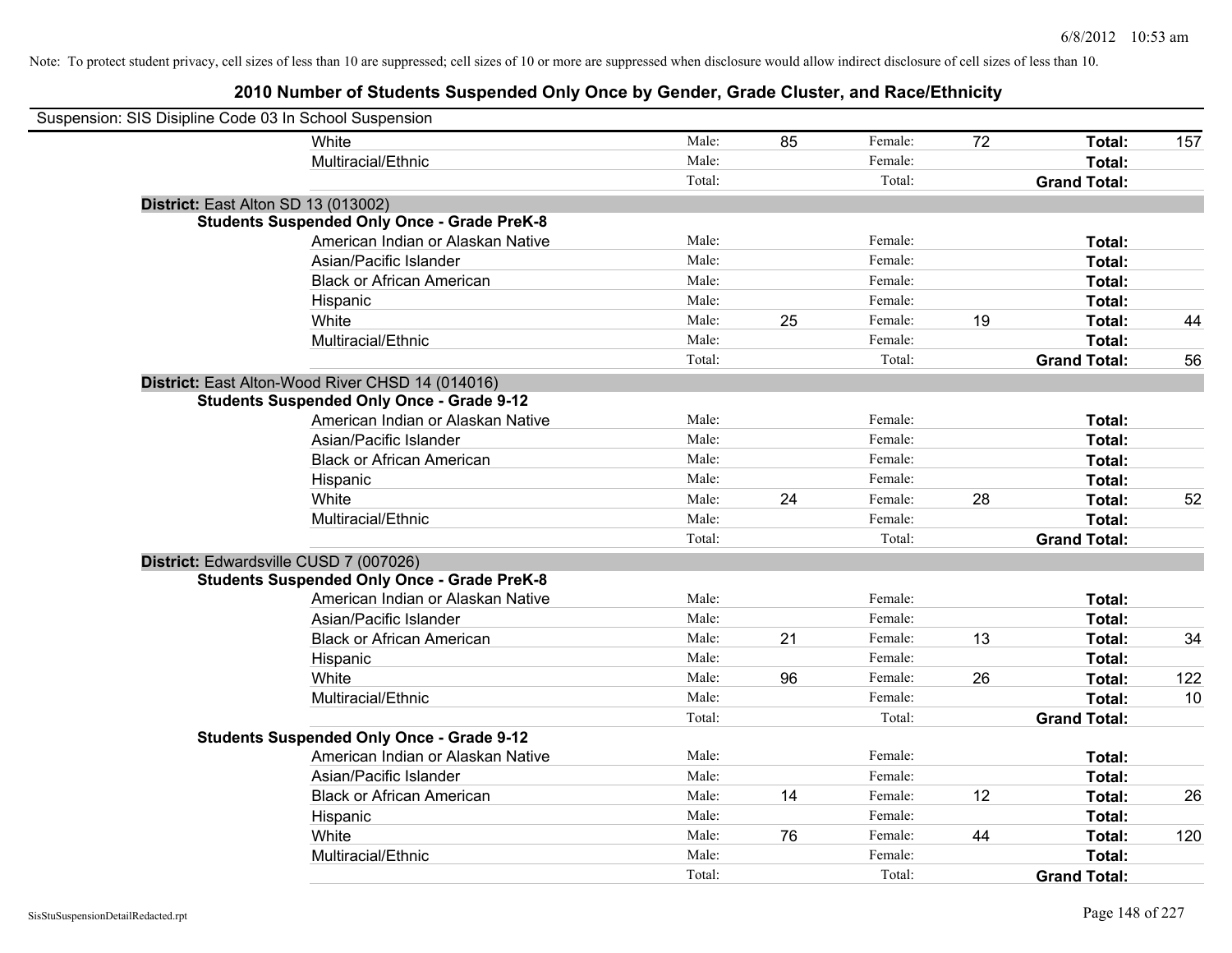| Suspension: SIS Disipline Code 03 In School Suspension |        |    |         |    |                     |     |
|--------------------------------------------------------|--------|----|---------|----|---------------------|-----|
| District: Granite City CUSD 9 (009026)                 |        |    |         |    |                     |     |
| <b>Students Suspended Only Once - Grade PreK-8</b>     |        |    |         |    |                     |     |
| American Indian or Alaskan Native                      | Male:  |    | Female: |    | Total:              |     |
| Asian/Pacific Islander                                 | Male:  |    | Female: |    | Total:              |     |
| <b>Black or African American</b>                       | Male:  |    | Female: |    | Total:              |     |
| Hispanic                                               | Male:  |    | Female: |    | Total:              |     |
| White                                                  | Male:  |    | Female: |    | Total:              | 41  |
| Multiracial/Ethnic                                     | Male:  |    | Female: |    | Total:              |     |
|                                                        | Total: | 44 | Total:  | 11 | <b>Grand Total:</b> | 55  |
| <b>Students Suspended Only Once - Grade 9-12</b>       |        |    |         |    |                     |     |
| American Indian or Alaskan Native                      | Male:  |    | Female: |    | Total:              |     |
| Asian/Pacific Islander                                 | Male:  |    | Female: |    | Total:              |     |
| <b>Black or African American</b>                       | Male:  | 18 | Female: | 18 | Total:              | 36  |
| Hispanic                                               | Male:  |    | Female: |    | Total:              | 10  |
| White                                                  | Male:  | 92 | Female: | 75 | Total:              | 167 |
| Multiracial/Ethnic                                     | Male:  |    | Female: |    | Total:              |     |
|                                                        | Total: |    | Total:  |    | <b>Grand Total:</b> |     |
| District: Highland CUSD 5 (005026)                     |        |    |         |    |                     |     |
| <b>Students Suspended Only Once - Grade PreK-8</b>     |        |    |         |    |                     |     |
| American Indian or Alaskan Native                      | Male:  |    | Female: |    | Total:              |     |
| Asian/Pacific Islander                                 | Male:  |    | Female: |    | Total:              |     |
| <b>Black or African American</b>                       | Male:  |    | Female: |    | Total:              |     |
| Hispanic                                               | Male:  |    | Female: |    | Total:              |     |
| White                                                  | Male:  |    | Female: |    | Total:              | 36  |
| Multiracial/Ethnic                                     | Male:  |    | Female: |    | Total:              |     |
|                                                        | Total: |    | Total:  |    | <b>Grand Total:</b> |     |
| <b>Students Suspended Only Once - Grade 9-12</b>       |        |    |         |    |                     |     |
| American Indian or Alaskan Native                      | Male:  |    | Female: |    | Total:              |     |
| Asian/Pacific Islander                                 | Male:  |    | Female: |    | Total:              |     |
| <b>Black or African American</b>                       | Male:  |    | Female: |    | Total:              |     |
| Hispanic                                               | Male:  |    | Female: |    | Total:              |     |
| White                                                  | Male:  |    | Female: |    | Total:              | 38  |
| Multiracial/Ethnic                                     | Male:  |    | Female: |    | Total:              |     |
|                                                        | Total: |    | Total:  |    | <b>Grand Total:</b> |     |
| District: Madison Co Regional Office of Ed (028400)    |        |    |         |    |                     |     |
| <b>Students Suspended Only Once - Grade 9-12</b>       |        |    |         |    |                     |     |
| American Indian or Alaskan Native                      | Male:  |    | Female: |    | Total:              |     |
| Asian/Pacific Islander                                 | Male:  |    | Female: |    | Total:              |     |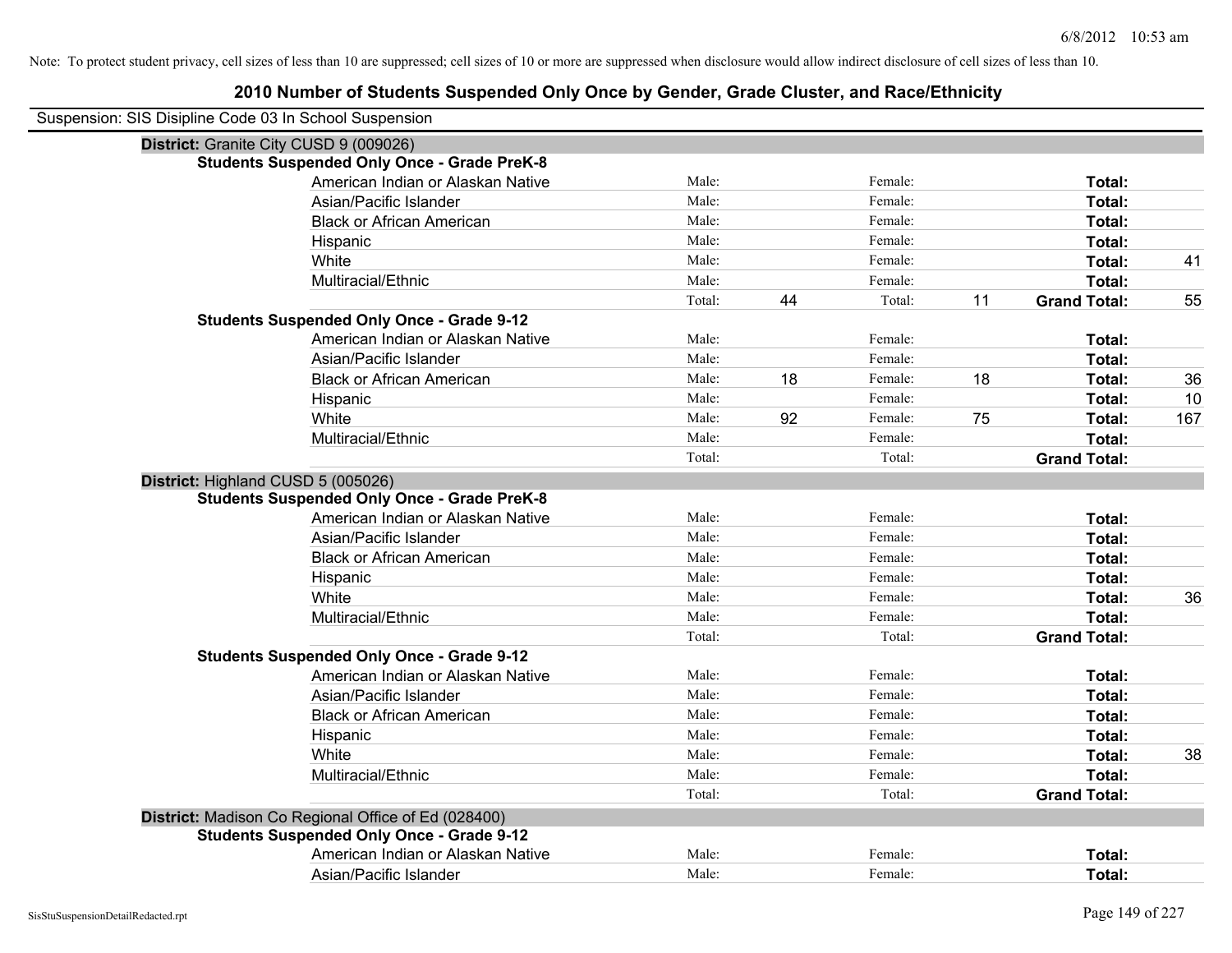| Suspension: SIS Disipline Code 03 In School Suspension |                                                    |        |    |         |    |                     |    |
|--------------------------------------------------------|----------------------------------------------------|--------|----|---------|----|---------------------|----|
|                                                        | <b>Black or African American</b>                   | Male:  |    | Female: |    | Total:              |    |
|                                                        | Hispanic                                           | Male:  |    | Female: |    | Total:              |    |
|                                                        | White                                              | Male:  |    | Female: |    | Total:              |    |
|                                                        | Multiracial/Ethnic                                 | Male:  |    | Female: |    | Total:              |    |
|                                                        |                                                    | Total: |    | Total:  |    | <b>Grand Total:</b> |    |
| District: Non-Public School (0100)                     |                                                    |        |    |         |    |                     |    |
|                                                        | <b>Students Suspended Only Once - Grade 9-12</b>   |        |    |         |    |                     |    |
|                                                        | American Indian or Alaskan Native                  | Male:  |    | Female: |    | Total:              |    |
|                                                        | Asian/Pacific Islander                             | Male:  |    | Female: |    | Total:              |    |
|                                                        | <b>Black or African American</b>                   | Male:  |    | Female: |    | Total:              |    |
|                                                        | Hispanic                                           | Male:  |    | Female: |    | Total:              |    |
|                                                        | White                                              | Male:  |    | Female: |    | Total:              |    |
|                                                        | Multiracial/Ethnic                                 | Male:  |    | Female: |    | Total:              |    |
|                                                        |                                                    | Total: |    | Total:  |    | <b>Grand Total:</b> |    |
| District: Non-Public School (055S)                     |                                                    |        |    |         |    |                     |    |
|                                                        | <b>Students Suspended Only Once - Grade PreK-8</b> |        |    |         |    |                     |    |
|                                                        | American Indian or Alaskan Native                  | Male:  |    | Female: |    | Total:              |    |
|                                                        | Asian/Pacific Islander                             | Male:  |    | Female: |    | Total:              |    |
|                                                        | <b>Black or African American</b>                   | Male:  |    | Female: |    | Total:              |    |
|                                                        | Hispanic                                           | Male:  |    | Female: |    | Total:              |    |
|                                                        | White                                              | Male:  |    | Female: |    | Total:              |    |
|                                                        | Multiracial/Ethnic                                 | Male:  |    | Female: |    | Total:              |    |
|                                                        |                                                    | Total: |    | Total:  |    | <b>Grand Total:</b> |    |
| District: Roxana CUSD 1 (001026)                       |                                                    |        |    |         |    |                     |    |
|                                                        | <b>Students Suspended Only Once - Grade PreK-8</b> |        |    |         |    |                     |    |
|                                                        | American Indian or Alaskan Native                  | Male:  |    | Female: |    | Total:              |    |
|                                                        | Asian/Pacific Islander                             | Male:  |    | Female: |    | Total:              |    |
|                                                        | <b>Black or African American</b>                   | Male:  |    | Female: |    | Total:              |    |
|                                                        | Hispanic                                           | Male:  |    | Female: |    | Total:              |    |
|                                                        | White                                              | Male:  | 42 | Female: | 27 | Total:              | 69 |
|                                                        | Multiracial/Ethnic                                 | Male:  |    | Female: |    | Total:              |    |
|                                                        |                                                    | Total: |    | Total:  |    | <b>Grand Total:</b> |    |
|                                                        | <b>Students Suspended Only Once - Grade 9-12</b>   |        |    |         |    |                     |    |
|                                                        | American Indian or Alaskan Native                  | Male:  |    | Female: |    | Total:              |    |
|                                                        | Asian/Pacific Islander                             | Male:  |    | Female: |    | Total:              |    |
|                                                        | <b>Black or African American</b>                   | Male:  |    | Female: |    | Total:              |    |
|                                                        | Hispanic                                           | Male:  |    | Female: |    | Total:              |    |
|                                                        | White                                              | Male:  | 48 | Female: | 29 | Total:              | 77 |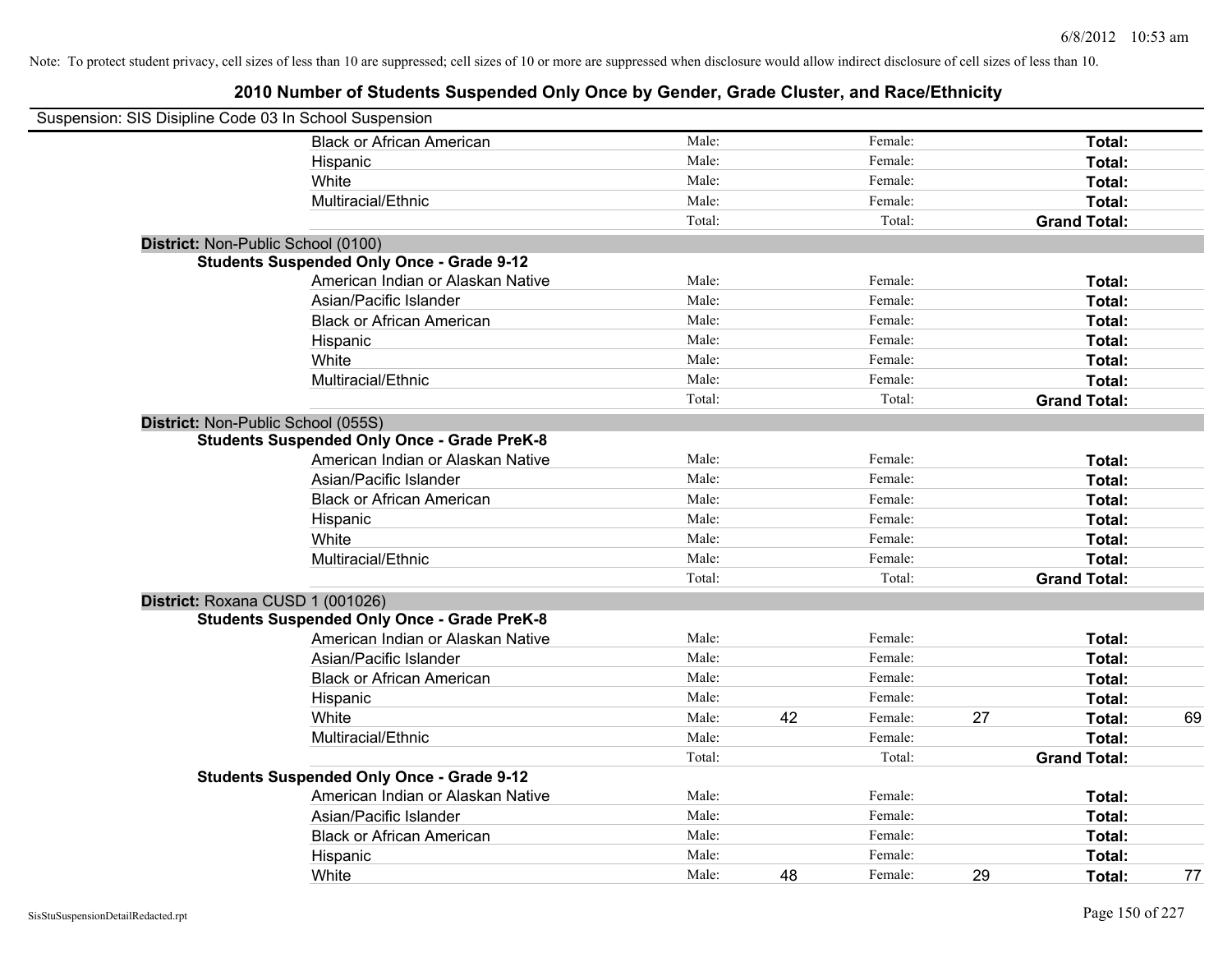| Suspension: SIS Disipline Code 03 In School Suspension |                                                    |                 |    |                   |    |                               |    |
|--------------------------------------------------------|----------------------------------------------------|-----------------|----|-------------------|----|-------------------------------|----|
|                                                        | Multiracial/Ethnic                                 | Male:           |    | Female:           |    | Total:                        |    |
|                                                        |                                                    | Total:          |    | Total:            |    | <b>Grand Total:</b>           |    |
| District: Triad CUSD 2 (002026)                        |                                                    |                 |    |                   |    |                               |    |
|                                                        | <b>Students Suspended Only Once - Grade PreK-8</b> |                 |    |                   |    |                               |    |
|                                                        | American Indian or Alaskan Native                  | Male:           |    | Female:           |    | Total:                        |    |
|                                                        | Asian/Pacific Islander                             | Male:           |    | Female:           |    | Total:                        |    |
|                                                        | <b>Black or African American</b>                   | Male:           |    | Female:           |    | Total:                        |    |
|                                                        | Hispanic                                           | Male:           |    | Female:           |    | Total:                        |    |
|                                                        | White                                              | Male:           |    | Female:           |    | Total:                        | 49 |
|                                                        | Multiracial/Ethnic                                 | Male:           |    | Female:           |    | Total:                        |    |
|                                                        |                                                    | Total:          |    | Total:            |    | <b>Grand Total:</b>           |    |
|                                                        | <b>Students Suspended Only Once - Grade 9-12</b>   |                 |    |                   |    |                               |    |
|                                                        | American Indian or Alaskan Native                  | Male:           |    | Female:           |    | Total:                        |    |
|                                                        | Asian/Pacific Islander                             | Male:           |    | Female:           |    | Total:                        |    |
|                                                        | <b>Black or African American</b>                   | Male:           |    | Female:           |    | Total:                        |    |
|                                                        | Hispanic                                           | Male:           |    | Female:           |    | Total:                        |    |
|                                                        | White                                              | Male:           | 56 | Female:           | 27 | Total:                        | 83 |
|                                                        | Multiracial/Ethnic                                 | Male:           |    | Female:           |    | Total:                        |    |
|                                                        |                                                    |                 |    |                   |    |                               |    |
|                                                        |                                                    | Total:          |    | Total:            |    | <b>Grand Total:</b>           |    |
| District: Venice CUSD 3 (003026)                       |                                                    |                 |    |                   |    |                               |    |
|                                                        | <b>Students Suspended Only Once - Grade PreK-8</b> |                 |    |                   |    |                               |    |
|                                                        | American Indian or Alaskan Native                  | Male:           |    | Female:           |    | Total:                        |    |
|                                                        | Asian/Pacific Islander                             | Male:           |    | Female:           |    | Total:                        |    |
|                                                        | <b>Black or African American</b>                   | Male:           |    | Female:           |    | Total:                        | 12 |
|                                                        | Hispanic                                           | Male:           |    | Female:           |    | Total:                        |    |
|                                                        | White                                              | Male:           |    | Female:           |    | Total:                        |    |
|                                                        | Multiracial/Ethnic                                 | Male:           |    | Female:           |    | Total:                        |    |
|                                                        |                                                    | Total:          |    | Total:            |    | <b>Grand Total:</b>           |    |
|                                                        | District: Wood River-Hartford ESD 15 (015003)      |                 |    |                   |    |                               |    |
|                                                        | <b>Students Suspended Only Once - Grade PreK-8</b> |                 |    |                   |    |                               |    |
|                                                        | American Indian or Alaskan Native                  | Male:           |    | Female:           |    | Total:                        |    |
|                                                        | Asian/Pacific Islander                             | Male:           |    | Female:           |    | Total:                        |    |
|                                                        | <b>Black or African American</b>                   | Male:           |    | Female:           |    | Total:                        |    |
|                                                        | Hispanic                                           | Male:           |    | Female:           |    | Total:                        |    |
|                                                        | White                                              | Male:           | 29 | Female:           | 27 | Total:                        | 56 |
|                                                        | Multiracial/Ethnic                                 | Male:<br>Total: |    | Female:<br>Total: |    | Total:<br><b>Grand Total:</b> |    |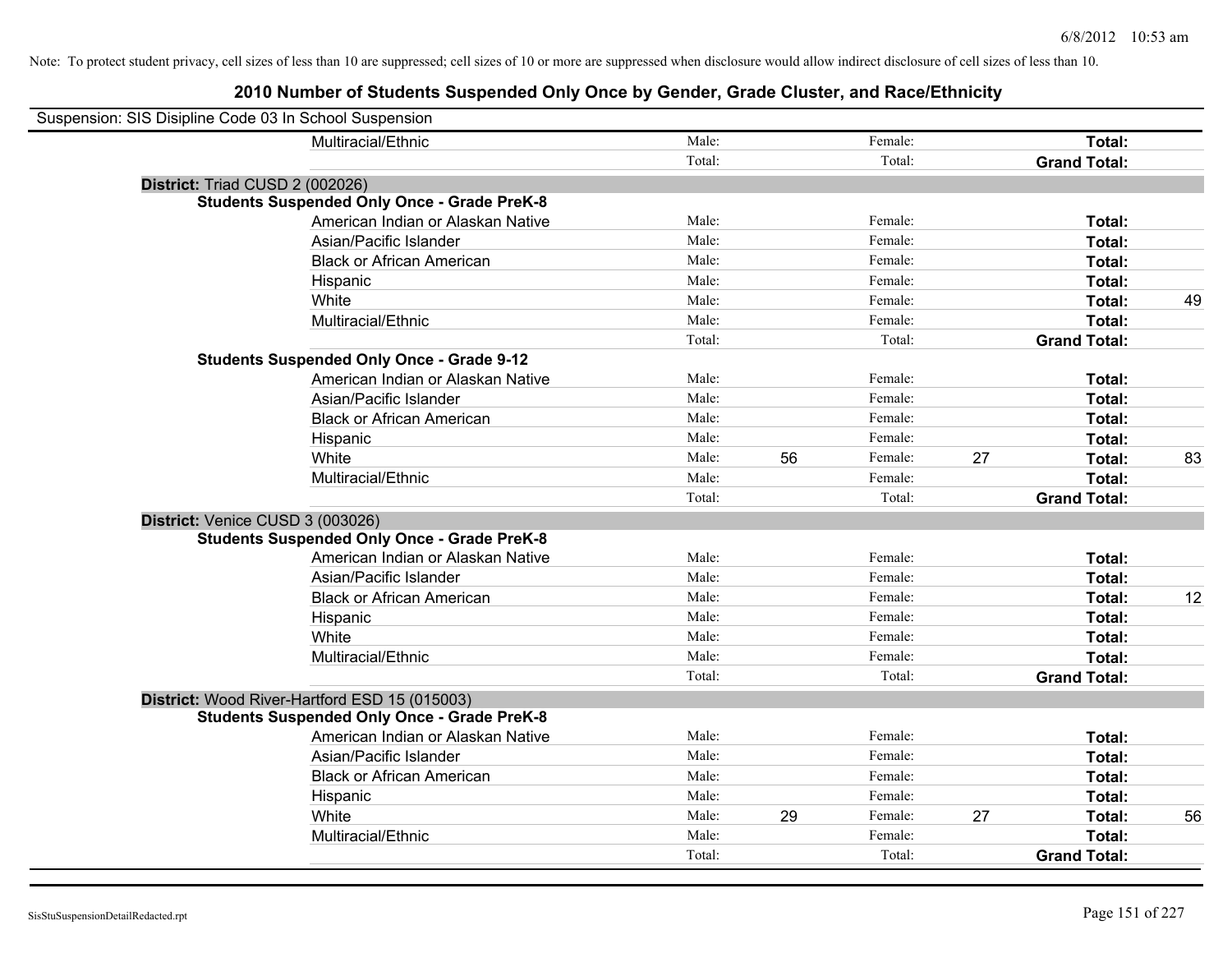| Suspension: SIS Disipline Code 03 In School Suspension |
|--------------------------------------------------------|
|--------------------------------------------------------|

| Region: Marshall/Putnam/Woodford ROE (43)          |        |         |                     |    |
|----------------------------------------------------|--------|---------|---------------------|----|
| County: Marshall (059)                             |        |         |                     |    |
| District: Henry-Senachwine CUSD 5 (005026)         |        |         |                     |    |
| <b>Students Suspended Only Once - Grade PreK-8</b> |        |         |                     |    |
| American Indian or Alaskan Native                  | Male:  | Female: | Total:              |    |
| Asian/Pacific Islander                             | Male:  | Female: | Total:              |    |
| <b>Black or African American</b>                   | Male:  | Female: | Total:              |    |
| Hispanic                                           | Male:  | Female: | Total:              |    |
| White                                              | Male:  | Female: | Total:              |    |
| Multiracial/Ethnic                                 | Male:  | Female: | Total:              |    |
|                                                    | Total: | Total:  | <b>Grand Total:</b> | 10 |
| <b>Students Suspended Only Once - Grade 9-12</b>   |        |         |                     |    |
| American Indian or Alaskan Native                  | Male:  | Female: | Total:              |    |
| Asian/Pacific Islander                             | Male:  | Female: | Total:              |    |
| <b>Black or African American</b>                   | Male:  | Female: | Total:              |    |
| Hispanic                                           | Male:  | Female: | Total:              |    |
| White                                              | Male:  | Female: | Total:              |    |
| Multiracial/Ethnic                                 | Male:  | Female: | Total:              |    |
|                                                    | Total: | Total:  | <b>Grand Total:</b> |    |
| County: Non-Public School (000)                    |        |         |                     |    |
| District: Marshall/Putnam/Woodford ROE (000000)    |        |         |                     |    |
| <b>Students Suspended Only Once - Grade 9-12</b>   |        |         |                     |    |
| American Indian or Alaskan Native                  | Male:  | Female: | Total:              |    |
| Asian/Pacific Islander                             | Male:  | Female: | Total:              |    |
| <b>Black or African American</b>                   | Male:  | Female: | Total:              |    |
| Hispanic                                           | Male:  | Female: | Total:              |    |
| White                                              | Male:  | Female: | Total:              |    |
| Multiracial/Ethnic                                 | Male:  | Female: | Total:              |    |
|                                                    | Total: | Total:  | <b>Grand Total:</b> |    |
| County: Putnam (078)                               |        |         |                     |    |
| District: Putnam County CUSD 535 (535026)          |        |         |                     |    |
| <b>Students Suspended Only Once - Grade 9-12</b>   |        |         |                     |    |
| American Indian or Alaskan Native                  | Male:  | Female: | Total:              |    |
| Asian/Pacific Islander                             | Male:  | Female: | Total:              |    |
| <b>Black or African American</b>                   | Male:  | Female: | Total:              |    |
| Hispanic                                           | Male:  | Female: | Total:              |    |
| White                                              | Male:  | Female: | Total:              | 19 |
| Multiracial/Ethnic                                 | Male:  | Female: | Total:              |    |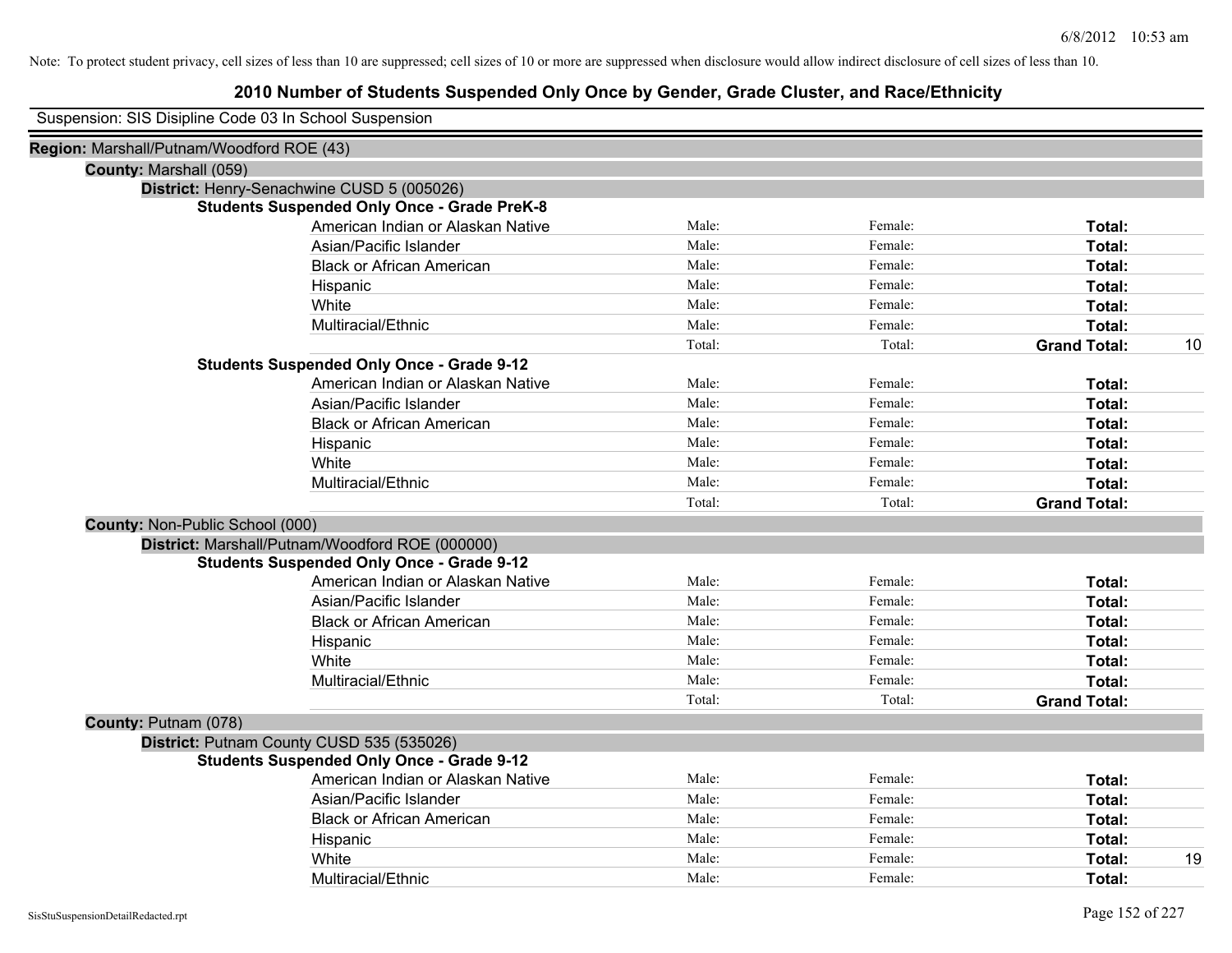| Suspension: SIS Disipline Code 03 In School Suspension |                                                    |        |         |                     |    |
|--------------------------------------------------------|----------------------------------------------------|--------|---------|---------------------|----|
|                                                        |                                                    | Total: | Total:  | <b>Grand Total:</b> |    |
| County: Woodford (102)                                 |                                                    |        |         |                     |    |
|                                                        | District: El Paso-Gridley CUSD 11 (011026)         |        |         |                     |    |
|                                                        | <b>Students Suspended Only Once - Grade PreK-8</b> |        |         |                     |    |
|                                                        | American Indian or Alaskan Native                  | Male:  | Female: | Total:              |    |
|                                                        | Asian/Pacific Islander                             | Male:  | Female: | Total:              |    |
|                                                        | <b>Black or African American</b>                   | Male:  | Female: | Total:              |    |
|                                                        | Hispanic                                           | Male:  | Female: | Total:              |    |
|                                                        | White                                              | Male:  | Female: | Total:              | 15 |
|                                                        | Multiracial/Ethnic                                 | Male:  | Female: | Total:              |    |
|                                                        |                                                    | Total: | Total:  | <b>Grand Total:</b> |    |
|                                                        | <b>Students Suspended Only Once - Grade 9-12</b>   |        |         |                     |    |
|                                                        | American Indian or Alaskan Native                  | Male:  | Female: | Total:              |    |
|                                                        | Asian/Pacific Islander                             | Male:  | Female: | Total:              |    |
|                                                        | <b>Black or African American</b>                   | Male:  | Female: | Total:              |    |
|                                                        | Hispanic                                           | Male:  | Female: | Total:              |    |
|                                                        | White                                              | Male:  | Female: | Total:              | 19 |
|                                                        | Multiracial/Ethnic                                 | Male:  | Female: | Total:              |    |
|                                                        |                                                    | Total: | Total:  | <b>Grand Total:</b> |    |
| District: Eureka CUD 140 (140026)                      |                                                    |        |         |                     |    |
|                                                        | <b>Students Suspended Only Once - Grade PreK-8</b> |        |         |                     |    |
|                                                        | American Indian or Alaskan Native                  | Male:  | Female: | Total:              |    |
|                                                        | Asian/Pacific Islander                             | Male:  | Female: | Total:              |    |
|                                                        | <b>Black or African American</b>                   | Male:  | Female: | Total:              |    |
|                                                        | Hispanic                                           | Male:  | Female: | Total:              |    |
|                                                        | White                                              | Male:  | Female: | Total:              | 12 |
|                                                        | Multiracial/Ethnic                                 | Male:  | Female: | Total:              |    |
|                                                        |                                                    | Total: | Total:  | <b>Grand Total:</b> |    |
|                                                        | <b>Students Suspended Only Once - Grade 9-12</b>   |        |         |                     |    |
|                                                        | American Indian or Alaskan Native                  | Male:  | Female: | Total:              |    |
|                                                        | Asian/Pacific Islander                             | Male:  | Female: | Total:              |    |
|                                                        | <b>Black or African American</b>                   | Male:  | Female: | Total:              |    |
|                                                        | Hispanic                                           | Male:  | Female: | Total:              |    |
|                                                        | White                                              | Male:  | Female: | Total:              | 21 |
|                                                        | Multiracial/Ethnic                                 | Male:  | Female: | Total:              |    |
|                                                        |                                                    | Total: | Total:  | <b>Grand Total:</b> |    |
| District: Fieldcrest CUSD 6 (006026)                   |                                                    |        |         |                     |    |
|                                                        | <b>Students Suspended Only Once - Grade PreK-8</b> |        |         |                     |    |
|                                                        | American Indian or Alaskan Native                  | Male:  | Female: | Total:              |    |
| SisStuSuspensionDetailRedacted.rpt                     |                                                    |        |         | Page 153 of 227     |    |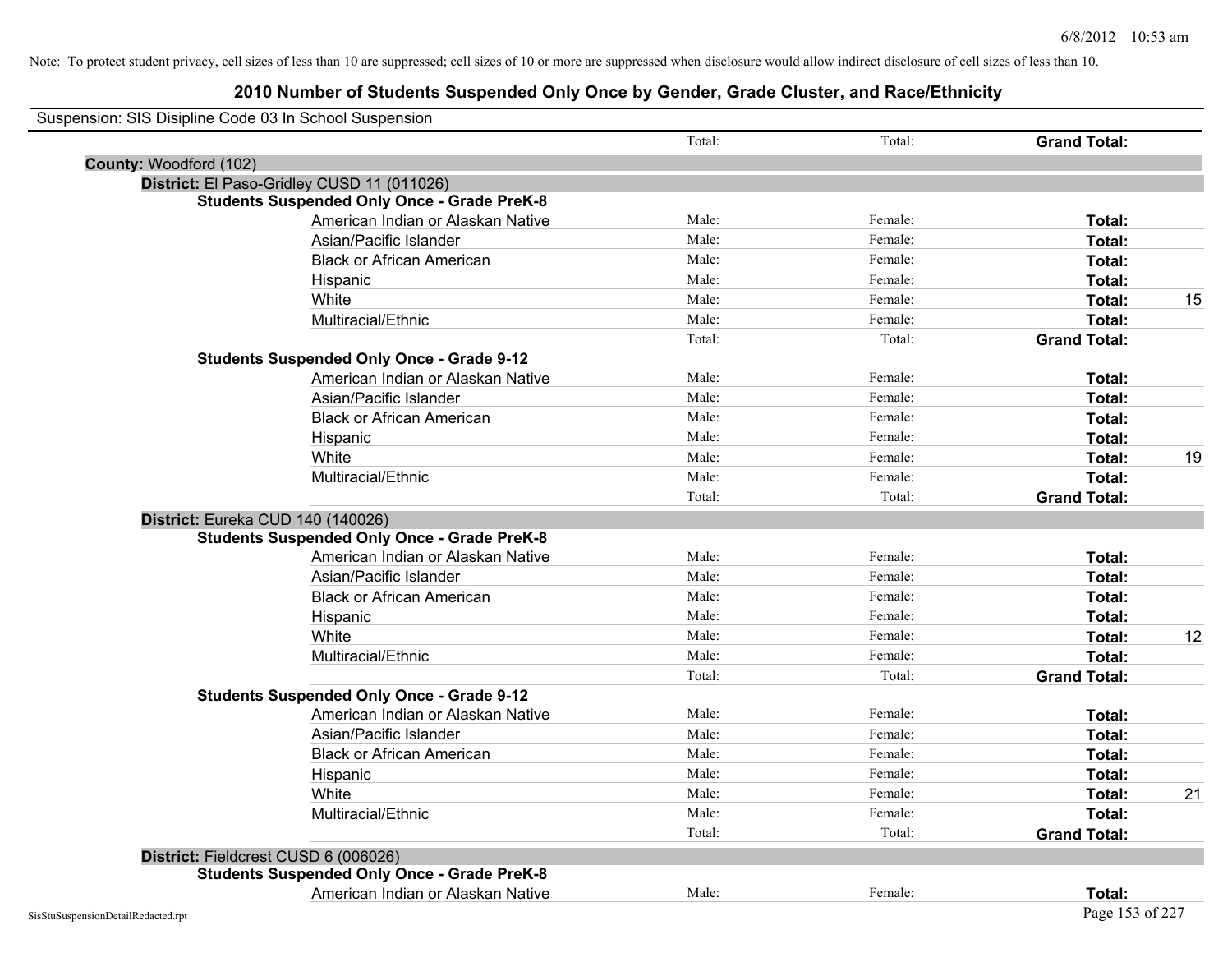| Suspension: SIS Disipline Code 03 In School Suspension |                                                    |        |         |                     |    |
|--------------------------------------------------------|----------------------------------------------------|--------|---------|---------------------|----|
|                                                        | Asian/Pacific Islander                             | Male:  | Female: | Total:              |    |
|                                                        | <b>Black or African American</b>                   | Male:  | Female: | Total:              |    |
|                                                        | Hispanic                                           | Male:  | Female: | Total:              |    |
|                                                        | White                                              | Male:  | Female: | Total:              | 18 |
|                                                        | Multiracial/Ethnic                                 | Male:  | Female: | Total:              |    |
|                                                        |                                                    | Total: | Total:  | <b>Grand Total:</b> |    |
|                                                        | <b>Students Suspended Only Once - Grade 9-12</b>   |        |         |                     |    |
|                                                        | American Indian or Alaskan Native                  | Male:  | Female: | Total:              |    |
|                                                        | Asian/Pacific Islander                             | Male:  | Female: | Total:              |    |
|                                                        | <b>Black or African American</b>                   | Male:  | Female: | Total:              |    |
|                                                        | Hispanic                                           | Male:  | Female: | Total:              |    |
|                                                        | White                                              | Male:  | Female: | Total:              | 19 |
|                                                        | Multiracial/Ethnic                                 | Male:  | Female: | Total:              |    |
|                                                        |                                                    | Total: | Total:  | <b>Grand Total:</b> |    |
|                                                        | District: Lowpoint-Washburn CUSD 21 (021026)       |        |         |                     |    |
|                                                        | <b>Students Suspended Only Once - Grade PreK-8</b> |        |         |                     |    |
|                                                        | American Indian or Alaskan Native                  | Male:  | Female: | Total:              |    |
|                                                        | Asian/Pacific Islander                             | Male:  | Female: | Total:              |    |
|                                                        | <b>Black or African American</b>                   | Male:  | Female: | Total:              |    |
|                                                        | Hispanic                                           | Male:  | Female: | Total:              |    |
|                                                        | White                                              | Male:  | Female: | Total:              |    |
|                                                        | Multiracial/Ethnic                                 | Male:  | Female: | Total:              |    |
|                                                        |                                                    | Total: | Total:  | <b>Grand Total:</b> | 10 |
|                                                        | <b>Students Suspended Only Once - Grade 9-12</b>   |        |         |                     |    |
|                                                        | American Indian or Alaskan Native                  | Male:  | Female: | Total:              |    |
|                                                        | Asian/Pacific Islander                             | Male:  | Female: | Total:              |    |
|                                                        | <b>Black or African American</b>                   | Male:  | Female: | Total:              |    |
|                                                        | Hispanic                                           | Male:  | Female: | Total:              |    |
|                                                        | White                                              | Male:  | Female: | Total:              | 15 |
|                                                        | Multiracial/Ethnic                                 | Male:  | Female: | Total:              |    |
|                                                        |                                                    | Total: | Total:  | <b>Grand Total:</b> |    |
|                                                        | District: Metamora CCSD 1 (001004)                 |        |         |                     |    |
|                                                        | <b>Students Suspended Only Once - Grade PreK-8</b> |        |         |                     |    |
|                                                        | American Indian or Alaskan Native                  | Male:  | Female: | Total:              |    |
|                                                        | Asian/Pacific Islander                             | Male:  | Female: | Total:              |    |
|                                                        | <b>Black or African American</b>                   | Male:  | Female: | Total:              |    |
|                                                        | Hispanic                                           | Male:  | Female: | Total:              |    |
|                                                        | White                                              | Male:  | Female: | Total:              | 24 |
|                                                        | Multiracial/Ethnic                                 | Male:  | Female: | Total:              |    |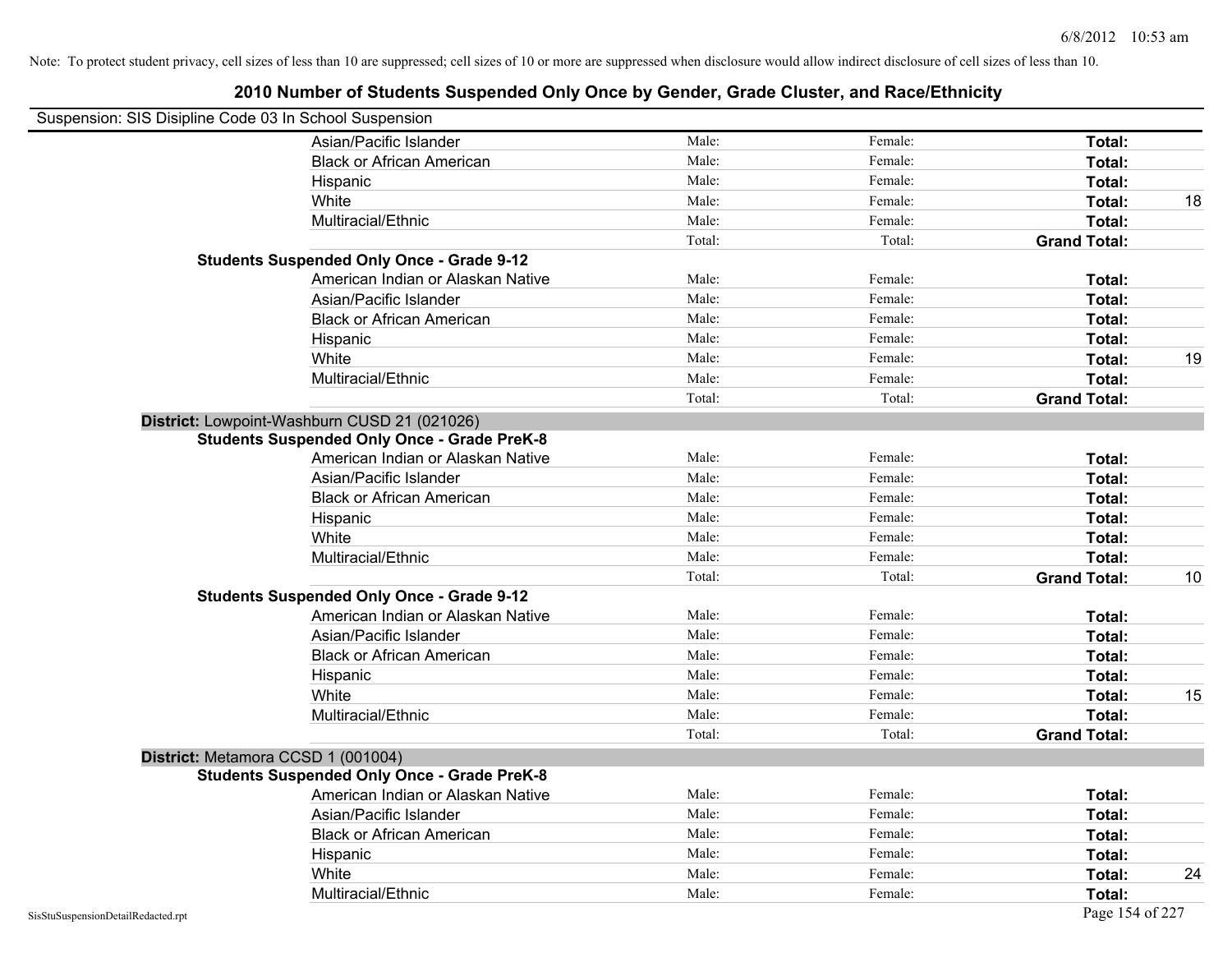| Suspension: SIS Disipline Code 03 In School Suspension |        |     |         |    |                     |     |
|--------------------------------------------------------|--------|-----|---------|----|---------------------|-----|
|                                                        | Total: |     | Total:  |    | <b>Grand Total:</b> |     |
| District: Riverview CCSD 2 (002004)                    |        |     |         |    |                     |     |
| <b>Students Suspended Only Once - Grade PreK-8</b>     |        |     |         |    |                     |     |
| American Indian or Alaskan Native                      | Male:  |     | Female: |    | Total:              |     |
| Asian/Pacific Islander                                 | Male:  |     | Female: |    | Total:              |     |
| <b>Black or African American</b>                       | Male:  |     | Female: |    | Total:              |     |
| Hispanic                                               | Male:  |     | Female: |    | Total:              |     |
| White                                                  | Male:  |     | Female: |    | Total:              |     |
| Multiracial/Ethnic                                     | Male:  |     | Female: |    | Total:              |     |
|                                                        | Total: |     | Total:  |    | <b>Grand Total:</b> |     |
| Region: McHenry ROE (44)                               |        |     |         |    |                     |     |
| County: Mchenry (063)                                  |        |     |         |    |                     |     |
| District: Alden Hebron SD 19 (019024)                  |        |     |         |    |                     |     |
| <b>Students Suspended Only Once - Grade PreK-8</b>     |        |     |         |    |                     |     |
| American Indian or Alaskan Native                      | Male:  |     | Female: |    | Total:              |     |
| Asian/Pacific Islander                                 | Male:  |     | Female: |    | Total:              |     |
| <b>Black or African American</b>                       | Male:  |     | Female: |    | Total:              |     |
| Hispanic                                               | Male:  |     | Female: |    | Total:              |     |
| White                                                  | Male:  |     | Female: |    | Total:              |     |
| Multiracial/Ethnic                                     | Male:  |     | Female: |    | Total:              |     |
|                                                        | Total: |     | Total:  |    | <b>Grand Total:</b> |     |
| <b>District: Cary CCSD 26 (026004)</b>                 |        |     |         |    |                     |     |
| <b>Students Suspended Only Once - Grade PreK-8</b>     |        |     |         |    |                     |     |
| American Indian or Alaskan Native                      | Male:  |     | Female: |    | Total:              |     |
| Asian/Pacific Islander                                 | Male:  |     | Female: |    | Total:              |     |
| <b>Black or African American</b>                       | Male:  |     | Female: |    | Total:              |     |
| Hispanic                                               | Male:  |     | Female: |    | Total:              |     |
| White                                                  | Male:  |     | Female: |    | Total:              |     |
| Multiracial/Ethnic                                     | Male:  |     | Female: |    | Total:              |     |
|                                                        | Total: |     | Total:  |    | <b>Grand Total:</b> | 14  |
| District: CHSD 155 (155016)                            |        |     |         |    |                     |     |
| <b>Students Suspended Only Once - Grade 9-12</b>       |        |     |         |    |                     |     |
| American Indian or Alaskan Native                      | Male:  |     | Female: |    | Total:              |     |
| Asian/Pacific Islander                                 | Male:  |     | Female: |    | Total:              |     |
| <b>Black or African American</b>                       | Male:  |     | Female: |    | Total:              |     |
| Hispanic                                               | Male:  | 13  | Female: | 15 | <b>Total:</b>       | 28  |
| White                                                  | Male:  | 108 | Female: | 50 | Total:              | 158 |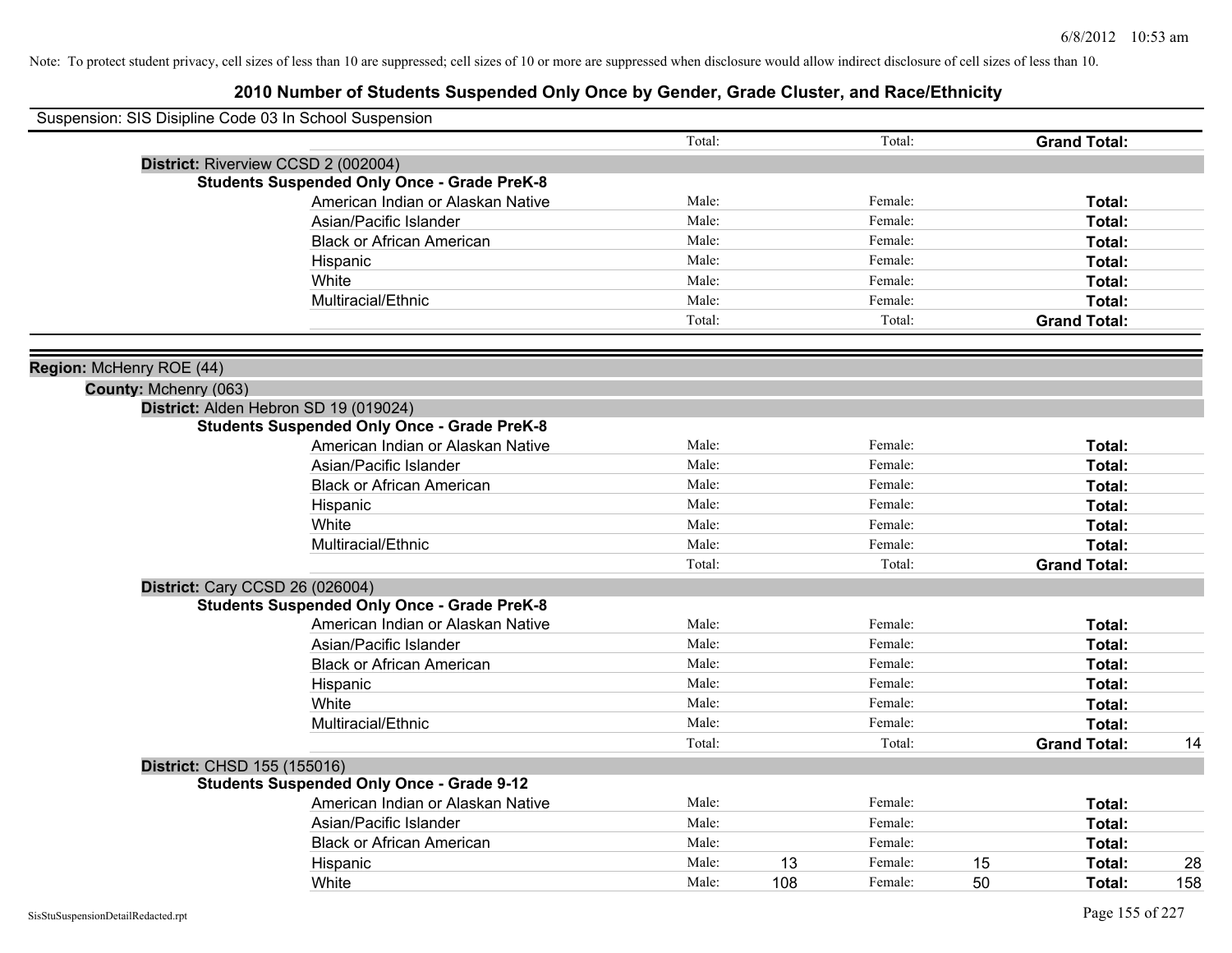| Suspension: SIS Disipline Code 03 In School Suspension |                                                    |        |    |         |    |                     |    |
|--------------------------------------------------------|----------------------------------------------------|--------|----|---------|----|---------------------|----|
|                                                        | Multiracial/Ethnic                                 | Male:  |    | Female: |    | Total:              |    |
|                                                        |                                                    | Total: |    | Total:  |    | <b>Grand Total:</b> |    |
| District: Cons SD 158 (158022)                         |                                                    |        |    |         |    |                     |    |
|                                                        | <b>Students Suspended Only Once - Grade PreK-8</b> |        |    |         |    |                     |    |
|                                                        | American Indian or Alaskan Native                  | Male:  |    | Female: |    | Total:              |    |
|                                                        | Asian/Pacific Islander                             | Male:  |    | Female: |    | Total:              |    |
|                                                        | <b>Black or African American</b>                   | Male:  |    | Female: |    | Total:              |    |
|                                                        | Hispanic                                           | Male:  |    | Female: |    | Total:              |    |
|                                                        | White                                              | Male:  |    | Female: |    | Total:              | 32 |
|                                                        | Multiracial/Ethnic                                 | Male:  |    | Female: |    | Total:              |    |
|                                                        |                                                    | Total: |    | Total:  |    | <b>Grand Total:</b> | 46 |
| District: Crystal Lake CCSD 47 (047004)                |                                                    |        |    |         |    |                     |    |
|                                                        | <b>Students Suspended Only Once - Grade PreK-8</b> |        |    |         |    |                     |    |
|                                                        | American Indian or Alaskan Native                  | Male:  |    | Female: |    | Total:              |    |
|                                                        | Asian/Pacific Islander                             | Male:  |    | Female: |    | Total:              |    |
|                                                        | <b>Black or African American</b>                   | Male:  |    | Female: |    | Total:              |    |
|                                                        | Hispanic                                           | Male:  |    | Female: |    | Total:              | 12 |
|                                                        | White                                              | Male:  | 54 | Female: | 10 | Total:              | 64 |
|                                                        | Multiracial/Ethnic                                 | Male:  |    | Female: |    | Total:              |    |
|                                                        |                                                    | Total: |    | Total:  |    | <b>Grand Total:</b> | 87 |
|                                                        | District: Fox River Grove Cons SD 3 (003003)       |        |    |         |    |                     |    |
|                                                        | <b>Students Suspended Only Once - Grade PreK-8</b> |        |    |         |    |                     |    |
|                                                        | American Indian or Alaskan Native                  | Male:  |    | Female: |    | Total:              |    |
|                                                        | Asian/Pacific Islander                             | Male:  |    | Female: |    | Total:              |    |
|                                                        | <b>Black or African American</b>                   | Male:  |    | Female: |    | Total:              |    |
|                                                        | Hispanic                                           | Male:  |    | Female: |    | Total:              |    |
|                                                        | White                                              | Male:  |    | Female: |    | Total:              | 11 |
|                                                        | Multiracial/Ethnic                                 | Male:  |    | Female: |    | Total:              |    |
|                                                        |                                                    | Total: |    | Total:  |    | <b>Grand Total:</b> |    |
| District: Harrison SD 36 (036002)                      |                                                    |        |    |         |    |                     |    |
|                                                        | <b>Students Suspended Only Once - Grade PreK-8</b> |        |    |         |    |                     |    |
|                                                        | American Indian or Alaskan Native                  | Male:  |    | Female: |    | Total:              |    |
|                                                        | Asian/Pacific Islander                             | Male:  |    | Female: |    | Total:              |    |
|                                                        | <b>Black or African American</b>                   | Male:  |    | Female: |    | Total:              |    |
|                                                        | Hispanic                                           | Male:  |    | Female: |    | Total:              |    |
|                                                        | White                                              | Male:  |    | Female: |    | Total:              |    |
|                                                        | Multiracial/Ethnic                                 | Male:  |    | Female: |    | Total:              |    |
|                                                        |                                                    | Total: |    | Total:  |    | <b>Grand Total:</b> |    |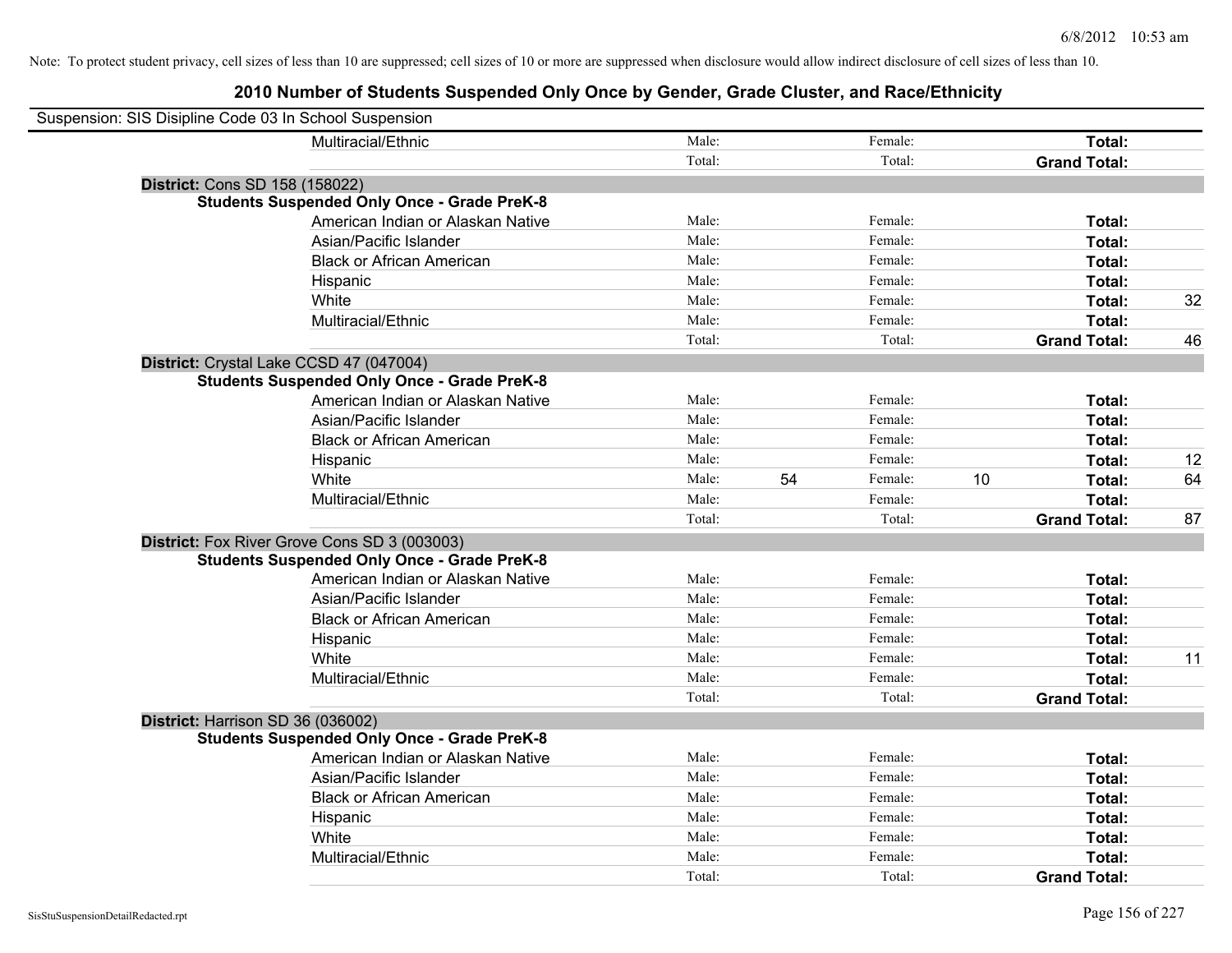| Suspension: SIS Disipline Code 03 In School Suspension |        |         |                     |    |
|--------------------------------------------------------|--------|---------|---------------------|----|
| District: Harvard CUSD 50 (050026)                     |        |         |                     |    |
| <b>Students Suspended Only Once - Grade PreK-8</b>     |        |         |                     |    |
| American Indian or Alaskan Native                      | Male:  | Female: | Total:              |    |
| Asian/Pacific Islander                                 | Male:  | Female: | Total:              |    |
| <b>Black or African American</b>                       | Male:  | Female: | Total:              |    |
| Hispanic                                               | Male:  | Female: | Total:              | 15 |
| White                                                  | Male:  | Female: | Total:              |    |
| Multiracial/Ethnic                                     | Male:  | Female: | Total:              |    |
|                                                        | Total: | Total:  | <b>Grand Total:</b> |    |
| <b>Students Suspended Only Once - Grade 9-12</b>       |        |         |                     |    |
| American Indian or Alaskan Native                      | Male:  | Female: | Total:              |    |
| Asian/Pacific Islander                                 | Male:  | Female: | Total:              |    |
| <b>Black or African American</b>                       | Male:  | Female: | Total:              |    |
| Hispanic                                               | Male:  | Female: | Total:              |    |
| White                                                  | Male:  | Female: | Total:              |    |
| Multiracial/Ethnic                                     | Male:  | Female: | Total:              |    |
|                                                        | Total: | Total:  | <b>Grand Total:</b> |    |
| District: Johnsburg CUSD 12 (012026)                   |        |         |                     |    |
| <b>Students Suspended Only Once - Grade PreK-8</b>     |        |         |                     |    |
| American Indian or Alaskan Native                      | Male:  | Female: | Total:              |    |
| Asian/Pacific Islander                                 | Male:  | Female: | Total:              |    |
| <b>Black or African American</b>                       | Male:  | Female: | Total:              |    |
| Hispanic                                               | Male:  | Female: | Total:              |    |
| White                                                  | Male:  | Female: | Total:              | 18 |
| Multiracial/Ethnic                                     | Male:  | Female: | Total:              |    |
|                                                        | Total: | Total:  | <b>Grand Total:</b> |    |
| <b>Students Suspended Only Once - Grade 9-12</b>       |        |         |                     |    |
| American Indian or Alaskan Native                      | Male:  | Female: | Total:              |    |
| Asian/Pacific Islander                                 | Male:  | Female: | Total:              |    |
| <b>Black or African American</b>                       | Male:  | Female: | Total:              |    |
| Hispanic                                               | Male:  | Female: | Total:              |    |
| White                                                  | Male:  | Female: | Total:              | 18 |
| Multiracial/Ethnic                                     | Male:  | Female: | Total:              |    |
|                                                        | Total: | Total:  | <b>Grand Total:</b> |    |
| District: Marengo-Union E Cons D 165 (165003)          |        |         |                     |    |
| <b>Students Suspended Only Once - Grade PreK-8</b>     |        |         |                     |    |
| American Indian or Alaskan Native                      | Male:  | Female: | Total:              |    |
| Asian/Pacific Islander                                 | Male:  | Female: | Total:              |    |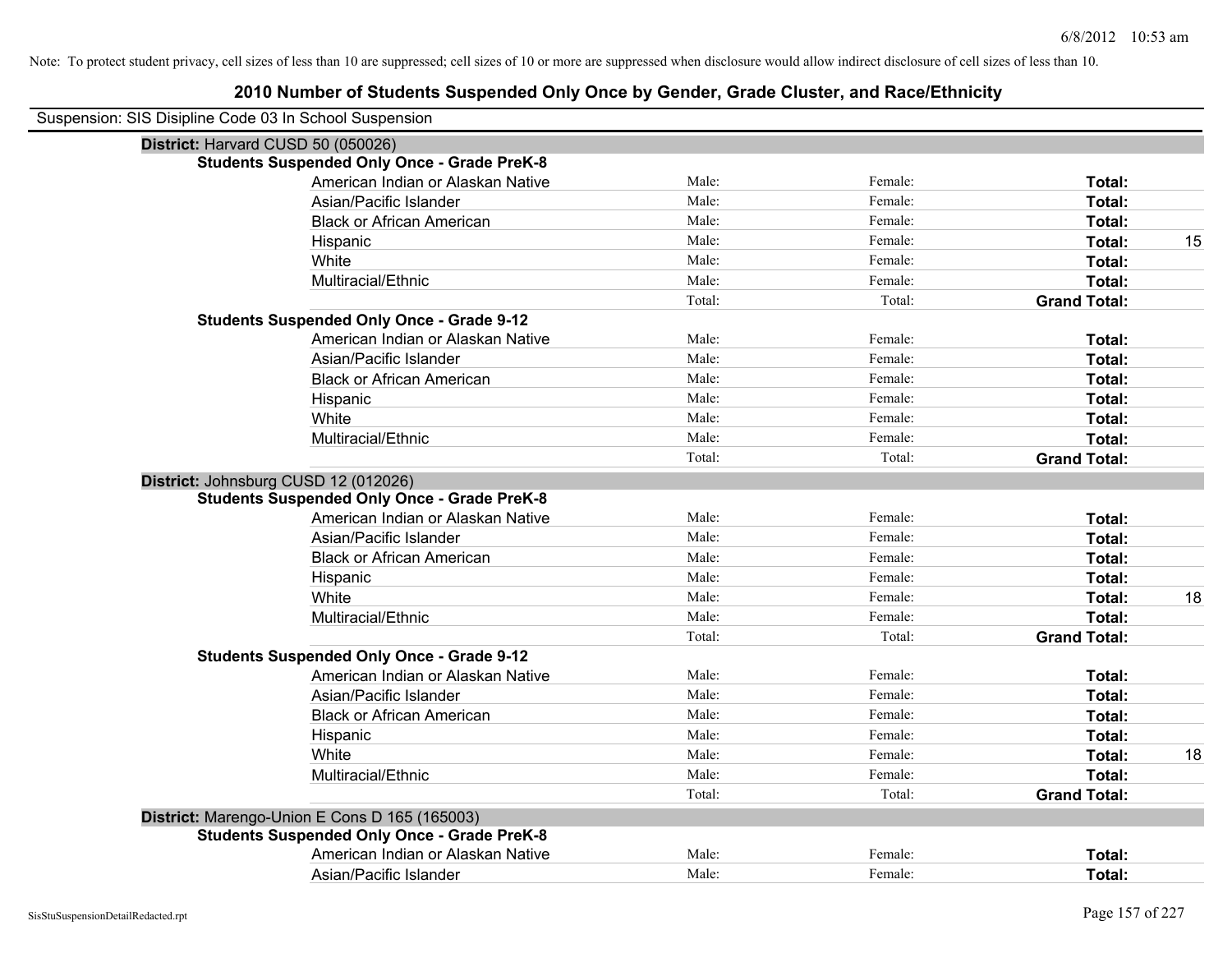| Suspension: SIS Disipline Code 03 In School Suspension |        |    |         |    |                     |    |
|--------------------------------------------------------|--------|----|---------|----|---------------------|----|
| <b>Black or African American</b>                       | Male:  |    | Female: |    | Total:              |    |
| Hispanic                                               | Male:  |    | Female: |    | Total:              |    |
| White                                                  | Male:  | 15 | Female: | 11 | Total:              | 26 |
| Multiracial/Ethnic                                     | Male:  |    | Female: |    | Total:              |    |
|                                                        | Total: |    | Total:  |    | <b>Grand Total:</b> |    |
| District: McHenry CCSD 15 (015004)                     |        |    |         |    |                     |    |
| <b>Students Suspended Only Once - Grade PreK-8</b>     |        |    |         |    |                     |    |
| American Indian or Alaskan Native                      | Male:  |    | Female: |    | Total:              |    |
| Asian/Pacific Islander                                 | Male:  |    | Female: |    | Total:              |    |
| <b>Black or African American</b>                       | Male:  |    | Female: |    | Total:              |    |
| Hispanic                                               | Male:  |    | Female: |    | Total:              | 15 |
| White                                                  | Male:  |    | Female: |    | Total:              | 41 |
| Multiracial/Ethnic                                     | Male:  |    | Female: |    | Total:              |    |
|                                                        | Total: |    | Total:  |    | <b>Grand Total:</b> |    |
| District: McHenry CHSD 156 (156016)                    |        |    |         |    |                     |    |
| <b>Students Suspended Only Once - Grade 9-12</b>       |        |    |         |    |                     |    |
| American Indian or Alaskan Native                      | Male:  |    | Female: |    | Total:              |    |
| Asian/Pacific Islander                                 | Male:  |    | Female: |    | Total:              |    |
| <b>Black or African American</b>                       | Male:  |    | Female: |    | Total:              |    |
| Hispanic                                               | Male:  |    | Female: |    | Total:              |    |
| White                                                  | Male:  | 48 | Female: | 28 | Total:              | 76 |
| Multiracial/Ethnic                                     | Male:  |    | Female: |    | Total:              |    |
|                                                        | Total: |    | Total:  |    | <b>Grand Total:</b> | 90 |
| District: Nippersink SD 2 (002003)                     |        |    |         |    |                     |    |
| <b>Students Suspended Only Once - Grade PreK-8</b>     |        |    |         |    |                     |    |
| American Indian or Alaskan Native                      | Male:  |    | Female: |    | Total:              |    |
| Asian/Pacific Islander                                 | Male:  |    | Female: |    | Total:              |    |
| <b>Black or African American</b>                       | Male:  |    | Female: |    | Total:              |    |
| Hispanic                                               | Male:  |    | Female: |    | Total:              |    |
| White                                                  | Male:  |    | Female: |    | Total:              |    |
| Multiracial/Ethnic                                     | Male:  |    | Female: |    | Total:              |    |
|                                                        | Total: |    | Total:  |    | <b>Grand Total:</b> |    |
| District: Prairie Grove CSD 46 (046003)                |        |    |         |    |                     |    |
| <b>Students Suspended Only Once - Grade PreK-8</b>     |        |    |         |    |                     |    |
| American Indian or Alaskan Native                      | Male:  |    | Female: |    | Total:              |    |
| Asian/Pacific Islander                                 | Male:  |    | Female: |    | Total:              |    |
| <b>Black or African American</b>                       | Male:  |    | Female: |    | Total:              |    |
| Hispanic                                               | Male:  |    | Female: |    | Total:              |    |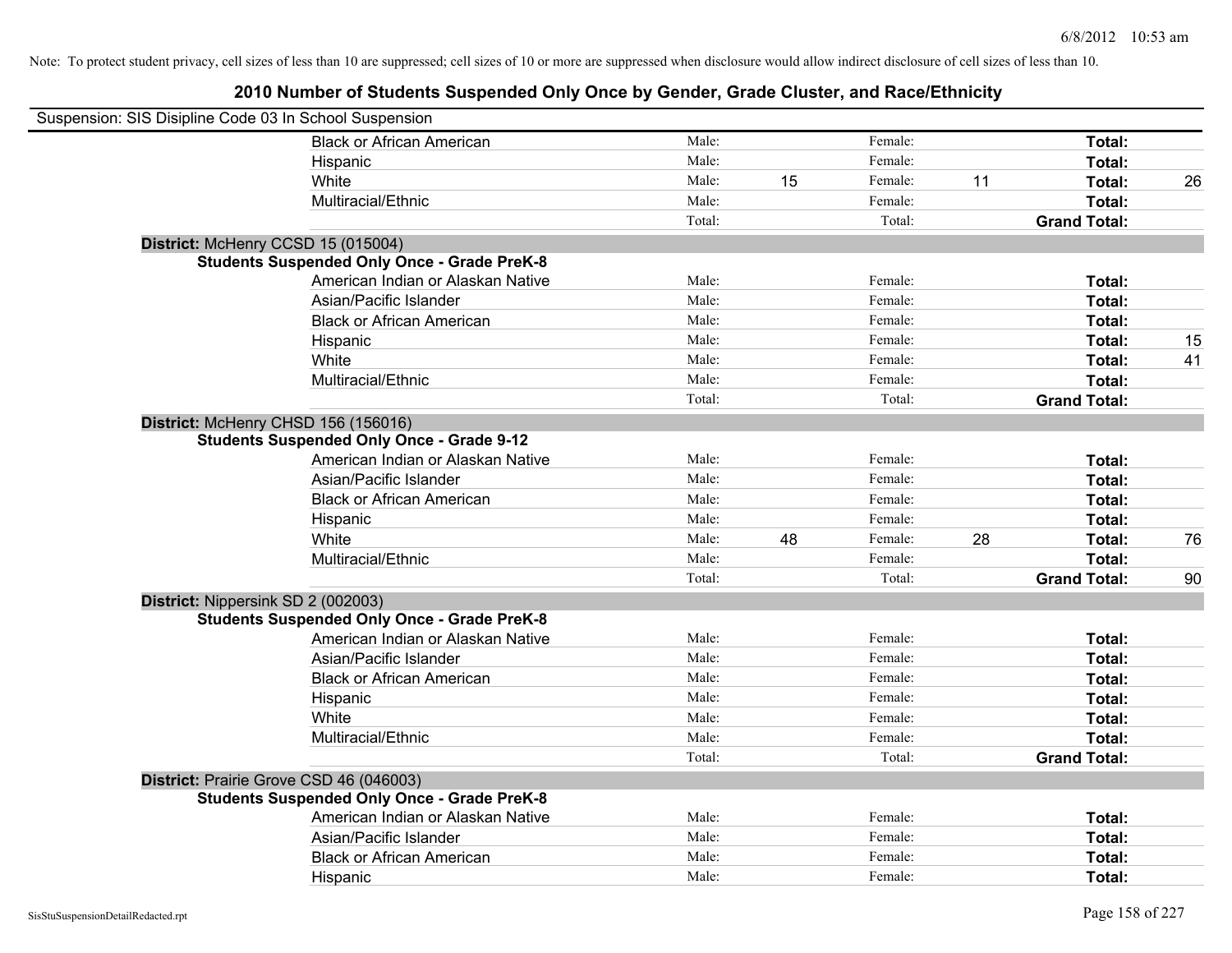| Suspension: SIS Disipline Code 03 In School Suspension |                                                    |        |    |         |    |                     |    |
|--------------------------------------------------------|----------------------------------------------------|--------|----|---------|----|---------------------|----|
|                                                        | White                                              | Male:  |    | Female: |    | Total:              |    |
|                                                        | Multiracial/Ethnic                                 | Male:  |    | Female: |    | Total:              |    |
|                                                        |                                                    | Total: |    | Total:  |    | <b>Grand Total:</b> |    |
|                                                        | District: Richmond-Burton CHSD 157 (157016)        |        |    |         |    |                     |    |
|                                                        | <b>Students Suspended Only Once - Grade 9-12</b>   |        |    |         |    |                     |    |
|                                                        | American Indian or Alaskan Native                  | Male:  |    | Female: |    | Total:              |    |
|                                                        | Asian/Pacific Islander                             | Male:  |    | Female: |    | Total:              |    |
|                                                        | <b>Black or African American</b>                   | Male:  |    | Female: |    | Total:              |    |
|                                                        | Hispanic                                           | Male:  |    | Female: |    | Total:              |    |
|                                                        | White                                              | Male:  |    | Female: |    | Total:              | 27 |
|                                                        | Multiracial/Ethnic                                 | Male:  |    | Female: |    | Total:              |    |
|                                                        |                                                    | Total: |    | Total:  |    | <b>Grand Total:</b> |    |
| District: Riley CCSD 18 (018004)                       |                                                    |        |    |         |    |                     |    |
|                                                        | <b>Students Suspended Only Once - Grade PreK-8</b> |        |    |         |    |                     |    |
|                                                        | American Indian or Alaskan Native                  | Male:  |    | Female: |    | Total:              |    |
|                                                        | Asian/Pacific Islander                             | Male:  |    | Female: |    | Total:              |    |
|                                                        | <b>Black or African American</b>                   | Male:  |    | Female: |    | Total:              |    |
|                                                        | Hispanic                                           | Male:  |    | Female: |    | Total:              |    |
|                                                        | White                                              | Male:  |    | Female: |    | Total:              |    |
|                                                        | Multiracial/Ethnic                                 | Male:  |    | Female: |    | Total:              |    |
|                                                        |                                                    | Total: |    | Total:  |    | <b>Grand Total:</b> |    |
| District: Woodstock CUSD 200 (200026)                  |                                                    |        |    |         |    |                     |    |
|                                                        | <b>Students Suspended Only Once - Grade PreK-8</b> |        |    |         |    |                     |    |
|                                                        | American Indian or Alaskan Native                  | Male:  |    | Female: |    | Total:              |    |
|                                                        | Asian/Pacific Islander                             | Male:  |    | Female: |    | Total:              |    |
|                                                        | <b>Black or African American</b>                   | Male:  |    | Female: |    | Total:              |    |
|                                                        | Hispanic                                           | Male:  |    | Female: |    | Total:              | 29 |
|                                                        | White                                              | Male:  |    | Female: |    | Total:              | 38 |
|                                                        | Multiracial/Ethnic                                 | Male:  |    | Female: |    | Total:              |    |
|                                                        |                                                    | Total: | 62 | Total:  | 18 | <b>Grand Total:</b> | 80 |
|                                                        | <b>Students Suspended Only Once - Grade 9-12</b>   |        |    |         |    |                     |    |
|                                                        | American Indian or Alaskan Native                  | Male:  |    | Female: |    | Total:              |    |
|                                                        | Asian/Pacific Islander                             | Male:  |    | Female: |    | Total:              |    |
|                                                        | <b>Black or African American</b>                   | Male:  |    | Female: |    | Total:              |    |
|                                                        | Hispanic                                           | Male:  | 21 | Female: | 13 | Total:              | 34 |
|                                                        | White                                              | Male:  | 38 | Female: | 13 | Total:              | 51 |
|                                                        | Multiracial/Ethnic                                 | Male:  |    | Female: |    | Total:              |    |
|                                                        |                                                    | Total: |    | Total:  |    | <b>Grand Total:</b> |    |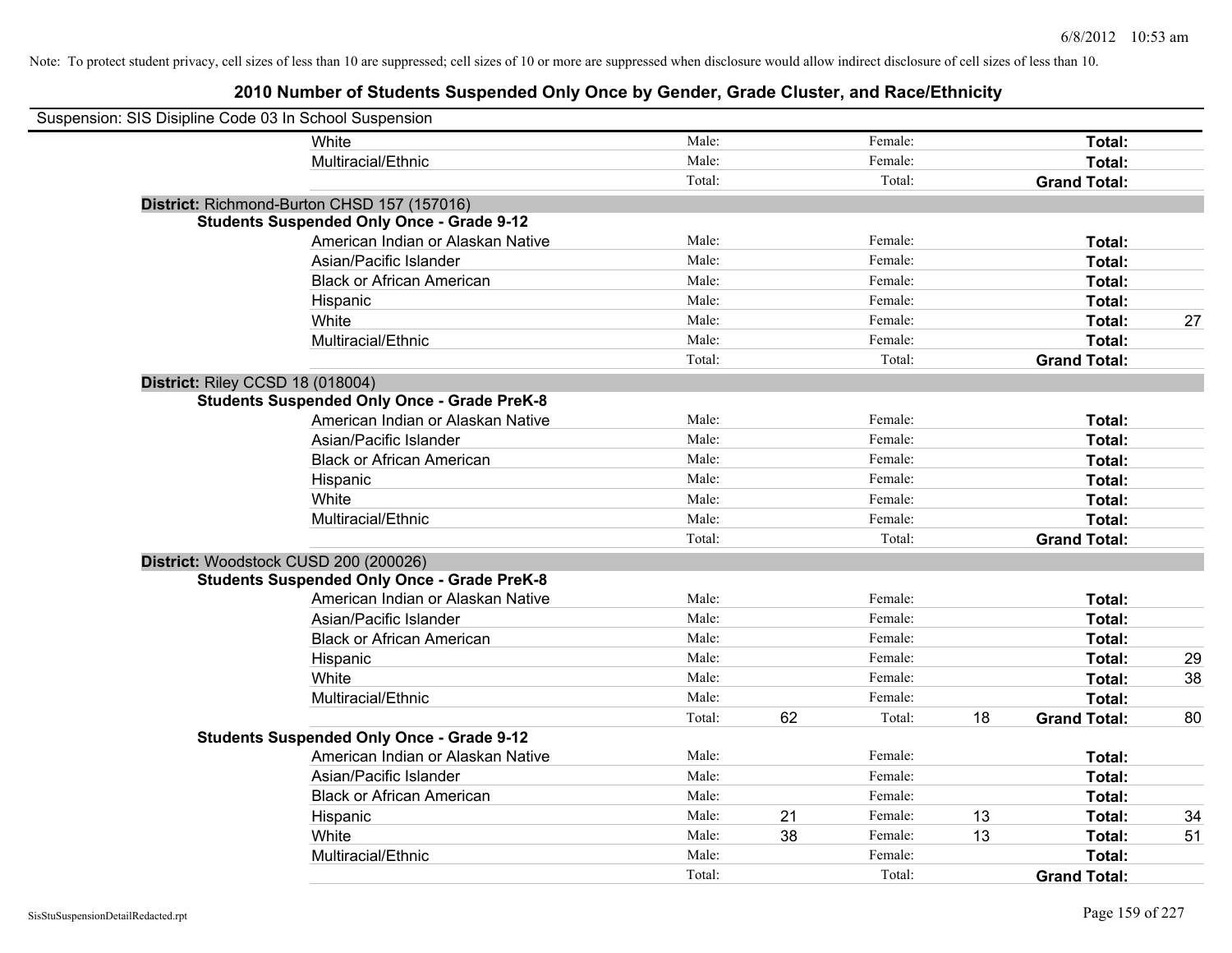# **2010 Number of Students Suspended Only Once by Gender, Grade Cluster, and Race/Ethnicity**

Suspension: SIS Disipline Code 03 In School Suspension

| Region: Monroe/Randolph ROE (45) |                                                    |        |               |                     |    |
|----------------------------------|----------------------------------------------------|--------|---------------|---------------------|----|
| County: Monroe (067)             |                                                    |        |               |                     |    |
|                                  | District: Columbia CUSD 4 (004026)                 |        |               |                     |    |
|                                  | <b>Students Suspended Only Once - Grade PreK-8</b> |        |               |                     |    |
|                                  | American Indian or Alaskan Native                  | Male:  | Female:       | Total:              |    |
|                                  | Asian/Pacific Islander                             | Male:  | Female:       | Total:              |    |
|                                  | <b>Black or African American</b>                   | Male:  | Female:       | Total:              |    |
|                                  | Hispanic                                           | Male:  | Female:       | Total:              |    |
|                                  | White                                              | Male:  | Female:       | Total:              | 24 |
|                                  | Multiracial/Ethnic                                 | Male:  | Female:       | Total:              |    |
|                                  |                                                    | Total: | Total:        | <b>Grand Total:</b> |    |
|                                  | District: Valmeyer CUSD 3 (003026)                 |        |               |                     |    |
|                                  | <b>Students Suspended Only Once - Grade PreK-8</b> |        |               |                     |    |
|                                  | American Indian or Alaskan Native                  | Male:  | Female:       | Total:              |    |
|                                  | Asian/Pacific Islander                             | Male:  | Female:       | Total:              |    |
|                                  | <b>Black or African American</b>                   | Male:  | Female:       | Total:              |    |
|                                  | Hispanic                                           | Male:  | Female:       | Total:              |    |
|                                  | White                                              | Male:  | Female:       | Total:              |    |
|                                  | Multiracial/Ethnic                                 | Male:  | Female:       | Total:              |    |
|                                  |                                                    | Total: | Total:        | <b>Grand Total:</b> |    |
|                                  | <b>Students Suspended Only Once - Grade 9-12</b>   |        |               |                     |    |
|                                  | American Indian or Alaskan Native                  | Male:  | Female:       | Total:              |    |
|                                  | Asian/Pacific Islander                             | Male:  | Female:       | Total:              |    |
|                                  | <b>Black or African American</b>                   | Male:  | Female:       | Total:              |    |
|                                  | Hispanic                                           | Male:  | Female:       | Total:              |    |
|                                  | White                                              | Male:  | Female:       | Total:              | 13 |
|                                  | Multiracial/Ethnic                                 | Male:  | Female:       | Total:              |    |
|                                  |                                                    | Total: | Total:        | <b>Grand Total:</b> |    |
|                                  | District: Waterloo CUSD 5 (005026)                 |        |               |                     |    |
|                                  | <b>Students Suspended Only Once - Grade 9-12</b>   |        |               |                     |    |
|                                  | American Indian or Alaskan Native                  | Male:  | Female:       | Total:              |    |
|                                  | Asian/Pacific Islander                             | Male:  | Female:       | Total:              |    |
|                                  | <b>Black or African American</b>                   | Male:  | Female:       | Total:              |    |
|                                  | Hispanic                                           | Male:  | Female:       | Total:              |    |
|                                  | White                                              | Male:  | 37<br>Female: | 15<br>Total:        | 52 |
|                                  | Multiracial/Ethnic                                 | Male:  | Female:       | Total:              |    |
|                                  |                                                    | Total: | Total:        | <b>Grand Total:</b> |    |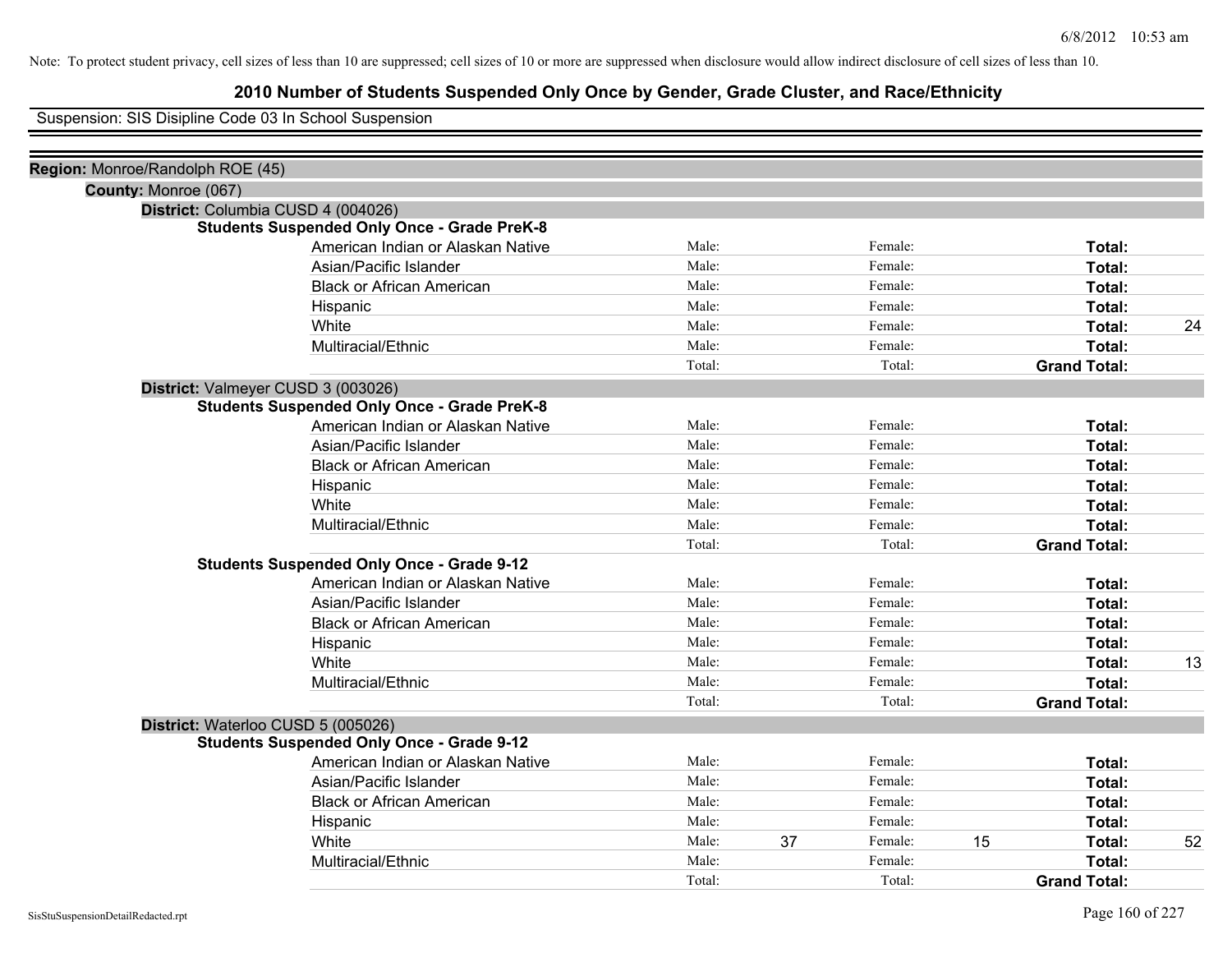| Suspension: SIS Disipline Code 03 In School Suspension |                                                    |        |               |                     |    |
|--------------------------------------------------------|----------------------------------------------------|--------|---------------|---------------------|----|
| County: Randolph (079)                                 |                                                    |        |               |                     |    |
| District: Chester CUSD 139 (139026)                    |                                                    |        |               |                     |    |
|                                                        | <b>Students Suspended Only Once - Grade PreK-8</b> |        |               |                     |    |
|                                                        | American Indian or Alaskan Native                  | Male:  | Female:       | Total:              |    |
|                                                        | Asian/Pacific Islander                             | Male:  | Female:       | Total:              |    |
|                                                        | <b>Black or African American</b>                   | Male:  | Female:       | Total:              |    |
|                                                        | Hispanic                                           | Male:  | Female:       | Total:              |    |
|                                                        | White                                              | Male:  | Female:       | Total:              | 23 |
|                                                        | Multiracial/Ethnic                                 | Male:  | Female:       | Total:              |    |
|                                                        |                                                    | Total: | Total:        | <b>Grand Total:</b> |    |
|                                                        | <b>Students Suspended Only Once - Grade 9-12</b>   |        |               |                     |    |
|                                                        | American Indian or Alaskan Native                  | Male:  | Female:       | Total:              |    |
|                                                        | Asian/Pacific Islander                             | Male:  | Female:       | Total:              |    |
|                                                        | <b>Black or African American</b>                   | Male:  | Female:       | Total:              |    |
|                                                        | Hispanic                                           | Male:  | Female:       | Total:              |    |
|                                                        | White                                              | Male:  | 34<br>Female: | 19<br>Total:        | 53 |
|                                                        | Multiracial/Ethnic                                 | Male:  | Female:       | Total:              |    |
|                                                        |                                                    | Total: | Total:        | <b>Grand Total:</b> |    |
|                                                        | District: Prairie Du Rocher CCSD 134 (134004)      |        |               |                     |    |
|                                                        | <b>Students Suspended Only Once - Grade PreK-8</b> |        |               |                     |    |
|                                                        | American Indian or Alaskan Native                  | Male:  | Female:       | Total:              |    |
|                                                        | Asian/Pacific Islander                             | Male:  | Female:       | Total:              |    |
|                                                        | <b>Black or African American</b>                   | Male:  | Female:       | Total:              |    |
|                                                        | Hispanic                                           | Male:  | Female:       | Total:              |    |
|                                                        | White                                              | Male:  | Female:       | Total:              |    |
|                                                        | Multiracial/Ethnic                                 | Male:  | Female:       | Total:              |    |
|                                                        |                                                    | Total: | Total:        | <b>Grand Total:</b> |    |
| District: Red Bud CUSD 132 (132026)                    |                                                    |        |               |                     |    |
|                                                        | <b>Students Suspended Only Once - Grade PreK-8</b> |        |               |                     |    |
|                                                        | American Indian or Alaskan Native                  | Male:  | Female:       | Total:              |    |
|                                                        | Asian/Pacific Islander                             | Male:  | Female:       | Total:              |    |
|                                                        | <b>Black or African American</b>                   | Male:  | Female:       | Total:              |    |
|                                                        | Hispanic                                           | Male:  | Female:       | Total:              |    |
|                                                        | White                                              | Male:  | Female:       | Total:              | 10 |
|                                                        | Multiracial/Ethnic                                 | Male:  | Female:       | Total:              |    |
|                                                        |                                                    | Total: | Total:        | <b>Grand Total:</b> |    |
|                                                        | <b>Students Suspended Only Once - Grade 9-12</b>   |        |               |                     |    |
|                                                        | American Indian or Alaskan Native                  | Male:  | Female:       | Total:              |    |
|                                                        | Asian/Pacific Islander                             | Male:  | Female:       | Total:              |    |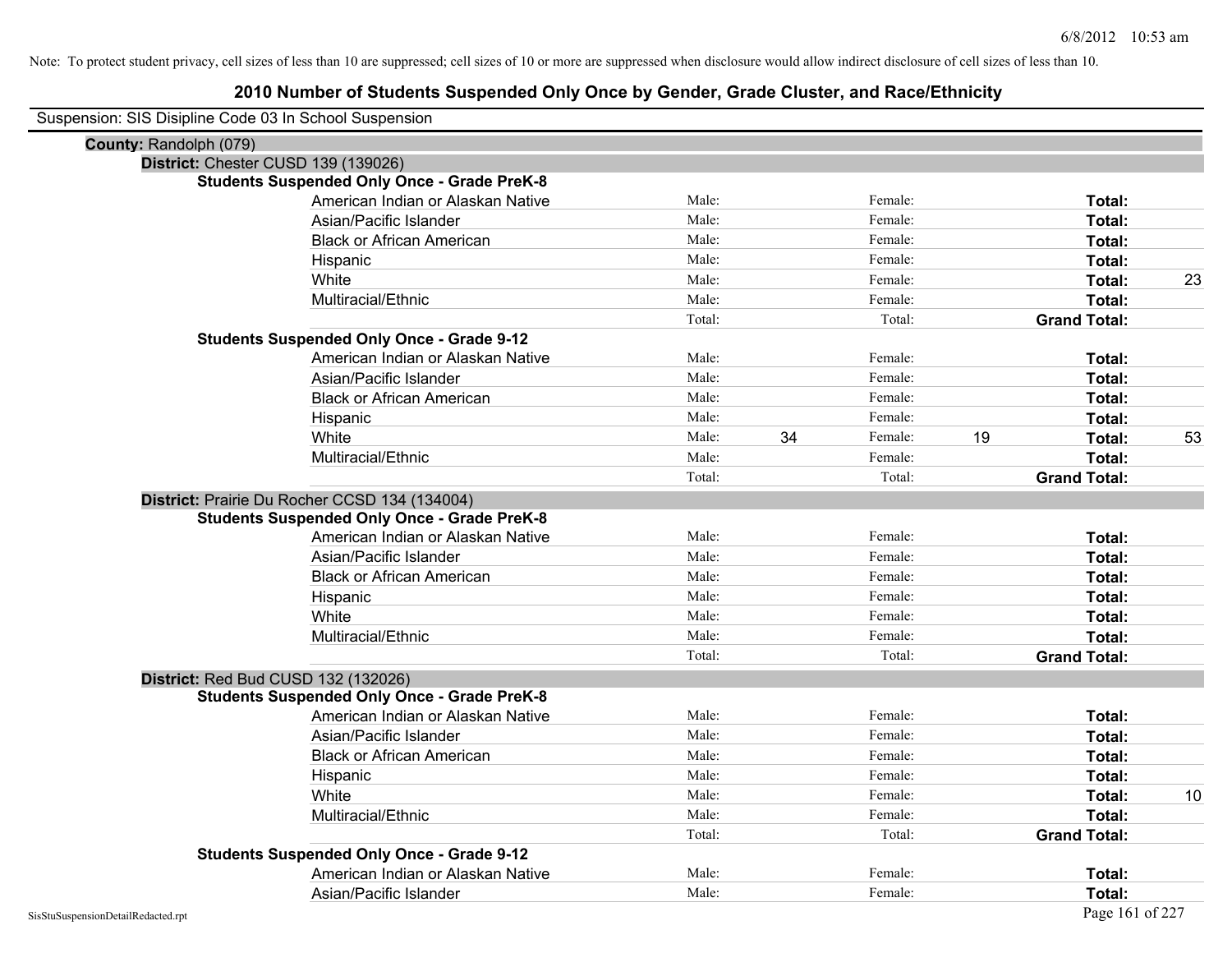| Suspension: SIS Disipline Code 03 In School Suspension |                                                    |        |    |         |    |                     |    |
|--------------------------------------------------------|----------------------------------------------------|--------|----|---------|----|---------------------|----|
|                                                        | <b>Black or African American</b>                   | Male:  |    | Female: |    | Total:              |    |
|                                                        | Hispanic                                           | Male:  |    | Female: |    | Total:              |    |
|                                                        | White                                              | Male:  |    | Female: |    | Total:              |    |
|                                                        | Multiracial/Ethnic                                 | Male:  |    | Female: |    | Total:              |    |
|                                                        |                                                    | Total: |    | Total:  |    | <b>Grand Total:</b> |    |
| District: Sparta CUSD 140 (140026)                     |                                                    |        |    |         |    |                     |    |
|                                                        | <b>Students Suspended Only Once - Grade PreK-8</b> |        |    |         |    |                     |    |
|                                                        | American Indian or Alaskan Native                  | Male:  |    | Female: |    | Total:              |    |
|                                                        | Asian/Pacific Islander                             | Male:  |    | Female: |    | Total:              |    |
|                                                        | <b>Black or African American</b>                   | Male:  |    | Female: |    | Total:              |    |
|                                                        | Hispanic                                           | Male:  |    | Female: |    | Total:              |    |
|                                                        | White                                              | Male:  | 21 | Female: | 10 | Total:              | 31 |
|                                                        | Multiracial/Ethnic                                 | Male:  |    | Female: |    | Total:              |    |
|                                                        |                                                    | Total: |    | Total:  |    | <b>Grand Total:</b> | 41 |
|                                                        | <b>Students Suspended Only Once - Grade 9-12</b>   |        |    |         |    |                     |    |
|                                                        | American Indian or Alaskan Native                  | Male:  |    | Female: |    | Total:              |    |
|                                                        | Asian/Pacific Islander                             | Male:  |    | Female: |    | Total:              |    |
|                                                        | <b>Black or African American</b>                   | Male:  |    | Female: |    | Total:              | 18 |
|                                                        | Hispanic                                           | Male:  |    | Female: |    | Total:              |    |
|                                                        | White                                              | Male:  | 18 | Female: | 18 | Total:              | 36 |
|                                                        | Multiracial/Ethnic                                 | Male:  |    | Female: |    | Total:              |    |
|                                                        |                                                    | Total: |    | Total:  |    | <b>Grand Total:</b> |    |
| District: Steeleville CUSD 138 (138026)                |                                                    |        |    |         |    |                     |    |
|                                                        | <b>Students Suspended Only Once - Grade PreK-8</b> |        |    |         |    |                     |    |
|                                                        | American Indian or Alaskan Native                  | Male:  |    | Female: |    | Total:              |    |
|                                                        | Asian/Pacific Islander                             | Male:  |    | Female: |    | Total:              |    |
|                                                        | <b>Black or African American</b>                   | Male:  |    | Female: |    | Total:              |    |
|                                                        | Hispanic                                           | Male:  |    | Female: |    | Total:              |    |
|                                                        | White                                              | Male:  |    | Female: |    | Total:              |    |
|                                                        | Multiracial/Ethnic                                 | Male:  |    | Female: |    | Total:              |    |
|                                                        |                                                    | Total: |    | Total:  |    | <b>Grand Total:</b> |    |
|                                                        | <b>Students Suspended Only Once - Grade 9-12</b>   |        |    |         |    |                     |    |
|                                                        | American Indian or Alaskan Native                  | Male:  |    | Female: |    | Total:              |    |
|                                                        | Asian/Pacific Islander                             | Male:  |    | Female: |    | Total:              |    |
|                                                        | <b>Black or African American</b>                   | Male:  |    | Female: |    | Total:              |    |
|                                                        | Hispanic                                           | Male:  |    | Female: |    | Total:              |    |
|                                                        | White                                              | Male:  |    | Female: |    | Total:              |    |
|                                                        | Multiracial/Ethnic                                 | Male:  |    | Female: |    | Total:              |    |
|                                                        |                                                    | Total: |    | Total:  |    | <b>Grand Total:</b> |    |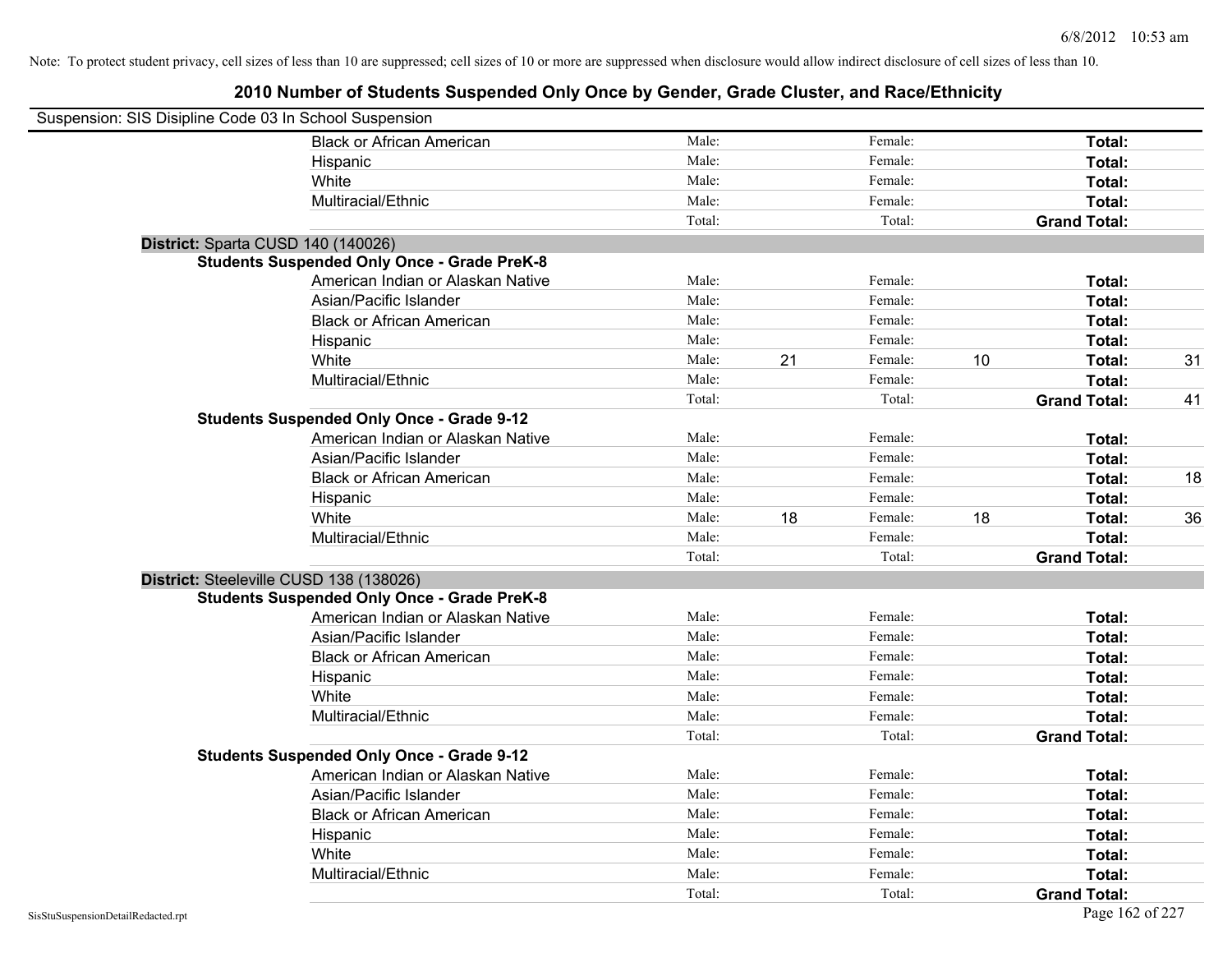# **2010 Number of Students Suspended Only Once by Gender, Grade Cluster, and Race/Ethnicity**

Suspension: SIS Disipline Code 03 In School Suspension

| Region: Non-Public School (77)  |                                                    |        |         |                     |    |
|---------------------------------|----------------------------------------------------|--------|---------|---------------------|----|
| County: Non-Public School (777) |                                                    |        |         |                     |    |
|                                 | District: Abraxas Education Group (032000)         |        |         |                     |    |
|                                 | <b>Students Suspended Only Once - Grade 9-12</b>   |        |         |                     |    |
|                                 | American Indian or Alaskan Native                  | Male:  | Female: | Total:              |    |
|                                 | Asian/Pacific Islander                             | Male:  | Female: | Total:              |    |
|                                 | <b>Black or African American</b>                   | Male:  | Female: | Total:              |    |
|                                 | Hispanic                                           | Male:  | Female: | Total:              |    |
|                                 | White                                              | Male:  | Female: | Total:              |    |
|                                 | Multiracial/Ethnic                                 | Male:  | Female: | Total:              |    |
|                                 |                                                    | Total: | Total:  | <b>Grand Total:</b> |    |
|                                 | District: Yellowstone Boys & Girls Ranch (023700)  |        |         |                     |    |
|                                 | <b>Students Suspended Only Once - Grade 9-12</b>   |        |         |                     |    |
|                                 | American Indian or Alaskan Native                  | Male:  | Female: | Total:              |    |
|                                 | Asian/Pacific Islander                             | Male:  | Female: | Total:              |    |
|                                 | <b>Black or African American</b>                   | Male:  | Female: | Total:              |    |
|                                 | Hispanic                                           | Male:  | Female: | Total:              |    |
|                                 | White                                              | Male:  | Female: | Total:              |    |
|                                 | Multiracial/Ethnic                                 | Male:  | Female: | Total:              |    |
|                                 |                                                    | Total: | Total:  | <b>Grand Total:</b> |    |
|                                 |                                                    |        |         |                     |    |
| Region: Peoria ROE (48)         |                                                    |        |         |                     |    |
| County: Non-Public School (000) |                                                    |        |         |                     |    |
|                                 | District: Peoria ROE (000000)                      |        |         |                     |    |
|                                 | <b>Students Suspended Only Once - Grade PreK-8</b> |        |         |                     |    |
|                                 | American Indian or Alaskan Native                  | Male:  | Female: | Total:              |    |
|                                 | Asian/Pacific Islander                             | Male:  | Female: | Total:              |    |
|                                 | <b>Black or African American</b>                   | Male:  | Female: | Total:              | 15 |
|                                 | Hispanic                                           | Male:  | Female: | Total:              |    |
|                                 | White                                              | Male:  | Female: | Total:              |    |
|                                 | Multiracial/Ethnic                                 | Male:  | Female: | Total:              |    |
|                                 |                                                    | Total: | Total:  | <b>Grand Total:</b> |    |
|                                 | <b>Students Suspended Only Once - Grade 9-12</b>   |        |         |                     |    |
|                                 | American Indian or Alaskan Native                  | Male:  | Female: | Total:              |    |
|                                 | Asian/Pacific Islander                             | Male:  | Female: | Total:              |    |
|                                 | <b>Black or African American</b>                   | Male:  | Female: | Total:              | 15 |
|                                 | Hispanic                                           | Male:  | Female: | Total:              |    |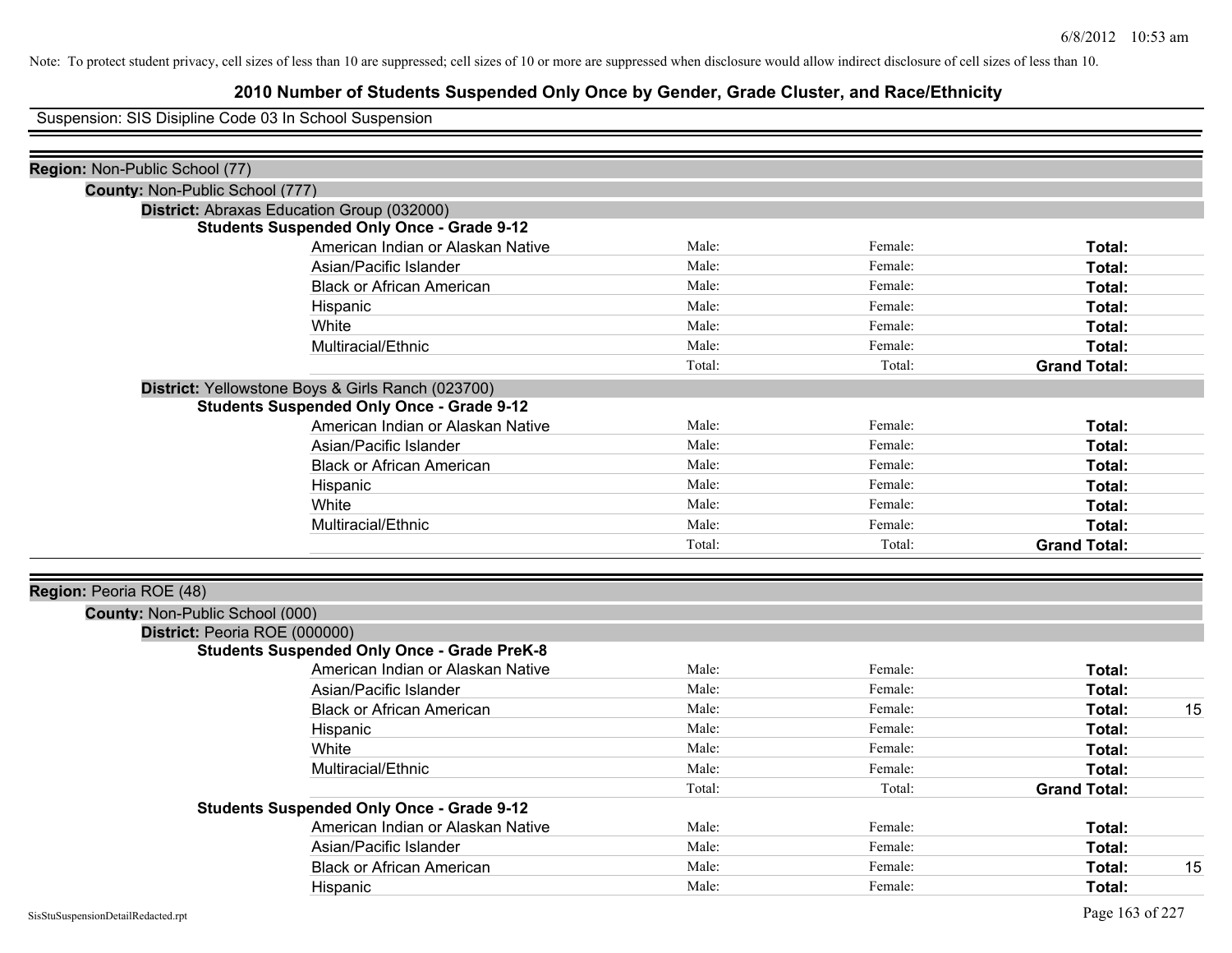| Suspension: SIS Disipline Code 03 In School Suspension |                                                    |        |         |                     |
|--------------------------------------------------------|----------------------------------------------------|--------|---------|---------------------|
|                                                        | White                                              | Male:  | Female: | Total:              |
|                                                        | Multiracial/Ethnic                                 | Male:  | Female: | Total:              |
|                                                        |                                                    | Total: | Total:  | <b>Grand Total:</b> |
| County: Peoria (072)                                   |                                                    |        |         |                     |
|                                                        | District: Bartonville SD 66 (066002)               |        |         |                     |
|                                                        | <b>Students Suspended Only Once - Grade PreK-8</b> |        |         |                     |
|                                                        | American Indian or Alaskan Native                  | Male:  | Female: | Total:              |
|                                                        | Asian/Pacific Islander                             | Male:  | Female: | Total:              |
|                                                        | <b>Black or African American</b>                   | Male:  | Female: | Total:              |
|                                                        | Hispanic                                           | Male:  | Female: | Total:              |
|                                                        | White                                              | Male:  | Female: | 18<br>Total:        |
|                                                        | Multiracial/Ethnic                                 | Male:  | Female: | Total:              |
|                                                        |                                                    | Total: | Total:  | <b>Grand Total:</b> |
|                                                        | District: Brimfield CUSD 309 (309026)              |        |         |                     |
|                                                        | <b>Students Suspended Only Once - Grade PreK-8</b> |        |         |                     |
|                                                        | American Indian or Alaskan Native                  | Male:  | Female: | Total:              |
|                                                        | Asian/Pacific Islander                             | Male:  | Female: | Total:              |
|                                                        | <b>Black or African American</b>                   | Male:  | Female: | Total:              |
|                                                        | Hispanic                                           | Male:  | Female: | Total:              |
|                                                        | White                                              | Male:  | Female: | Total:              |
|                                                        | Multiracial/Ethnic                                 | Male:  | Female: | Total:              |
|                                                        |                                                    | Total: | Total:  | <b>Grand Total:</b> |
|                                                        | <b>Students Suspended Only Once - Grade 9-12</b>   |        |         |                     |
|                                                        | American Indian or Alaskan Native                  | Male:  | Female: | Total:              |
|                                                        | Asian/Pacific Islander                             | Male:  | Female: | Total:              |
|                                                        | <b>Black or African American</b>                   | Male:  | Female: | Total:              |
|                                                        | Hispanic                                           | Male:  | Female: | Total:              |
|                                                        | White                                              | Male:  | Female: | Total:              |
|                                                        | Multiracial/Ethnic                                 | Male:  | Female: | Total:              |
|                                                        |                                                    | Total: | Total:  | <b>Grand Total:</b> |
|                                                        | District: Dunlap CUSD 323 (323026)                 |        |         |                     |
|                                                        | <b>Students Suspended Only Once - Grade PreK-8</b> |        |         |                     |
|                                                        | American Indian or Alaskan Native                  | Male:  | Female: | Total:              |
|                                                        | Asian/Pacific Islander                             | Male:  | Female: | Total:              |
|                                                        | <b>Black or African American</b>                   | Male:  | Female: | Total:              |
|                                                        | Hispanic                                           | Male:  | Female: | Total:              |
|                                                        | White                                              | Male:  | Female: | 27<br>Total:        |
|                                                        | Multiracial/Ethnic                                 | Male:  | Female: | Total:              |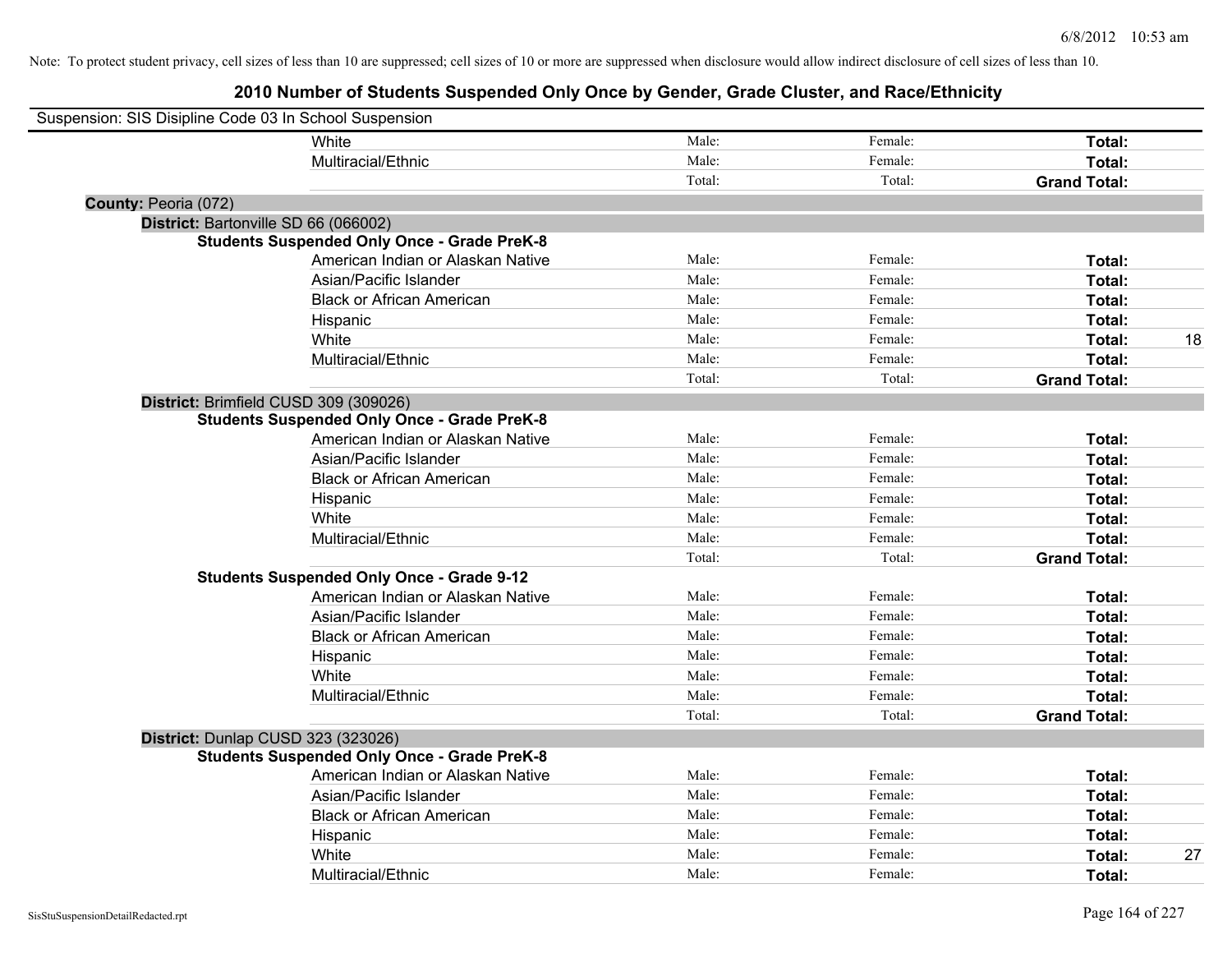| Suspension: SIS Disipline Code 03 In School Suspension |                                                    |        |    |         |    |                     |    |
|--------------------------------------------------------|----------------------------------------------------|--------|----|---------|----|---------------------|----|
|                                                        |                                                    | Total: |    | Total:  |    | <b>Grand Total:</b> |    |
|                                                        | <b>Students Suspended Only Once - Grade 9-12</b>   |        |    |         |    |                     |    |
|                                                        | American Indian or Alaskan Native                  | Male:  |    | Female: |    | Total:              |    |
|                                                        | Asian/Pacific Islander                             | Male:  |    | Female: |    | Total:              |    |
|                                                        | <b>Black or African American</b>                   | Male:  |    | Female: |    | Total:              |    |
|                                                        | Hispanic                                           | Male:  |    | Female: |    | Total:              |    |
|                                                        | White                                              | Male:  | 14 | Female: | 18 | Total:              | 32 |
|                                                        | Multiracial/Ethnic                                 | Male:  |    | Female: |    | Total:              |    |
|                                                        |                                                    | Total: |    | Total:  |    | <b>Grand Total:</b> | 42 |
|                                                        | District: Elmwood CUSD 322 (322026)                |        |    |         |    |                     |    |
|                                                        | <b>Students Suspended Only Once - Grade PreK-8</b> |        |    |         |    |                     |    |
|                                                        | American Indian or Alaskan Native                  | Male:  |    | Female: |    | Total:              |    |
|                                                        | Asian/Pacific Islander                             | Male:  |    | Female: |    | Total:              |    |
|                                                        | <b>Black or African American</b>                   | Male:  |    | Female: |    | Total:              |    |
|                                                        | Hispanic                                           | Male:  |    | Female: |    | Total:              |    |
|                                                        | White                                              | Male:  |    | Female: |    | Total:              | 14 |
|                                                        | Multiracial/Ethnic                                 | Male:  |    | Female: |    | Total:              |    |
|                                                        |                                                    | Total: |    | Total:  |    | <b>Grand Total:</b> |    |
|                                                        | <b>Students Suspended Only Once - Grade 9-12</b>   |        |    |         |    |                     |    |
|                                                        | American Indian or Alaskan Native                  | Male:  |    | Female: |    | Total:              |    |
|                                                        | Asian/Pacific Islander                             | Male:  |    | Female: |    | Total:              |    |
|                                                        | <b>Black or African American</b>                   | Male:  |    | Female: |    | Total:              |    |
|                                                        | Hispanic                                           | Male:  |    | Female: |    | Total:              |    |
|                                                        | White                                              | Male:  |    | Female: |    | Total:              |    |
|                                                        | Multiracial/Ethnic                                 | Male:  |    | Female: |    | Total:              |    |
|                                                        |                                                    | Total: |    | Total:  |    | <b>Grand Total:</b> |    |
|                                                        | District: Farmington Central CUSD 265 (265026)     |        |    |         |    |                     |    |
|                                                        | <b>Students Suspended Only Once - Grade PreK-8</b> |        |    |         |    |                     |    |
|                                                        | American Indian or Alaskan Native                  | Male:  |    | Female: |    | Total:              |    |
|                                                        | Asian/Pacific Islander                             | Male:  |    | Female: |    | Total:              |    |
|                                                        | <b>Black or African American</b>                   | Male:  |    | Female: |    | Total:              |    |
|                                                        | Hispanic                                           | Male:  |    | Female: |    | Total:              |    |
|                                                        | White                                              | Male:  |    | Female: |    | Total:              | 33 |
|                                                        | Multiracial/Ethnic                                 | Male:  |    | Female: |    | Total:              |    |
|                                                        |                                                    | Total: |    | Total:  |    | <b>Grand Total:</b> |    |
|                                                        | <b>Students Suspended Only Once - Grade 9-12</b>   |        |    |         |    |                     |    |
|                                                        | American Indian or Alaskan Native                  | Male:  |    | Female: |    | Total:              |    |
|                                                        | Asian/Pacific Islander                             | Male:  |    | Female: |    | Total:              |    |
|                                                        | <b>Black or African American</b>                   | Male:  |    | Female: |    | Total:              |    |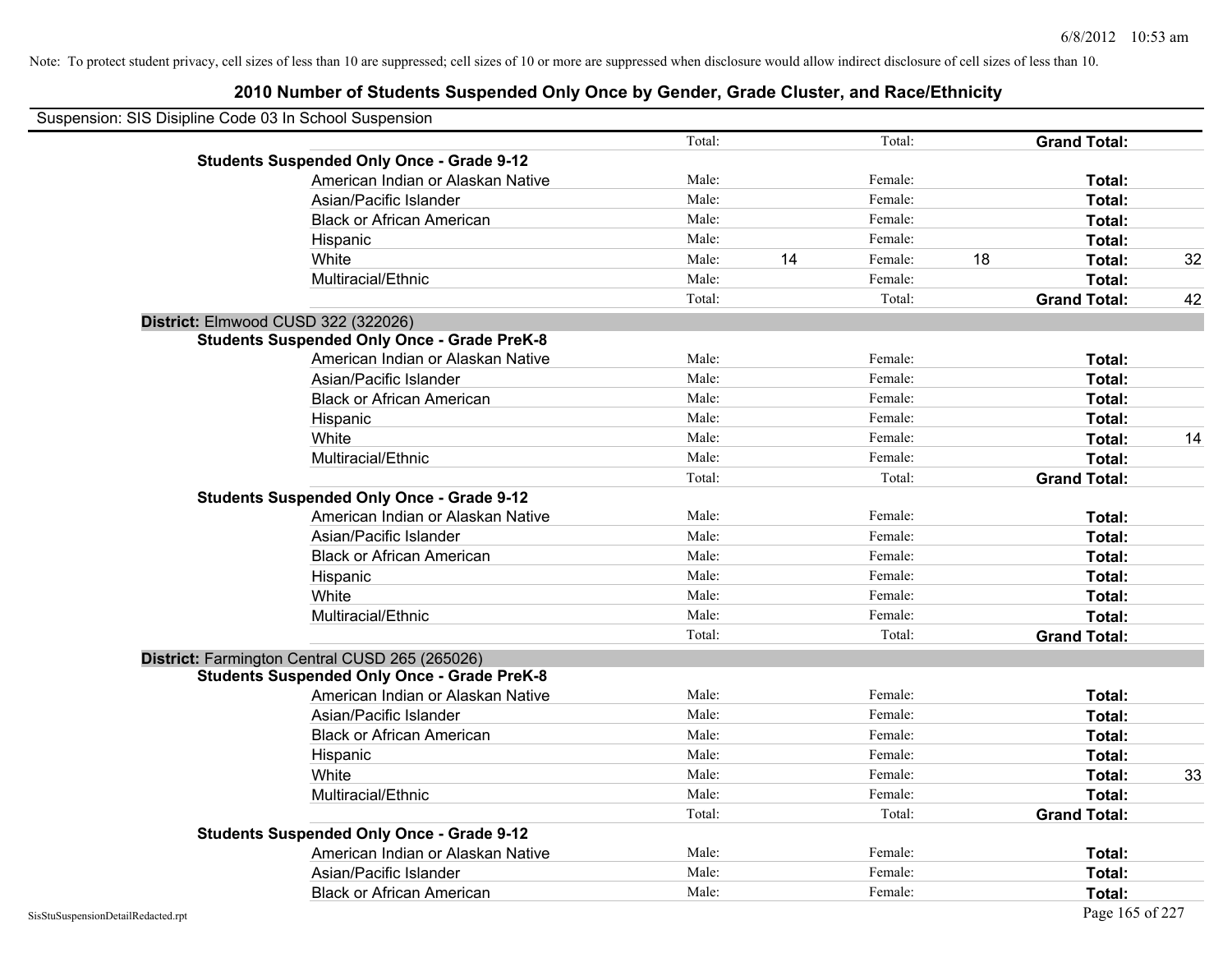| Suspension: SIS Disipline Code 03 In School Suspension |                                                    |        |    |         |    |                     |    |
|--------------------------------------------------------|----------------------------------------------------|--------|----|---------|----|---------------------|----|
|                                                        | Hispanic                                           | Male:  |    | Female: |    | Total:              |    |
|                                                        | White                                              | Male:  | 12 | Female: | 15 | Total:              | 27 |
|                                                        | Multiracial/Ethnic                                 | Male:  |    | Female: |    | Total:              |    |
|                                                        |                                                    | Total: |    | Total:  |    | <b>Grand Total:</b> |    |
| District: Hollis Cons SD 328 (328003)                  |                                                    |        |    |         |    |                     |    |
|                                                        | <b>Students Suspended Only Once - Grade PreK-8</b> |        |    |         |    |                     |    |
|                                                        | American Indian or Alaskan Native                  | Male:  |    | Female: |    | Total:              |    |
|                                                        | Asian/Pacific Islander                             | Male:  |    | Female: |    | Total:              |    |
|                                                        | <b>Black or African American</b>                   | Male:  |    | Female: |    | Total:              |    |
|                                                        | Hispanic                                           | Male:  |    | Female: |    | Total:              |    |
|                                                        | White                                              | Male:  |    | Female: |    | Total:              |    |
|                                                        | Multiracial/Ethnic                                 | Male:  |    | Female: |    | Total:              |    |
|                                                        |                                                    | Total: |    | Total:  |    | <b>Grand Total:</b> |    |
|                                                        | District: Il Valley Central USD 321 (321026)       |        |    |         |    |                     |    |
|                                                        | <b>Students Suspended Only Once - Grade PreK-8</b> |        |    |         |    |                     |    |
|                                                        | American Indian or Alaskan Native                  | Male:  |    | Female: |    | Total:              |    |
|                                                        | Asian/Pacific Islander                             | Male:  |    | Female: |    | Total:              |    |
|                                                        | <b>Black or African American</b>                   | Male:  |    | Female: |    | Total:              |    |
|                                                        | Hispanic                                           | Male:  |    | Female: |    | Total:              |    |
|                                                        | White                                              | Male:  |    | Female: |    | Total:              |    |
|                                                        | Multiracial/Ethnic                                 | Male:  |    | Female: |    | Total:              |    |
|                                                        |                                                    | Total: |    | Total:  |    | <b>Grand Total:</b> |    |
|                                                        | District: Illini Bluffs CUSD 327 (327026)          |        |    |         |    |                     |    |
|                                                        | <b>Students Suspended Only Once - Grade PreK-8</b> |        |    |         |    |                     |    |
|                                                        | American Indian or Alaskan Native                  | Male:  |    | Female: |    | Total:              |    |
|                                                        | Asian/Pacific Islander                             | Male:  |    | Female: |    | Total:              |    |
|                                                        | <b>Black or African American</b>                   | Male:  |    | Female: |    | Total:              |    |
|                                                        | Hispanic                                           | Male:  |    | Female: |    | Total:              |    |
|                                                        | White                                              | Male:  |    | Female: |    | Total:              | 25 |
|                                                        | Multiracial/Ethnic                                 | Male:  |    | Female: |    | Total:              |    |
|                                                        |                                                    | Total: |    | Total:  |    | <b>Grand Total:</b> |    |
| District: Norwood ESD 63 (063002)                      |                                                    |        |    |         |    |                     |    |
|                                                        | <b>Students Suspended Only Once - Grade PreK-8</b> |        |    |         |    |                     |    |
|                                                        | American Indian or Alaskan Native                  | Male:  |    | Female: |    | Total:              |    |
|                                                        | Asian/Pacific Islander                             | Male:  |    | Female: |    | Total:              |    |
|                                                        | <b>Black or African American</b>                   | Male:  |    | Female: |    | Total:              |    |
|                                                        | Hispanic                                           | Male:  |    | Female: |    | Total:              |    |
|                                                        | White                                              | Male:  |    | Female: |    | Total:              |    |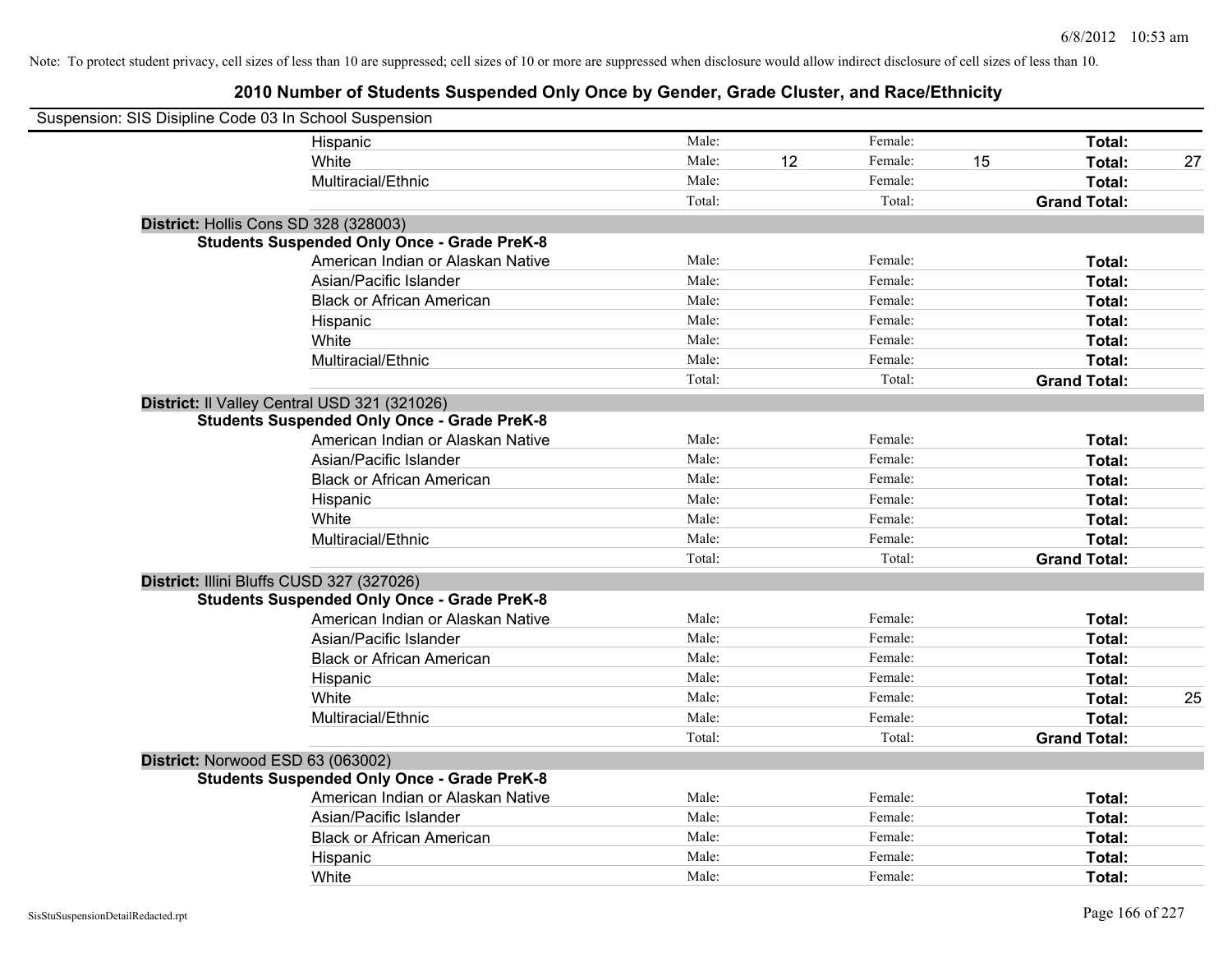# **2010 Number of Students Suspended Only Once by Gender, Grade Cluster, and Race/Ethnicity**

| Suspension: SIS Disipline Code 03 In School Suspension |                                                    |        |     |         |     |                     |     |
|--------------------------------------------------------|----------------------------------------------------|--------|-----|---------|-----|---------------------|-----|
|                                                        | Multiracial/Ethnic                                 | Male:  |     | Female: |     | Total:              |     |
|                                                        |                                                    | Total: |     | Total:  |     | <b>Grand Total:</b> | 11  |
| <b>District: Peoria SD 150 (150025)</b>                |                                                    |        |     |         |     |                     |     |
|                                                        | <b>Students Suspended Only Once - Grade PreK-8</b> |        |     |         |     |                     |     |
|                                                        | American Indian or Alaskan Native                  | Male:  |     | Female: |     | Total:              |     |
|                                                        | Asian/Pacific Islander                             | Male:  |     | Female: |     | Total:              |     |
|                                                        | <b>Black or African American</b>                   | Male:  | 90  | Female: | 61  | Total:              | 151 |
|                                                        | Hispanic                                           | Male:  |     | Female: |     | Total:              |     |
|                                                        | White                                              | Male:  |     | Female: |     | Total:              | 18  |
|                                                        | Multiracial/Ethnic                                 | Male:  |     | Female: |     | Total:              |     |
|                                                        |                                                    | Total: |     | Total:  |     | <b>Grand Total:</b> |     |
|                                                        | <b>Students Suspended Only Once - Grade 9-12</b>   |        |     |         |     |                     |     |
|                                                        | American Indian or Alaskan Native                  | Male:  |     | Female: |     | Total:              |     |
|                                                        | Asian/Pacific Islander                             | Male:  |     | Female: |     | Total:              |     |
|                                                        | <b>Black or African American</b>                   | Male:  | 123 | Female: | 136 | Total:              | 259 |
|                                                        | Hispanic                                           | Male:  |     | Female: |     | Total:              | 13  |
|                                                        | White                                              | Male:  | 45  | Female: | 28  | Total:              | 73  |
|                                                        | Multiracial/Ethnic                                 | Male:  |     | Female: |     | Total:              |     |
|                                                        |                                                    | Total: |     | Total:  |     | <b>Grand Total:</b> |     |
| District: Pleasant Valley SD 62 (062002)               |                                                    |        |     |         |     |                     |     |
|                                                        | <b>Students Suspended Only Once - Grade PreK-8</b> |        |     |         |     |                     |     |
|                                                        | American Indian or Alaskan Native                  | Male:  |     | Female: |     | Total:              |     |
|                                                        | Asian/Pacific Islander                             | Male:  |     | Female: |     | Total:              |     |
|                                                        | <b>Black or African American</b>                   | Male:  |     | Female: |     | Total:              | 21  |
|                                                        | Hispanic                                           | Male:  |     | Female: |     | Total:              |     |
|                                                        | White                                              | Male:  |     | Female: |     | Total:              | 12  |
|                                                        | Multiracial/Ethnic                                 | Male:  |     | Female: |     | Total:              |     |
|                                                        |                                                    | Total: |     | Total:  |     | <b>Grand Total:</b> |     |
| District: Princeville CUSD 326 (326026)                |                                                    |        |     |         |     |                     |     |
|                                                        | <b>Students Suspended Only Once - Grade PreK-8</b> |        |     |         |     |                     |     |
|                                                        | American Indian or Alaskan Native                  | Male:  |     | Female: |     | Total:              |     |
|                                                        | Asian/Pacific Islander                             | Male:  |     | Female: |     | Total:              |     |
|                                                        | <b>Black or African American</b>                   | Male:  |     | Female: |     | Total:              |     |
|                                                        | Hispanic                                           | Male:  |     | Female: |     | Total:              |     |
|                                                        | White                                              | Male:  |     | Female: |     | Total:              |     |
|                                                        | Multiracial/Ethnic                                 | Male:  |     | Female: |     | Total:              |     |
|                                                        |                                                    | Total: |     | Total:  |     | <b>Grand Total:</b> |     |

**Students Suspended Only Once - Grade 9-12**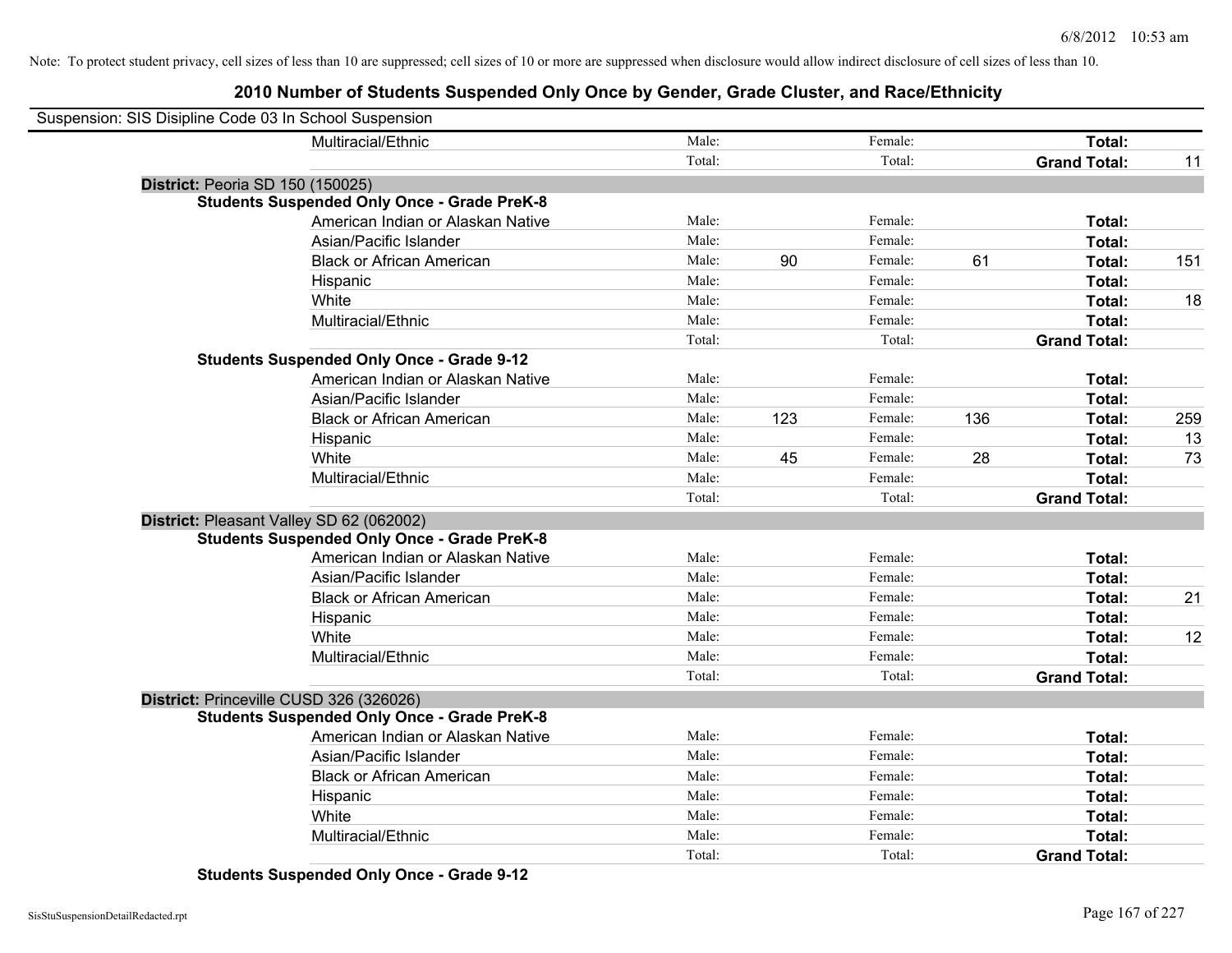# **2010 Number of Students Suspended Only Once by Gender, Grade Cluster, and Race/Ethnicity**

|                                         | Suspension: SIS Disipline Code 03 In School Suspension |        |              |    |                     |    |
|-----------------------------------------|--------------------------------------------------------|--------|--------------|----|---------------------|----|
|                                         | American Indian or Alaskan Native                      | Male:  | Female:      |    | Total:              |    |
|                                         | Asian/Pacific Islander                                 | Male:  | Female:      |    | Total:              |    |
|                                         | <b>Black or African American</b>                       | Male:  | Female:      |    | Total:              |    |
|                                         | Hispanic                                               | Male:  | Female:      |    | Total:              |    |
|                                         | White                                                  | Male:  | Female:      |    | Total:              |    |
|                                         | Multiracial/Ethnic                                     | Male:  | Female:      |    | Total:              |    |
|                                         |                                                        | Total: | Total:       |    | <b>Grand Total:</b> |    |
|                                         |                                                        |        |              |    |                     |    |
| Region: Region 05 North Cook ISC 1 (05) |                                                        |        |              |    |                     |    |
| County: Cook (016)                      |                                                        |        |              |    |                     |    |
|                                         | District: Arlington Heights SD 25 (025002)             |        |              |    |                     |    |
|                                         | <b>Students Suspended Only Once - Grade PreK-8</b>     |        |              |    |                     |    |
|                                         | American Indian or Alaskan Native                      | Male:  | Female:      |    | Total:              |    |
|                                         | Asian/Pacific Islander                                 | Male:  | Female:      |    | Total:              |    |
|                                         | <b>Black or African American</b>                       | Male:  | Female:      |    | Total:              |    |
|                                         | Hispanic                                               | Male:  | Female:      |    | Total:              |    |
|                                         | White                                                  | Male:  | Female:      |    | Total:              | 13 |
|                                         | Multiracial/Ethnic                                     | Male:  | Female:      |    | Total:              |    |
|                                         |                                                        | Total: | Total:       |    | <b>Grand Total:</b> |    |
|                                         | District: Avoca SD 37 (037002)                         |        |              |    |                     |    |
|                                         | <b>Students Suspended Only Once - Grade PreK-8</b>     |        |              |    |                     |    |
|                                         | American Indian or Alaskan Native                      | Male:  | Female:      |    | Total:              |    |
|                                         | Asian/Pacific Islander                                 | Male:  | Female:      |    | Total:              |    |
|                                         | <b>Black or African American</b>                       | Male:  | Female:      |    | Total:              |    |
|                                         | Hispanic                                               | Male:  | Female:      |    | Total:              |    |
|                                         | White                                                  | Male:  | Female:      |    | Total:              |    |
|                                         | Multiracial/Ethnic                                     | Male:  | Female:      |    | Total:              |    |
|                                         |                                                        | Total: | Total:       |    | <b>Grand Total:</b> | 11 |
|                                         | District: CCSD 62 (062004)                             |        |              |    |                     |    |
|                                         | <b>Students Suspended Only Once - Grade PreK-8</b>     |        |              |    |                     |    |
|                                         | American Indian or Alaskan Native                      | Male:  | Female:      |    | Total:              |    |
|                                         | Asian/Pacific Islander                                 | Male:  | Female:      |    | Total:              |    |
|                                         | <b>Black or African American</b>                       | Male:  | Female:      |    | Total:              |    |
|                                         | Hispanic                                               | Male:  | Female:      |    | Total:              | 42 |
|                                         | White                                                  | Male:  | Female:      |    | Total:              | 27 |
|                                         | Multiracial/Ethnic                                     | Male:  | Female:      |    | Total:              |    |
|                                         |                                                        | Total: | 70<br>Total: | 14 | <b>Grand Total:</b> | 84 |
|                                         |                                                        |        |              |    |                     |    |

## **District:** East Maine SD 63 (063002)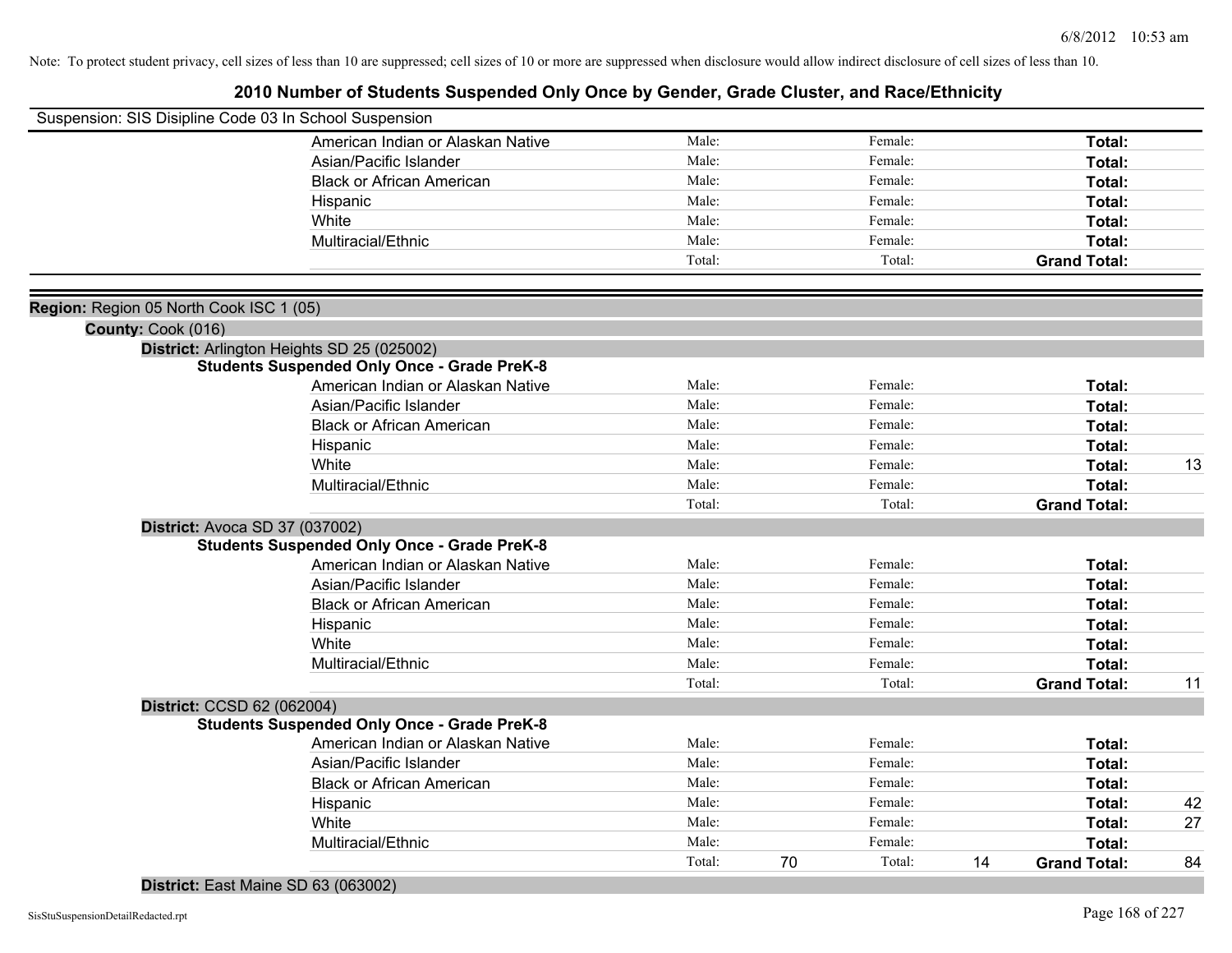| Suspension: SIS Disipline Code 03 In School Suspension |                                                    |        |    |         |    |                     |     |
|--------------------------------------------------------|----------------------------------------------------|--------|----|---------|----|---------------------|-----|
|                                                        | <b>Students Suspended Only Once - Grade PreK-8</b> |        |    |         |    |                     |     |
|                                                        | American Indian or Alaskan Native                  | Male:  |    | Female: |    | Total:              |     |
|                                                        | Asian/Pacific Islander                             | Male:  |    | Female: |    | Total:              | 15  |
|                                                        | <b>Black or African American</b>                   | Male:  |    | Female: |    | Total:              | 10  |
|                                                        | Hispanic                                           | Male:  |    | Female: |    | Total:              |     |
|                                                        | White                                              | Male:  |    | Female: |    | Total:              | 11  |
|                                                        | Multiracial/Ethnic                                 | Male:  |    | Female: |    | Total:              |     |
|                                                        |                                                    | Total: | 31 | Total:  | 15 | <b>Grand Total:</b> | 46  |
| District: Evanston CCSD 65 (065004)                    |                                                    |        |    |         |    |                     |     |
|                                                        | <b>Students Suspended Only Once - Grade PreK-8</b> |        |    |         |    |                     |     |
|                                                        | American Indian or Alaskan Native                  | Male:  |    | Female: |    | Total:              |     |
|                                                        | Asian/Pacific Islander                             | Male:  |    | Female: |    | Total:              |     |
|                                                        | <b>Black or African American</b>                   | Male:  |    | Female: |    | Total:              | 14  |
|                                                        | Hispanic                                           | Male:  |    | Female: |    | Total:              |     |
|                                                        | White                                              | Male:  |    | Female: |    | Total:              |     |
|                                                        | Multiracial/Ethnic                                 | Male:  |    | Female: |    | Total:              |     |
|                                                        |                                                    | Total: |    | Total:  |    | <b>Grand Total:</b> |     |
|                                                        | District: Evanston Twp HSD 202 (202017)            |        |    |         |    |                     |     |
|                                                        | <b>Students Suspended Only Once - Grade 9-12</b>   |        |    |         |    |                     |     |
|                                                        | American Indian or Alaskan Native                  | Male:  |    | Female: |    | Total:              |     |
|                                                        | Asian/Pacific Islander                             | Male:  |    | Female: |    | Total:              |     |
|                                                        | <b>Black or African American</b>                   | Male:  | 50 | Female: | 48 | Total:              | 98  |
|                                                        | Hispanic                                           | Male:  |    | Female: |    | Total:              | 24  |
|                                                        | White                                              | Male:  |    | Female: |    | Total:              | 31  |
|                                                        | Multiracial/Ethnic                                 | Male:  |    | Female: |    | Total:              |     |
|                                                        |                                                    | Total: | 96 | Total:  | 67 | <b>Grand Total:</b> | 163 |
| District: Fairview SD 72 (072002)                      |                                                    |        |    |         |    |                     |     |
|                                                        | <b>Students Suspended Only Once - Grade PreK-8</b> |        |    |         |    |                     |     |
|                                                        | American Indian or Alaskan Native                  | Male:  |    | Female: |    | Total:              |     |
|                                                        | Asian/Pacific Islander                             | Male:  |    | Female: |    | Total:              |     |
|                                                        | <b>Black or African American</b>                   | Male:  |    | Female: |    | Total:              |     |
|                                                        | Hispanic                                           | Male:  |    | Female: |    | Total:              |     |
|                                                        | White                                              | Male:  |    | Female: |    | Total:              |     |
|                                                        | Multiracial/Ethnic                                 | Male:  |    | Female: |    | Total:              |     |
|                                                        |                                                    | Total: |    | Total:  |    | <b>Grand Total:</b> |     |
| District: Glenview CCSD 34 (034004)                    |                                                    |        |    |         |    |                     |     |
|                                                        | <b>Students Suspended Only Once - Grade PreK-8</b> |        |    |         |    |                     |     |
|                                                        | American Indian or Alaskan Native                  | Male:  |    | Female: |    | Total:              |     |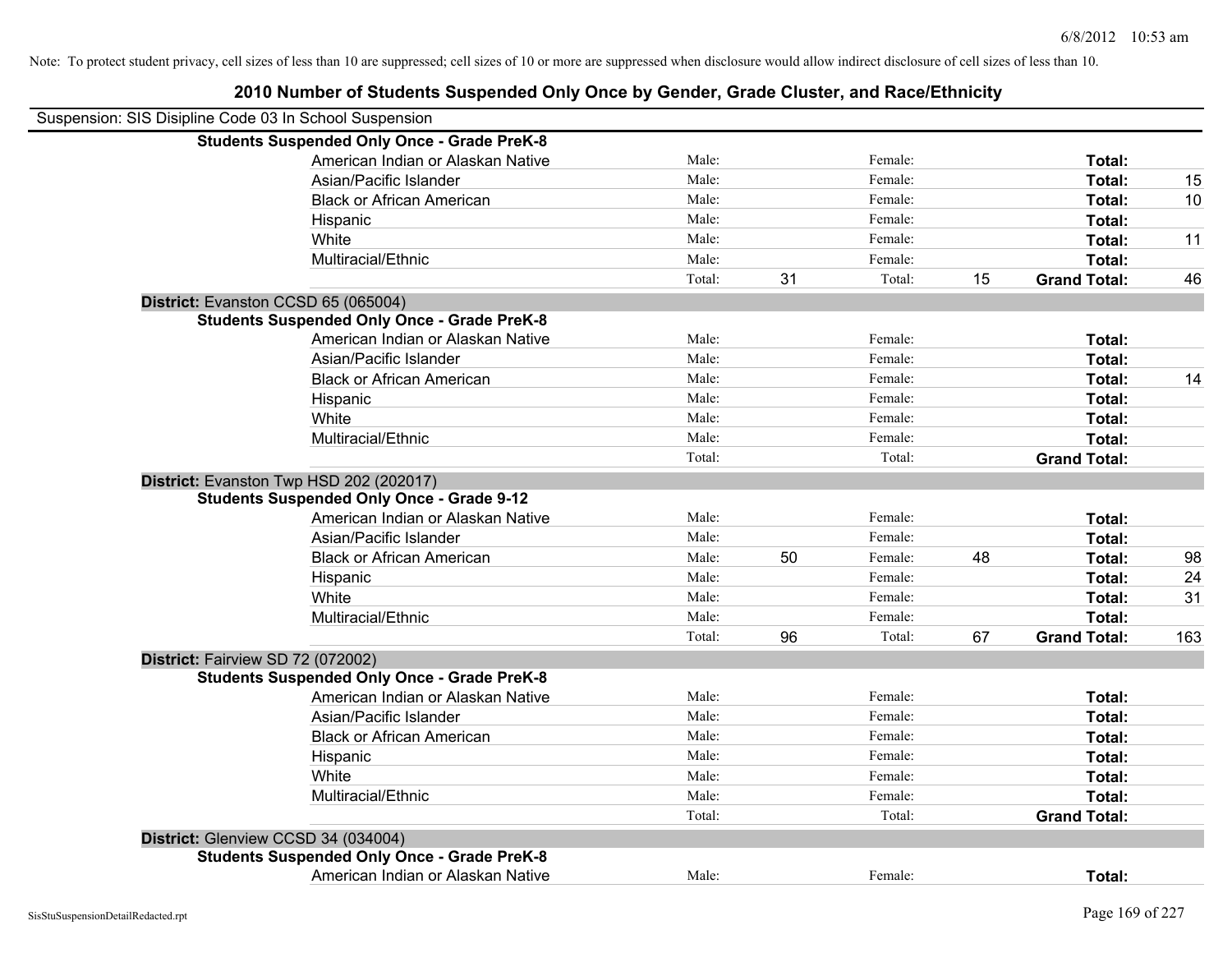| Suspension: SIS Disipline Code 03 In School Suspension |                                                    |        |    |         |    |                     |    |
|--------------------------------------------------------|----------------------------------------------------|--------|----|---------|----|---------------------|----|
|                                                        | Asian/Pacific Islander                             | Male:  |    | Female: |    | Total:              |    |
|                                                        | <b>Black or African American</b>                   | Male:  |    | Female: |    | Total:              |    |
|                                                        | Hispanic                                           | Male:  |    | Female: |    | Total:              | 13 |
|                                                        | White                                              | Male:  |    | Female: |    | Total:              | 19 |
|                                                        | Multiracial/Ethnic                                 | Male:  |    | Female: |    | Total:              |    |
|                                                        |                                                    | Total: |    | Total:  |    | <b>Grand Total:</b> |    |
| <b>District: Golf ESD 67 (067002)</b>                  |                                                    |        |    |         |    |                     |    |
|                                                        | <b>Students Suspended Only Once - Grade PreK-8</b> |        |    |         |    |                     |    |
|                                                        | American Indian or Alaskan Native                  | Male:  |    | Female: |    | Total:              |    |
|                                                        | Asian/Pacific Islander                             | Male:  |    | Female: |    | Total:              |    |
|                                                        | <b>Black or African American</b>                   | Male:  |    | Female: |    | Total:              |    |
|                                                        | Hispanic                                           | Male:  |    | Female: |    | Total:              |    |
|                                                        | White                                              | Male:  |    | Female: |    | Total:              |    |
|                                                        | Multiracial/Ethnic                                 | Male:  |    | Female: |    | Total:              |    |
|                                                        |                                                    | Total: |    | Total:  |    | <b>Grand Total:</b> |    |
| District: Kenilworth SD 38 (038002)                    |                                                    |        |    |         |    |                     |    |
|                                                        | <b>Students Suspended Only Once - Grade PreK-8</b> |        |    |         |    |                     |    |
|                                                        | American Indian or Alaskan Native                  | Male:  |    | Female: |    | Total:              |    |
|                                                        | Asian/Pacific Islander                             | Male:  |    | Female: |    | Total:              |    |
|                                                        | <b>Black or African American</b>                   | Male:  |    | Female: |    | Total:              |    |
|                                                        | Hispanic                                           | Male:  |    | Female: |    | Total:              |    |
|                                                        | White                                              | Male:  |    | Female: |    | Total:              |    |
|                                                        | Multiracial/Ethnic                                 | Male:  |    | Female: |    | Total:              |    |
|                                                        |                                                    | Total: |    | Total:  |    | <b>Grand Total:</b> |    |
| District: Lincolnwood SD 74 (074002)                   |                                                    |        |    |         |    |                     |    |
|                                                        | <b>Students Suspended Only Once - Grade PreK-8</b> |        |    |         |    |                     |    |
|                                                        | American Indian or Alaskan Native                  | Male:  |    | Female: |    | Total:              |    |
|                                                        | Asian/Pacific Islander                             | Male:  |    | Female: |    | Total:              |    |
|                                                        | <b>Black or African American</b>                   | Male:  |    | Female: |    | Total:              |    |
|                                                        | Hispanic                                           | Male:  |    | Female: |    | Total:              |    |
|                                                        | White                                              | Male:  |    | Female: |    | Total:              |    |
|                                                        | Multiracial/Ethnic                                 | Male:  |    | Female: |    | Total:              |    |
|                                                        |                                                    | Total: |    | Total:  |    | <b>Grand Total:</b> | 22 |
|                                                        | District: Maine Township HSD 207 (207017)          |        |    |         |    |                     |    |
|                                                        | <b>Students Suspended Only Once - Grade 9-12</b>   |        |    |         |    |                     |    |
|                                                        | American Indian or Alaskan Native                  | Male:  |    | Female: |    | Total:              |    |
|                                                        | Asian/Pacific Islander                             | Male:  | 49 | Female: | 29 | <b>Total:</b>       | 78 |
|                                                        | <b>Black or African American</b>                   | Male:  | 10 | Female: | 13 | Total:              | 23 |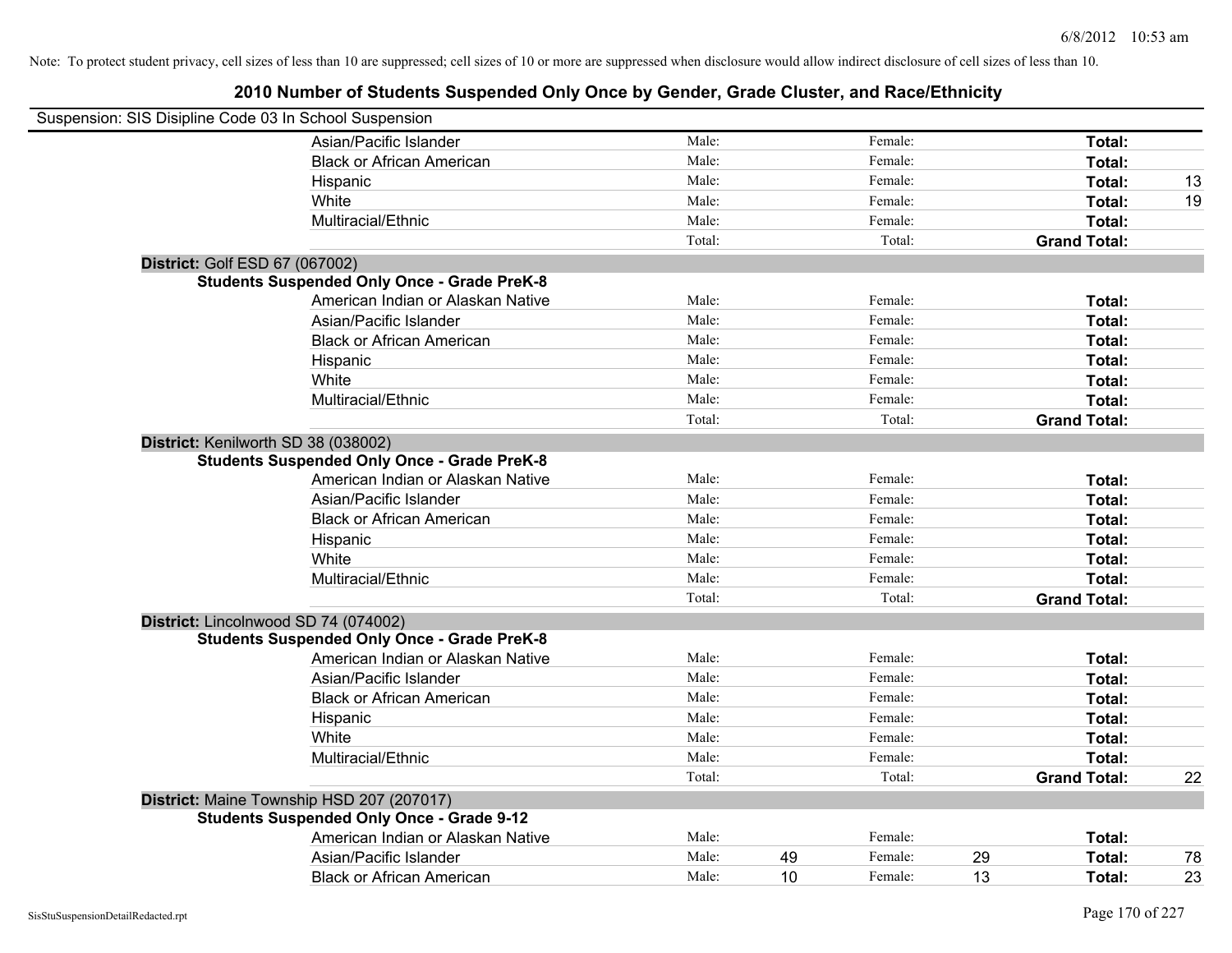| Suspension: SIS Disipline Code 03 In School Suspension |                                                    |        |     |         |     |                     |     |
|--------------------------------------------------------|----------------------------------------------------|--------|-----|---------|-----|---------------------|-----|
|                                                        | Hispanic                                           | Male:  | 70  | Female: | 60  | Total:              | 130 |
|                                                        | White                                              | Male:  | 248 | Female: | 189 | Total:              | 437 |
|                                                        | Multiracial/Ethnic                                 | Male:  |     | Female: |     | Total:              | 11  |
|                                                        |                                                    | Total: |     | Total:  |     | <b>Grand Total:</b> |     |
| District: Morton Grove SD 70 (070002)                  |                                                    |        |     |         |     |                     |     |
|                                                        | <b>Students Suspended Only Once - Grade PreK-8</b> |        |     |         |     |                     |     |
|                                                        | American Indian or Alaskan Native                  | Male:  |     | Female: |     | Total:              |     |
|                                                        | Asian/Pacific Islander                             | Male:  |     | Female: |     | Total:              |     |
|                                                        | <b>Black or African American</b>                   | Male:  |     | Female: |     | Total:              |     |
|                                                        | Hispanic                                           | Male:  |     | Female: |     | Total:              |     |
|                                                        | White                                              | Male:  |     | Female: |     | Total:              | 10  |
|                                                        | Multiracial/Ethnic                                 | Male:  |     | Female: |     | Total:              |     |
|                                                        |                                                    | Total: |     | Total:  |     | <b>Grand Total:</b> |     |
| District: Mount Prospect SD 57 (057002)                |                                                    |        |     |         |     |                     |     |
|                                                        | <b>Students Suspended Only Once - Grade PreK-8</b> |        |     |         |     |                     |     |
|                                                        | American Indian or Alaskan Native                  | Male:  |     | Female: |     | Total:              |     |
|                                                        | Asian/Pacific Islander                             | Male:  |     | Female: |     | Total:              |     |
|                                                        | <b>Black or African American</b>                   | Male:  |     | Female: |     | Total:              |     |
|                                                        | Hispanic                                           | Male:  |     | Female: |     | Total:              |     |
|                                                        | White                                              | Male:  |     | Female: |     | Total:              | 21  |
|                                                        | Multiracial/Ethnic                                 | Male:  |     | Female: |     | Total:              |     |
|                                                        |                                                    | Total: |     | Total:  |     | <b>Grand Total:</b> |     |
| District: New Trier Twp HSD 203 (203017)               |                                                    |        |     |         |     |                     |     |
|                                                        | <b>Students Suspended Only Once - Grade 9-12</b>   |        |     |         |     |                     |     |
|                                                        | American Indian or Alaskan Native                  | Male:  |     | Female: |     | Total:              |     |
|                                                        | Asian/Pacific Islander                             | Male:  |     | Female: |     | Total:              |     |
|                                                        | <b>Black or African American</b>                   | Male:  |     | Female: |     | Total:              |     |
|                                                        | Hispanic                                           | Male:  |     | Female: |     | Total:              |     |
|                                                        | White                                              | Male:  |     | Female: |     | Total:              | 46  |
|                                                        | Multiracial/Ethnic                                 | Male:  |     | Female: |     | Total:              |     |
|                                                        |                                                    | Total: | 46  | Total:  | 11  | <b>Grand Total:</b> | 57  |
| <b>District: Niles ESD 71 (071002)</b>                 |                                                    |        |     |         |     |                     |     |
|                                                        | <b>Students Suspended Only Once - Grade PreK-8</b> |        |     |         |     |                     |     |
|                                                        | American Indian or Alaskan Native                  | Male:  |     | Female: |     | Total:              |     |
|                                                        | Asian/Pacific Islander                             | Male:  |     | Female: |     | Total:              |     |
|                                                        | <b>Black or African American</b>                   | Male:  |     | Female: |     | Total:              |     |
|                                                        | Hispanic                                           | Male:  |     | Female: |     | Total:              |     |
|                                                        | White                                              | Male:  |     | Female: |     | Total:              |     |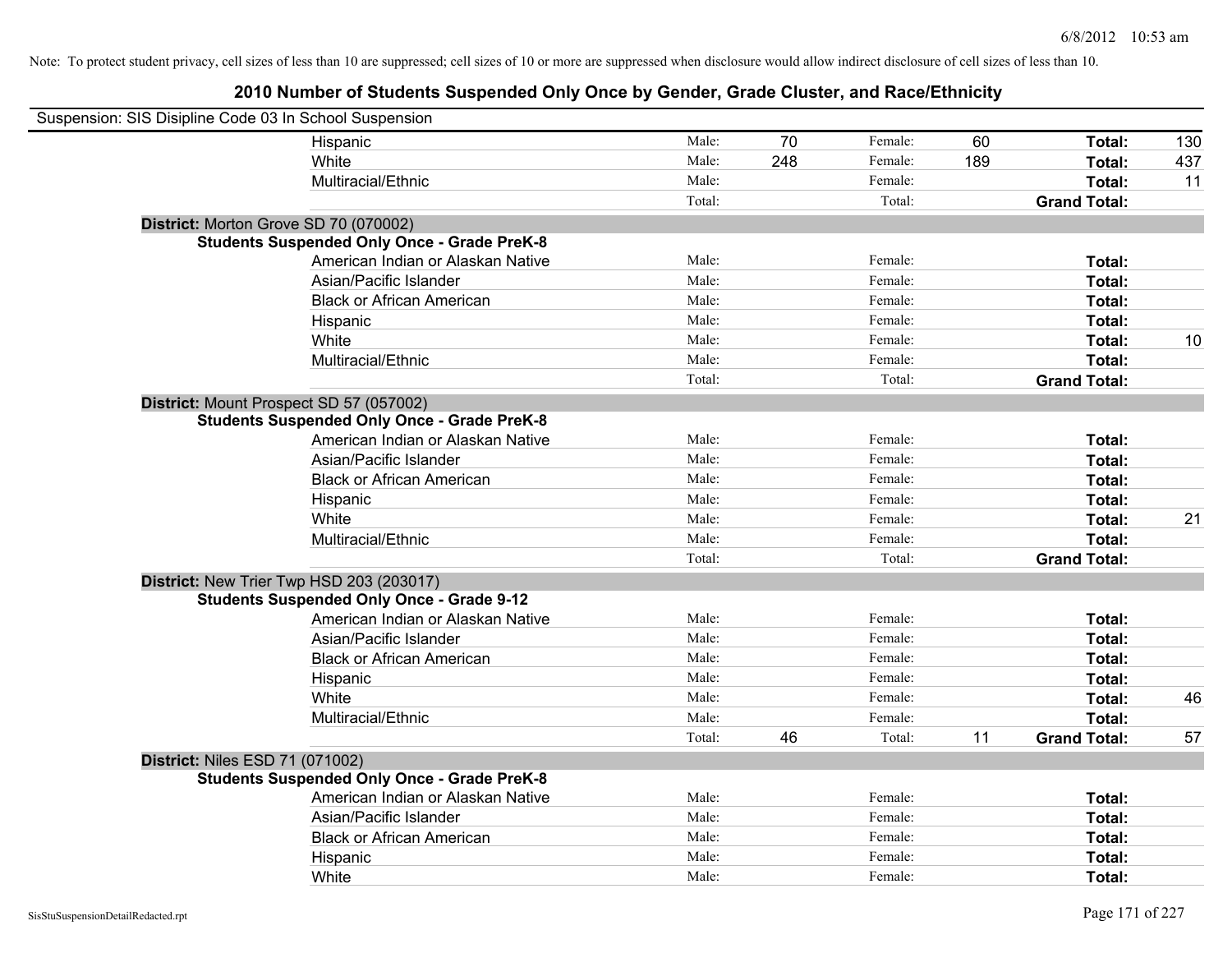| Suspension: SIS Disipline Code 03 In School Suspension |                                                    |        |    |         |    |                     |    |
|--------------------------------------------------------|----------------------------------------------------|--------|----|---------|----|---------------------|----|
|                                                        | Multiracial/Ethnic                                 | Male:  |    | Female: |    | Total:              |    |
|                                                        |                                                    | Total: |    | Total:  |    | <b>Grand Total:</b> |    |
| District: Niles Twp CHSD 219 (219017)                  |                                                    |        |    |         |    |                     |    |
|                                                        | <b>Students Suspended Only Once - Grade 9-12</b>   |        |    |         |    |                     |    |
|                                                        | American Indian or Alaskan Native                  | Male:  |    | Female: |    | Total:              |    |
|                                                        | Asian/Pacific Islander                             | Male:  | 35 | Female: | 12 | Total:              | 47 |
|                                                        | <b>Black or African American</b>                   | Male:  | 12 | Female: | 11 | Total:              | 23 |
|                                                        | Hispanic                                           | Male:  |    | Female: |    | Total:              | 30 |
|                                                        | White                                              | Male:  | 57 | Female: | 23 | Total:              | 80 |
|                                                        | Multiracial/Ethnic                                 | Male:  |    | Female: |    | Total:              | 15 |
|                                                        |                                                    | Total: |    | Total:  |    | <b>Grand Total:</b> |    |
| District: Northbrook ESD 27 (027002)                   |                                                    |        |    |         |    |                     |    |
|                                                        | <b>Students Suspended Only Once - Grade PreK-8</b> |        |    |         |    |                     |    |
|                                                        | American Indian or Alaskan Native                  | Male:  |    | Female: |    | Total:              |    |
|                                                        | Asian/Pacific Islander                             | Male:  |    | Female: |    | Total:              |    |
|                                                        | <b>Black or African American</b>                   | Male:  |    | Female: |    | Total:              |    |
|                                                        | Hispanic                                           | Male:  |    | Female: |    | Total:              |    |
|                                                        | White                                              | Male:  |    | Female: |    | Total:              | 11 |
|                                                        | Multiracial/Ethnic                                 | Male:  |    | Female: |    | Total:              |    |
|                                                        |                                                    | Total: |    | Total:  |    | <b>Grand Total:</b> |    |
| District: Northbrook SD 28 (028002)                    |                                                    |        |    |         |    |                     |    |
|                                                        | <b>Students Suspended Only Once - Grade PreK-8</b> |        |    |         |    |                     |    |
|                                                        | American Indian or Alaskan Native                  | Male:  |    | Female: |    | Total:              |    |
|                                                        | Asian/Pacific Islander                             | Male:  |    | Female: |    | Total:              |    |
|                                                        | <b>Black or African American</b>                   | Male:  |    | Female: |    | Total:              |    |
|                                                        | Hispanic                                           | Male:  |    | Female: |    | Total:              |    |
|                                                        | White                                              | Male:  |    | Female: |    | Total:              | 22 |
|                                                        | Multiracial/Ethnic                                 | Male:  |    | Female: |    | Total:              |    |
|                                                        |                                                    | Total: |    | Total:  |    | <b>Grand Total:</b> |    |
|                                                        | District: Northbrook/Glenview SD 30 (030002)       |        |    |         |    |                     |    |
|                                                        | <b>Students Suspended Only Once - Grade PreK-8</b> |        |    |         |    |                     |    |
|                                                        | American Indian or Alaskan Native                  | Male:  |    | Female: |    | Total:              |    |
|                                                        | Asian/Pacific Islander                             | Male:  |    | Female: |    | Total:              |    |
|                                                        | <b>Black or African American</b>                   | Male:  |    | Female: |    | Total:              |    |
|                                                        | Hispanic                                           | Male:  |    | Female: |    | Total:              |    |
|                                                        | White                                              | Male:  |    | Female: |    | Total:              |    |
|                                                        | Multiracial/Ethnic                                 | Male:  |    | Female: |    | Total:              |    |
|                                                        |                                                    | Total: |    | Total:  |    | <b>Grand Total:</b> |    |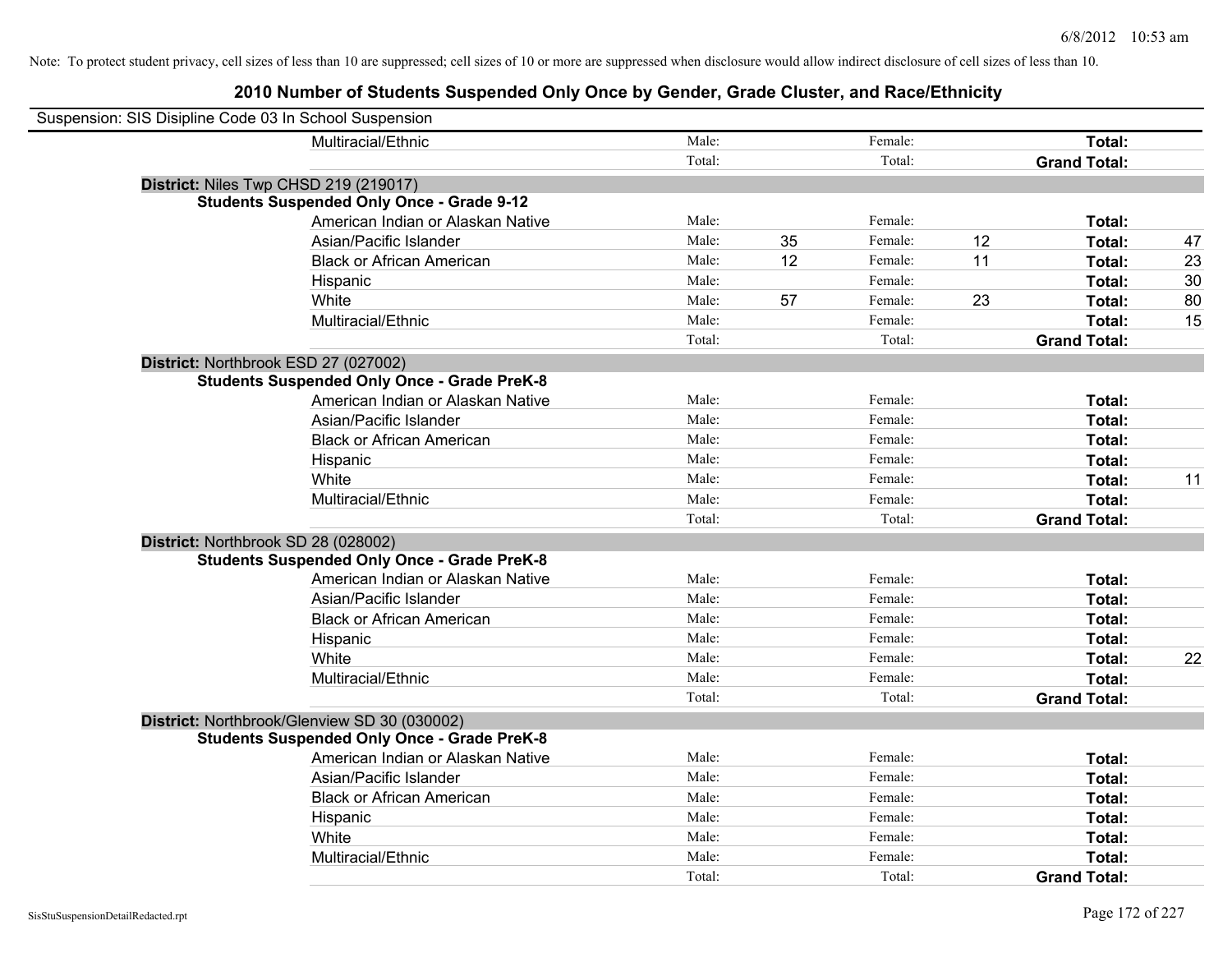# **2010 Number of Students Suspended Only Once by Gender, Grade Cluster, and Race/Ethnicity**

| Suspension: SIS Disipline Code 03 In School Suspension |        |    |         |    |                     |    |
|--------------------------------------------------------|--------|----|---------|----|---------------------|----|
| District: Palatine CCSD 15 (015004)                    |        |    |         |    |                     |    |
| <b>Students Suspended Only Once - Grade PreK-8</b>     |        |    |         |    |                     |    |
| American Indian or Alaskan Native                      | Male:  |    | Female: |    | Total:              |    |
| Asian/Pacific Islander                                 | Male:  |    | Female: |    | Total:              | 10 |
| <b>Black or African American</b>                       | Male:  |    | Female: |    | Total:              | 14 |
| Hispanic                                               | Male:  | 53 | Female: | 30 | Total:              | 83 |
| White                                                  | Male:  |    | Female: |    | Total:              | 39 |
| Multiracial/Ethnic                                     | Male:  |    | Female: |    | Total:              |    |
|                                                        | Total: |    | Total:  |    | <b>Grand Total:</b> |    |
| District: Park Ridge CCSD 64 (064004)                  |        |    |         |    |                     |    |
| <b>Students Suspended Only Once - Grade PreK-8</b>     |        |    |         |    |                     |    |
| American Indian or Alaskan Native                      | Male:  |    | Female: |    | Total:              |    |
| Asian/Pacific Islander                                 | Male:  |    | Female: |    | Total:              |    |
| <b>Black or African American</b>                       | Male:  |    | Female: |    | <b>Total:</b>       |    |
| Hispanic                                               | Male:  |    | Female: |    | Total:              |    |
| White                                                  | Male:  |    | Female: |    | Total:              |    |
| Multiracial/Ethnic                                     | Male:  |    | Female: |    | Total:              |    |
|                                                        | Total: |    | Total:  |    | <b>Grand Total:</b> |    |
| District: Prospect Heights SD 23 (023002)              |        |    |         |    |                     |    |
| <b>Students Suspended Only Once - Grade PreK-8</b>     |        |    |         |    |                     |    |
| American Indian or Alaskan Native                      | Male:  |    | Female: |    | Total:              |    |
| Asian/Pacific Islander                                 | Male:  |    | Female: |    | Total:              |    |
| <b>Black or African American</b>                       | Male:  |    | Female: |    | Total:              |    |
| Hispanic                                               | Male:  |    | Female: |    | Total:              |    |
| White                                                  | Male:  |    | Female: |    | Total:              |    |
| Multiracial/Ethnic                                     | Male:  |    | Female: |    | Total:              |    |
|                                                        | Total: |    | Total:  |    | <b>Grand Total:</b> |    |
| District: River Trails SD 26 (026002)                  |        |    |         |    |                     |    |
| <b>Students Suspended Only Once - Grade PreK-8</b>     |        |    |         |    |                     |    |
| American Indian or Alaskan Native                      | Male:  |    | Female: |    | Total:              |    |
| Asian/Pacific Islander                                 | Male:  |    | Female: |    | Total:              |    |
| <b>Black or African American</b>                       | Male:  |    | Female: |    | Total:              |    |
| Hispanic                                               | Male:  |    | Female: |    | Total:              | 12 |
| White                                                  | Male:  |    | Female: |    | Total:              | 10 |
| Multiracial/Ethnic                                     | Male:  |    | Female: |    | Total:              |    |
|                                                        | Total: |    | Total:  |    | <b>Grand Total:</b> |    |
| District: Schaumburg CCSD 54 (054004)                  |        |    |         |    |                     |    |

**Students Suspended Only Once - Grade PreK-8**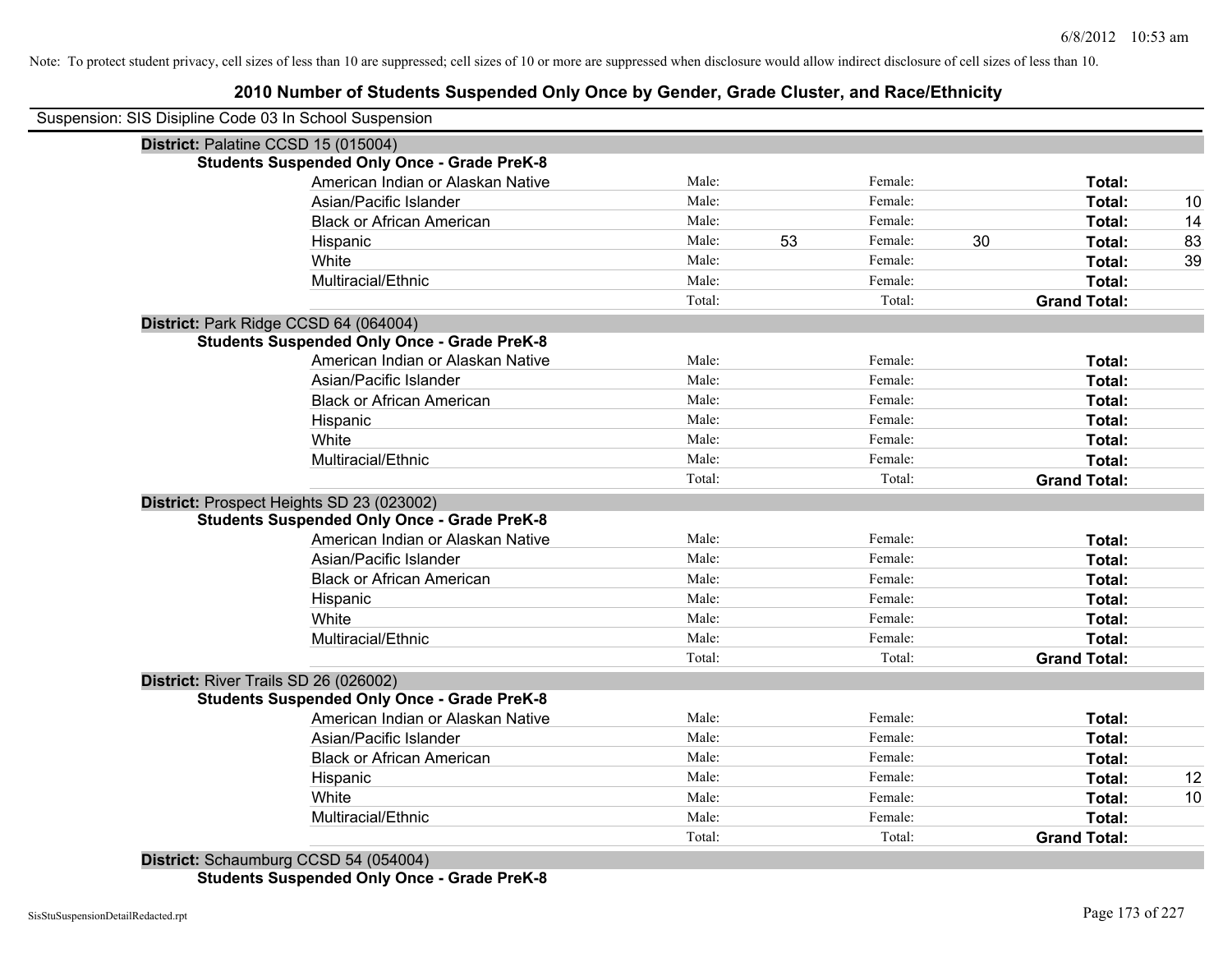| Suspension: SIS Disipline Code 03 In School Suspension |        |    |         |    |                     |    |
|--------------------------------------------------------|--------|----|---------|----|---------------------|----|
| American Indian or Alaskan Native                      | Male:  |    | Female: |    | Total:              |    |
| Asian/Pacific Islander                                 | Male:  |    | Female: |    | Total:              | 14 |
| <b>Black or African American</b>                       | Male:  | 31 | Female: | 14 | Total:              | 45 |
| Hispanic                                               | Male:  | 28 | Female: | 11 | Total:              | 39 |
| White                                                  | Male:  |    | Female: |    | Total:              | 65 |
| Multiracial/Ethnic                                     | Male:  |    | Female: |    | Total:              | 18 |
|                                                        | Total: |    | Total:  |    | <b>Grand Total:</b> |    |
| District: Skokie SD 68 (068002)                        |        |    |         |    |                     |    |
| <b>Students Suspended Only Once - Grade PreK-8</b>     |        |    |         |    |                     |    |
| American Indian or Alaskan Native                      | Male:  |    | Female: |    | Total:              |    |
| Asian/Pacific Islander                                 | Male:  |    | Female: |    | Total:              | 10 |
| <b>Black or African American</b>                       | Male:  |    | Female: |    | Total:              | 15 |
| Hispanic                                               | Male:  |    | Female: |    | Total:              |    |
| White                                                  | Male:  |    | Female: |    | Total:              | 13 |
| Multiracial/Ethnic                                     | Male:  |    | Female: |    | Total:              |    |
|                                                        | Total: |    | Total:  |    | <b>Grand Total:</b> |    |
| District: Skokie SD 69 (069002)                        |        |    |         |    |                     |    |
| <b>Students Suspended Only Once - Grade PreK-8</b>     |        |    |         |    |                     |    |
| American Indian or Alaskan Native                      | Male:  |    | Female: |    | Total:              |    |
| Asian/Pacific Islander                                 | Male:  |    | Female: |    | Total:              |    |
| <b>Black or African American</b>                       | Male:  |    | Female: |    | Total:              | 16 |
| Hispanic                                               | Male:  |    | Female: |    | Total:              |    |
| White                                                  | Male:  |    | Female: |    | Total:              |    |
| Multiracial/Ethnic                                     | Male:  |    | Female: |    | Total:              |    |
|                                                        | Total: |    | Total:  |    | <b>Grand Total:</b> | 32 |
| District: Skokie SD 73-5 (073502)                      |        |    |         |    |                     |    |
| <b>Students Suspended Only Once - Grade PreK-8</b>     |        |    |         |    |                     |    |
| American Indian or Alaskan Native                      | Male:  |    | Female: |    | Total:              |    |
| Asian/Pacific Islander                                 | Male:  |    | Female: |    | Total:              |    |
| <b>Black or African American</b>                       | Male:  |    | Female: |    | Total:              |    |
| Hispanic                                               | Male:  |    | Female: |    | Total:              |    |
| White                                                  | Male:  |    | Female: |    | Total:              |    |
| Multiracial/Ethnic                                     | Male:  |    | Female: |    | Total:              |    |
|                                                        | Total: |    | Total:  |    | <b>Grand Total:</b> |    |
| District: South Campus (019700)                        |        |    |         |    |                     |    |
| <b>Students Suspended Only Once - Grade 9-12</b>       |        |    |         |    |                     |    |
| American Indian or Alaskan Native                      | Male:  |    | Female: |    | <b>Total:</b>       |    |
| Asian/Pacific Islander                                 | Male:  |    | Female: |    | Total:              |    |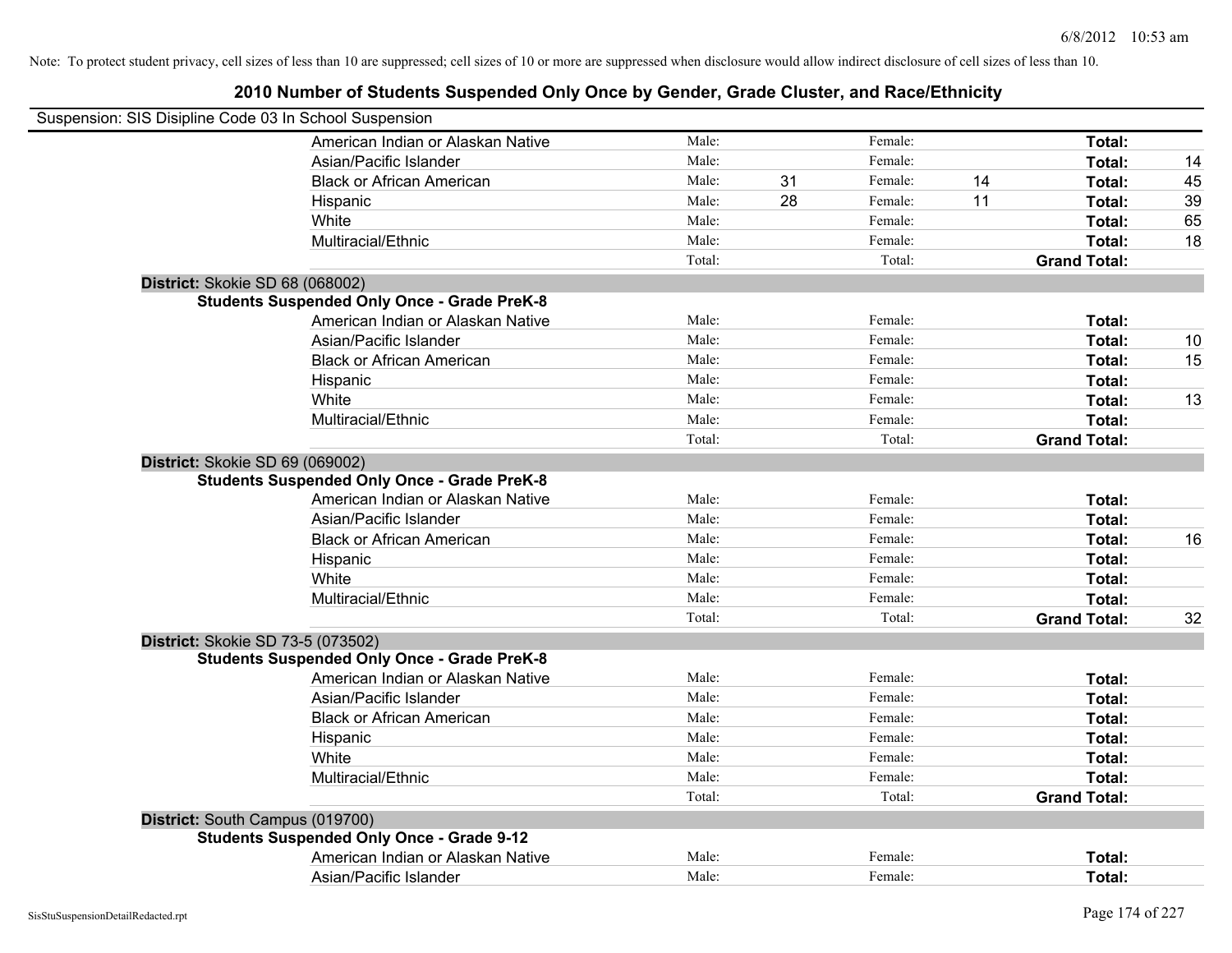| Suspension: SIS Disipline Code 03 In School Suspension |        |     |         |    |                     |     |
|--------------------------------------------------------|--------|-----|---------|----|---------------------|-----|
| <b>Black or African American</b>                       | Male:  |     | Female: |    | Total:              |     |
| Hispanic                                               | Male:  |     | Female: |    | Total:              |     |
| White                                                  | Male:  |     | Female: |    | Total:              |     |
| Multiracial/Ethnic                                     | Male:  |     | Female: |    | Total:              |     |
|                                                        | Total: |     | Total:  |    | <b>Grand Total:</b> |     |
| District: Sunset Ridge SD 29 (029002)                  |        |     |         |    |                     |     |
| <b>Students Suspended Only Once - Grade PreK-8</b>     |        |     |         |    |                     |     |
| American Indian or Alaskan Native                      | Male:  |     | Female: |    | Total:              |     |
| Asian/Pacific Islander                                 | Male:  |     | Female: |    | Total:              |     |
| <b>Black or African American</b>                       | Male:  |     | Female: |    | Total:              |     |
| Hispanic                                               | Male:  |     | Female: |    | Total:              |     |
| White                                                  | Male:  |     | Female: |    | Total:              |     |
| Multiracial/Ethnic                                     | Male:  |     | Female: |    | Total:              |     |
|                                                        | Total: |     | Total:  |    | <b>Grand Total:</b> |     |
| District: Township HSD 211 (211017)                    |        |     |         |    |                     |     |
| <b>Students Suspended Only Once - Grade 9-12</b>       |        |     |         |    |                     |     |
| American Indian or Alaskan Native                      | Male:  |     | Female: |    | Total:              |     |
| Asian/Pacific Islander                                 | Male:  |     | Female: |    | Total:              | 23  |
| <b>Black or African American</b>                       | Male:  | 45  | Female: | 23 | Total:              | 68  |
| Hispanic                                               | Male:  | 92  | Female: | 72 | Total:              | 164 |
| White                                                  | Male:  | 133 | Female: | 49 | Total:              | 182 |
| Multiracial/Ethnic                                     | Male:  |     | Female: |    | Total:              | 17  |
|                                                        | Total: |     | Total:  |    | <b>Grand Total:</b> |     |
| District: Township HSD 214 (214017)                    |        |     |         |    |                     |     |
| <b>Students Suspended Only Once - Grade 9-12</b>       |        |     |         |    |                     |     |
| American Indian or Alaskan Native                      | Male:  |     | Female: |    | Total:              |     |
| Asian/Pacific Islander                                 | Male:  |     | Female: |    | Total:              | 12  |
| <b>Black or African American</b>                       | Male:  |     | Female: |    | Total:              | 16  |
| Hispanic                                               | Male:  | 131 | Female: | 72 | Total:              | 203 |
| White                                                  | Male:  | 122 | Female: | 60 | Total:              | 182 |
| Multiracial/Ethnic                                     | Male:  |     | Female: |    | Total:              | 14  |
|                                                        | Total: |     | Total:  |    | <b>Grand Total:</b> |     |
| District: West Northfield SD 31 (031002)               |        |     |         |    |                     |     |
| <b>Students Suspended Only Once - Grade PreK-8</b>     |        |     |         |    |                     |     |
| American Indian or Alaskan Native                      | Male:  |     | Female: |    | Total:              |     |
| Asian/Pacific Islander                                 | Male:  |     | Female: |    | Total:              |     |
| <b>Black or African American</b>                       | Male:  |     | Female: |    | Total:              |     |
| Hispanic                                               | Male:  |     | Female: |    | Total:              |     |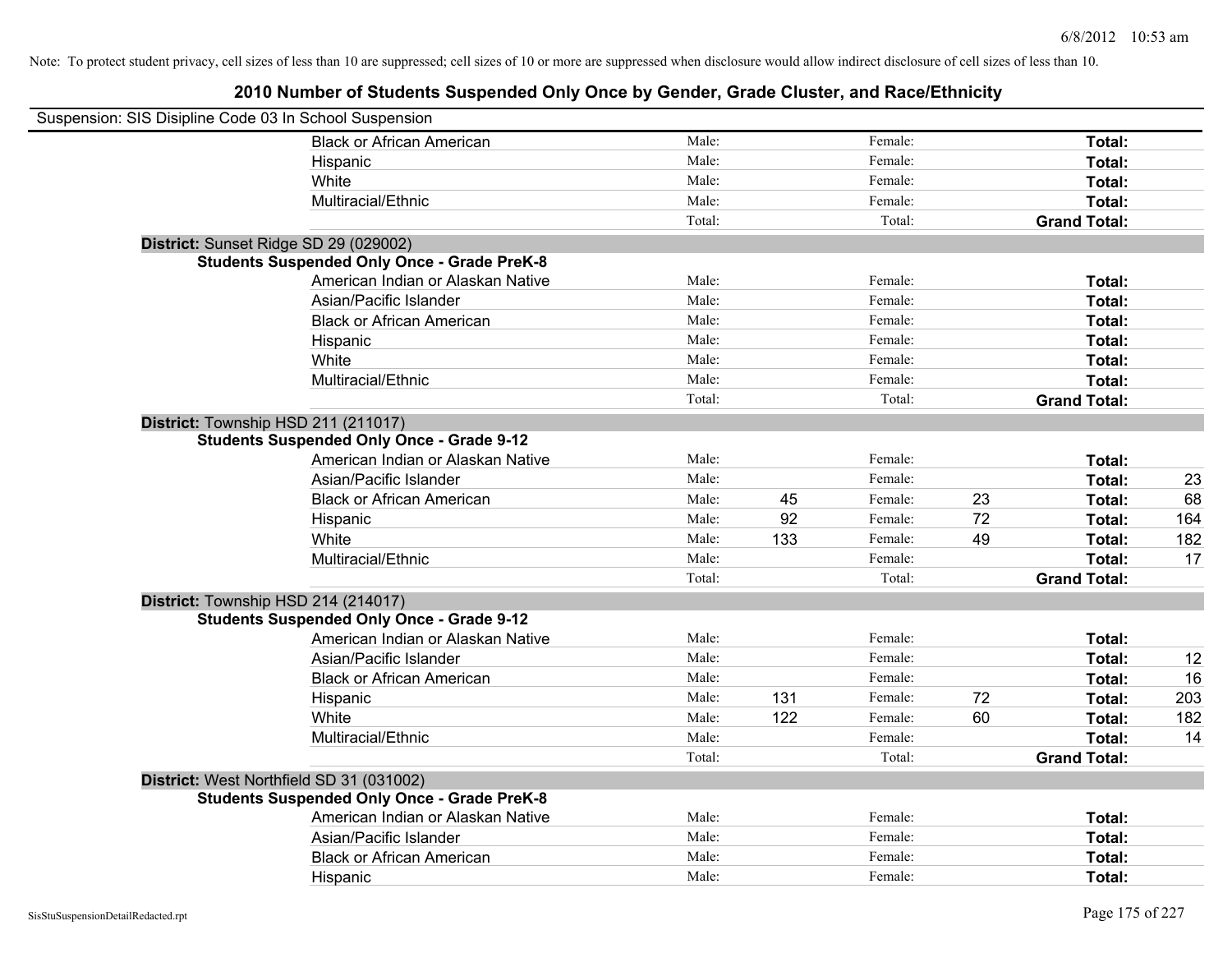| White<br>Male:<br>Female:<br>Total:<br>Male:<br>Female:<br>Total:<br>Multiracial/Ethnic<br>Total:<br>Total:<br><b>Grand Total:</b><br>10<br>District: Wheeling CCSD 21 (021004)<br><b>Students Suspended Only Once - Grade PreK-8</b><br>American Indian or Alaskan Native<br>Male:<br>Female:<br>Total:<br>Asian/Pacific Islander<br>Male:<br>Female:<br>Total:<br>Male:<br>Female:<br><b>Black or African American</b><br>Total:<br>44<br>25<br>Male:<br>Female:<br>Total:<br>69<br>Hispanic<br>Male:<br>Female:<br>White<br>Total:<br>24<br>Multiracial/Ethnic<br>Male:<br>Female:<br>Total:<br>Total:<br>Total:<br><b>Grand Total:</b><br>District: Wilmette SD 39 (039002) |
|---------------------------------------------------------------------------------------------------------------------------------------------------------------------------------------------------------------------------------------------------------------------------------------------------------------------------------------------------------------------------------------------------------------------------------------------------------------------------------------------------------------------------------------------------------------------------------------------------------------------------------------------------------------------------------|
|                                                                                                                                                                                                                                                                                                                                                                                                                                                                                                                                                                                                                                                                                 |
|                                                                                                                                                                                                                                                                                                                                                                                                                                                                                                                                                                                                                                                                                 |
|                                                                                                                                                                                                                                                                                                                                                                                                                                                                                                                                                                                                                                                                                 |
|                                                                                                                                                                                                                                                                                                                                                                                                                                                                                                                                                                                                                                                                                 |
|                                                                                                                                                                                                                                                                                                                                                                                                                                                                                                                                                                                                                                                                                 |
|                                                                                                                                                                                                                                                                                                                                                                                                                                                                                                                                                                                                                                                                                 |
|                                                                                                                                                                                                                                                                                                                                                                                                                                                                                                                                                                                                                                                                                 |
|                                                                                                                                                                                                                                                                                                                                                                                                                                                                                                                                                                                                                                                                                 |
|                                                                                                                                                                                                                                                                                                                                                                                                                                                                                                                                                                                                                                                                                 |
|                                                                                                                                                                                                                                                                                                                                                                                                                                                                                                                                                                                                                                                                                 |
|                                                                                                                                                                                                                                                                                                                                                                                                                                                                                                                                                                                                                                                                                 |
|                                                                                                                                                                                                                                                                                                                                                                                                                                                                                                                                                                                                                                                                                 |
|                                                                                                                                                                                                                                                                                                                                                                                                                                                                                                                                                                                                                                                                                 |
| <b>Students Suspended Only Once - Grade PreK-8</b>                                                                                                                                                                                                                                                                                                                                                                                                                                                                                                                                                                                                                              |
| American Indian or Alaskan Native<br>Male:<br>Female:<br>Total:                                                                                                                                                                                                                                                                                                                                                                                                                                                                                                                                                                                                                 |
| Male:<br>Female:<br>Asian/Pacific Islander<br>Total:                                                                                                                                                                                                                                                                                                                                                                                                                                                                                                                                                                                                                            |
| Male:<br>Female:<br>Total:<br><b>Black or African American</b>                                                                                                                                                                                                                                                                                                                                                                                                                                                                                                                                                                                                                  |
| Male:<br>Female:<br>Total:<br>Hispanic                                                                                                                                                                                                                                                                                                                                                                                                                                                                                                                                                                                                                                          |
| Male:<br>Female:<br>Total:<br>White                                                                                                                                                                                                                                                                                                                                                                                                                                                                                                                                                                                                                                             |
| Male:<br>Female:<br>Total:<br>Multiracial/Ethnic                                                                                                                                                                                                                                                                                                                                                                                                                                                                                                                                                                                                                                |
| Total:<br>Total:<br><b>Grand Total:</b>                                                                                                                                                                                                                                                                                                                                                                                                                                                                                                                                                                                                                                         |
| County: Non-Public School (000)                                                                                                                                                                                                                                                                                                                                                                                                                                                                                                                                                                                                                                                 |
| District: Region 05 North Cook ISC 1 (000000)                                                                                                                                                                                                                                                                                                                                                                                                                                                                                                                                                                                                                                   |
| <b>Students Suspended Only Once - Grade 9-12</b>                                                                                                                                                                                                                                                                                                                                                                                                                                                                                                                                                                                                                                |
| Male:<br>Female:<br>American Indian or Alaskan Native<br>Total:                                                                                                                                                                                                                                                                                                                                                                                                                                                                                                                                                                                                                 |
| Male:<br>Female:<br>Asian/Pacific Islander<br>Total:                                                                                                                                                                                                                                                                                                                                                                                                                                                                                                                                                                                                                            |
| Male:<br>Female:<br><b>Black or African American</b><br>Total:                                                                                                                                                                                                                                                                                                                                                                                                                                                                                                                                                                                                                  |
| Male:<br>Female:<br>Total:<br>Hispanic                                                                                                                                                                                                                                                                                                                                                                                                                                                                                                                                                                                                                                          |
| Male:<br>Female:<br>White<br>Total:                                                                                                                                                                                                                                                                                                                                                                                                                                                                                                                                                                                                                                             |
| Male:<br>Female:<br>Total:<br>Multiracial/Ethnic                                                                                                                                                                                                                                                                                                                                                                                                                                                                                                                                                                                                                                |
| Total:<br>Total:<br><b>Grand Total:</b>                                                                                                                                                                                                                                                                                                                                                                                                                                                                                                                                                                                                                                         |
|                                                                                                                                                                                                                                                                                                                                                                                                                                                                                                                                                                                                                                                                                 |
| Region: Region 06 West Cook ISC 2 (06)                                                                                                                                                                                                                                                                                                                                                                                                                                                                                                                                                                                                                                          |
| County: Cook (016)                                                                                                                                                                                                                                                                                                                                                                                                                                                                                                                                                                                                                                                              |
| District: Berkeley SD 87 (087002)                                                                                                                                                                                                                                                                                                                                                                                                                                                                                                                                                                                                                                               |
| <b>Students Suspended Only Once - Grade PreK-8</b>                                                                                                                                                                                                                                                                                                                                                                                                                                                                                                                                                                                                                              |
| American Indian or Alaskan Native<br>Male:<br>Female:<br>Total:                                                                                                                                                                                                                                                                                                                                                                                                                                                                                                                                                                                                                 |
| Asian/Pacific Islander<br>Male:<br>Female:<br>Total:                                                                                                                                                                                                                                                                                                                                                                                                                                                                                                                                                                                                                            |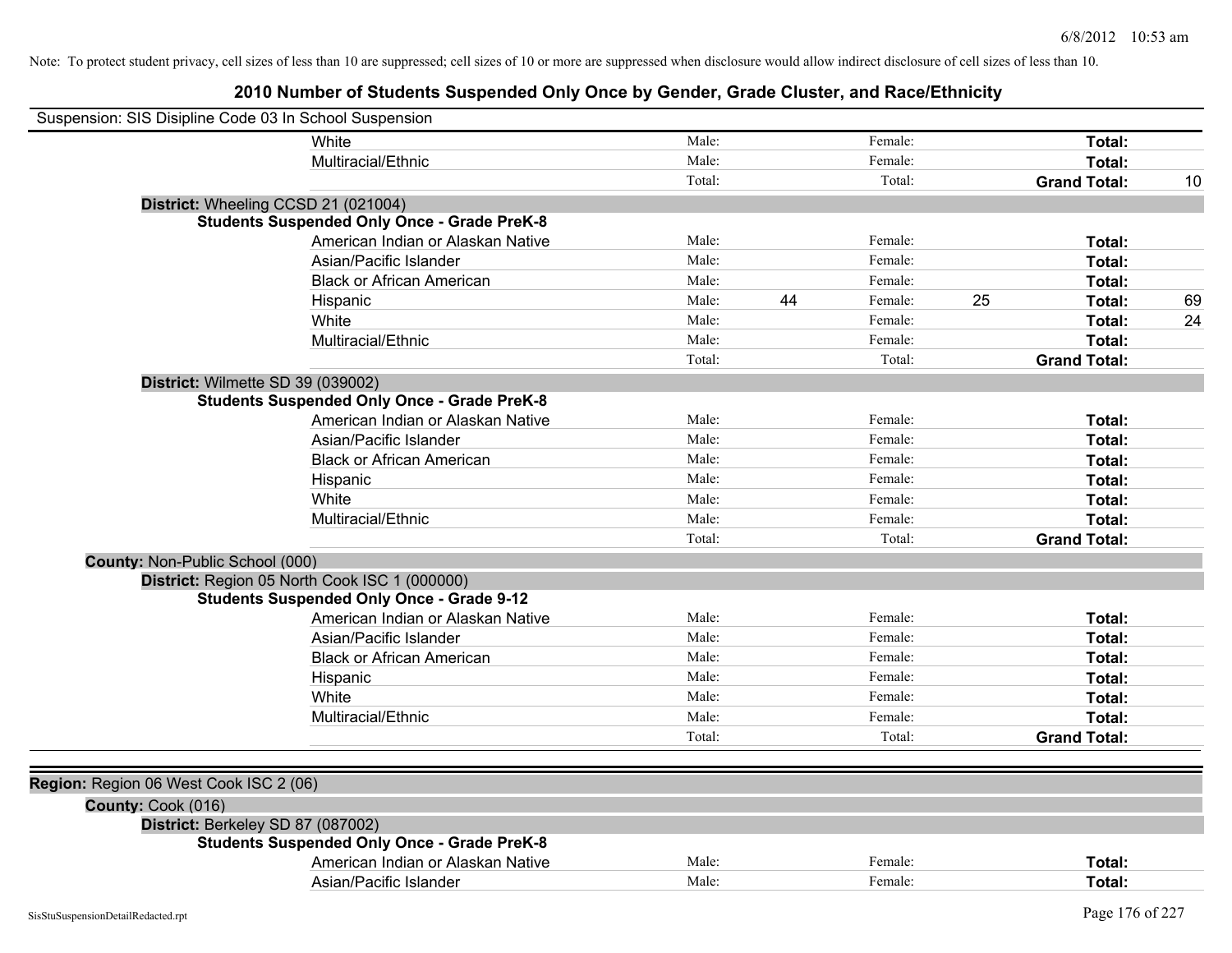| Suspension: SIS Disipline Code 03 In School Suspension |        |     |         |     |                     |     |
|--------------------------------------------------------|--------|-----|---------|-----|---------------------|-----|
| <b>Black or African American</b>                       | Male:  | 49  | Female: | 35  | Total:              | 84  |
| Hispanic                                               | Male:  |     | Female: |     | Total:              | 28  |
| White                                                  | Male:  |     | Female: |     | Total:              |     |
| Multiracial/Ethnic                                     | Male:  |     | Female: |     | Total:              |     |
|                                                        | Total: |     | Total:  |     | <b>Grand Total:</b> |     |
| District: Berwyn North SD 98 (098002)                  |        |     |         |     |                     |     |
| <b>Students Suspended Only Once - Grade PreK-8</b>     |        |     |         |     |                     |     |
| American Indian or Alaskan Native                      | Male:  |     | Female: |     | Total:              |     |
| Asian/Pacific Islander                                 | Male:  |     | Female: |     | Total:              |     |
| <b>Black or African American</b>                       | Male:  |     | Female: |     | Total:              |     |
| Hispanic                                               | Male:  |     | Female: |     | Total:              | 35  |
| White                                                  | Male:  |     | Female: |     | Total:              |     |
| Multiracial/Ethnic                                     | Male:  |     | Female: |     | Total:              |     |
|                                                        | Total: | 33  | Total:  | 13  | <b>Grand Total:</b> | 46  |
| District: Berwyn South SD 100 (100002)                 |        |     |         |     |                     |     |
| <b>Students Suspended Only Once - Grade PreK-8</b>     |        |     |         |     |                     |     |
| American Indian or Alaskan Native                      | Male:  |     | Female: |     | Total:              |     |
| Asian/Pacific Islander                                 | Male:  |     | Female: |     | Total:              |     |
| <b>Black or African American</b>                       | Male:  |     | Female: |     | Total:              |     |
| Hispanic                                               | Male:  | 21  | Female: | 10  | Total:              | 31  |
| White                                                  | Male:  |     | Female: |     | Total:              |     |
| Multiracial/Ethnic                                     | Male:  |     | Female: |     | Total:              |     |
|                                                        | Total: |     | Total:  |     | <b>Grand Total:</b> | 44  |
| District: Brookfield Lagrange Park SD 95 (095002)      |        |     |         |     |                     |     |
| <b>Students Suspended Only Once - Grade PreK-8</b>     |        |     |         |     |                     |     |
| American Indian or Alaskan Native                      | Male:  |     | Female: |     | Total:              |     |
| Asian/Pacific Islander                                 | Male:  |     | Female: |     | Total:              |     |
| <b>Black or African American</b>                       | Male:  |     | Female: |     | Total:              |     |
| Hispanic                                               | Male:  |     | Female: |     | Total:              |     |
| White                                                  | Male:  |     | Female: |     | Total:              |     |
| Multiracial/Ethnic                                     | Male:  |     | Female: |     | Total:              |     |
|                                                        | Total: |     | Total:  |     | <b>Grand Total:</b> |     |
| District: Cicero SD 99 (099002)                        |        |     |         |     |                     |     |
| <b>Students Suspended Only Once - Grade PreK-8</b>     |        |     |         |     |                     |     |
| American Indian or Alaskan Native                      | Male:  |     | Female: |     | Total:              |     |
| Asian/Pacific Islander                                 | Male:  |     | Female: |     | Total:              |     |
| <b>Black or African American</b>                       | Male:  | 20  | Female: | 12  | Total:              | 32  |
| Hispanic                                               | Male:  | 377 | Female: | 208 | Total:              | 585 |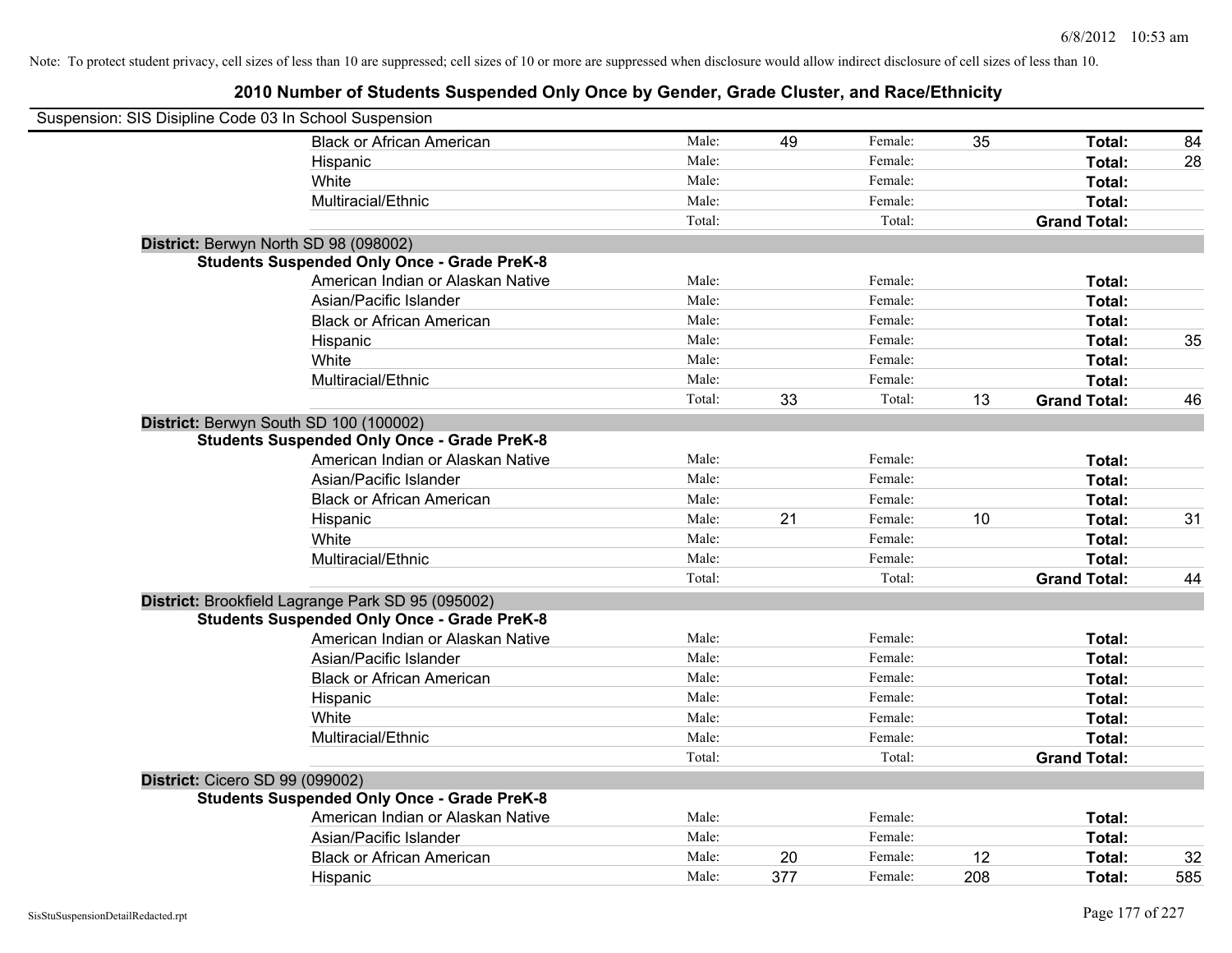| Suspension: SIS Disipline Code 03 In School Suspension |                                                    |        |     |         |     |                     |     |
|--------------------------------------------------------|----------------------------------------------------|--------|-----|---------|-----|---------------------|-----|
|                                                        | White                                              | Male:  |     | Female: |     | Total:              | 19  |
|                                                        | Multiracial/Ethnic                                 | Male:  |     | Female: |     | Total:              |     |
|                                                        |                                                    | Total: |     | Total:  |     | <b>Grand Total:</b> |     |
|                                                        | District: Elmwood Park CUSD 401 (401026)           |        |     |         |     |                     |     |
|                                                        | <b>Students Suspended Only Once - Grade PreK-8</b> |        |     |         |     |                     |     |
|                                                        | American Indian or Alaskan Native                  | Male:  |     | Female: |     | Total:              |     |
|                                                        | Asian/Pacific Islander                             | Male:  |     | Female: |     | Total:              |     |
|                                                        | <b>Black or African American</b>                   | Male:  |     | Female: |     | Total:              |     |
|                                                        | Hispanic                                           | Male:  |     | Female: |     | Total:              | 10  |
|                                                        | White                                              | Male:  |     | Female: |     | Total:              | 15  |
|                                                        | Multiracial/Ethnic                                 | Male:  |     | Female: |     | Total:              |     |
|                                                        |                                                    | Total: |     | Total:  |     | <b>Grand Total:</b> |     |
| District: Forest Park SD 91 (091002)                   |                                                    |        |     |         |     |                     |     |
|                                                        | <b>Students Suspended Only Once - Grade PreK-8</b> |        |     |         |     |                     |     |
|                                                        | American Indian or Alaskan Native                  | Male:  |     | Female: |     | Total:              |     |
|                                                        | Asian/Pacific Islander                             | Male:  |     | Female: |     | Total:              |     |
|                                                        | <b>Black or African American</b>                   | Male:  |     | Female: |     | Total:              | 28  |
|                                                        | Hispanic                                           | Male:  |     | Female: |     | Total:              |     |
|                                                        | White                                              | Male:  |     | Female: |     | Total:              |     |
|                                                        | Multiracial/Ethnic                                 | Male:  |     | Female: |     | Total:              |     |
|                                                        |                                                    | Total: | 32  | Total:  | 11  | <b>Grand Total:</b> | 43  |
| District: Hillside SD 93 (093002)                      |                                                    |        |     |         |     |                     |     |
|                                                        | <b>Students Suspended Only Once - Grade PreK-8</b> |        |     |         |     |                     |     |
|                                                        | American Indian or Alaskan Native                  | Male:  |     | Female: |     | Total:              |     |
|                                                        | Asian/Pacific Islander                             | Male:  |     | Female: |     | Total:              |     |
|                                                        | <b>Black or African American</b>                   | Male:  |     | Female: |     | Total:              | 18  |
|                                                        | Hispanic                                           | Male:  |     | Female: |     | Total:              |     |
|                                                        | White                                              | Male:  |     | Female: |     | Total:              |     |
|                                                        | Multiracial/Ethnic                                 | Male:  |     | Female: |     | Total:              |     |
|                                                        |                                                    | Total: |     | Total:  |     | <b>Grand Total:</b> |     |
| <b>District: J S Morton HSD 201 (201017)</b>           |                                                    |        |     |         |     |                     |     |
|                                                        | <b>Students Suspended Only Once - Grade 9-12</b>   |        |     |         |     |                     |     |
|                                                        | American Indian or Alaskan Native                  | Male:  |     | Female: |     | Total:              |     |
|                                                        | Asian/Pacific Islander                             | Male:  |     | Female: |     | Total:              |     |
|                                                        | <b>Black or African American</b>                   | Male:  | 30  | Female: | 24  | <b>Total:</b>       | 54  |
|                                                        | Hispanic                                           | Male:  | 403 | Female: | 273 | Total:              | 676 |
|                                                        | White                                              | Male:  | 26  | Female: | 21  | Total:              | 47  |
|                                                        | Multiracial/Ethnic                                 | Male:  |     | Female: |     | Total:              |     |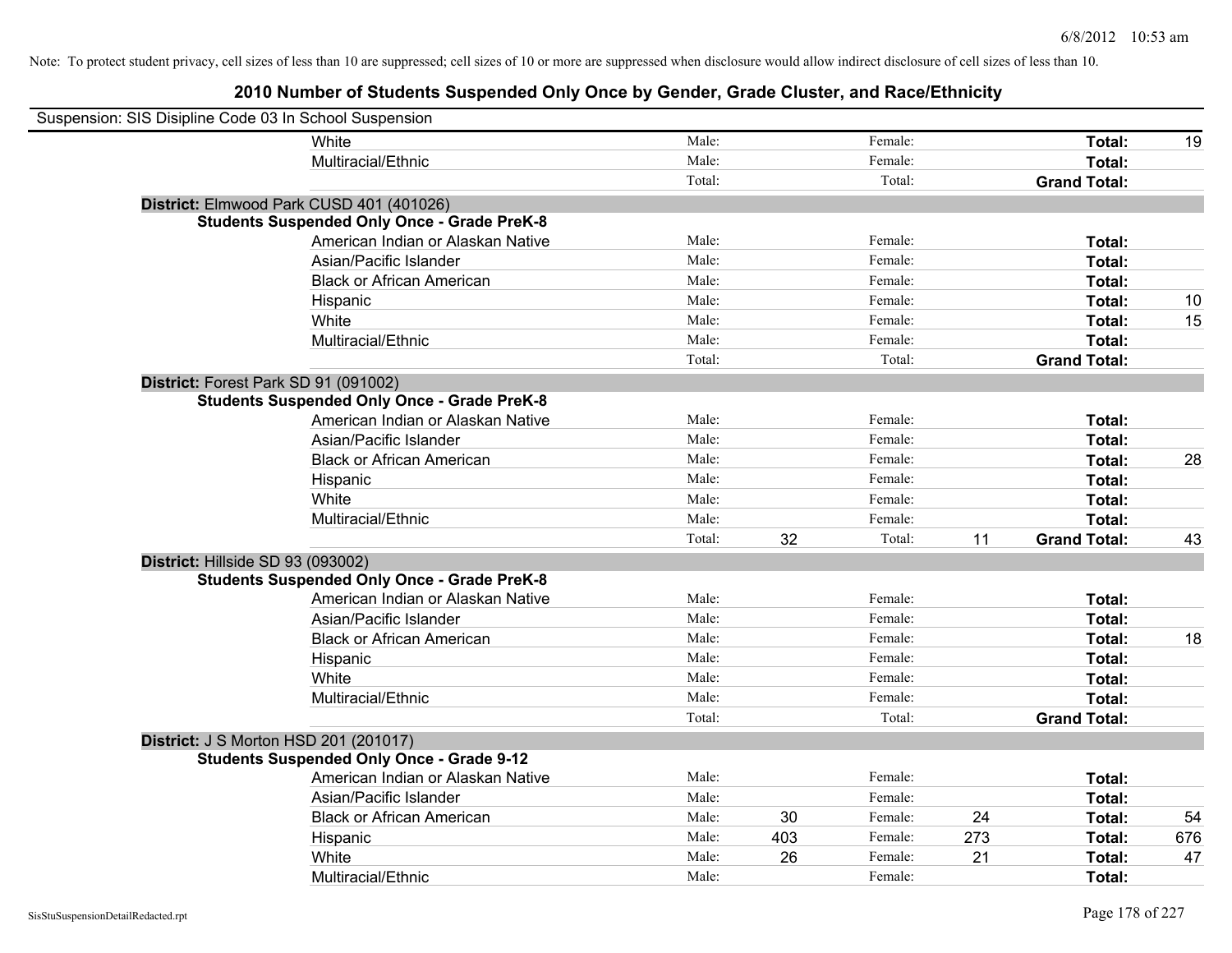|                                     | Suspension: SIS Disipline Code 03 In School Suspension |        |    |         |    |                     |     |
|-------------------------------------|--------------------------------------------------------|--------|----|---------|----|---------------------|-----|
|                                     |                                                        | Total: |    | Total:  |    | <b>Grand Total:</b> | 789 |
| District: La Grange SD 102 (102002) |                                                        |        |    |         |    |                     |     |
|                                     | <b>Students Suspended Only Once - Grade PreK-8</b>     |        |    |         |    |                     |     |
|                                     | American Indian or Alaskan Native                      | Male:  |    | Female: |    | Total:              |     |
|                                     | Asian/Pacific Islander                                 | Male:  |    | Female: |    | Total:              |     |
|                                     | <b>Black or African American</b>                       | Male:  |    | Female: |    | Total:              |     |
|                                     | Hispanic                                               | Male:  |    | Female: |    | Total:              |     |
|                                     | White                                                  | Male:  |    | Female: |    | Total:              | 16  |
|                                     | Multiracial/Ethnic                                     | Male:  |    | Female: |    | Total:              |     |
|                                     |                                                        | Total: |    | Total:  |    | <b>Grand Total:</b> | 33  |
|                                     | District: La Grange SD 105 South (105002)              |        |    |         |    |                     |     |
|                                     | <b>Students Suspended Only Once - Grade PreK-8</b>     |        |    |         |    |                     |     |
|                                     | American Indian or Alaskan Native                      | Male:  |    | Female: |    | Total:              |     |
|                                     | Asian/Pacific Islander                                 | Male:  |    | Female: |    | Total:              |     |
|                                     | <b>Black or African American</b>                       | Male:  |    | Female: |    | Total:              |     |
|                                     | Hispanic                                               | Male:  |    | Female: |    | Total:              |     |
|                                     | White                                                  | Male:  |    | Female: |    | Total:              |     |
|                                     | Multiracial/Ethnic                                     | Male:  |    | Female: |    | Total:              |     |
|                                     |                                                        | Total: |    | Total:  |    | <b>Grand Total:</b> |     |
| District: Lindop SD 92 (092002)     |                                                        |        |    |         |    |                     |     |
|                                     | <b>Students Suspended Only Once - Grade PreK-8</b>     |        |    |         |    |                     |     |
|                                     | American Indian or Alaskan Native                      | Male:  |    | Female: |    | Total:              |     |
|                                     | Asian/Pacific Islander                                 | Male:  |    | Female: |    | Total:              |     |
|                                     | <b>Black or African American</b>                       | Male:  |    | Female: |    | Total:              | 13  |
|                                     | Hispanic                                               | Male:  |    | Female: |    | Total:              |     |
|                                     | White                                                  | Male:  |    | Female: |    | Total:              |     |
|                                     | Multiracial/Ethnic                                     | Male:  |    | Female: |    | Total:              |     |
|                                     |                                                        | Total: |    | Total:  |    | <b>Grand Total:</b> |     |
| District: Lyons SD 103 (103002)     |                                                        |        |    |         |    |                     |     |
|                                     | <b>Students Suspended Only Once - Grade PreK-8</b>     |        |    |         |    |                     |     |
|                                     | American Indian or Alaskan Native                      | Male:  |    | Female: |    | Total:              |     |
|                                     | Asian/Pacific Islander                                 | Male:  |    | Female: |    | Total:              |     |
|                                     | <b>Black or African American</b>                       | Male:  |    | Female: |    | Total:              |     |
|                                     | Hispanic                                               | Male:  | 40 | Female: | 10 | Total:              | 50  |
|                                     | White                                                  | Male:  |    | Female: |    | Total:              | 33  |
|                                     | Multiracial/Ethnic                                     | Male:  |    | Female: |    | Total:              |     |
|                                     |                                                        | Total: |    | Total:  |    | <b>Grand Total:</b> |     |
|                                     |                                                        |        |    |         |    |                     |     |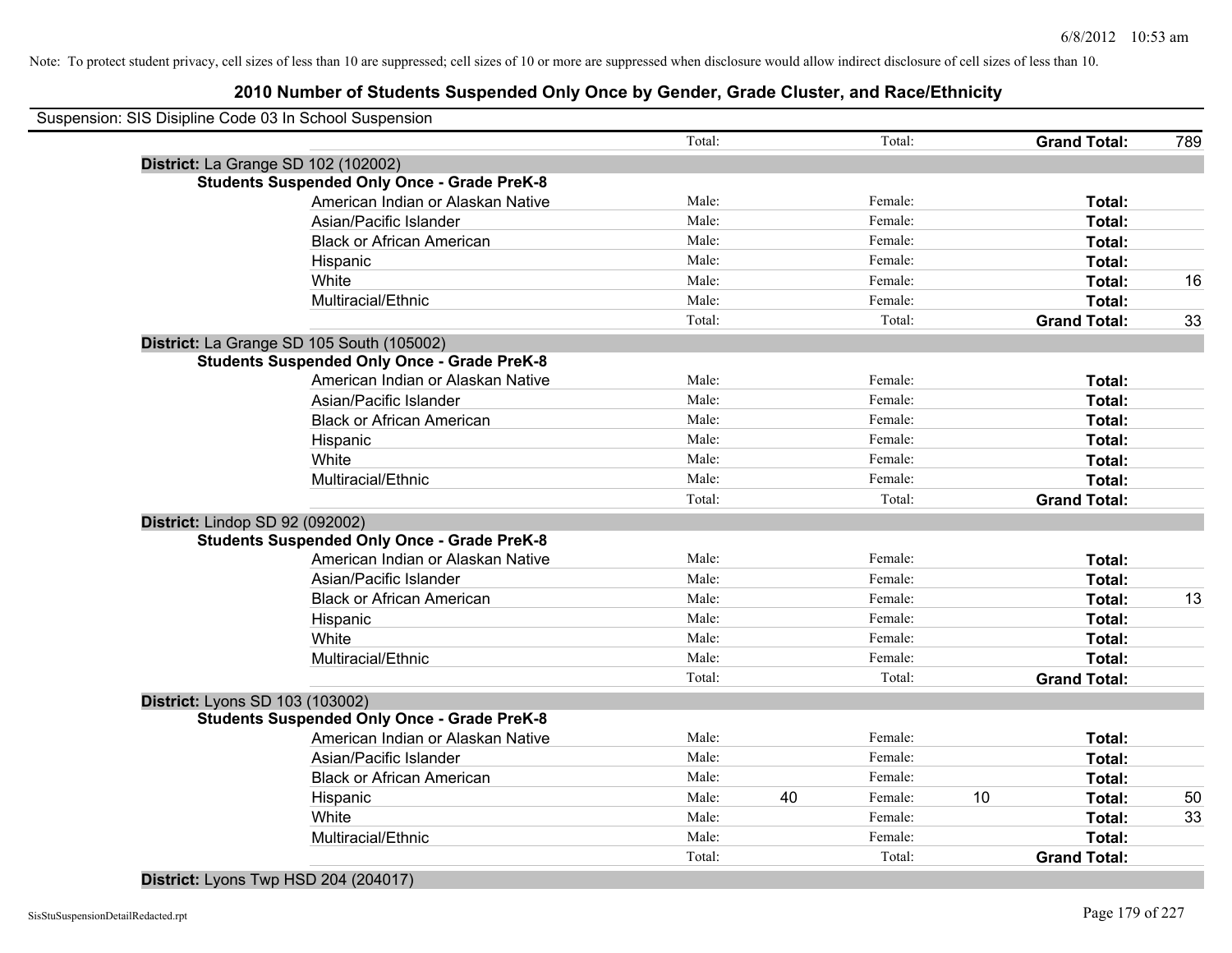| Suspension: SIS Disipline Code 03 In School Suspension |                                                      |        |     |         |    |                     |     |
|--------------------------------------------------------|------------------------------------------------------|--------|-----|---------|----|---------------------|-----|
|                                                        | <b>Students Suspended Only Once - Grade 9-12</b>     |        |     |         |    |                     |     |
|                                                        | American Indian or Alaskan Native                    | Male:  |     | Female: |    | Total:              |     |
|                                                        | Asian/Pacific Islander                               | Male:  |     | Female: |    | Total:              |     |
|                                                        | <b>Black or African American</b>                     | Male:  |     | Female: |    | Total:              | 15  |
|                                                        | Hispanic                                             | Male:  | 24  | Female: | 13 | Total:              | 37  |
|                                                        | White                                                | Male:  | 66  | Female: | 23 | Total:              | 89  |
|                                                        | Multiracial/Ethnic                                   | Male:  |     | Female: |    | Total:              |     |
|                                                        |                                                      | Total: |     | Total:  |    | <b>Grand Total:</b> |     |
|                                                        | District: Mannheim SD 83 (083002)                    |        |     |         |    |                     |     |
|                                                        | <b>Students Suspended Only Once - Grade PreK-8</b>   |        |     |         |    |                     |     |
|                                                        | American Indian or Alaskan Native                    | Male:  |     | Female: |    | Total:              |     |
|                                                        | Asian/Pacific Islander                               | Male:  |     | Female: |    | Total:              |     |
|                                                        | <b>Black or African American</b>                     | Male:  |     | Female: |    | Total:              |     |
|                                                        | Hispanic                                             | Male:  | 48  | Female: | 28 | Total:              | 76  |
|                                                        | White                                                | Male:  |     | Female: |    | Total:              | 14  |
|                                                        | Multiracial/Ethnic                                   | Male:  |     | Female: |    | Total:              |     |
|                                                        |                                                      | Total: |     | Total:  |    | <b>Grand Total:</b> |     |
|                                                        | District: Maywood-Melrose Park-Broadview 89 (089002) |        |     |         |    |                     |     |
|                                                        | <b>Students Suspended Only Once - Grade PreK-8</b>   |        |     |         |    |                     |     |
|                                                        | American Indian or Alaskan Native                    | Male:  |     | Female: |    | Total:              |     |
|                                                        | Asian/Pacific Islander                               | Male:  |     | Female: |    | Total:              |     |
|                                                        | <b>Black or African American</b>                     | Male:  | 103 | Female: | 65 | Total:              | 168 |
|                                                        | Hispanic                                             | Male:  | 41  | Female: | 26 | Total:              | 67  |
|                                                        | White                                                | Male:  |     | Female: |    | Total:              |     |
|                                                        | Multiracial/Ethnic                                   | Male:  |     | Female: |    | Total:              |     |
|                                                        |                                                      | Total: |     | Total:  |    | <b>Grand Total:</b> | 247 |
| District: Norridge SD 80 (080002)                      |                                                      |        |     |         |    |                     |     |
|                                                        | <b>Students Suspended Only Once - Grade PreK-8</b>   |        |     |         |    |                     |     |
|                                                        | American Indian or Alaskan Native                    | Male:  |     | Female: |    | Total:              |     |
|                                                        | Asian/Pacific Islander                               | Male:  |     | Female: |    | Total:              |     |
|                                                        | <b>Black or African American</b>                     | Male:  |     | Female: |    | Total:              |     |
|                                                        | Hispanic                                             | Male:  |     | Female: |    | Total:              |     |
|                                                        | White                                                | Male:  |     | Female: |    | Total:              |     |
|                                                        | Multiracial/Ethnic                                   | Male:  |     | Female: |    | Total:              |     |
|                                                        |                                                      | Total: |     | Total:  |    | <b>Grand Total:</b> |     |
|                                                        | District: Oak Park - River Forest SD 200 (200013)    |        |     |         |    |                     |     |
|                                                        | <b>Students Suspended Only Once - Grade 9-12</b>     |        |     |         |    |                     |     |
|                                                        | American Indian or Alaskan Native                    | Male:  |     | Female: |    | Total:              |     |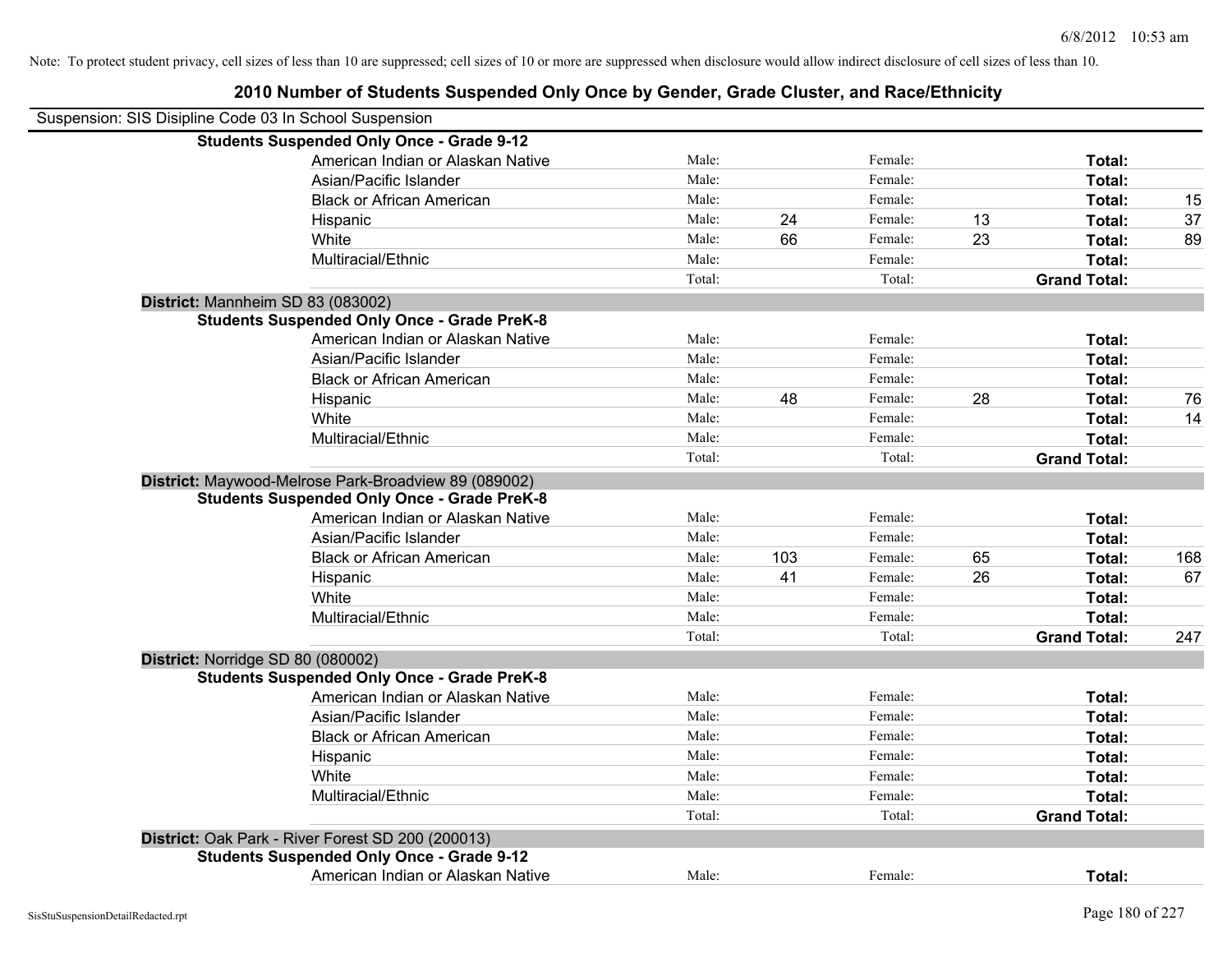| Suspension: SIS Disipline Code 03 In School Suspension |                                                    |        |     |         |     |                     |     |
|--------------------------------------------------------|----------------------------------------------------|--------|-----|---------|-----|---------------------|-----|
|                                                        | Asian/Pacific Islander                             | Male:  |     | Female: |     | Total:              |     |
|                                                        | <b>Black or African American</b>                   | Male:  | 52  | Female: | 29  | Total:              | 81  |
|                                                        | Hispanic                                           | Male:  |     | Female: |     | Total:              | 11  |
|                                                        | White                                              | Male:  |     | Female: |     | Total:              | 28  |
|                                                        | Multiracial/Ethnic                                 | Male:  |     | Female: |     | Total:              | 11  |
|                                                        |                                                    | Total: |     | Total:  |     | <b>Grand Total:</b> |     |
|                                                        | District: Oak Park ESD 97 (097002)                 |        |     |         |     |                     |     |
|                                                        | <b>Students Suspended Only Once - Grade PreK-8</b> |        |     |         |     |                     |     |
|                                                        | American Indian or Alaskan Native                  | Male:  |     | Female: |     | Total:              |     |
|                                                        | Asian/Pacific Islander                             | Male:  |     | Female: |     | Total:              |     |
|                                                        | <b>Black or African American</b>                   | Male:  | 23  | Female: | 12  | Total:              | 35  |
|                                                        | Hispanic                                           | Male:  |     | Female: |     | Total:              |     |
|                                                        | White                                              | Male:  |     | Female: |     | Total:              |     |
|                                                        | Multiracial/Ethnic                                 | Male:  |     | Female: |     | Total:              |     |
|                                                        |                                                    | Total: |     | Total:  |     | <b>Grand Total:</b> | 51  |
|                                                        | District: Pennoyer SD 79 (079002)                  |        |     |         |     |                     |     |
|                                                        | <b>Students Suspended Only Once - Grade PreK-8</b> |        |     |         |     |                     |     |
|                                                        | American Indian or Alaskan Native                  | Male:  |     | Female: |     | Total:              |     |
|                                                        | Asian/Pacific Islander                             | Male:  |     | Female: |     | Total:              |     |
|                                                        | <b>Black or African American</b>                   | Male:  |     | Female: |     | Total:              |     |
|                                                        | Hispanic                                           | Male:  |     | Female: |     | Total:              |     |
|                                                        | White                                              | Male:  |     | Female: |     | Total:              |     |
|                                                        | Multiracial/Ethnic                                 | Male:  |     | Female: |     | Total:              |     |
|                                                        |                                                    | Total: |     | Total:  |     | <b>Grand Total:</b> |     |
|                                                        | District: Pleasantdale SD 107 (107002)             |        |     |         |     |                     |     |
|                                                        | <b>Students Suspended Only Once - Grade PreK-8</b> |        |     |         |     |                     |     |
|                                                        | American Indian or Alaskan Native                  | Male:  |     | Female: |     | Total:              |     |
|                                                        | Asian/Pacific Islander                             | Male:  |     | Female: |     | Total:              |     |
|                                                        | <b>Black or African American</b>                   | Male:  |     | Female: |     | Total:              |     |
|                                                        | Hispanic                                           | Male:  |     | Female: |     | Total:              |     |
|                                                        | White                                              | Male:  |     | Female: |     | Total:              |     |
|                                                        | Multiracial/Ethnic                                 | Male:  |     | Female: |     | Total:              |     |
|                                                        |                                                    | Total: |     | Total:  |     | <b>Grand Total:</b> | 10  |
|                                                        | District: Proviso Twp HSD 209 (209017)             |        |     |         |     |                     |     |
|                                                        | <b>Students Suspended Only Once - Grade 9-12</b>   |        |     |         |     |                     |     |
|                                                        | American Indian or Alaskan Native                  | Male:  |     | Female: |     | Total:              |     |
|                                                        | Asian/Pacific Islander                             | Male:  |     | Female: |     | Total:              |     |
|                                                        | <b>Black or African American</b>                   | Male:  | 131 | Female: | 123 | Total:              | 254 |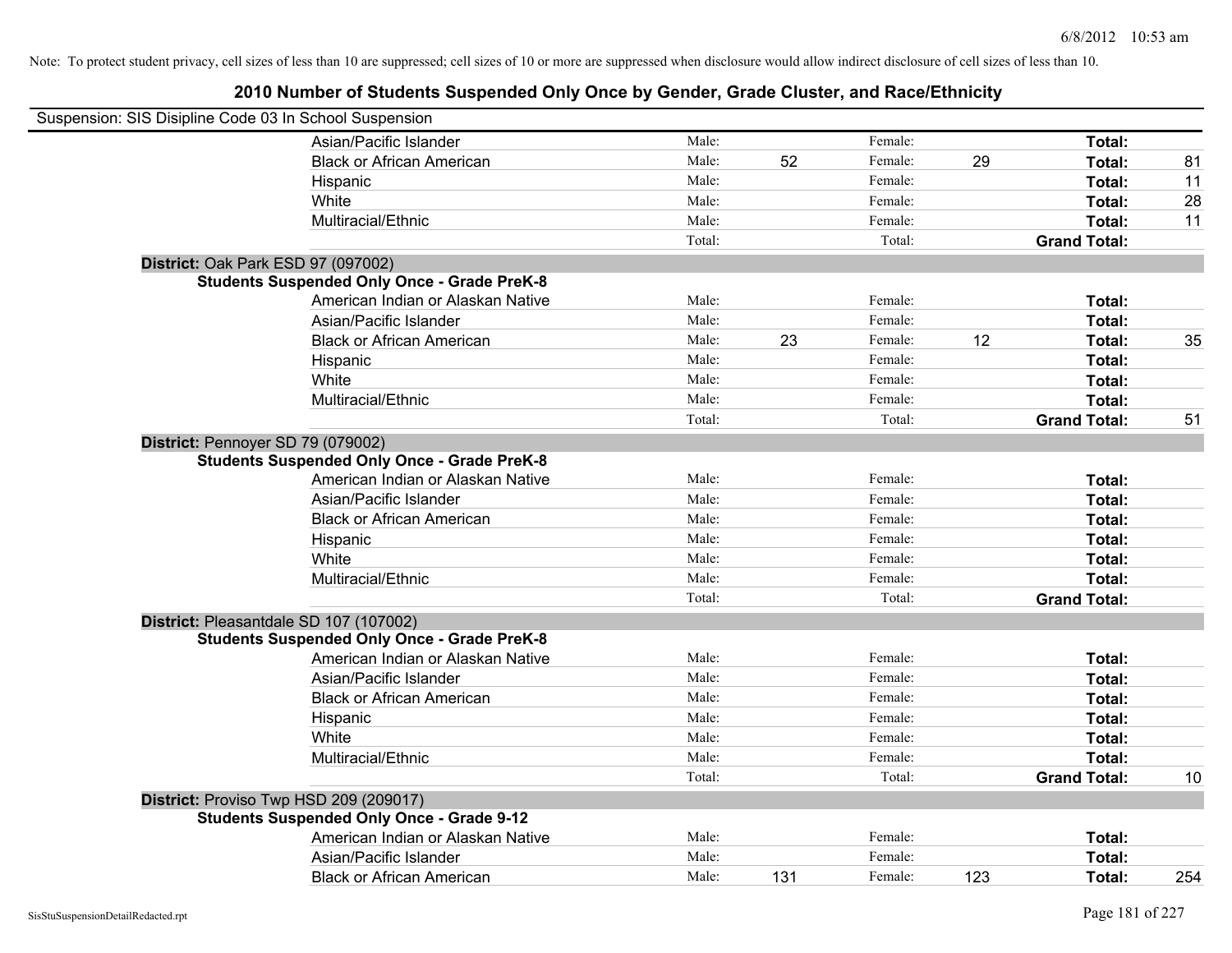| Suspension: SIS Disipline Code 03 In School Suspension |                                                    |        |    |         |    |                     |     |
|--------------------------------------------------------|----------------------------------------------------|--------|----|---------|----|---------------------|-----|
|                                                        | Hispanic                                           | Male:  | 65 | Female: | 49 | Total:              | 114 |
|                                                        | White                                              | Male:  |    | Female: |    | Total:              |     |
|                                                        | Multiracial/Ethnic                                 | Male:  |    | Female: |    | Total:              |     |
|                                                        |                                                    | Total: |    | Total:  |    | <b>Grand Total:</b> | 379 |
| <b>District: Rhodes SD 84-5 (084502)</b>               |                                                    |        |    |         |    |                     |     |
|                                                        | <b>Students Suspended Only Once - Grade PreK-8</b> |        |    |         |    |                     |     |
|                                                        | American Indian or Alaskan Native                  | Male:  |    | Female: |    | Total:              |     |
|                                                        | Asian/Pacific Islander                             | Male:  |    | Female: |    | Total:              |     |
|                                                        | <b>Black or African American</b>                   | Male:  |    | Female: |    | Total:              |     |
|                                                        | Hispanic                                           | Male:  |    | Female: |    | Total:              |     |
|                                                        | White                                              | Male:  |    | Female: |    | Total:              |     |
|                                                        | Multiracial/Ethnic                                 | Male:  |    | Female: |    | Total:              |     |
|                                                        |                                                    | Total: |    | Total:  |    | <b>Grand Total:</b> | 14  |
| District: River Forest SD 90 (090002)                  |                                                    |        |    |         |    |                     |     |
|                                                        | <b>Students Suspended Only Once - Grade PreK-8</b> |        |    |         |    |                     |     |
|                                                        | American Indian or Alaskan Native                  | Male:  |    | Female: |    | Total:              |     |
|                                                        | Asian/Pacific Islander                             | Male:  |    | Female: |    | Total:              |     |
|                                                        | <b>Black or African American</b>                   | Male:  |    | Female: |    | Total:              |     |
|                                                        | Hispanic                                           | Male:  |    | Female: |    | Total:              |     |
|                                                        | White                                              | Male:  |    | Female: |    | Total:              | 10  |
|                                                        | Multiracial/Ethnic                                 | Male:  |    | Female: |    | Total:              |     |
|                                                        |                                                    | Total: |    | Total:  |    | <b>Grand Total:</b> |     |
| District: River Grove SD 85-5 (085502)                 |                                                    |        |    |         |    |                     |     |
|                                                        | <b>Students Suspended Only Once - Grade PreK-8</b> |        |    |         |    |                     |     |
|                                                        | American Indian or Alaskan Native                  | Male:  |    | Female: |    | Total:              |     |
|                                                        | Asian/Pacific Islander                             | Male:  |    | Female: |    | Total:              |     |
|                                                        | <b>Black or African American</b>                   | Male:  |    | Female: |    | Total:              |     |
|                                                        | Hispanic                                           | Male:  |    | Female: |    | Total:              | 12  |
|                                                        | White                                              | Male:  |    | Female: |    | Total:              | 12  |
|                                                        | Multiracial/Ethnic                                 | Male:  |    | Female: |    | Total:              |     |
|                                                        |                                                    | Total: |    | Total:  |    | <b>Grand Total:</b> |     |
| District: Riverside SD 96 (096002)                     |                                                    |        |    |         |    |                     |     |
|                                                        | <b>Students Suspended Only Once - Grade PreK-8</b> |        |    |         |    |                     |     |
|                                                        | American Indian or Alaskan Native                  | Male:  |    | Female: |    | Total:              |     |
|                                                        | Asian/Pacific Islander                             | Male:  |    | Female: |    | Total:              |     |
|                                                        | <b>Black or African American</b>                   | Male:  |    | Female: |    | Total:              |     |
|                                                        | Hispanic                                           | Male:  |    | Female: |    | Total:              |     |
|                                                        | White                                              | Male:  |    | Female: |    | Total:              | 16  |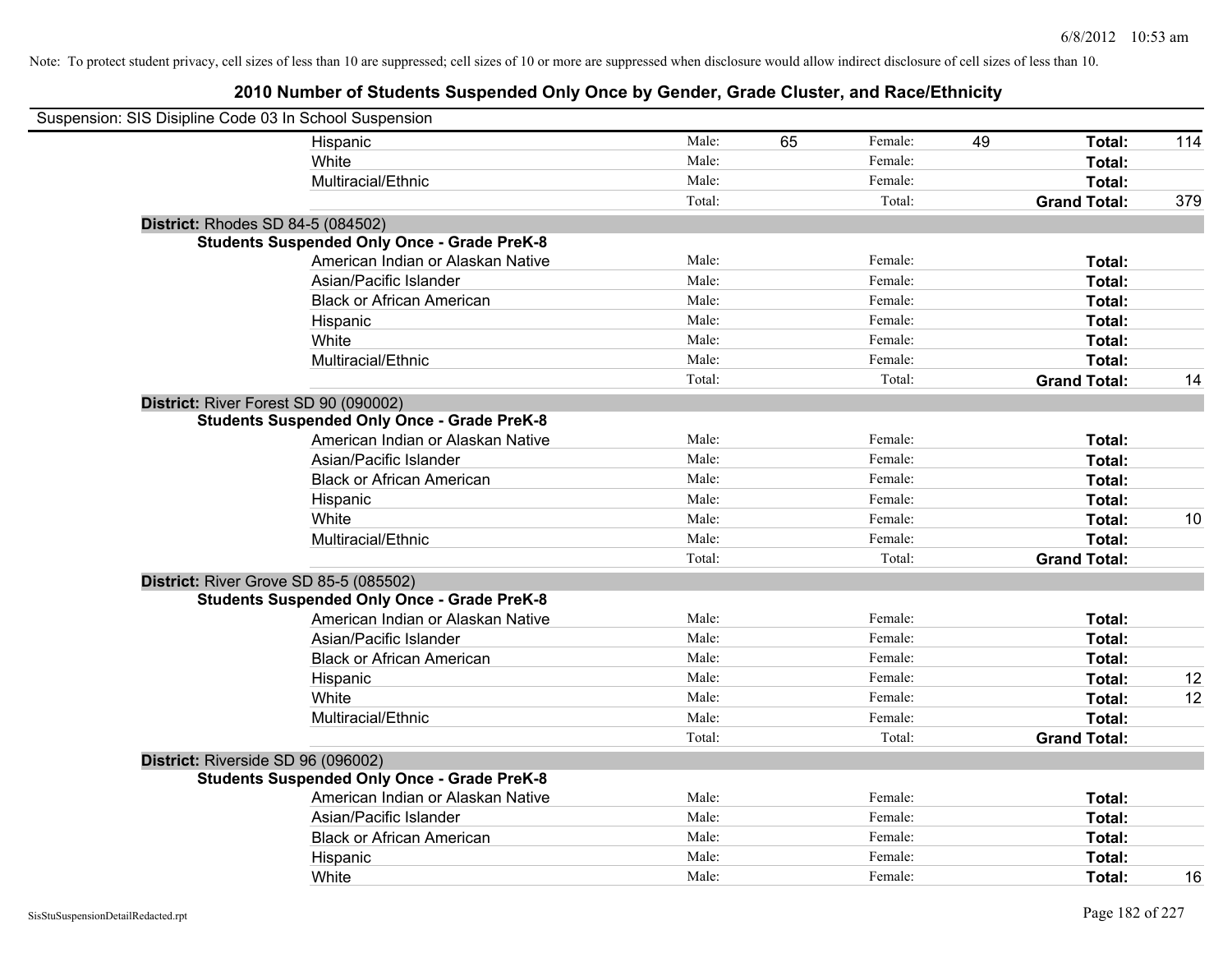| Suspension: SIS Disipline Code 03 In School Suspension |                                                    |        |         |                     |    |
|--------------------------------------------------------|----------------------------------------------------|--------|---------|---------------------|----|
|                                                        | Multiracial/Ethnic                                 | Male:  | Female: | Total:              |    |
|                                                        |                                                    | Total: | Total:  | <b>Grand Total:</b> |    |
|                                                        | District: Riverside-Brookfield Twp SD 208 (208017) |        |         |                     |    |
|                                                        | <b>Students Suspended Only Once - Grade 9-12</b>   |        |         |                     |    |
|                                                        | American Indian or Alaskan Native                  | Male:  | Female: | Total:              |    |
|                                                        | Asian/Pacific Islander                             | Male:  | Female: | Total:              |    |
|                                                        | <b>Black or African American</b>                   | Male:  | Female: | Total:              |    |
|                                                        | Hispanic                                           | Male:  | Female: | Total:              |    |
|                                                        | White                                              | Male:  | Female: | Total:              |    |
|                                                        | Multiracial/Ethnic                                 | Male:  | Female: | Total:              |    |
|                                                        |                                                    | Total: | Total:  | <b>Grand Total:</b> |    |
| District: Schiller Park SD 81 (081002)                 |                                                    |        |         |                     |    |
|                                                        | <b>Students Suspended Only Once - Grade PreK-8</b> |        |         |                     |    |
|                                                        | American Indian or Alaskan Native                  | Male:  | Female: | Total:              |    |
|                                                        | Asian/Pacific Islander                             | Male:  | Female: | Total:              |    |
|                                                        | <b>Black or African American</b>                   | Male:  | Female: | Total:              |    |
|                                                        | Hispanic                                           | Male:  | Female: | Total:              |    |
|                                                        | White                                              | Male:  | Female: | Total:              | 13 |
|                                                        | Multiracial/Ethnic                                 | Male:  | Female: | Total:              |    |
|                                                        |                                                    | Total: | Total:  | <b>Grand Total:</b> |    |
| District: Union Ridge SD 86 (086002)                   |                                                    |        |         |                     |    |
|                                                        | <b>Students Suspended Only Once - Grade PreK-8</b> |        |         |                     |    |
|                                                        | American Indian or Alaskan Native                  | Male:  | Female: | Total:              |    |
|                                                        | Asian/Pacific Islander                             | Male:  | Female: | Total:              |    |
|                                                        | <b>Black or African American</b>                   | Male:  | Female: | Total:              |    |
|                                                        | Hispanic                                           | Male:  | Female: | Total:              |    |
|                                                        | White                                              | Male:  | Female: | Total:              |    |
|                                                        | Multiracial/Ethnic                                 | Male:  | Female: | Total:              |    |
|                                                        |                                                    | Total: | Total:  | <b>Grand Total:</b> | 10 |
| District: Western Springs SD 101 (101002)              |                                                    |        |         |                     |    |
|                                                        | <b>Students Suspended Only Once - Grade PreK-8</b> |        |         |                     |    |
|                                                        | American Indian or Alaskan Native                  | Male:  | Female: | Total:              |    |
|                                                        | Asian/Pacific Islander                             | Male:  | Female: | Total:              |    |
|                                                        | <b>Black or African American</b>                   | Male:  | Female: | Total:              |    |
|                                                        | Hispanic                                           | Male:  | Female: | Total:              |    |
|                                                        | White                                              | Male:  | Female: | Total:              |    |
|                                                        | Multiracial/Ethnic                                 | Male:  | Female: | Total:              |    |
|                                                        |                                                    | Total: | Total:  | <b>Grand Total:</b> |    |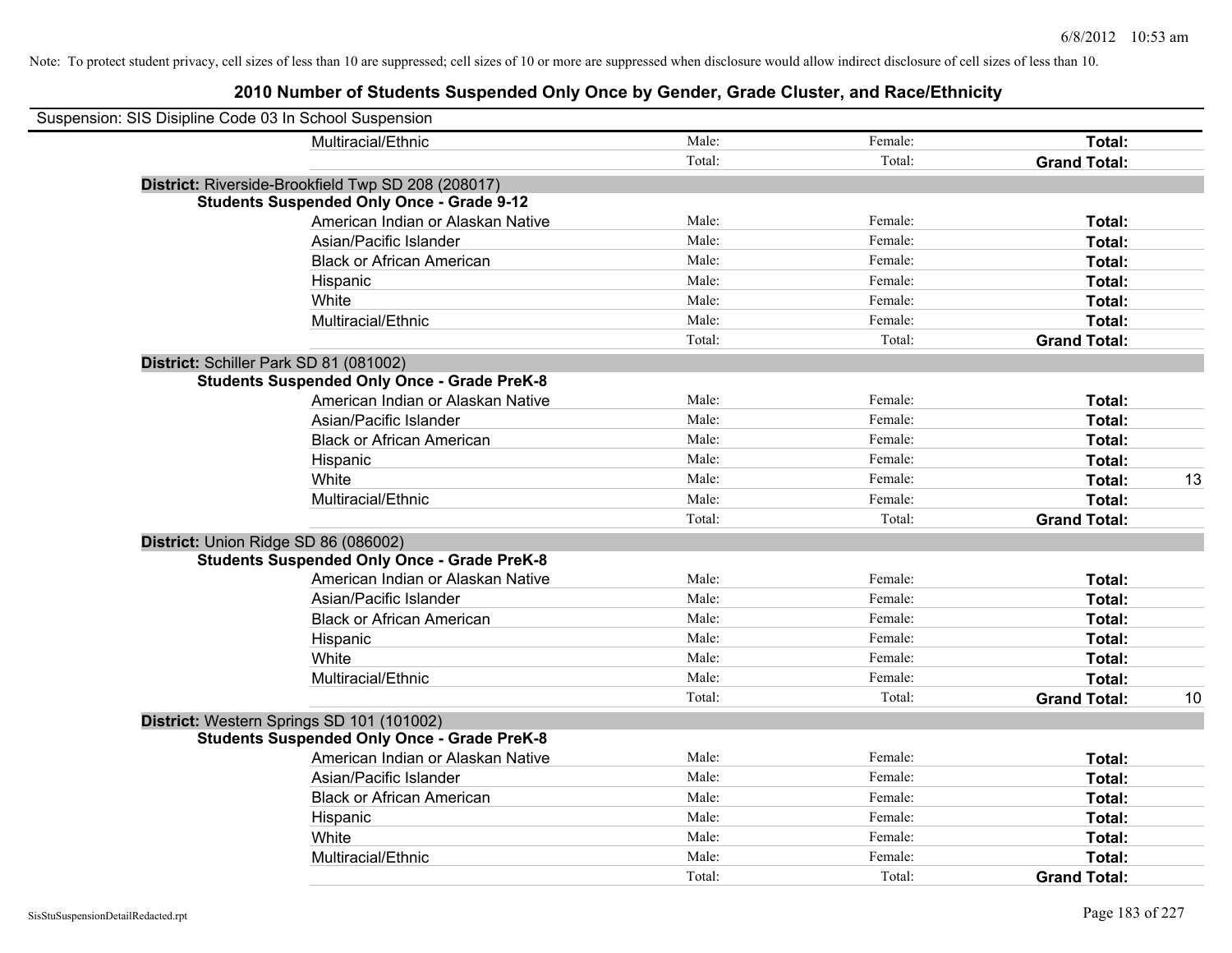## **2010 Number of Students Suspended Only Once by Gender, Grade Cluster, and Race/Ethnicity**

Suspension: SIS Disipline Code 03 In School Suspension

| Region: Region 07 South Cook ISC 4 (07) |                                                    |        |    |         |    |                     |    |
|-----------------------------------------|----------------------------------------------------|--------|----|---------|----|---------------------|----|
| County: Cook (016)                      |                                                    |        |    |         |    |                     |    |
|                                         | District: A E R O Spec Educ Coop (806060)          |        |    |         |    |                     |    |
|                                         | <b>Students Suspended Only Once - Grade 9-12</b>   |        |    |         |    |                     |    |
|                                         | American Indian or Alaskan Native                  | Male:  |    | Female: |    | Total:              |    |
|                                         | Asian/Pacific Islander                             | Male:  |    | Female: |    | Total:              |    |
|                                         | <b>Black or African American</b>                   | Male:  |    | Female: |    | Total:              |    |
|                                         | Hispanic                                           | Male:  |    | Female: |    | Total:              |    |
|                                         | White                                              | Male:  |    | Female: |    | Total:              |    |
|                                         | Multiracial/Ethnic                                 | Male:  |    | Female: |    | Total:              |    |
|                                         |                                                    | Total: |    | Total:  |    | <b>Grand Total:</b> |    |
|                                         | District: Alsip-Hazlgrn-Oaklwn SD 126 (126002)     |        |    |         |    |                     |    |
|                                         | <b>Students Suspended Only Once - Grade PreK-8</b> |        |    |         |    |                     |    |
|                                         | American Indian or Alaskan Native                  | Male:  |    | Female: |    | Total:              |    |
|                                         | Asian/Pacific Islander                             | Male:  |    | Female: |    | Total:              |    |
|                                         | <b>Black or African American</b>                   | Male:  |    | Female: |    | Total:              |    |
|                                         | Hispanic                                           | Male:  |    | Female: |    | Total:              |    |
|                                         | White                                              | Male:  |    | Female: |    | Total:              | 20 |
|                                         | Multiracial/Ethnic                                 | Male:  |    | Female: |    | Total:              |    |
|                                         |                                                    | Total: |    | Total:  |    | <b>Grand Total:</b> | 31 |
|                                         | District: Arbor Park SD 145 (145002)               |        |    |         |    |                     |    |
|                                         | <b>Students Suspended Only Once - Grade PreK-8</b> |        |    |         |    |                     |    |
|                                         | American Indian or Alaskan Native                  | Male:  |    | Female: |    | Total:              |    |
|                                         | Asian/Pacific Islander                             | Male:  |    | Female: |    | Total:              |    |
|                                         | <b>Black or African American</b>                   | Male:  |    | Female: |    | Total:              |    |
|                                         | Hispanic                                           | Male:  |    | Female: |    | Total:              |    |
|                                         | White                                              | Male:  |    | Female: |    | Total:              | 15 |
|                                         | Multiracial/Ethnic                                 | Male:  |    | Female: |    | Total:              |    |
|                                         |                                                    | Total: |    | Total:  |    | <b>Grand Total:</b> | 30 |
|                                         | District: Argo CHSD 217 (217016)                   |        |    |         |    |                     |    |
|                                         | <b>Students Suspended Only Once - Grade 9-12</b>   |        |    |         |    |                     |    |
|                                         | American Indian or Alaskan Native                  | Male:  |    | Female: |    | Total:              |    |
|                                         | Asian/Pacific Islander                             | Male:  |    | Female: |    | Total:              |    |
|                                         | <b>Black or African American</b>                   | Male:  | 27 | Female: | 27 | Total:              | 54 |
|                                         | Hispanic                                           | Male:  | 39 | Female: | 24 | Total:              | 63 |
|                                         | White                                              | Male:  | 52 | Female: | 21 | Total:              | 73 |
|                                         | Multiracial/Ethnic                                 | Male:  |    | Female: |    | Total:              |    |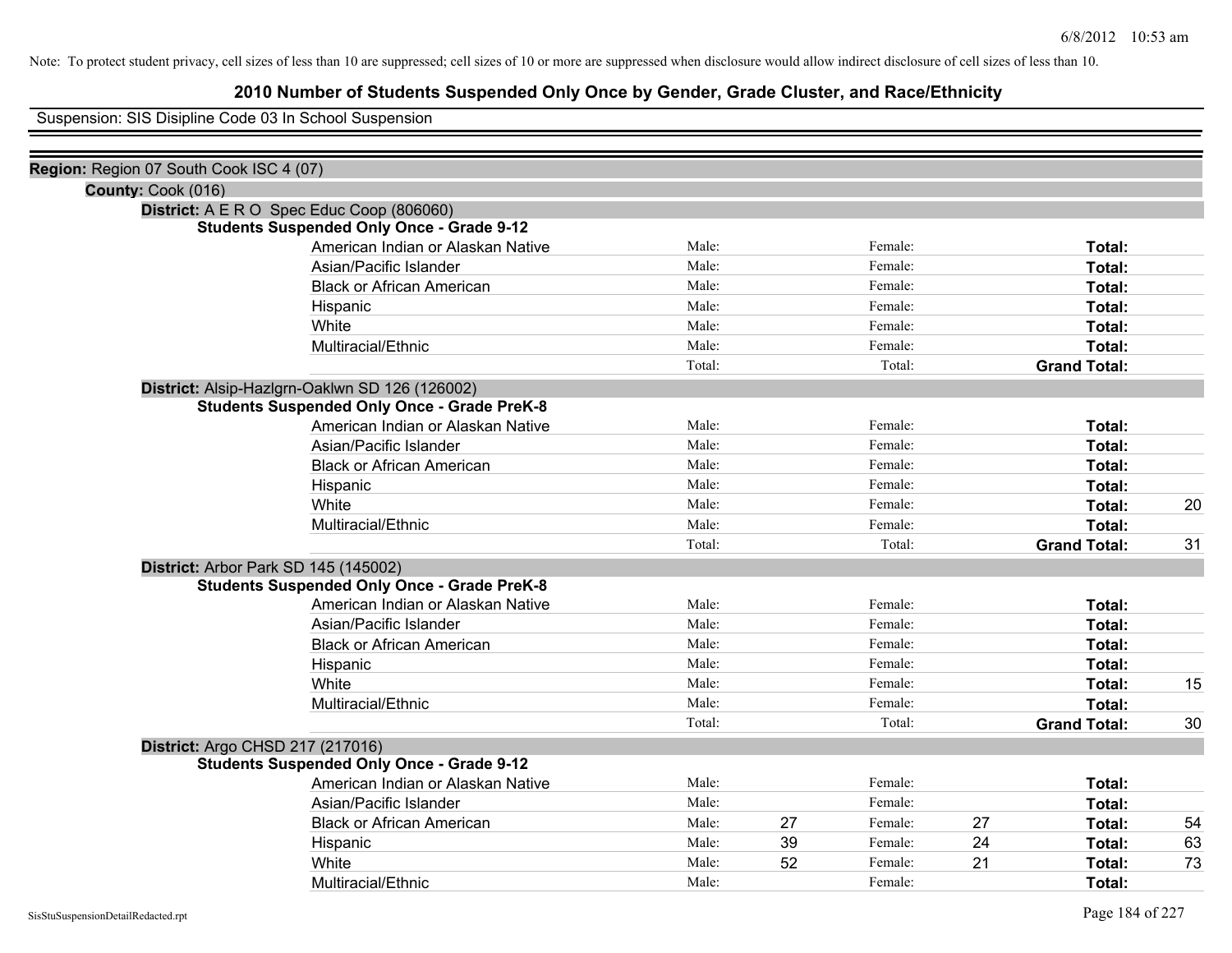## **2010 Number of Students Suspended Only Once by Gender, Grade Cluster, and Race/Ethnicity**

| Suspension: SIS Disipline Code 03 In School Suspension |        |     |         |     |                     |     |
|--------------------------------------------------------|--------|-----|---------|-----|---------------------|-----|
|                                                        | Total: |     | Total:  |     | <b>Grand Total:</b> |     |
| District: Atwood Heights SD 125 (125002)               |        |     |         |     |                     |     |
| <b>Students Suspended Only Once - Grade PreK-8</b>     |        |     |         |     |                     |     |
| American Indian or Alaskan Native                      | Male:  |     | Female: |     | Total:              |     |
| Asian/Pacific Islander                                 | Male:  |     | Female: |     | Total:              |     |
| <b>Black or African American</b>                       | Male:  |     | Female: |     | Total:              |     |
| Hispanic                                               | Male:  |     | Female: |     | Total:              |     |
| White                                                  | Male:  |     | Female: |     | Total:              |     |
| Multiracial/Ethnic                                     | Male:  |     | Female: |     | Total:              |     |
|                                                        | Total: |     | Total:  |     | <b>Grand Total:</b> |     |
| District: Bloom Twp HSD 206 (206017)                   |        |     |         |     |                     |     |
| <b>Students Suspended Only Once - Grade 9-12</b>       |        |     |         |     |                     |     |
| American Indian or Alaskan Native                      | Male:  |     | Female: |     | Total:              |     |
| Asian/Pacific Islander                                 | Male:  |     | Female: |     | Total:              |     |
| <b>Black or African American</b>                       | Male:  | 176 | Female: | 135 | Total:              | 311 |
| Hispanic                                               | Male:  | 44  | Female: | 33  | Total:              | 77  |
| White                                                  | Male:  | 36  | Female: | 25  | Total:              | 61  |
| Multiracial/Ethnic                                     | Male:  | 16  | Female: | 10  | Total:              | 26  |
|                                                        | Total: |     | Total:  |     | <b>Grand Total:</b> |     |
| District: Bremen CHSD 228 (228016)                     |        |     |         |     |                     |     |
| <b>Students Suspended Only Once - Grade 9-12</b>       |        |     |         |     |                     |     |
| American Indian or Alaskan Native                      | Male:  |     | Female: |     | Total:              |     |
| Asian/Pacific Islander                                 | Male:  |     | Female: |     | Total:              |     |
| <b>Black or African American</b>                       | Male:  | 119 | Female: | 110 | Total:              | 229 |
| Hispanic                                               | Male:  |     | Female: |     | Total:              | 24  |
| White                                                  | Male:  |     | Female: |     | Total:              | 13  |
| Multiracial/Ethnic                                     | Male:  |     | Female: |     | Total:              |     |
|                                                        | Total: | 151 | Total:  | 125 | <b>Grand Total:</b> | 276 |
| District: Brookwood SD 167 (167002)                    |        |     |         |     |                     |     |
| <b>Students Suspended Only Once - Grade PreK-8</b>     |        |     |         |     |                     |     |
| American Indian or Alaskan Native                      | Male:  |     | Female: |     | Total:              |     |
| Asian/Pacific Islander                                 | Male:  |     | Female: |     | Total:              |     |
| <b>Black or African American</b>                       | Male:  | 41  | Female: | 14  | Total:              | 55  |
| Hispanic                                               | Male:  |     | Female: |     | Total:              |     |
| White                                                  | Male:  |     | Female: |     | Total:              |     |
| Multiracial/Ethnic                                     | Male:  |     | Female: |     | Total:              |     |
|                                                        | Total: |     | Total:  |     | <b>Grand Total:</b> |     |
|                                                        |        |     |         |     |                     |     |

## **District:** Burbank SD 111 (111002)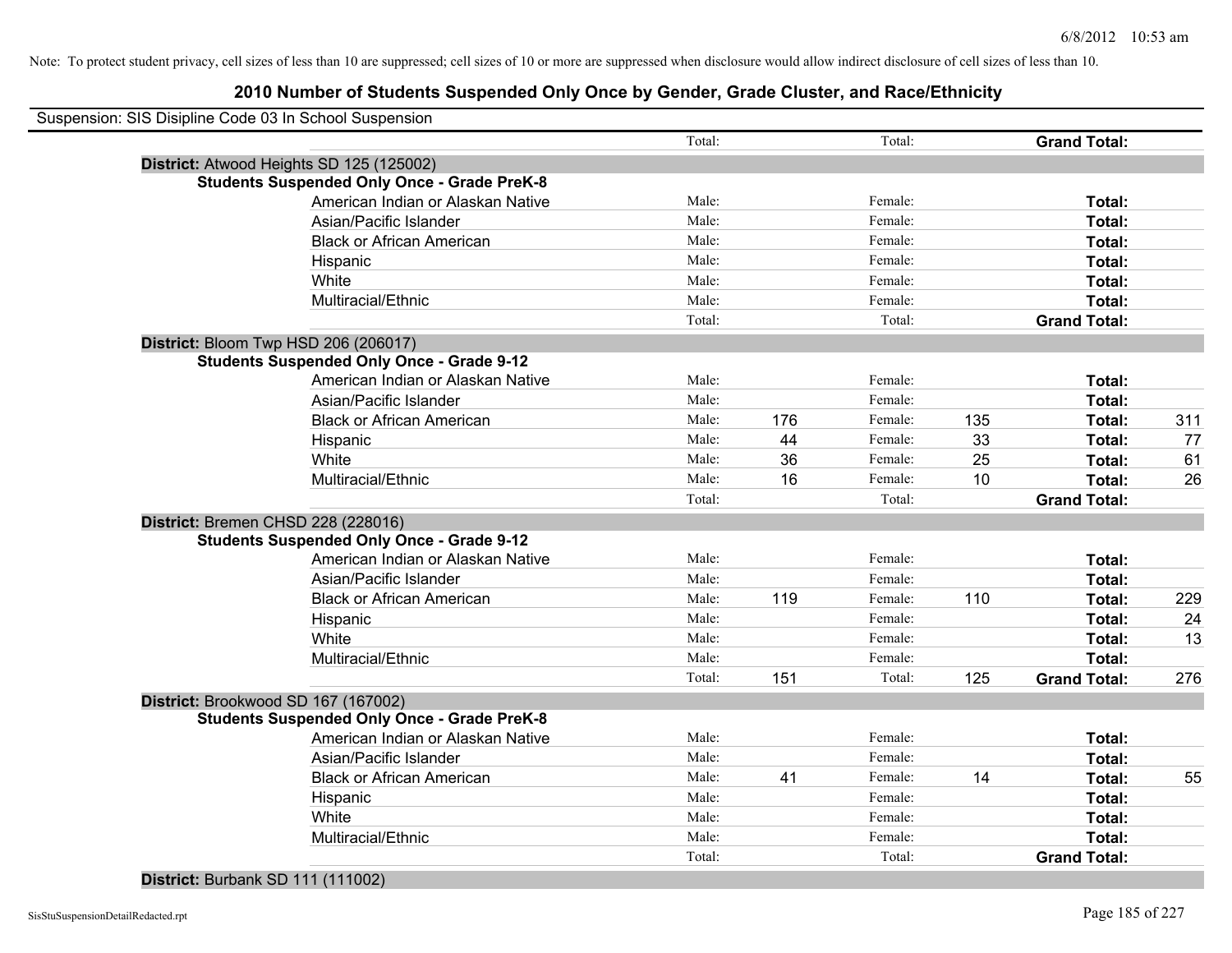| Suspension: SIS Disipline Code 03 In School Suspension |                                                    |        |    |         |    |                     |    |
|--------------------------------------------------------|----------------------------------------------------|--------|----|---------|----|---------------------|----|
|                                                        | <b>Students Suspended Only Once - Grade PreK-8</b> |        |    |         |    |                     |    |
|                                                        | American Indian or Alaskan Native                  | Male:  |    | Female: |    | Total:              |    |
|                                                        | Asian/Pacific Islander                             | Male:  |    | Female: |    | Total:              |    |
|                                                        | <b>Black or African American</b>                   | Male:  |    | Female: |    | Total:              |    |
|                                                        | Hispanic                                           | Male:  |    | Female: |    | Total:              |    |
|                                                        | White                                              | Male:  |    | Female: |    | Total:              | 15 |
|                                                        | Multiracial/Ethnic                                 | Male:  |    | Female: |    | Total:              |    |
|                                                        |                                                    | Total: |    | Total:  |    | <b>Grand Total:</b> |    |
| District: Calumet City SD 155 (155002)                 |                                                    |        |    |         |    |                     |    |
|                                                        | <b>Students Suspended Only Once - Grade PreK-8</b> |        |    |         |    |                     |    |
|                                                        | American Indian or Alaskan Native                  | Male:  |    | Female: |    | Total:              |    |
|                                                        | Asian/Pacific Islander                             | Male:  |    | Female: |    | Total:              |    |
|                                                        | <b>Black or African American</b>                   | Male:  | 65 | Female: | 34 | Total:              | 99 |
|                                                        | Hispanic                                           | Male:  |    | Female: |    | Total:              | 22 |
|                                                        | White                                              | Male:  |    | Female: |    | Total:              |    |
|                                                        | Multiracial/Ethnic                                 | Male:  |    | Female: |    | Total:              |    |
|                                                        |                                                    | Total: |    | Total:  |    | <b>Grand Total:</b> |    |
| District: Central Stickney SD 110 (110002)             |                                                    |        |    |         |    |                     |    |
|                                                        | <b>Students Suspended Only Once - Grade PreK-8</b> |        |    |         |    |                     |    |
|                                                        | American Indian or Alaskan Native                  | Male:  |    | Female: |    | Total:              |    |
|                                                        | Asian/Pacific Islander                             | Male:  |    | Female: |    | Total:              |    |
|                                                        | <b>Black or African American</b>                   | Male:  |    | Female: |    | Total:              |    |
|                                                        | Hispanic                                           | Male:  |    | Female: |    | Total:              |    |
|                                                        | White                                              | Male:  |    | Female: |    | Total:              |    |
|                                                        | Multiracial/Ethnic                                 | Male:  |    | Female: |    | Total:              |    |
|                                                        |                                                    | Total: |    | Total:  |    | <b>Grand Total:</b> |    |
| District: Chicago Heights SD 170 (170002)              |                                                    |        |    |         |    |                     |    |
|                                                        | <b>Students Suspended Only Once - Grade PreK-8</b> |        |    |         |    |                     |    |
|                                                        | American Indian or Alaskan Native                  | Male:  |    | Female: |    | Total:              |    |
|                                                        | Asian/Pacific Islander                             | Male:  |    | Female: |    | Total:              |    |
|                                                        | <b>Black or African American</b>                   | Male:  |    | Female: |    | Total:              | 21 |
|                                                        | Hispanic                                           | Male:  |    | Female: |    | Total:              |    |
|                                                        | White                                              | Male:  |    | Female: |    | Total:              |    |
|                                                        | Multiracial/Ethnic                                 | Male:  |    | Female: |    | Total:              |    |
|                                                        |                                                    | Total: |    | Total:  |    | <b>Grand Total:</b> |    |
| District: Chicago Ridge SD 127-5 (127502)              |                                                    |        |    |         |    |                     |    |
|                                                        | <b>Students Suspended Only Once - Grade PreK-8</b> |        |    |         |    |                     |    |
|                                                        | American Indian or Alaskan Native                  | Male:  |    | Female: |    | Total:              |    |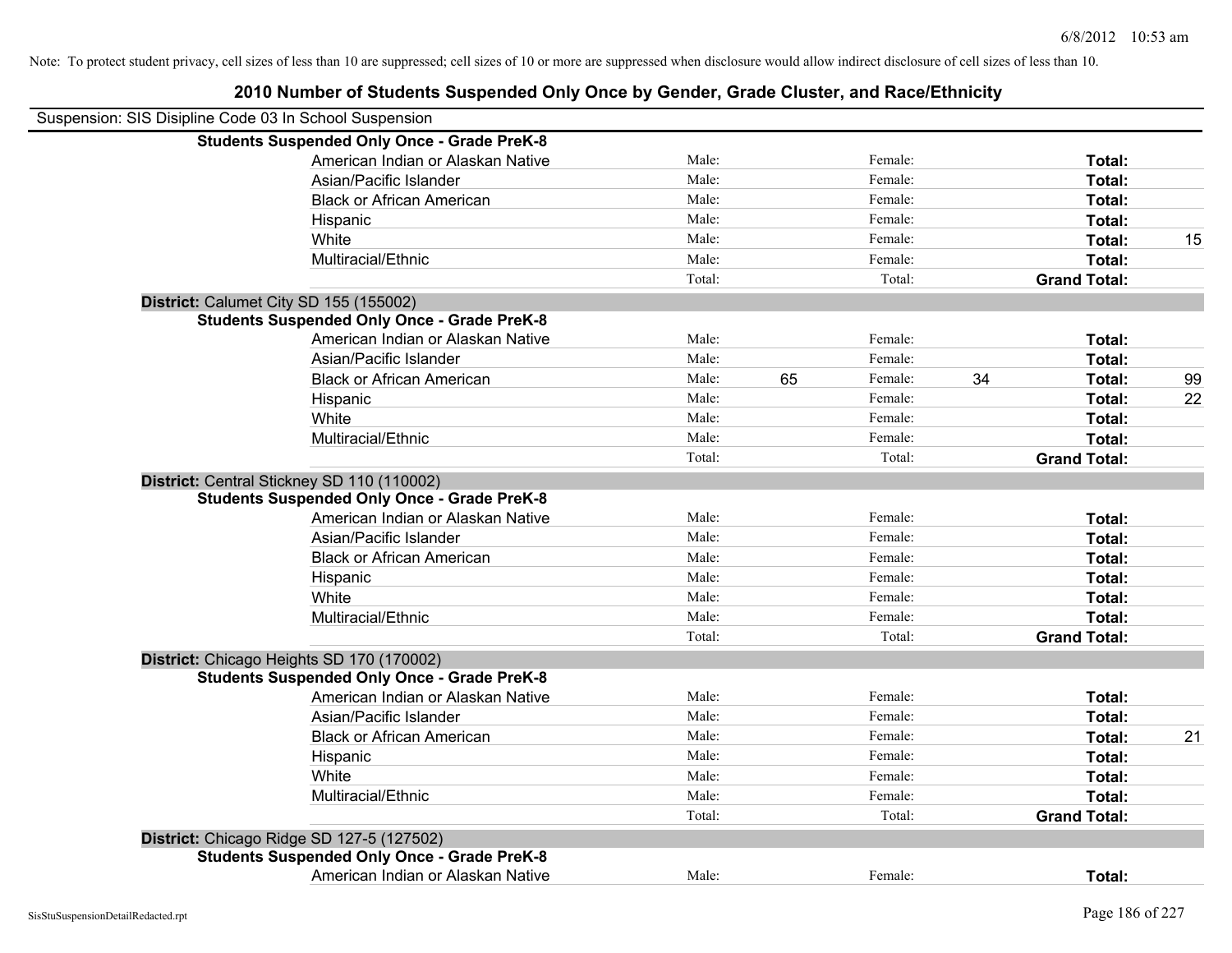| Suspension: SIS Disipline Code 03 In School Suspension |                                                                                                    |        |     |         |    |                     |     |
|--------------------------------------------------------|----------------------------------------------------------------------------------------------------|--------|-----|---------|----|---------------------|-----|
|                                                        | Asian/Pacific Islander                                                                             | Male:  |     | Female: |    | Total:              |     |
|                                                        | <b>Black or African American</b>                                                                   | Male:  |     | Female: |    | Total:              |     |
|                                                        | Hispanic                                                                                           | Male:  |     | Female: |    | Total:              |     |
|                                                        | White                                                                                              | Male:  |     | Female: |    | Total:              | 10  |
|                                                        | Multiracial/Ethnic                                                                                 | Male:  |     | Female: |    | Total:              |     |
|                                                        |                                                                                                    | Total: |     | Total:  |    | <b>Grand Total:</b> |     |
| District: CHSD 218 (218016)                            |                                                                                                    |        |     |         |    |                     |     |
|                                                        | <b>Students Suspended Only Once - Grade 9-12</b>                                                   |        |     |         |    |                     |     |
|                                                        | American Indian or Alaskan Native                                                                  | Male:  |     | Female: |    | Total:              |     |
|                                                        | Asian/Pacific Islander                                                                             | Male:  |     | Female: |    | Total:              |     |
|                                                        | <b>Black or African American</b>                                                                   | Male:  | 53  | Female: | 29 | Total:              | 82  |
|                                                        | Hispanic                                                                                           | Male:  | 30  | Female: | 26 | Total:              | 56  |
|                                                        | White                                                                                              | Male:  |     | Female: |    | Total:              | 12  |
|                                                        | Multiracial/Ethnic                                                                                 | Male:  |     | Female: |    | Total:              |     |
|                                                        |                                                                                                    | Total: |     | Total:  |    | <b>Grand Total:</b> |     |
| District: Cons HSD 230 (230013)                        |                                                                                                    |        |     |         |    |                     |     |
|                                                        | <b>Students Suspended Only Once - Grade 9-12</b>                                                   |        |     |         |    |                     |     |
|                                                        | American Indian or Alaskan Native                                                                  | Male:  |     | Female: |    | Total:              |     |
|                                                        | Asian/Pacific Islander                                                                             | Male:  |     | Female: |    | Total:              |     |
|                                                        | <b>Black or African American</b>                                                                   | Male:  | 14  | Female: | 10 | Total:              | 24  |
|                                                        | Hispanic                                                                                           | Male:  | 24  | Female: | 14 | Total:              | 38  |
|                                                        | White                                                                                              | Male:  | 197 | Female: | 75 | Total:              | 272 |
|                                                        | Multiracial/Ethnic                                                                                 | Male:  |     | Female: |    | Total:              |     |
|                                                        |                                                                                                    | Total: |     | Total:  |    | <b>Grand Total:</b> | 345 |
| District: Cook County SD 130 (130002)                  |                                                                                                    |        |     |         |    |                     |     |
|                                                        | <b>Students Suspended Only Once - Grade PreK-8</b>                                                 |        |     |         |    |                     |     |
|                                                        | American Indian or Alaskan Native                                                                  | Male:  |     | Female: |    | Total:              |     |
|                                                        | Asian/Pacific Islander                                                                             | Male:  |     | Female: |    | Total:              |     |
|                                                        | <b>Black or African American</b>                                                                   | Male:  |     | Female: |    | Total:              | 16  |
|                                                        | Hispanic                                                                                           | Male:  |     | Female: |    | Total:              |     |
|                                                        | White                                                                                              | Male:  |     | Female: |    | Total:              |     |
|                                                        | Multiracial/Ethnic                                                                                 | Male:  |     | Female: |    | Total:              |     |
|                                                        |                                                                                                    | Total: |     | Total:  |    | <b>Grand Total:</b> | 26  |
|                                                        | District: Country Club Hills SD 160 (160002)<br><b>Students Suspended Only Once - Grade PreK-8</b> |        |     |         |    |                     |     |
|                                                        | American Indian or Alaskan Native                                                                  | Male:  |     | Female: |    | Total:              |     |
|                                                        | Asian/Pacific Islander                                                                             | Male:  |     | Female: |    | Total:              |     |
|                                                        | <b>Black or African American</b>                                                                   | Male:  | 51  | Female: | 32 | Total:              | 83  |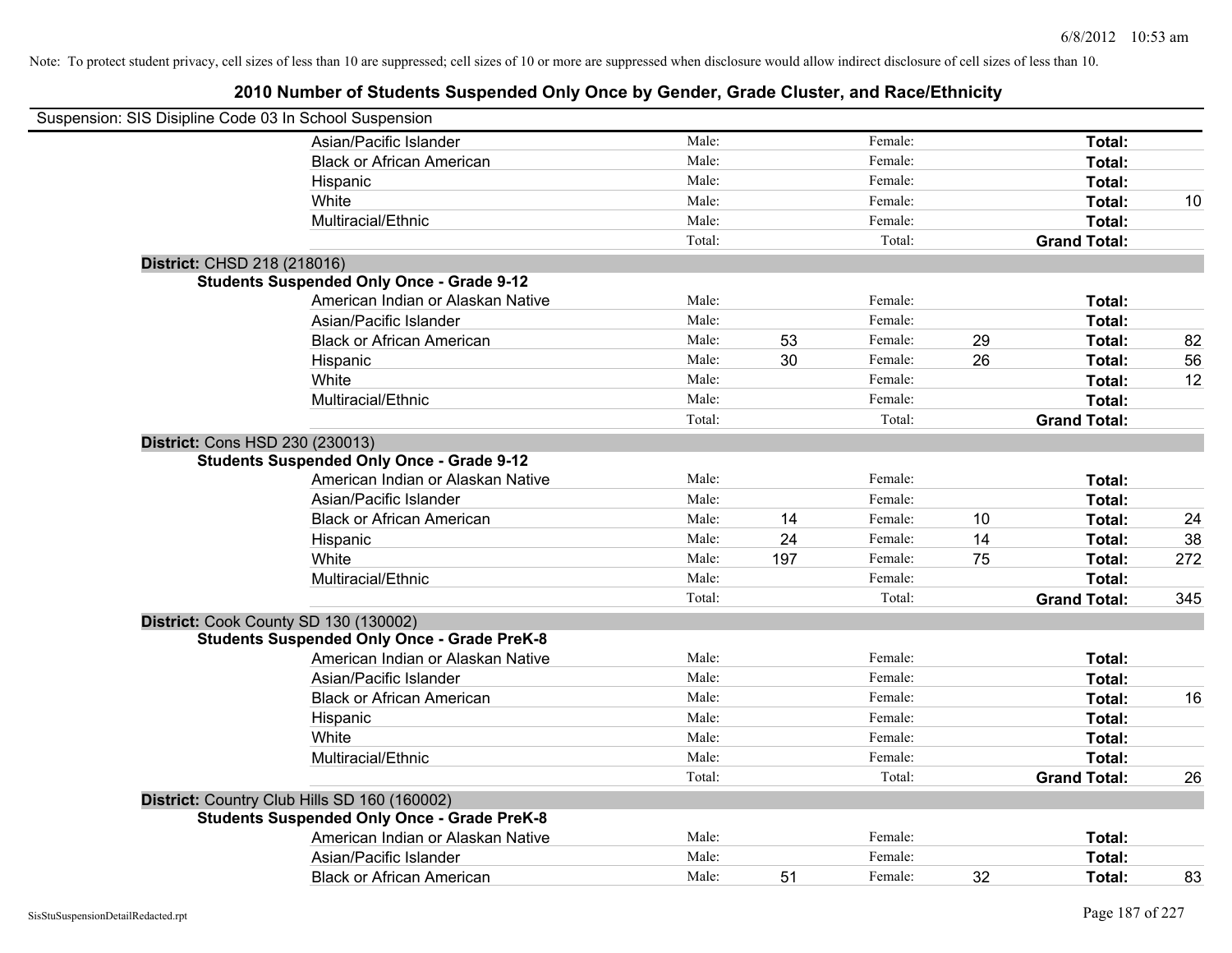| Suspension: SIS Disipline Code 03 In School Suspension |                                                    |        |    |         |    |                     |    |
|--------------------------------------------------------|----------------------------------------------------|--------|----|---------|----|---------------------|----|
|                                                        | Hispanic                                           | Male:  |    | Female: |    | Total:              |    |
|                                                        | White                                              | Male:  |    | Female: |    | Total:              |    |
|                                                        | Multiracial/Ethnic                                 | Male:  |    | Female: |    | Total:              |    |
|                                                        |                                                    | Total: |    | Total:  |    | <b>Grand Total:</b> |    |
| <b>District: Dolton SD 148 (148002)</b>                |                                                    |        |    |         |    |                     |    |
|                                                        | <b>Students Suspended Only Once - Grade PreK-8</b> |        |    |         |    |                     |    |
|                                                        | American Indian or Alaskan Native                  | Male:  |    | Female: |    | Total:              |    |
|                                                        | Asian/Pacific Islander                             | Male:  |    | Female: |    | Total:              |    |
|                                                        | <b>Black or African American</b>                   | Male:  | 50 | Female: | 37 | Total:              | 87 |
|                                                        | Hispanic                                           | Male:  |    | Female: |    | Total:              |    |
|                                                        | White                                              | Male:  |    | Female: |    | Total:              |    |
|                                                        | Multiracial/Ethnic                                 | Male:  |    | Female: |    | Total:              |    |
|                                                        |                                                    | Total: |    | Total:  |    | <b>Grand Total:</b> |    |
| District: ESD 159 (159002)                             |                                                    |        |    |         |    |                     |    |
|                                                        | <b>Students Suspended Only Once - Grade PreK-8</b> |        |    |         |    |                     |    |
|                                                        | American Indian or Alaskan Native                  | Male:  |    | Female: |    | Total:              |    |
|                                                        | Asian/Pacific Islander                             | Male:  |    | Female: |    | Total:              |    |
|                                                        | <b>Black or African American</b>                   | Male:  |    | Female: |    | Total:              |    |
|                                                        | Hispanic                                           | Male:  |    | Female: |    | Total:              |    |
|                                                        | White                                              | Male:  |    | Female: |    | Total:              |    |
|                                                        | Multiracial/Ethnic                                 | Male:  |    | Female: |    | Total:              |    |
|                                                        |                                                    | Total: |    | Total:  |    | <b>Grand Total:</b> |    |
|                                                        | District: Evergreen Park CHSD 231 (231016)         |        |    |         |    |                     |    |
|                                                        | <b>Students Suspended Only Once - Grade 9-12</b>   |        |    |         |    |                     |    |
|                                                        | American Indian or Alaskan Native                  | Male:  |    | Female: |    | Total:              |    |
|                                                        | Asian/Pacific Islander                             | Male:  |    | Female: |    | Total:              |    |
|                                                        | <b>Black or African American</b>                   | Male:  | 14 | Female: | 15 | Total:              | 29 |
|                                                        | Hispanic                                           | Male:  |    | Female: |    | Total:              |    |
|                                                        | White                                              | Male:  | 21 | Female: | 15 | Total:              | 36 |
|                                                        | Multiracial/Ethnic                                 | Male:  |    | Female: |    | Total:              |    |
|                                                        |                                                    | Total: |    | Total:  |    | <b>Grand Total:</b> | 76 |
|                                                        | District: Evergreen Park ESD 124 (124002)          |        |    |         |    |                     |    |
|                                                        | <b>Students Suspended Only Once - Grade PreK-8</b> |        |    |         |    |                     |    |
|                                                        | American Indian or Alaskan Native                  | Male:  |    | Female: |    | Total:              |    |
|                                                        | Asian/Pacific Islander                             | Male:  |    | Female: |    | Total:              |    |
|                                                        | <b>Black or African American</b>                   | Male:  |    | Female: |    | Total:              | 13 |
|                                                        | Hispanic                                           | Male:  |    | Female: |    | Total:              |    |
|                                                        | White                                              | Male:  |    | Female: |    | Total:              | 12 |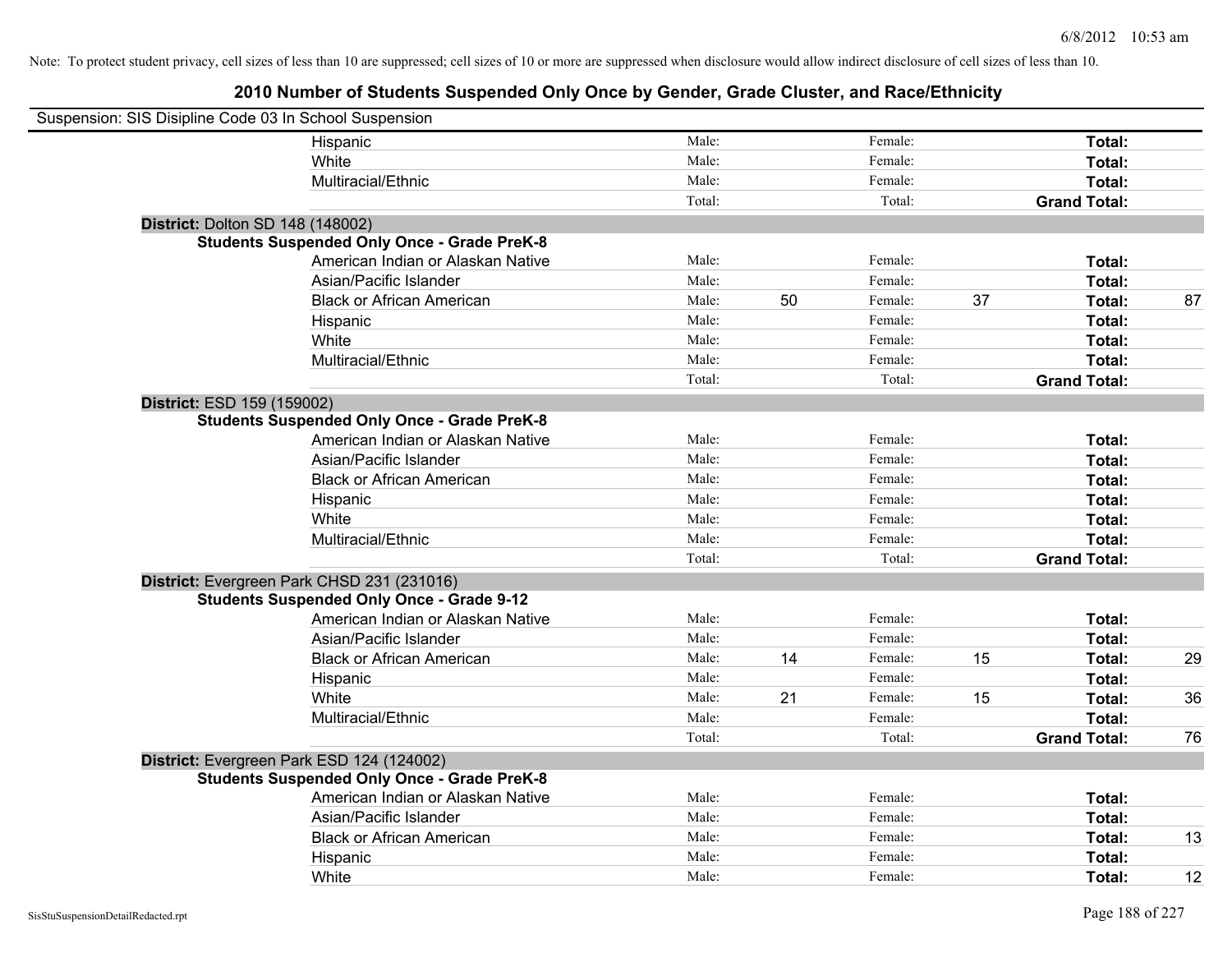| Suspension: SIS Disipline Code 03 In School Suspension |                                                    |        |    |         |    |                     |    |
|--------------------------------------------------------|----------------------------------------------------|--------|----|---------|----|---------------------|----|
|                                                        | Multiracial/Ethnic                                 | Male:  |    | Female: |    | Total:              |    |
|                                                        |                                                    | Total: | 22 | Total:  | 13 | <b>Grand Total:</b> | 35 |
| District: Flossmoor SD 161 (161002)                    |                                                    |        |    |         |    |                     |    |
|                                                        | <b>Students Suspended Only Once - Grade PreK-8</b> |        |    |         |    |                     |    |
|                                                        | American Indian or Alaskan Native                  | Male:  |    | Female: |    | Total:              |    |
|                                                        | Asian/Pacific Islander                             | Male:  |    | Female: |    | Total:              |    |
|                                                        | <b>Black or African American</b>                   | Male:  |    | Female: |    | Total:              | 13 |
|                                                        | Hispanic                                           | Male:  |    | Female: |    | Total:              |    |
|                                                        | White                                              | Male:  |    | Female: |    | Total:              |    |
|                                                        | Multiracial/Ethnic                                 | Male:  |    | Female: |    | Total:              |    |
|                                                        |                                                    | Total: |    | Total:  |    | <b>Grand Total:</b> |    |
| District: Forest Ridge SD 142 (142002)                 |                                                    |        |    |         |    |                     |    |
|                                                        | <b>Students Suspended Only Once - Grade PreK-8</b> |        |    |         |    |                     |    |
|                                                        | American Indian or Alaskan Native                  | Male:  |    | Female: |    | Total:              |    |
|                                                        | Asian/Pacific Islander                             | Male:  |    | Female: |    | Total:              |    |
|                                                        | <b>Black or African American</b>                   | Male:  |    | Female: |    | Total:              |    |
|                                                        | Hispanic                                           | Male:  |    | Female: |    | Total:              |    |
|                                                        | White                                              | Male:  |    | Female: |    | Total:              | 22 |
|                                                        | Multiracial/Ethnic                                 | Male:  |    | Female: |    | Total:              |    |
|                                                        |                                                    | Total: |    | Total:  |    | <b>Grand Total:</b> |    |
|                                                        | District: Gen George Patton SD 133 (133002)        |        |    |         |    |                     |    |
|                                                        | <b>Students Suspended Only Once - Grade PreK-8</b> |        |    |         |    |                     |    |
|                                                        | American Indian or Alaskan Native                  | Male:  |    | Female: |    | Total:              |    |
|                                                        | Asian/Pacific Islander                             | Male:  |    | Female: |    | Total:              |    |
|                                                        | <b>Black or African American</b>                   | Male:  |    | Female: |    | Total:              |    |
|                                                        | Hispanic                                           | Male:  |    | Female: |    | Total:              |    |
|                                                        | White                                              | Male:  |    | Female: |    | Total:              |    |
|                                                        | Multiracial/Ethnic                                 | Male:  |    | Female: |    | Total:              |    |
|                                                        |                                                    | Total: |    | Total:  |    | <b>Grand Total:</b> |    |
| District: Harvey SD 152 (152002)                       |                                                    |        |    |         |    |                     |    |
|                                                        | <b>Students Suspended Only Once - Grade PreK-8</b> |        |    |         |    |                     |    |
|                                                        | American Indian or Alaskan Native                  | Male:  |    | Female: |    | Total:              |    |
|                                                        | Asian/Pacific Islander                             | Male:  |    | Female: |    | Total:              |    |
|                                                        | <b>Black or African American</b>                   | Male:  | 38 | Female: | 22 | Total:              | 60 |
|                                                        | Hispanic                                           | Male:  |    | Female: |    | Total:              |    |
|                                                        | White                                              | Male:  |    | Female: |    | Total:              |    |
|                                                        | Multiracial/Ethnic                                 | Male:  |    | Female: |    | Total:              |    |
|                                                        |                                                    | Total: |    | Total:  |    | <b>Grand Total:</b> |    |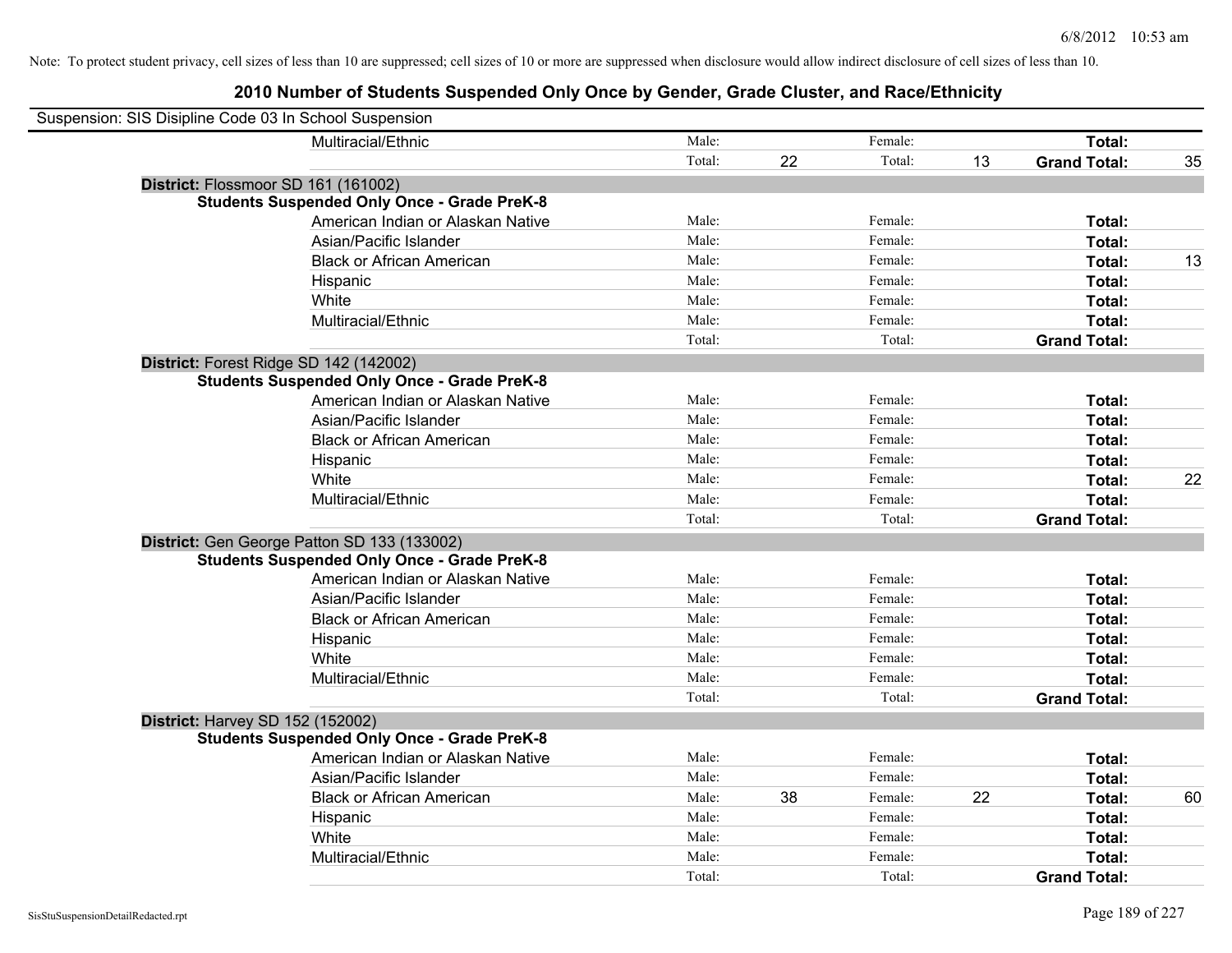## **2010 Number of Students Suspended Only Once by Gender, Grade Cluster, and Race/Ethnicity**

| Suspension: SIS Disipline Code 03 In School Suspension |        |     |         |    |                     |     |
|--------------------------------------------------------|--------|-----|---------|----|---------------------|-----|
| District: Hazel Crest SD 152-5 (152502)                |        |     |         |    |                     |     |
| <b>Students Suspended Only Once - Grade PreK-8</b>     |        |     |         |    |                     |     |
| American Indian or Alaskan Native                      | Male:  |     | Female: |    | Total:              |     |
| Asian/Pacific Islander                                 | Male:  |     | Female: |    | Total:              |     |
| <b>Black or African American</b>                       | Male:  |     | Female: |    | Total:              | 24  |
| Hispanic                                               | Male:  |     | Female: |    | Total:              |     |
| White                                                  | Male:  |     | Female: |    | Total:              |     |
| Multiracial/Ethnic                                     | Male:  |     | Female: |    | Total:              |     |
|                                                        | Total: |     | Total:  |    | <b>Grand Total:</b> |     |
| District: Homewood Flossmoor CHSD 233 (233016)         |        |     |         |    |                     |     |
| <b>Students Suspended Only Once - Grade 9-12</b>       |        |     |         |    |                     |     |
| American Indian or Alaskan Native                      | Male:  |     | Female: |    | Total:              |     |
| Asian/Pacific Islander                                 | Male:  |     | Female: |    | Total:              |     |
| <b>Black or African American</b>                       | Male:  | 134 | Female: | 82 | Total:              | 216 |
| Hispanic                                               | Male:  |     | Female: |    | Total:              |     |
| White                                                  | Male:  | 29  | Female: | 11 | Total:              | 40  |
| Multiracial/Ethnic                                     | Male:  |     | Female: |    | Total:              |     |
|                                                        | Total: |     | Total:  |    | <b>Grand Total:</b> | 272 |
| District: Homewood SD 153 (153002)                     |        |     |         |    |                     |     |
| <b>Students Suspended Only Once - Grade PreK-8</b>     |        |     |         |    |                     |     |
| American Indian or Alaskan Native                      | Male:  |     | Female: |    | Total:              |     |
| Asian/Pacific Islander                                 | Male:  |     | Female: |    | Total:              |     |
| <b>Black or African American</b>                       | Male:  | 36  | Female: | 14 | Total:              | 50  |
| Hispanic                                               | Male:  |     | Female: |    | Total:              |     |
| White                                                  | Male:  |     | Female: |    | Total:              | 14  |
| Multiracial/Ethnic                                     | Male:  |     | Female: |    | Total:              |     |
|                                                        | Total: |     | Total:  |    | <b>Grand Total:</b> |     |
| District: Hoover-Schrum Memorial SD 157 (157002)       |        |     |         |    |                     |     |
| <b>Students Suspended Only Once - Grade PreK-8</b>     |        |     |         |    |                     |     |
| American Indian or Alaskan Native                      | Male:  |     | Female: |    | Total:              |     |
| Asian/Pacific Islander                                 | Male:  |     | Female: |    | Total:              |     |
| <b>Black or African American</b>                       | Male:  | 36  | Female: | 22 | Total:              | 58  |
| Hispanic                                               | Male:  |     | Female: |    | Total:              | 11  |
| White                                                  | Male:  |     | Female: |    | Total:              |     |
| Multiracial/Ethnic                                     | Male:  |     | Female: |    | Total:              |     |
|                                                        | Total: |     | Total:  |    | <b>Grand Total:</b> |     |

**District:** Indian Springs SD 109 (109002) **Students Suspended Only Once - Grade PreK-8**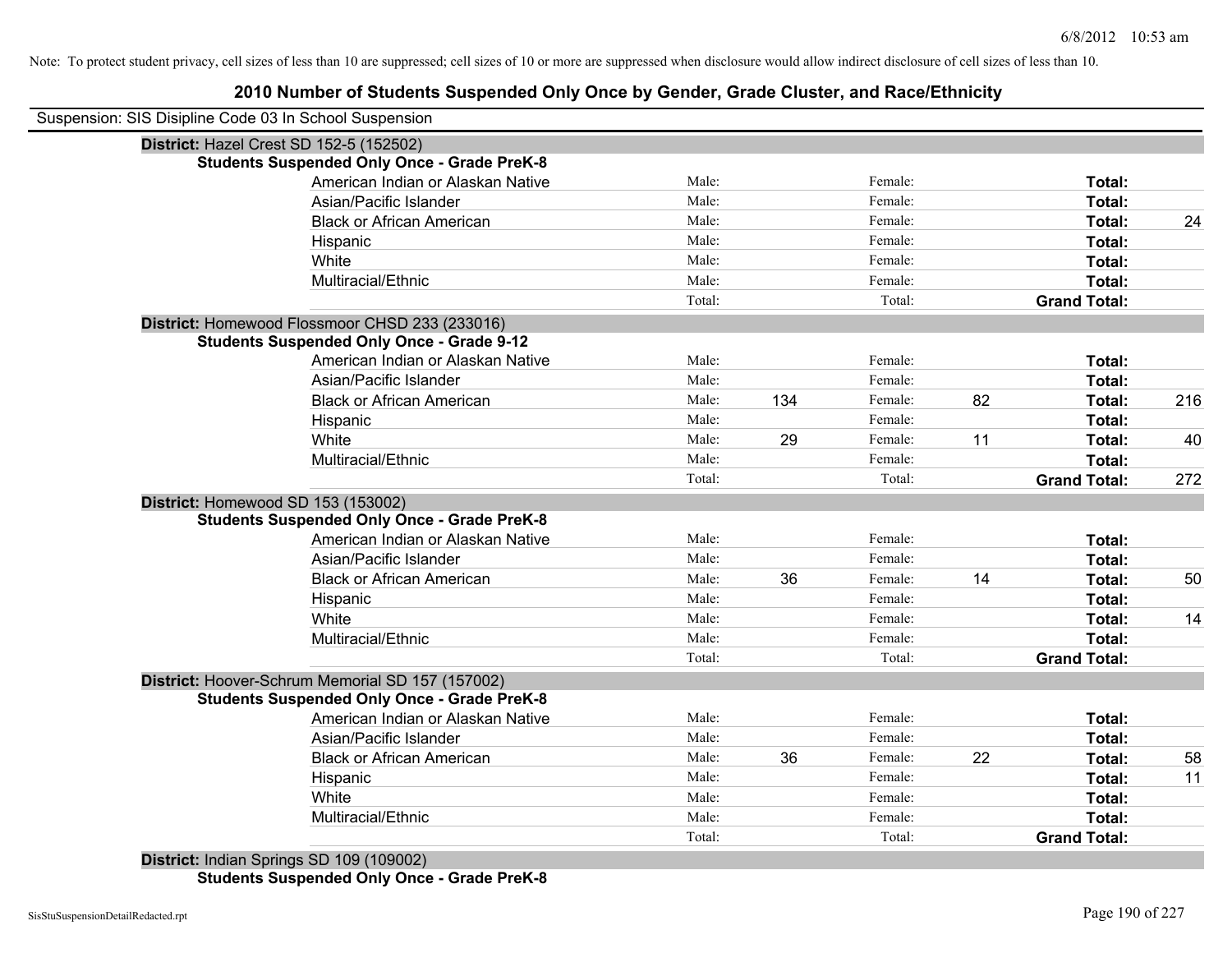| Suspension: SIS Disipline Code 03 In School Suspension                                   |                 |    |                   |    |                               |    |
|------------------------------------------------------------------------------------------|-----------------|----|-------------------|----|-------------------------------|----|
| American Indian or Alaskan Native                                                        | Male:           |    | Female:           |    | Total:                        |    |
| Asian/Pacific Islander                                                                   | Male:           |    | Female:           |    | Total:                        |    |
| <b>Black or African American</b>                                                         | Male:           | 21 | Female:           | 10 | Total:                        | 31 |
| Hispanic                                                                                 | Male:           |    | Female:           |    | Total:                        | 14 |
| White                                                                                    | Male:           |    | Female:           |    | Total:                        | 24 |
| Multiracial/Ethnic                                                                       | Male:           |    | Female:           |    | Total:                        |    |
|                                                                                          | Total:          |    | Total:            |    | <b>Grand Total:</b>           |    |
| <b>District: Kirby SD 140 (140002)</b>                                                   |                 |    |                   |    |                               |    |
| <b>Students Suspended Only Once - Grade PreK-8</b>                                       |                 |    |                   |    |                               |    |
| American Indian or Alaskan Native                                                        | Male:           |    | Female:           |    | Total:                        |    |
| Asian/Pacific Islander                                                                   | Male:           |    | Female:           |    | Total:                        |    |
| <b>Black or African American</b>                                                         | Male:           |    | Female:           |    | Total:                        |    |
| Hispanic                                                                                 | Male:           |    | Female:           |    | Total:                        |    |
| White                                                                                    | Male:           |    | Female:           |    | Total:                        | 36 |
| Multiracial/Ethnic                                                                       | Male:           |    | Female:           |    | Total:                        |    |
|                                                                                          | Total:          |    | Total:            |    | <b>Grand Total:</b>           | 48 |
| District: Lansing SD 158 (158002)<br><b>Students Suspended Only Once - Grade PreK-8</b>  |                 |    |                   |    |                               |    |
|                                                                                          | Male:           |    | Female:           |    |                               |    |
| American Indian or Alaskan Native                                                        | Male:           |    | Female:           |    | Total:<br>Total:              |    |
| Asian/Pacific Islander                                                                   | Male:           |    | Female:           |    |                               |    |
| <b>Black or African American</b>                                                         | Male:           | 40 | Female:           | 17 | Total:                        | 57 |
| Hispanic                                                                                 |                 |    | Female:           |    | Total:                        |    |
| White                                                                                    | Male:           |    |                   |    | Total:                        | 14 |
| Multiracial/Ethnic                                                                       | Male:<br>Total: |    | Female:<br>Total: |    | Total:<br><b>Grand Total:</b> |    |
|                                                                                          |                 |    |                   |    |                               | 83 |
| District: Lemont-Bromberek CSD 113A (113A02)                                             |                 |    |                   |    |                               |    |
| <b>Students Suspended Only Once - Grade PreK-8</b><br>American Indian or Alaskan Native  | Male:           |    | Female:           |    | Total:                        |    |
| Asian/Pacific Islander                                                                   | Male:           |    | Female:           |    | Total:                        |    |
| <b>Black or African American</b>                                                         | Male:           |    | Female:           |    | Total:                        |    |
|                                                                                          | Male:           |    | Female:           |    | Total:                        |    |
| Hispanic<br>White                                                                        | Male:           |    | Female:           |    |                               | 28 |
| Multiracial/Ethnic                                                                       | Male:           |    | Female:           |    | Total:                        |    |
|                                                                                          | Total:          |    | Total:            |    | Total:                        |    |
|                                                                                          |                 |    |                   |    | <b>Grand Total:</b>           |    |
| District: Lincoln ESD 156 (156002)<br><b>Students Suspended Only Once - Grade PreK-8</b> |                 |    |                   |    |                               |    |
| American Indian or Alaskan Native                                                        | Male:           |    | Female:           |    | Total:                        |    |
|                                                                                          | Male:           |    | Female:           |    |                               |    |
| Asian/Pacific Islander                                                                   |                 |    |                   |    | Total:                        |    |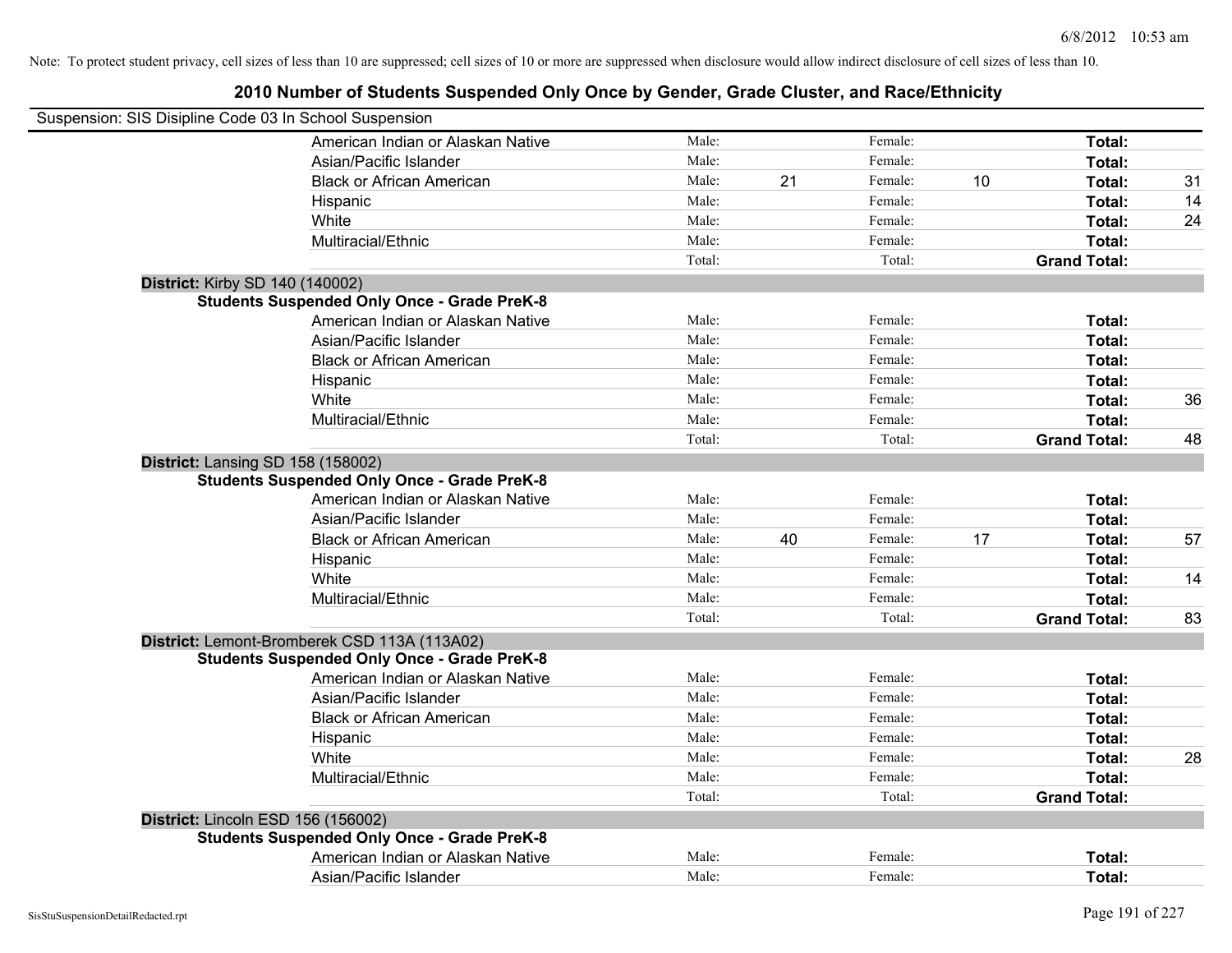| Suspension: SIS Disipline Code 03 In School Suspension |        |    |         |    |                     |     |
|--------------------------------------------------------|--------|----|---------|----|---------------------|-----|
| <b>Black or African American</b>                       | Male:  | 47 | Female: | 34 | Total:              | 81  |
| Hispanic                                               | Male:  |    | Female: |    | Total:              |     |
| White                                                  | Male:  |    | Female: |    | Total:              |     |
| Multiracial/Ethnic                                     | Male:  |    | Female: |    | Total:              |     |
|                                                        | Total: |    | Total:  |    | <b>Grand Total:</b> |     |
| District: Matteson ESD 162 (162002)                    |        |    |         |    |                     |     |
| <b>Students Suspended Only Once - Grade PreK-8</b>     |        |    |         |    |                     |     |
| American Indian or Alaskan Native                      | Male:  |    | Female: |    | Total:              |     |
| Asian/Pacific Islander                                 | Male:  |    | Female: |    | Total:              |     |
| <b>Black or African American</b>                       | Male:  | 94 | Female: | 67 | Total:              | 161 |
| Hispanic                                               | Male:  |    | Female: |    | Total:              |     |
| White                                                  | Male:  |    | Female: |    | Total:              |     |
| Multiracial/Ethnic                                     | Male:  |    | Female: |    | Total:              |     |
|                                                        | Total: |    | Total:  |    | <b>Grand Total:</b> |     |
| District: North Palos SD 117 (117002)                  |        |    |         |    |                     |     |
| <b>Students Suspended Only Once - Grade PreK-8</b>     |        |    |         |    |                     |     |
| American Indian or Alaskan Native                      | Male:  |    | Female: |    | Total:              |     |
| Asian/Pacific Islander                                 | Male:  |    | Female: |    | Total:              |     |
| <b>Black or African American</b>                       | Male:  |    | Female: |    | Total:              | 16  |
| Hispanic                                               | Male:  |    | Female: |    | Total:              | 17  |
| White                                                  | Male:  | 53 | Female: | 11 | Total:              | 64  |
| Multiracial/Ethnic                                     | Male:  |    | Female: |    | Total:              |     |
|                                                        | Total: |    | Total:  |    | <b>Grand Total:</b> |     |
| District: Oak Lawn CHSD 229 (229016)                   |        |    |         |    |                     |     |
| <b>Students Suspended Only Once - Grade 9-12</b>       |        |    |         |    |                     |     |
| American Indian or Alaskan Native                      | Male:  |    | Female: |    | Total:              |     |
| Asian/Pacific Islander                                 | Male:  |    | Female: |    | Total:              |     |
| <b>Black or African American</b>                       | Male:  |    | Female: |    | Total:              | 15  |
| Hispanic                                               | Male:  |    | Female: |    | Total:              | 27  |
| White                                                  | Male:  | 36 | Female: | 17 | Total:              | 53  |
| Multiracial/Ethnic                                     | Male:  |    | Female: |    | Total:              |     |
|                                                        | Total: |    | Total:  |    | <b>Grand Total:</b> |     |
| District: Oak Lawn-Hometown SD 123 (123002)            |        |    |         |    |                     |     |
| <b>Students Suspended Only Once - Grade PreK-8</b>     |        |    |         |    |                     |     |
| American Indian or Alaskan Native                      | Male:  |    | Female: |    | Total:              |     |
| Asian/Pacific Islander                                 | Male:  |    | Female: |    | Total:              |     |
| <b>Black or African American</b>                       | Male:  |    | Female: |    | Total:              |     |
| Hispanic                                               | Male:  |    | Female: |    | Total:              |     |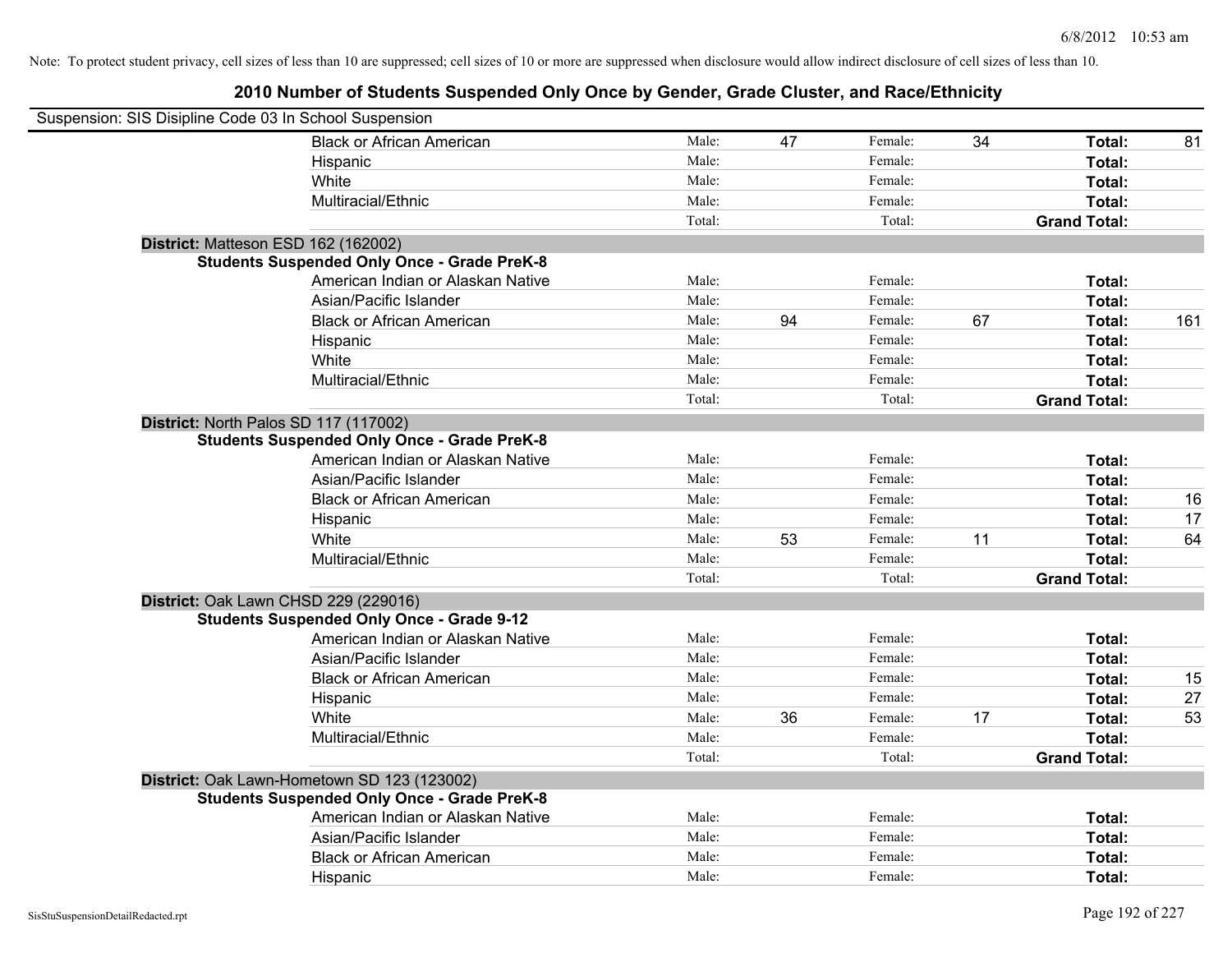| Suspension: SIS Disipline Code 03 In School Suspension |                                                    |        |     |         |    |                     |     |
|--------------------------------------------------------|----------------------------------------------------|--------|-----|---------|----|---------------------|-----|
|                                                        | White                                              | Male:  |     | Female: |    | Total:              | 19  |
|                                                        | Multiracial/Ethnic                                 | Male:  |     | Female: |    | Total:              |     |
|                                                        |                                                    | Total: |     | Total:  |    | <b>Grand Total:</b> | 31  |
| District: Palos CCSD 118 (118004)                      |                                                    |        |     |         |    |                     |     |
|                                                        | <b>Students Suspended Only Once - Grade PreK-8</b> |        |     |         |    |                     |     |
|                                                        | American Indian or Alaskan Native                  | Male:  |     | Female: |    | Total:              |     |
|                                                        | Asian/Pacific Islander                             | Male:  |     | Female: |    | Total:              |     |
|                                                        | <b>Black or African American</b>                   | Male:  |     | Female: |    | Total:              |     |
|                                                        | Hispanic                                           | Male:  |     | Female: |    | Total:              |     |
|                                                        | White                                              | Male:  |     | Female: |    | Total:              | 35  |
|                                                        | Multiracial/Ethnic                                 | Male:  |     | Female: |    | Total:              |     |
|                                                        |                                                    | Total: |     | Total:  |    | <b>Grand Total:</b> |     |
| District: Palos Heights SD 128 (128002)                |                                                    |        |     |         |    |                     |     |
|                                                        | <b>Students Suspended Only Once - Grade PreK-8</b> |        |     |         |    |                     |     |
|                                                        | American Indian or Alaskan Native                  | Male:  |     | Female: |    | Total:              |     |
|                                                        | Asian/Pacific Islander                             | Male:  |     | Female: |    | Total:              |     |
|                                                        | <b>Black or African American</b>                   | Male:  |     | Female: |    | Total:              |     |
|                                                        | Hispanic                                           | Male:  |     | Female: |    | Total:              |     |
|                                                        | White                                              | Male:  |     | Female: |    | Total:              | 10  |
|                                                        | Multiracial/Ethnic                                 | Male:  |     | Female: |    | Total:              |     |
|                                                        |                                                    | Total: |     | Total:  |    | <b>Grand Total:</b> |     |
| District: Park Forest SD 163 (163002)                  |                                                    |        |     |         |    |                     |     |
|                                                        | <b>Students Suspended Only Once - Grade PreK-8</b> |        |     |         |    |                     |     |
|                                                        | American Indian or Alaskan Native                  | Male:  |     | Female: |    | Total:              |     |
|                                                        | Asian/Pacific Islander                             | Male:  |     | Female: |    | Total:              |     |
|                                                        | <b>Black or African American</b>                   | Male:  | 96  | Female: | 72 | Total:              | 168 |
|                                                        | Hispanic                                           | Male:  |     | Female: |    | Total:              |     |
|                                                        | White                                              | Male:  |     | Female: |    | Total:              | 10  |
|                                                        | Multiracial/Ethnic                                 | Male:  |     | Female: |    | Total:              |     |
|                                                        |                                                    | Total: | 112 | Total:  | 83 | <b>Grand Total:</b> | 195 |
|                                                        | District: Posen-Robbins ESD 143-5 (143502)         |        |     |         |    |                     |     |
|                                                        | <b>Students Suspended Only Once - Grade PreK-8</b> |        |     |         |    |                     |     |
|                                                        | American Indian or Alaskan Native                  | Male:  |     | Female: |    | Total:              |     |
|                                                        | Asian/Pacific Islander                             | Male:  |     | Female: |    | Total:              |     |
|                                                        | <b>Black or African American</b>                   | Male:  |     | Female: |    | Total:              |     |
|                                                        | Hispanic                                           | Male:  |     | Female: |    | Total:              |     |
|                                                        | White                                              | Male:  |     | Female: |    | Total:              |     |
|                                                        | Multiracial/Ethnic                                 | Male:  |     | Female: |    | Total:              |     |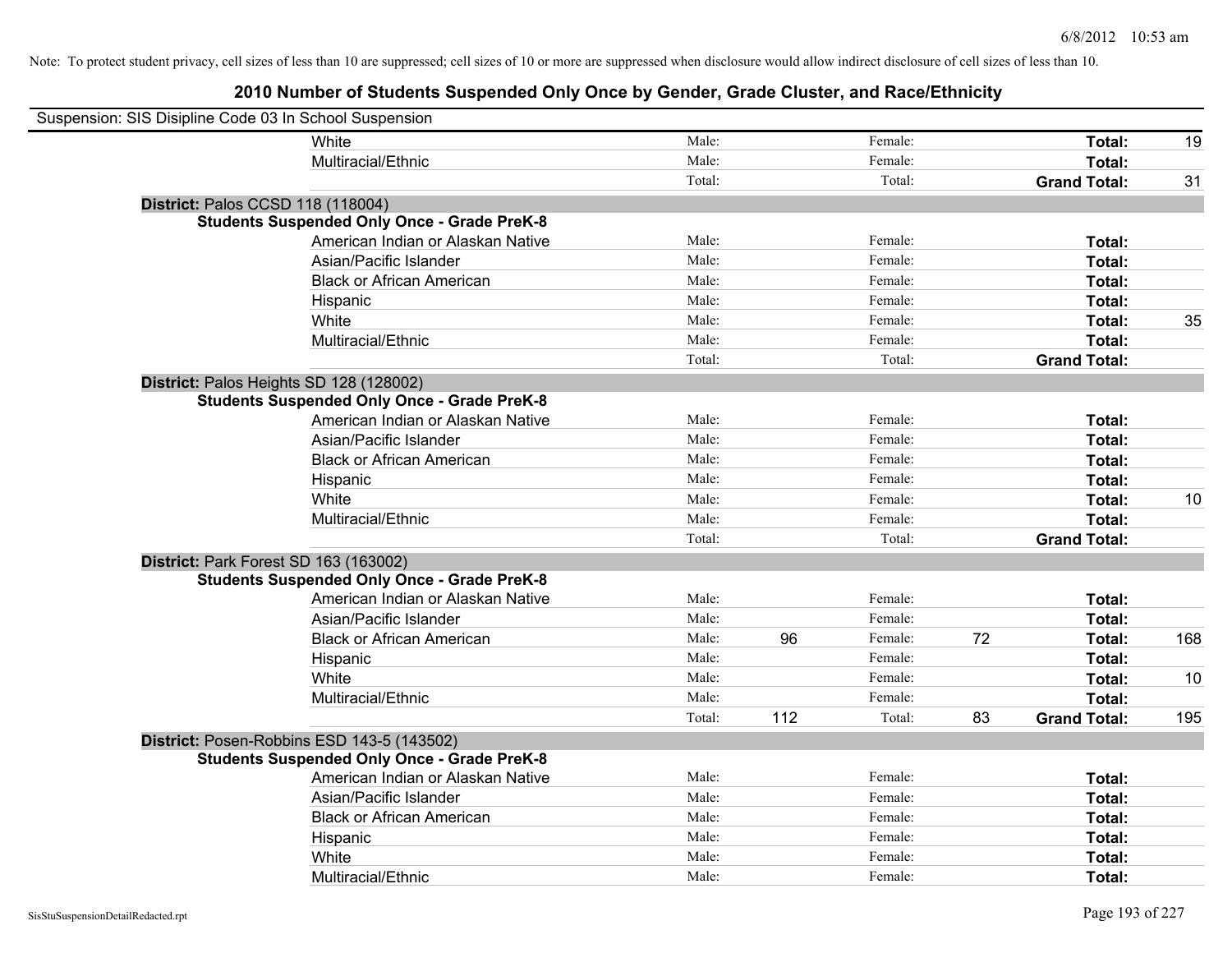## **2010 Number of Students Suspended Only Once by Gender, Grade Cluster, and Race/Ethnicity**

| Suspension: SIS Disipline Code 03 In School Suspension |        |     |         |     |                     |     |
|--------------------------------------------------------|--------|-----|---------|-----|---------------------|-----|
|                                                        | Total: |     | Total:  |     | <b>Grand Total:</b> |     |
| District: Reavis Twp HSD 220 (220017)                  |        |     |         |     |                     |     |
| <b>Students Suspended Only Once - Grade 9-12</b>       |        |     |         |     |                     |     |
| American Indian or Alaskan Native                      | Male:  |     | Female: |     | Total:              |     |
| Asian/Pacific Islander                                 | Male:  |     | Female: |     | Total:              |     |
| <b>Black or African American</b>                       | Male:  |     | Female: |     | Total:              |     |
| Hispanic                                               | Male:  | 31  | Female: | 22  | Total:              | 53  |
| White                                                  | Male:  | 40  | Female: | 16  | Total:              | 56  |
| Multiracial/Ethnic                                     | Male:  |     | Female: |     | Total:              |     |
|                                                        | Total: |     | Total:  |     | <b>Grand Total:</b> |     |
| <b>District: Rich Twp HSD 227 (227017)</b>             |        |     |         |     |                     |     |
| <b>Students Suspended Only Once - Grade 9-12</b>       |        |     |         |     |                     |     |
| American Indian or Alaskan Native                      | Male:  |     | Female: |     | Total:              |     |
| Asian/Pacific Islander                                 | Male:  |     | Female: |     | Total:              |     |
| <b>Black or African American</b>                       | Male:  | 168 | Female: | 133 | Total:              | 301 |
| Hispanic                                               | Male:  |     | Female: |     | Total:              |     |
| White                                                  | Male:  |     | Female: |     | Total:              |     |
| Multiracial/Ethnic                                     | Male:  |     | Female: |     | Total:              |     |
|                                                        | Total: |     | Total:  |     | <b>Grand Total:</b> | 324 |
| District: Ridgeland SD 122 (122002)                    |        |     |         |     |                     |     |
| <b>Students Suspended Only Once - Grade PreK-8</b>     |        |     |         |     |                     |     |
| American Indian or Alaskan Native                      | Male:  |     | Female: |     | Total:              |     |
| Asian/Pacific Islander                                 | Male:  |     | Female: |     | Total:              |     |
| <b>Black or African American</b>                       | Male:  |     | Female: |     | Total:              |     |
| Hispanic                                               | Male:  |     | Female: |     | Total:              |     |
| White                                                  | Male:  |     | Female: |     | Total:              |     |
| Multiracial/Ethnic                                     | Male:  |     | Female: |     | Total:              |     |
|                                                        | Total: |     | Total:  |     | <b>Grand Total:</b> |     |
| District: Sandridge SD 172 (172002)                    |        |     |         |     |                     |     |
| <b>Students Suspended Only Once - Grade PreK-8</b>     |        |     |         |     |                     |     |
| American Indian or Alaskan Native                      | Male:  |     | Female: |     | Total:              |     |
| Asian/Pacific Islander                                 | Male:  |     | Female: |     | Total:              |     |
| <b>Black or African American</b>                       | Male:  | 11  | Female: | 11  | Total:              | 22  |
| Hispanic                                               | Male:  |     | Female: |     | Total:              |     |
| White                                                  | Male:  |     | Female: |     | Total:              |     |
| Multiracial/Ethnic                                     | Male:  |     | Female: |     | Total:              |     |
|                                                        | Total: |     | Total:  |     | <b>Grand Total:</b> | 36  |
|                                                        |        |     |         |     |                     |     |

#### **District:** South Holland SD 151 (151002)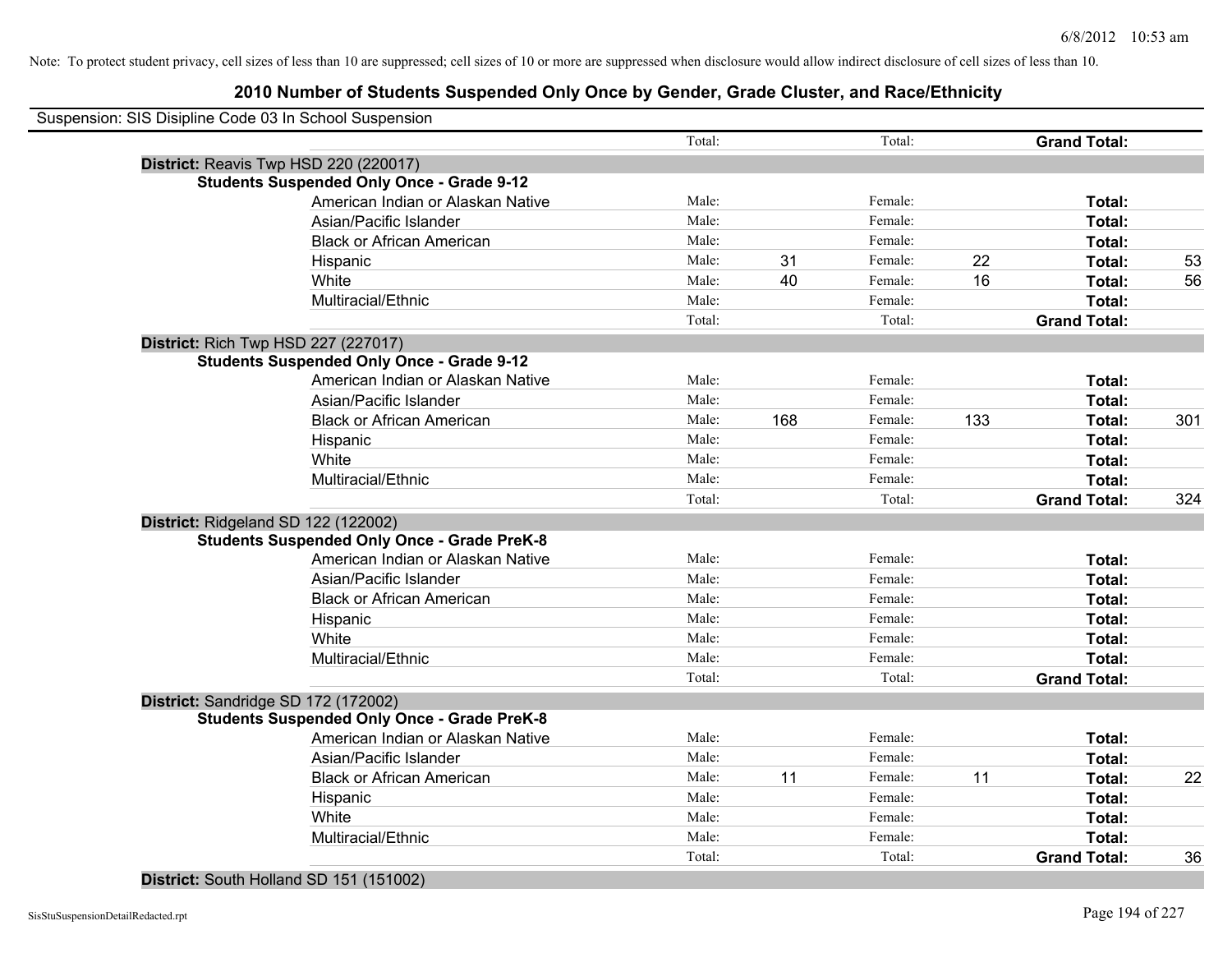| 2010 Number of Students Suspended Only Once by Gender, Grade Cluster, and Race/Ethnicity |  |
|------------------------------------------------------------------------------------------|--|
|------------------------------------------------------------------------------------------|--|

| Suspension: SIS Disipline Code 03 In School Suspension |        |    |         |    |                     |    |
|--------------------------------------------------------|--------|----|---------|----|---------------------|----|
| <b>Students Suspended Only Once - Grade PreK-8</b>     |        |    |         |    |                     |    |
| American Indian or Alaskan Native                      | Male:  |    | Female: |    | Total:              |    |
| Asian/Pacific Islander                                 | Male:  |    | Female: |    | Total:              |    |
| <b>Black or African American</b>                       | Male:  | 60 | Female: | 24 | Total:              | 84 |
| Hispanic                                               | Male:  |    | Female: |    | Total:              |    |
| White                                                  | Male:  |    | Female: |    | Total:              |    |
| Multiracial/Ethnic                                     | Male:  |    | Female: |    | Total:              |    |
|                                                        | Total: |    | Total:  |    | <b>Grand Total:</b> | 95 |
| District: Southwest Cook Coop Spec Ed (142061)         |        |    |         |    |                     |    |
| <b>Students Suspended Only Once - Grade PreK-8</b>     |        |    |         |    |                     |    |
| American Indian or Alaskan Native                      | Male:  |    | Female: |    | Total:              |    |
| Asian/Pacific Islander                                 | Male:  |    | Female: |    | Total:              |    |
| <b>Black or African American</b>                       | Male:  |    | Female: |    | Total:              |    |
| Hispanic                                               | Male:  |    | Female: |    | Total:              |    |
| White                                                  | Male:  |    | Female: |    | Total:              |    |
| Multiracial/Ethnic                                     | Male:  |    | Female: |    | Total:              |    |
|                                                        | Total: |    | Total:  |    | <b>Grand Total:</b> |    |
| District: Speed SEJA #802 (802060)                     |        |    |         |    |                     |    |
| <b>Students Suspended Only Once - Grade PreK-8</b>     |        |    |         |    |                     |    |
| American Indian or Alaskan Native                      | Male:  |    | Female: |    | Total:              |    |
| Asian/Pacific Islander                                 | Male:  |    | Female: |    | Total:              |    |
| <b>Black or African American</b>                       | Male:  |    | Female: |    | Total:              |    |
| Hispanic                                               | Male:  |    | Female: |    | Total:              |    |
| White                                                  | Male:  |    | Female: |    | Total:              |    |
| Multiracial/Ethnic                                     | Male:  |    | Female: |    | Total:              |    |
|                                                        | Total: |    | Total:  |    | <b>Grand Total:</b> |    |
| District: St Coletta of Illinois (031100)              |        |    |         |    |                     |    |
| <b>Students Suspended Only Once - Grade PreK-8</b>     |        |    |         |    |                     |    |
| American Indian or Alaskan Native                      | Male:  |    | Female: |    | Total:              |    |
| Asian/Pacific Islander                                 | Male:  |    | Female: |    | Total:              |    |
| <b>Black or African American</b>                       | Male:  |    | Female: |    | Total:              |    |
| Hispanic                                               | Male:  |    | Female: |    | Total:              |    |
| White                                                  | Male:  |    | Female: |    | Total:              |    |
| Multiracial/Ethnic                                     | Male:  |    | Female: |    | Total:              |    |
|                                                        | Total: |    | Total:  |    | <b>Grand Total:</b> |    |
| <b>District: Steger SD 194 (194002)</b>                |        |    |         |    |                     |    |
| <b>Students Suspended Only Once - Grade PreK-8</b>     |        |    |         |    |                     |    |
| American Indian or Alaskan Native                      | Male:  |    | Female: |    | Total:              |    |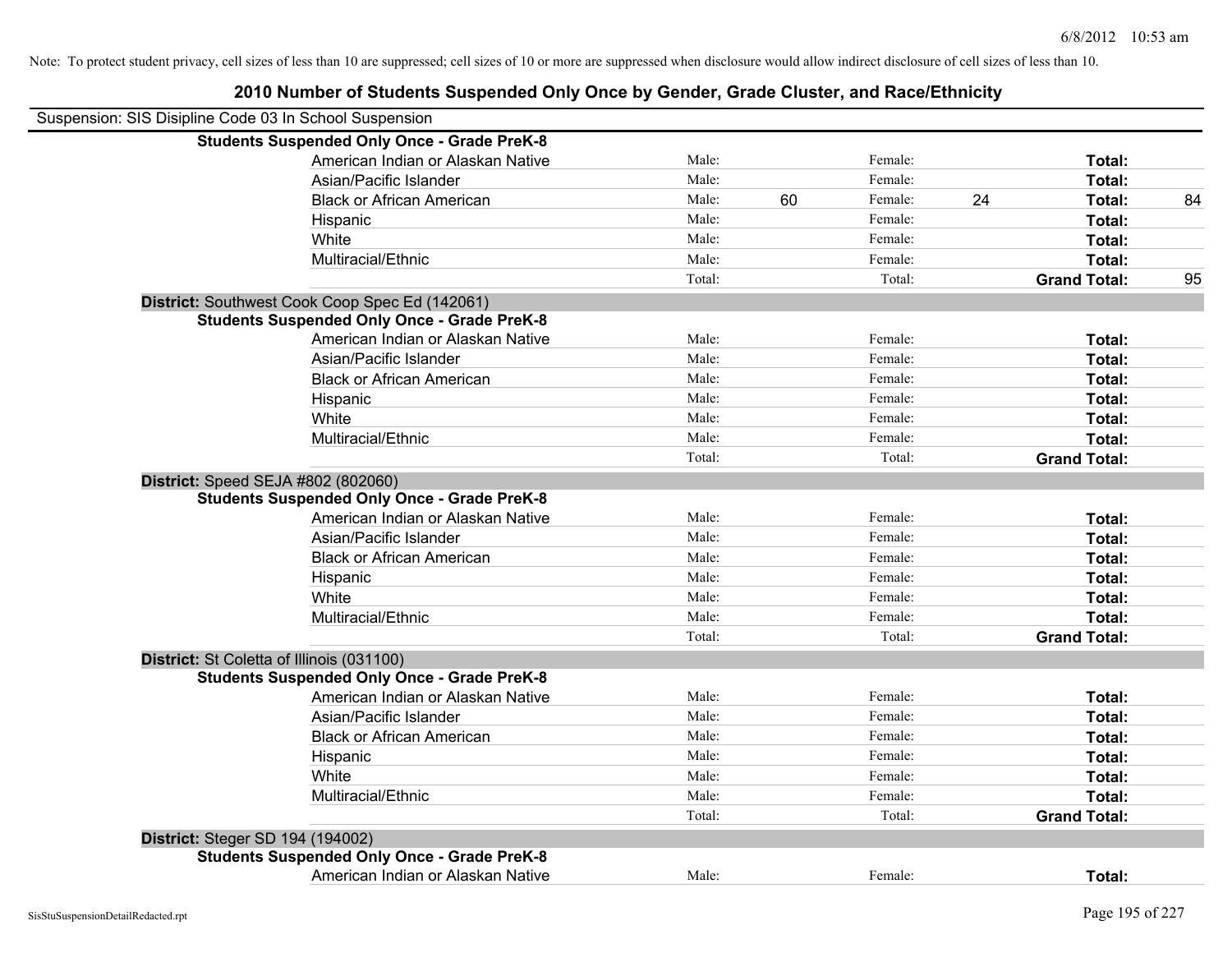| Suspension: SIS Disipline Code 03 In School Suspension |                                                                                                        |        |     |         |     |                     |     |
|--------------------------------------------------------|--------------------------------------------------------------------------------------------------------|--------|-----|---------|-----|---------------------|-----|
|                                                        | Asian/Pacific Islander                                                                                 | Male:  |     | Female: |     | Total:              |     |
|                                                        | <b>Black or African American</b>                                                                       | Male:  | 10  | Female: | 18  | Total:              | 28  |
|                                                        | Hispanic                                                                                               | Male:  |     | Female: |     | Total:              | 14  |
|                                                        | White                                                                                                  | Male:  | 27  | Female: | 17  | Total:              | 44  |
|                                                        | Multiracial/Ethnic                                                                                     | Male:  |     | Female: |     | Total:              | 13  |
|                                                        |                                                                                                        | Total: |     | Total:  |     | <b>Grand Total:</b> |     |
| District: Summit SD 104 (104002)                       |                                                                                                        |        |     |         |     |                     |     |
|                                                        | <b>Students Suspended Only Once - Grade PreK-8</b>                                                     |        |     |         |     |                     |     |
|                                                        | American Indian or Alaskan Native                                                                      | Male:  |     | Female: |     | Total:              |     |
|                                                        | Asian/Pacific Islander                                                                                 | Male:  |     | Female: |     | Total:              |     |
|                                                        | <b>Black or African American</b>                                                                       | Male:  |     | Female: |     | Total:              |     |
|                                                        | Hispanic                                                                                               | Male:  |     | Female: |     | Total:              |     |
|                                                        | White                                                                                                  | Male:  |     | Female: |     | Total:              |     |
|                                                        | Multiracial/Ethnic                                                                                     | Male:  |     | Female: |     | Total:              |     |
|                                                        |                                                                                                        | Total: |     | Total:  |     | <b>Grand Total:</b> |     |
|                                                        | District: Thornton Fractional Twp HSD 215 (215017)<br><b>Students Suspended Only Once - Grade 9-12</b> |        |     |         |     |                     |     |
|                                                        | American Indian or Alaskan Native                                                                      | Male:  |     | Female: |     | Total:              |     |
|                                                        | Asian/Pacific Islander                                                                                 | Male:  |     | Female: |     | Total:              |     |
|                                                        | <b>Black or African American</b>                                                                       | Male:  | 220 | Female: | 203 | Total:              | 423 |
|                                                        | Hispanic                                                                                               | Male:  | 38  | Female: | 32  | Total:              | 70  |
|                                                        | White                                                                                                  | Male:  | 36  | Female: | 32  | Total:              | 68  |
|                                                        | Multiracial/Ethnic                                                                                     | Male:  |     | Female: |     | Total:              |     |
|                                                        |                                                                                                        | Total: |     | Total:  |     | <b>Grand Total:</b> | 574 |
|                                                        | District: Thornton Twp HSD 205 (205017)                                                                |        |     |         |     |                     |     |
|                                                        | <b>Students Suspended Only Once - Grade 9-12</b>                                                       |        |     |         |     |                     |     |
|                                                        | American Indian or Alaskan Native                                                                      | Male:  |     | Female: |     | Total:              |     |
|                                                        | Asian/Pacific Islander                                                                                 | Male:  |     | Female: |     | Total:              |     |
|                                                        | <b>Black or African American</b>                                                                       | Male:  | 374 | Female: | 380 | Total:              | 754 |
|                                                        | Hispanic                                                                                               | Male:  | 17  | Female: | 23  | Total:              | 40  |
|                                                        | White                                                                                                  | Male:  |     | Female: |     | Total:              |     |
|                                                        | Multiracial/Ethnic                                                                                     | Male:  |     | Female: |     | Total:              |     |
|                                                        |                                                                                                        | Total: |     | Total:  |     | <b>Grand Total:</b> | 809 |
|                                                        | District: Tinley Park CCSD 146 (146004)<br><b>Students Suspended Only Once - Grade PreK-8</b>          |        |     |         |     |                     |     |
|                                                        | American Indian or Alaskan Native                                                                      | Male:  |     | Female: |     | Total:              |     |
|                                                        | Asian/Pacific Islander                                                                                 | Male:  |     | Female: |     | Total:              |     |
|                                                        | <b>Black or African American</b>                                                                       | Male:  |     | Female: |     | Total:              |     |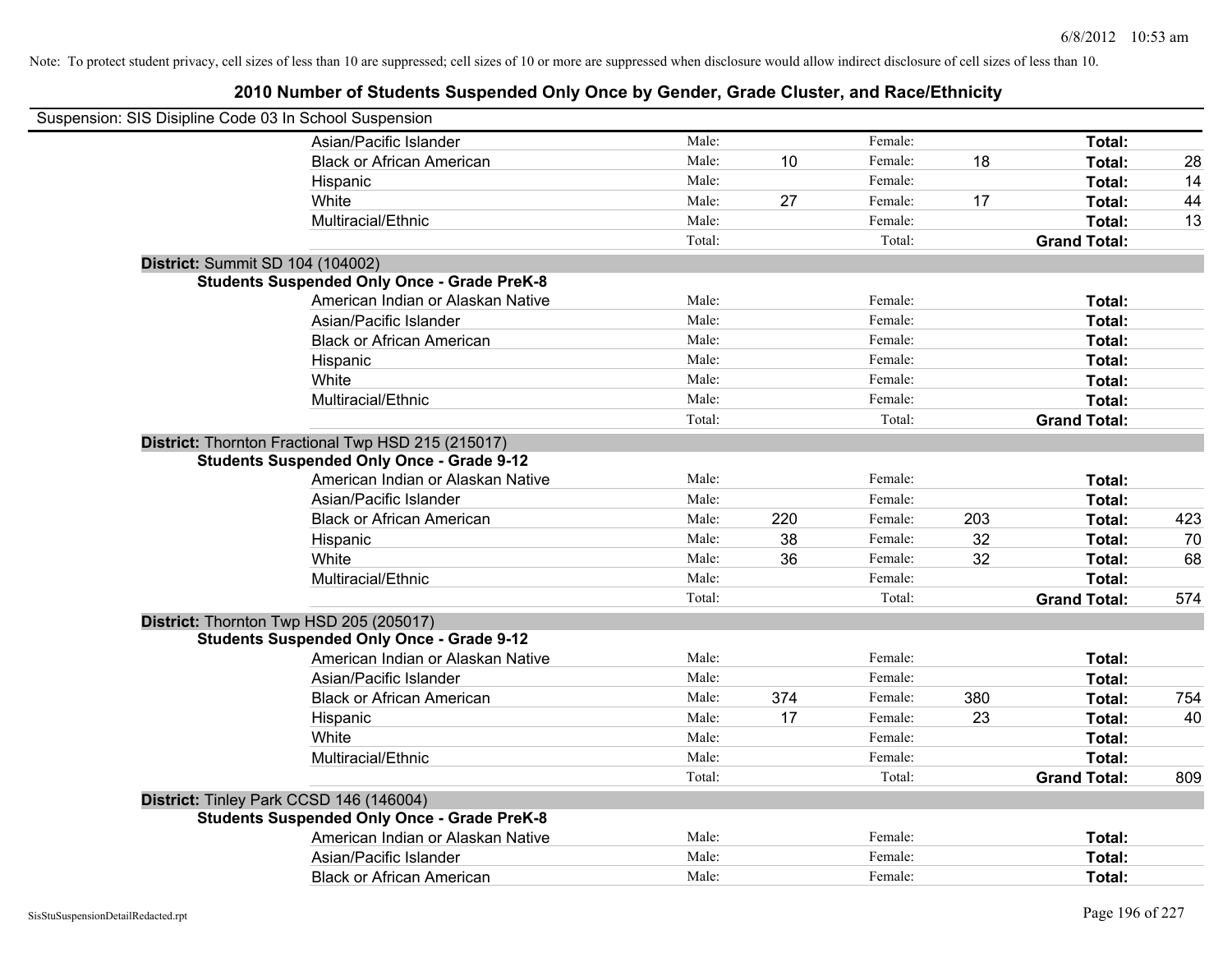| Suspension: SIS Disipline Code 03 In School Suspension |                                                    |        |         |                     |    |
|--------------------------------------------------------|----------------------------------------------------|--------|---------|---------------------|----|
|                                                        | Hispanic                                           | Male:  | Female: | Total:              | 11 |
|                                                        | White                                              | Male:  | Female: | Total:              | 43 |
|                                                        | Multiracial/Ethnic                                 | Male:  | Female: | Total:              |    |
|                                                        |                                                    | Total: | Total:  | <b>Grand Total:</b> |    |
|                                                        | District: W Harvey-Dixmoor PSD 147 (147002)        |        |         |                     |    |
|                                                        | <b>Students Suspended Only Once - Grade PreK-8</b> |        |         |                     |    |
|                                                        | American Indian or Alaskan Native                  | Male:  | Female: | Total:              |    |
|                                                        | Asian/Pacific Islander                             | Male:  | Female: | Total:              |    |
|                                                        | <b>Black or African American</b>                   | Male:  | Female: | Total:              | 17 |
|                                                        | Hispanic                                           | Male:  | Female: | Total:              |    |
|                                                        | White                                              | Male:  | Female: | Total:              |    |
|                                                        | Multiracial/Ethnic                                 | Male:  | Female: | Total:              |    |
|                                                        |                                                    | Total: | Total:  | <b>Grand Total:</b> |    |
|                                                        | District: Willow Springs SD 108 (108002)           |        |         |                     |    |
|                                                        | <b>Students Suspended Only Once - Grade PreK-8</b> |        |         |                     |    |
|                                                        | American Indian or Alaskan Native                  | Male:  | Female: | Total:              |    |
|                                                        | Asian/Pacific Islander                             | Male:  | Female: | Total:              |    |
|                                                        | <b>Black or African American</b>                   | Male:  | Female: | Total:              |    |
|                                                        | Hispanic                                           | Male:  | Female: | Total:              |    |
|                                                        | White                                              | Male:  | Female: | Total:              | 15 |
|                                                        | Multiracial/Ethnic                                 | Male:  | Female: | Total:              |    |
|                                                        |                                                    | Total: | Total:  | <b>Grand Total:</b> |    |
| County: Non-Public School (000)                        |                                                    |        |         |                     |    |
|                                                        | District: Region 07 South Cook ISC 4 (000000)      |        |         |                     |    |
|                                                        | <b>Students Suspended Only Once - Grade 9-12</b>   |        |         |                     |    |
|                                                        | American Indian or Alaskan Native                  | Male:  | Female: | Total:              |    |
|                                                        | Asian/Pacific Islander                             | Male:  | Female: | Total:              |    |
|                                                        | <b>Black or African American</b>                   | Male:  | Female: | Total:              |    |
|                                                        | Hispanic                                           | Male:  | Female: | Total:              |    |
|                                                        | White                                              | Male:  | Female: | Total:              |    |
|                                                        | Multiracial/Ethnic                                 | Male:  | Female: | Total:              |    |
|                                                        |                                                    | Total: | Total:  | <b>Grand Total:</b> |    |
|                                                        |                                                    |        |         |                     |    |
| Region: Rock Island ROE (49)                           |                                                    |        |         |                     |    |
| County: Rock Island (081)                              |                                                    |        |         |                     |    |
|                                                        | District: Carbon Cliff-Barstow SD 36 (036002)      |        |         |                     |    |
|                                                        | <b>Students Suspended Only Once - Grade PreK-8</b> |        |         |                     |    |
|                                                        | American Indian or Alaskan Native                  | Male:  | Female: | Total:              |    |
|                                                        |                                                    |        |         |                     |    |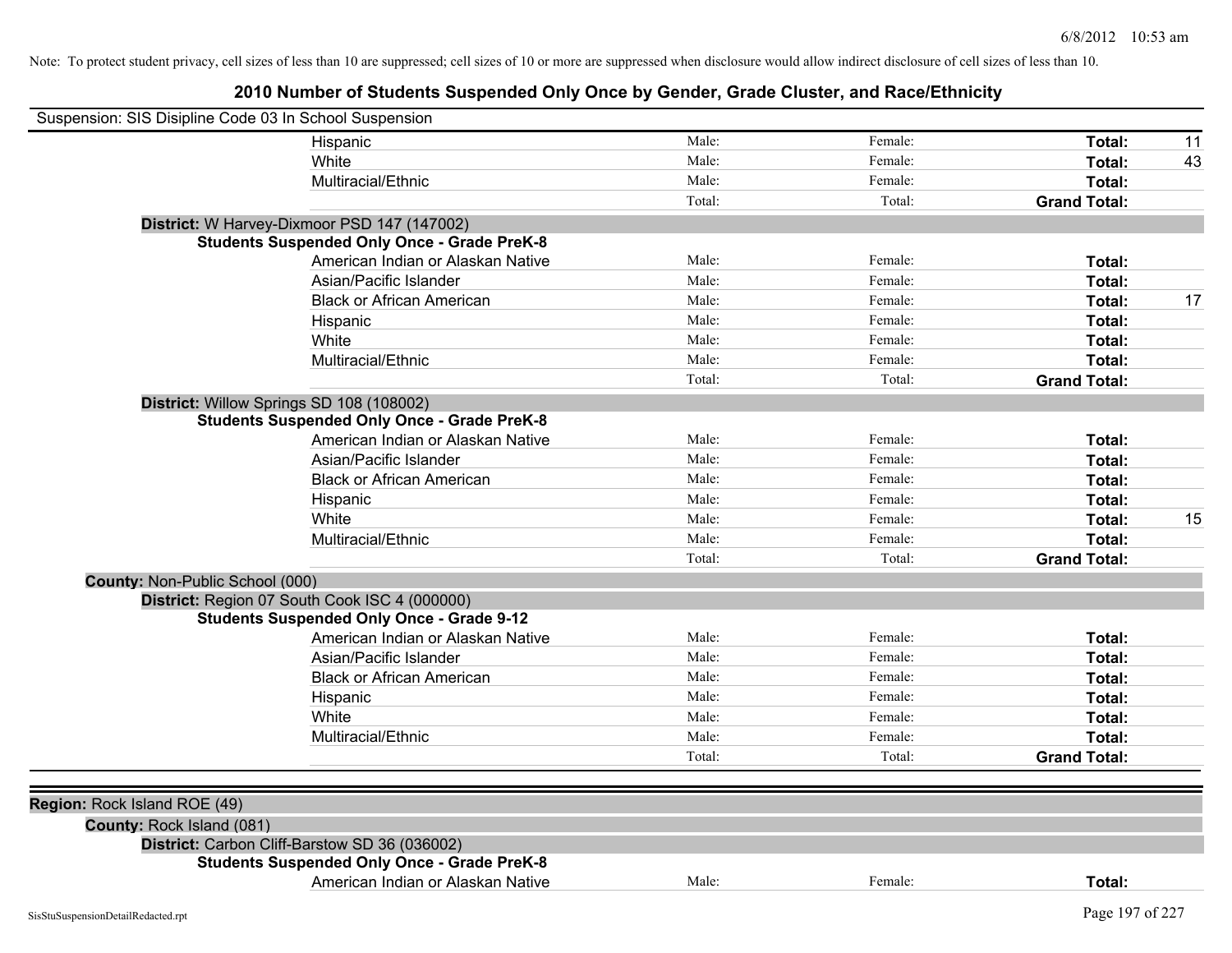| Suspension: SIS Disipline Code 03 In School Suspension |                                                    |        |    |         |    |                     |     |
|--------------------------------------------------------|----------------------------------------------------|--------|----|---------|----|---------------------|-----|
|                                                        | Asian/Pacific Islander                             | Male:  |    | Female: |    | Total:              |     |
|                                                        | <b>Black or African American</b>                   | Male:  |    | Female: |    | Total:              | 14  |
|                                                        | Hispanic                                           | Male:  |    | Female: |    | Total:              |     |
|                                                        | White                                              | Male:  | 14 | Female: | 13 | Total:              | 27  |
|                                                        | Multiracial/Ethnic                                 | Male:  |    | Female: |    | Total:              |     |
|                                                        |                                                    | Total: |    | Total:  |    | <b>Grand Total:</b> |     |
| District: East Moline SD 37 (037002)                   |                                                    |        |    |         |    |                     |     |
|                                                        | <b>Students Suspended Only Once - Grade PreK-8</b> |        |    |         |    |                     |     |
|                                                        | American Indian or Alaskan Native                  | Male:  |    | Female: |    | Total:              |     |
|                                                        | Asian/Pacific Islander                             | Male:  |    | Female: |    | Total:              |     |
|                                                        | <b>Black or African American</b>                   | Male:  |    | Female: |    | Total:              | 14  |
|                                                        | Hispanic                                           | Male:  |    | Female: |    | Total:              | 23  |
|                                                        | White                                              | Male:  | 43 | Female: | 11 | Total:              | 54  |
|                                                        | Multiracial/Ethnic                                 | Male:  |    | Female: |    | Total:              | 13  |
|                                                        |                                                    | Total: |    | Total:  |    | <b>Grand Total:</b> |     |
| District: Moline USD 40 (040022)                       |                                                    |        |    |         |    |                     |     |
|                                                        | <b>Students Suspended Only Once - Grade PreK-8</b> |        |    |         |    |                     |     |
|                                                        | American Indian or Alaskan Native                  | Male:  |    | Female: |    | Total:              |     |
|                                                        | Asian/Pacific Islander                             | Male:  |    | Female: |    | Total:              |     |
|                                                        | <b>Black or African American</b>                   | Male:  |    | Female: |    | Total:              | 13  |
|                                                        | Hispanic                                           | Male:  |    | Female: |    | Total:              | 30  |
|                                                        | White                                              | Male:  |    | Female: |    | Total:              | 41  |
|                                                        | Multiracial/Ethnic                                 | Male:  |    | Female: |    | Total:              |     |
|                                                        |                                                    | Total: |    | Total:  |    | <b>Grand Total:</b> |     |
|                                                        | <b>Students Suspended Only Once - Grade 9-12</b>   |        |    |         |    |                     |     |
|                                                        | American Indian or Alaskan Native                  | Male:  |    | Female: |    | Total:              |     |
|                                                        | Asian/Pacific Islander                             | Male:  |    | Female: |    | Total:              |     |
|                                                        | <b>Black or African American</b>                   | Male:  | 21 | Female: | 14 | Total:              | 35  |
|                                                        | Hispanic                                           | Male:  | 35 | Female: | 23 | Total:              | 58  |
|                                                        | White                                              | Male:  | 82 | Female: | 49 | Total:              | 131 |
|                                                        | Multiracial/Ethnic                                 | Male:  |    | Female: |    | Total:              |     |
|                                                        |                                                    | Total: |    | Total:  |    | <b>Grand Total:</b> |     |
| District: Riverdale CUSD 100 (100026)                  |                                                    |        |    |         |    |                     |     |
|                                                        | <b>Students Suspended Only Once - Grade PreK-8</b> |        |    |         |    |                     |     |
|                                                        | American Indian or Alaskan Native                  | Male:  |    | Female: |    | Total:              |     |
|                                                        | Asian/Pacific Islander                             | Male:  |    | Female: |    | Total:              |     |
|                                                        | <b>Black or African American</b>                   | Male:  |    | Female: |    | Total:              |     |
|                                                        | Hispanic                                           | Male:  |    | Female: |    | Total:              |     |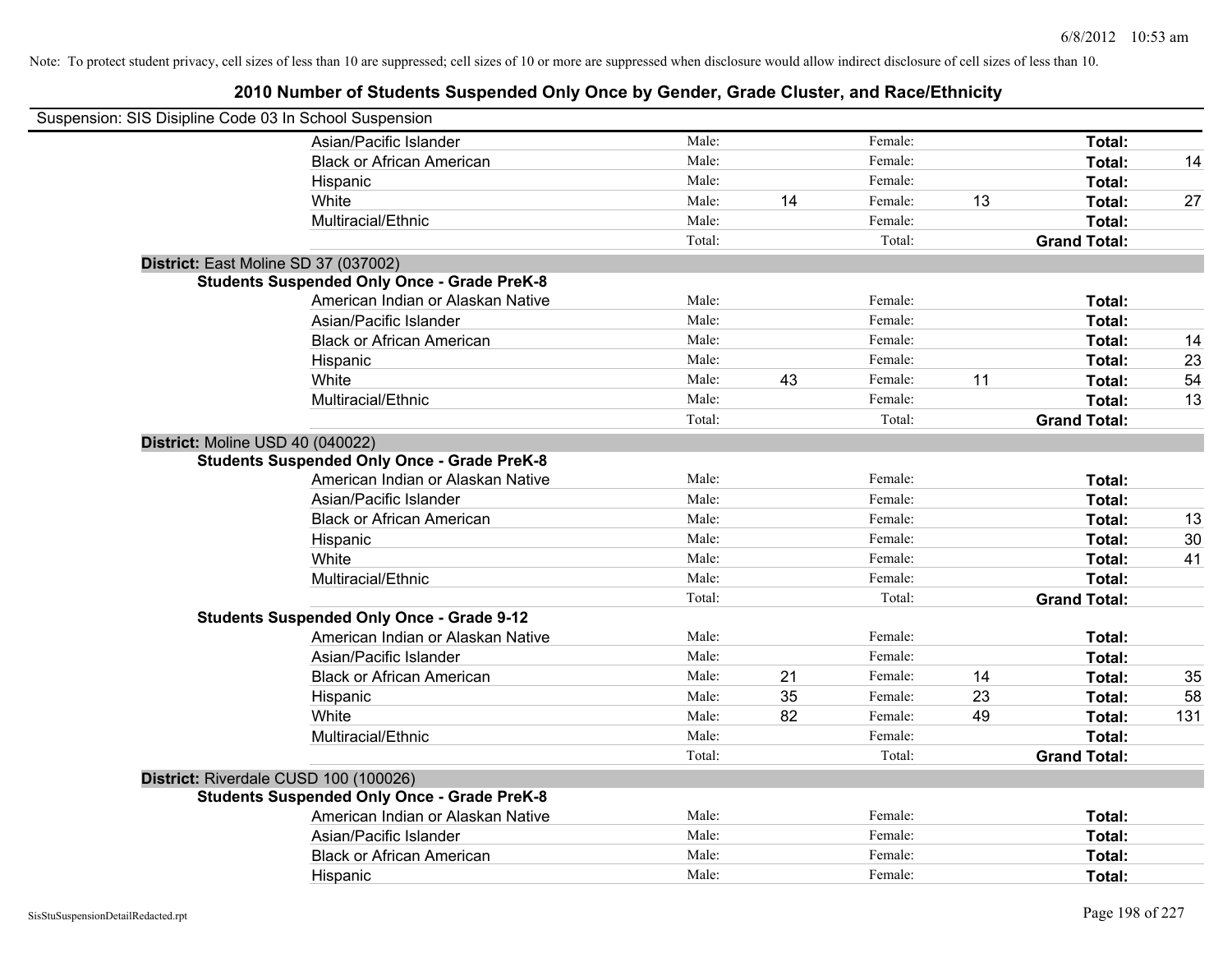## **2010 Number of Students Suspended Only Once by Gender, Grade Cluster, and Race/Ethnicity**

| Suspension: SIS Disipline Code 03 In School Suspension |                                                    |        |    |         |    |                     |       |
|--------------------------------------------------------|----------------------------------------------------|--------|----|---------|----|---------------------|-------|
|                                                        | White                                              | Male:  |    | Female: |    | Total:              |       |
|                                                        | Multiracial/Ethnic                                 | Male:  |    | Female: |    | Total:              |       |
|                                                        |                                                    | Total: |    | Total:  |    | <b>Grand Total:</b> |       |
|                                                        | District: Rock Island SD 41 (041025)               |        |    |         |    |                     |       |
|                                                        | <b>Students Suspended Only Once - Grade PreK-8</b> |        |    |         |    |                     |       |
|                                                        | American Indian or Alaskan Native                  | Male:  |    | Female: |    | Total:              |       |
|                                                        | Asian/Pacific Islander                             | Male:  |    | Female: |    | Total:              |       |
|                                                        | <b>Black or African American</b>                   | Male:  | 61 | Female: | 40 | Total:              | $101$ |
|                                                        | Hispanic                                           | Male:  |    | Female: |    | Total:              | 22    |
|                                                        | White                                              | Male:  | 48 | Female: | 23 | Total:              | 71    |
|                                                        | Multiracial/Ethnic                                 | Male:  |    | Female: |    | Total:              | 21    |
|                                                        |                                                    | Total: |    | Total:  |    | <b>Grand Total:</b> |       |
|                                                        | <b>Students Suspended Only Once - Grade 9-12</b>   |        |    |         |    |                     |       |
|                                                        | American Indian or Alaskan Native                  | Male:  |    | Female: |    | Total:              |       |
|                                                        | Asian/Pacific Islander                             | Male:  |    | Female: |    | Total:              |       |
|                                                        | <b>Black or African American</b>                   | Male:  | 37 | Female: | 24 | Total:              | 61    |
|                                                        | Hispanic                                           | Male:  |    | Female: |    | Total:              | 14    |
|                                                        | White                                              | Male:  | 34 | Female: | 26 | Total:              | 60    |
|                                                        | Multiracial/Ethnic                                 | Male:  |    | Female: |    | Total:              |       |
|                                                        |                                                    | Total: |    | Total:  |    | <b>Grand Total:</b> |       |
|                                                        | District: Rockridge CUSD 300 (300026)              |        |    |         |    |                     |       |
|                                                        | <b>Students Suspended Only Once - Grade PreK-8</b> |        |    |         |    |                     |       |
|                                                        | American Indian or Alaskan Native                  | Male:  |    | Female: |    | Total:              |       |
|                                                        | Asian/Pacific Islander                             | Male:  |    | Female: |    | Total:              |       |
|                                                        | <b>Black or African American</b>                   | Male:  |    | Female: |    | Total:              |       |
|                                                        | Hispanic                                           | Male:  |    | Female: |    | Total:              |       |
|                                                        | White                                              | Male:  |    | Female: |    | Total:              | 13    |
|                                                        | Multiracial/Ethnic                                 | Male:  |    | Female: |    | Total:              |       |
|                                                        |                                                    | Total: |    | Total:  |    | <b>Grand Total:</b> |       |
|                                                        | <b>Students Suspended Only Once - Grade 9-12</b>   |        |    |         |    |                     |       |
|                                                        | American Indian or Alaskan Native                  | Male:  |    | Female: |    | Total:              |       |
|                                                        | Asian/Pacific Islander                             | Male:  |    | Female: |    | Total:              |       |
|                                                        | <b>Black or African American</b>                   | Male:  |    | Female: |    | Total:              |       |
|                                                        | Hispanic                                           | Male:  |    | Female: |    | Total:              |       |
|                                                        | White                                              | Male:  |    | Female: |    | Total:              | 32    |
|                                                        | Multiracial/Ethnic                                 | Male:  |    | Female: |    | Total:              |       |
|                                                        |                                                    | Total: |    | Total:  |    | <b>Grand Total:</b> |       |
|                                                        |                                                    |        |    |         |    |                     |       |

#### **District:** Sherrard CUSD 200 (200026)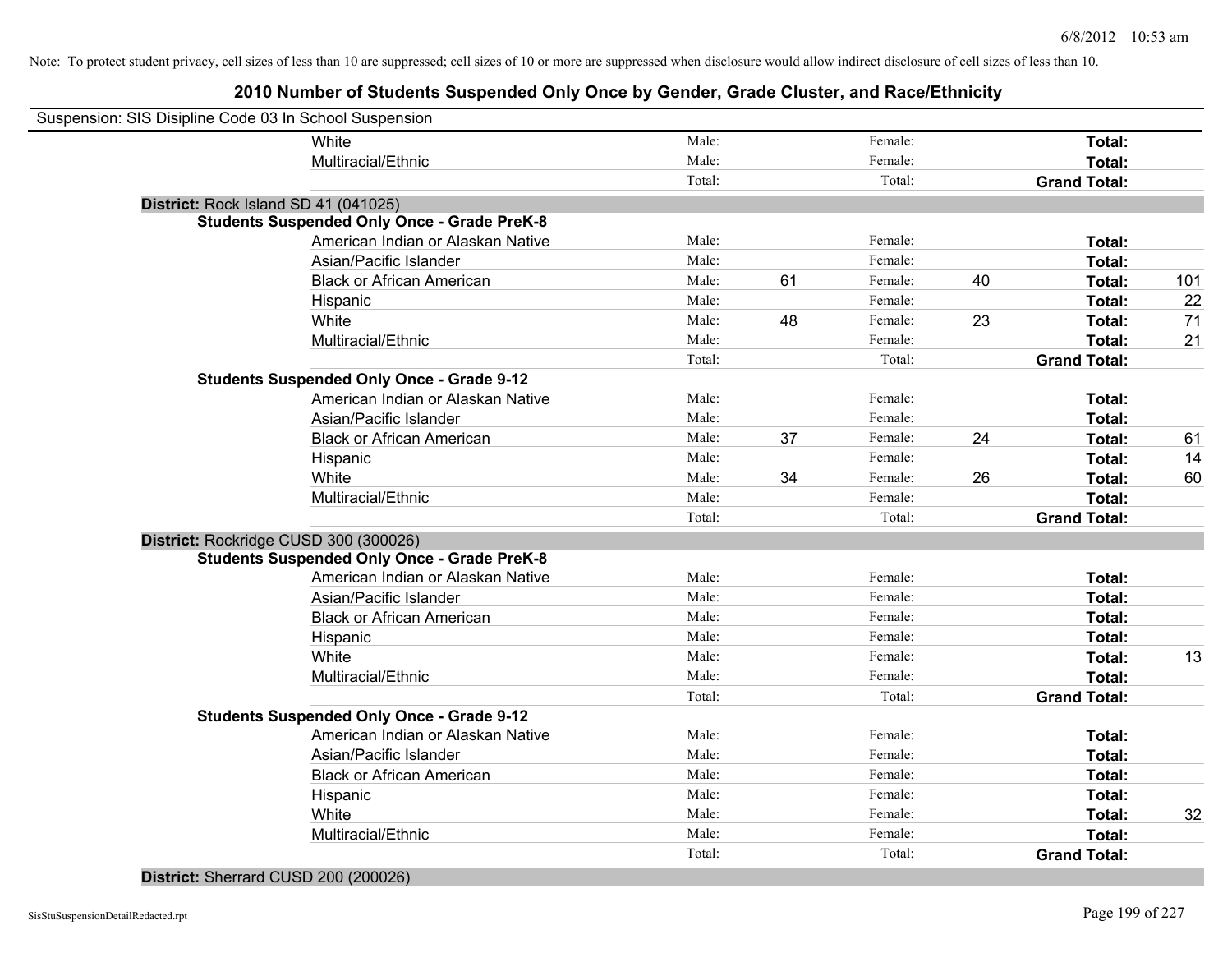| Suspension: SIS Disipline Code 03 In School Suspension |                                                    |        |    |         |    |                     |     |
|--------------------------------------------------------|----------------------------------------------------|--------|----|---------|----|---------------------|-----|
|                                                        | <b>Students Suspended Only Once - Grade PreK-8</b> |        |    |         |    |                     |     |
|                                                        | American Indian or Alaskan Native                  | Male:  |    | Female: |    | Total:              |     |
|                                                        | Asian/Pacific Islander                             | Male:  |    | Female: |    | Total:              |     |
|                                                        | <b>Black or African American</b>                   | Male:  |    | Female: |    | <b>Total:</b>       |     |
|                                                        | Hispanic                                           | Male:  |    | Female: |    | Total:              |     |
|                                                        | White                                              | Male:  |    | Female: |    | Total:              | 32  |
|                                                        | Multiracial/Ethnic                                 | Male:  |    | Female: |    | Total:              |     |
|                                                        |                                                    | Total: |    | Total:  |    | <b>Grand Total:</b> |     |
|                                                        | <b>Students Suspended Only Once - Grade 9-12</b>   |        |    |         |    |                     |     |
|                                                        | American Indian or Alaskan Native                  | Male:  |    | Female: |    | Total:              |     |
|                                                        | Asian/Pacific Islander                             | Male:  |    | Female: |    | Total:              |     |
|                                                        | <b>Black or African American</b>                   | Male:  |    | Female: |    | Total:              |     |
|                                                        | Hispanic                                           | Male:  |    | Female: |    | Total:              |     |
|                                                        | White                                              | Male:  |    | Female: |    | Total:              | 16  |
|                                                        | Multiracial/Ethnic                                 | Male:  |    | Female: |    | Total:              |     |
|                                                        |                                                    | Total: |    | Total:  |    | <b>Grand Total:</b> |     |
| <b>District: Silvis SD 34 (034002)</b>                 |                                                    |        |    |         |    |                     |     |
|                                                        | <b>Students Suspended Only Once - Grade PreK-8</b> |        |    |         |    |                     |     |
|                                                        | American Indian or Alaskan Native                  | Male:  |    | Female: |    | Total:              |     |
|                                                        | Asian/Pacific Islander                             | Male:  |    | Female: |    | Total:              |     |
|                                                        | <b>Black or African American</b>                   | Male:  |    | Female: |    | Total:              |     |
|                                                        | Hispanic                                           | Male:  |    | Female: |    | Total:              |     |
|                                                        | White                                              | Male:  |    | Female: |    | Total:              |     |
|                                                        | Multiracial/Ethnic                                 | Male:  |    | Female: |    | Total:              |     |
|                                                        |                                                    | Total: |    | Total:  |    | <b>Grand Total:</b> | 13  |
| District: United Twp HSD 30 (030017)                   |                                                    |        |    |         |    |                     |     |
|                                                        | <b>Students Suspended Only Once - Grade 9-12</b>   |        |    |         |    |                     |     |
|                                                        | American Indian or Alaskan Native                  | Male:  |    | Female: |    | Total:              |     |
|                                                        | Asian/Pacific Islander                             | Male:  |    | Female: |    | Total:              |     |
|                                                        | <b>Black or African American</b>                   | Male:  |    | Female: |    | Total:              | 19  |
|                                                        | Hispanic                                           | Male:  | 18 | Female: | 12 | Total:              | 30  |
|                                                        | White                                              | Male:  | 70 | Female: | 64 | Total:              | 134 |
|                                                        | Multiracial/Ethnic                                 | Male:  |    | Female: |    | Total:              | 16  |
|                                                        |                                                    | Total: |    | Total:  |    | <b>Grand Total:</b> |     |
|                                                        |                                                    |        |    |         |    |                     |     |

**2010 Number of Students Suspended Only Once by Gender, Grade Cluster, and Race/Ethnicity**

**Region:** Sangamon ROE (51)

**County:** Sangamon (084)

**District:** Auburn CUSD 10 (010026)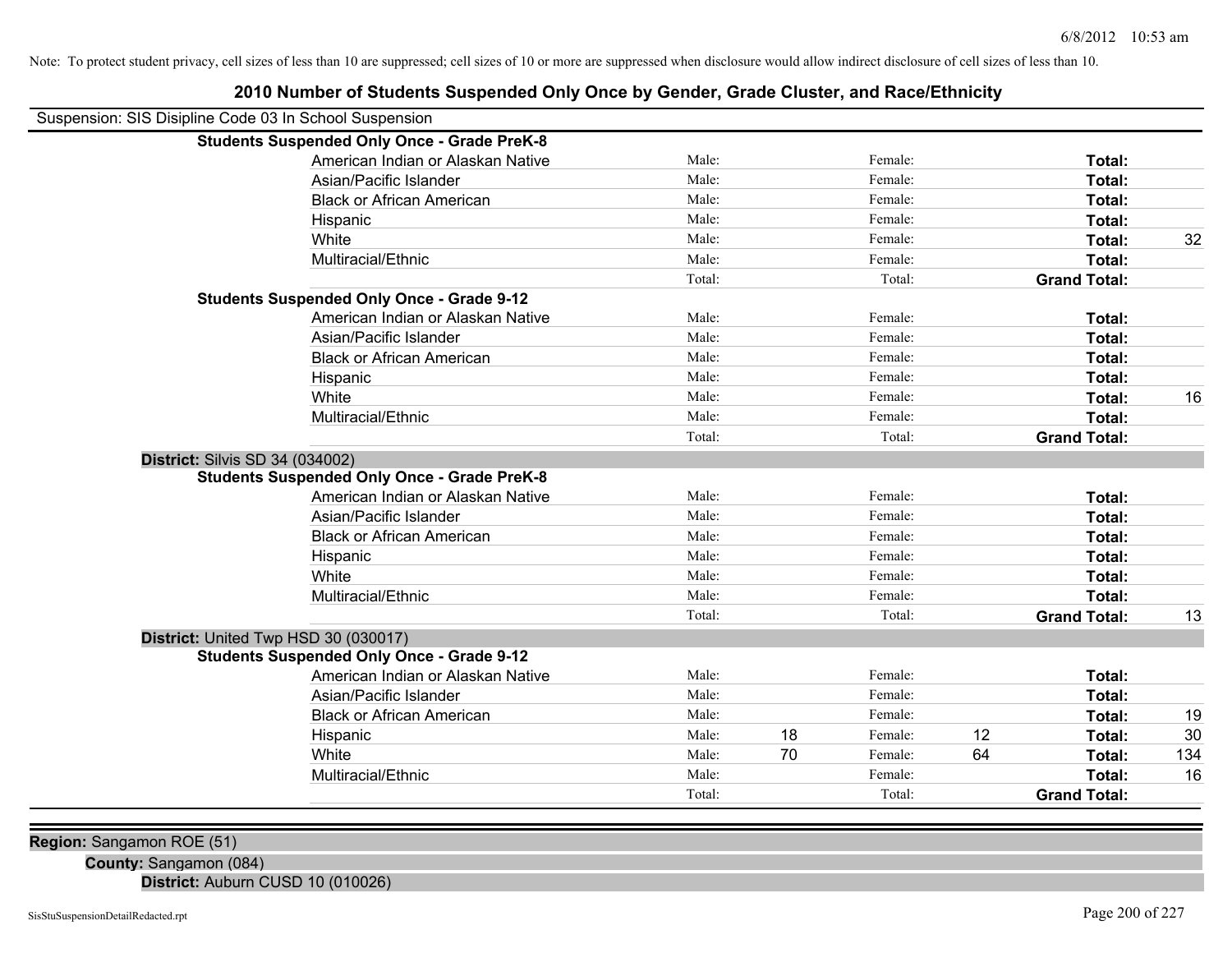| Suspension: SIS Disipline Code 03 In School Suspension |                                                    |        |    |         |    |                     |    |
|--------------------------------------------------------|----------------------------------------------------|--------|----|---------|----|---------------------|----|
|                                                        | <b>Students Suspended Only Once - Grade PreK-8</b> |        |    |         |    |                     |    |
|                                                        | American Indian or Alaskan Native                  | Male:  |    | Female: |    | Total:              |    |
|                                                        | Asian/Pacific Islander                             | Male:  |    | Female: |    | Total:              |    |
|                                                        | <b>Black or African American</b>                   | Male:  |    | Female: |    | Total:              |    |
|                                                        | Hispanic                                           | Male:  |    | Female: |    | Total:              |    |
|                                                        | White                                              | Male:  | 24 | Female: | 11 | Total:              | 35 |
|                                                        | Multiracial/Ethnic                                 | Male:  |    | Female: |    | Total:              |    |
|                                                        |                                                    | Total: |    | Total:  |    | <b>Grand Total:</b> |    |
|                                                        | <b>Students Suspended Only Once - Grade 9-12</b>   |        |    |         |    |                     |    |
|                                                        | American Indian or Alaskan Native                  | Male:  |    | Female: |    | Total:              |    |
|                                                        | Asian/Pacific Islander                             | Male:  |    | Female: |    | Total:              |    |
|                                                        | <b>Black or African American</b>                   | Male:  |    | Female: |    | Total:              |    |
|                                                        | Hispanic                                           | Male:  |    | Female: |    | Total:              |    |
|                                                        | White                                              | Male:  |    | Female: |    | Total:              | 17 |
|                                                        | Multiracial/Ethnic                                 | Male:  |    | Female: |    | Total:              |    |
|                                                        |                                                    | Total: |    | Total:  |    | <b>Grand Total:</b> |    |
|                                                        | District: New Berlin CUSD 16 (016026)              |        |    |         |    |                     |    |
|                                                        | <b>Students Suspended Only Once - Grade PreK-8</b> |        |    |         |    |                     |    |
|                                                        | American Indian or Alaskan Native                  | Male:  |    | Female: |    | Total:              |    |
|                                                        | Asian/Pacific Islander                             | Male:  |    | Female: |    | Total:              |    |
|                                                        | <b>Black or African American</b>                   | Male:  |    | Female: |    | Total:              |    |
|                                                        | Hispanic                                           | Male:  |    | Female: |    | Total:              |    |
|                                                        | White                                              | Male:  |    | Female: |    | Total:              |    |
|                                                        | Multiracial/Ethnic                                 | Male:  |    | Female: |    | Total:              |    |
|                                                        |                                                    | Total: |    | Total:  |    | <b>Grand Total:</b> |    |
|                                                        | District: Pawnee CUSD 11 (011026)                  |        |    |         |    |                     |    |
|                                                        | <b>Students Suspended Only Once - Grade PreK-8</b> |        |    |         |    |                     |    |
|                                                        | American Indian or Alaskan Native                  | Male:  |    | Female: |    | Total:              |    |
|                                                        | Asian/Pacific Islander                             | Male:  |    | Female: |    | Total:              |    |
|                                                        | <b>Black or African American</b>                   | Male:  |    | Female: |    | Total:              |    |
|                                                        | Hispanic                                           | Male:  |    | Female: |    | Total:              |    |
|                                                        | White                                              | Male:  |    | Female: |    | Total:              |    |
|                                                        | Multiracial/Ethnic                                 | Male:  |    | Female: |    | Total:              |    |
|                                                        |                                                    | Total: |    | Total:  |    | <b>Grand Total:</b> | 10 |
|                                                        | <b>Students Suspended Only Once - Grade 9-12</b>   |        |    |         |    |                     |    |
|                                                        | American Indian or Alaskan Native                  | Male:  |    | Female: |    | Total:              |    |
|                                                        | Asian/Pacific Islander                             | Male:  |    | Female: |    | Total:              |    |
|                                                        | <b>Black or African American</b>                   | Male:  |    | Female: |    | Total:              |    |
|                                                        | Hispanic                                           | Male:  |    | Female: |    | Total:              |    |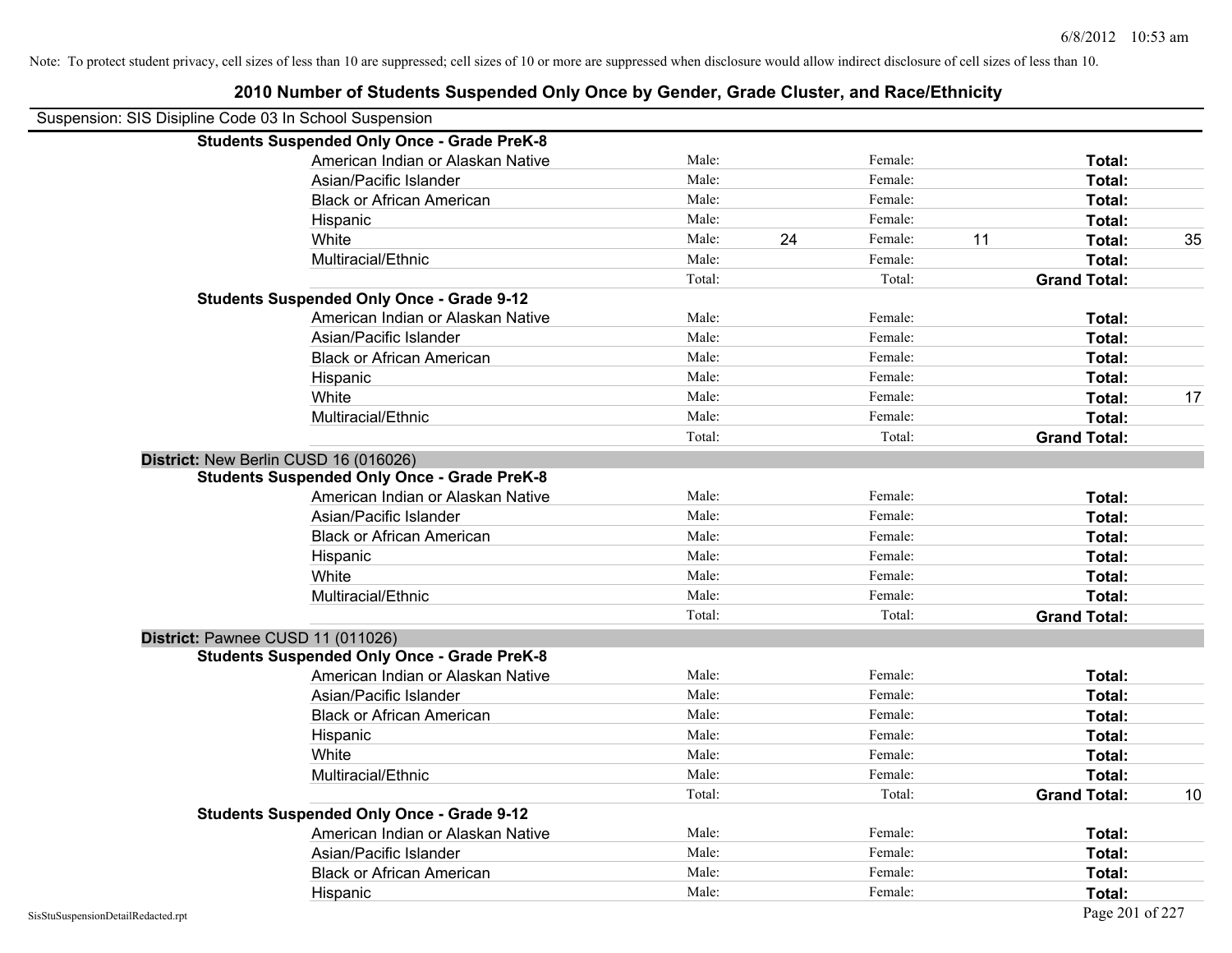| Suspension: SIS Disipline Code 03 In School Suspension |        |    |         |    |                     |    |
|--------------------------------------------------------|--------|----|---------|----|---------------------|----|
| White                                                  | Male:  |    | Female: |    | Total:              |    |
| Multiracial/Ethnic                                     | Male:  |    | Female: |    | Total:              |    |
|                                                        | Total: |    | Total:  |    | <b>Grand Total:</b> |    |
| District: Pleasant Plains CUSD 8 (008026)              |        |    |         |    |                     |    |
| <b>Students Suspended Only Once - Grade PreK-8</b>     |        |    |         |    |                     |    |
| American Indian or Alaskan Native                      | Male:  |    | Female: |    | Total:              |    |
| Asian/Pacific Islander                                 | Male:  |    | Female: |    | Total:              |    |
| <b>Black or African American</b>                       | Male:  |    | Female: |    | Total:              |    |
| Hispanic                                               | Male:  |    | Female: |    | Total:              |    |
| White                                                  | Male:  |    | Female: |    | Total:              | 15 |
| Multiracial/Ethnic                                     | Male:  |    | Female: |    | Total:              |    |
|                                                        | Total: |    | Total:  |    | <b>Grand Total:</b> |    |
| <b>Students Suspended Only Once - Grade 9-12</b>       |        |    |         |    |                     |    |
| American Indian or Alaskan Native                      | Male:  |    | Female: |    | Total:              |    |
| Asian/Pacific Islander                                 | Male:  |    | Female: |    | Total:              |    |
| <b>Black or African American</b>                       | Male:  |    | Female: |    | Total:              |    |
| Hispanic                                               | Male:  |    | Female: |    | Total:              |    |
| White                                                  | Male:  | 13 | Female: | 10 | Total:              | 23 |
| Multiracial/Ethnic                                     | Male:  |    | Female: |    | Total:              |    |
|                                                        | Total: |    | Total:  |    | <b>Grand Total:</b> |    |
| District: Riverton CUSD 14 (014026)                    |        |    |         |    |                     |    |
| <b>Students Suspended Only Once - Grade PreK-8</b>     |        |    |         |    |                     |    |
| American Indian or Alaskan Native                      | Male:  |    | Female: |    | Total:              |    |
| Asian/Pacific Islander                                 | Male:  |    | Female: |    | Total:              |    |
| <b>Black or African American</b>                       | Male:  |    | Female: |    | Total:              |    |
| Hispanic                                               | Male:  |    | Female: |    | Total:              |    |
| White                                                  | Male:  |    | Female: |    | Total:              | 18 |
| Multiracial/Ethnic                                     | Male:  |    | Female: |    | Total:              |    |
|                                                        | Total: |    | Total:  |    | <b>Grand Total:</b> |    |
| <b>Students Suspended Only Once - Grade 9-12</b>       |        |    |         |    |                     |    |
| American Indian or Alaskan Native                      | Male:  |    | Female: |    | Total:              |    |
| Asian/Pacific Islander                                 | Male:  |    | Female: |    | Total:              |    |
| <b>Black or African American</b>                       | Male:  |    | Female: |    | Total:              |    |
| Hispanic                                               | Male:  |    | Female: |    | Total:              |    |
| White                                                  | Male:  | 26 | Female: | 18 | Total:              | 44 |
| Multiracial/Ethnic                                     | Male:  |    | Female: |    | Total:              |    |
|                                                        | Total: |    | Total:  |    | <b>Grand Total:</b> |    |
|                                                        |        |    |         |    |                     |    |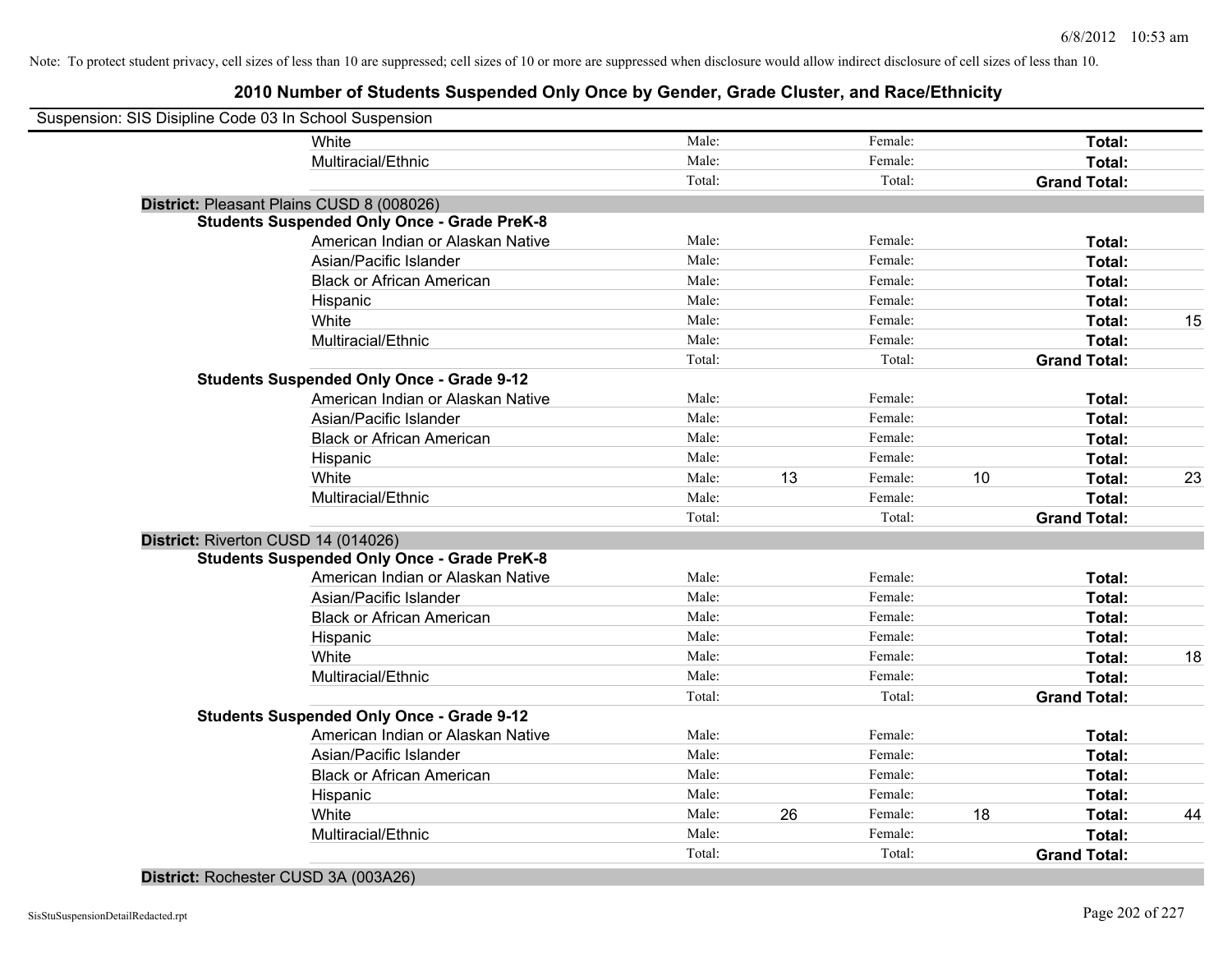| <b>Students Suspended Only Once - Grade PreK-8</b><br>American Indian or Alaskan Native<br>Male:<br>Female:<br>Total:<br>Male:<br>Female:<br>Asian/Pacific Islander<br>Total:<br>Male:<br>Female:<br><b>Black or African American</b><br>Total:<br>Male:<br>Female:<br>Total:<br>Hispanic<br>Male:<br>Female:<br>White<br>Total:<br>Male:<br>Female:<br>Multiracial/Ethnic<br>Total:<br>Total:<br>Total:<br><b>Grand Total:</b><br><b>Students Suspended Only Once - Grade 9-12</b><br>American Indian or Alaskan Native<br>Male:<br>Female:<br>Total:<br>Male:<br>Female:<br>Asian/Pacific Islander<br>Total:<br>Male:<br>Female:<br>Total:<br><b>Black or African American</b><br>Male:<br>Female:<br>Total:<br>Hispanic<br>21<br>Male:<br>Female:<br>11<br>White<br>Total:<br>Male:<br>Female:<br>Total:<br>Multiracial/Ethnic<br>Total:<br>Total:<br><b>Grand Total:</b><br>District: Springfield SD 186 (186025)<br><b>Students Suspended Only Once - Grade PreK-8</b><br>American Indian or Alaskan Native<br>Male:<br>Female:<br>Total:<br>Asian/Pacific Islander<br>Male:<br>Female:<br>Total:<br>171<br>Female:<br>109<br><b>Black or African American</b><br>Male:<br>Total:<br>Female:<br>Male:<br>Total:<br>Hispanic<br>115<br>66<br>White<br>Male:<br>Female:<br>Total:<br>Multiracial/Ethnic<br>Male:<br>42<br>Female:<br>16<br>Total:<br>Total:<br>Total:<br><b>Grand Total:</b><br><b>Students Suspended Only Once - Grade 9-12</b><br>American Indian or Alaskan Native<br>Male:<br>Female:<br>Total:<br>Male:<br>Female:<br>Asian/Pacific Islander<br>Total:<br>117<br>135<br>Female:<br><b>Black or African American</b><br>Male:<br>Total:<br>Female:<br>Male:<br>Total:<br>Hispanic<br>126<br>94<br>White<br>Male:<br>Female:<br>Total:<br>Multiracial/Ethnic<br>Male:<br>Female:<br>Total:<br>Total:<br>Total:<br><b>Grand Total:</b> | Suspension: SIS Disipline Code 03 In School Suspension |  |  |  |     |
|-------------------------------------------------------------------------------------------------------------------------------------------------------------------------------------------------------------------------------------------------------------------------------------------------------------------------------------------------------------------------------------------------------------------------------------------------------------------------------------------------------------------------------------------------------------------------------------------------------------------------------------------------------------------------------------------------------------------------------------------------------------------------------------------------------------------------------------------------------------------------------------------------------------------------------------------------------------------------------------------------------------------------------------------------------------------------------------------------------------------------------------------------------------------------------------------------------------------------------------------------------------------------------------------------------------------------------------------------------------------------------------------------------------------------------------------------------------------------------------------------------------------------------------------------------------------------------------------------------------------------------------------------------------------------------------------------------------------------------------------------------------------------------------------------------------------------------------------------------------|--------------------------------------------------------|--|--|--|-----|
|                                                                                                                                                                                                                                                                                                                                                                                                                                                                                                                                                                                                                                                                                                                                                                                                                                                                                                                                                                                                                                                                                                                                                                                                                                                                                                                                                                                                                                                                                                                                                                                                                                                                                                                                                                                                                                                             |                                                        |  |  |  |     |
|                                                                                                                                                                                                                                                                                                                                                                                                                                                                                                                                                                                                                                                                                                                                                                                                                                                                                                                                                                                                                                                                                                                                                                                                                                                                                                                                                                                                                                                                                                                                                                                                                                                                                                                                                                                                                                                             |                                                        |  |  |  |     |
|                                                                                                                                                                                                                                                                                                                                                                                                                                                                                                                                                                                                                                                                                                                                                                                                                                                                                                                                                                                                                                                                                                                                                                                                                                                                                                                                                                                                                                                                                                                                                                                                                                                                                                                                                                                                                                                             |                                                        |  |  |  |     |
|                                                                                                                                                                                                                                                                                                                                                                                                                                                                                                                                                                                                                                                                                                                                                                                                                                                                                                                                                                                                                                                                                                                                                                                                                                                                                                                                                                                                                                                                                                                                                                                                                                                                                                                                                                                                                                                             |                                                        |  |  |  |     |
|                                                                                                                                                                                                                                                                                                                                                                                                                                                                                                                                                                                                                                                                                                                                                                                                                                                                                                                                                                                                                                                                                                                                                                                                                                                                                                                                                                                                                                                                                                                                                                                                                                                                                                                                                                                                                                                             |                                                        |  |  |  |     |
|                                                                                                                                                                                                                                                                                                                                                                                                                                                                                                                                                                                                                                                                                                                                                                                                                                                                                                                                                                                                                                                                                                                                                                                                                                                                                                                                                                                                                                                                                                                                                                                                                                                                                                                                                                                                                                                             |                                                        |  |  |  | 27  |
|                                                                                                                                                                                                                                                                                                                                                                                                                                                                                                                                                                                                                                                                                                                                                                                                                                                                                                                                                                                                                                                                                                                                                                                                                                                                                                                                                                                                                                                                                                                                                                                                                                                                                                                                                                                                                                                             |                                                        |  |  |  |     |
|                                                                                                                                                                                                                                                                                                                                                                                                                                                                                                                                                                                                                                                                                                                                                                                                                                                                                                                                                                                                                                                                                                                                                                                                                                                                                                                                                                                                                                                                                                                                                                                                                                                                                                                                                                                                                                                             |                                                        |  |  |  |     |
|                                                                                                                                                                                                                                                                                                                                                                                                                                                                                                                                                                                                                                                                                                                                                                                                                                                                                                                                                                                                                                                                                                                                                                                                                                                                                                                                                                                                                                                                                                                                                                                                                                                                                                                                                                                                                                                             |                                                        |  |  |  |     |
|                                                                                                                                                                                                                                                                                                                                                                                                                                                                                                                                                                                                                                                                                                                                                                                                                                                                                                                                                                                                                                                                                                                                                                                                                                                                                                                                                                                                                                                                                                                                                                                                                                                                                                                                                                                                                                                             |                                                        |  |  |  |     |
|                                                                                                                                                                                                                                                                                                                                                                                                                                                                                                                                                                                                                                                                                                                                                                                                                                                                                                                                                                                                                                                                                                                                                                                                                                                                                                                                                                                                                                                                                                                                                                                                                                                                                                                                                                                                                                                             |                                                        |  |  |  |     |
|                                                                                                                                                                                                                                                                                                                                                                                                                                                                                                                                                                                                                                                                                                                                                                                                                                                                                                                                                                                                                                                                                                                                                                                                                                                                                                                                                                                                                                                                                                                                                                                                                                                                                                                                                                                                                                                             |                                                        |  |  |  |     |
|                                                                                                                                                                                                                                                                                                                                                                                                                                                                                                                                                                                                                                                                                                                                                                                                                                                                                                                                                                                                                                                                                                                                                                                                                                                                                                                                                                                                                                                                                                                                                                                                                                                                                                                                                                                                                                                             |                                                        |  |  |  |     |
|                                                                                                                                                                                                                                                                                                                                                                                                                                                                                                                                                                                                                                                                                                                                                                                                                                                                                                                                                                                                                                                                                                                                                                                                                                                                                                                                                                                                                                                                                                                                                                                                                                                                                                                                                                                                                                                             |                                                        |  |  |  | 32  |
|                                                                                                                                                                                                                                                                                                                                                                                                                                                                                                                                                                                                                                                                                                                                                                                                                                                                                                                                                                                                                                                                                                                                                                                                                                                                                                                                                                                                                                                                                                                                                                                                                                                                                                                                                                                                                                                             |                                                        |  |  |  |     |
|                                                                                                                                                                                                                                                                                                                                                                                                                                                                                                                                                                                                                                                                                                                                                                                                                                                                                                                                                                                                                                                                                                                                                                                                                                                                                                                                                                                                                                                                                                                                                                                                                                                                                                                                                                                                                                                             |                                                        |  |  |  |     |
|                                                                                                                                                                                                                                                                                                                                                                                                                                                                                                                                                                                                                                                                                                                                                                                                                                                                                                                                                                                                                                                                                                                                                                                                                                                                                                                                                                                                                                                                                                                                                                                                                                                                                                                                                                                                                                                             |                                                        |  |  |  |     |
|                                                                                                                                                                                                                                                                                                                                                                                                                                                                                                                                                                                                                                                                                                                                                                                                                                                                                                                                                                                                                                                                                                                                                                                                                                                                                                                                                                                                                                                                                                                                                                                                                                                                                                                                                                                                                                                             |                                                        |  |  |  |     |
|                                                                                                                                                                                                                                                                                                                                                                                                                                                                                                                                                                                                                                                                                                                                                                                                                                                                                                                                                                                                                                                                                                                                                                                                                                                                                                                                                                                                                                                                                                                                                                                                                                                                                                                                                                                                                                                             |                                                        |  |  |  |     |
|                                                                                                                                                                                                                                                                                                                                                                                                                                                                                                                                                                                                                                                                                                                                                                                                                                                                                                                                                                                                                                                                                                                                                                                                                                                                                                                                                                                                                                                                                                                                                                                                                                                                                                                                                                                                                                                             |                                                        |  |  |  |     |
|                                                                                                                                                                                                                                                                                                                                                                                                                                                                                                                                                                                                                                                                                                                                                                                                                                                                                                                                                                                                                                                                                                                                                                                                                                                                                                                                                                                                                                                                                                                                                                                                                                                                                                                                                                                                                                                             |                                                        |  |  |  | 280 |
|                                                                                                                                                                                                                                                                                                                                                                                                                                                                                                                                                                                                                                                                                                                                                                                                                                                                                                                                                                                                                                                                                                                                                                                                                                                                                                                                                                                                                                                                                                                                                                                                                                                                                                                                                                                                                                                             |                                                        |  |  |  |     |
|                                                                                                                                                                                                                                                                                                                                                                                                                                                                                                                                                                                                                                                                                                                                                                                                                                                                                                                                                                                                                                                                                                                                                                                                                                                                                                                                                                                                                                                                                                                                                                                                                                                                                                                                                                                                                                                             |                                                        |  |  |  | 181 |
|                                                                                                                                                                                                                                                                                                                                                                                                                                                                                                                                                                                                                                                                                                                                                                                                                                                                                                                                                                                                                                                                                                                                                                                                                                                                                                                                                                                                                                                                                                                                                                                                                                                                                                                                                                                                                                                             |                                                        |  |  |  | 58  |
|                                                                                                                                                                                                                                                                                                                                                                                                                                                                                                                                                                                                                                                                                                                                                                                                                                                                                                                                                                                                                                                                                                                                                                                                                                                                                                                                                                                                                                                                                                                                                                                                                                                                                                                                                                                                                                                             |                                                        |  |  |  | 530 |
|                                                                                                                                                                                                                                                                                                                                                                                                                                                                                                                                                                                                                                                                                                                                                                                                                                                                                                                                                                                                                                                                                                                                                                                                                                                                                                                                                                                                                                                                                                                                                                                                                                                                                                                                                                                                                                                             |                                                        |  |  |  |     |
|                                                                                                                                                                                                                                                                                                                                                                                                                                                                                                                                                                                                                                                                                                                                                                                                                                                                                                                                                                                                                                                                                                                                                                                                                                                                                                                                                                                                                                                                                                                                                                                                                                                                                                                                                                                                                                                             |                                                        |  |  |  |     |
|                                                                                                                                                                                                                                                                                                                                                                                                                                                                                                                                                                                                                                                                                                                                                                                                                                                                                                                                                                                                                                                                                                                                                                                                                                                                                                                                                                                                                                                                                                                                                                                                                                                                                                                                                                                                                                                             |                                                        |  |  |  |     |
|                                                                                                                                                                                                                                                                                                                                                                                                                                                                                                                                                                                                                                                                                                                                                                                                                                                                                                                                                                                                                                                                                                                                                                                                                                                                                                                                                                                                                                                                                                                                                                                                                                                                                                                                                                                                                                                             |                                                        |  |  |  | 252 |
|                                                                                                                                                                                                                                                                                                                                                                                                                                                                                                                                                                                                                                                                                                                                                                                                                                                                                                                                                                                                                                                                                                                                                                                                                                                                                                                                                                                                                                                                                                                                                                                                                                                                                                                                                                                                                                                             |                                                        |  |  |  | 10  |
|                                                                                                                                                                                                                                                                                                                                                                                                                                                                                                                                                                                                                                                                                                                                                                                                                                                                                                                                                                                                                                                                                                                                                                                                                                                                                                                                                                                                                                                                                                                                                                                                                                                                                                                                                                                                                                                             |                                                        |  |  |  | 220 |
|                                                                                                                                                                                                                                                                                                                                                                                                                                                                                                                                                                                                                                                                                                                                                                                                                                                                                                                                                                                                                                                                                                                                                                                                                                                                                                                                                                                                                                                                                                                                                                                                                                                                                                                                                                                                                                                             |                                                        |  |  |  | 21  |
|                                                                                                                                                                                                                                                                                                                                                                                                                                                                                                                                                                                                                                                                                                                                                                                                                                                                                                                                                                                                                                                                                                                                                                                                                                                                                                                                                                                                                                                                                                                                                                                                                                                                                                                                                                                                                                                             |                                                        |  |  |  |     |

**2010 Number of Students Suspended Only Once by Gender, Grade Cluster, and Race/Ethnicity**

**Region:** St Clair ROE (50)

**County:** Saint clair (082)

**District:** Belle Valley SD 119 (119002)

# **Students Suspended Only Once - Grade PreK-8**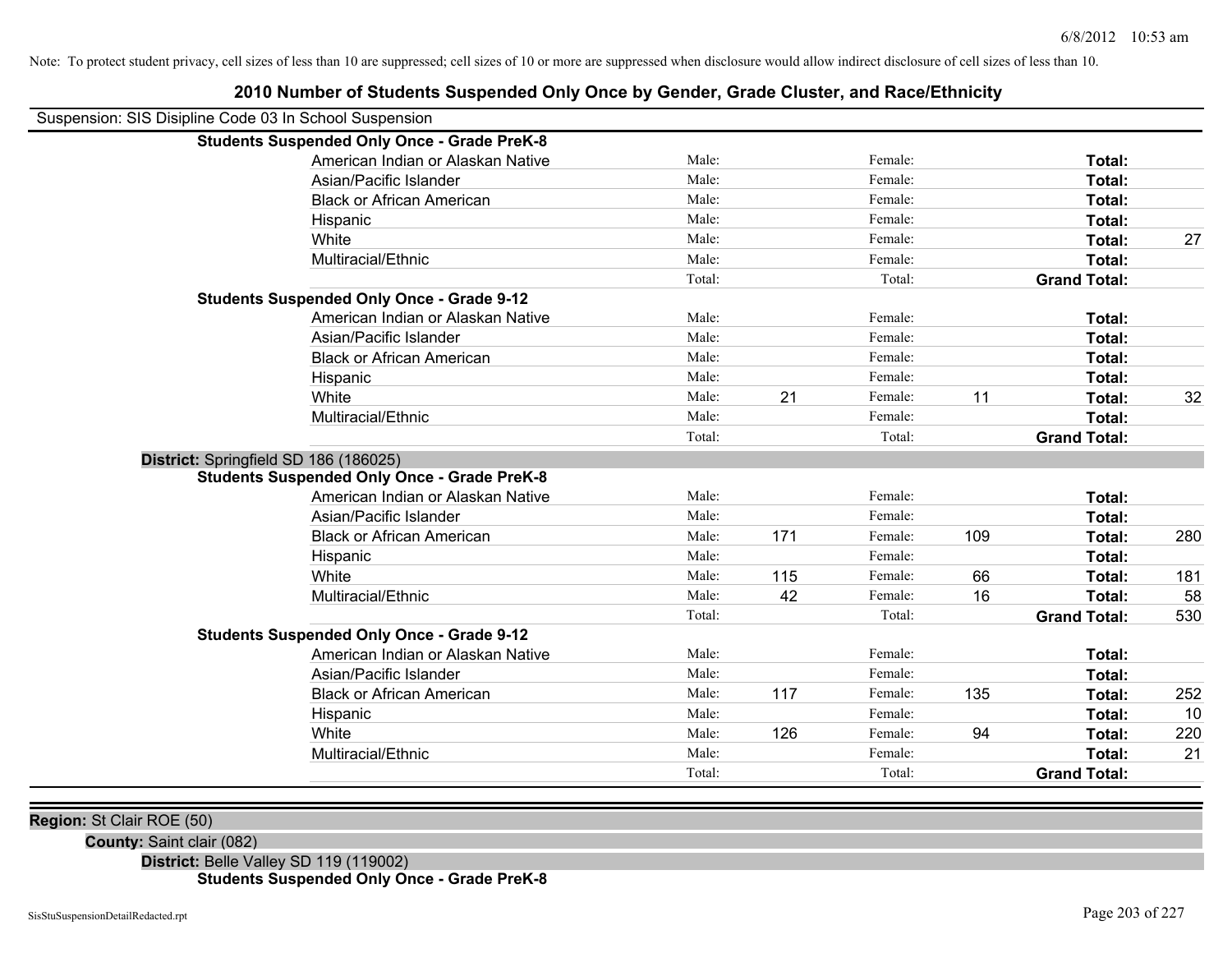| Suspension: SIS Disipline Code 03 In School Suspension |        |     |         |     |                     |     |
|--------------------------------------------------------|--------|-----|---------|-----|---------------------|-----|
| American Indian or Alaskan Native                      | Male:  |     | Female: |     | Total:              |     |
| Asian/Pacific Islander                                 | Male:  |     | Female: |     | Total:              |     |
| <b>Black or African American</b>                       | Male:  |     | Female: |     | Total:              |     |
| Hispanic                                               | Male:  |     | Female: |     | Total:              |     |
| White                                                  | Male:  |     | Female: |     | Total:              |     |
| Multiracial/Ethnic                                     | Male:  |     | Female: |     | Total:              |     |
|                                                        | Total: |     | Total:  |     | <b>Grand Total:</b> | 14  |
| District: Belleville SD 118 (118002)                   |        |     |         |     |                     |     |
| <b>Students Suspended Only Once - Grade PreK-8</b>     |        |     |         |     |                     |     |
| American Indian or Alaskan Native                      | Male:  |     | Female: |     | Total:              |     |
| Asian/Pacific Islander                                 | Male:  |     | Female: |     | Total:              |     |
| <b>Black or African American</b>                       | Male:  | 48  | Female: | 16  | Total:              | 64  |
| Hispanic                                               | Male:  |     | Female: |     | Total:              |     |
| White                                                  | Male:  | 31  | Female: | 10  | Total:              | 41  |
| Multiracial/Ethnic                                     | Male:  |     | Female: |     | Total:              | 10  |
|                                                        | Total: |     | Total:  |     | <b>Grand Total:</b> |     |
| District: Belleville Twp HSD 201 (201017)              |        |     |         |     |                     |     |
| <b>Students Suspended Only Once - Grade 9-12</b>       |        |     |         |     |                     |     |
| American Indian or Alaskan Native                      | Male:  |     | Female: |     | Total:              |     |
| Asian/Pacific Islander                                 | Male:  |     | Female: |     | Total:              |     |
| <b>Black or African American</b>                       | Male:  | 139 | Female: | 134 | Total:              | 273 |
| Hispanic                                               | Male:  |     | Female: |     | Total:              |     |
| White                                                  | Male:  | 136 | Female: | 97  | Total:              | 233 |
| Multiracial/Ethnic                                     | Male:  | 14  | Female: | 14  | Total:              | 28  |
|                                                        | Total: |     | Total:  |     | <b>Grand Total:</b> | 548 |
| District: Cahokia CUSD 187 (187026)                    |        |     |         |     |                     |     |
| <b>Students Suspended Only Once - Grade PreK-8</b>     |        |     |         |     |                     |     |
| American Indian or Alaskan Native                      | Male:  |     | Female: |     | Total:              |     |
| Asian/Pacific Islander                                 | Male:  |     | Female: |     | Total:              |     |
| <b>Black or African American</b>                       | Male:  |     | Female: |     | Total:              |     |
| Hispanic                                               | Male:  |     | Female: |     | Total:              |     |
| White                                                  | Male:  |     | Female: |     | Total:              |     |
| Multiracial/Ethnic                                     | Male:  |     | Female: |     | Total:              |     |
|                                                        | Total: |     | Total:  |     | <b>Grand Total:</b> |     |
| <b>Students Suspended Only Once - Grade 9-12</b>       |        |     |         |     |                     |     |
| American Indian or Alaskan Native                      | Male:  |     | Female: |     | Total:              |     |
| Asian/Pacific Islander                                 | Male:  |     | Female: |     | Total:              |     |
| <b>Black or African American</b>                       | Male:  | 74  | Female: | 80  | Total:              | 154 |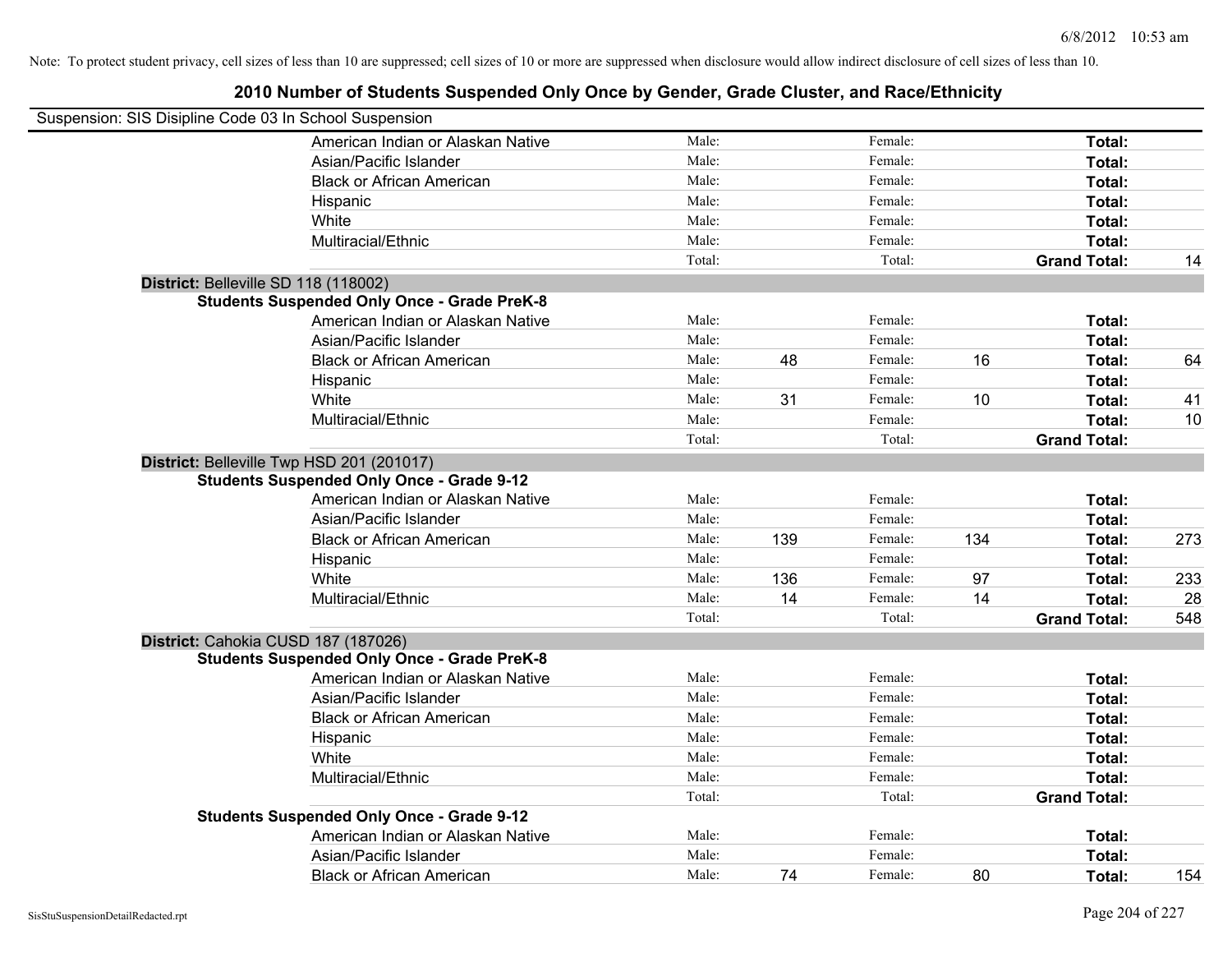| Suspension: SIS Disipline Code 03 In School Suspension |                                                    |        |    |         |    |                     |     |
|--------------------------------------------------------|----------------------------------------------------|--------|----|---------|----|---------------------|-----|
|                                                        | Hispanic                                           | Male:  |    | Female: |    | Total:              |     |
|                                                        | White                                              | Male:  |    | Female: |    | Total:              | 12  |
|                                                        | Multiracial/Ethnic                                 | Male:  |    | Female: |    | Total:              |     |
|                                                        |                                                    | Total: |    | Total:  |    | <b>Grand Total:</b> |     |
| District: Central SD 104 (104002)                      |                                                    |        |    |         |    |                     |     |
|                                                        | <b>Students Suspended Only Once - Grade PreK-8</b> |        |    |         |    |                     |     |
|                                                        | American Indian or Alaskan Native                  | Male:  |    | Female: |    | Total:              |     |
|                                                        | Asian/Pacific Islander                             | Male:  |    | Female: |    | Total:              |     |
|                                                        | <b>Black or African American</b>                   | Male:  |    | Female: |    | Total:              |     |
|                                                        | Hispanic                                           | Male:  |    | Female: |    | Total:              |     |
|                                                        | White                                              | Male:  |    | Female: |    | Total:              |     |
|                                                        | Multiracial/Ethnic                                 | Male:  |    | Female: |    | Total:              |     |
|                                                        |                                                    | Total: |    | Total:  |    | <b>Grand Total:</b> | 14  |
| District: Dupo CUSD 196 (196026)                       |                                                    |        |    |         |    |                     |     |
|                                                        | <b>Students Suspended Only Once - Grade PreK-8</b> |        |    |         |    |                     |     |
|                                                        | American Indian or Alaskan Native                  | Male:  |    | Female: |    | Total:              |     |
|                                                        | Asian/Pacific Islander                             | Male:  |    | Female: |    | Total:              |     |
|                                                        | <b>Black or African American</b>                   | Male:  |    | Female: |    | Total:              |     |
|                                                        | Hispanic                                           | Male:  |    | Female: |    | Total:              |     |
|                                                        | White                                              | Male:  | 27 | Female: | 20 | Total:              | 47  |
|                                                        | Multiracial/Ethnic                                 | Male:  |    | Female: |    | Total:              |     |
|                                                        |                                                    | Total: |    | Total:  |    | <b>Grand Total:</b> |     |
|                                                        | <b>Students Suspended Only Once - Grade 9-12</b>   |        |    |         |    |                     |     |
|                                                        | American Indian or Alaskan Native                  | Male:  |    | Female: |    | Total:              |     |
|                                                        | Asian/Pacific Islander                             | Male:  |    | Female: |    | Total:              |     |
|                                                        | <b>Black or African American</b>                   | Male:  |    | Female: |    | Total:              |     |
|                                                        | Hispanic                                           | Male:  |    | Female: |    | Total:              |     |
|                                                        | White                                              | Male:  | 32 | Female: | 15 | Total:              | 47  |
|                                                        | Multiracial/Ethnic                                 | Male:  |    | Female: |    | Total:              |     |
|                                                        |                                                    | Total: |    | Total:  |    | <b>Grand Total:</b> |     |
| District: East St Louis SD 189 (189022)                |                                                    |        |    |         |    |                     |     |
|                                                        | <b>Students Suspended Only Once - Grade PreK-8</b> |        |    |         |    |                     |     |
|                                                        | American Indian or Alaskan Native                  | Male:  |    | Female: |    | Total:              |     |
|                                                        | Asian/Pacific Islander                             | Male:  |    | Female: |    | Total:              |     |
|                                                        | <b>Black or African American</b>                   | Male:  | 73 | Female: | 62 | Total:              | 135 |
|                                                        | Hispanic                                           | Male:  |    | Female: |    | Total:              |     |
|                                                        | White                                              | Male:  |    | Female: |    | Total:              |     |
|                                                        | Multiracial/Ethnic                                 | Male:  |    | Female: |    | Total:              |     |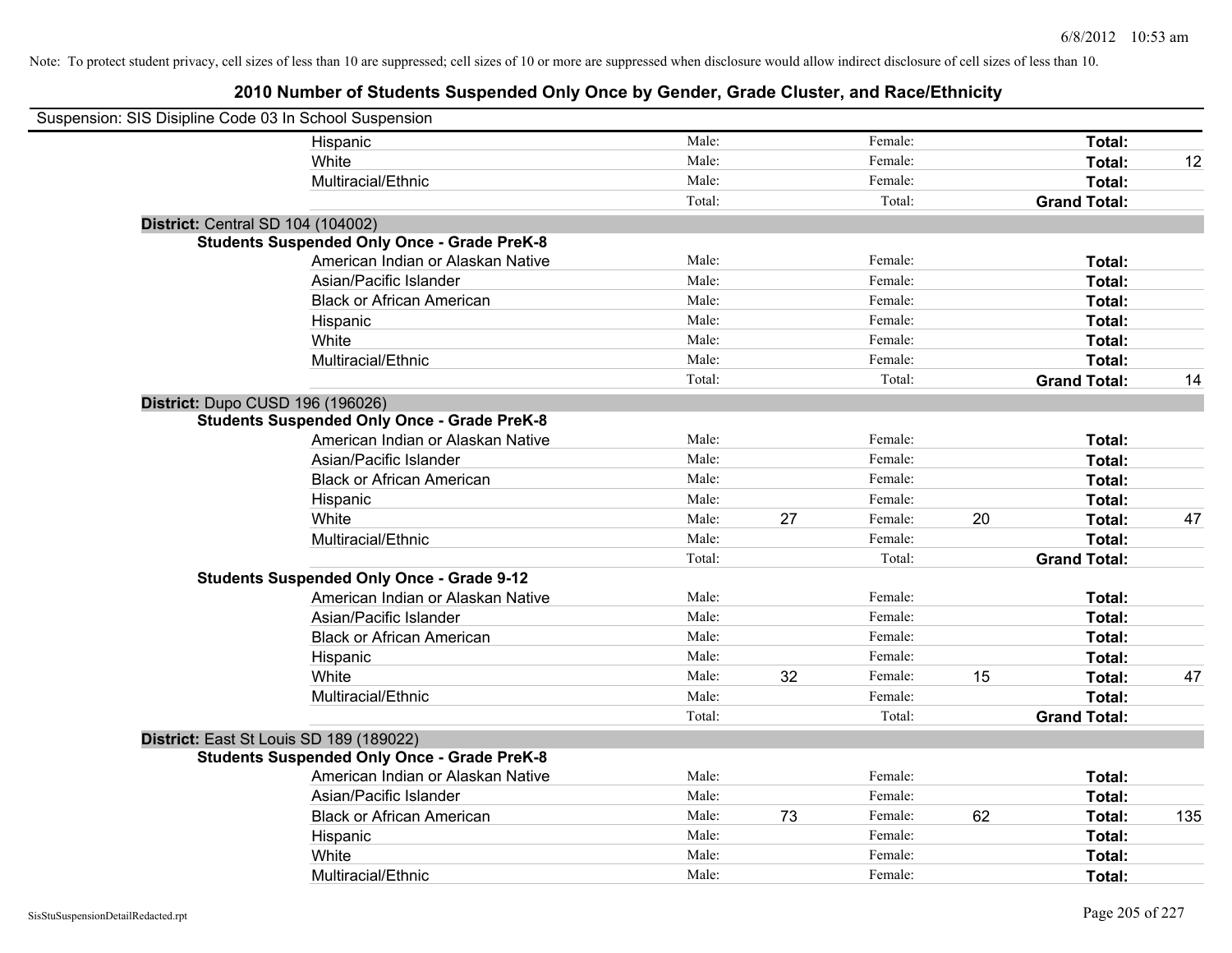## **2010 Number of Students Suspended Only Once by Gender, Grade Cluster, and Race/Ethnicity**

| Suspension: SIS Disipline Code 03 In School Suspension |        |     |         |     |                     |     |
|--------------------------------------------------------|--------|-----|---------|-----|---------------------|-----|
|                                                        | Total: |     | Total:  |     | <b>Grand Total:</b> |     |
| <b>Students Suspended Only Once - Grade 9-12</b>       |        |     |         |     |                     |     |
| American Indian or Alaskan Native                      | Male:  |     | Female: |     | Total:              |     |
| Asian/Pacific Islander                                 | Male:  |     | Female: |     | Total:              |     |
| <b>Black or African American</b>                       | Male:  | 124 | Female: | 138 | Total:              | 262 |
| Hispanic                                               | Male:  |     | Female: |     | Total:              |     |
| White                                                  | Male:  |     | Female: |     | Total:              |     |
| Multiracial/Ethnic                                     | Male:  |     | Female: |     | Total:              |     |
|                                                        | Total: |     | Total:  |     | <b>Grand Total:</b> |     |
| District: Freeburg CCSD 70 (070004)                    |        |     |         |     |                     |     |
| <b>Students Suspended Only Once - Grade PreK-8</b>     |        |     |         |     |                     |     |
| American Indian or Alaskan Native                      | Male:  |     | Female: |     | Total:              |     |
| Asian/Pacific Islander                                 | Male:  |     | Female: |     | Total:              |     |
| <b>Black or African American</b>                       | Male:  |     | Female: |     | Total:              |     |
| Hispanic                                               | Male:  |     | Female: |     | Total:              |     |
| White                                                  | Male:  |     | Female: |     | Total:              |     |
| Multiracial/Ethnic                                     | Male:  |     | Female: |     | Total:              |     |
|                                                        | Total: |     | Total:  |     | <b>Grand Total:</b> |     |
| District: Freeburg CHSD 77 (077016)                    |        |     |         |     |                     |     |
| <b>Students Suspended Only Once - Grade 9-12</b>       |        |     |         |     |                     |     |
| American Indian or Alaskan Native                      | Male:  |     | Female: |     | Total:              |     |
| Asian/Pacific Islander                                 | Male:  |     | Female: |     | Total:              |     |
| <b>Black or African American</b>                       | Male:  |     | Female: |     | Total:              |     |
| Hispanic                                               | Male:  |     | Female: |     | Total:              |     |
| White                                                  | Male:  | 12  | Female: | 12  | Total:              | 24  |
| Multiracial/Ethnic                                     | Male:  |     | Female: |     | Total:              |     |
|                                                        | Total: |     | Total:  |     | <b>Grand Total:</b> |     |
| <b>District: Grant CCSD 110 (110004)</b>               |        |     |         |     |                     |     |
| <b>Students Suspended Only Once - Grade PreK-8</b>     |        |     |         |     |                     |     |
| American Indian or Alaskan Native                      | Male:  |     | Female: |     | Total:              |     |
| Asian/Pacific Islander                                 | Male:  |     | Female: |     | Total:              |     |
| <b>Black or African American</b>                       | Male:  | 14  | Female: | 10  | Total:              | 24  |
| Hispanic                                               | Male:  |     | Female: |     | Total:              |     |
| White                                                  | Male:  |     | Female: |     | Total:              | 22  |
| Multiracial/Ethnic                                     | Male:  |     | Female: |     | Total:              |     |
|                                                        | Total: |     | Total:  |     | <b>Grand Total:</b> |     |
| District: Harmony Emge SD 175 (175002)                 |        |     |         |     |                     |     |

**Students Suspended Only Once - Grade PreK-8**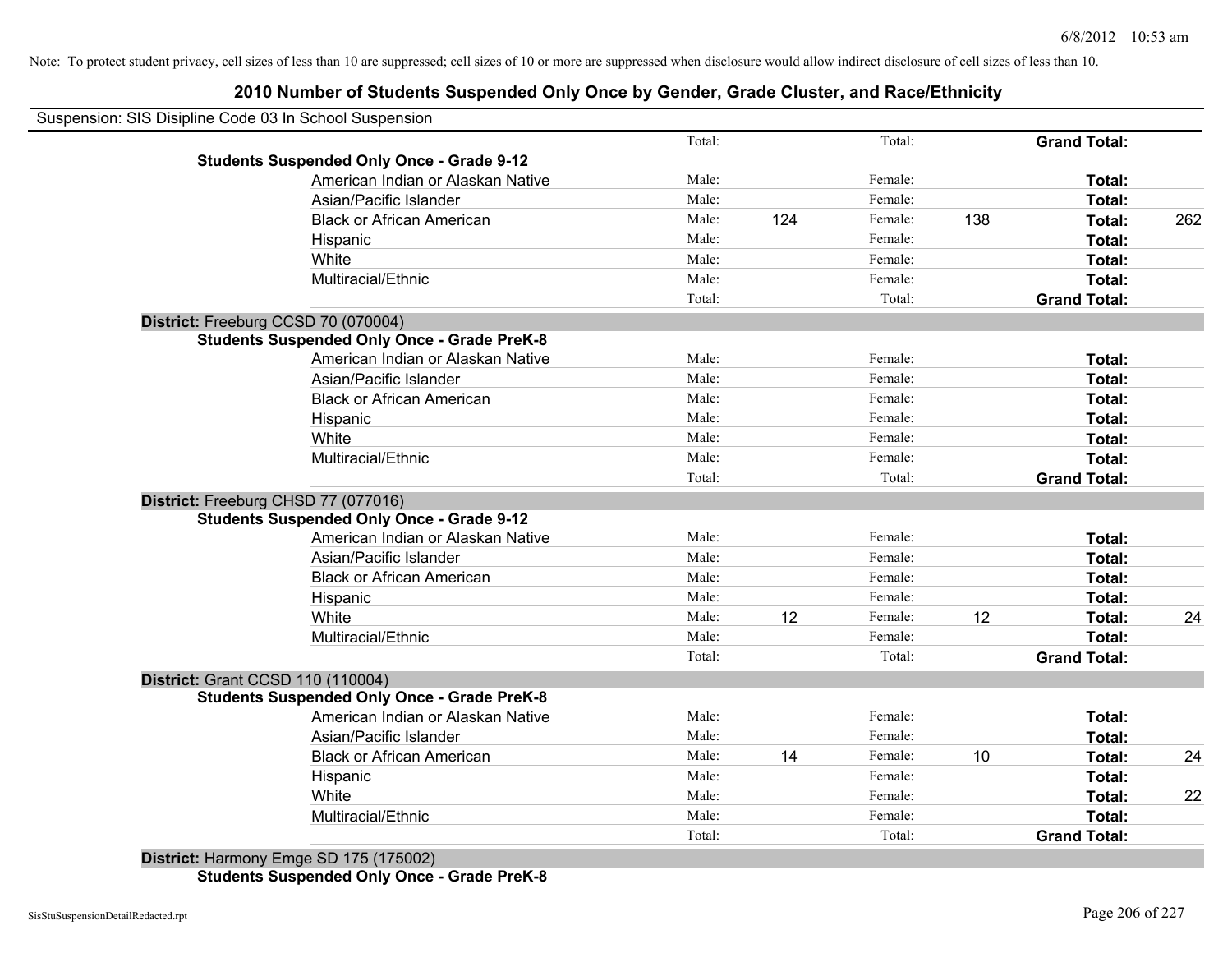| Suspension: SIS Disipline Code 03 In School Suspension |                                                    |        |         |                     |    |
|--------------------------------------------------------|----------------------------------------------------|--------|---------|---------------------|----|
|                                                        | American Indian or Alaskan Native                  | Male:  | Female: | Total:              |    |
|                                                        | Asian/Pacific Islander                             | Male:  | Female: | Total:              |    |
|                                                        | <b>Black or African American</b>                   | Male:  | Female: | Total:              | 23 |
|                                                        | Hispanic                                           | Male:  | Female: | Total:              |    |
|                                                        | White                                              | Male:  | Female: | Total:              | 19 |
|                                                        | Multiracial/Ethnic                                 | Male:  | Female: | Total:              |    |
|                                                        |                                                    | Total: | Total:  | <b>Grand Total:</b> |    |
|                                                        | District: Illinois Center for Autism (025400)      |        |         |                     |    |
|                                                        | <b>Students Suspended Only Once - Grade PreK-8</b> |        |         |                     |    |
|                                                        | American Indian or Alaskan Native                  | Male:  | Female: | Total:              |    |
|                                                        | Asian/Pacific Islander                             | Male:  | Female: | Total:              |    |
|                                                        | <b>Black or African American</b>                   | Male:  | Female: | Total:              |    |
|                                                        | Hispanic                                           | Male:  | Female: | Total:              |    |
|                                                        | White                                              | Male:  | Female: | Total:              |    |
|                                                        | Multiracial/Ethnic                                 | Male:  | Female: | Total:              |    |
|                                                        |                                                    | Total: | Total:  | <b>Grand Total:</b> |    |
|                                                        | <b>Students Suspended Only Once - Grade 9-12</b>   |        |         |                     |    |
|                                                        | American Indian or Alaskan Native                  | Male:  | Female: | Total:              |    |
|                                                        | Asian/Pacific Islander                             | Male:  | Female: | Total:              |    |
|                                                        | <b>Black or African American</b>                   | Male:  | Female: | Total:              |    |
|                                                        | Hispanic                                           | Male:  | Female: | Total:              |    |
|                                                        | White                                              | Male:  | Female: | Total:              |    |
|                                                        | Multiracial/Ethnic                                 | Male:  | Female: | Total:              |    |
|                                                        |                                                    | Total: | Total:  | <b>Grand Total:</b> |    |
| District: Lebanon CUSD 9 (009026)                      |                                                    |        |         |                     |    |
|                                                        | <b>Students Suspended Only Once - Grade PreK-8</b> |        |         |                     |    |
|                                                        | American Indian or Alaskan Native                  | Male:  | Female: | Total:              |    |
|                                                        | Asian/Pacific Islander                             | Male:  | Female: | Total:              |    |
|                                                        | <b>Black or African American</b>                   | Male:  | Female: | Total:              |    |
|                                                        | Hispanic                                           | Male:  | Female: | Total:              |    |
|                                                        | White                                              | Male:  | Female: | Total:              |    |
|                                                        | Multiracial/Ethnic                                 | Male:  | Female: | Total:              |    |
|                                                        |                                                    | Total: | Total:  | <b>Grand Total:</b> | 10 |
|                                                        | <b>Students Suspended Only Once - Grade 9-12</b>   |        |         |                     |    |
|                                                        | American Indian or Alaskan Native                  | Male:  | Female: | Total:              |    |
|                                                        | Asian/Pacific Islander                             | Male:  | Female: | Total:              |    |
|                                                        | <b>Black or African American</b>                   | Male:  | Female: | Total:              |    |
|                                                        | Hispanic                                           | Male:  | Female: | <b>Total:</b>       |    |
|                                                        | White                                              | Male:  | Female: | Total:              | 10 |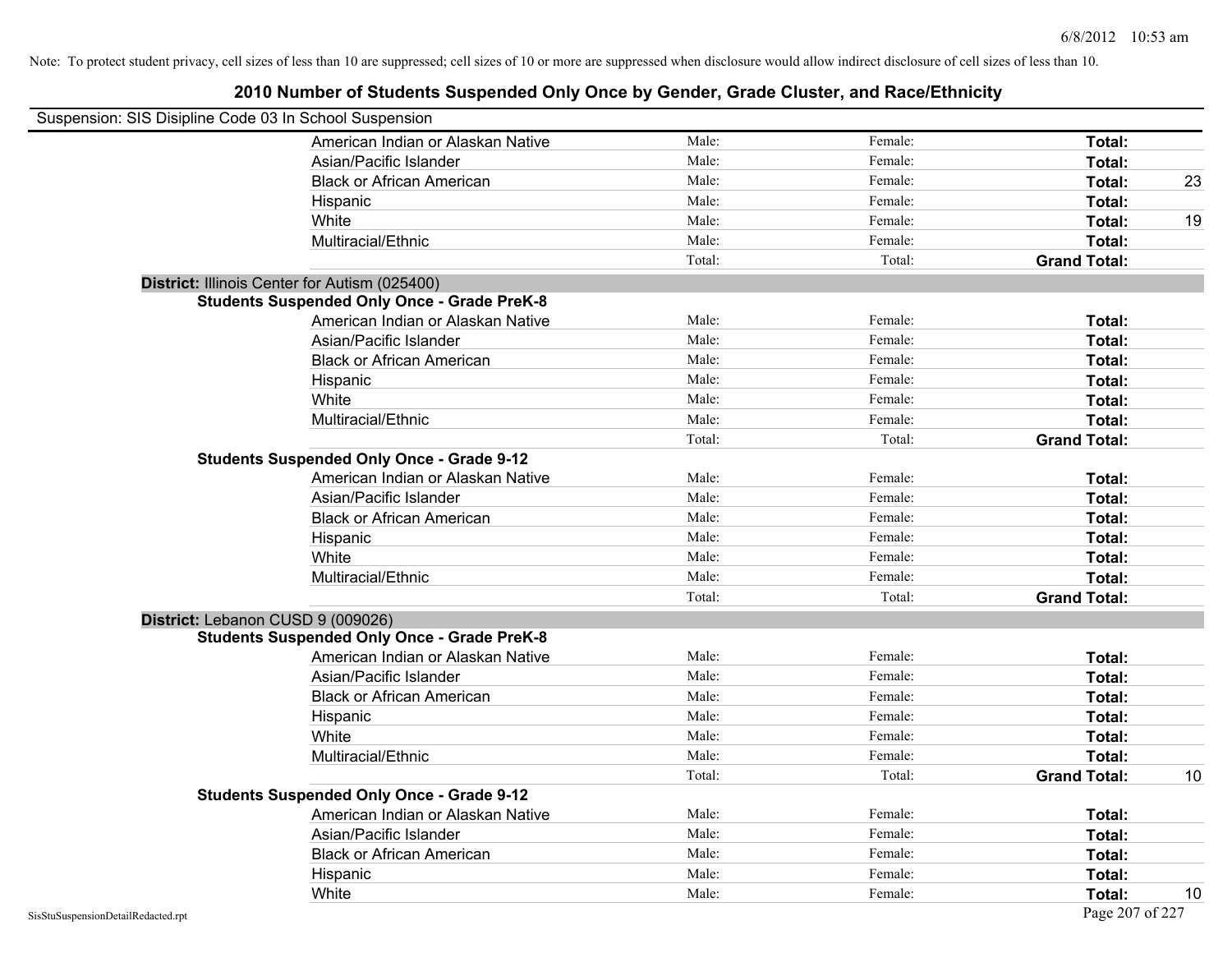| Suspension: SIS Disipline Code 03 In School Suspension |                                                    |        |    |         |                     |               |    |
|--------------------------------------------------------|----------------------------------------------------|--------|----|---------|---------------------|---------------|----|
|                                                        | Multiracial/Ethnic                                 | Male:  |    | Female: |                     | Total:        |    |
|                                                        |                                                    | Total: |    | Total:  | <b>Grand Total:</b> |               |    |
| District: Marissa CUSD 40 (040026)                     |                                                    |        |    |         |                     |               |    |
|                                                        | <b>Students Suspended Only Once - Grade PreK-8</b> |        |    |         |                     |               |    |
|                                                        | American Indian or Alaskan Native                  | Male:  |    | Female: |                     | Total:        |    |
|                                                        | Asian/Pacific Islander                             | Male:  |    | Female: |                     | Total:        |    |
|                                                        | <b>Black or African American</b>                   | Male:  |    | Female: |                     | Total:        |    |
|                                                        | Hispanic                                           | Male:  |    | Female: |                     | Total:        |    |
|                                                        | White                                              | Male:  |    | Female: |                     | Total:        | 14 |
|                                                        | Multiracial/Ethnic                                 | Male:  |    | Female: |                     | Total:        |    |
|                                                        |                                                    | Total: |    | Total:  | <b>Grand Total:</b> |               |    |
|                                                        | <b>Students Suspended Only Once - Grade 9-12</b>   |        |    |         |                     |               |    |
|                                                        | American Indian or Alaskan Native                  | Male:  |    | Female: |                     | Total:        |    |
|                                                        | Asian/Pacific Islander                             | Male:  |    | Female: |                     | Total:        |    |
|                                                        | <b>Black or African American</b>                   | Male:  |    | Female: |                     | Total:        |    |
|                                                        | Hispanic                                           | Male:  |    | Female: |                     | Total:        |    |
|                                                        | White                                              | Male:  |    | Female: |                     | <b>Total:</b> | 13 |
|                                                        | Multiracial/Ethnic                                 | Male:  |    | Female: |                     | <b>Total:</b> |    |
|                                                        |                                                    | Total: |    | Total:  | <b>Grand Total:</b> |               |    |
| District: Mascoutah CUD 19 (019026)                    |                                                    |        |    |         |                     |               |    |
|                                                        | <b>Students Suspended Only Once - Grade PreK-8</b> |        |    |         |                     |               |    |
|                                                        | American Indian or Alaskan Native                  | Male:  |    | Female: |                     | Total:        |    |
|                                                        | Asian/Pacific Islander                             | Male:  |    | Female: |                     | Total:        |    |
|                                                        | <b>Black or African American</b>                   | Male:  |    | Female: |                     | Total:        | 13 |
|                                                        | Hispanic                                           | Male:  |    | Female: |                     | Total:        |    |
|                                                        | White                                              | Male:  | 38 | Female: | 12                  | Total:        | 50 |
|                                                        | Multiracial/Ethnic                                 | Male:  |    | Female: |                     | <b>Total:</b> |    |
|                                                        |                                                    | Total: |    | Total:  | <b>Grand Total:</b> |               |    |
|                                                        | <b>Students Suspended Only Once - Grade 9-12</b>   |        |    |         |                     |               |    |
|                                                        | American Indian or Alaskan Native                  | Male:  |    | Female: |                     | Total:        |    |
|                                                        | Asian/Pacific Islander                             | Male:  |    | Female: |                     | Total:        |    |
|                                                        | <b>Black or African American</b>                   | Male:  |    | Female: |                     | Total:        | 11 |
|                                                        | Hispanic                                           | Male:  |    | Female: |                     | Total:        |    |
|                                                        | White                                              | Male:  |    | Female: |                     | Total:        | 43 |
|                                                        | Multiracial/Ethnic                                 | Male:  |    | Female: |                     | <b>Total:</b> |    |
|                                                        |                                                    | Total: |    | Total:  | <b>Grand Total:</b> |               |    |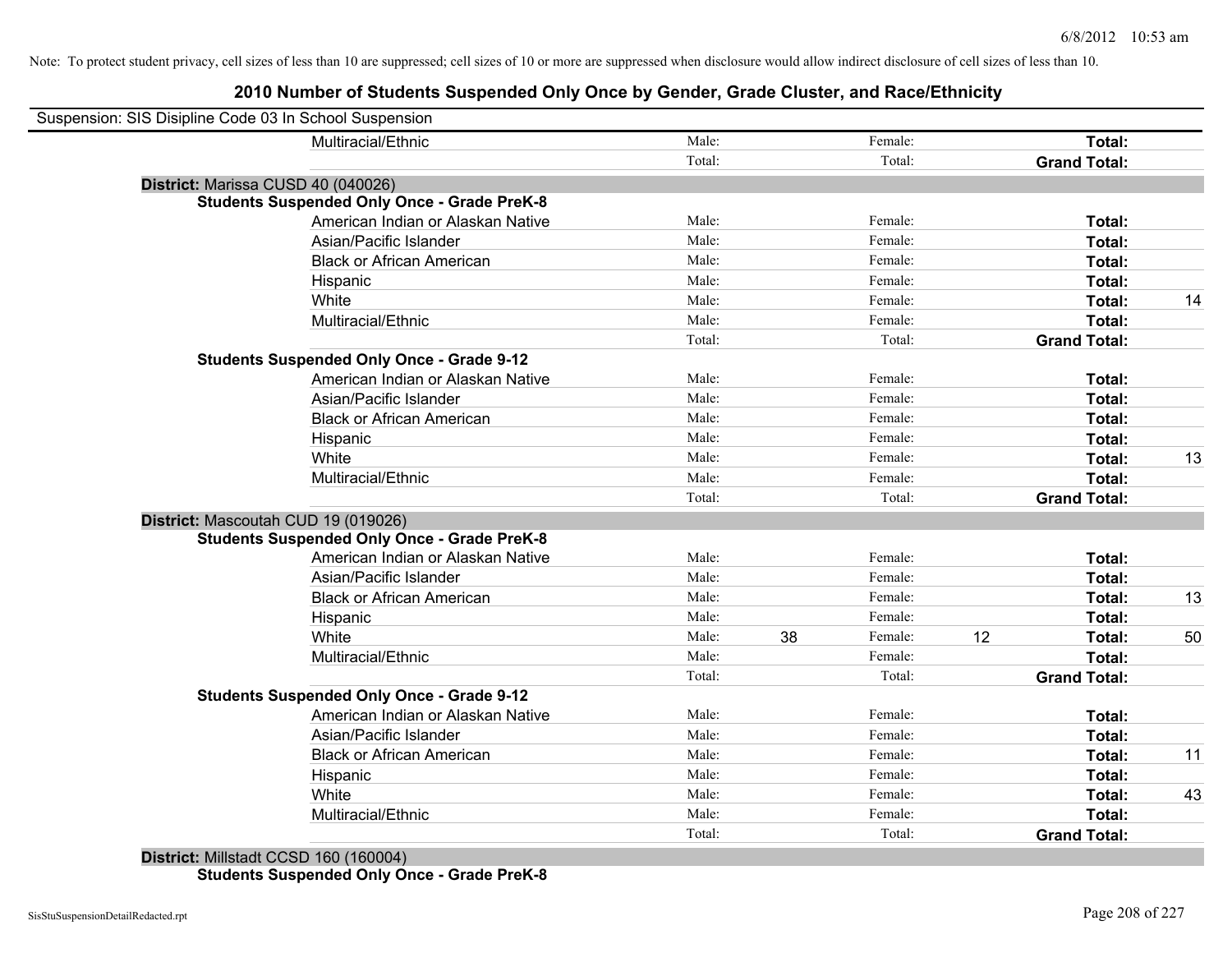| Suspension: SIS Disipline Code 03 In School Suspension                                    |        |    |         |    |                     |     |
|-------------------------------------------------------------------------------------------|--------|----|---------|----|---------------------|-----|
| American Indian or Alaskan Native                                                         | Male:  |    | Female: |    | Total:              |     |
| Asian/Pacific Islander                                                                    | Male:  |    | Female: |    | Total:              |     |
| <b>Black or African American</b>                                                          | Male:  |    | Female: |    | Total:              |     |
| Hispanic                                                                                  | Male:  |    | Female: |    | Total:              |     |
| White                                                                                     | Male:  |    | Female: |    | Total:              |     |
| Multiracial/Ethnic                                                                        | Male:  |    | Female: |    | Total:              |     |
|                                                                                           | Total: |    | Total:  |    | <b>Grand Total:</b> | 12  |
| District: New Athens CUSD 60 (060026)                                                     |        |    |         |    |                     |     |
| <b>Students Suspended Only Once - Grade 9-12</b>                                          |        |    |         |    |                     |     |
| American Indian or Alaskan Native                                                         | Male:  |    | Female: |    | Total:              |     |
| Asian/Pacific Islander                                                                    | Male:  |    | Female: |    | Total:              |     |
| <b>Black or African American</b>                                                          | Male:  |    | Female: |    | Total:              |     |
| Hispanic                                                                                  | Male:  |    | Female: |    | Total:              |     |
| White                                                                                     | Male:  |    | Female: |    | Total:              |     |
| Multiracial/Ethnic                                                                        | Male:  |    | Female: |    | Total:              |     |
|                                                                                           | Total: |    | Total:  |    | <b>Grand Total:</b> |     |
| District: O Fallon CCSD 90 (090004)<br><b>Students Suspended Only Once - Grade PreK-8</b> |        |    |         |    |                     |     |
| American Indian or Alaskan Native                                                         | Male:  |    | Female: |    | Total:              |     |
| Asian/Pacific Islander                                                                    | Male:  |    | Female: |    | Total:              |     |
| <b>Black or African American</b>                                                          | Male:  | 30 | Female: | 14 | Total:              | 44  |
| Hispanic                                                                                  | Male:  |    | Female: |    | Total:              |     |
| White                                                                                     | Male:  | 83 | Female: | 34 | Total:              | 117 |
| Multiracial/Ethnic                                                                        | Male:  |    | Female: |    | Total:              |     |
|                                                                                           | Total: |    | Total:  |    | <b>Grand Total:</b> | 179 |
| District: O Fallon Twp HSD 203 (203017)                                                   |        |    |         |    |                     |     |
| <b>Students Suspended Only Once - Grade 9-12</b>                                          |        |    |         |    |                     |     |
| American Indian or Alaskan Native                                                         | Male:  |    | Female: |    | Total:              |     |
| Asian/Pacific Islander                                                                    | Male:  |    | Female: |    | Total:              |     |
| <b>Black or African American</b>                                                          | Male:  | 23 | Female: | 20 | Total:              | 43  |
| Hispanic                                                                                  | Male:  |    | Female: |    | Total:              |     |
| White                                                                                     | Male:  | 41 | Female: | 22 | Total:              | 63  |
| Multiracial/Ethnic                                                                        | Male:  |    | Female: |    | <b>Total:</b>       |     |
|                                                                                           | Total: |    | Total:  |    | <b>Grand Total:</b> | 120 |
| District: Smithton CCSD 130 (130004)                                                      |        |    |         |    |                     |     |
| <b>Students Suspended Only Once - Grade PreK-8</b>                                        |        |    |         |    |                     |     |
| American Indian or Alaskan Native                                                         | Male:  |    | Female: |    | <b>Total:</b>       |     |
| Asian/Pacific Islander                                                                    | Male:  |    | Female: |    | Total:              |     |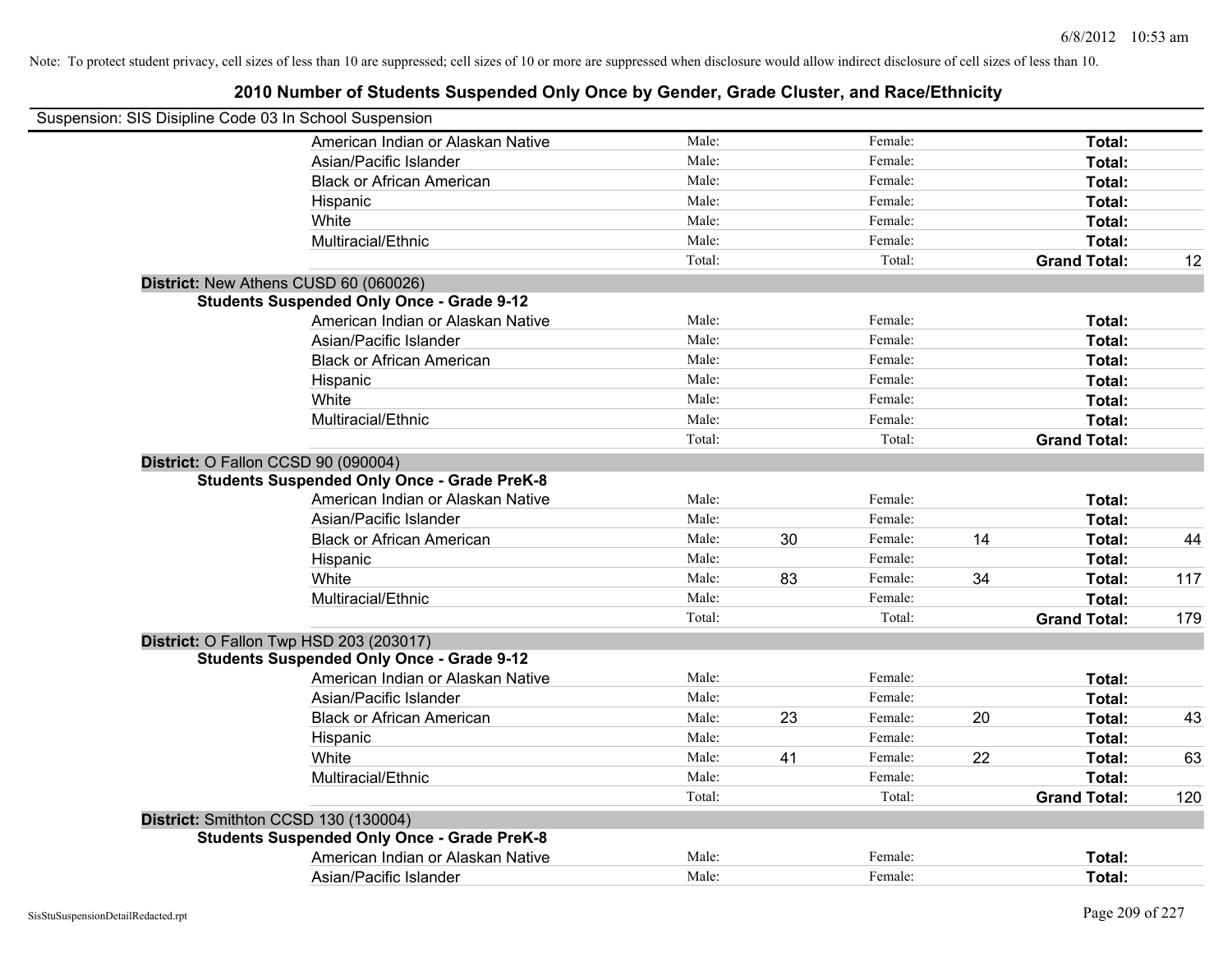| Suspension: SIS Disipline Code 03 In School Suspension |                                                    |        |         |                     |    |
|--------------------------------------------------------|----------------------------------------------------|--------|---------|---------------------|----|
|                                                        | <b>Black or African American</b>                   | Male:  | Female: | Total:              |    |
|                                                        | Hispanic                                           | Male:  | Female: | Total:              |    |
|                                                        | White                                              | Male:  | Female: | Total:              | 19 |
|                                                        | Multiracial/Ethnic                                 | Male:  | Female: | Total:              |    |
|                                                        |                                                    | Total: | Total:  | <b>Grand Total:</b> |    |
| District: Wolf Branch SD 113 (113002)                  |                                                    |        |         |                     |    |
|                                                        | <b>Students Suspended Only Once - Grade PreK-8</b> |        |         |                     |    |
|                                                        | American Indian or Alaskan Native                  | Male:  | Female: | Total:              |    |
|                                                        | Asian/Pacific Islander                             | Male:  | Female: | Total:              |    |
|                                                        | <b>Black or African American</b>                   | Male:  | Female: | Total:              |    |
|                                                        | Hispanic                                           | Male:  | Female: | <b>Total:</b>       |    |
|                                                        | White                                              | Male:  | Female: | Total:              |    |
|                                                        | Multiracial/Ethnic                                 | Male:  | Female: | <b>Total:</b>       |    |
|                                                        |                                                    | Total: | Total:  | <b>Grand Total:</b> | 10 |
|                                                        |                                                    |        |         |                     |    |
| Region: State of ILlinois (65)                         |                                                    |        |         |                     |    |
| County: State Of II (108)                              |                                                    |        |         |                     |    |
| District: Non-Public School (9000)                     |                                                    |        |         |                     |    |
|                                                        | <b>Students Suspended Only Once - Grade 9-12</b>   |        |         |                     |    |
|                                                        | American Indian or Alaskan Native                  | Male:  | Female: | Total:              |    |
|                                                        | Asian/Pacific Islander                             | Male:  | Female: | Total:              |    |
|                                                        | <b>Black or African American</b>                   | Male:  | Female: | <b>Total:</b>       |    |
|                                                        | Hispanic                                           | Male:  | Female: | Total:              |    |
|                                                        | White                                              | Male:  | Female: | <b>Total:</b>       |    |
|                                                        | Multiracial/Ethnic                                 | Male:  | Female: | Total:              |    |
|                                                        |                                                    | Total: | Total:  | <b>Grand Total:</b> |    |
|                                                        |                                                    |        |         |                     |    |
| Region: Tazewell ROE (53)                              |                                                    |        |         |                     |    |
| County: Tazewell (090)                                 |                                                    |        |         |                     |    |
| District: Central SD 51 (051002)                       |                                                    |        |         |                     |    |
|                                                        | <b>Students Suspended Only Once - Grade PreK-8</b> |        |         |                     |    |
|                                                        | American Indian or Alaskan Native                  | Male:  | Female: | Total:              |    |
|                                                        | Asian/Pacific Islander                             | Male:  | Female: | Total:              |    |
|                                                        | <b>Black or African American</b>                   | Male:  | Female: | Total:              |    |
|                                                        | Hispanic                                           | Male:  | Female: | Total:              |    |
|                                                        | White                                              | Male:  | Female: | <b>Total:</b>       |    |
|                                                        | Multiracial/Ethnic                                 | Male:  | Female: | <b>Total:</b>       |    |
|                                                        |                                                    | Total: | Total:  | <b>Grand Total:</b> |    |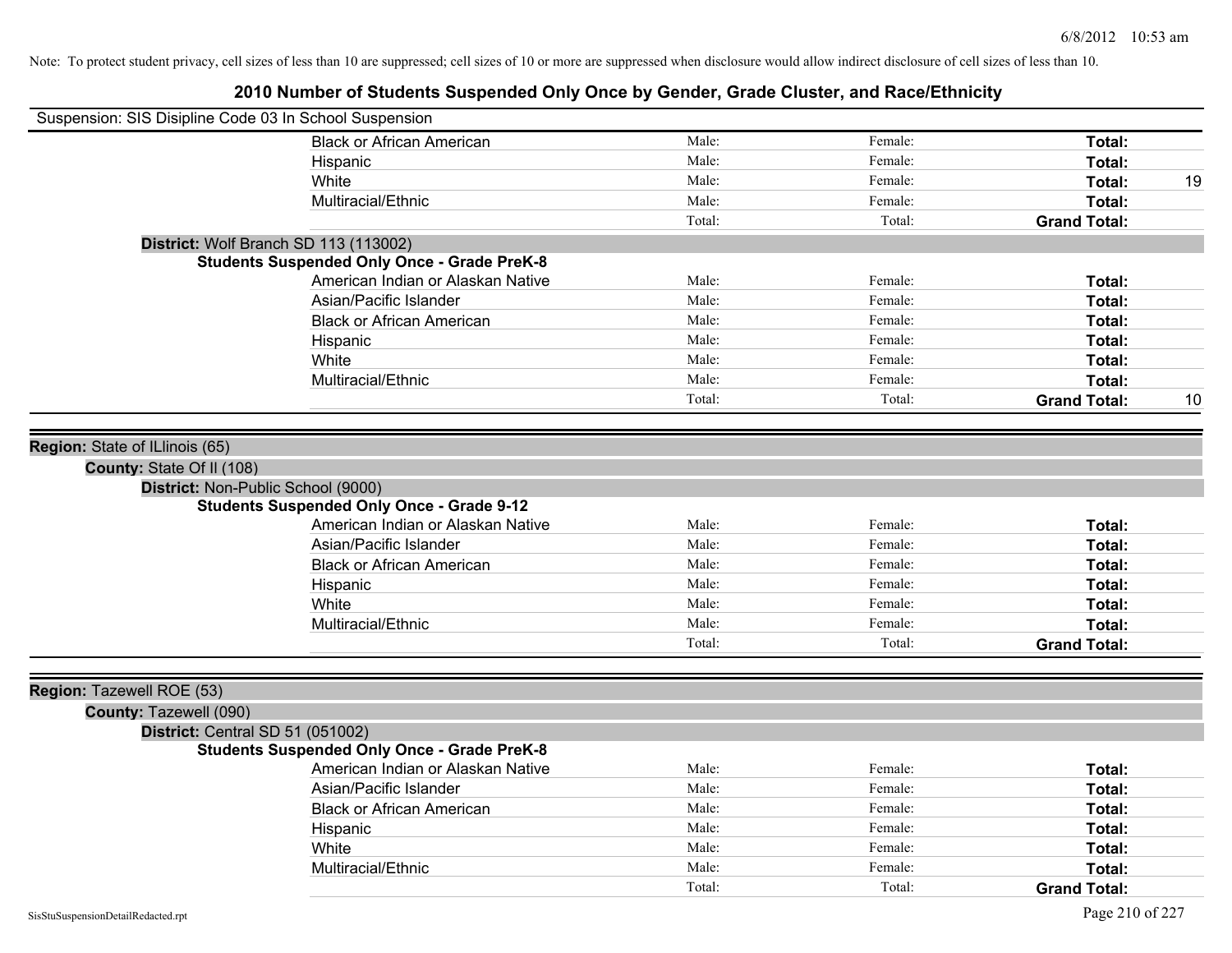| Suspension: SIS Disipline Code 03 In School Suspension |        |         |                     |    |
|--------------------------------------------------------|--------|---------|---------------------|----|
| District: Creve Coeur SD 76 (076002)                   |        |         |                     |    |
| <b>Students Suspended Only Once - Grade PreK-8</b>     |        |         |                     |    |
| American Indian or Alaskan Native                      | Male:  | Female: | Total:              |    |
| Asian/Pacific Islander                                 | Male:  | Female: | Total:              |    |
| <b>Black or African American</b>                       | Male:  | Female: | Total:              |    |
| Hispanic                                               | Male:  | Female: | Total:              |    |
| White                                                  | Male:  | Female: | Total:              | 17 |
| Multiracial/Ethnic                                     | Male:  | Female: | Total:              |    |
|                                                        | Total: | Total:  | <b>Grand Total:</b> |    |
| District: Deer Creek-Mackinaw CUSD 701 (701026)        |        |         |                     |    |
| <b>Students Suspended Only Once - Grade PreK-8</b>     |        |         |                     |    |
| American Indian or Alaskan Native                      | Male:  | Female: | Total:              |    |
| Asian/Pacific Islander                                 | Male:  | Female: | Total:              |    |
| <b>Black or African American</b>                       | Male:  | Female: | Total:              |    |
| Hispanic                                               | Male:  | Female: | Total:              |    |
| White                                                  | Male:  | Female: | Total:              |    |
| Multiracial/Ethnic                                     | Male:  | Female: | Total:              |    |
|                                                        | Total: | Total:  | <b>Grand Total:</b> |    |
| District: Delavan CUSD 703 (703026)                    |        |         |                     |    |
| <b>Students Suspended Only Once - Grade PreK-8</b>     |        |         |                     |    |
| American Indian or Alaskan Native                      | Male:  | Female: | Total:              |    |
| Asian/Pacific Islander                                 | Male:  | Female: | Total:              |    |
| <b>Black or African American</b>                       | Male:  | Female: | Total:              |    |
| Hispanic                                               | Male:  | Female: | Total:              |    |
| White                                                  | Male:  | Female: | Total:              |    |
| Multiracial/Ethnic                                     | Male:  | Female: | Total:              |    |
|                                                        | Total: | Total:  | <b>Grand Total:</b> |    |
| <b>Students Suspended Only Once - Grade 9-12</b>       |        |         |                     |    |
| American Indian or Alaskan Native                      | Male:  | Female: | Total:              |    |
| Asian/Pacific Islander                                 | Male:  | Female: | Total:              |    |
| <b>Black or African American</b>                       | Male:  | Female: | Total:              |    |
| Hispanic                                               | Male:  | Female: | Total:              |    |
| White                                                  | Male:  | Female: | Total:              | 10 |
| Multiracial/Ethnic                                     | Male:  | Female: | Total:              |    |
|                                                        | Total: | Total:  | <b>Grand Total:</b> |    |
| District: District 50 Schools (050002)                 |        |         |                     |    |
| <b>Students Suspended Only Once - Grade PreK-8</b>     |        |         |                     |    |
| American Indian or Alaskan Native                      | Male:  | Female: | Total:              |    |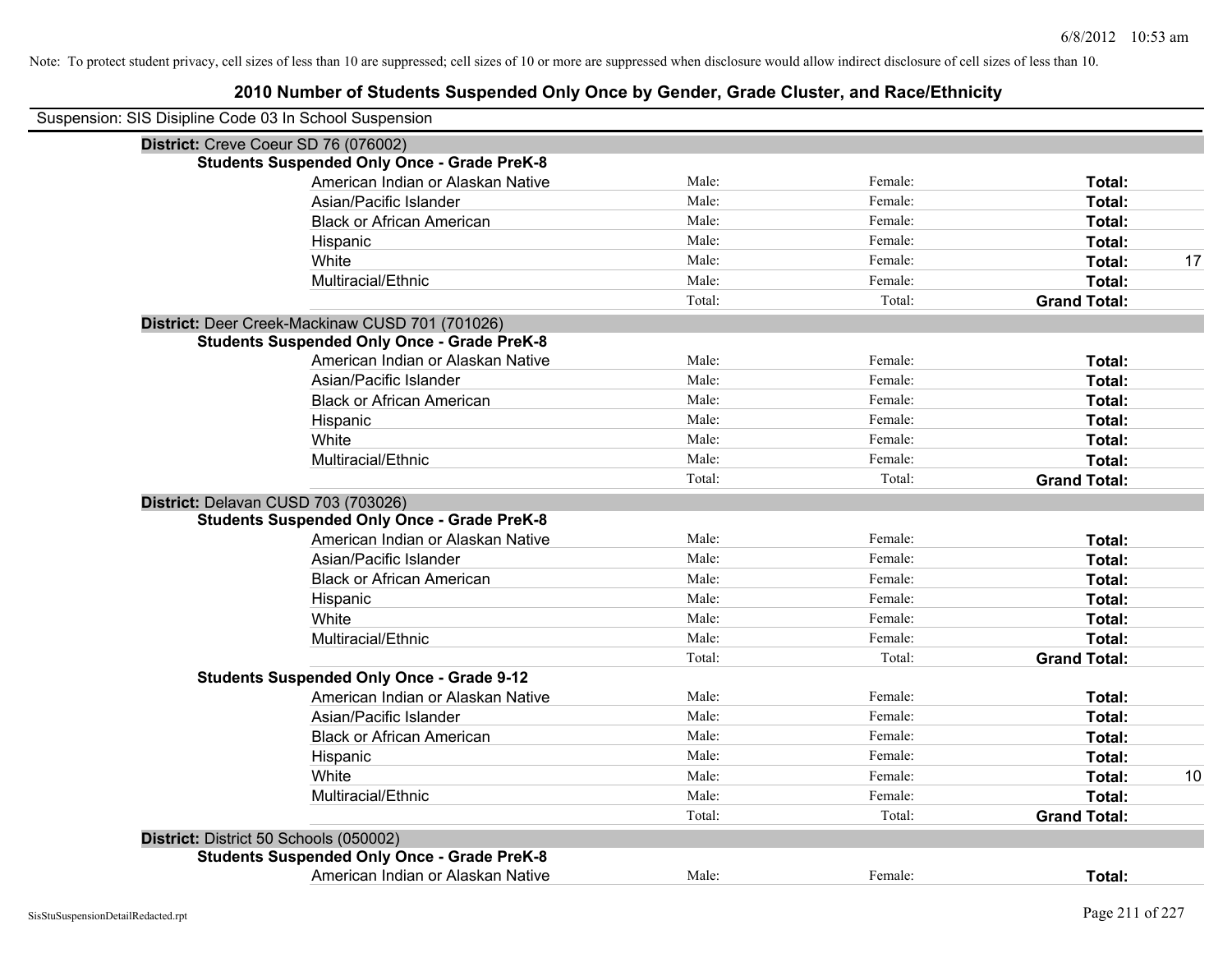| Suspension: SIS Disipline Code 03 In School Suspension |                                                    |        |     |         |    |                     |     |
|--------------------------------------------------------|----------------------------------------------------|--------|-----|---------|----|---------------------|-----|
|                                                        | Asian/Pacific Islander                             | Male:  |     | Female: |    | Total:              |     |
|                                                        | <b>Black or African American</b>                   | Male:  |     | Female: |    | Total:              |     |
|                                                        | Hispanic                                           | Male:  |     | Female: |    | Total:              |     |
|                                                        | White                                              | Male:  | 12  | Female: | 10 | Total:              | 22  |
|                                                        | Multiracial/Ethnic                                 | Male:  |     | Female: |    | Total:              |     |
|                                                        |                                                    | Total: |     | Total:  |    | <b>Grand Total:</b> |     |
|                                                        | District: East Peoria CHSD 309 (309016)            |        |     |         |    |                     |     |
|                                                        | <b>Students Suspended Only Once - Grade 9-12</b>   |        |     |         |    |                     |     |
|                                                        | American Indian or Alaskan Native                  | Male:  |     | Female: |    | Total:              |     |
|                                                        | Asian/Pacific Islander                             | Male:  |     | Female: |    | Total:              |     |
|                                                        | <b>Black or African American</b>                   | Male:  |     | Female: |    | Total:              |     |
|                                                        | Hispanic                                           | Male:  |     | Female: |    | Total:              |     |
|                                                        | White                                              | Male:  | 109 | Female: | 83 | Total:              | 192 |
|                                                        | Multiracial/Ethnic                                 | Male:  |     | Female: |    | Total:              |     |
|                                                        |                                                    | Total: |     | Total:  |    | <b>Grand Total:</b> |     |
| District: East Peoria SD 86 (086002)                   |                                                    |        |     |         |    |                     |     |
|                                                        | <b>Students Suspended Only Once - Grade PreK-8</b> |        |     |         |    |                     |     |
|                                                        | American Indian or Alaskan Native                  | Male:  |     | Female: |    | Total:              |     |
|                                                        | Asian/Pacific Islander                             | Male:  |     | Female: |    | Total:              |     |
|                                                        | <b>Black or African American</b>                   | Male:  |     | Female: |    | Total:              |     |
|                                                        | Hispanic                                           | Male:  |     | Female: |    | Total:              |     |
|                                                        | White                                              | Male:  | 24  | Female: | 12 | Total:              | 36  |
|                                                        | Multiracial/Ethnic                                 | Male:  |     | Female: |    | Total:              |     |
|                                                        |                                                    | Total: |     | Total:  |    | <b>Grand Total:</b> |     |
| District: Morton CUSD 709 (709026)                     |                                                    |        |     |         |    |                     |     |
|                                                        | <b>Students Suspended Only Once - Grade PreK-8</b> |        |     |         |    |                     |     |
|                                                        | American Indian or Alaskan Native                  | Male:  |     | Female: |    | Total:              |     |
|                                                        | Asian/Pacific Islander                             | Male:  |     | Female: |    | Total:              |     |
|                                                        | <b>Black or African American</b>                   | Male:  |     | Female: |    | Total:              |     |
|                                                        | Hispanic                                           | Male:  |     | Female: |    | Total:              |     |
|                                                        | White                                              | Male:  |     | Female: |    | Total:              |     |
|                                                        | Multiracial/Ethnic                                 | Male:  |     | Female: |    | Total:              |     |
|                                                        |                                                    | Total: |     | Total:  |    | <b>Grand Total:</b> |     |
|                                                        | <b>Students Suspended Only Once - Grade 9-12</b>   |        |     |         |    |                     |     |
|                                                        | American Indian or Alaskan Native                  | Male:  |     | Female: |    | Total:              |     |
|                                                        | Asian/Pacific Islander                             | Male:  |     | Female: |    | Total:              |     |
|                                                        | <b>Black or African American</b>                   | Male:  |     | Female: |    | <b>Total:</b>       |     |
|                                                        | Hispanic                                           | Male:  |     | Female: |    | Total:              |     |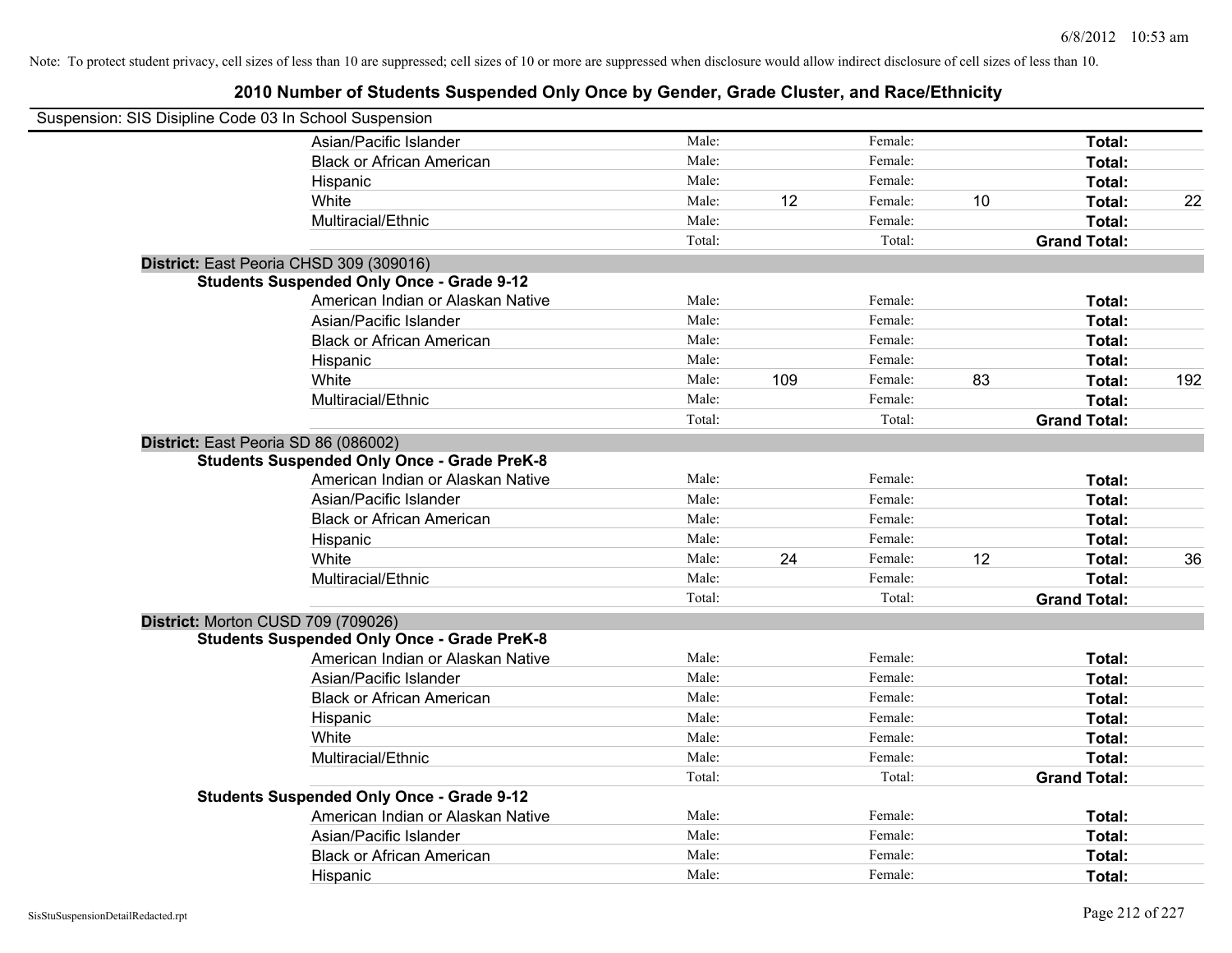| Suspension: SIS Disipline Code 03 In School Suspension |                                                    |        |    |         |    |                     |     |
|--------------------------------------------------------|----------------------------------------------------|--------|----|---------|----|---------------------|-----|
|                                                        | White                                              | Male:  |    | Female: |    | Total:              |     |
|                                                        | Multiracial/Ethnic                                 | Male:  |    | Female: |    | Total:              |     |
|                                                        |                                                    | Total: |    | Total:  |    | <b>Grand Total:</b> |     |
|                                                        | District: N Pekin & Marquette Hght SD 102 (102002) |        |    |         |    |                     |     |
|                                                        | <b>Students Suspended Only Once - Grade PreK-8</b> |        |    |         |    |                     |     |
|                                                        | American Indian or Alaskan Native                  | Male:  |    | Female: |    | Total:              |     |
|                                                        | Asian/Pacific Islander                             | Male:  |    | Female: |    | Total:              |     |
|                                                        | <b>Black or African American</b>                   | Male:  |    | Female: |    | Total:              |     |
|                                                        | Hispanic                                           | Male:  |    | Female: |    | Total:              |     |
|                                                        | White                                              | Male:  |    | Female: |    | Total:              | 15  |
|                                                        | Multiracial/Ethnic                                 | Male:  |    | Female: |    | Total:              |     |
|                                                        |                                                    | Total: |    | Total:  |    | <b>Grand Total:</b> |     |
| District: Pekin PSD 108 (108002)                       |                                                    |        |    |         |    |                     |     |
|                                                        | <b>Students Suspended Only Once - Grade PreK-8</b> |        |    |         |    |                     |     |
|                                                        | American Indian or Alaskan Native                  | Male:  |    | Female: |    | Total:              |     |
|                                                        | Asian/Pacific Islander                             | Male:  |    | Female: |    | Total:              |     |
|                                                        | <b>Black or African American</b>                   | Male:  |    | Female: |    | Total:              |     |
|                                                        | Hispanic                                           | Male:  |    | Female: |    | Total:              |     |
|                                                        | White                                              | Male:  | 76 | Female: | 28 | Total:              | 104 |
|                                                        | Multiracial/Ethnic                                 | Male:  |    | Female: |    | Total:              |     |
|                                                        |                                                    | Total: |    | Total:  |    | <b>Grand Total:</b> |     |
|                                                        | <b>Students Suspended Only Once - Grade 9-12</b>   |        |    |         |    |                     |     |
|                                                        | American Indian or Alaskan Native                  | Male:  |    | Female: |    | Total:              |     |
|                                                        | Asian/Pacific Islander                             | Male:  |    | Female: |    | Total:              |     |
|                                                        | <b>Black or African American</b>                   | Male:  |    | Female: |    | Total:              |     |
|                                                        | Hispanic                                           | Male:  |    | Female: |    | Total:              |     |
|                                                        | White                                              | Male:  |    | Female: |    | Total:              |     |
|                                                        | Multiracial/Ethnic                                 | Male:  |    | Female: |    | Total:              |     |
|                                                        |                                                    | Total: |    | Total:  |    | <b>Grand Total:</b> |     |
| District: Rankin CSD 98 (098002)                       |                                                    |        |    |         |    |                     |     |
|                                                        | <b>Students Suspended Only Once - Grade PreK-8</b> |        |    |         |    |                     |     |
|                                                        | American Indian or Alaskan Native                  | Male:  |    | Female: |    | Total:              |     |
|                                                        | Asian/Pacific Islander                             | Male:  |    | Female: |    | Total:              |     |
|                                                        | <b>Black or African American</b>                   | Male:  |    | Female: |    | Total:              |     |
|                                                        | Hispanic                                           | Male:  |    | Female: |    | Total:              |     |
|                                                        | White                                              | Male:  |    | Female: |    | Total:              |     |
|                                                        | Multiracial/Ethnic                                 | Male:  |    | Female: |    | Total:              |     |
|                                                        |                                                    | Total: |    | Total:  |    | <b>Grand Total:</b> |     |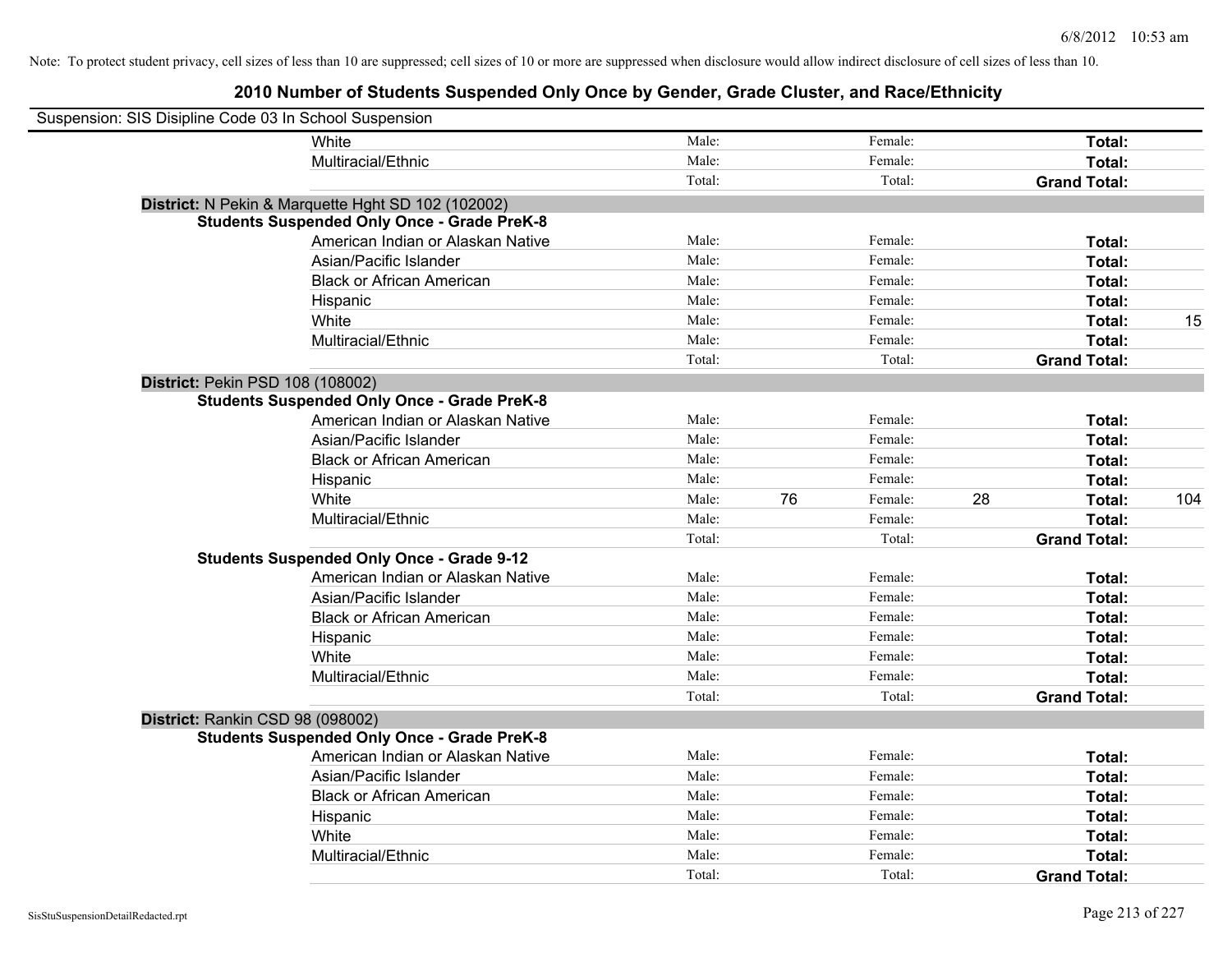| Suspension: SIS Disipline Code 03 In School Suspension |                                                    |        |         |                     |
|--------------------------------------------------------|----------------------------------------------------|--------|---------|---------------------|
|                                                        | District: Robein SD 85 (085002)                    |        |         |                     |
|                                                        | <b>Students Suspended Only Once - Grade PreK-8</b> |        |         |                     |
|                                                        | American Indian or Alaskan Native                  | Male:  | Female: | Total:              |
|                                                        | Asian/Pacific Islander                             | Male:  | Female: | Total:              |
|                                                        | <b>Black or African American</b>                   | Male:  | Female: | Total:              |
|                                                        | Hispanic                                           | Male:  | Female: | Total:              |
|                                                        | White                                              | Male:  | Female: | Total:              |
|                                                        | Multiracial/Ethnic                                 | Male:  | Female: | Total:              |
|                                                        |                                                    | Total: | Total:  | <b>Grand Total:</b> |
|                                                        | District: Washington SD 52 (052002)                |        |         |                     |
|                                                        | <b>Students Suspended Only Once - Grade PreK-8</b> |        |         |                     |
|                                                        | American Indian or Alaskan Native                  | Male:  | Female: | Total:              |
|                                                        | Asian/Pacific Islander                             | Male:  | Female: | Total:              |
|                                                        | <b>Black or African American</b>                   | Male:  | Female: | Total:              |
|                                                        | Hispanic                                           | Male:  | Female: | Total:              |
|                                                        | White                                              | Male:  | Female: | Total:<br>12        |
|                                                        | Multiracial/Ethnic                                 | Male:  | Female: | Total:              |
|                                                        |                                                    | Total: | Total:  | <b>Grand Total:</b> |
| Region: Vermilion ROE (54)                             |                                                    |        |         |                     |
| <b>County: Vermilion (092)</b>                         |                                                    |        |         |                     |
|                                                        | District: Armstrong Twp HSD 225 (225017)           |        |         |                     |
|                                                        | <b>Students Suspended Only Once - Grade 9-12</b>   |        |         |                     |
|                                                        | American Indian or Alaskan Native                  | Male:  | Female: | Total:              |
|                                                        | Asian/Pacific Islander                             | Male:  | Female: | Total:              |
|                                                        | <b>Black or African American</b>                   | Male:  | Female: | Total:              |
|                                                        | Hispanic                                           | Male:  | Female: | Total:              |
|                                                        | White                                              | Male:  | Female: | Total:              |
|                                                        | Multiracial/Ethnic                                 | Male:  | Female: | Total:              |
|                                                        |                                                    | Total: | Total:  | <b>Grand Total:</b> |
|                                                        | District: Armstrong-Ellis Cons SD 61 (061003)      |        |         |                     |
|                                                        | <b>Students Suspended Only Once - Grade PreK-8</b> |        |         |                     |
|                                                        | American Indian or Alaskan Native                  | Male:  | Female: | Total:              |
|                                                        | Asian/Pacific Islander                             | Male:  | Female: | Total:              |
|                                                        | <b>Black or African American</b>                   | Male:  | Female: | Total:              |
|                                                        | Hispanic                                           | Male:  | Female: | Total:              |
|                                                        | White                                              | Male:  | Female: | Total:              |
|                                                        | Multiracial/Ethnic                                 | Male:  | Female: | Total:              |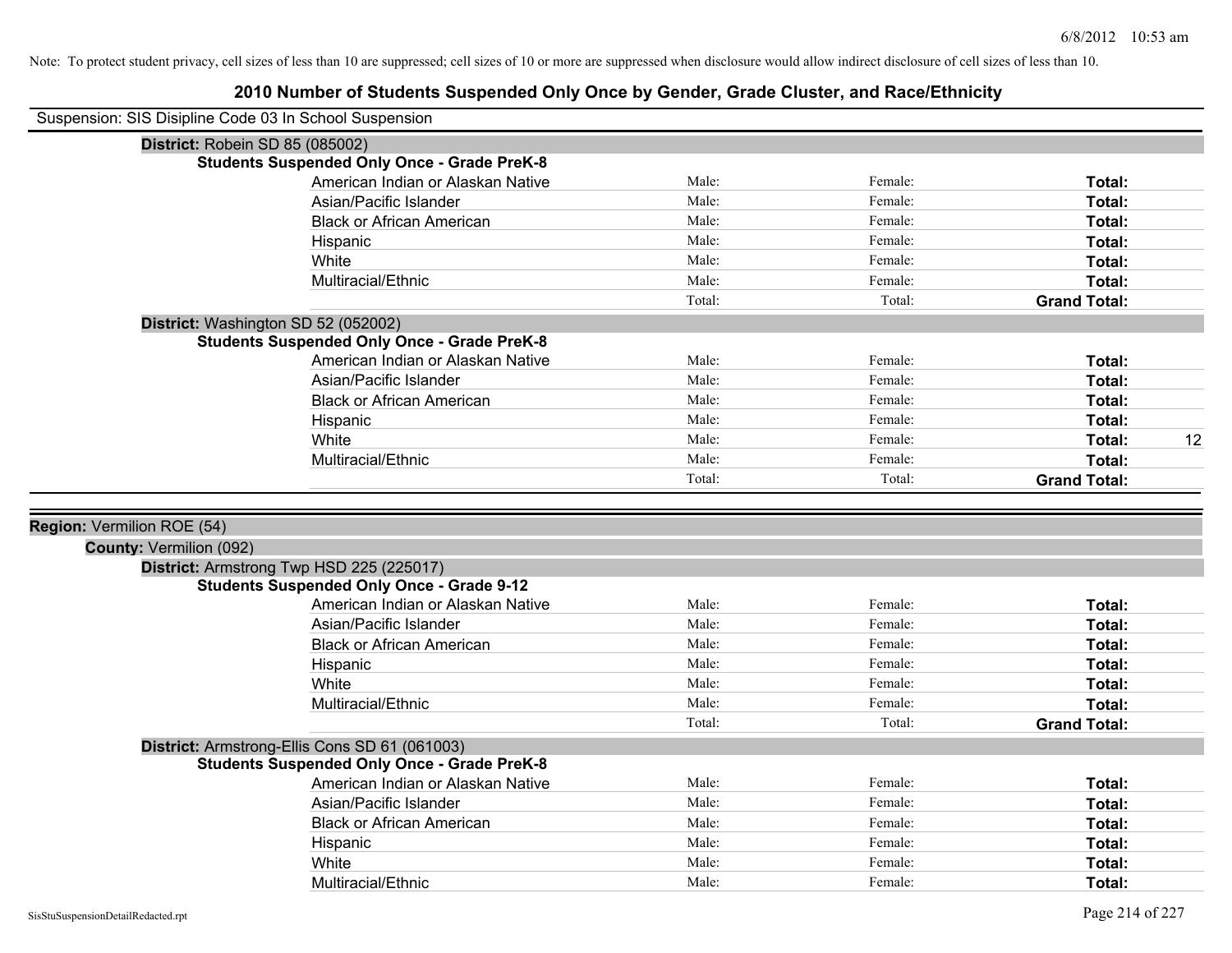|                                  | Suspension: SIS Disipline Code 03 In School Suspension |        |    |         |    |                     |     |
|----------------------------------|--------------------------------------------------------|--------|----|---------|----|---------------------|-----|
|                                  |                                                        | Total: |    | Total:  |    | <b>Grand Total:</b> |     |
|                                  | District: Bismarck Henning CUSD (001026)               |        |    |         |    |                     |     |
|                                  | <b>Students Suspended Only Once - Grade 9-12</b>       |        |    |         |    |                     |     |
|                                  | American Indian or Alaskan Native                      | Male:  |    | Female: |    | Total:              |     |
|                                  | Asian/Pacific Islander                                 | Male:  |    | Female: |    | Total:              |     |
|                                  | <b>Black or African American</b>                       | Male:  |    | Female: |    | Total:              |     |
|                                  | Hispanic                                               | Male:  |    | Female: |    | Total:              |     |
|                                  | White                                                  | Male:  |    | Female: |    | Total:              |     |
|                                  | Multiracial/Ethnic                                     | Male:  |    | Female: |    | Total:              |     |
|                                  |                                                        | Total: |    | Total:  |    | <b>Grand Total:</b> |     |
| District: Catlin CUSD 5 (005026) |                                                        |        |    |         |    |                     |     |
|                                  | <b>Students Suspended Only Once - Grade 9-12</b>       |        |    |         |    |                     |     |
|                                  | American Indian or Alaskan Native                      | Male:  |    | Female: |    | Total:              |     |
|                                  | Asian/Pacific Islander                                 | Male:  |    | Female: |    | Total:              |     |
|                                  | <b>Black or African American</b>                       | Male:  |    | Female: |    | Total:              |     |
|                                  | Hispanic                                               | Male:  |    | Female: |    | Total:              |     |
|                                  | White                                                  | Male:  |    | Female: |    | Total:              | 10  |
|                                  | Multiracial/Ethnic                                     | Male:  |    | Female: |    | Total:              |     |
|                                  |                                                        | Total: |    | Total:  |    | <b>Grand Total:</b> |     |
|                                  | District: Danville CCSD 118 (118024)                   |        |    |         |    |                     |     |
|                                  | <b>Students Suspended Only Once - Grade PreK-8</b>     |        |    |         |    |                     |     |
|                                  | American Indian or Alaskan Native                      | Male:  |    | Female: |    | Total:              |     |
|                                  | Asian/Pacific Islander                                 | Male:  |    | Female: |    | Total:              |     |
|                                  | <b>Black or African American</b>                       | Male:  | 53 | Female: | 37 | Total:              | 90  |
|                                  | Hispanic                                               | Male:  |    | Female: |    | Total:              | 12  |
|                                  | White                                                  | Male:  | 43 | Female: | 21 | Total:              | 64  |
|                                  | Multiracial/Ethnic                                     | Male:  |    | Female: |    | Total:              |     |
|                                  |                                                        | Total: |    | Total:  |    | <b>Grand Total:</b> |     |
|                                  | <b>Students Suspended Only Once - Grade 9-12</b>       |        |    |         |    |                     |     |
|                                  | American Indian or Alaskan Native                      | Male:  |    | Female: |    | Total:              |     |
|                                  | Asian/Pacific Islander                                 | Male:  |    | Female: |    | Total:              |     |
|                                  | <b>Black or African American</b>                       | Male:  | 50 | Female: | 57 | Total:              | 107 |
|                                  | Hispanic                                               | Male:  |    | Female: |    | Total:              | 11  |
|                                  | White                                                  | Male:  | 51 | Female: | 35 | Total:              | 86  |
|                                  | Multiracial/Ethnic                                     | Male:  |    | Female: |    | Total:              |     |
|                                  |                                                        | Total: |    | Total:  |    | <b>Grand Total:</b> |     |
|                                  |                                                        |        |    |         |    |                     |     |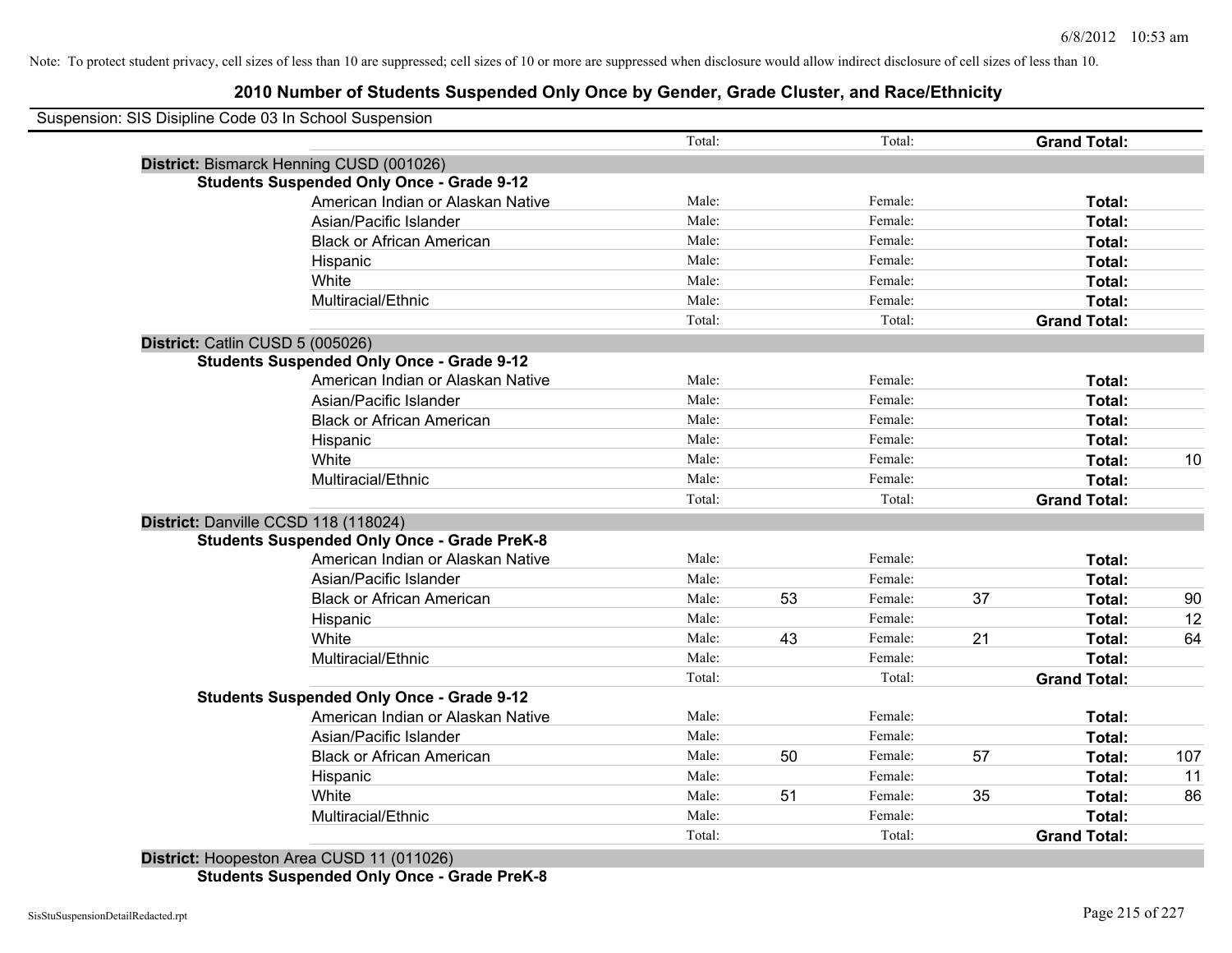| Suspension: SIS Disipline Code 03 In School Suspension |                                                    |        |         |                     |    |
|--------------------------------------------------------|----------------------------------------------------|--------|---------|---------------------|----|
|                                                        | American Indian or Alaskan Native                  | Male:  | Female: | Total:              |    |
|                                                        | Asian/Pacific Islander                             | Male:  | Female: | Total:              |    |
|                                                        | <b>Black or African American</b>                   | Male:  | Female: | Total:              |    |
|                                                        | Hispanic                                           | Male:  | Female: | Total:              |    |
|                                                        | White                                              | Male:  | Female: | Total:              |    |
|                                                        | Multiracial/Ethnic                                 | Male:  | Female: | Total:              |    |
|                                                        |                                                    | Total: | Total:  | <b>Grand Total:</b> | 10 |
|                                                        | <b>Students Suspended Only Once - Grade 9-12</b>   |        |         |                     |    |
|                                                        | American Indian or Alaskan Native                  | Male:  | Female: | Total:              |    |
|                                                        | Asian/Pacific Islander                             | Male:  | Female: | Total:              |    |
|                                                        | <b>Black or African American</b>                   | Male:  | Female: | Total:              |    |
|                                                        | Hispanic                                           | Male:  | Female: | Total:              |    |
|                                                        | White                                              | Male:  | Female: | Total:              |    |
|                                                        | Multiracial/Ethnic                                 | Male:  | Female: | Total:              |    |
|                                                        |                                                    | Total: | Total:  | <b>Grand Total:</b> |    |
|                                                        | District: Jamaica CUSD 12 (012026)                 |        |         |                     |    |
|                                                        | <b>Students Suspended Only Once - Grade PreK-8</b> |        |         |                     |    |
|                                                        | American Indian or Alaskan Native                  | Male:  | Female: | Total:              |    |
|                                                        | Asian/Pacific Islander                             | Male:  | Female: | Total:              |    |
|                                                        | <b>Black or African American</b>                   | Male:  | Female: | Total:              |    |
|                                                        | Hispanic                                           | Male:  | Female: | Total:              |    |
|                                                        | White                                              | Male:  | Female: | Total:              |    |
|                                                        | Multiracial/Ethnic                                 | Male:  | Female: | Total:              |    |
|                                                        |                                                    | Total: | Total:  | <b>Grand Total:</b> |    |
|                                                        | <b>Students Suspended Only Once - Grade 9-12</b>   |        |         |                     |    |
|                                                        | American Indian or Alaskan Native                  | Male:  | Female: | Total:              |    |
|                                                        | Asian/Pacific Islander                             | Male:  | Female: | Total:              |    |
|                                                        | <b>Black or African American</b>                   | Male:  | Female: | Total:              |    |
|                                                        | Hispanic                                           | Male:  | Female: | Total:              |    |
|                                                        | White                                              | Male:  | Female: | Total:              |    |
|                                                        | Multiracial/Ethnic                                 | Male:  | Female: | Total:              |    |
|                                                        |                                                    | Total: | Total:  | <b>Grand Total:</b> |    |
|                                                        | District: Oakwood CUSD 76 (076026)                 |        |         |                     |    |
|                                                        | <b>Students Suspended Only Once - Grade PreK-8</b> |        |         |                     |    |
|                                                        | American Indian or Alaskan Native                  | Male:  | Female: | Total:              |    |
|                                                        | Asian/Pacific Islander                             | Male:  | Female: | Total:              |    |
|                                                        | <b>Black or African American</b>                   | Male:  | Female: | Total:              |    |
|                                                        | Hispanic                                           | Male:  | Female: | Total:              |    |
|                                                        | White                                              | Male:  | Female: | Total:              | 12 |
| SisStuSuspensionDetailRedacted.rpt                     |                                                    |        |         | Page 216 of 227     |    |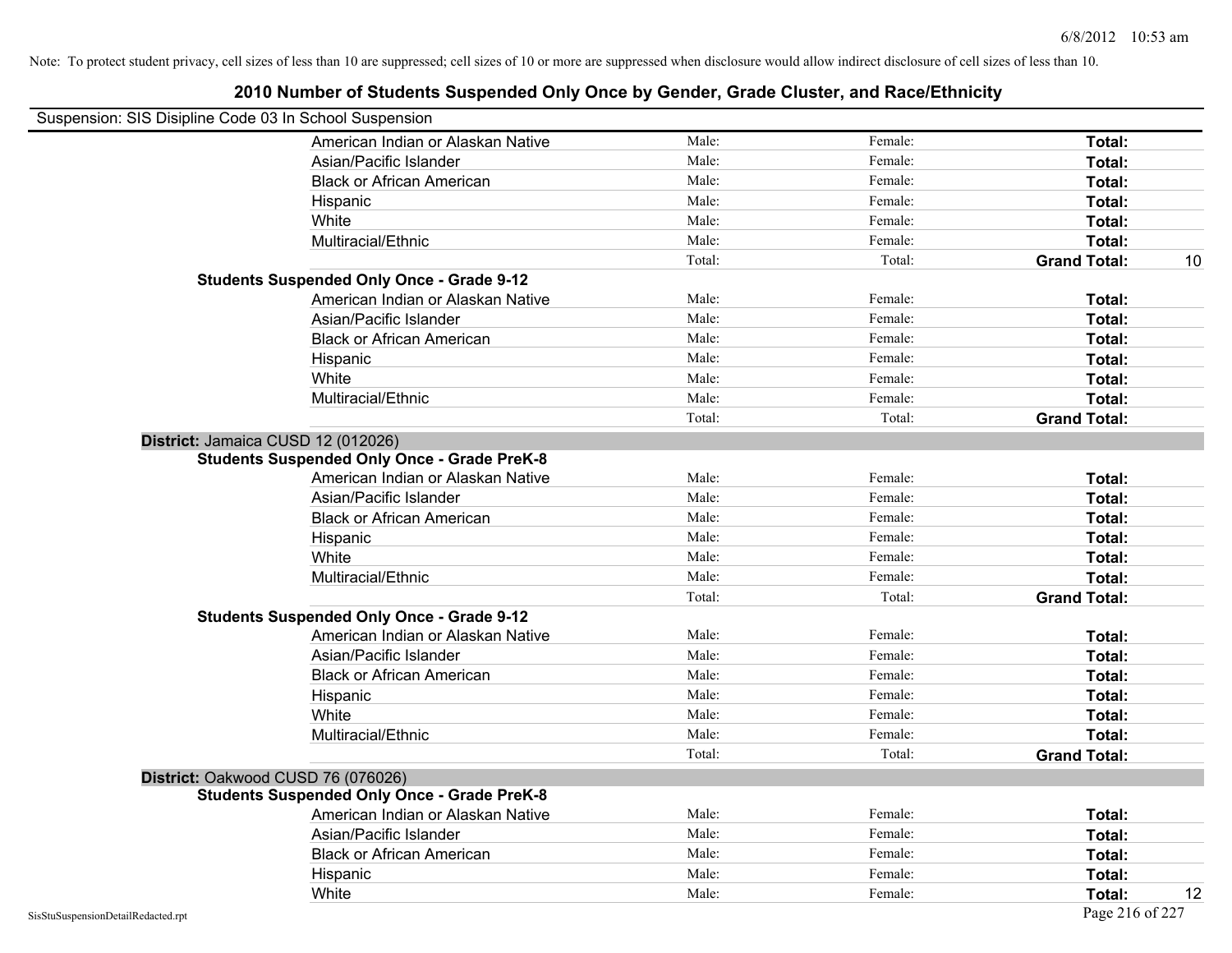| Suspension: SIS Disipline Code 03 In School Suspension |                                   |        |         |                     |    |
|--------------------------------------------------------|-----------------------------------|--------|---------|---------------------|----|
| Multiracial/Ethnic                                     |                                   | Male:  | Female: | Total:              |    |
|                                                        |                                   | Total: | Total:  | <b>Grand Total:</b> |    |
| <b>Students Suspended Only Once - Grade 9-12</b>       |                                   |        |         |                     |    |
|                                                        | American Indian or Alaskan Native | Male:  | Female: | Total:              |    |
| Asian/Pacific Islander                                 |                                   | Male:  | Female: | Total:              |    |
| <b>Black or African American</b>                       |                                   | Male:  | Female: | Total:              |    |
| Hispanic                                               |                                   | Male:  | Female: | Total:              |    |
| White                                                  |                                   | Male:  | Female: | Total:              |    |
| Multiracial/Ethnic                                     |                                   | Male:  | Female: | Total:              |    |
|                                                        |                                   | Total: | Total:  | <b>Grand Total:</b> |    |
| District: Rossville-Alvin CUSD 7 (007026)              |                                   |        |         |                     |    |
| <b>Students Suspended Only Once - Grade PreK-8</b>     |                                   |        |         |                     |    |
|                                                        | American Indian or Alaskan Native | Male:  | Female: | Total:              |    |
| Asian/Pacific Islander                                 |                                   | Male:  | Female: | Total:              |    |
| <b>Black or African American</b>                       |                                   | Male:  | Female: | Total:              |    |
| Hispanic                                               |                                   | Male:  | Female: | Total:              |    |
| White                                                  |                                   | Male:  | Female: | Total:              |    |
| Multiracial/Ethnic                                     |                                   | Male:  | Female: | Total:              |    |
|                                                        |                                   | Total: | Total:  | <b>Grand Total:</b> |    |
| District: Westville CUSD 2 (002026)                    |                                   |        |         |                     |    |
| <b>Students Suspended Only Once - Grade PreK-8</b>     |                                   |        |         |                     |    |
|                                                        | American Indian or Alaskan Native | Male:  | Female: | Total:              |    |
| Asian/Pacific Islander                                 |                                   | Male:  | Female: | Total:              |    |
| <b>Black or African American</b>                       |                                   | Male:  | Female: | Total:              |    |
| Hispanic                                               |                                   | Male:  | Female: | Total:              |    |
| White                                                  |                                   | Male:  | Female: | Total:              | 17 |
| Multiracial/Ethnic                                     |                                   | Male:  | Female: | Total:              |    |
|                                                        |                                   | Total: | Total:  | <b>Grand Total:</b> |    |
|                                                        |                                   |        |         |                     |    |
| Region: Whiteside ROE (55)                             |                                   |        |         |                     |    |
| County: Non-Public School (000)                        |                                   |        |         |                     |    |
| District: Whiteside ROE (000000)                       |                                   |        |         |                     |    |
| <b>Students Suspended Only Once - Grade 9-12</b>       |                                   |        |         |                     |    |
|                                                        | American Indian or Alaskan Native | Male:  | Female: | Total:              |    |
| Asian/Pacific Islander                                 |                                   | Male:  | Female: | Total:              |    |
| <b>Black or African American</b>                       |                                   | Male:  | Female: | Total:              |    |
| Hispanic                                               |                                   | Male:  | Female: | Total:              |    |
| White                                                  |                                   | Male:  | Female: | Total:              |    |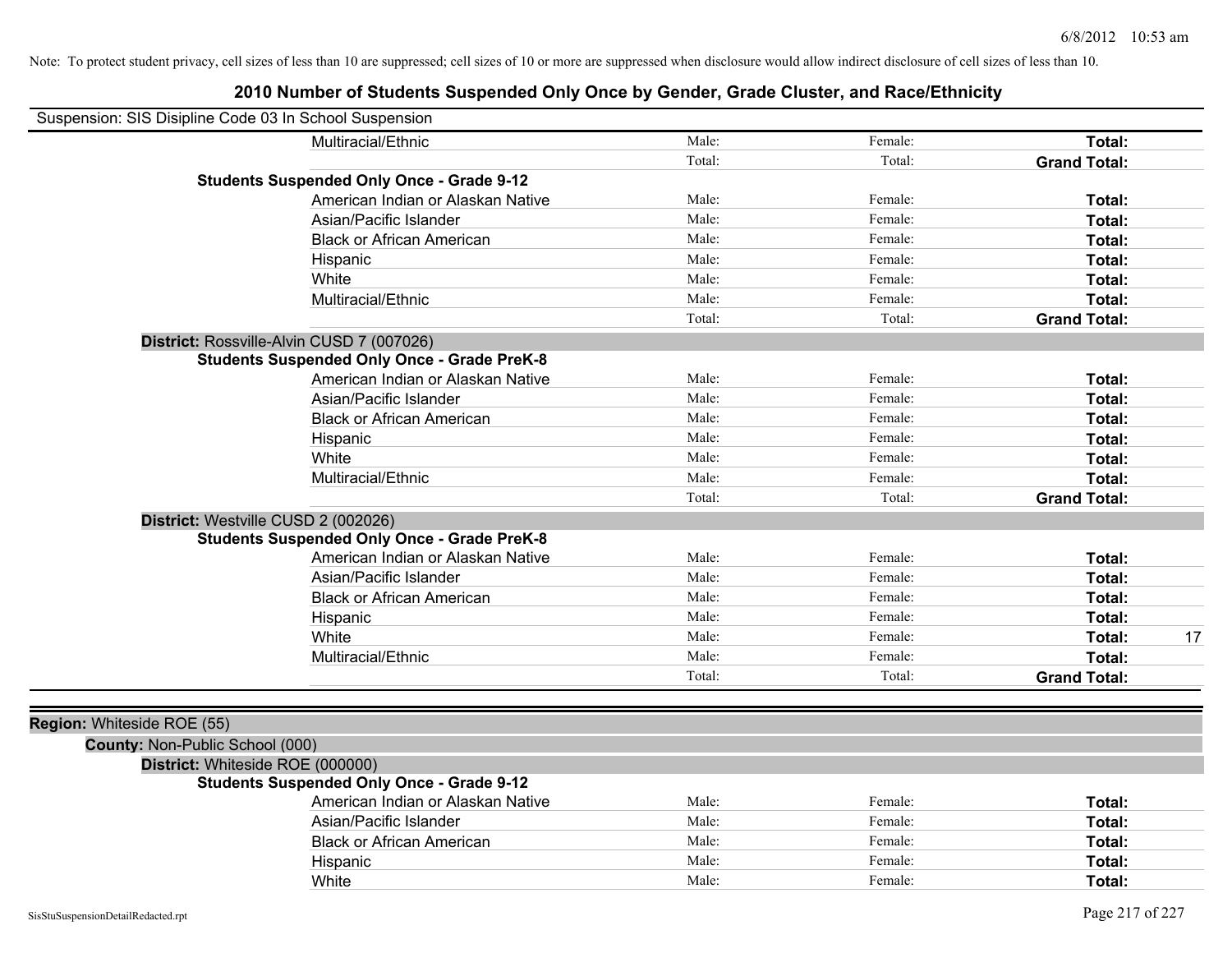| Suspension: SIS Disipline Code 03 In School Suspension |                                                      |        |         |                     |    |
|--------------------------------------------------------|------------------------------------------------------|--------|---------|---------------------|----|
|                                                        | Multiracial/Ethnic                                   | Male:  | Female: | Total:              |    |
|                                                        |                                                      | Total: | Total:  | <b>Grand Total:</b> |    |
| <b>County: Whiteside (098)</b>                         |                                                      |        |         |                     |    |
|                                                        | District: Montmorency CCSD 145 (145004)              |        |         |                     |    |
|                                                        | <b>Students Suspended Only Once - Grade PreK-8</b>   |        |         |                     |    |
|                                                        | American Indian or Alaskan Native                    | Male:  | Female: | Total:              |    |
|                                                        | Asian/Pacific Islander                               | Male:  | Female: | Total:              |    |
|                                                        | <b>Black or African American</b>                     | Male:  | Female: | Total:              |    |
|                                                        | Hispanic                                             | Male:  | Female: | Total:              |    |
|                                                        | White                                                | Male:  | Female: | Total:              |    |
|                                                        | Multiracial/Ethnic                                   | Male:  | Female: | Total:              |    |
|                                                        |                                                      | Total: | Total:  | <b>Grand Total:</b> |    |
| District: Morrison CUSD 6 (006026)                     |                                                      |        |         |                     |    |
|                                                        | <b>Students Suspended Only Once - Grade PreK-8</b>   |        |         |                     |    |
|                                                        | American Indian or Alaskan Native                    | Male:  | Female: | Total:              |    |
|                                                        | Asian/Pacific Islander                               | Male:  | Female: | Total:              |    |
|                                                        | <b>Black or African American</b>                     | Male:  | Female: | Total:              |    |
|                                                        | Hispanic                                             | Male:  | Female: | Total:              |    |
|                                                        | White                                                | Male:  | Female: | Total:              |    |
|                                                        | Multiracial/Ethnic                                   | Male:  | Female: | Total:              |    |
|                                                        |                                                      | Total: | Total:  | <b>Grand Total:</b> |    |
|                                                        | <b>Students Suspended Only Once - Grade 9-12</b>     |        |         |                     |    |
|                                                        | American Indian or Alaskan Native                    | Male:  | Female: | Total:              |    |
|                                                        | Asian/Pacific Islander                               | Male:  | Female: | Total:              |    |
|                                                        | <b>Black or African American</b>                     | Male:  | Female: | Total:              |    |
|                                                        | Hispanic                                             | Male:  | Female: | Total:              |    |
|                                                        | White                                                | Male:  | Female: | Total:              | 17 |
|                                                        | Multiracial/Ethnic                                   | Male:  | Female: | Total:              |    |
|                                                        |                                                      | Total: | Total:  | <b>Grand Total:</b> |    |
|                                                        | District: Prophetstown-Lyndon-Tampico CUSD3 (003026) |        |         |                     |    |
|                                                        | <b>Students Suspended Only Once - Grade PreK-8</b>   |        |         |                     |    |
|                                                        | American Indian or Alaskan Native                    | Male:  | Female: | Total:              |    |
|                                                        | Asian/Pacific Islander                               | Male:  | Female: | Total:              |    |
|                                                        | <b>Black or African American</b>                     | Male:  | Female: | Total:              |    |
|                                                        | Hispanic                                             | Male:  | Female: | Total:              |    |
|                                                        | White                                                | Male:  | Female: | Total:              | 17 |
|                                                        | Multiracial/Ethnic                                   | Male:  | Female: | Total:              |    |
|                                                        |                                                      | Total: | Total:  | <b>Grand Total:</b> |    |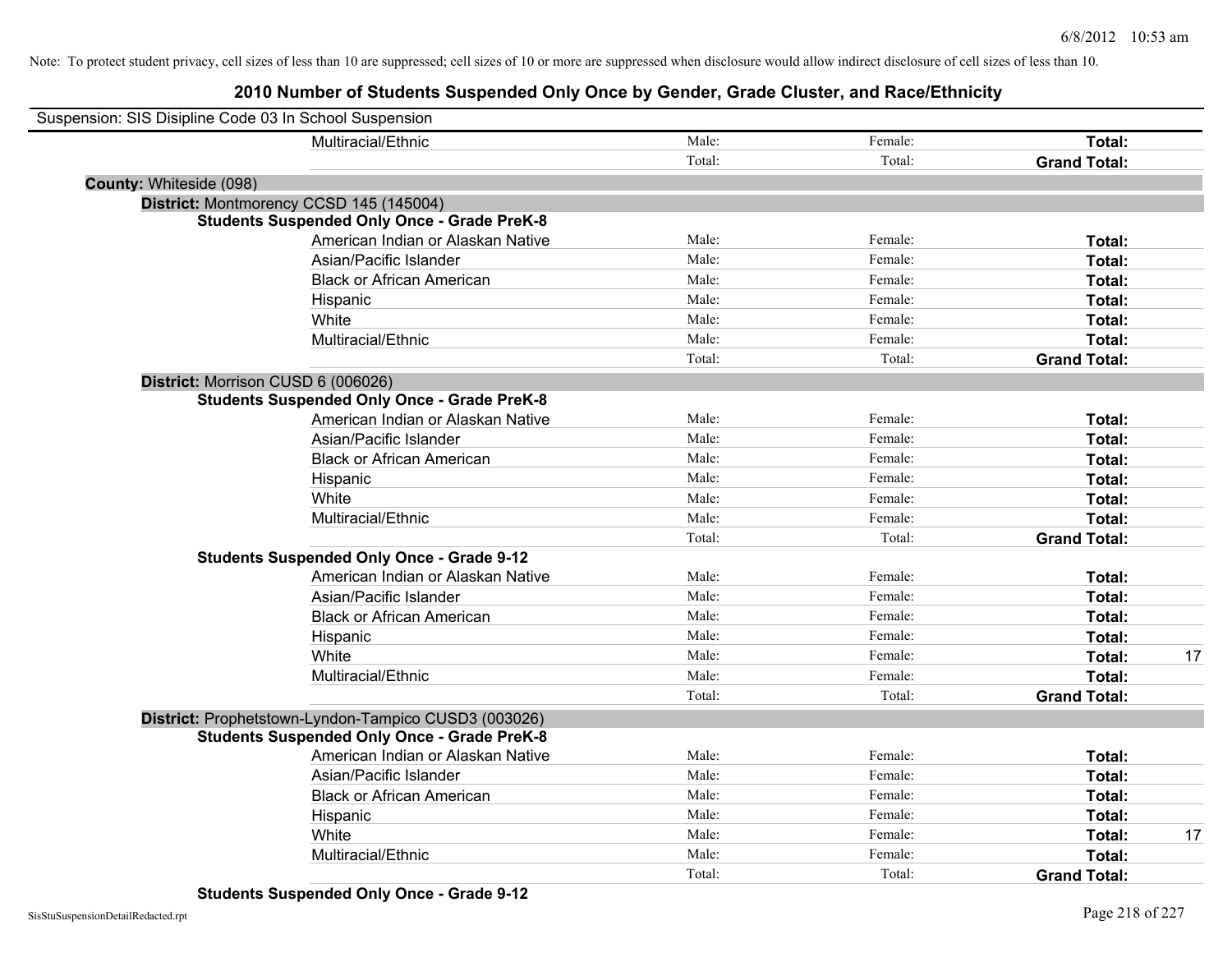## **2010 Number of Students Suspended Only Once by Gender, Grade Cluster, and Race/Ethnicity**

| Suspension: SIS Disipline Code 03 In School Suspension |                                                    |        |    |         |    |                     |    |
|--------------------------------------------------------|----------------------------------------------------|--------|----|---------|----|---------------------|----|
|                                                        | American Indian or Alaskan Native                  | Male:  |    | Female: |    | Total:              |    |
|                                                        | Asian/Pacific Islander                             | Male:  |    | Female: |    | Total:              |    |
|                                                        | <b>Black or African American</b>                   | Male:  |    | Female: |    | Total:              |    |
|                                                        | Hispanic                                           | Male:  |    | Female: |    | Total:              |    |
|                                                        | White                                              | Male:  | 22 | Female: | 12 | Total:              | 34 |
|                                                        | Multiracial/Ethnic                                 | Male:  |    | Female: |    | Total:              |    |
|                                                        |                                                    | Total: |    | Total:  |    | <b>Grand Total:</b> |    |
| District: Riverdale SD 14 (014002)                     |                                                    |        |    |         |    |                     |    |
|                                                        | <b>Students Suspended Only Once - Grade PreK-8</b> |        |    |         |    |                     |    |
|                                                        | American Indian or Alaskan Native                  | Male:  |    | Female: |    | Total:              |    |
|                                                        | Asian/Pacific Islander                             | Male:  |    | Female: |    | Total:              |    |
|                                                        | <b>Black or African American</b>                   | Male:  |    | Female: |    | Total:              |    |
|                                                        | Hispanic                                           | Male:  |    | Female: |    | Total:              |    |
|                                                        | White                                              | Male:  |    | Female: |    | Total:              |    |
|                                                        | Multiracial/Ethnic                                 | Male:  |    | Female: |    | Total:              |    |
|                                                        |                                                    | Total: |    | Total:  |    | <b>Grand Total:</b> |    |
| District: Rock Falls ESD 13 (013002)                   |                                                    |        |    |         |    |                     |    |
|                                                        | <b>Students Suspended Only Once - Grade PreK-8</b> |        |    |         |    |                     |    |
|                                                        | American Indian or Alaskan Native                  | Male:  |    | Female: |    | Total:              |    |
|                                                        | Asian/Pacific Islander                             | Male:  |    | Female: |    | Total:              |    |
|                                                        | <b>Black or African American</b>                   | Male:  |    | Female: |    | Total:              |    |
|                                                        | Hispanic                                           | Male:  |    | Female: |    | Total:              |    |
|                                                        | White                                              | Male:  |    | Female: |    | Total:              |    |
|                                                        | Multiracial/Ethnic                                 | Male:  |    | Female: |    | Total:              |    |
|                                                        |                                                    | Total: |    | Total:  |    | <b>Grand Total:</b> |    |
|                                                        | District: Rock Falls Twp HSD 301 (301017)          |        |    |         |    |                     |    |
|                                                        | <b>Students Suspended Only Once - Grade 9-12</b>   |        |    |         |    |                     |    |
|                                                        | American Indian or Alaskan Native                  | Male:  |    | Female: |    | Total:              |    |
|                                                        | Asian/Pacific Islander                             | Male:  |    | Female: |    | Total:              |    |
|                                                        | <b>Black or African American</b>                   | Male:  |    | Female: |    | Total:              |    |
|                                                        | Hispanic                                           | Male:  |    | Female: |    | Total:              |    |
|                                                        | White                                              | Male:  | 18 | Female: | 19 | Total:              | 37 |
|                                                        | Multiracial/Ethnic                                 | Male:  |    | Female: |    | Total:              |    |
|                                                        |                                                    | Total: |    | Total:  |    | <b>Grand Total:</b> | 48 |
|                                                        |                                                    |        |    |         |    |                     |    |

**Region:** Will ROE (56)

**County:** Non-Public School (000) **District:** Will ROE (000000)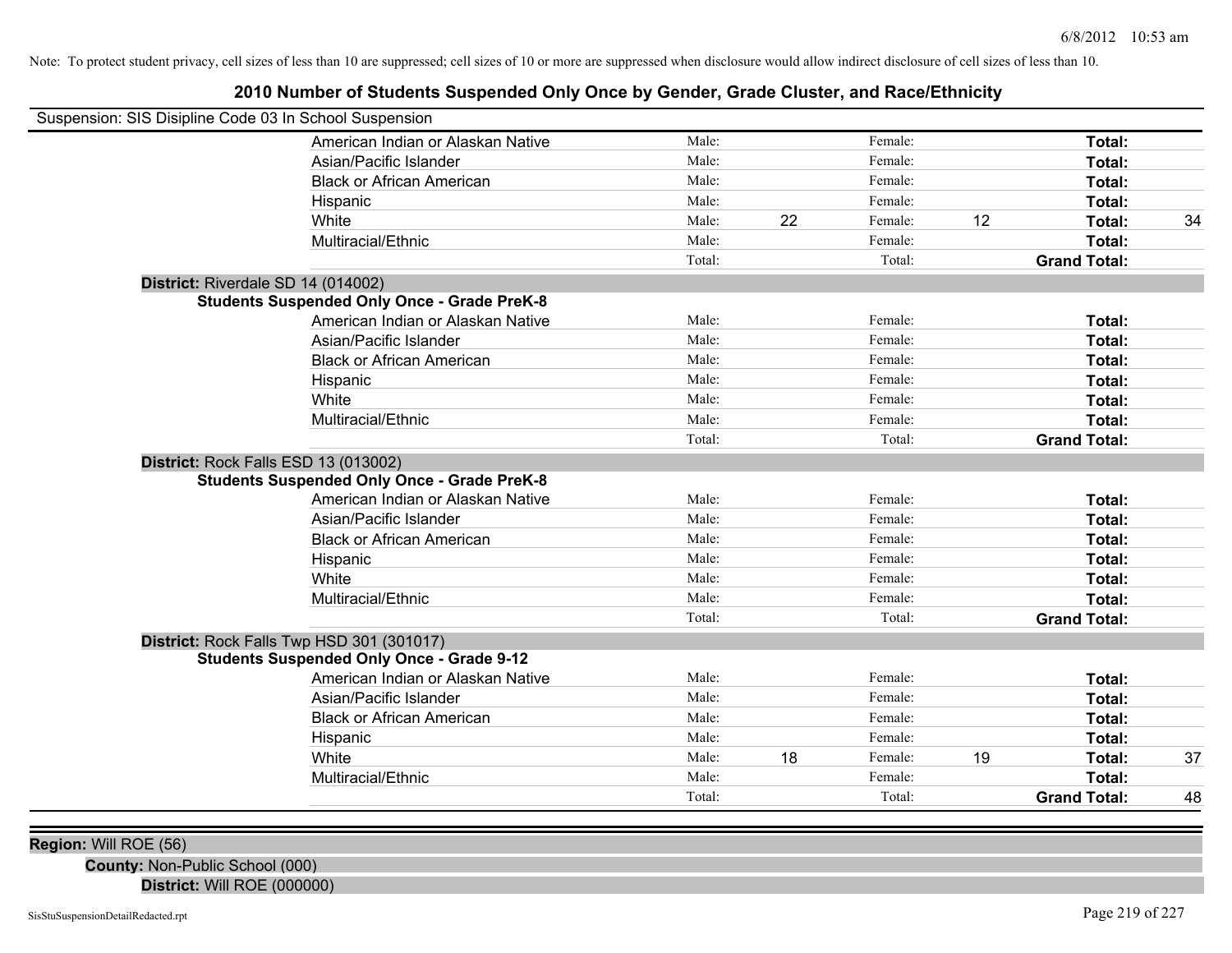| Suspension: SIS Disipline Code 03 In School Suspension |                                                    |        |         |                     |    |
|--------------------------------------------------------|----------------------------------------------------|--------|---------|---------------------|----|
|                                                        | <b>Students Suspended Only Once - Grade PreK-8</b> |        |         |                     |    |
|                                                        | American Indian or Alaskan Native                  | Male:  | Female: | Total:              |    |
|                                                        | Asian/Pacific Islander                             | Male:  | Female: | Total:              |    |
|                                                        | <b>Black or African American</b>                   | Male:  | Female: | Total:              |    |
|                                                        | Hispanic                                           | Male:  | Female: | Total:              |    |
|                                                        | White                                              | Male:  | Female: | Total:              |    |
|                                                        | Multiracial/Ethnic                                 | Male:  | Female: | Total:              |    |
|                                                        |                                                    | Total: | Total:  | <b>Grand Total:</b> |    |
|                                                        | <b>Students Suspended Only Once - Grade 9-12</b>   |        |         |                     |    |
|                                                        | American Indian or Alaskan Native                  | Male:  | Female: | Total:              |    |
|                                                        | Asian/Pacific Islander                             | Male:  | Female: | Total:              |    |
|                                                        | <b>Black or African American</b>                   | Male:  | Female: | Total:              | 10 |
|                                                        | Hispanic                                           | Male:  | Female: | Total:              |    |
|                                                        | White                                              | Male:  | Female: | Total:              |    |
|                                                        | Multiracial/Ethnic                                 | Male:  | Female: | Total:              |    |
|                                                        |                                                    | Total: | Total:  | <b>Grand Total:</b> |    |
| County: Will (099)                                     |                                                    |        |         |                     |    |
|                                                        | District: Beecher CUSD 200U (200U26)               |        |         |                     |    |
|                                                        | <b>Students Suspended Only Once - Grade PreK-8</b> |        |         |                     |    |
|                                                        | American Indian or Alaskan Native                  | Male:  | Female: | Total:              |    |
|                                                        | Asian/Pacific Islander                             | Male:  | Female: | Total:              |    |
|                                                        | <b>Black or African American</b>                   | Male:  | Female: | Total:              |    |
|                                                        | Hispanic                                           | Male:  | Female: | Total:              |    |
|                                                        | White                                              | Male:  | Female: | Total:              | 12 |
|                                                        | Multiracial/Ethnic                                 | Male:  | Female: | Total:              |    |
|                                                        |                                                    | Total: | Total:  | <b>Grand Total:</b> |    |
|                                                        | District: Chaney-Monge SD 88 (088002)              |        |         |                     |    |
|                                                        | <b>Students Suspended Only Once - Grade PreK-8</b> |        |         |                     |    |
|                                                        | American Indian or Alaskan Native                  | Male:  | Female: | Total:              |    |
|                                                        | Asian/Pacific Islander                             | Male:  | Female: | Total:              |    |
|                                                        | <b>Black or African American</b>                   | Male:  | Female: | Total:              |    |
|                                                        | Hispanic                                           | Male:  | Female: | Total:              |    |
|                                                        | White                                              | Male:  | Female: | Total:              | 11 |
|                                                        | Multiracial/Ethnic                                 | Male:  | Female: | Total:              |    |
|                                                        |                                                    | Total: | Total:  | <b>Grand Total:</b> | 22 |
|                                                        | District: Channahon SD 17 (017002)                 |        |         |                     |    |
|                                                        | <b>Students Suspended Only Once - Grade PreK-8</b> |        |         |                     |    |
|                                                        | American Indian or Alaskan Native                  | Male:  | Female: | Total:              |    |
|                                                        | Asian/Pacific Islander                             | Male:  | Female: | Total:              |    |
| SisStuSuspensionDetailRedacted.rpt                     |                                                    |        |         | Page 220 of 227     |    |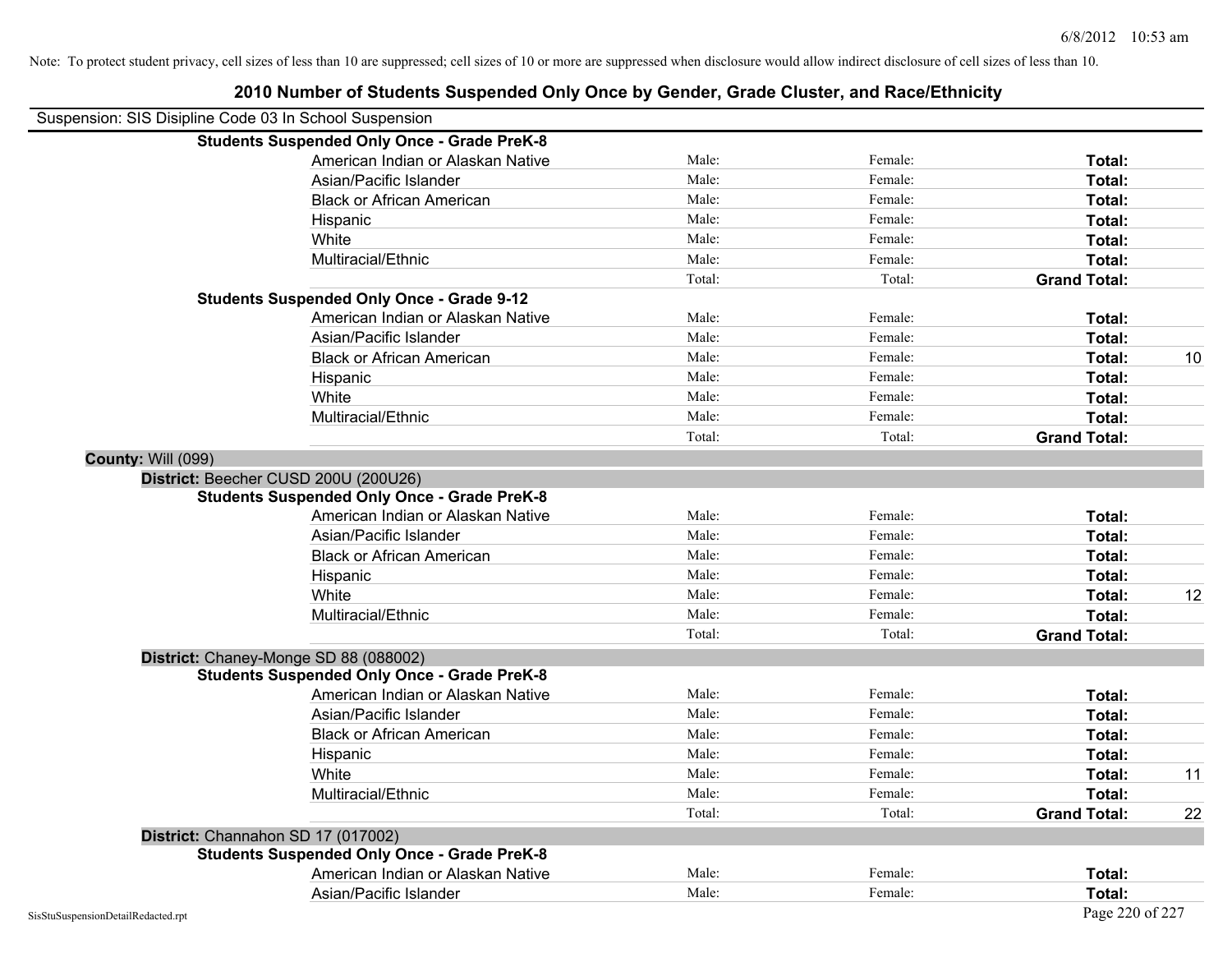| Suspension: SIS Disipline Code 03 In School Suspension |                                                    |        |     |         |    |                     |     |
|--------------------------------------------------------|----------------------------------------------------|--------|-----|---------|----|---------------------|-----|
|                                                        | <b>Black or African American</b>                   | Male:  |     | Female: |    | Total:              |     |
|                                                        | Hispanic                                           | Male:  |     | Female: |    | Total:              |     |
|                                                        | White                                              | Male:  |     | Female: |    | Total:              | 10  |
|                                                        | Multiracial/Ethnic                                 | Male:  |     | Female: |    | Total:              |     |
|                                                        |                                                    | Total: |     | Total:  |    | <b>Grand Total:</b> |     |
|                                                        | District: Crete Monee CUSD 201U (201U26)           |        |     |         |    |                     |     |
|                                                        | <b>Students Suspended Only Once - Grade PreK-8</b> |        |     |         |    |                     |     |
|                                                        | American Indian or Alaskan Native                  | Male:  |     | Female: |    | Total:              |     |
|                                                        | Asian/Pacific Islander                             | Male:  |     | Female: |    | Total:              |     |
|                                                        | <b>Black or African American</b>                   | Male:  | 131 | Female: | 72 | Total:              | 203 |
|                                                        | Hispanic                                           | Male:  |     | Female: |    | Total:              |     |
|                                                        | White                                              | Male:  | 32  | Female: | 12 | Total:              | 44  |
|                                                        | Multiracial/Ethnic                                 | Male:  |     | Female: |    | Total:              |     |
|                                                        |                                                    | Total: |     | Total:  |    | <b>Grand Total:</b> | 265 |
|                                                        | <b>Students Suspended Only Once - Grade 9-12</b>   |        |     |         |    |                     |     |
|                                                        | American Indian or Alaskan Native                  | Male:  |     | Female: |    | Total:              |     |
|                                                        | Asian/Pacific Islander                             | Male:  |     | Female: |    | Total:              |     |
|                                                        | <b>Black or African American</b>                   | Male:  | 113 | Female: | 88 | Total:              | 201 |
|                                                        | Hispanic                                           | Male:  |     | Female: |    | Total:              | 13  |
|                                                        | White                                              | Male:  |     | Female: |    | Total:              | 28  |
|                                                        | Multiracial/Ethnic                                 | Male:  |     | Female: |    | Total:              |     |
|                                                        |                                                    | Total: |     | Total:  |    | <b>Grand Total:</b> |     |
| District: Elwood CCSD 203 (203004)                     |                                                    |        |     |         |    |                     |     |
|                                                        | <b>Students Suspended Only Once - Grade PreK-8</b> |        |     |         |    |                     |     |
|                                                        | American Indian or Alaskan Native                  | Male:  |     | Female: |    | Total:              |     |
|                                                        | Asian/Pacific Islander                             | Male:  |     | Female: |    | Total:              |     |
|                                                        | <b>Black or African American</b>                   | Male:  |     | Female: |    | Total:              |     |
|                                                        | Hispanic                                           | Male:  |     | Female: |    | Total:              |     |
|                                                        | White                                              | Male:  |     | Female: |    | Total:              |     |
|                                                        | Multiracial/Ethnic                                 | Male:  |     | Female: |    | Total:              |     |
|                                                        |                                                    | Total: |     | Total:  |    | <b>Grand Total:</b> |     |
| District: Fairmont SD 89 (089002)                      |                                                    |        |     |         |    |                     |     |
|                                                        | <b>Students Suspended Only Once - Grade PreK-8</b> |        |     |         |    |                     |     |
|                                                        | American Indian or Alaskan Native                  | Male:  |     | Female: |    | Total:              |     |
|                                                        | Asian/Pacific Islander                             | Male:  |     | Female: |    | Total:              |     |
|                                                        | <b>Black or African American</b>                   | Male:  | 12  | Female: | 11 | Total:              | 23  |
|                                                        | Hispanic                                           | Male:  |     | Female: |    | Total:              |     |
|                                                        | White                                              | Male:  |     | Female: |    | Total:              |     |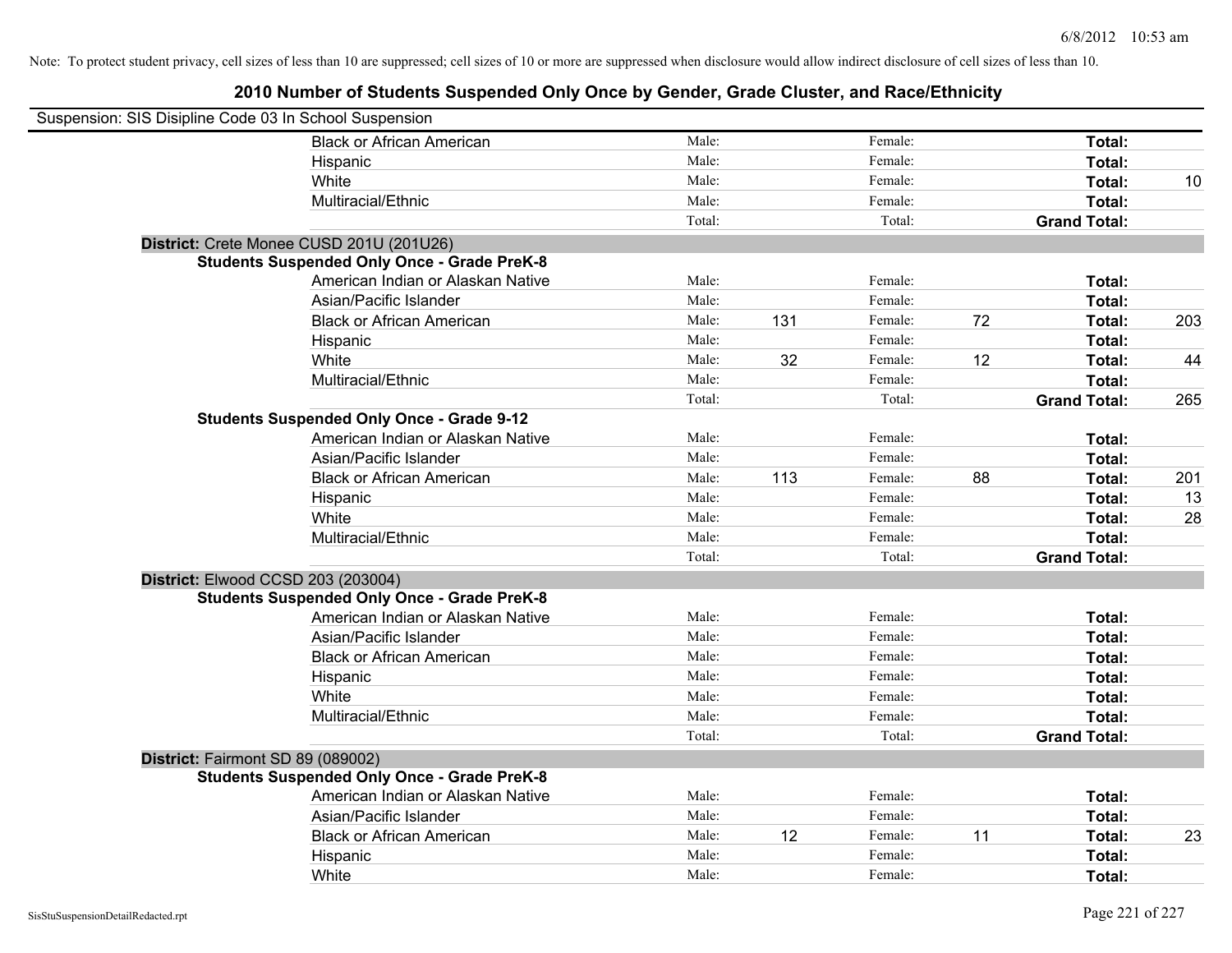| Suspension: SIS Disipline Code 03 In School Suspension |                                                      |        |    |         |    |                     |     |
|--------------------------------------------------------|------------------------------------------------------|--------|----|---------|----|---------------------|-----|
|                                                        | Multiracial/Ethnic                                   | Male:  |    | Female: |    | Total:              |     |
|                                                        |                                                      | Total: |    | Total:  |    | <b>Grand Total:</b> |     |
| District: Frankfort CCSD 157C (157C04)                 |                                                      |        |    |         |    |                     |     |
|                                                        | <b>Students Suspended Only Once - Grade PreK-8</b>   |        |    |         |    |                     |     |
|                                                        | American Indian or Alaskan Native                    | Male:  |    | Female: |    | Total:              |     |
|                                                        | Asian/Pacific Islander                               | Male:  |    | Female: |    | Total:              |     |
|                                                        | <b>Black or African American</b>                     | Male:  |    | Female: |    | Total:              |     |
|                                                        | Hispanic                                             | Male:  |    | Female: |    | Total:              |     |
|                                                        | White                                                | Male:  |    | Female: |    | Total:              | 40  |
|                                                        | Multiracial/Ethnic                                   | Male:  |    | Female: |    | Total:              |     |
|                                                        |                                                      | Total: |    | Total:  |    | <b>Grand Total:</b> |     |
|                                                        | District: Guardian Angel Community Services (009900) |        |    |         |    |                     |     |
|                                                        | <b>Students Suspended Only Once - Grade 9-12</b>     |        |    |         |    |                     |     |
|                                                        | American Indian or Alaskan Native                    | Male:  |    | Female: |    | Total:              |     |
|                                                        | Asian/Pacific Islander                               | Male:  |    | Female: |    | Total:              |     |
|                                                        | <b>Black or African American</b>                     | Male:  |    | Female: |    | Total:              |     |
|                                                        | Hispanic                                             | Male:  |    | Female: |    | Total:              |     |
|                                                        | White                                                | Male:  |    | Female: |    | Total:              |     |
|                                                        | Multiracial/Ethnic                                   | Male:  |    | Female: |    | Total:              |     |
|                                                        |                                                      | Total: |    | Total:  |    | <b>Grand Total:</b> |     |
| District: Homer CCSD 33C (033C04)                      |                                                      |        |    |         |    |                     |     |
|                                                        | <b>Students Suspended Only Once - Grade PreK-8</b>   |        |    |         |    |                     |     |
|                                                        | American Indian or Alaskan Native                    | Male:  |    | Female: |    | Total:              |     |
|                                                        | Asian/Pacific Islander                               | Male:  |    | Female: |    | Total:              |     |
|                                                        | <b>Black or African American</b>                     | Male:  |    | Female: |    | Total:              |     |
|                                                        | Hispanic                                             | Male:  |    | Female: |    | Total:              |     |
|                                                        | White                                                | Male:  | 45 | Female: | 14 | Total:              | 59  |
|                                                        | Multiracial/Ethnic                                   | Male:  |    | Female: |    | Total:              |     |
|                                                        |                                                      | Total: |    | Total:  |    | <b>Grand Total:</b> | 72  |
| District: Joliet PSD 86 (086005)                       |                                                      |        |    |         |    |                     |     |
|                                                        | <b>Students Suspended Only Once - Grade PreK-8</b>   |        |    |         |    |                     |     |
|                                                        | American Indian or Alaskan Native                    | Male:  |    | Female: |    | Total:              |     |
|                                                        | Asian/Pacific Islander                               | Male:  |    | Female: |    | Total:              |     |
|                                                        | <b>Black or African American</b>                     | Male:  | 70 | Female: | 51 | Total:              | 121 |
|                                                        | Hispanic                                             | Male:  | 72 | Female: | 25 | Total:              | 97  |
|                                                        | White                                                | Male:  | 25 | Female: | 13 | Total:              | 38  |
|                                                        | Multiracial/Ethnic                                   | Male:  |    | Female: |    | Total:              | 19  |
|                                                        |                                                      | Total: |    | Total:  |    | <b>Grand Total:</b> |     |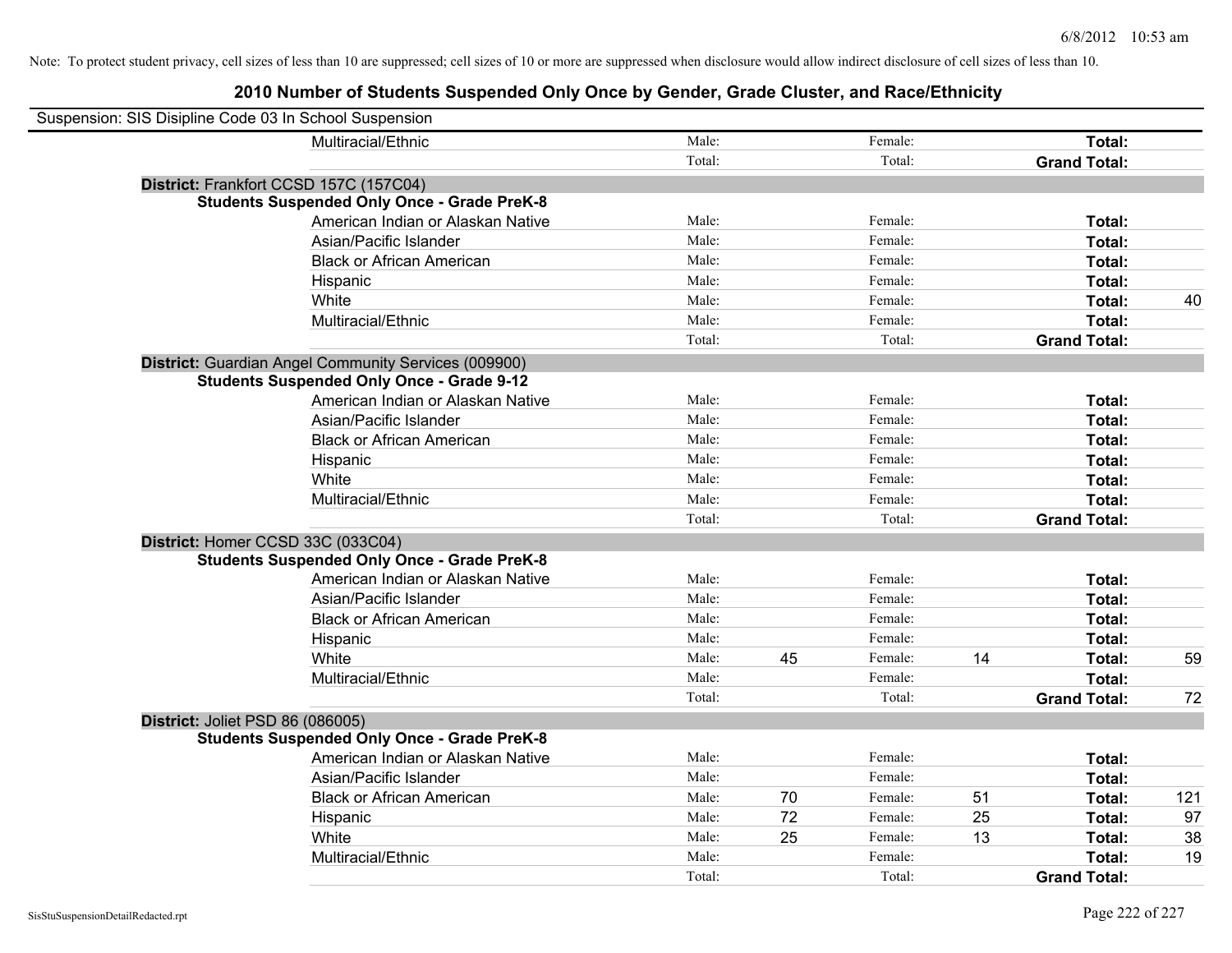## **2010 Number of Students Suspended Only Once by Gender, Grade Cluster, and Race/Ethnicity**

| Suspension: SIS Disipline Code 03 In School Suspension |        |     |         |     |                     |     |
|--------------------------------------------------------|--------|-----|---------|-----|---------------------|-----|
| District: Joliet Twp HSD 204 (204017)                  |        |     |         |     |                     |     |
| <b>Students Suspended Only Once - Grade 9-12</b>       |        |     |         |     |                     |     |
| American Indian or Alaskan Native                      | Male:  |     | Female: |     | Total:              |     |
| Asian/Pacific Islander                                 | Male:  |     | Female: |     | Total:              |     |
| <b>Black or African American</b>                       | Male:  | 127 | Female: | 137 | Total:              | 264 |
| Hispanic                                               | Male:  | 166 | Female: | 148 | Total:              | 314 |
| White                                                  | Male:  | 101 | Female: | 63  | Total:              | 164 |
| Multiracial/Ethnic                                     | Male:  | 12  | Female: | 13  | Total:              | 25  |
|                                                        | Total: |     | Total:  |     | <b>Grand Total:</b> |     |
| District: Lincoln Way CHSD 210 (210016)                |        |     |         |     |                     |     |
| <b>Students Suspended Only Once - Grade 9-12</b>       |        |     |         |     |                     |     |
| American Indian or Alaskan Native                      | Male:  |     | Female: |     | Total:              |     |
| Asian/Pacific Islander                                 | Male:  |     | Female: |     | Total:              |     |
| <b>Black or African American</b>                       | Male:  |     | Female: |     | Total:              | 19  |
| Hispanic                                               | Male:  |     | Female: |     | Total:              | 30  |
| White                                                  | Male:  | 206 | Female: | 144 | Total:              | 350 |
| Multiracial/Ethnic                                     | Male:  |     | Female: |     | Total:              | 12  |
|                                                        | Total: |     | Total:  |     | <b>Grand Total:</b> |     |
| District: Lincoln-Way Area Spec Ed JA Dist (843060)    |        |     |         |     |                     |     |
| <b>Students Suspended Only Once - Grade 9-12</b>       |        |     |         |     |                     |     |
| American Indian or Alaskan Native                      | Male:  |     | Female: |     | Total:              |     |
| Asian/Pacific Islander                                 | Male:  |     | Female: |     | Total:              |     |
| <b>Black or African American</b>                       | Male:  |     | Female: |     | Total:              |     |
| Hispanic                                               | Male:  |     | Female: |     | Total:              |     |
| White                                                  | Male:  |     | Female: |     | Total:              |     |
| Multiracial/Ethnic                                     | Male:  |     | Female: |     | Total:              |     |
|                                                        | Total: |     | Total:  |     | <b>Grand Total:</b> |     |
| District: Lockport SD 91 (091002)                      |        |     |         |     |                     |     |
| <b>Students Suspended Only Once - Grade PreK-8</b>     |        |     |         |     |                     |     |
| American Indian or Alaskan Native                      | Male:  |     | Female: |     | Total:              |     |
| Asian/Pacific Islander                                 | Male:  |     | Female: |     | Total:              |     |
| <b>Black or African American</b>                       | Male:  |     | Female: |     | Total:              |     |
| Hispanic                                               | Male:  |     | Female: |     | Total:              |     |
| White                                                  | Male:  |     | Female: |     | Total:              |     |
| Multiracial/Ethnic                                     | Male:  |     | Female: |     | Total:              |     |
|                                                        | Total: |     | Total:  |     | <b>Grand Total:</b> |     |
| $Dichtint 1$ colored Tup HCD 205 (205017)              |        |     |         |     |                     |     |

**District:** Lockport Twp HSD 205 (205017) **Students Suspended Only Once - Grade 9-12**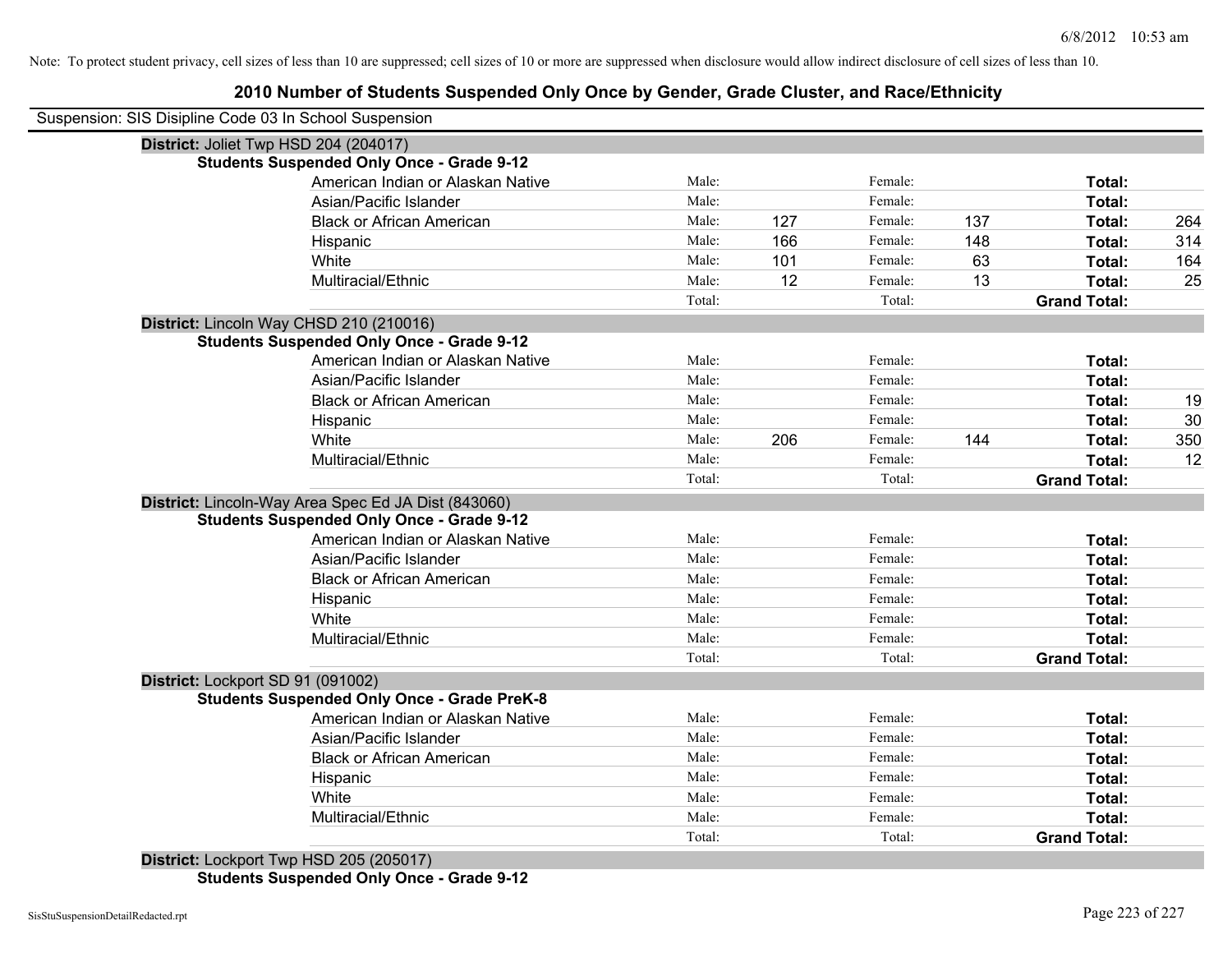| Suspension: SIS Disipline Code 03 In School Suspension                                     |        |     |         |    |                               |     |
|--------------------------------------------------------------------------------------------|--------|-----|---------|----|-------------------------------|-----|
| American Indian or Alaskan Native                                                          | Male:  |     | Female: |    | Total:                        |     |
| Asian/Pacific Islander                                                                     | Male:  |     | Female: |    | Total:                        |     |
| <b>Black or African American</b>                                                           | Male:  |     | Female: |    | Total:                        | 21  |
| Hispanic                                                                                   | Male:  | 14  | Female: | 10 | Total:                        | 24  |
| White                                                                                      | Male:  | 82  | Female: | 28 | Total:                        | 110 |
| Multiracial/Ethnic                                                                         | Male:  |     | Female: |    | Total:                        |     |
|                                                                                            | Total: | 116 | Total:  | 52 | <b>Grand Total:</b>           | 168 |
| District: Mokena SD 159 (159002)                                                           |        |     |         |    |                               |     |
| <b>Students Suspended Only Once - Grade PreK-8</b>                                         |        |     |         |    |                               |     |
| American Indian or Alaskan Native                                                          | Male:  |     | Female: |    | Total:                        |     |
| Asian/Pacific Islander                                                                     | Male:  |     | Female: |    | Total:                        |     |
| <b>Black or African American</b>                                                           | Male:  |     | Female: |    | Total:                        |     |
| Hispanic                                                                                   | Male:  |     | Female: |    | Total:                        |     |
| White                                                                                      | Male:  |     | Female: |    | Total:                        | 15  |
| Multiracial/Ethnic                                                                         | Male:  |     | Female: |    | Total:                        |     |
|                                                                                            | Total: |     | Total:  |    | <b>Grand Total:</b>           |     |
| District: New Lenox SD 122 (122002)                                                        |        |     |         |    |                               |     |
| <b>Students Suspended Only Once - Grade PreK-8</b>                                         |        |     |         |    |                               |     |
| American Indian or Alaskan Native                                                          | Male:  |     | Female: |    | Total:                        |     |
| Asian/Pacific Islander                                                                     | Male:  |     | Female: |    | Total:                        |     |
| <b>Black or African American</b>                                                           | Male:  |     | Female: |    | Total:                        |     |
| Hispanic                                                                                   | Male:  |     | Female: |    | Total:                        |     |
| White                                                                                      | Male:  |     | Female: |    | Total:                        | 41  |
| Multiracial/Ethnic                                                                         | Male:  |     | Female: |    | Total:                        |     |
|                                                                                            | Total: |     | Total:  |    | <b>Grand Total:</b>           |     |
| District: Peotone CUSD 207U (207U26)                                                       |        |     |         |    |                               |     |
| <b>Students Suspended Only Once - Grade PreK-8</b><br>American Indian or Alaskan Native    | Male:  |     | Female: |    | Total:                        |     |
| Asian/Pacific Islander                                                                     | Male:  |     | Female: |    |                               |     |
|                                                                                            | Male:  |     | Female: |    | Total:                        |     |
| <b>Black or African American</b>                                                           | Male:  |     | Female: |    | Total:                        |     |
| Hispanic<br>White                                                                          | Male:  |     | Female: |    | Total:                        |     |
| Multiracial/Ethnic                                                                         | Male:  |     | Female: |    | Total:                        |     |
|                                                                                            | Total: |     | Total:  |    | Total:<br><b>Grand Total:</b> |     |
|                                                                                            |        |     |         |    |                               |     |
| District: Plainfield SD 202 (202022)<br><b>Students Suspended Only Once - Grade PreK-8</b> |        |     |         |    |                               |     |
| American Indian or Alaskan Native                                                          | Male:  |     | Female: |    | <b>Total:</b>                 |     |
|                                                                                            | Male:  |     | Female: |    |                               |     |
| Asian/Pacific Islander                                                                     |        |     |         |    | Total:                        | 24  |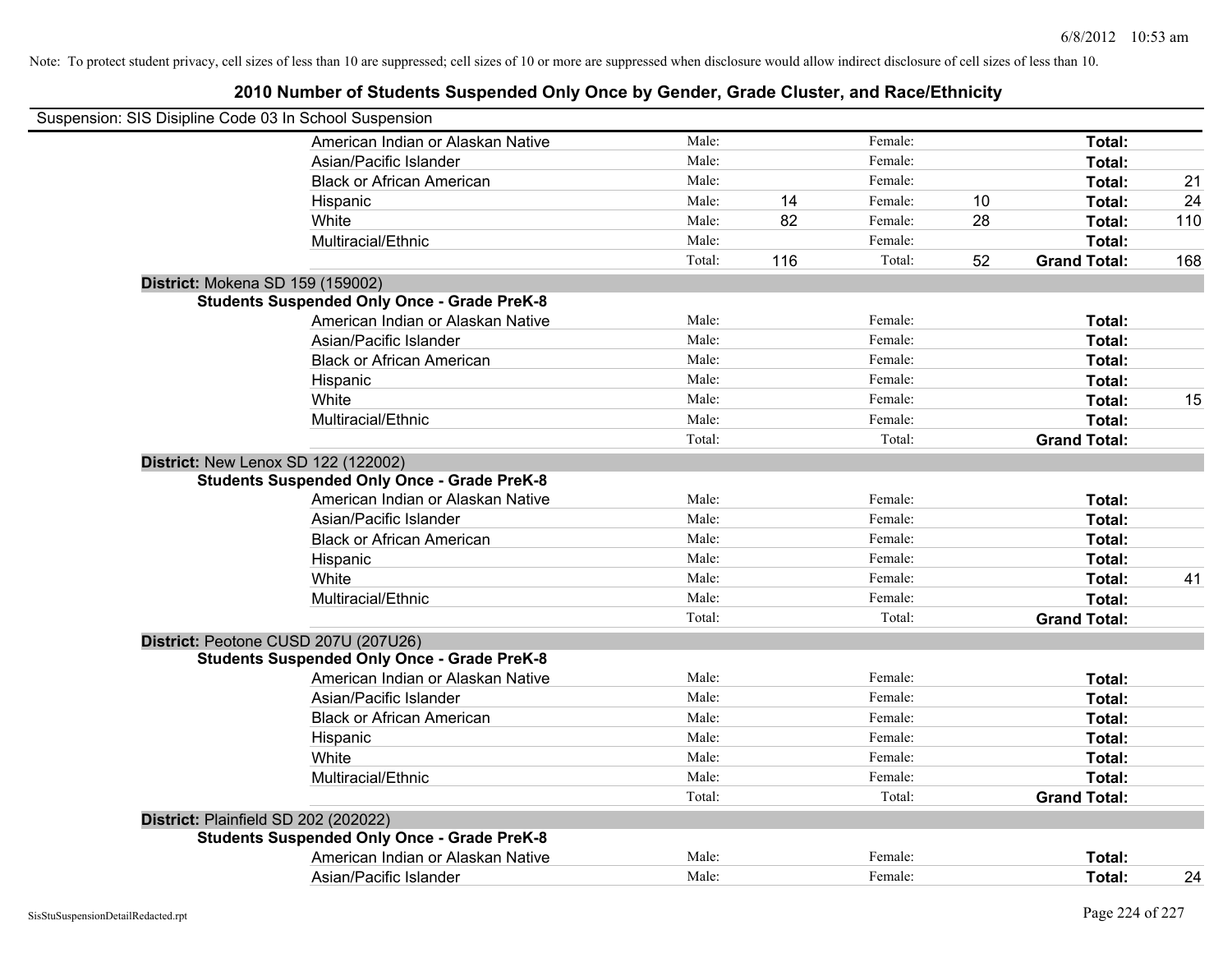| Suspension: SIS Disipline Code 03 In School Suspension |                                                    |        |     |         |     |                     |     |
|--------------------------------------------------------|----------------------------------------------------|--------|-----|---------|-----|---------------------|-----|
|                                                        | <b>Black or African American</b>                   | Male:  | 67  | Female: | 40  | Total:              | 107 |
|                                                        | Hispanic                                           | Male:  | 84  | Female: | 33  | Total:              | 117 |
|                                                        | White                                              | Male:  | 221 | Female: | 50  | Total:              | 271 |
|                                                        | Multiracial/Ethnic                                 | Male:  | 30  | Female: | 12  | Total:              | 42  |
|                                                        |                                                    | Total: |     | Total:  |     | <b>Grand Total:</b> |     |
|                                                        | <b>Students Suspended Only Once - Grade 9-12</b>   |        |     |         |     |                     |     |
|                                                        | American Indian or Alaskan Native                  | Male:  |     | Female: |     | Total:              |     |
|                                                        | Asian/Pacific Islander                             | Male:  |     | Female: |     | Total:              |     |
|                                                        | <b>Black or African American</b>                   | Male:  | 51  | Female: | 29  | Total:              | 80  |
|                                                        | Hispanic                                           | Male:  | 84  | Female: | 58  | Total:              | 142 |
|                                                        | White                                              | Male:  | 166 | Female: | 79  | Total:              | 245 |
|                                                        | Multiracial/Ethnic                                 | Male:  |     | Female: |     | Total:              | 12  |
|                                                        |                                                    | Total: | 312 | Total:  | 177 | <b>Grand Total:</b> | 489 |
|                                                        | District: Reed Custer CUSD 255U (255U26)           |        |     |         |     |                     |     |
|                                                        | <b>Students Suspended Only Once - Grade 9-12</b>   |        |     |         |     |                     |     |
|                                                        | American Indian or Alaskan Native                  | Male:  |     | Female: |     | Total:              |     |
|                                                        | Asian/Pacific Islander                             | Male:  |     | Female: |     | Total:              |     |
|                                                        | <b>Black or African American</b>                   | Male:  |     | Female: |     | Total:              |     |
|                                                        | Hispanic                                           | Male:  |     | Female: |     | Total:              |     |
|                                                        | White                                              | Male:  |     | Female: |     | Total:              |     |
|                                                        | Multiracial/Ethnic                                 | Male:  |     | Female: |     | Total:              |     |
|                                                        |                                                    | Total: |     | Total:  |     | <b>Grand Total:</b> |     |
| District: Richland GSD 88A (088A02)                    |                                                    |        |     |         |     |                     |     |
|                                                        | <b>Students Suspended Only Once - Grade PreK-8</b> |        |     |         |     |                     |     |
|                                                        | American Indian or Alaskan Native                  | Male:  |     | Female: |     | Total:              |     |
|                                                        | Asian/Pacific Islander                             | Male:  |     | Female: |     | Total:              |     |
|                                                        | <b>Black or African American</b>                   | Male:  |     | Female: |     | Total:              | 10  |
|                                                        | Hispanic                                           | Male:  |     | Female: |     | Total:              | 16  |
|                                                        | White                                              | Male:  |     | Female: |     | Total:              |     |
|                                                        | Multiracial/Ethnic                                 | Male:  |     | Female: |     | Total:              |     |
|                                                        |                                                    | Total: | 23  | Total:  | 13  | <b>Grand Total:</b> | 36  |
| District: Rockdale SD 84 (084002)                      |                                                    |        |     |         |     |                     |     |
|                                                        | <b>Students Suspended Only Once - Grade PreK-8</b> |        |     |         |     |                     |     |
|                                                        | American Indian or Alaskan Native                  | Male:  |     | Female: |     | Total:              |     |
|                                                        | Asian/Pacific Islander                             | Male:  |     | Female: |     | Total:              |     |
|                                                        | <b>Black or African American</b>                   | Male:  |     | Female: |     | Total:              |     |
|                                                        | Hispanic                                           | Male:  |     | Female: |     | Total:              |     |
|                                                        | White                                              | Male:  |     | Female: |     | Total:              |     |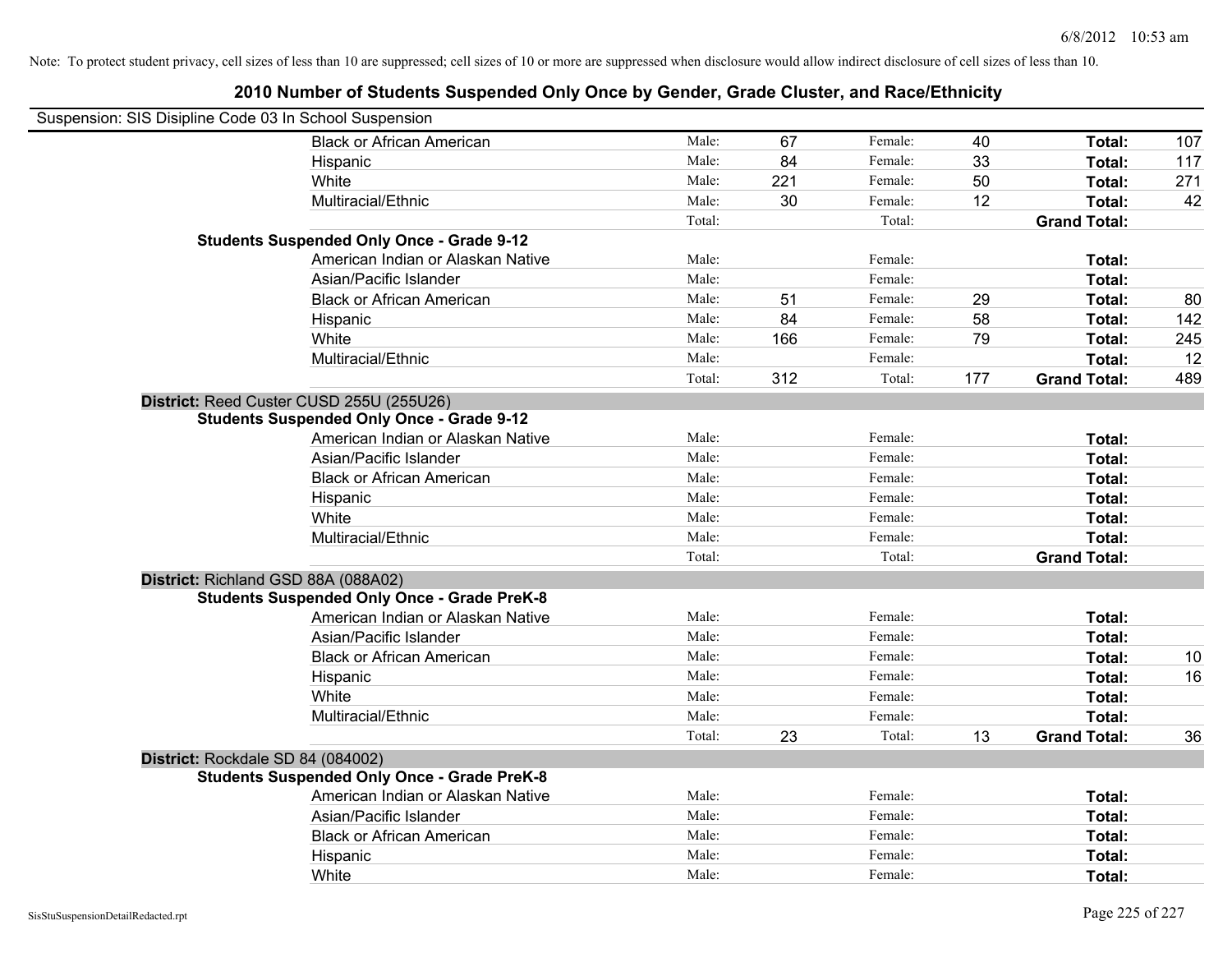| Suspension: SIS Disipline Code 03 In School Suspension |                                                    |        |    |         |    |                     |    |
|--------------------------------------------------------|----------------------------------------------------|--------|----|---------|----|---------------------|----|
|                                                        | Multiracial/Ethnic                                 | Male:  |    | Female: |    | Total:              |    |
|                                                        |                                                    | Total: |    | Total:  |    | <b>Grand Total:</b> | 13 |
|                                                        | District: S Will Co Coop for Spec Ed (255U61)      |        |    |         |    |                     |    |
|                                                        | <b>Students Suspended Only Once - Grade 9-12</b>   |        |    |         |    |                     |    |
|                                                        | American Indian or Alaskan Native                  | Male:  |    | Female: |    | Total:              |    |
|                                                        | Asian/Pacific Islander                             | Male:  |    | Female: |    | Total:              |    |
|                                                        | <b>Black or African American</b>                   | Male:  |    | Female: |    | Total:              |    |
|                                                        | Hispanic                                           | Male:  |    | Female: |    | Total:              |    |
|                                                        | White                                              | Male:  |    | Female: |    | Total:              |    |
|                                                        | Multiracial/Ethnic                                 | Male:  |    | Female: |    | Total:              |    |
|                                                        |                                                    | Total: |    | Total:  |    | <b>Grand Total:</b> |    |
| District: Summit Hill SD 161 (161002)                  |                                                    |        |    |         |    |                     |    |
|                                                        | <b>Students Suspended Only Once - Grade PreK-8</b> |        |    |         |    |                     |    |
|                                                        | American Indian or Alaskan Native                  | Male:  |    | Female: |    | Total:              |    |
|                                                        | Asian/Pacific Islander                             | Male:  |    | Female: |    | Total:              |    |
|                                                        | <b>Black or African American</b>                   | Male:  |    | Female: |    | Total:              |    |
|                                                        | Hispanic                                           | Male:  |    | Female: |    | Total:              |    |
|                                                        | White                                              | Male:  | 44 | Female: | 12 | Total:              | 56 |
|                                                        | Multiracial/Ethnic                                 | Male:  |    | Female: |    | Total:              |    |
|                                                        |                                                    | Total: |    | Total:  |    | <b>Grand Total:</b> | 75 |
| <b>District: Taft SD 90 (090002)</b>                   |                                                    |        |    |         |    |                     |    |
|                                                        | <b>Students Suspended Only Once - Grade PreK-8</b> |        |    |         |    |                     |    |
|                                                        | American Indian or Alaskan Native                  | Male:  |    | Female: |    | Total:              |    |
|                                                        | Asian/Pacific Islander                             | Male:  |    | Female: |    | Total:              |    |
|                                                        | <b>Black or African American</b>                   | Male:  |    | Female: |    | Total:              |    |
|                                                        | Hispanic                                           | Male:  |    | Female: |    | Total:              |    |
|                                                        | White                                              | Male:  |    | Female: |    | Total:              | 15 |
|                                                        | Multiracial/Ethnic                                 | Male:  |    | Female: |    | Total:              |    |
|                                                        |                                                    | Total: |    | Total:  |    | <b>Grand Total:</b> |    |
| District: Troy CCSD 30C (030C04)                       |                                                    |        |    |         |    |                     |    |
|                                                        | <b>Students Suspended Only Once - Grade PreK-8</b> |        |    |         |    |                     |    |
|                                                        | American Indian or Alaskan Native                  | Male:  |    | Female: |    | Total:              |    |
|                                                        | Asian/Pacific Islander                             | Male:  |    | Female: |    | Total:              |    |
|                                                        | <b>Black or African American</b>                   | Male:  |    | Female: |    | Total:              |    |
|                                                        | Hispanic                                           | Male:  |    | Female: |    | Total:              | 15 |
|                                                        | White                                              | Male:  |    | Female: |    | Total:              | 35 |
|                                                        | Multiracial/Ethnic                                 | Male:  |    | Female: |    | Total:              |    |
|                                                        |                                                    | Total: | 57 | Total:  | 12 | <b>Grand Total:</b> | 69 |